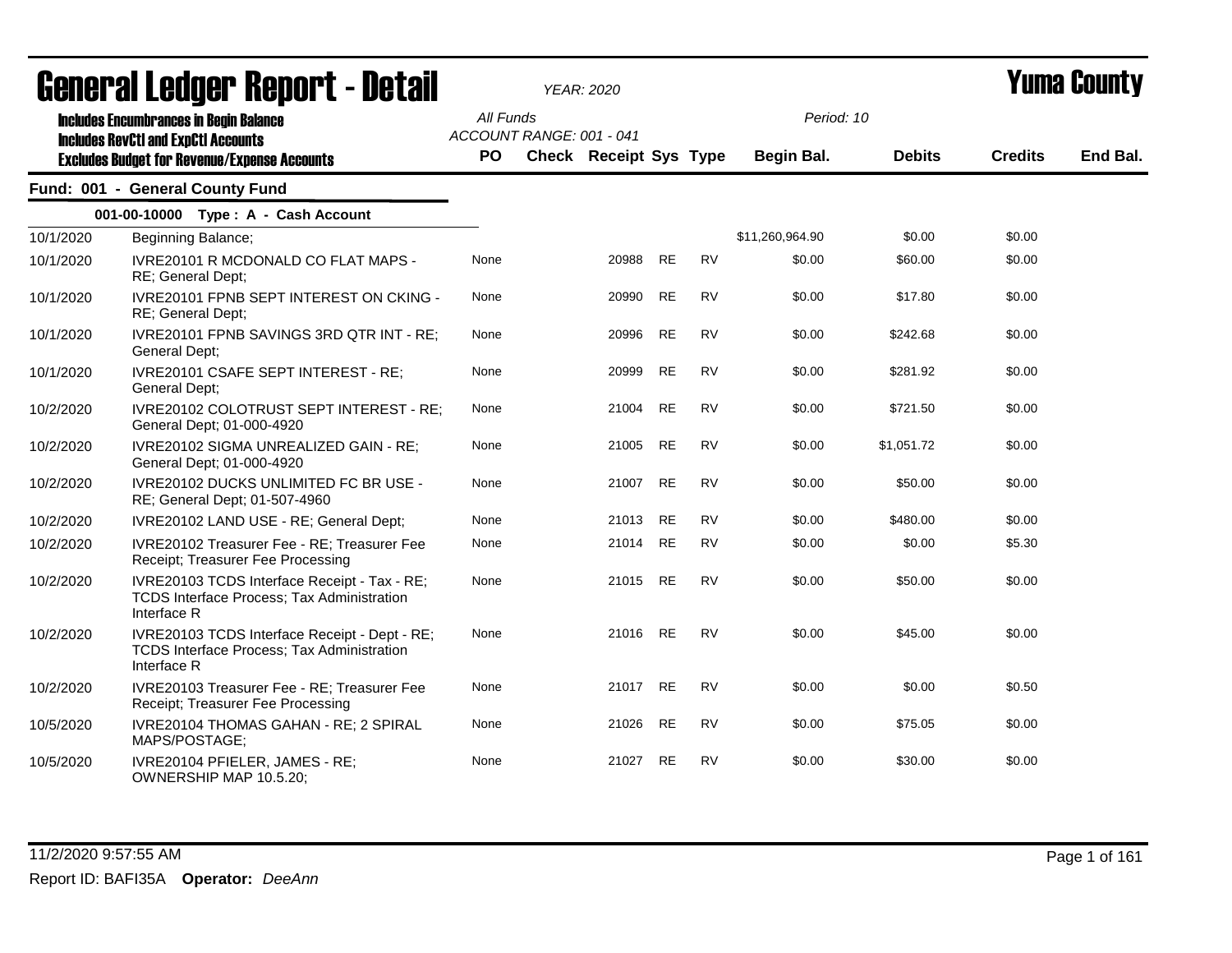|           | ugligi ai Lguygi Highni l - Dglaii                                                                         |                        |                          | I CAR. ZUZU                   |           |           |                          |               |                | I UMU VVUM J |
|-----------|------------------------------------------------------------------------------------------------------------|------------------------|--------------------------|-------------------------------|-----------|-----------|--------------------------|---------------|----------------|--------------|
|           | <b>Includes Encumbrances in Begin Balance</b><br><b>Includes RevCtI and ExpCtI Accounts</b>                | All Funds<br><b>PO</b> | ACCOUNT RANGE: 001 - 041 | <b>Check Receipt Sys Type</b> |           |           | Period: 10<br>Begin Bal. | <b>Debits</b> | <b>Credits</b> | End Bal.     |
|           | <b>Excludes Budget for Revenue/Expense Accounts</b>                                                        |                        |                          |                               |           |           |                          |               |                |              |
|           | Fund: 001 - General County Fund                                                                            |                        |                          |                               |           |           |                          |               |                |              |
|           | 001-00-10000 Type: A - Cash Account                                                                        |                        |                          |                               |           |           |                          |               |                |              |
| 10/5/2020 | IVRE20104 TCDS Interface Receipt - Dept - RE;<br>TCDS Interface Process; Tax Administration<br>Interface R | None                   |                          | 21029                         | <b>RE</b> | <b>RV</b> | \$0.00                   | \$302.00      | \$0.00         |              |
| 10/5/2020 | IVRE20104 Treasurer Fee - RE; Treasurer Fee<br>Receipt; Treasurer Fee Processing                           | None                   |                          | 21030                         | <b>RE</b> | <b>RV</b> | \$0.00                   | \$0.00        | \$1.07         |              |
| 10/6/2020 | IVTR010004 AP TRANSFER 10.7.2020 - AP<br><b>TRANSFER 10.7.2020:</b>                                        |                        |                          |                               | <b>BA</b> | CD        | \$0.00                   | \$0.00        | \$253,391.84   |              |
| 10/6/2020 | IVRE20105 DAVE KEELER - RE; SPIRAL<br><b>OWNERSHIP MAP;</b>                                                | None                   |                          | 21037                         | <b>RE</b> | <b>RV</b> | \$0.00                   | \$30.00       | \$0.00         |              |
| 10/6/2020 | IVRE20105 TCDS Interface Receipt - Dept - RE;<br>TCDS Interface Process; Tax Administration<br>Interface R | None                   |                          | 21041                         | <b>RE</b> | <b>RV</b> | \$0.00                   | \$78.00       | \$0.00         |              |
| 10/6/2020 | IVRE20105 Treasurer Fee - RE; Treasurer Fee<br>Receipt; Treasurer Fee Processing                           | None                   |                          | 21042                         | <b>RE</b> | <b>RV</b> | \$0.00                   | \$0.00        | \$0.03         |              |
| 10/7/2020 | IVRE20106 RV RENT - RE; General Dept;<br>015074940                                                         | None                   |                          | 21048                         | <b>RE</b> | <b>RV</b> | \$0.00                   | \$2,180.00    | \$0.00         |              |
| 10/7/2020 | IVRE20106 STALL RENT RUBEN - RE; General<br>Dept; 015074930                                                | None                   |                          | 21049                         | RE        | <b>RV</b> | \$0.00                   | \$100.00      | \$0.00         |              |
| 10/7/2020 | IVRE20106 RUSSELL MCCALL - RE; ACTIVITY<br>PERMIT; 01.103.4630                                             | None                   |                          | 21051                         | <b>RE</b> | <b>RV</b> | \$0.00                   | \$20.00       | \$0.00         |              |
| 10/7/2020 | IVRE20106 TCDS Interface Receipt - Dept - RE;<br>TCDS Interface Process; Tax Administration<br>Interface R | None                   |                          | 21055                         | RE        | <b>RV</b> | \$0.00                   | \$35.00       | \$0.00         |              |
| 10/7/2020 | IVRE20106 Treasurer Fee - RE; Treasurer Fee<br>Receipt; Treasurer Fee Processing                           | None                   |                          | 21056 RE                      |           | <b>RV</b> | \$0.00                   | \$0.00        | \$22.80        |              |
| 10/7/2020 | IVRE20106 Treasurer Fee - RE; Treasurer Fee<br>Receipt; Treasurer Fee Processing                           | None                   |                          | 21057                         | <b>RE</b> | <b>RV</b> | \$0.00                   | \$0.00        | \$0.20         |              |
| 10/8/2020 | IVRE20107 YC B OF COMM - RE; RENT 2020<br>10.8; 01-000-4930/020004930                                      | None                   |                          | 21067                         | <b>RE</b> | <b>RV</b> | \$0.00                   | \$350.00      | \$0.00         |              |
| 10/8/2020 | IVRE20107 TCDS Interface Receipt - Dept - RE;<br>TCDS Interface Process; Tax Administration<br>Interface R | None                   |                          | 21071                         | <b>RE</b> | <b>RV</b> | \$0.00                   | \$25.00       | \$0.00         |              |

11/2/2020 9:57:55 AM Page 2 of 161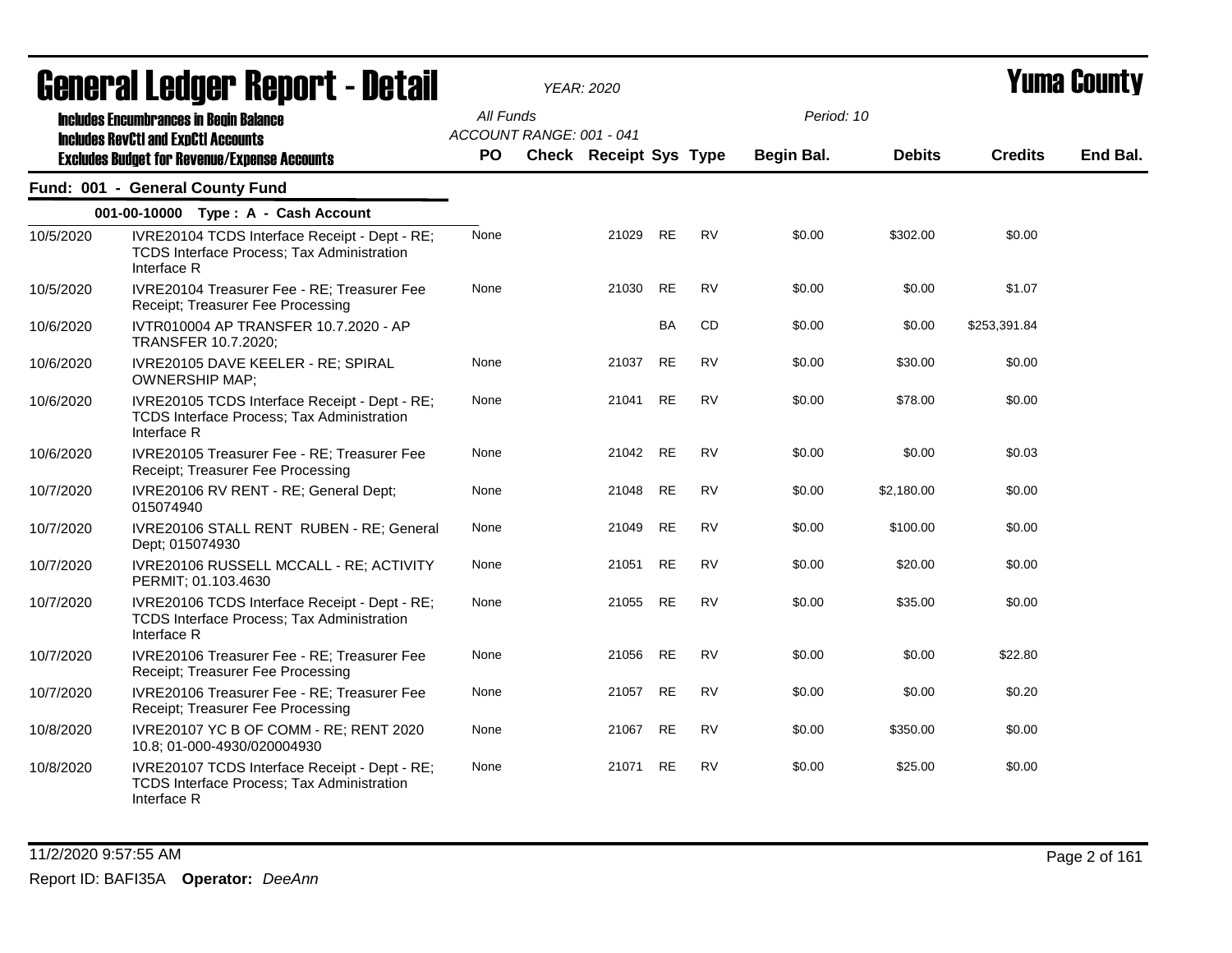|            | ugligi ai Lguygi ngpulil - Dglaii                                                                           |           |                          | YEAR: 2020             |           |           |                   |               |                | ı unu vvunty |
|------------|-------------------------------------------------------------------------------------------------------------|-----------|--------------------------|------------------------|-----------|-----------|-------------------|---------------|----------------|--------------|
|            | <b>Includes Encumbrances in Begin Balance</b><br><b>Includes RevCtI and ExpCtI Accounts</b>                 | All Funds | ACCOUNT RANGE: 001 - 041 |                        |           |           | Period: 10        |               |                |              |
|            | <b>Excludes Budget for Revenue/Expense Accounts</b>                                                         | PO.       |                          | Check Receipt Sys Type |           |           | <b>Begin Bal.</b> | <b>Debits</b> | <b>Credits</b> | End Bal.     |
|            | Fund: 001 - General County Fund                                                                             |           |                          |                        |           |           |                   |               |                |              |
|            | 001-00-10000 Type: A - Cash Account                                                                         |           |                          |                        |           |           |                   |               |                |              |
| 10/8/2020  | IVRE20107 Treasurer Fee - RE; Treasurer Fee<br>Receipt; Treasurer Fee Processing                            | None      |                          | 21073                  | <b>RE</b> | <b>RV</b> | \$0.00            | \$0.00        | \$3.50         |              |
| 10/9/2020  | IVRE20108 RON SWEHLA CO MAP (10.5.20) -<br>RE; General Dept;                                                | None      |                          | 21075                  | <b>RE</b> | <b>RV</b> | \$0.00            | \$30.00       | \$0.00         |              |
| 10/9/2020  | IVRE20108 trevor atikinson - RE; activity permit<br>fees 10.9.20; 011034630                                 | None      |                          | 21081                  | RE        | <b>RV</b> | \$0.00            | \$20.00       | \$0.00         |              |
| 10/9/2020  | IVRE20108 Treasurer Fee - RE; Treasurer Fee<br>Receipt; Treasurer Fee Processing                            | None      |                          | 21083                  | <b>RE</b> | <b>RV</b> | \$0.00            | \$0.00        | \$0.20         |              |
| 10/13/2020 | IVTR010006 BOCC RES#09302020A -<br>TRANSFER PER BOCC RESOLUTION 09-30-<br>2020A;                            |           |                          |                        | <b>BA</b> | <b>CD</b> | \$0.00            | \$0.00        | \$700,000.00   |              |
| 10/13/2020 | IVTR010007 BOCCRES09302020B -<br>TRANSFER PER BOCC RESOLUTION 09-30-<br>2020B;                              |           |                          |                        | BA        | CD        | \$0.00            | \$0.00        | \$31,000.00    |              |
| 10/13/2020 | IVTR010008 BOCCRES09302020C -<br>TRANSFER PER BOCC RESOLUTION 09-30-<br>2020 C;                             |           |                          |                        | <b>BA</b> | <b>CD</b> | \$0.00            | \$0.00        | \$3,191.33     |              |
| 10/13/2020 | IVTR010010 REDCOPY - REDEMPTION COPY<br>20150118 10.13.2020;                                                |           |                          |                        | <b>BA</b> | CD        | \$0.00            | \$0.25        | \$0.00         |              |
| 10/13/2020 | IVRE20109 AUTO B DISTRIBUTION - RE; SEPT<br>2020;                                                           | None      |                          | 21090                  | <b>RE</b> | <b>RV</b> | \$0.00            | \$29,089.57   | \$0.00         |              |
| 10/13/2020 | IVRE20109 TCDS Interface Receipt - Dept - RE;<br>TCDS Interface Process; Tax Administration<br>Interface R  | None      |                          | 21094                  | <b>RE</b> | <b>RV</b> | \$0.00            | \$120.00      | \$0.00         |              |
| 10/14/2020 | IVRE201010 WRAY MUSEUM /GIS - RE;<br>General Dept; 01-000-4617                                              | None      |                          | 21097                  | RE        | <b>RV</b> | \$0.00            | \$10.00       | \$0.00         |              |
| 10/14/2020 | IVRE201010 FORTY NORTH - RE; SURVEY<br>DEPOSIT; 01.103.4640                                                 | None      |                          | 21103                  | <b>RE</b> | <b>RV</b> | \$0.00            | \$20.00       | \$0.00         |              |
| 10/14/2020 | IVRE201010 TCDS Interface Receipt - Dept - RE;<br>TCDS Interface Process; Tax Administration<br>Interface R | None      |                          | 21105 RE               |           | <b>RV</b> | \$0.00            | \$85.00       | \$0.00         |              |
| 10/14/2020 | IVRE201010 Treasurer Fee - RE; Treasurer Fee<br>Receipt; Treasurer Fee Processing                           | None      |                          | 21107 RE               |           | <b>RV</b> | \$0.00            | \$0.00        | \$0.10         |              |

11/2/2020 9:57:55 AM Page 3 of 161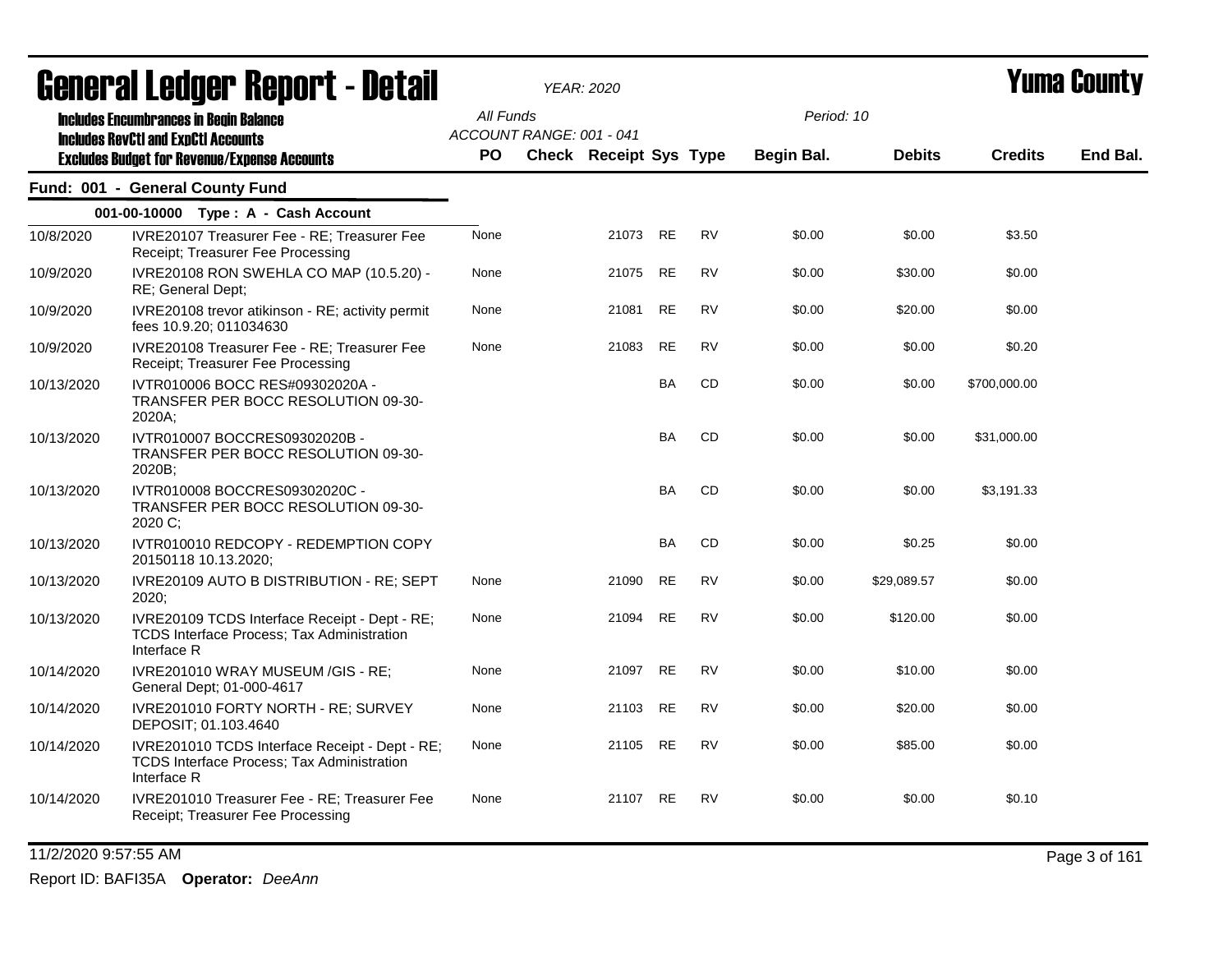|            | agligi qi fanagi. Ughni f - nefqil                                                                          |           |                          | YEAR: 2020                    |           |           |            |               |                | I UIIIU VUUIIL J |
|------------|-------------------------------------------------------------------------------------------------------------|-----------|--------------------------|-------------------------------|-----------|-----------|------------|---------------|----------------|------------------|
|            | <b>Includes Encumbrances in Begin Balance</b><br><b>Includes RevCtI and ExpCtI Accounts</b>                 | All Funds | ACCOUNT RANGE: 001 - 041 |                               |           |           | Period: 10 |               |                |                  |
|            | <b>Excludes Budget for Revenue/Expense Accounts</b>                                                         | PO.       |                          | <b>Check Receipt Sys Type</b> |           |           | Begin Bal. | <b>Debits</b> | <b>Credits</b> | End Bal.         |
|            | Fund: 001 - General County Fund                                                                             |           |                          |                               |           |           |            |               |                |                  |
|            | 001-00-10000 Type: A - Cash Account                                                                         |           |                          |                               |           |           |            |               |                |                  |
| 10/14/2020 | IVRE201010 Treasurer Fee - RE; Treasurer Fee<br>Receipt; Treasurer Fee Processing                           | None      |                          | 21108 RE                      |           | <b>RV</b> | \$0.00     | \$0.00        | \$0.20         |                  |
| 10/15/2020 | IVTR010012 AP#110152020 - AP TRANSFER #1<br>10.15.2020;                                                     |           |                          |                               | <b>BA</b> | <b>CD</b> | \$0.00     | \$0.00        | \$255,394.78   |                  |
| 10/15/2020 | IVRE201012 YC B OF COMM - RE; EXCESS FR<br>PREMIUM 10.15.20; 01-506-4940                                    | None      |                          | 21117                         | RE        | <b>RV</b> | \$0.00     | \$3,217.00    | \$0.00         |                  |
| 10/15/2020 | IVRE201012 YC DEPT OF SS - RE; 7/20-12/20<br>RENT; 01-000-4930                                              | None      |                          | 21118                         | <b>RE</b> | <b>RV</b> | \$0.00     | \$7,500.00    | \$0.00         |                  |
| 10/15/2020 | IVRE201012 Treasurer Fee - RE; Treasurer Fee<br>Receipt; Treasurer Fee Processing                           | None      |                          | 21146                         | RE        | <b>RV</b> | \$0.00     | \$0.00        | \$107.17       |                  |
| 10/16/2020 | IVRE201012 RASTEN/JOSE - RE; STALL RENT<br>10.16.20; 01-507-4930                                            | None      |                          | 21126 RE                      |           | <b>RV</b> | \$0.00     | \$90.00       | \$0.00         |                  |
| 10/16/2020 | IVRE201012 MALCOFF - RE; RV DUMP; 01-507-<br>4990                                                           | None      |                          | 21127                         | <b>RE</b> | <b>RV</b> | \$0.00     | \$20.00       | \$0.00         |                  |
| 10/16/2020 | IVRE201012 IRON STEEL CO - RE; RV RENT;<br>01-507-4940                                                      | None      |                          | 21128                         | RE        | RV        | \$0.00     | \$150.00      | \$0.00         |                  |
| 10/16/2020 | IVRE201012 SYBILLIA DREHER - RE; ACTIVITY<br>PER FEE 10.16.20; 01-103-4630                                  | None      |                          | 21129                         | <b>RE</b> | <b>RV</b> | \$0.00     | \$20.00       | \$0.00         |                  |
| 10/16/2020 | IVRE201012 13TH JUD COURT - RE;<br>SPETMEBER REV PAYMENT; 010004950-08-<br>00004950                         | None      |                          | 21131 RE                      |           | <b>RV</b> | \$0.00     | \$140.03      | \$0.00         |                  |
| 10/16/2020 | IVRE201012 STATE OF CO CIG TAX SEPT -<br>RE; General Dept; 01-000-4310                                      | None      |                          | 21132 RE                      |           | <b>RV</b> | \$0.00     | \$439.31      | \$0.00         |                  |
| 10/16/2020 | IVRE201012 YC SOC SERV - RE; JULY-SEPT<br>REIMBURSMENT 10.16.2; 01-604-4660                                 | None      |                          | 21138                         | <b>RE</b> | <b>RV</b> | \$0.00     | \$320.16      | \$0.00         |                  |
| 10/16/2020 | IVRE201012 TCDS Interface Receipt - Dept - RE;<br>TCDS Interface Process; Tax Administration<br>Interface R | None      |                          | 21142 RE                      |           | <b>RV</b> | \$0.00     | \$75.00       | \$0.00         |                  |
| 10/16/2020 | IVRE201012 Treasurer Fee - RE; Treasurer Fee<br>Receipt; Treasurer Fee Processing                           | None      |                          | 21144                         | <b>RE</b> | <b>RV</b> | \$0.00     | \$0.00        | \$7.40         |                  |
| 10/16/2020 | IVRE201012 Treasurer Fee - RE; Treasurer Fee<br>Receipt; Treasurer Fee Processing                           | None      |                          | 21145                         | RE        | RV        | \$0.00     | \$0.00        | \$4.39         |                  |

11/2/2020 9:57:55 AM Page 4 of 161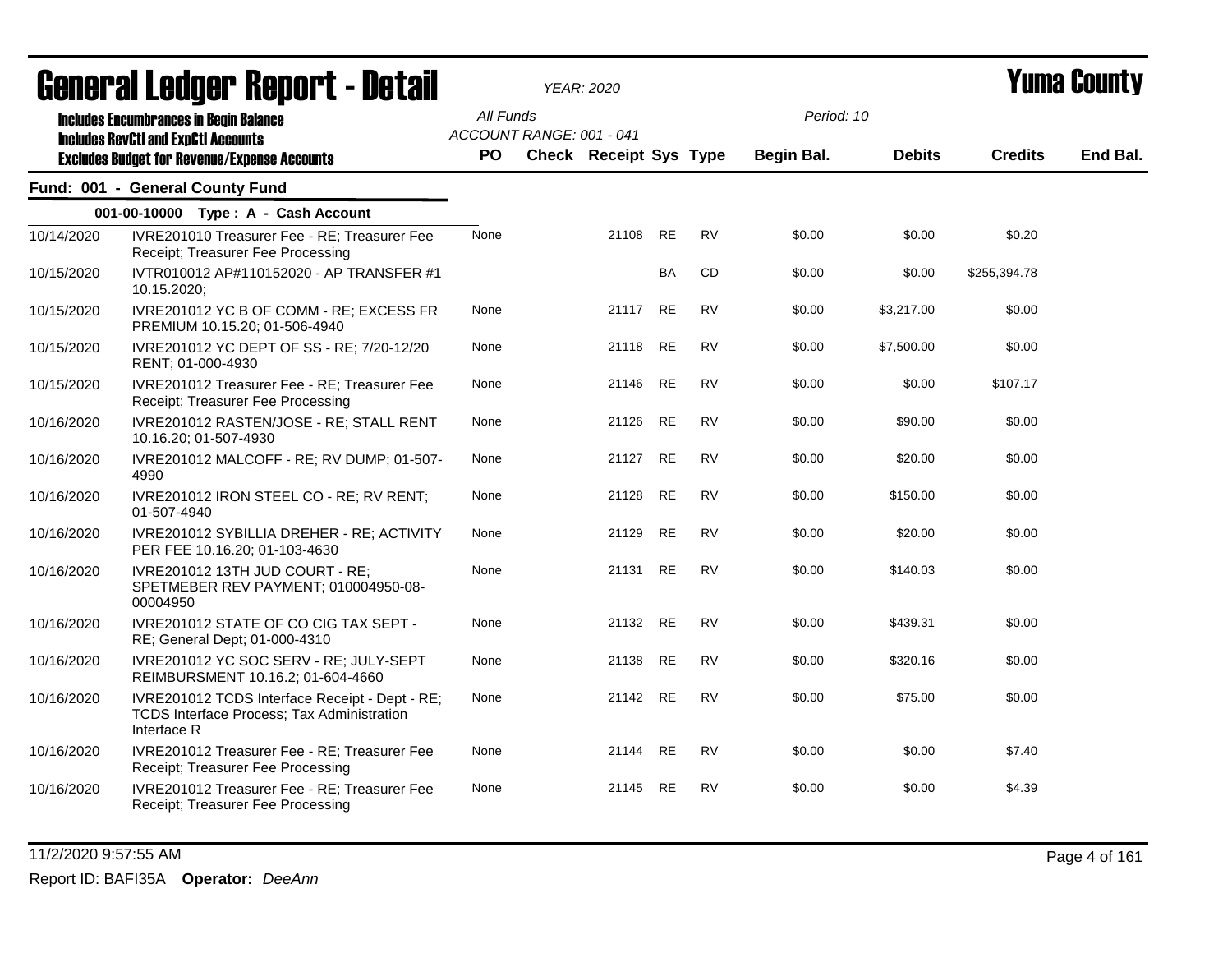|            | agligi (gi fanàri, bahai, f - nefail                                                                                                               |                        |                          | YEAR: 2020                    |           |           |                          |               |                | I UIIIU VUUILLY |
|------------|----------------------------------------------------------------------------------------------------------------------------------------------------|------------------------|--------------------------|-------------------------------|-----------|-----------|--------------------------|---------------|----------------|-----------------|
|            | <b>Includes Encumbrances in Begin Balance</b><br><b>Includes RevCtI and ExpCtI Accounts</b><br><b>Excludes Budget for Revenue/Expense Accounts</b> | All Funds<br><b>PO</b> | ACCOUNT RANGE: 001 - 041 | <b>Check Receipt Sys Type</b> |           |           | Period: 10<br>Begin Bal. | <b>Debits</b> | <b>Credits</b> | End Bal.        |
|            | Fund: 001 - General County Fund                                                                                                                    |                        |                          |                               |           |           |                          |               |                |                 |
|            | 001-00-10000 Type: A - Cash Account                                                                                                                |                        |                          |                               |           |           |                          |               |                |                 |
| 10/19/2020 | IVMD010023 Cash Transaction - MD:INCOMING<br>WIRE FEE ON 2 GOCO;                                                                                   |                        |                          |                               | BA        | CD        | \$0.00                   | \$0.00        | \$20.00        |                 |
| 10/19/2020 | IVRE201013 SIGMA INVEST. INTEREST - RE;<br>General Dept; 01-000-4920                                                                               | None                   |                          | 21151                         | <b>RE</b> | <b>RV</b> | \$0.00                   | \$21,191.24   | \$0.00         |                 |
| 10/19/2020 | IVRE201013 MULT PARTIES - RE; REV/INMATE<br>BOARD/ LAW 10.19.20;                                                                                   | None                   |                          | 21159                         | <b>RE</b> | <b>RV</b> | \$0.00                   | \$12,047.87   | \$0.00         |                 |
| 10/19/2020 | IVRE201013 SOC CDOT DUI GRANT - RE;<br>General Dept; 01-301-4226                                                                                   | None                   |                          | 21162                         | RE        | <b>RV</b> | \$0.00                   | \$460.00      | \$0.00         |                 |
| 10/19/2020 | IVRE201013 SOC, DHS 7-9 PRI REIMB - RE;<br>General Dept; 01-604-4660                                                                               | None                   |                          | 21163                         | <b>RE</b> | <b>RV</b> | \$0.00                   | \$628.76      | \$0.00         |                 |
| 10/19/2020 | IVRE201013 TCDS Interface Receipt - Dept - RE;<br>TCDS Interface Process; Tax Administration<br>Interface R                                        | None                   |                          | 21166                         | <b>RE</b> | <b>RV</b> | \$0.00                   | \$50.00       | \$0.00         |                 |
| 10/19/2020 | IVRE201013 Treasurer Fee - RE; Treasurer Fee<br>Receipt; Treasurer Fee Processing                                                                  | None                   |                          | 21167                         | <b>RE</b> | <b>RV</b> | \$0.00                   | \$0.00        | \$10.89        |                 |
| 10/19/2020 | IVRE201013 Treasurer Fee - RE; Treasurer Fee<br>Receipt; Treasurer Fee Processing                                                                  | None                   |                          | 21168                         | RE        | <b>RV</b> | \$0.00                   | \$0.00        | \$120.48       |                 |
| 10/21/2020 | IVRE201015 STALL RENT VICTOR, KVARELA -<br>RE; General Dept; 01-507-4930                                                                           | None                   |                          | 21187                         | <b>RE</b> | <b>RV</b> | \$0.00                   | \$100.00      | \$0.00         |                 |
| 10/21/2020 | IVRE201015 TCDS Interface Receipt - Dept - RE;<br><b>TCDS Interface Process; Tax Administration</b><br>Interface R                                 | None                   |                          | 21189                         | <b>RE</b> | <b>RV</b> | \$0.00                   | \$25.00       | \$0.00         |                 |
| 10/21/2020 | IVRE201015 Treasurer Fee - RE; Treasurer Fee<br>Receipt; Treasurer Fee Processing                                                                  | None                   |                          | 21190                         | RE        | <b>RV</b> | \$0.00                   | \$0.00        | \$1.00         |                 |
| 10/22/2020 | IVRE201016 MICHAEL WILLIAMS - RE; 2<br><b>SPIRAL MAPS;</b>                                                                                         | None                   |                          | 21199                         | <b>RE</b> | <b>RV</b> | \$0.00                   | \$60.00       | \$0.00         |                 |
| 10/22/2020 | IVRE201016 RAMON PACHECO - RE; ACT<br>FEES/PERMIT/DEPOSIT;<br>01.103.4630/.4640/.4645                                                              | None                   |                          | 21200                         | <b>RE</b> | <b>RV</b> | \$0.00                   | \$220.00      | \$0.00         |                 |
| 10/22/2020 | IVRE201016 TCDS Interface Receipt - Dept - RE;<br>TCDS Interface Process; Tax Administration<br>Interface R                                        | None                   |                          | 21202 RE                      |           | <b>RV</b> | \$0.00                   | \$60.00       | \$0.00         |                 |

11/2/2020 9:57:55 AM Page 5 of 161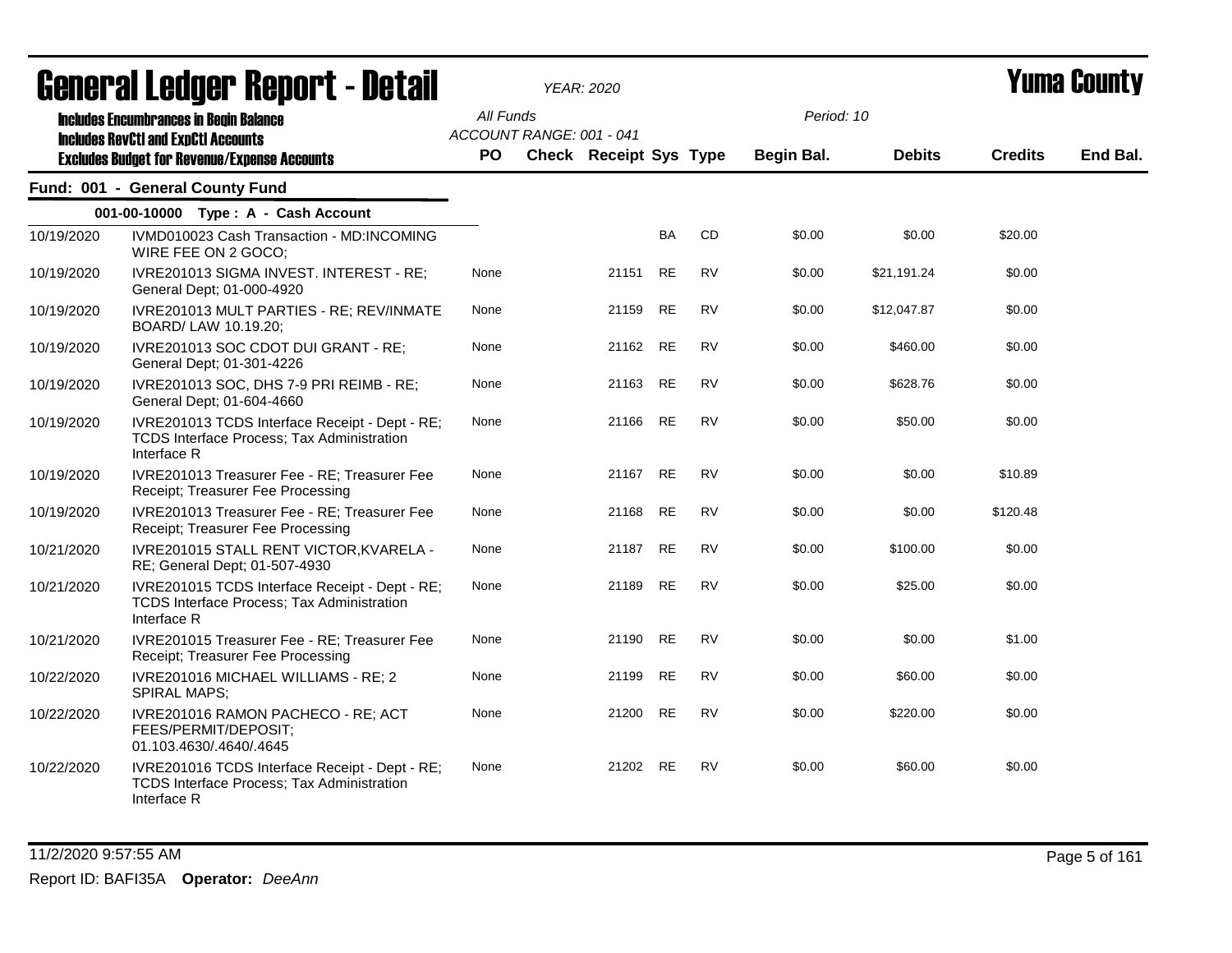|            | General Ledger Report - Detail                                                                                                                     |                        |                          | <b>YEAR: 2020</b>             |           |           |                                 |               | <b>Yuma County</b> |          |  |
|------------|----------------------------------------------------------------------------------------------------------------------------------------------------|------------------------|--------------------------|-------------------------------|-----------|-----------|---------------------------------|---------------|--------------------|----------|--|
|            | <b>Includes Encumbrances in Begin Balance</b><br><b>Includes RevCtI and ExpCtI Accounts</b><br><b>Excludes Budget for Revenue/Expense Accounts</b> | All Funds<br><b>PO</b> | ACCOUNT RANGE: 001 - 041 | <b>Check Receipt Sys Type</b> |           |           | Period: 10<br><b>Begin Bal.</b> | <b>Debits</b> | <b>Credits</b>     | End Bal. |  |
|            | Fund: 001 - General County Fund                                                                                                                    |                        |                          |                               |           |           |                                 |               |                    |          |  |
|            | 001-00-10000 Type: A - Cash Account                                                                                                                |                        |                          |                               |           |           |                                 |               |                    |          |  |
| 10/22/2020 | IVRE201016 Treasurer Fee - RE; Treasurer Fee<br>Receipt; Treasurer Fee Processing                                                                  | None                   |                          | 21206 RE                      |           | <b>RV</b> | \$0.00                          | \$0.00        | \$2.20             |          |  |
| 10/23/2020 | IVRE201017 MILLIKEN REYELTS - RE;<br><b>ASSESSOR REPORT;</b>                                                                                       | None                   |                          | 21212 RE                      |           | <b>RV</b> | \$0.00                          | \$5.00        | \$0.00             |          |  |
| 10/23/2020 | IVRE201017 TERRY JAY - RE; SPIRAL MAP;                                                                                                             | None                   |                          | 21213                         | <b>RE</b> | <b>RV</b> | \$0.00                          | \$30.00       | \$0.00             |          |  |
| 10/23/2020 | IVRE201017 Treasurer Fee - RE; Treasurer Fee<br>Receipt; Treasurer Fee Processing                                                                  | None                   |                          | 21215 RE                      |           | <b>RV</b> | \$0.00                          | \$0.00        | \$0.05             |          |  |
| 10/26/2020 | IVRE201018 MIKE WILLIAMS - RE; MAP SALE<br>10.23.20; 01-603-4220                                                                                   | None                   |                          | 21217 RE                      |           | <b>RV</b> | \$0.00                          | \$30.00       | \$0.00             |          |  |
| 10/26/2020 | IVRE201018 TCDS Interface Receipt - Dept - RE;<br><b>TCDS Interface Process; Tax Administration</b><br>Interface R                                 | None                   |                          | 21229                         | <b>RE</b> | <b>RV</b> | \$0.00                          | \$140.00      | \$0.00             |          |  |
| 10/27/2020 | IVRE201019 TCDS Interface Receipt - Dept - RE;<br><b>TCDS Interface Process; Tax Administration</b><br>Interface R                                 | None                   |                          | 21238 RE                      |           | <b>RV</b> | \$0.00                          | \$50.00       | \$0.00             |          |  |
| 10/28/2020 | IVTR010024 REDCOPY - REDEMPTION CERT<br>#20160033 10.28.2020;                                                                                      |                        |                          |                               | <b>BA</b> | <b>CD</b> | \$0.00                          | \$0.25        | \$0.00             |          |  |
| 10/28/2020 | IVRE201021 IRON STEEL RV RENT - RE;<br>General Dept; 01-507-4940                                                                                   | None                   |                          | 21250                         | <b>RE</b> | <b>RV</b> | \$0.00                          | \$210.00      | \$0.00             |          |  |
| 10/28/2020 | IVRE201021 HENRYETA STALL RENT - RE;<br>General Dept; 01-507-4930                                                                                  | None                   |                          | 21252                         | <b>RE</b> | RV        | \$0.00                          | \$30.00       | \$0.00             |          |  |
| 10/28/2020 | IVRE201021 Treasurer Fee - RE; Treasurer Fee<br>Receipt; Treasurer Fee Processing                                                                  | None                   |                          | 21253                         | RE        | <b>RV</b> | \$0.00                          | \$0.00        | \$2.40             |          |  |
| 10/29/2020 | IVTR010026 APTRANS#210292020 - AP<br>TRANSFER #2 10292020;                                                                                         |                        |                          |                               | BA        | CD        | \$0.00                          | \$0.00        | \$17,442.85        |          |  |
| 10/29/2020 | IVRE201022 THE GRAINERY - RE; LIQUOR<br>LICENSE 10.29.20;                                                                                          | None                   |                          | 21261                         | <b>RE</b> | <b>RV</b> | \$0.00                          | \$100.00      | \$0.00             |          |  |
| 10/29/2020 | IVRE201022 CO DEPT OF STATE - RE; OFF OF<br>BEHAVIORAL HEALTH 10.29;                                                                               | None                   |                          | 21262 RE                      |           | <b>RV</b> | \$0.00                          | \$3,165.46    | \$0.00             |          |  |
| 10/29/2020 | IVRE201022 MULTIPLE PARITES - RE; YC<br>SHERIFF MULT DEP 10.29.20;                                                                                 | None                   |                          | 21263                         | <b>RE</b> | <b>RV</b> | \$0.00                          | \$2,196.11    | \$0.00             |          |  |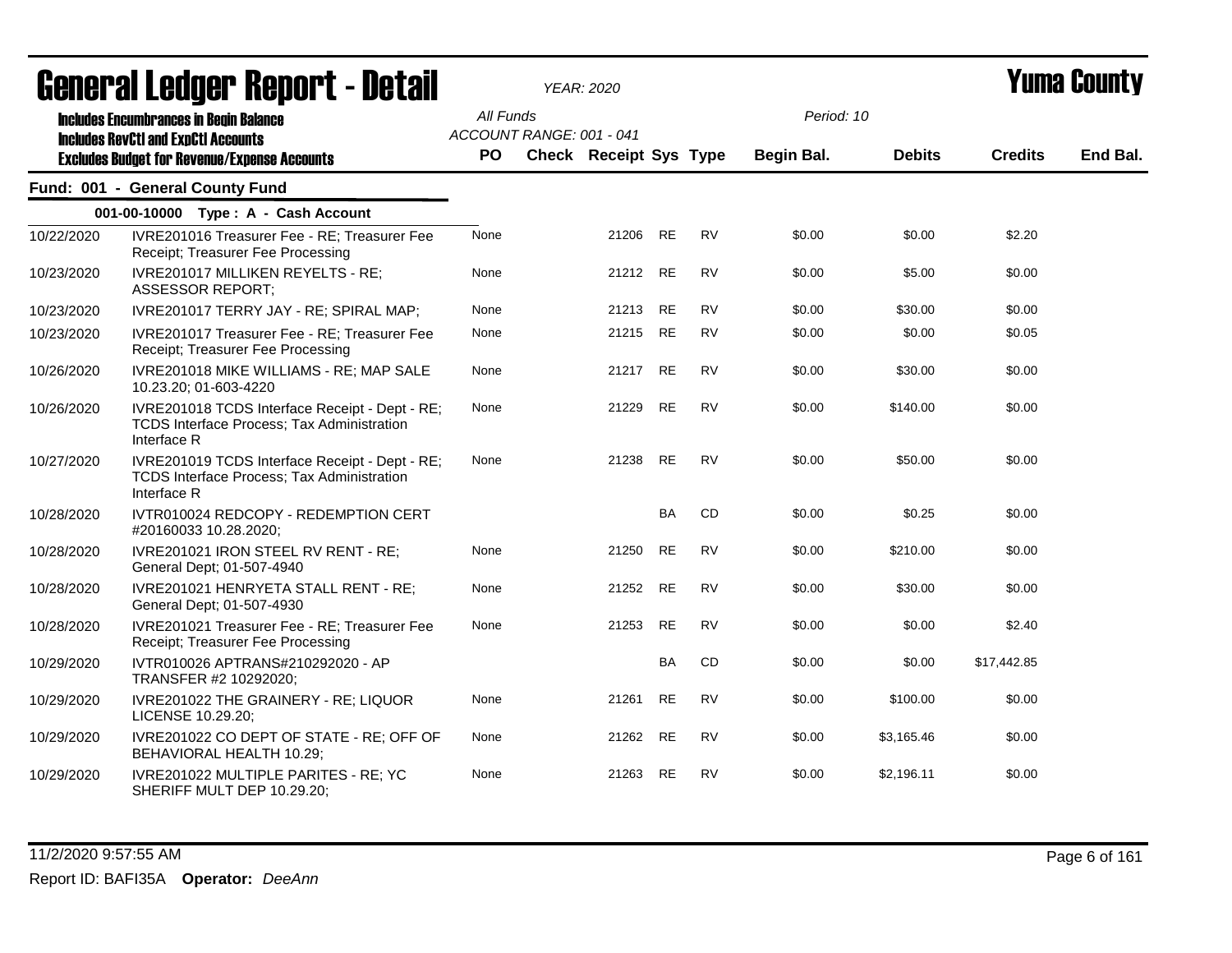|            | ugligi ai Lguygi ngpulil - Dglail                                                                                  |           |                          | YEAR: 2020             |           |           |                   |               |                | I UMU VVUNT, |
|------------|--------------------------------------------------------------------------------------------------------------------|-----------|--------------------------|------------------------|-----------|-----------|-------------------|---------------|----------------|--------------|
|            | <b>Includes Encumbrances in Begin Balance</b><br><b>Includes RevCtI and ExpCtI Accounts</b>                        | All Funds | ACCOUNT RANGE: 001 - 041 |                        |           |           | Period: 10        |               |                |              |
|            | <b>Excludes Budget for Revenue/Expense Accounts</b>                                                                | PO.       |                          | Check Receipt Sys Type |           |           | <b>Begin Bal.</b> | <b>Debits</b> | <b>Credits</b> | End Bal.     |
|            | Fund: 001 - General County Fund                                                                                    |           |                          |                        |           |           |                   |               |                |              |
|            | 001-00-10000 Type: A - Cash Account                                                                                |           |                          |                        |           |           |                   |               |                |              |
| 10/29/2020 | IVRE201022 TCDS Interface Receipt - Dept - RE;<br><b>TCDS Interface Process: Tax Administration</b><br>Interface R | None      |                          | 21268                  | RE        | <b>RV</b> | \$0.00            | \$50.00       | \$0.00         |              |
| 10/29/2020 | IVRE201022 Treasurer Fee - RE; Treasurer Fee<br>Receipt; Treasurer Fee Processing                                  | None      |                          | 21270                  | <b>RE</b> | <b>RV</b> | \$0.00            | \$0.00        | \$22.96        |              |
| 10/30/2020 | IVTR010028 TCDS/CTAS Interface Processing -<br>Cash Transaction:                                                   |           |                          |                        | <b>BA</b> | CD        | \$0.00            | \$658.98      | \$0.00         |              |
| 10/30/2020 | IVTR010029 TCDS/CTAS Interface Processing -<br>Cash Transaction;                                                   |           |                          |                        | <b>BA</b> | CD        | \$0.00            | \$16.24       | \$0.00         |              |
| 10/30/2020 | IVTR010030 TCDS/CTAS Interface Processing -<br>Cash Transaction;                                                   |           |                          |                        | BA        | CD        | \$0.00            | \$61.28       | \$0.00         |              |
| 10/30/2020 | IVTR010031 TCDS/CTAS Interface Processing -<br>Cash Transaction;                                                   |           |                          |                        | BA        | CD        | \$0.00            | \$55.54       | \$0.00         |              |
| 10/30/2020 | IVTR010032 TCDS/CTAS Interface Processing -<br>Cash Transaction;                                                   |           |                          |                        | BA        | CD        | \$0.00            | \$366.07      | \$0.00         |              |
| 10/30/2020 | IVTR010033 TCDS/CTAS Interface Processing -<br>Cash Transaction;                                                   |           |                          |                        | BA        | CD        | \$0.00            | \$88.34       | \$0.00         |              |
| 10/30/2020 | IVTR010036 TCDS/CTAS Interface Processing -<br>Cash Transaction;                                                   |           |                          |                        | BA        | CD        | \$0.00            | \$10,509.19   | \$0.00         |              |
| 10/30/2020 | IVTR010037 TCDS/CTAS Interface Processing -<br>Cash Transaction;                                                   |           |                          |                        | BA        | CD        | \$0.00            | \$1.67        | \$0.00         |              |
| 10/30/2020 | IVTR010038 TCDS/CTAS Interface Processing -<br>Cash Transaction;                                                   |           |                          |                        | BA        | CD        | \$0.00            | \$0.00        | \$349.55       |              |
| 10/30/2020 | IVTR010039 TCDS/CTAS Interface Processing -<br>Cash Transaction;                                                   |           |                          |                        | BA        | CD        | \$0.00            | \$0.00        | \$3.32         |              |
| 10/30/2020 | IVTR010041 REDCOPY - REDEMPTION COPY<br>CERT 20170022 & 20170053;                                                  |           |                          |                        | BA        | CD        | \$0.00            | \$0.50        | \$0.00         |              |
| 10/30/2020 | IVRE201023 STATE OF COLORADO HCPF -<br>RE; SEPT 2020 HCPF;                                                         | None      |                          | 21276                  | <b>RE</b> | <b>RV</b> | \$0.00            | \$685.77      | \$0.00         |              |
| 10/30/2020 | IVRE201023 RECK AGRI REALTY & AUCTION -<br>RE; CNCS BLDG USE/DEPOSIT; 01.507.4960                                  | None      |                          | 21278                  | <b>RE</b> | <b>RV</b> | \$0.00            | \$800.00      | \$0.00         |              |
| 10/30/2020 | <b>IVRE201023 YCFAIR RDROBIN SPONSORS -</b><br>RE; General Dept; 01-506-4740                                       | None      |                          | 21279                  | <b>RE</b> | <b>RV</b> | \$0.00            | \$150.00      | \$0.00         |              |

11/2/2020 9:57:55 AM Page 7 of 161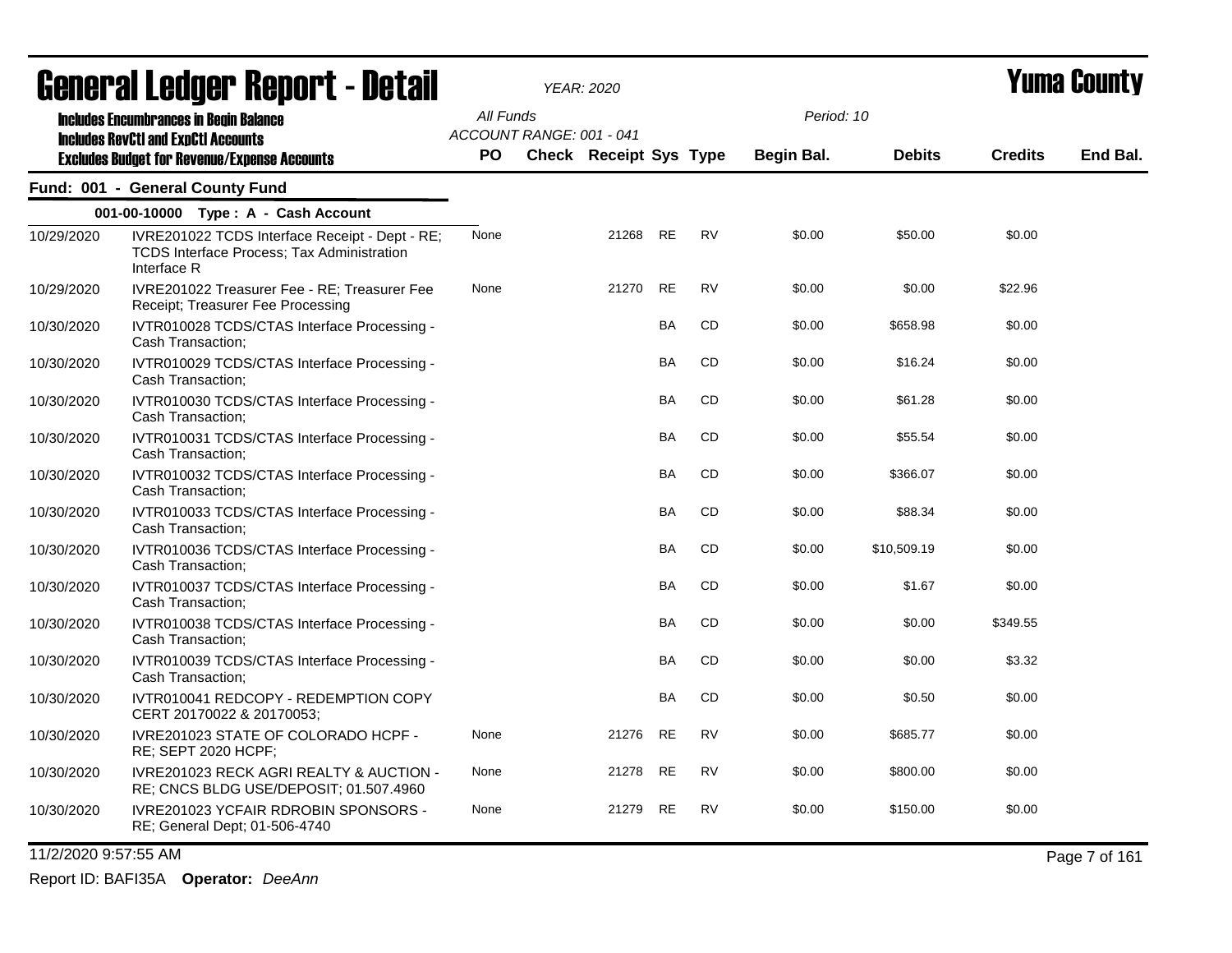|            | General Ledger Report - Detail                                                                                     |                                    | YEAR: 2020                    |           |           |                  |               |                | <b>Yuma County</b> |
|------------|--------------------------------------------------------------------------------------------------------------------|------------------------------------|-------------------------------|-----------|-----------|------------------|---------------|----------------|--------------------|
|            | <b>Includes Encumbrances in Begin Balance</b>                                                                      | All Funds                          |                               |           |           | Period: 10       |               |                |                    |
|            | <b>Includes RevCtI and ExpCtI Accounts</b><br><b>Excludes Budget for Revenue/Expense Accounts</b>                  | ACCOUNT RANGE: 001 - 041<br>PO.    | <b>Check Receipt Sys Type</b> |           |           | Begin Bal.       | <b>Debits</b> | <b>Credits</b> | End Bal.           |
|            | Fund: 001 - General County Fund                                                                                    |                                    |                               |           |           |                  |               |                |                    |
|            | 001-00-10000 Type: A - Cash Account                                                                                |                                    |                               |           |           |                  |               |                |                    |
| 10/30/2020 | IVRE201023 C SHARP PERSONAL FAX - RE;<br>General Dept; 01-000-4990                                                 | None                               | 21280                         | <b>RE</b> | <b>RV</b> | \$0.00           | \$6.00        | \$0.00         |                    |
| 10/30/2020 | IVRE201023 YUMACO 7-9 CTSEC REIMB - RE;<br>General Dept; 01-301-4655                                               | None                               | 21281                         | <b>RE</b> | <b>RV</b> | \$0.00           | \$22,500.00   | \$0.00         |                    |
| 10/30/2020 | IVRE201023 TCDS Interface Receipt - Dept - RE;<br><b>TCDS Interface Process: Tax Administration</b><br>Interface R | None                               | 21284                         | <b>RE</b> | <b>RV</b> | \$0.00           | \$100.00      | \$0.00         |                    |
| 10/30/2020 | IVRE201023 Treasurer Fee - RE; Treasurer Fee<br>Receipt; Treasurer Fee Processing                                  | None                               | 21285                         | <b>RE</b> | <b>RV</b> | \$0.00           | \$0.00        | \$226.56       |                    |
| 10/30/2020 | IVRE201023 Treasurer Fee - RE; Treasurer Fee<br>Receipt; Treasurer Fee Processing                                  | None                               | 21286                         | <b>RE</b> | <b>RV</b> | \$0.00           | \$0.00        | \$14.86        |                    |
|            |                                                                                                                    | <b>Total For: Cash Account</b>     |                               |           |           | \$11,260,964.90  | \$124,421.26  | \$1,261,347.93 | \$10,124,038.23    |
|            | 001-00-20000<br>Type: L - Accounts Payable                                                                         |                                    |                               |           |           |                  |               |                |                    |
| 10/1/2020  | Beginning Balance;                                                                                                 |                                    |                               |           |           | \$0.00           | \$0.00        | \$0.00         |                    |
|            |                                                                                                                    | <b>Total For: Accounts Payable</b> |                               |           |           | \$0.00           | \$0.00        | \$0.00         | \$0.00             |
|            | 001-00-20010 Type: L - Revenue Control                                                                             |                                    |                               |           |           |                  |               |                |                    |
| 10/1/2020  | Beginning Balance;                                                                                                 |                                    |                               |           |           | (\$5,815,245.50) | \$0.00        | \$0.00         |                    |
| 10/1/2020  | IVRE20101 - Auto post transaction;                                                                                 |                                    |                               | BA        | <b>CP</b> | \$0.00           | \$0.00        | \$602.40       |                    |
| 10/2/2020  | IVRE20102 - Auto post transaction;                                                                                 |                                    |                               | BA        | <b>CP</b> | \$0.00           | \$0.00        | \$2,303.22     |                    |
| 10/2/2020  | IVRE20103 - Auto post transaction;                                                                                 |                                    |                               | BA        | <b>CP</b> | \$0.00           | \$0.00        | \$95.00        |                    |
| 10/5/2020  | IVRE20104 - Auto post transaction;                                                                                 |                                    |                               | BA        | <b>CP</b> | \$0.00           | \$0.00        | \$407.05       |                    |
| 10/6/2020  | IVRE20105 - Auto post transaction;                                                                                 |                                    |                               | BA        | <b>CP</b> | \$0.00           | \$0.00        | \$108.00       |                    |
| 10/7/2020  | IVRE20106 - Auto post transaction;                                                                                 |                                    |                               | <b>BA</b> | <b>CP</b> | \$0.00           | \$0.00        | \$2,335.00     |                    |
| 10/8/2020  | IVRE20107 - Auto post transaction;                                                                                 |                                    |                               | <b>BA</b> | <b>CP</b> | \$0.00           | \$0.00        | \$375.00       |                    |
| 10/9/2020  | IVRE20108 - Auto post transaction;                                                                                 |                                    |                               | BA        | <b>CP</b> | \$0.00           | \$0.00        | \$50.00        |                    |
| 10/13/2020 | IVRE20109 - Auto post transaction;                                                                                 |                                    |                               | BA        | <b>CP</b> | \$0.00           | \$0.00        | \$29,209.57    |                    |
| 10/13/2020 | IVTR010010 - Auto post transaction;                                                                                |                                    |                               | BA        | <b>CP</b> | \$0.00           | \$0.00        | \$0.25         |                    |
| 10/14/2020 | IVRE201010 - Auto post transaction;                                                                                |                                    |                               | BA        | <b>CP</b> | \$0.00           | \$0.00        | \$115.00       |                    |

11/2/2020 9:57:55 AM Page 8 of 161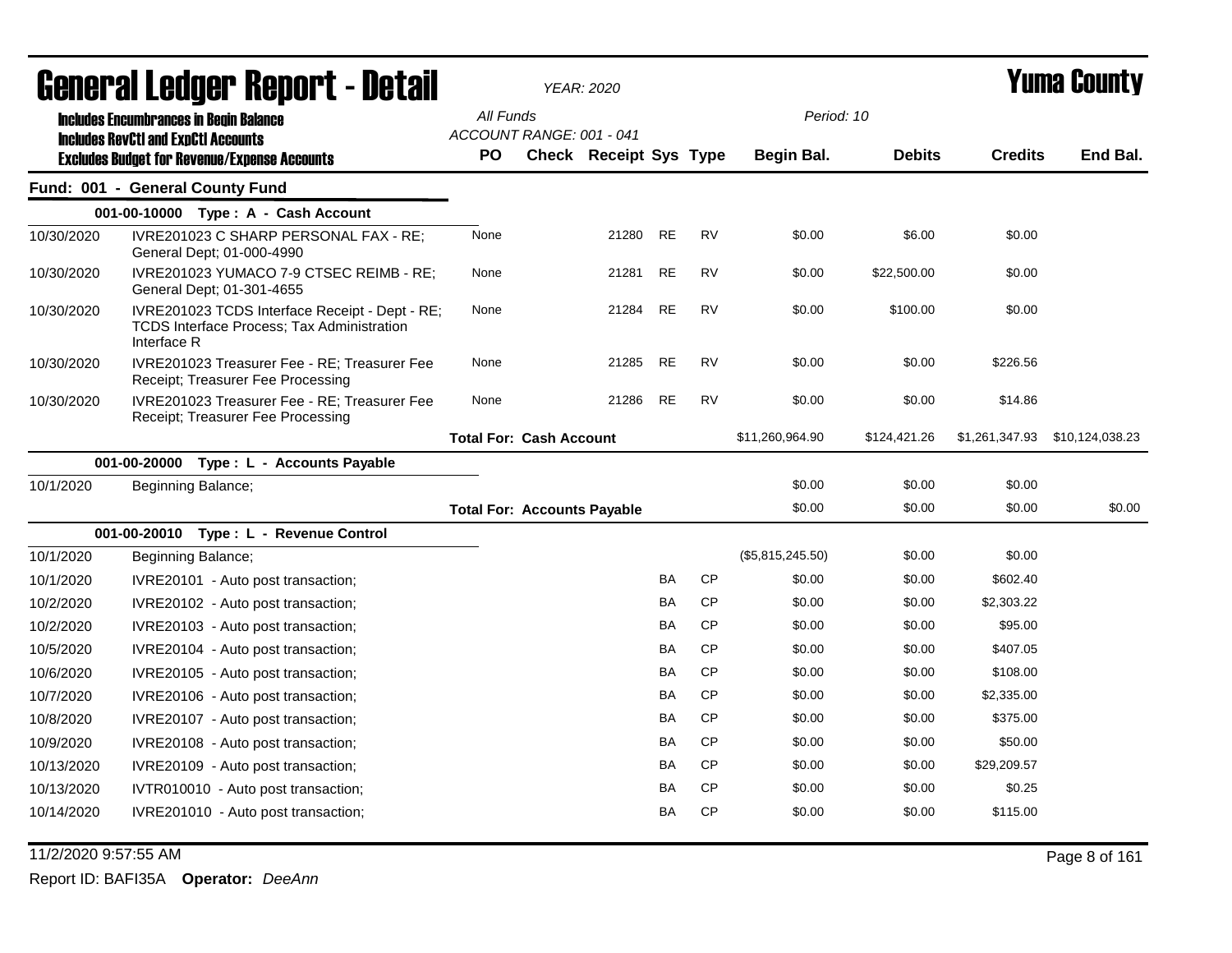|                      | <b>General Ledger Report - Detail</b>               |           |                                   | <b>YEAR: 2020</b>             |           |           |                  |               |                | <b>Yuma County</b> |
|----------------------|-----------------------------------------------------|-----------|-----------------------------------|-------------------------------|-----------|-----------|------------------|---------------|----------------|--------------------|
|                      | <b>Includes Encumbrances in Begin Balance</b>       | All Funds |                                   |                               |           |           | Period: 10       |               |                |                    |
|                      | <b>Includes RevCtI and ExpCtI Accounts</b>          |           | ACCOUNT RANGE: 001 - 041          |                               |           |           |                  |               |                |                    |
|                      | <b>Excludes Budget for Revenue/Expense Accounts</b> | <b>PO</b> |                                   | <b>Check Receipt Sys Type</b> |           |           | Begin Bal.       | <b>Debits</b> | <b>Credits</b> | End Bal.           |
|                      | Fund: 001 - General County Fund                     |           |                                   |                               |           |           |                  |               |                |                    |
|                      | 001-00-20010 Type: L - Revenue Control              |           |                                   |                               |           |           |                  |               |                |                    |
| 10/15/2020           | IVRE201012 - Auto post transaction;                 |           |                                   |                               | BA        | <b>CP</b> | \$0.00           | \$0.00        | \$11,971.50    |                    |
| 10/19/2020           | IVRE201013 - Auto post transaction;                 |           |                                   |                               | BA        | <b>CP</b> | \$0.00           | \$0.00        | \$34,377.87    |                    |
| 10/21/2020           | IVRE201015 - Auto post transaction;                 |           |                                   |                               | BA        | <b>CP</b> | \$0.00           | \$0.00        | \$125.00       |                    |
| 10/22/2020           | IVRE201016 - Auto post transaction;                 |           |                                   |                               | <b>BA</b> | <b>CP</b> | \$0.00           | \$0.00        | \$340.00       |                    |
| 10/23/2020           | IVRE201017 - Auto post transaction;                 |           |                                   |                               | <b>BA</b> | <b>CP</b> | \$0.00           | \$0.00        | \$35.00        |                    |
| 10/26/2020           | IVRE201018 - Auto post transaction;                 |           |                                   |                               | <b>BA</b> | <b>CP</b> | \$0.00           | \$0.00        | \$170.00       |                    |
| 10/27/2020           | IVRE201019 - Auto post transaction;                 |           |                                   |                               | BA        | <b>CP</b> | \$0.00           | \$0.00        | \$50.00        |                    |
| 10/28/2020           | IVRE201021 - Auto post transaction;                 |           |                                   |                               | <b>BA</b> | <b>CP</b> | \$0.00           | \$0.00        | \$240.00       |                    |
| 10/28/2020           | IVTR010024 - Auto post transaction;                 |           |                                   |                               | BA        | <b>CP</b> | \$0.00           | \$0.00        | \$0.25         |                    |
| 10/29/2020           | IVRE201022 - Auto post transaction;                 |           |                                   |                               | BA        | <b>CP</b> | \$0.00           | \$0.00        | \$5,511.57     |                    |
| 10/30/2020           | IVRE201023 - Auto post transaction;                 |           |                                   |                               | <b>BA</b> | <b>CP</b> | \$0.00           | \$0.00        | \$24,241.77    |                    |
| 10/30/2020           | IVTR010028 - Auto post transaction;                 |           |                                   |                               | <b>BA</b> | <b>CP</b> | \$0.00           | \$0.00        | \$658.98       |                    |
| 10/30/2020           | IVTR010029 - Auto post transaction;                 |           |                                   |                               | <b>BA</b> | <b>CP</b> | \$0.00           | \$0.00        | \$16.24        |                    |
| 10/30/2020           | IVTR010030 - Auto post transaction;                 |           |                                   |                               | <b>BA</b> | <b>CP</b> | \$0.00           | \$0.00        | \$61.28        |                    |
| 10/30/2020           | IVTR010031 - Auto post transaction;                 |           |                                   |                               | <b>BA</b> | <b>CP</b> | \$0.00           | \$0.00        | \$55.54        |                    |
| 10/30/2020           | IVTR010032 - Auto post transaction;                 |           |                                   |                               | BA        | <b>CP</b> | \$0.00           | \$0.00        | \$366.07       |                    |
| 10/30/2020           | IVTR010033 - Auto post transaction;                 |           |                                   |                               | <b>BA</b> | <b>CP</b> | \$0.00           | \$0.00        | \$88.34        |                    |
| 10/30/2020           | IVTR010036 - Auto post transaction;                 |           |                                   |                               | <b>BA</b> | <b>CP</b> | \$0.00           | \$0.00        | \$10,509.19    |                    |
| 10/30/2020           | IVTR010037 - Auto post transaction;                 |           |                                   |                               | BA        | <b>CP</b> | \$0.00           | \$0.00        | \$1.67         |                    |
| 10/30/2020           | IVTR010041 - Auto post transaction;                 |           |                                   |                               | <b>BA</b> | <b>CP</b> | \$0.00           | \$0.00        | \$0.50         |                    |
|                      |                                                     |           | <b>Total For: Revenue Control</b> |                               |           |           | (\$5,815,245.50) | \$0.00        | \$124,421.26   | (\$5,939,666.76)   |
|                      | 001-00-20020<br>Type: L - Expense Control           |           |                                   |                               |           |           |                  |               |                |                    |
| 10/1/2020            | Beginning Balance;                                  |           |                                   |                               |           |           | \$4,307,271.73   | \$0.00        | \$0.00         |                    |
| 10/2/2020            | IVRE20102 - Auto post transaction;                  |           |                                   |                               | <b>BA</b> | <b>CP</b> | \$0.00           | \$5.30        | \$0.00         |                    |
| 10/2/2020            | IVRE20103 - Auto post transaction;                  |           |                                   |                               | <b>BA</b> | <b>CP</b> | \$0.00           | \$0.50        | \$0.00         |                    |
| 10/5/2020            | IVRE20104 - Auto post transaction;                  |           |                                   |                               | BA        | <b>CP</b> | \$0.00           | \$1.07        | \$0.00         |                    |
| 11/2/2020 9:57:55 AM |                                                     |           |                                   |                               |           |           |                  |               |                | Page 9 of 161      |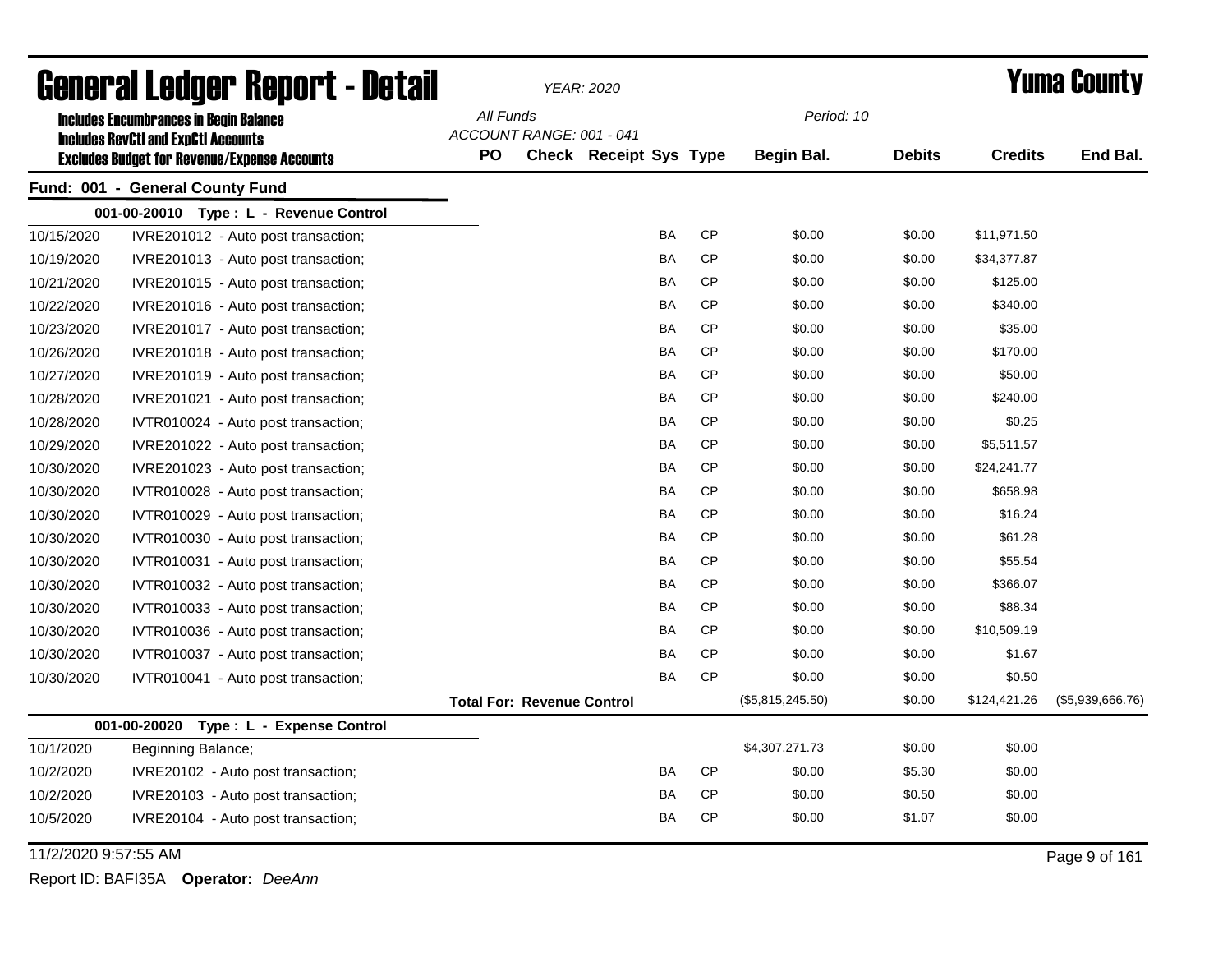| <b>General Ledger Report - Detail</b>               |           |                                   | <b>YEAR: 2020</b>             |           |           |                  |                |                | <b>Yuma County</b> |
|-----------------------------------------------------|-----------|-----------------------------------|-------------------------------|-----------|-----------|------------------|----------------|----------------|--------------------|
| <b>Includes Encumbrances in Begin Balance</b>       | All Funds |                                   |                               |           |           | Period: 10       |                |                |                    |
| <b>Includes RevCtI and ExpCtI Accounts</b>          |           | ACCOUNT RANGE: 001 - 041          |                               |           |           |                  |                |                |                    |
| <b>Excludes Budget for Revenue/Expense Accounts</b> | <b>PO</b> |                                   | <b>Check Receipt Sys Type</b> |           |           | Begin Bal.       | <b>Debits</b>  | <b>Credits</b> | End Bal.           |
| Fund: 001 - General County Fund                     |           |                                   |                               |           |           |                  |                |                |                    |
| 001-00-20020 Type: L - Expense Control              |           |                                   |                               |           |           |                  |                |                |                    |
| 10/6/2020<br>IVRE20105 - Auto post transaction;     |           |                                   |                               | <b>BA</b> | <b>CP</b> | \$0.00           | \$0.03         | \$0.00         |                    |
| 10/6/2020<br>IVTR010004 - Auto post transaction;    |           |                                   |                               | BA        | CP        | \$0.00           | \$253,391.84   | \$0.00         |                    |
| 10/7/2020<br>IVRE20106 - Auto post transaction;     |           |                                   |                               | BA        | <b>CP</b> | \$0.00           | \$23.00        | \$0.00         |                    |
| 10/8/2020<br>IVRE20107 - Auto post transaction;     |           |                                   |                               | BA        | <b>CP</b> | \$0.00           | \$3.50         | \$0.00         |                    |
| 10/9/2020<br>IVRE20108 - Auto post transaction;     |           |                                   |                               | <b>BA</b> | <b>CP</b> | \$0.00           | \$0.20         | \$0.00         |                    |
| 10/13/2020<br>IVTR010006 - Auto post transaction;   |           |                                   |                               | BA        | <b>CP</b> | \$0.00           | \$700,000.00   | \$0.00         |                    |
| 10/13/2020<br>IVTR010007 - Auto post transaction;   |           |                                   |                               | BA        | <b>CP</b> | \$0.00           | \$31,000.00    | \$0.00         |                    |
| 10/13/2020<br>IVTR010008 - Auto post transaction;   |           |                                   |                               | BA        | <b>CP</b> | \$0.00           | \$3,191.33     | \$0.00         |                    |
| 10/14/2020<br>IVRE201010 - Auto post transaction;   |           |                                   |                               | BA        | <b>CP</b> | \$0.00           | \$0.30         | \$0.00         |                    |
| 10/15/2020<br>IVRE201012 - Auto post transaction;   |           |                                   |                               | <b>BA</b> | <b>CP</b> | \$0.00           | \$118.96       | \$0.00         |                    |
| 10/15/2020<br>IVTR010012 - Auto post transaction;   |           |                                   |                               | <b>BA</b> | <b>CP</b> | \$0.00           | \$255,394.78   | \$0.00         |                    |
| 10/19/2020<br>IVMD010023 - Auto post transaction;   |           |                                   |                               | <b>BA</b> | <b>CP</b> | \$0.00           | \$20.00        | \$0.00         |                    |
| 10/19/2020<br>IVRE201013 - Auto post transaction;   |           |                                   |                               | <b>BA</b> | <b>CP</b> | \$0.00           | \$131.37       | \$0.00         |                    |
| 10/21/2020<br>IVRE201015 - Auto post transaction;   |           |                                   |                               | <b>BA</b> | <b>CP</b> | \$0.00           | \$1.00         | \$0.00         |                    |
| 10/22/2020<br>IVRE201016 - Auto post transaction;   |           |                                   |                               | BA        | <b>CP</b> | \$0.00           | \$2.20         | \$0.00         |                    |
| 10/23/2020<br>IVRE201017 - Auto post transaction;   |           |                                   |                               | BA        | <b>CP</b> | \$0.00           | \$0.05         | \$0.00         |                    |
| 10/28/2020<br>IVRE201021 - Auto post transaction;   |           |                                   |                               | BA        | <b>CP</b> | \$0.00           | \$2.40         | \$0.00         |                    |
| 10/29/2020<br>IVRE201022 - Auto post transaction;   |           |                                   |                               | <b>BA</b> | <b>CP</b> | \$0.00           | \$22.96        | \$0.00         |                    |
| 10/29/2020<br>IVTR010026 - Auto post transaction;   |           |                                   |                               | <b>BA</b> | <b>CP</b> | \$0.00           | \$17,442.85    | \$0.00         |                    |
| 10/30/2020<br>IVRE201023 - Auto post transaction;   |           |                                   |                               | <b>BA</b> | <b>CP</b> | \$0.00           | \$241.42       | \$0.00         |                    |
| 10/30/2020<br>IVTR010038 - Auto post transaction;   |           |                                   |                               | BA        | <b>CP</b> | \$0.00           | \$349.55       | \$0.00         |                    |
| 10/30/2020<br>IVTR010039 - Auto post transaction;   |           |                                   |                               | BA        | <b>CP</b> | \$0.00           | \$3.32         | \$0.00         |                    |
|                                                     |           | <b>Total For: Expense Control</b> |                               |           |           | \$4,307,271.73   | \$1,261,347.93 | \$0.00         | \$5,568,619.66     |
| 001-00-20100<br>Type: L - Fund Balance              |           |                                   |                               |           |           |                  |                |                |                    |
| 10/1/2020<br>Beginning Balance;                     |           |                                   |                               |           |           | (\$9,752,991.13) | \$0.00         | \$0.00         |                    |
|                                                     |           | <b>Total For: Fund Balance</b>    |                               |           |           | (\$9,752,991.13) | \$0.00         | \$0.00         | (\$9,752,991.13)   |
| 11/2/2020 9:57:55 AM                                |           |                                   |                               |           |           |                  |                |                | Page 10 of 161     |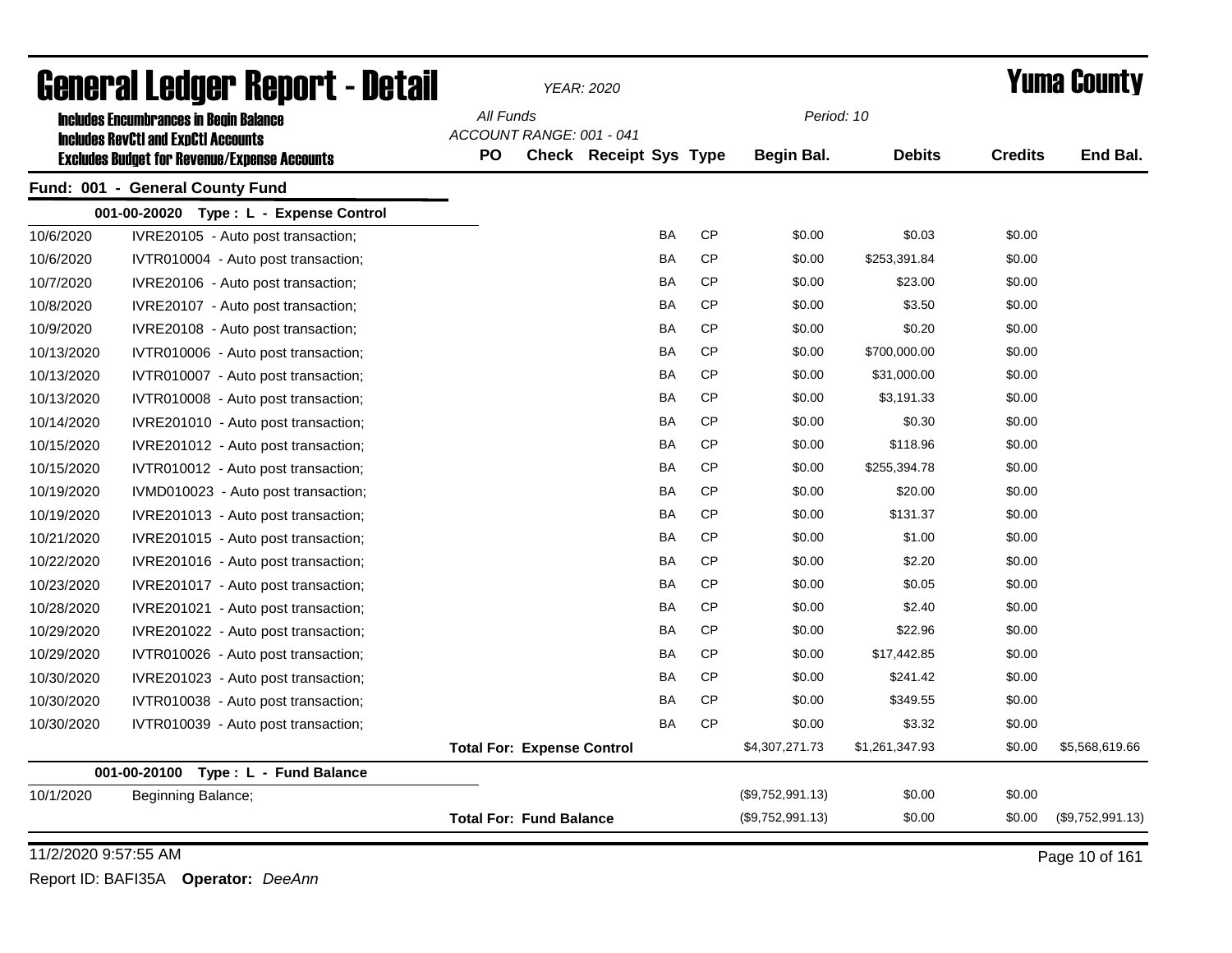|            | General Ledger Report - Detail                                                                    |                                                 | <b>YEAR: 2020</b>      |           |           |                  |               |                | Yuma Countv      |
|------------|---------------------------------------------------------------------------------------------------|-------------------------------------------------|------------------------|-----------|-----------|------------------|---------------|----------------|------------------|
|            | <b>Includes Encumbrances in Begin Balance</b>                                                     | All Funds<br>ACCOUNT RANGE: 001 - 041           |                        |           |           |                  | Period: 10    |                |                  |
|            | <b>Includes RevCtI and ExpCtI Accounts</b><br><b>Excludes Budget for Revenue/Expense Accounts</b> | PO.                                             | Check Receipt Sys Type |           |           | Begin Bal.       | <b>Debits</b> | <b>Credits</b> | End Bal.         |
|            | Fund: 001 - General County Fund                                                                   |                                                 |                        |           |           |                  |               |                |                  |
|            | 001-00-30100 Type: R - Current Tax Collection                                                     |                                                 |                        |           |           |                  |               |                |                  |
| 10/1/2020  | Beginning Balance;                                                                                |                                                 |                        |           |           | \$0.00           | \$0.00        | \$0.00         |                  |
|            |                                                                                                   | <b>Total For: Current Tax Collection</b>        |                        |           |           | \$0.00           | \$0.00        | \$0.00         | \$0.00           |
|            | 001-00-30105 Type: R - Current Tax Real                                                           |                                                 |                        |           |           |                  |               |                |                  |
| 10/1/2020  | Beginning Balance;                                                                                |                                                 |                        |           |           | (\$2,426,021.45) | \$0.00        | \$0.00         |                  |
| 10/30/2020 | IVTR010036 TCDS/CTAS Interface Processing -<br>Tax Apportionment Transfers;                       |                                                 |                        | <b>BA</b> | TR.       | \$0.00           | \$0.00        | \$10,509.19    |                  |
|            |                                                                                                   | <b>Total For: Current Tax Real</b>              |                        |           |           | (\$2,426,021.45) | \$0.00        | \$10,509.19    | (\$2,436,530.64) |
|            | 001-00-30110 Type: R - Current Tax Oil and Gas                                                    |                                                 |                        |           |           |                  |               |                |                  |
| 10/1/2020  | Beginning Balance;                                                                                |                                                 |                        |           |           | (\$375,691.15)   | \$0.00        | \$0.00         |                  |
|            |                                                                                                   | <b>Total For: Current Tax Oil and Gas</b>       |                        |           |           | (\$375,691.15)   | \$0.00        | \$0.00         | (\$375,691.15)   |
|            | 001-00-30115 Type: R - Current Tax Personal Property                                              |                                                 |                        |           |           |                  |               |                |                  |
| 10/1/2020  | Beginning Balance;                                                                                |                                                 |                        |           |           | (\$351,651.97)   | \$0.00        | \$0.00         |                  |
| 10/30/2020 | IVTR010032 TCDS/CTAS Interface Processing -<br>Tax Apportionment Transfers;                       |                                                 |                        | <b>BA</b> | <b>TR</b> | \$0.00           | \$0.00        | \$366.07       |                  |
|            |                                                                                                   | <b>Total For: Current Tax Personal Property</b> |                        |           |           | (\$351.651.97)   | \$0.00        | \$366.07       | (\$352,018.04)   |
|            | 001-00-30120 Type: R - Current Tax Mineral                                                        |                                                 |                        |           |           |                  |               |                |                  |
| 10/1/2020  | Beginning Balance;                                                                                |                                                 |                        |           |           | (\$16,329.71)    | \$0.00        | \$0.00         |                  |
| 10/30/2020 | IVTR010031 TCDS/CTAS Interface Processing -<br>Tax Apportionment Transfers;                       |                                                 |                        | <b>BA</b> | <b>TR</b> | \$0.00           | \$0.00        | \$55.54        |                  |
|            |                                                                                                   | <b>Total For: Current Tax Mineral</b>           |                        |           |           | (\$16,329.71)    | \$0.00        | \$55.54        | (\$16,385.25)    |
|            | 001-00-30125 Type: R - Current Tax Possessory Interes                                             |                                                 |                        |           |           |                  |               |                |                  |
| 10/1/2020  | Beginning Balance;                                                                                |                                                 |                        |           |           | (\$5,056.45)     | \$0.00        | \$0.00         |                  |
|            |                                                                                                   | <b>Total For: Current Tax Possessory Intere</b> |                        |           |           | (\$5,056.45)     | \$0.00        | \$0.00         | (\$5,056.45)     |
|            | 001-00-30130 Type: R - Current Tax State Assessed                                                 |                                                 |                        |           |           |                  |               |                |                  |
| 10/1/2020  | Beginning Balance;                                                                                |                                                 |                        |           |           | (\$1,059,456.49) | \$0.00        | \$0.00         |                  |
|            |                                                                                                   | <b>Total For: Current Tax State Assessed</b>    |                        |           |           | (\$1,059,456.49) | \$0.00        | \$0.00         | (\$1,059,456.49) |
|            | 001-00-30135 Type: R - Current Tax Mobile Home                                                    |                                                 |                        |           |           |                  |               |                |                  |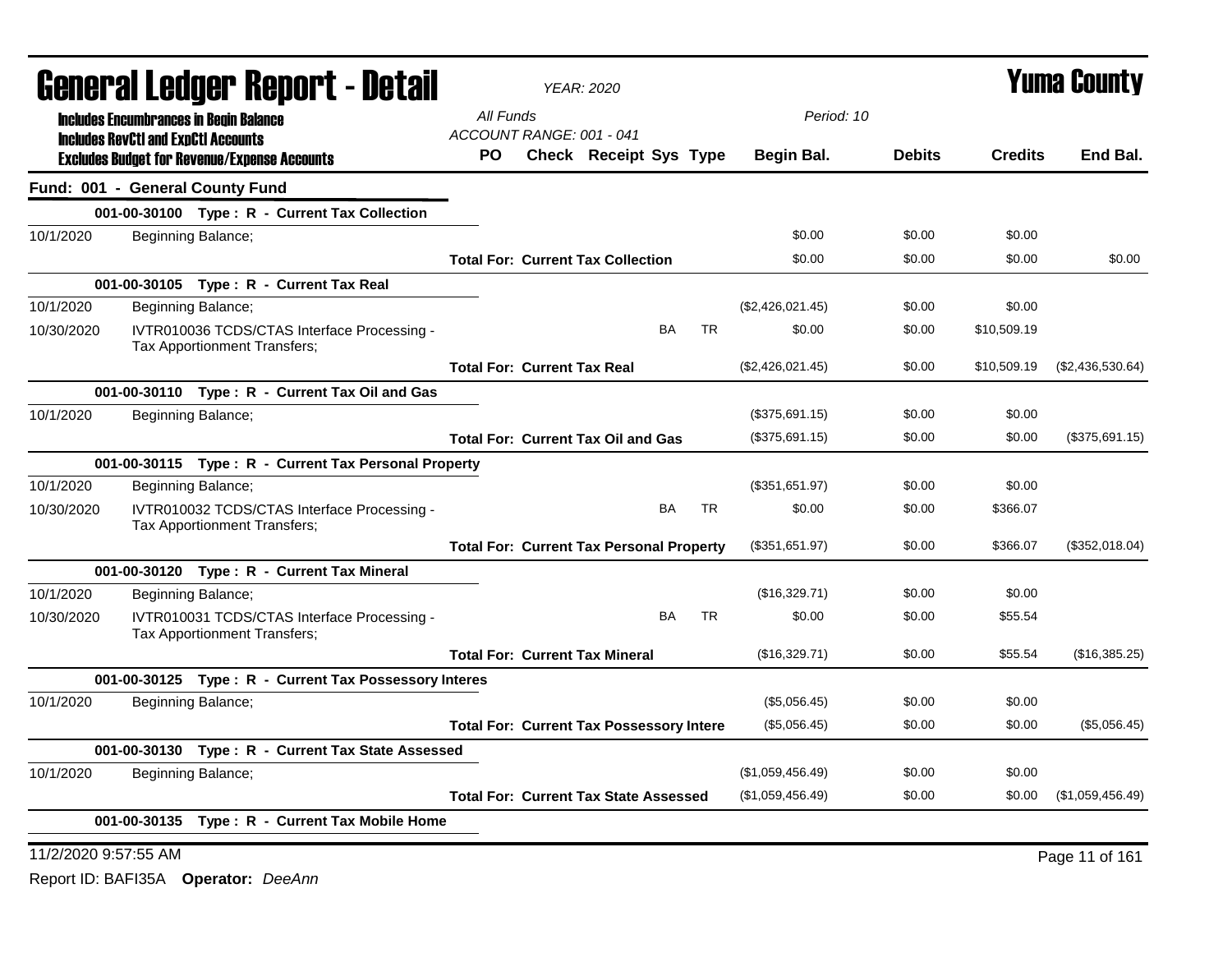|            |                                            | General Ledger Report - Detail                                              |                                       | <b>YEAR: 2020</b>                             |                                                |              |               |                | Yuma Countv  |
|------------|--------------------------------------------|-----------------------------------------------------------------------------|---------------------------------------|-----------------------------------------------|------------------------------------------------|--------------|---------------|----------------|--------------|
|            | <b>Includes RevCtI and ExpCtI Accounts</b> | <b>Includes Encumbrances in Begin Balance</b>                               | All Funds<br>ACCOUNT RANGE: 001 - 041 |                                               |                                                | Period: 10   |               |                |              |
|            |                                            | <b>Excludes Budget for Revenue/Expense Accounts</b>                         | PO.                                   |                                               | Check Receipt Sys Type                         | Begin Bal.   | <b>Debits</b> | <b>Credits</b> | End Bal.     |
|            |                                            | Fund: 001 - General County Fund                                             |                                       |                                               |                                                |              |               |                |              |
|            |                                            | 001-00-30135 Type: R - Current Tax Mobile Home                              |                                       |                                               |                                                |              |               |                |              |
| 10/1/2020  |                                            | Beginning Balance;                                                          |                                       |                                               |                                                | (\$8,587.56) | \$0.00        | \$0.00         |              |
| 10/30/2020 |                                            | IVTR010030 TCDS/CTAS Interface Processing -<br>Tax Apportionment Transfers; |                                       |                                               | BA<br>TR.                                      | \$0.00       | \$0.00        | \$61.28        |              |
|            |                                            |                                                                             |                                       | <b>Total For: Current Tax Mobile Home</b>     |                                                | (\$8,587.56) | \$0.00        | \$61.28        | (\$8,648.84) |
|            |                                            | 001-00-30140 Type: R - Current Tax Special Assessment                       |                                       |                                               |                                                |              |               |                |              |
| 10/1/2020  |                                            | Beginning Balance;                                                          |                                       |                                               |                                                | \$0.00       | \$0.00        | \$0.00         |              |
|            |                                            |                                                                             |                                       | <b>Total For: Current Tax Special Assessm</b> |                                                | \$0.00       | \$0.00        | \$0.00         | \$0.00       |
|            |                                            | 001-00-30200 Type: R - Delinguent Tax Collection                            |                                       |                                               |                                                |              |               |                |              |
| 10/1/2020  |                                            | Beginning Balance;                                                          |                                       |                                               |                                                | \$0.00       | \$0.00        | \$0.00         |              |
|            |                                            |                                                                             |                                       | <b>Total For: Delinquent Tax Collection</b>   |                                                | \$0.00       | \$0.00        | \$0.00         | \$0.00       |
|            |                                            | 001-00-30205 Type: R - Delinquent Tax Real                                  |                                       |                                               |                                                |              |               |                |              |
| 10/1/2020  |                                            | Beginning Balance;                                                          |                                       |                                               |                                                | (\$3,353.01) | \$0.00        | \$0.00         |              |
|            |                                            |                                                                             |                                       | <b>Total For: Delinquent Tax Real</b>         |                                                | (\$3,353.01) | \$0.00        | \$0.00         | (\$3,353.01) |
|            |                                            | 001-00-30210 Type: R - Delinquent Tax Oil and Gas                           |                                       |                                               |                                                |              |               |                |              |
| 10/1/2020  |                                            | Beginning Balance;                                                          |                                       |                                               |                                                | \$0.00       | \$0.00        | \$0.00         |              |
|            |                                            |                                                                             |                                       | <b>Total For: Delinquent Tax Oil and Gas</b>  |                                                | \$0.00       | \$0.00        | \$0.00         | \$0.00       |
|            |                                            | 001-00-30215 Type: R - Delinquent Tax Mineral                               |                                       |                                               |                                                |              |               |                |              |
| 10/1/2020  |                                            | Beginning Balance;                                                          |                                       |                                               |                                                | (\$2.86)     | \$0.00        | \$0.00         |              |
|            |                                            |                                                                             |                                       | <b>Total For: Delinquent Tax Mineral</b>      |                                                | (S2.86)      | \$0.00        | \$0.00         | (\$2.86)     |
|            |                                            | 001-00-30220 Type: R - Delinguent Tax Personal Proper                       |                                       |                                               |                                                |              |               |                |              |
| 10/1/2020  |                                            | Beginning Balance;                                                          |                                       |                                               |                                                | \$0.00       | \$0.00        | \$0.00         |              |
| 10/30/2020 |                                            | IVTR010033 TCDS/CTAS Interface Processing -<br>Tax Apportionment Transfers; |                                       |                                               | <b>BA</b><br><b>TR</b>                         | \$0.00       | \$0.00        | \$88.34        |              |
|            |                                            |                                                                             |                                       |                                               | <b>Total For: Delinquent Tax Personal Prop</b> | \$0.00       | \$0.00        | \$88.34        | (\$88.34)    |
|            |                                            | 001-00-30225 Type: R - Delinguent Tax Possessory Rate                       |                                       |                                               |                                                |              |               |                |              |
| 10/1/2020  |                                            | Beginning Balance;                                                          |                                       |                                               |                                                | \$0.00       | \$0.00        | \$0.00         |              |

11/2/2020 9:57:55 AM Page 12 of 161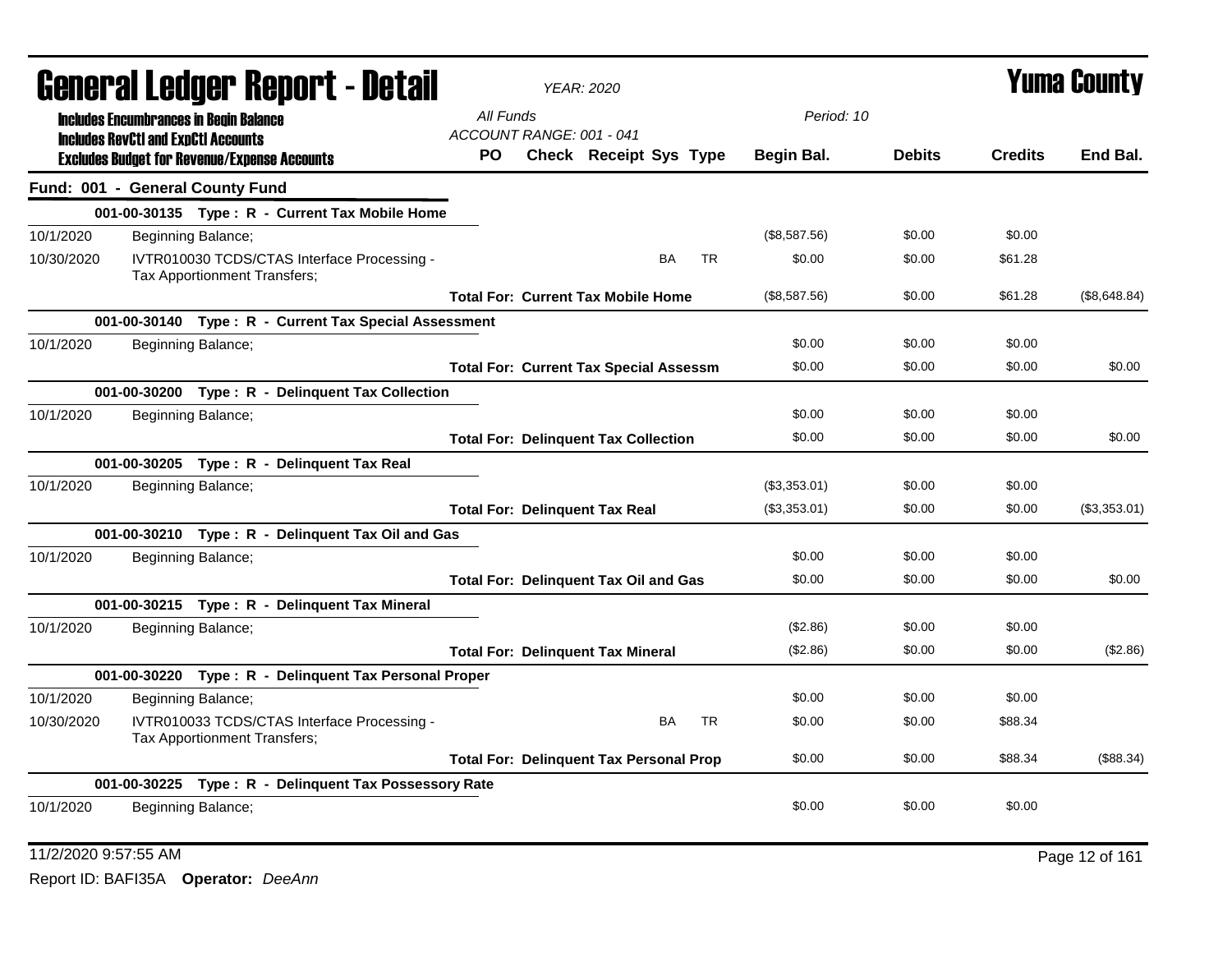|                      | <b>General Ledger Report - Detail</b>                                              |           |                                    | <b>YEAR: 2020</b>                                |           |              |               |                | <b>Yuma County</b> |
|----------------------|------------------------------------------------------------------------------------|-----------|------------------------------------|--------------------------------------------------|-----------|--------------|---------------|----------------|--------------------|
|                      | <b>Includes Encumbrances in Begin Balance</b>                                      | All Funds |                                    |                                                  |           | Period: 10   |               |                |                    |
|                      | <b>Includes RevCtI and ExpCtI Accounts</b>                                         |           | ACCOUNT RANGE: 001 - 041           |                                                  |           |              |               |                |                    |
|                      | <b>Excludes Budget for Revenue/Expense Accounts</b>                                | <b>PO</b> |                                    | <b>Check Receipt Sys Type</b>                    |           | Begin Bal.   | <b>Debits</b> | <b>Credits</b> | End Bal.           |
|                      | Fund: 001 - General County Fund                                                    |           |                                    |                                                  |           |              |               |                |                    |
|                      | 001-00-30225 Type: R - Delinquent Tax Possessory Rate                              |           |                                    |                                                  |           |              |               |                |                    |
|                      |                                                                                    |           |                                    | <b>Total For: Delinquent Tax Possessory Ra</b>   |           | \$0.00       | \$0.00        | \$0.00         | \$0.00             |
|                      | 001-00-30230 Type: R - Delinquent Tax State Assesed                                |           |                                    |                                                  |           |              |               |                |                    |
| 10/1/2020            | Beginning Balance;                                                                 |           |                                    |                                                  |           | \$0.00       | \$0.00        | \$0.00         |                    |
| 10/30/2020           | IVTR010037 TCDS/CTAS Interface Processing -<br>Tax Apportionment Transfers;        |           |                                    | <b>BA</b>                                        | <b>TR</b> | \$0.00       | \$0.00        | \$1.67         |                    |
|                      |                                                                                    |           |                                    | <b>Total For: Delinguent Tax State Assesed</b>   |           | \$0.00       | \$0.00        | \$1.67         | (\$1.67)           |
|                      | 001-00-30235 Type: R - Delinquent Tax Mobile Home                                  |           |                                    |                                                  |           |              |               |                |                    |
| 10/1/2020            | Beginning Balance;                                                                 |           |                                    |                                                  |           | (\$39.84)    | \$0.00        | \$0.00         |                    |
|                      |                                                                                    |           |                                    | <b>Total For: Delinquent Tax Mobile Home</b>     |           | (\$39.84)    | \$0.00        | \$0.00         | (\$39.84)          |
|                      | 001-00-30240 Type: R - Deling Tax Special Assessment                               |           |                                    |                                                  |           |              |               |                |                    |
| 10/1/2020            | Beginning Balance;                                                                 |           |                                    |                                                  |           | \$0.00       | \$0.00        | \$0.00         |                    |
|                      |                                                                                    |           |                                    | <b>Total For: Deling Tax Special Assessme</b>    |           | \$0.00       | \$0.00        | \$0.00         | \$0.00             |
|                      | 001-00-30300 Type: R - Current Interest                                            |           |                                    |                                                  |           |              |               |                |                    |
| 10/1/2020            | Beginning Balance;                                                                 |           |                                    |                                                  |           | (\$7,457.02) | \$0.00        | \$0.00         |                    |
| 10/30/2020           | IVTR010028 TCDS/CTAS Interface Processing -<br><b>Tax Apportionment Transfers:</b> |           |                                    | BA                                               | <b>TR</b> | \$0.00       | \$0.00        | \$658.98       |                    |
|                      |                                                                                    |           | <b>Total For: Current Interest</b> |                                                  |           | (\$7,457.02) | \$0.00        | \$658.98       | (\$8,116.00)       |
|                      | 001-00-30375 Type: R - Refund Interest                                             |           |                                    |                                                  |           |              |               |                |                    |
| 10/1/2020            | Beginning Balance;                                                                 |           |                                    |                                                  |           | \$1.94       | \$0.00        | \$0.00         |                    |
|                      |                                                                                    |           | <b>Total For: Refund Interest</b>  |                                                  |           | \$1.94       | \$0.00        | \$0.00         | \$1.94             |
|                      | 001-00-30400 Type: R - Delinquent Interest Collection                              |           |                                    |                                                  |           |              |               |                |                    |
| 10/1/2020            | Beginning Balance;                                                                 |           |                                    |                                                  |           | (\$371.98)   | \$0.00        | \$0.00         |                    |
| 10/30/2020           | IVTR010029 TCDS/CTAS Interface Processing -<br>Tax Apportionment Transfers;        |           |                                    | <b>BA</b>                                        | <b>TR</b> | \$0.00       | \$0.00        | \$16.24        |                    |
|                      |                                                                                    |           |                                    | <b>Total For: Delinguent Interest Collection</b> |           | (\$371.98)   | \$0.00        | \$16.24        | (\$388.22)         |
|                      | 001-00-30500 Type: R - Miscellaneous Collections                                   |           |                                    |                                                  |           |              |               |                |                    |
| 10/1/2020            | Beginning Balance;                                                                 |           |                                    |                                                  |           | (\$9,822.72) | \$0.00        | \$0.00         |                    |
| 11/2/2020 9:57:56 AM |                                                                                    |           |                                    |                                                  |           |              |               |                | Page 13 of 161     |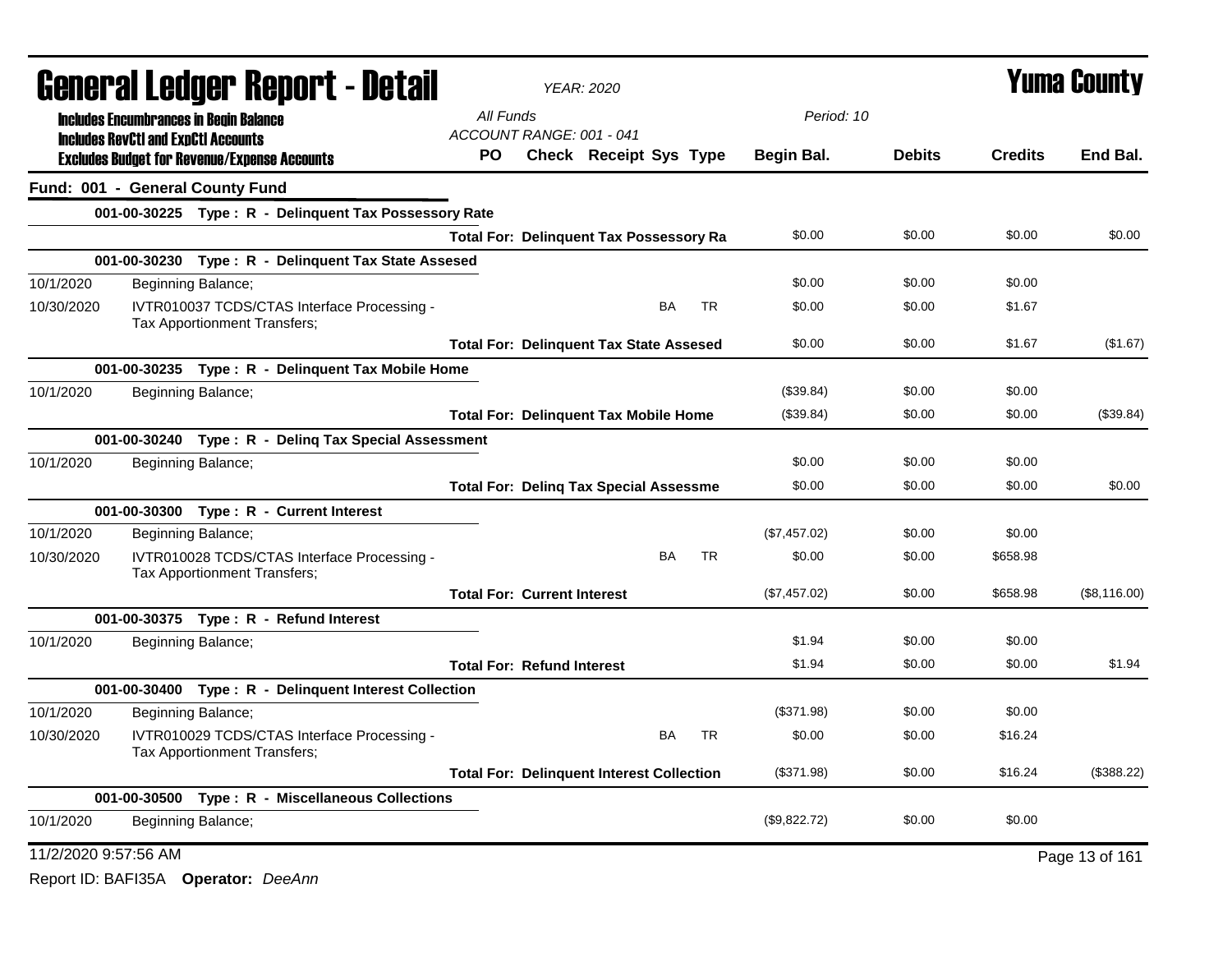|            | Generai Leuger Keport - Detail                                                                                   |                                                    | YEAR: 2020                                  |           |           |                          |               |                | Y UIII'A GUUIILY |
|------------|------------------------------------------------------------------------------------------------------------------|----------------------------------------------------|---------------------------------------------|-----------|-----------|--------------------------|---------------|----------------|------------------|
|            | <b>Includes Encumbrances in Begin Balance</b><br><b>Includes RevCtI and ExpCtI Accounts</b>                      | All Funds<br>ACCOUNT RANGE: 001 - 041<br><b>PO</b> | <b>Check Receipt Sys Type</b>               |           |           | Period: 10<br>Begin Bal. | <b>Debits</b> | <b>Credits</b> | End Bal.         |
|            | <b>Excludes Budget for Revenue/Expense Accounts</b>                                                              |                                                    |                                             |           |           |                          |               |                |                  |
|            | Fund: 001 - General County Fund                                                                                  |                                                    |                                             |           |           |                          |               |                |                  |
|            | 001-00-30500 Type: R - Miscellaneous Collections                                                                 |                                                    |                                             |           |           |                          |               |                |                  |
| 10/2/2020  | IVRE20103 TCDS Interface Receipt - Tax - RE;<br><b>TCDS Interface Process; Tax Administration</b><br>Interface R | None                                               | 21015 RE                                    |           | <b>RV</b> | \$0.00                   | \$0.00        | \$50.00        |                  |
| 10/5/2020  | IVRE20104 THOMAS GAHAN - RE; 2 SPIRAL<br>MAPS/POSTAGE;                                                           | None                                               | 21026                                       | <b>RE</b> | <b>RV</b> | \$0.00                   | \$0.00        | \$15.05        |                  |
| 10/13/2020 | IVTR010010 REDCOPY - REDEMPTION COPY<br>20150118 10.13.2020;                                                     |                                                    |                                             | <b>BA</b> | <b>TR</b> | \$0.00                   | \$0.00        | \$0.25         |                  |
| 10/23/2020 | IVRE201017 MILLIKEN REYELTS - RE;<br><b>ASSESSOR REPORT;</b>                                                     | None                                               | 21212                                       | <b>RE</b> | <b>RV</b> | \$0.00                   | \$0.00        | \$5.00         |                  |
| 10/28/2020 | IVTR010024 REDCOPY - REDEMPTION CERT<br>#20160033 10.28.2020;                                                    |                                                    |                                             | BA        | <b>TR</b> | \$0.00                   | \$0.00        | \$0.25         |                  |
| 10/30/2020 | IVTR010041 REDCOPY - REDEMPTION COPY<br>CERT 20170022 & 20170053;                                                |                                                    |                                             | BA        | <b>TR</b> | \$0.00                   | \$0.00        | \$0.50         |                  |
| 10/30/2020 | IVRE201023 C SHARP PERSONAL FAX - RE;<br>General Dept; 01-000-4990                                               | None                                               | 21280                                       | <b>RE</b> | <b>RV</b> | \$0.00                   | \$0.00        | \$6.00         |                  |
|            |                                                                                                                  |                                                    | <b>Total For: Miscellaneous Collections</b> |           |           | (\$9,822.72)             | \$0.00        | \$77.05        | (\$9,899.77)     |
|            | 001-00-30501 Type: R - County Map Monies                                                                         |                                                    |                                             |           |           |                          |               |                |                  |
| 10/1/2020  | Beginning Balance;                                                                                               |                                                    |                                             |           |           | (\$1,142.00)             | \$0.00        | \$0.00         |                  |
| 10/1/2020  | IVRE20101 R MCDONALD CO FLAT MAPS -<br>RE; General Dept;                                                         | None                                               | 20988                                       | <b>RE</b> | RV        | \$0.00                   | \$0.00        | \$60.00        |                  |
| 10/5/2020  | IVRE20104 THOMAS GAHAN - RE; 2 SPIRAL<br>MAPS/POSTAGE;                                                           | None                                               | 21026                                       | <b>RE</b> | <b>RV</b> | \$0.00                   | \$0.00        | \$60.00        |                  |
| 10/5/2020  | IVRE20104 PFIELER, JAMES - RE;<br>OWNERSHIP MAP 10.5.20;                                                         | None                                               | 21027                                       | <b>RE</b> | <b>RV</b> | \$0.00                   | \$0.00        | \$30.00        |                  |
| 10/6/2020  | IVRE20105 DAVE KEELER - RE; SPIRAL<br><b>OWNERSHIP MAP;</b>                                                      | None                                               | 21037                                       | RE        | <b>RV</b> | \$0.00                   | \$0.00        | \$30.00        |                  |
| 10/9/2020  | IVRE20108 RON SWEHLA CO MAP (10.5.20) -<br>RE; General Dept;                                                     | None                                               | 21075                                       | RE        | <b>RV</b> | \$0.00                   | \$0.00        | \$30.00        |                  |
| 10/22/2020 | IVRE201016 MICHAEL WILLIAMS - RE; 2<br><b>SPIRAL MAPS:</b>                                                       | None                                               | 21199                                       | RE        | <b>RV</b> | \$0.00                   | \$0.00        | \$60.00        |                  |
| 10/23/2020 | IVRE201017 TERRY JAY - RE; SPIRAL MAP;                                                                           | None                                               | 21213 RE                                    |           | <b>RV</b> | \$0.00                   | \$0.00        | \$30.00        |                  |

11/2/2020 9:57:56 AM Page 14 of 161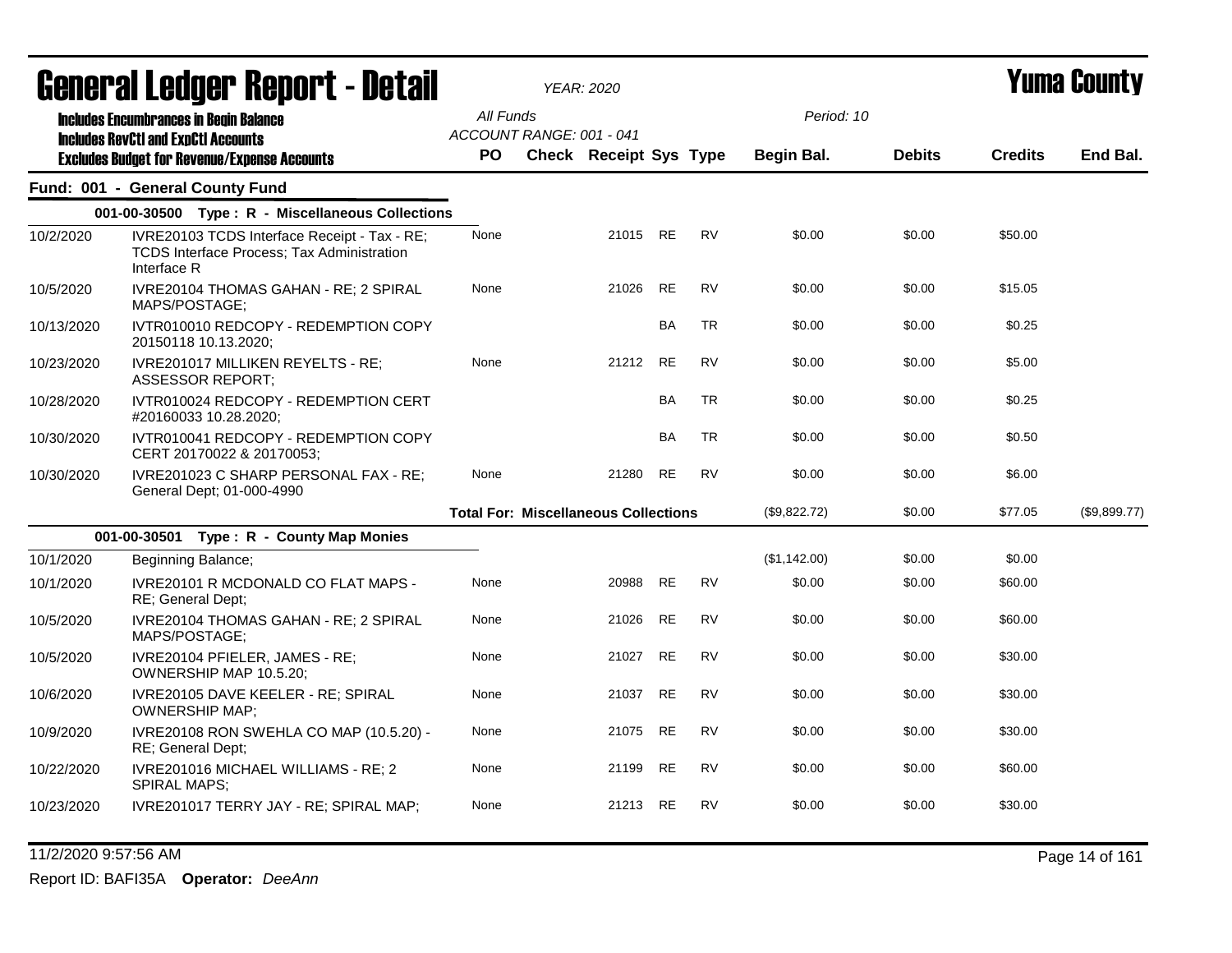|                      | <b>General Ledger Report - Detail</b>                                                             |                                          | <b>YEAR: 2020</b>             |           |           |                   |               |                | Yuma County    |
|----------------------|---------------------------------------------------------------------------------------------------|------------------------------------------|-------------------------------|-----------|-----------|-------------------|---------------|----------------|----------------|
|                      | <b>Includes Encumbrances in Begin Balance</b>                                                     | All Funds                                |                               |           |           | Period: 10        |               |                |                |
|                      | <b>Includes RevCtI and ExpCtI Accounts</b><br><b>Excludes Budget for Revenue/Expense Accounts</b> | ACCOUNT RANGE: 001 - 041<br><b>PO</b>    | <b>Check Receipt Sys Type</b> |           |           | <b>Begin Bal.</b> | <b>Debits</b> | <b>Credits</b> | End Bal.       |
|                      | Fund: 001 - General County Fund                                                                   |                                          |                               |           |           |                   |               |                |                |
|                      | 001-00-30501 Type: R - County Map Monies                                                          |                                          |                               |           |           |                   |               |                |                |
| 10/26/2020           | IVRE201018 MIKE WILLIAMS - RE; MAP SALE<br>10.23.20; 01-603-4220                                  | None                                     | 21217 RE                      |           | <b>RV</b> | \$0.00            | \$0.00        | \$30.00        |                |
|                      |                                                                                                   | <b>Total For: County Map Monies</b>      |                               |           |           | (\$1,142.00)      | \$0.00        | \$330.00       | (\$1,472.00)   |
|                      | 001-00-30502 Type: R - GIS Mapping                                                                |                                          |                               |           |           |                   |               |                |                |
| 10/1/2020            | Beginning Balance;                                                                                |                                          |                               |           |           | (\$1,496.25)      | \$0.00        | \$0.00         |                |
| 10/2/2020            | IVRE20102 LAND USE - RE; General Dept;                                                            | None                                     | 21013                         | <b>RE</b> | <b>RV</b> | \$0.00            | \$0.00        | \$60.00        |                |
| 10/14/2020           | IVRE201010 WRAY MUSEUM /GIS - RE;<br>General Dept; 01-000-4617                                    | None                                     | 21097                         | RE        | <b>RV</b> | \$0.00            | \$0.00        | \$10.00        |                |
|                      |                                                                                                   | <b>Total For: GIS Mapping</b>            |                               |           |           | (\$1,496.25)      | \$0.00        | \$70.00        | (\$1,566.25)   |
|                      | 001-00-30503 Type: R - CORA open records request                                                  |                                          |                               |           |           |                   |               |                |                |
| 10/1/2020            | Beginning Balance;                                                                                |                                          |                               |           |           | (\$1,664.00)      | \$0.00        | \$0.00         |                |
|                      |                                                                                                   | Total For: CORA open records request     |                               |           |           | (\$1,664.00)      | \$0.00        | \$0.00         | (\$1,664.00)   |
|                      | 001-00-30504 Type: R - GIS CONSULTING REVENUE                                                     |                                          |                               |           |           |                   |               |                |                |
| 10/1/2020            | Beginning Balance;                                                                                |                                          |                               |           |           | (\$3,073.50)      | \$0.00        | \$0.00         |                |
|                      |                                                                                                   | <b>Total For: GIS CONSULTING REVENUE</b> |                               |           |           | (\$3,073.50)      | \$0.00        | \$0.00         | (\$3,073.50)   |
|                      | 001-00-30600 Type: R - Interest Income                                                            |                                          |                               |           |           |                   |               |                |                |
| 10/1/2020            | Beginning Balance;                                                                                |                                          |                               |           |           | (\$501,208.96)    | \$0.00        | \$0.00         |                |
| 10/1/2020            | <b>IVRE20101 FPNB SEPT INTEREST ON CKING -</b><br>RE; General Dept;                               | None                                     | 20990                         | RE        | <b>RV</b> | \$0.00            | \$0.00        | \$17.80        |                |
| 10/1/2020            | IVRE20101 FPNB SAVINGS 3RD QTR INT - RE;<br><b>General Dept:</b>                                  | None                                     | 20996                         | RE        | <b>RV</b> | \$0.00            | \$0.00        | \$242.68       |                |
| 10/1/2020            | IVRE20101 CSAFE SEPT INTEREST - RE;<br>General Dept;                                              | None                                     | 20999                         | RE        | <b>RV</b> | \$0.00            | \$0.00        | \$281.92       |                |
| 10/2/2020            | IVRE20102 COLOTRUST SEPT INTEREST - RE;<br>General Dept; 01-000-4920                              | None                                     | 21004                         | RE        | RV        | \$0.00            | \$0.00        | \$721.50       |                |
| 10/2/2020            | IVRE20102 SIGMA UNREALIZED GAIN - RE;<br>General Dept; 01-000-4920                                | None                                     | 21005                         | <b>RE</b> | <b>RV</b> | \$0.00            | \$0.00        | \$1,051.72     |                |
| 10/19/2020           | IVRE201013 SIGMA INVEST. INTEREST - RE;<br>General Dept; 01-000-4920                              | None                                     | 21151                         | <b>RE</b> | <b>RV</b> | \$0.00            | \$0.00        | \$21,191.24    |                |
| 11/2/2020 9:57:56 AM |                                                                                                   |                                          |                               |           |           |                   |               |                | Page 15 of 161 |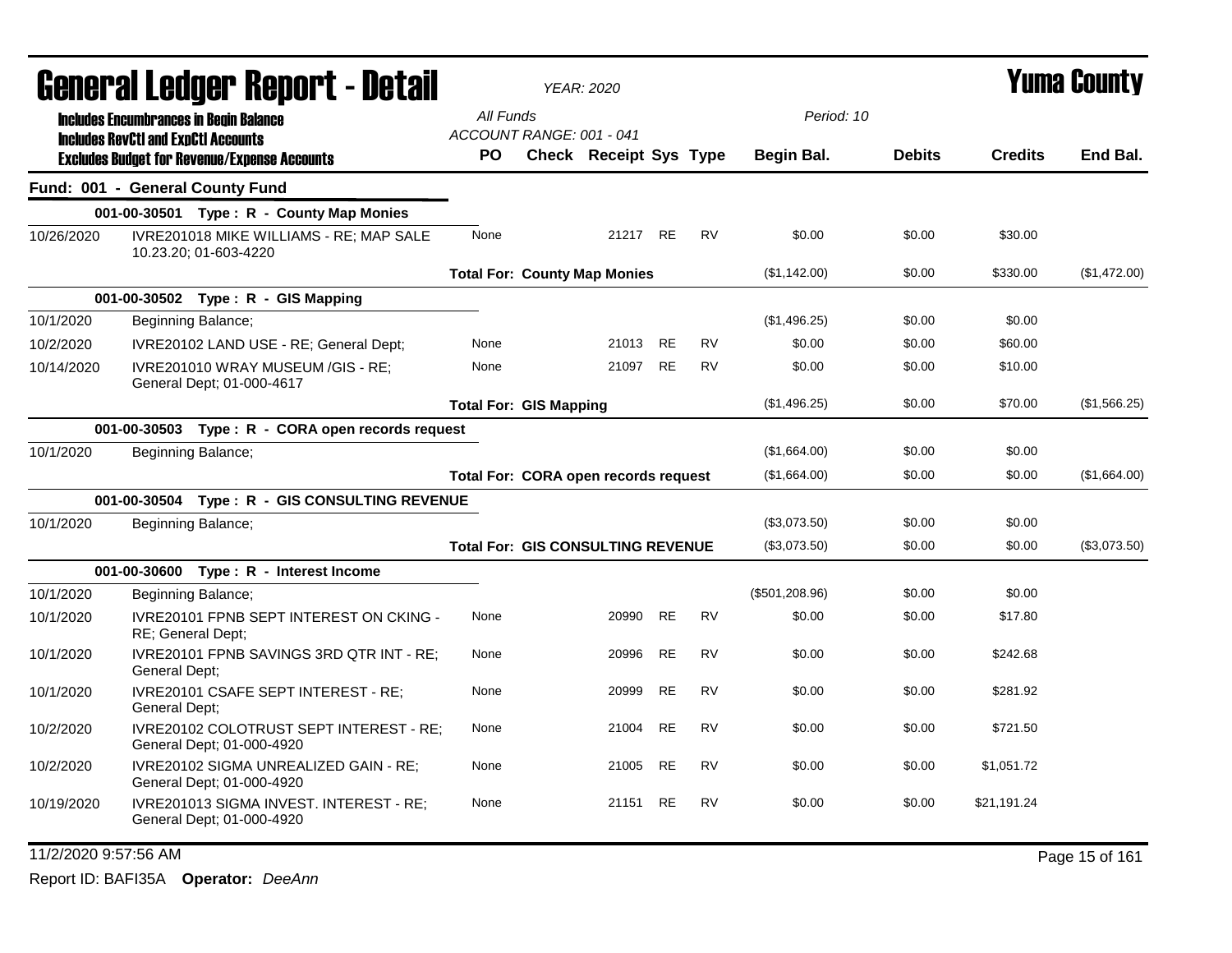|            | General Ledger Report - Detail                                                                                    |                                       | YEAR: 2020                                    |           |           |                  |               |                | <b>Yuma County</b> |
|------------|-------------------------------------------------------------------------------------------------------------------|---------------------------------------|-----------------------------------------------|-----------|-----------|------------------|---------------|----------------|--------------------|
|            | <b>Includes Encumbrances in Begin Balance</b><br><b>Includes RevCtI and ExpCtI Accounts</b>                       | All Funds<br>ACCOUNT RANGE: 001 - 041 |                                               |           |           | Period: 10       |               |                |                    |
|            | <b>Excludes Budget for Revenue/Expense Accounts</b>                                                               | <b>PO</b>                             | <b>Check Receipt Sys Type</b>                 |           |           | Begin Bal.       | <b>Debits</b> | <b>Credits</b> | End Bal.           |
|            | Fund: 001 - General County Fund                                                                                   |                                       |                                               |           |           |                  |               |                |                    |
|            | 001-00-30600 Type: R - Interest Income                                                                            |                                       |                                               |           |           |                  |               |                |                    |
|            |                                                                                                                   | <b>Total For: Interest Income</b>     |                                               |           |           | $(\$501,208.96)$ | \$0.00        | \$23,506.86    | (\$524,715.82)     |
|            | 001-00-30700 Type: R - Cigarette Tax Apportionment                                                                |                                       |                                               |           |           |                  |               |                |                    |
| 10/1/2020  | Beginning Balance;                                                                                                |                                       |                                               |           |           | (\$2,699.20)     | \$0.00        | \$0.00         |                    |
| 10/16/2020 | IVRE201012 STATE OF CO CIG TAX SEPT -<br>RE; General Dept; 01-000-4310                                            | None                                  | 21132 RE                                      |           | <b>RV</b> | \$0.00           | \$0.00        | \$439.31       |                    |
|            |                                                                                                                   |                                       | <b>Total For: Cigarette Tax Apportionment</b> |           |           | (\$2,699.20)     | \$0.00        | \$439.31       | (\$3,138.51)       |
|            | 001-00-30800 Type: R - Advertising Costs                                                                          |                                       |                                               |           |           |                  |               |                |                    |
| 10/1/2020  | Beginning Balance;                                                                                                |                                       |                                               |           |           | (\$4,380.00)     | \$0.00        | \$0.00         |                    |
| 10/2/2020  | IVRE20103 TCDS Interface Receipt - Dept - RE;<br>TCDS Interface Process; Tax Administration<br>Interface R        | None                                  | 21016 RE                                      |           | <b>RV</b> | \$0.00           | \$0.00        | \$45.00        |                    |
| 10/5/2020  | IVRE20104 TCDS Interface Receipt - Dept - RE;<br>TCDS Interface Process; Tax Administration<br>Interface R        | None                                  | 21029                                         | <b>RE</b> | <b>RV</b> | \$0.00           | \$0.00        | \$200.00       |                    |
| 10/5/2020  | IVRE20104 TCDS Interface Receipt - Dept - RE;<br>TCDS Interface Process; Tax Administration<br>Interface R        | None                                  | 21029                                         | RE        | RV        | \$0.00           | \$0.00        | \$10.00        |                    |
| 10/6/2020  | IVRE20105 TCDS Interface Receipt - Dept - RE;<br>TCDS Interface Process; Tax Administration<br>Interface R        | None                                  | 21041                                         | RE        | <b>RV</b> | \$0.00           | \$0.00        | \$75.00        |                    |
| 10/7/2020  | IVRE20106 TCDS Interface Receipt - Dept - RE;<br><b>TCDS Interface Process: Tax Administration</b><br>Interface R | None                                  | 21055                                         | <b>RE</b> | <b>RV</b> | \$0.00           | \$0.00        | \$10.00        |                    |
| 10/7/2020  | IVRE20106 TCDS Interface Receipt - Dept - RE;<br>TCDS Interface Process; Tax Administration<br>Interface R        | None                                  | 21055 RE                                      |           | <b>RV</b> | \$0.00           | \$0.00        | \$25.00        |                    |
| 10/8/2020  | IVRE20107 TCDS Interface Receipt - Dept - RE;<br>TCDS Interface Process; Tax Administration<br>Interface R        | None                                  | 21071 RE                                      |           | <b>RV</b> | \$0.00           | \$0.00        | \$25.00        |                    |
| 10/13/2020 | IVRE20109 TCDS Interface Receipt - Dept - RE;<br>TCDS Interface Process; Tax Administration<br>Interface R        | None                                  | 21094 RE                                      |           | RV        | \$0.00           | \$0.00        | \$20.00        |                    |

11/2/2020 9:57:56 AM Page 16 of 161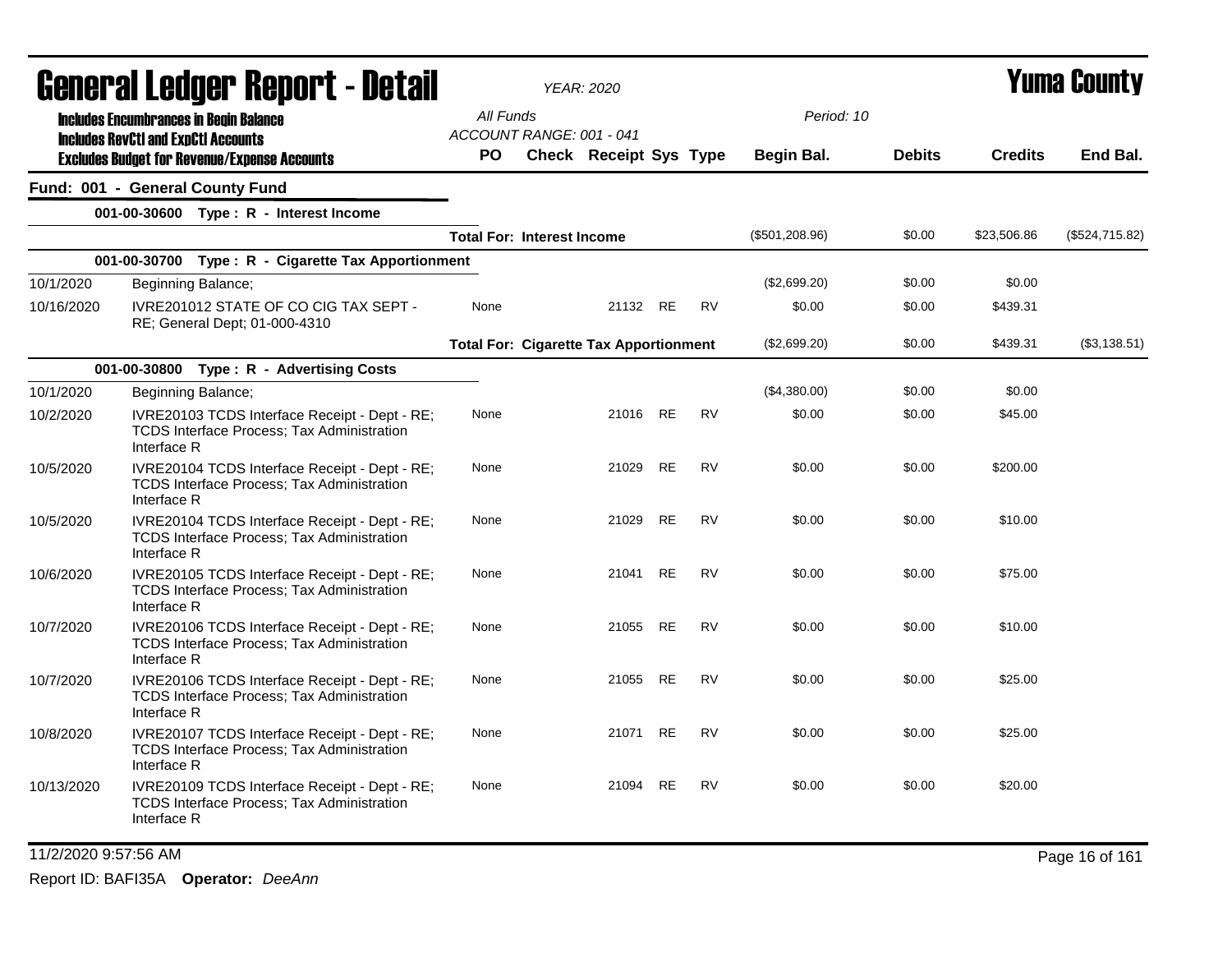|            | <b>General Ledger Report - Detail</b>                                                                              |           | <b>YEAR: 2020</b>             |           |           |                   |               | <b>Yuma County</b> |          |  |
|------------|--------------------------------------------------------------------------------------------------------------------|-----------|-------------------------------|-----------|-----------|-------------------|---------------|--------------------|----------|--|
|            | <b>Includes Encumbrances in Begin Balance</b><br><b>Includes RevCtI and ExpCtI Accounts</b>                        | All Funds | ACCOUNT RANGE: 001 - 041      |           |           | Period: 10        |               |                    |          |  |
|            | <b>Excludes Budget for Revenue/Expense Accounts</b>                                                                | <b>PO</b> | <b>Check Receipt Sys Type</b> |           |           | <b>Begin Bal.</b> | <b>Debits</b> | <b>Credits</b>     | End Bal. |  |
|            | Fund: 001 - General County Fund                                                                                    |           |                               |           |           |                   |               |                    |          |  |
|            | 001-00-30800 Type: R - Advertising Costs                                                                           |           |                               |           |           |                   |               |                    |          |  |
| 10/13/2020 | IVRE20109 TCDS Interface Receipt - Dept - RE;<br>TCDS Interface Process; Tax Administration<br>Interface R         | None      | 21094                         | RE        | <b>RV</b> | \$0.00            | \$0.00        | \$100.00           |          |  |
| 10/14/2020 | IVRE201010 TCDS Interface Receipt - Dept - RE;<br>TCDS Interface Process; Tax Administration<br>Interface R        | None      | 21105                         | RE        | <b>RV</b> | \$0.00            | \$0.00        | \$75.00            |          |  |
| 10/14/2020 | IVRE201010 TCDS Interface Receipt - Dept - RE;<br>TCDS Interface Process; Tax Administration<br>Interface R        | None      |                               | 21105 RE  | <b>RV</b> | \$0.00            | \$0.00        | \$10.00            |          |  |
| 10/16/2020 | IVRE201012 TCDS Interface Receipt - Dept - RE;<br><b>TCDS Interface Process; Tax Administration</b><br>Interface R | None      |                               | 21142 RE  | <b>RV</b> | \$0.00            | \$0.00        | \$75.00            |          |  |
| 10/19/2020 | IVRE201013 TCDS Interface Receipt - Dept - RE;<br><b>TCDS Interface Process; Tax Administration</b><br>Interface R | None      | 21166                         | RE        | <b>RV</b> | \$0.00            | \$0.00        | \$50.00            |          |  |
| 10/21/2020 | IVRE201015 TCDS Interface Receipt - Dept - RE;<br>TCDS Interface Process; Tax Administration<br>Interface R        | None      | 21189                         | <b>RE</b> | <b>RV</b> | \$0.00            | \$0.00        | \$25.00            |          |  |
| 10/22/2020 | IVRE201016 TCDS Interface Receipt - Dept - RE;<br>TCDS Interface Process; Tax Administration<br>Interface R        | None      |                               | 21202 RE  | <b>RV</b> | \$0.00            | \$0.00        | \$50.00            |          |  |
| 10/22/2020 | IVRE201016 TCDS Interface Receipt - Dept - RE;<br>TCDS Interface Process; Tax Administration<br>Interface R        | None      |                               | 21202 RE  | <b>RV</b> | \$0.00            | \$0.00        | \$10.00            |          |  |
| 10/26/2020 | IVRE201018 TCDS Interface Receipt - Dept - RE;<br>TCDS Interface Process; Tax Administration<br>Interface R        | None      | 21229                         | <b>RE</b> | <b>RV</b> | \$0.00            | \$0.00        | \$120.00           |          |  |
| 10/26/2020 | IVRE201018 TCDS Interface Receipt - Dept - RE;<br><b>TCDS Interface Process; Tax Administration</b><br>Interface R | None      | 21229                         | <b>RE</b> | <b>RV</b> | \$0.00            | \$0.00        | \$20.00            |          |  |
| 10/27/2020 | IVRE201019 TCDS Interface Receipt - Dept - RE;<br>TCDS Interface Process; Tax Administration<br>Interface R        | None      | 21238                         | <b>RE</b> | <b>RV</b> | \$0.00            | \$0.00        | \$50.00            |          |  |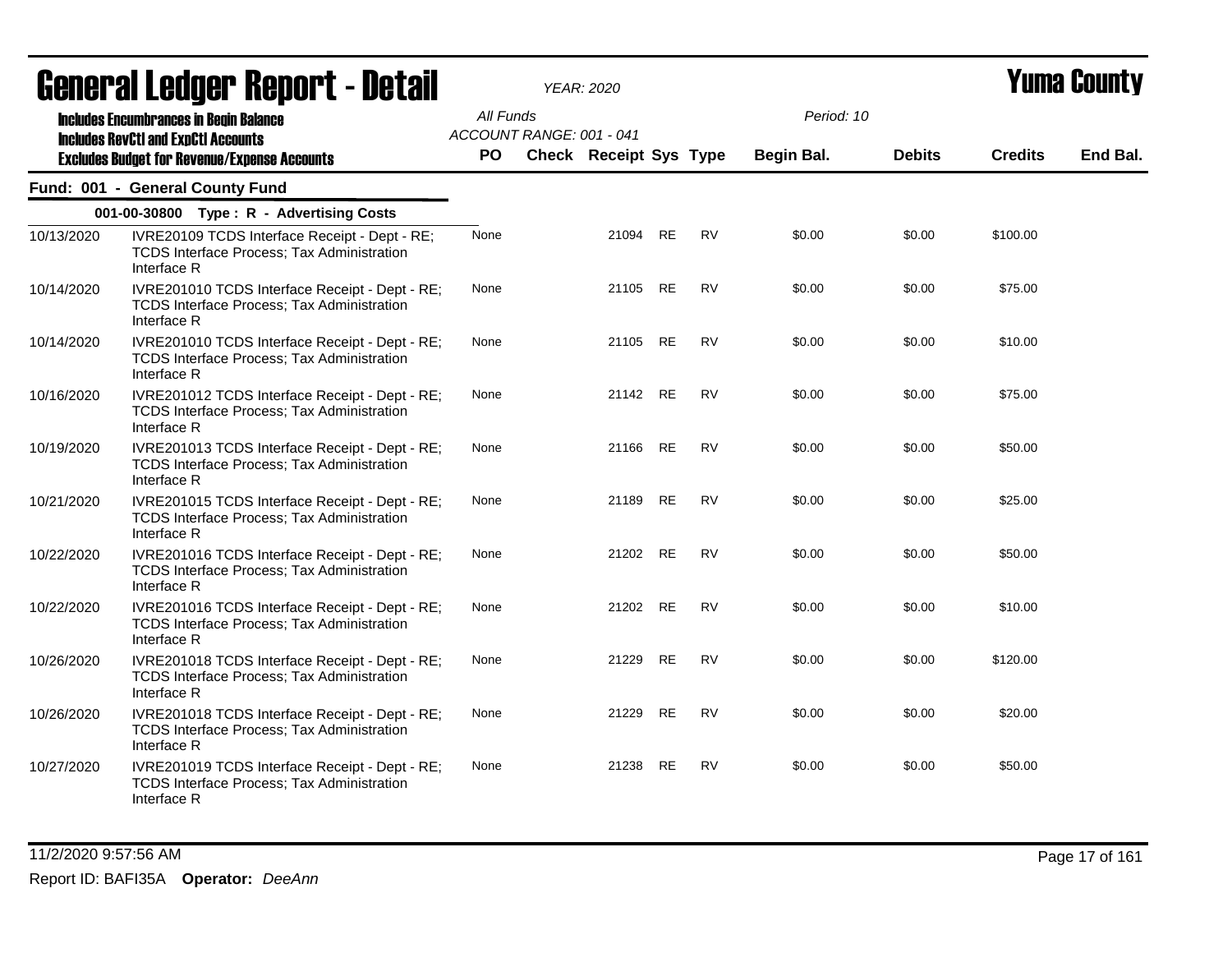|            | General Ledger Report - Detail                                                                                     |                                          | YEAR: 2020             |           |           |                |               |                | Yuma County    |
|------------|--------------------------------------------------------------------------------------------------------------------|------------------------------------------|------------------------|-----------|-----------|----------------|---------------|----------------|----------------|
|            | <b>Includes Encumbrances in Begin Balance</b>                                                                      | All Funds                                |                        |           |           | Period: 10     |               |                |                |
|            | <b>Includes RevCtI and ExpCtI Accounts</b>                                                                         | ACCOUNT RANGE: 001 - 041                 |                        |           |           |                |               |                |                |
|            | <b>Excludes Budget for Revenue/Expense Accounts</b>                                                                | PO.                                      | Check Receipt Sys Type |           |           | Begin Bal.     | <b>Debits</b> | <b>Credits</b> | End Bal.       |
|            | Fund: 001 - General County Fund                                                                                    |                                          |                        |           |           |                |               |                |                |
|            | 001-00-30800 Type: R - Advertising Costs                                                                           |                                          |                        |           |           |                |               |                |                |
| 10/29/2020 | IVRE201022 TCDS Interface Receipt - Dept - RE;<br>TCDS Interface Process; Tax Administration<br>Interface R        | None                                     | 21268 RE               |           | <b>RV</b> | \$0.00         | \$0.00        | \$50.00        |                |
| 10/30/2020 | IVRE201023 TCDS Interface Receipt - Dept - RE;<br><b>TCDS Interface Process: Tax Administration</b><br>Interface R | None                                     | 21284                  | <b>RE</b> | <b>RV</b> | \$0.00         | \$0.00        | \$100.00       |                |
|            |                                                                                                                    | <b>Total For: Advertising Costs</b>      |                        |           |           | (\$4,380.00)   | \$0.00        | \$1,145.00     | (\$5,525.00)   |
|            | 001-00-30900 Type: R - Eckley Law Enforcement                                                                      |                                          |                        |           |           |                |               |                |                |
| 10/1/2020  | Beginning Balance;                                                                                                 |                                          |                        |           |           | (\$1,800.00)   | \$0.00        | \$0.00         |                |
| 10/19/2020 | IVRE201013 MULT PARTIES - RE; REV/INMATE<br>BOARD/ LAW 10.19.20;                                                   | None                                     | 21159                  | <b>RE</b> | <b>RV</b> | \$0.00         | \$0.00        | \$200.00       |                |
|            |                                                                                                                    | <b>Total For: Eckley Law Enforcement</b> |                        |           |           | (\$1,800.00)   | \$0.00        | \$200.00       | (\$2,000.00)   |
|            | 001-00-31000 Type: R - County Clerk                                                                                |                                          |                        |           |           |                |               |                |                |
| 10/1/2020  | Beginning Balance;                                                                                                 |                                          |                        |           |           | (\$223,989.45) | \$0.00        | \$0.00         |                |
| 10/13/2020 | IVRE20109 AUTO B DISTRIBUTION - RE; SEPT<br>2020:                                                                  | None                                     | 21090                  | <b>RE</b> | <b>RV</b> | \$0.00         | \$0.00        | \$880.50       |                |
| 10/13/2020 | IVRE20109 AUTO B DISTRIBUTION - RE; SEPT<br>2020:                                                                  | None                                     | 21090                  | <b>RE</b> | <b>RV</b> | \$0.00         | \$0.00        | \$28,209.07    |                |
|            |                                                                                                                    | <b>Total For: County Clerk</b>           |                        |           |           | (\$223,989.45) | \$0.00        | \$29,089.57    | (\$253,079.02) |
|            | 001-00-31010 Type: R - Grants                                                                                      |                                          |                        |           |           |                |               |                |                |
| 10/1/2020  | Beginning Balance;                                                                                                 |                                          |                        |           |           | (\$38,576.09)  | \$0.00        | \$0.00         |                |
| 10/19/2020 | IVRE201013 SOC CDOT DUI GRANT - RE;<br>General Dept; 01-301-4226                                                   | None                                     | 21162 RE               |           | <b>RV</b> | \$0.00         | \$0.00        | \$460.00       |                |
|            |                                                                                                                    | <b>Total For: Grants</b>                 |                        |           |           | (\$38,576.09)  | \$0.00        | \$460.00       | (\$39,036.09)  |
|            | 001-00-31100 Type: R - Planning & Zoning                                                                           |                                          |                        |           |           |                |               |                |                |
| 10/1/2020  | Beginning Balance;                                                                                                 |                                          |                        |           |           | (\$3,985.00)   | \$0.00        | \$0.00         |                |
| 10/2/2020  | IVRE20102 LAND USE - RE; General Dept;                                                                             | None                                     | 21013                  | RE        | <b>RV</b> | \$0.00         | \$0.00        | \$420.00       |                |
| 10/7/2020  | IVRE20106 RUSSELL MCCALL - RE; ACTIVITY<br>PERMIT; 01.103.4630                                                     | None                                     | 21051                  | <b>RE</b> | <b>RV</b> | \$0.00         | \$0.00        | \$20.00        |                |

11/2/2020 9:57:56 AM Page 18 of 161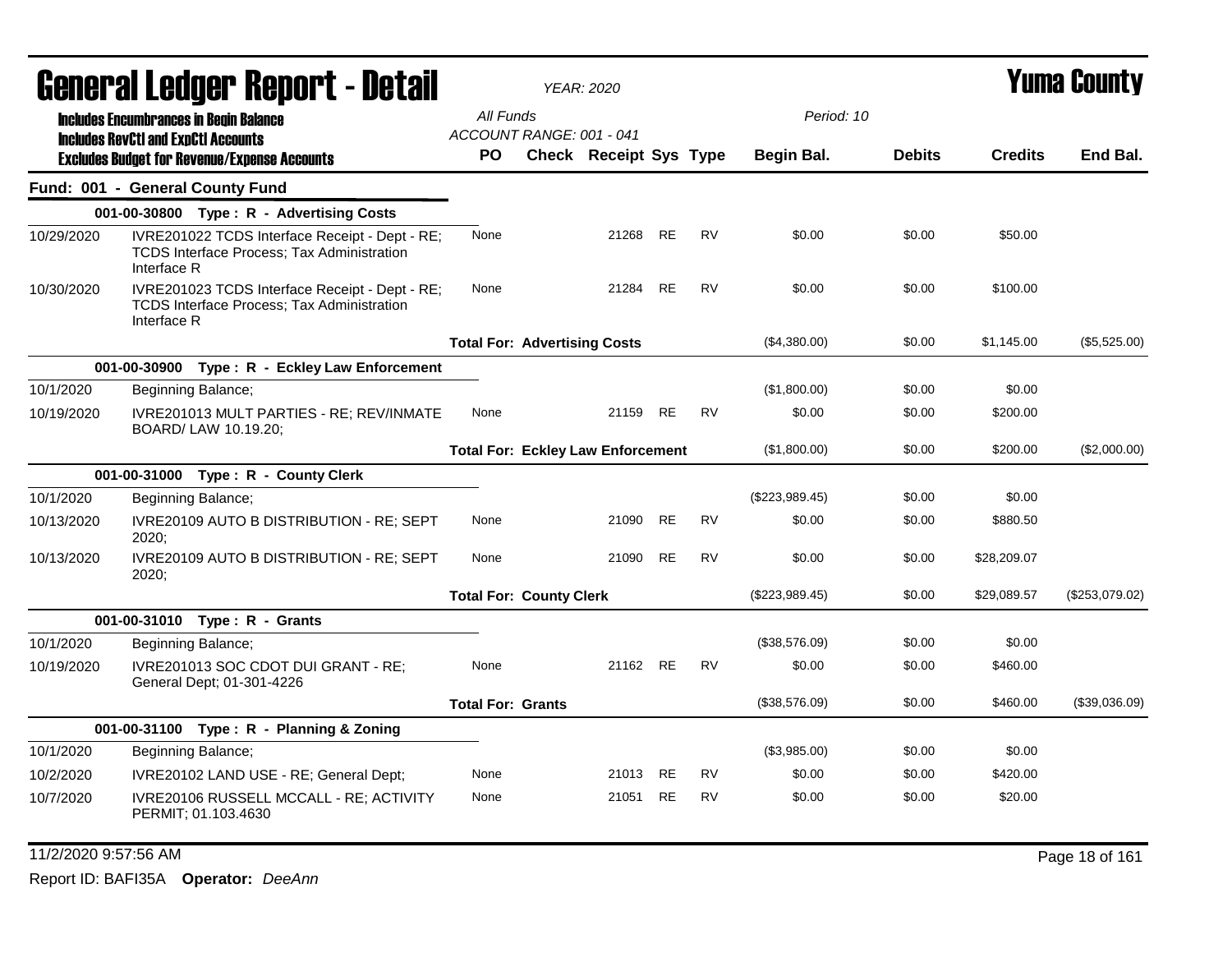|            | General Ledger Report - Detail                                                                    |                        | <b>YEAR: 2020</b>                         |          |                 |           |               |               |                | Yuma Countv   |
|------------|---------------------------------------------------------------------------------------------------|------------------------|-------------------------------------------|----------|-----------------|-----------|---------------|---------------|----------------|---------------|
|            | <b>Includes Encumbrances in Begin Balance</b>                                                     | All Funds              | ACCOUNT RANGE: 001 - 041                  |          |                 |           | Period: 10    |               |                |               |
|            | <b>Includes RevCtI and ExpCtI Accounts</b><br><b>Excludes Budget for Revenue/Expense Accounts</b> | PO.                    | <b>Check Receipt Sys Type</b>             |          |                 |           | Begin Bal.    | <b>Debits</b> | <b>Credits</b> | End Bal.      |
|            | Fund: 001 - General County Fund                                                                   |                        |                                           |          |                 |           |               |               |                |               |
|            | 001-00-31100 Type: R - Planning & Zoning                                                          |                        |                                           |          |                 |           |               |               |                |               |
| 10/9/2020  | IVRE20108 trevor atikinson - RE; activity permit<br>fees 10.9.20; 011034630                       | None                   |                                           | 21081 RE |                 | <b>RV</b> | \$0.00        | \$0.00        | \$20.00        |               |
| 10/14/2020 | IVRE201010 FORTY NORTH - RE; SURVEY<br>DEPOSIT; 01.103.4640                                       | None                   |                                           | 21103 RE |                 | <b>RV</b> | \$0.00        | \$0.00        | \$20.00        |               |
| 10/16/2020 | IVRE201012 SYBILLIA DREHER - RE; ACTIVITY<br>PER FEE 10.16.20; 01-103-4630                        | None                   |                                           | 21129    | <b>RE</b>       | <b>RV</b> | \$0.00        | \$0.00        | \$20.00        |               |
| 10/22/2020 | IVRE201016 RAMON PACHECO - RE; ACT<br>FEES/PERMIT/DEPOSIT:<br>01.103.4630/.4640/.4645             | None                   |                                           | 21200    | <b>RE</b>       | <b>RV</b> | \$0.00        | \$0.00        | \$20.00        |               |
| 10/22/2020 | IVRE201016 RAMON PACHECO - RE; ACT<br>FEES/PERMIT/DEPOSIT;<br>01.103.4630/.4640/.4645             | None                   |                                           | 21200    | <b>RE</b>       | <b>RV</b> | \$0.00        | \$0.00        | \$75.00        |               |
| 10/22/2020 | IVRE201016 RAMON PACHECO - RE; ACT<br>FEES/PERMIT/DEPOSIT:<br>01.103.4630/.4640/.4645             | None                   |                                           | 21200    | <b>RE</b>       | <b>RV</b> | \$0.00        | \$0.00        | \$125.00       |               |
|            |                                                                                                   |                        | <b>Total For: Planning &amp; Zoning</b>   |          |                 |           | (\$3,985.00)  | \$0.00        | \$720.00       | (\$4,705.00)  |
|            | 001-00-31108 Type: R - YCC ELECTION REIMBURSEMENTS                                                |                        |                                           |          |                 |           |               |               |                |               |
| 10/1/2020  | Beginning Balance;                                                                                |                        |                                           |          |                 |           | (\$39,700.91) | \$0.00        | \$0.00         |               |
|            |                                                                                                   |                        | <b>Total For: YCC ELECTION REIMBURSEM</b> |          |                 |           | (\$39,700.91) | \$0.00        | \$0.00         | (\$39,700.91) |
|            | 001-00-31200 Type: R - Rent                                                                       |                        |                                           |          |                 |           |               |               |                |               |
| 10/1/2020  | Beginning Balance;                                                                                |                        |                                           |          |                 |           | (\$18,150.00) | \$0.00        | \$0.00         |               |
| 10/8/2020  | IVRE20107 YC B OF COMM - RE; RENT 2020<br>10.8; 01-000-4930/020004930                             | None                   |                                           | 21067 RE |                 | <b>RV</b> | \$0.00        | \$0.00        | \$350.00       |               |
| 10/15/2020 | IVRE201012 YC DEPT OF SS - RE; 7/20-12/20<br>RENT: 01-000-4930                                    | None                   |                                           | 21118    | RE <sub>1</sub> | <b>RV</b> | \$0.00        | \$0.00        | \$7,500.00     |               |
|            |                                                                                                   | <b>Total For: Rent</b> |                                           |          |                 |           | (\$18,150.00) | \$0.00        | \$7,850.00     | (\$26,000.00) |
|            | 001-00-31201 Type: R - Reimbursement                                                              |                        |                                           |          |                 |           |               |               |                |               |
| 10/1/2020  | Beginning Balance;                                                                                |                        |                                           |          |                 |           | (\$18,407.85) | \$0.00        | \$0.00         |               |
| 10/16/2020 | IVRE201012 YC SOC SERV - RE; JULY-SEPT<br>REIMBURSMENT 10.16.2; 01-604-4660                       | None                   |                                           | 21138 RE |                 | <b>RV</b> | \$0.00        | \$0.00        | \$320.16       |               |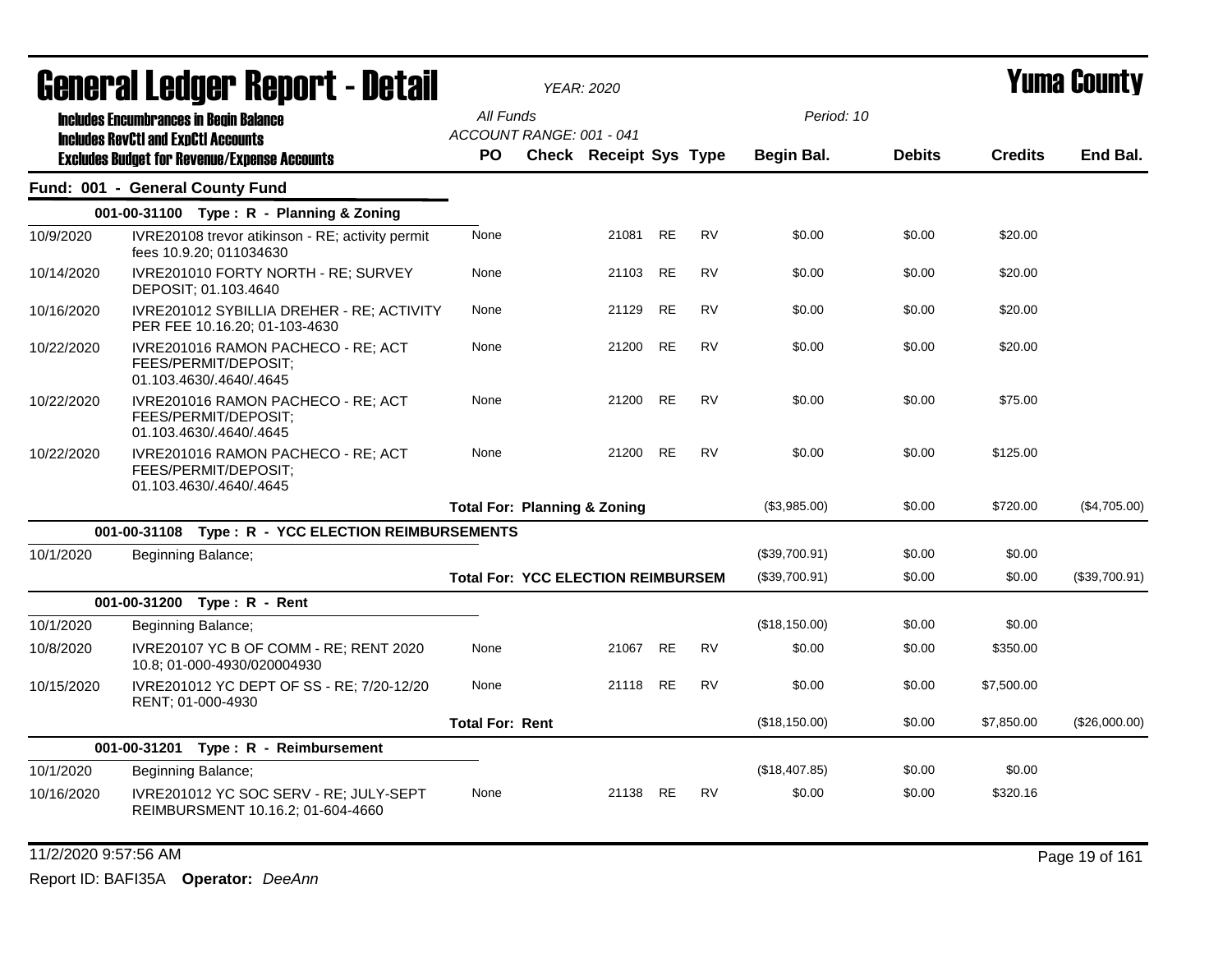|                                 |          | General Ledger Report - Detail                                          |                                              | <b>YEAR: 2020</b>      |           |           |                   |               |                | <b>Yuma County</b> |
|---------------------------------|----------|-------------------------------------------------------------------------|----------------------------------------------|------------------------|-----------|-----------|-------------------|---------------|----------------|--------------------|
|                                 |          | <b>Includes Encumbrances in Begin Balance</b>                           | All Funds                                    |                        |           |           | Period: 10        |               |                |                    |
|                                 |          | <b>Includes RevCtI and ExpCtI Accounts</b>                              | ACCOUNT RANGE: 001 - 041                     |                        |           |           |                   |               |                |                    |
|                                 |          | <b>Excludes Budget for Revenue/Expense Accounts</b>                     | PO.                                          | Check Receipt Sys Type |           |           | <b>Begin Bal.</b> | <b>Debits</b> | <b>Credits</b> | End Bal.           |
| Fund: 001 - General County Fund |          |                                                                         |                                              |                        |           |           |                   |               |                |                    |
|                                 |          | 001-00-31201 Type: R - Reimbursement                                    |                                              |                        |           |           |                   |               |                |                    |
| 10/19/2020                      |          | IVRE201013 SOC, DHS 7-9 PRI REIMB - RE;<br>General Dept; 01-604-4660    | None                                         | 21163 RE               |           | <b>RV</b> | \$0.00            | \$0.00        | \$628.76       |                    |
|                                 |          |                                                                         | <b>Total For: Reimbursement</b>              |                        |           |           | (\$18,407.85)     | \$0.00        | \$948.92       | (\$19,356.77)      |
|                                 |          | 001-00-31300 Type: R - Cost Allocation Plan                             |                                              |                        |           |           |                   |               |                |                    |
| 10/1/2020                       |          | Beginning Balance;                                                      |                                              |                        |           |           | (\$10,249.09)     | \$0.00        | \$0.00         |                    |
| 10/30/2020                      |          | IVRE201023 STATE OF COLORADO HCPF -<br>RE; SEPT 2020 HCPF;              | None                                         | 21276                  | <b>RE</b> | <b>RV</b> | \$0.00            | \$0.00        | \$685.77       |                    |
|                                 |          |                                                                         | <b>Total For: Cost Allocation Plan</b>       |                        |           |           | (\$10,249.09)     | \$0.00        | \$685.77       | (\$10,934.86)      |
|                                 |          | 001-00-31305 Type: R - Wildlife Impact Assistance                       |                                              |                        |           |           |                   |               |                |                    |
| 10/1/2020                       |          | Beginning Balance;                                                      |                                              |                        |           |           | (\$1,538.85)      | \$0.00        | \$0.00         |                    |
|                                 |          |                                                                         | <b>Total For: Wildlife Impact Assistance</b> |                        |           |           | (\$1,538.85)      | \$0.00        | \$0.00         | (\$1,538.85)       |
|                                 |          | 001-00-31310 Type: R - DOI-PILT PAYMENT                                 |                                              |                        |           |           |                   |               |                |                    |
| 10/1/2020                       |          | Beginning Balance;                                                      |                                              |                        |           |           | (\$611.55)        | \$0.00        | \$0.00         |                    |
|                                 |          |                                                                         | <b>Total For: DOI-PILT PAYMENT</b>           |                        |           |           | (\$611.55)        | \$0.00        | \$0.00         | (\$611.55)         |
|                                 |          | 001-00-31500 Type: R - Liquor Licenses                                  |                                              |                        |           |           |                   |               |                |                    |
| 10/1/2020                       |          | Beginning Balance;                                                      |                                              |                        |           |           | (\$1,150.00)      | \$0.00        | \$0.00         |                    |
| 10/29/2020                      |          | IVRE201022 THE GRAINERY - RE; LIQUOR<br>LICENSE 10.29.20;               | None                                         | 21261 RE               |           | <b>RV</b> | \$0.00            | \$0.00        | \$100.00       |                    |
|                                 |          |                                                                         | <b>Total For: Liquor Licenses</b>            |                        |           |           | (\$1,150.00)      | \$0.00        | \$100.00       | (\$1,250.00)       |
|                                 |          | 001-00-31600 Type: R - D.U.I.                                           |                                              |                        |           |           |                   |               |                |                    |
| 10/1/2020                       |          | Beginning Balance;                                                      |                                              |                        |           |           | (\$3,012.49)      | \$0.00        | \$0.00         |                    |
| 10/16/2020                      | 00004950 | IVRE201012 13TH JUD COURT - RE;<br>SPETMEBER REV PAYMENT; 010004950-08- | None                                         | 21131                  | <b>RE</b> | <b>RV</b> | \$0.00            | \$0.00        | \$40.03        |                    |
| 10/16/2020                      | 00004950 | IVRE201012 13TH JUD COURT - RE;<br>SPETMEBER REV PAYMENT; 010004950-08- | None                                         | 21131 RE               |           | <b>RV</b> | \$0.00            | \$0.00        | \$100.00       |                    |
|                                 |          |                                                                         | Total For: D.U.I.                            |                        |           |           | (\$3,012.49)      | \$0.00        | \$140.03       | (\$3,152.52)       |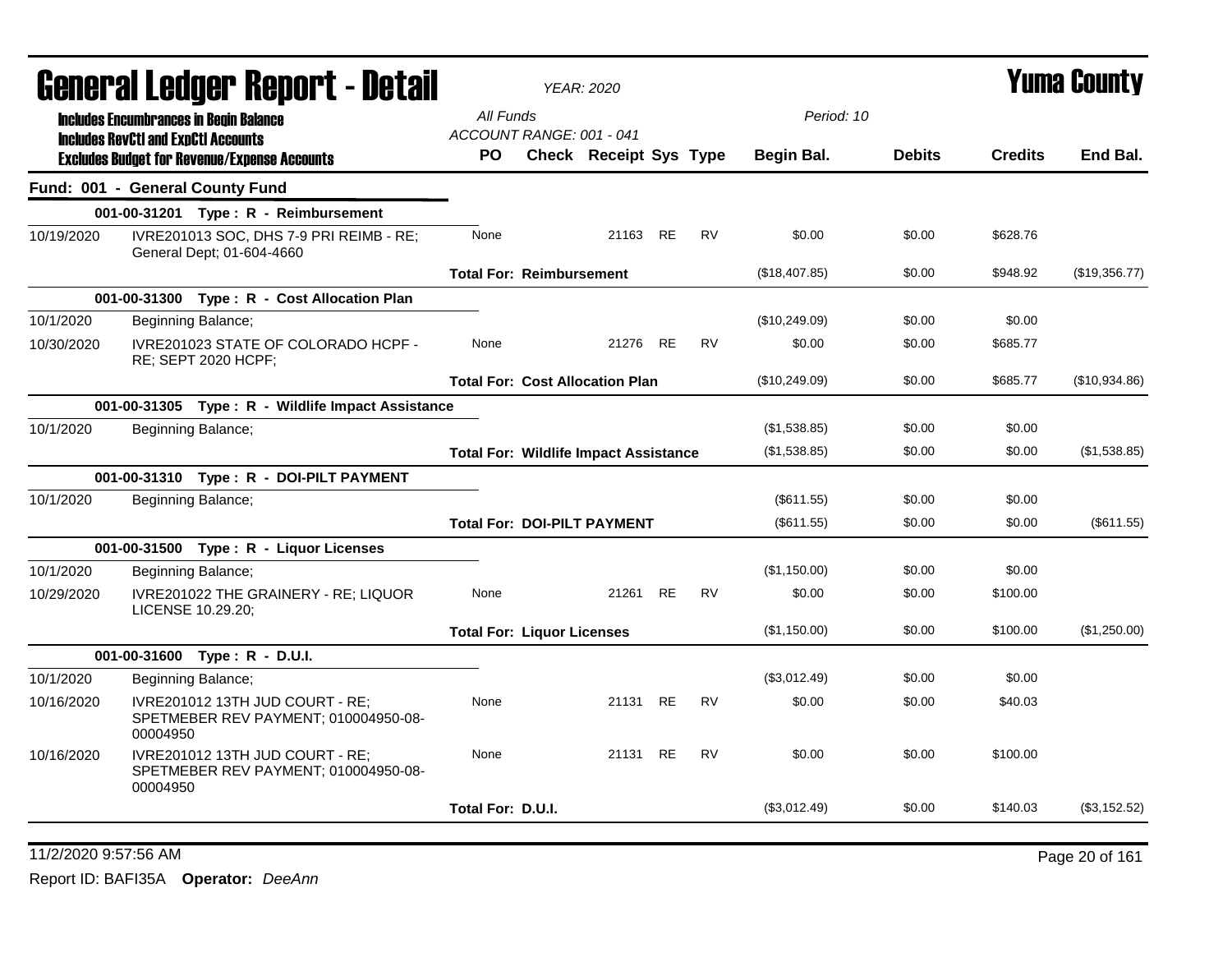|            | General Ledger Report - Detail                                                                    |                                                 | <b>YEAR: 2020</b>      |           |           |               |               |                | Yuma County   |
|------------|---------------------------------------------------------------------------------------------------|-------------------------------------------------|------------------------|-----------|-----------|---------------|---------------|----------------|---------------|
|            | <b>Includes Encumbrances in Begin Balance</b>                                                     | All Funds                                       |                        |           |           | Period: 10    |               |                |               |
|            | <b>Includes RevCtI and ExpCtI Accounts</b><br><b>Excludes Budget for Revenue/Expense Accounts</b> | ACCOUNT RANGE: 001 - 041<br>PO.                 | Check Receipt Sys Type |           |           | Begin Bal.    | <b>Debits</b> | <b>Credits</b> | End Bal.      |
|            | Fund: 001 - General County Fund                                                                   |                                                 |                        |           |           |               |               |                |               |
|            | 001-00-31605 Type: R - TD 1000 Penalty                                                            |                                                 |                        |           |           |               |               |                |               |
| 10/1/2020  | Beginning Balance;                                                                                |                                                 |                        |           |           | $(\$425.00)$  | \$0.00        | \$0.00         |               |
|            |                                                                                                   | Total For: TD 1000 Penalty                      |                        |           |           | (\$425.00)    | \$0.00        | \$0.00         | $(\$425.00)$  |
|            | 001-00-31800 Type: R - Capital Outlay/Sale Of Assets                                              |                                                 |                        |           |           |               |               |                |               |
| 10/1/2020  | Beginning Balance;                                                                                |                                                 |                        |           |           | (\$1,111.11)  | \$0.00        | \$0.00         |               |
|            |                                                                                                   | <b>Total For: Capital Outlay/Sale Of Assets</b> |                        |           |           | (\$1,111.11)  | \$0.00        | \$0.00         | (\$1,111.11)  |
|            | 001-00-31900 Type: R - Fair-507                                                                   |                                                 |                        |           |           |               |               |                |               |
| 10/1/2020  | Beginning Balance;                                                                                |                                                 |                        |           |           | (\$27,819.00) | \$0.00        | \$0.00         |               |
| 10/2/2020  | IVRE20102 DUCKS UNLIMITED FC BR USE -<br>RE; General Dept; 01-507-4960                            | None                                            | 21007 RE               |           | <b>RV</b> | \$0.00        | \$0.00        | \$50.00        |               |
| 10/7/2020  | IVRE20106 RV RENT - RE; General Dept;<br>015074940                                                | None                                            | 21048                  | RE        | <b>RV</b> | \$0.00        | \$0.00        | \$2,180.00     |               |
| 10/7/2020  | IVRE20106 STALL RENT RUBEN - RE; General<br>Dept; 015074930                                       | None                                            | 21049                  | <b>RE</b> | <b>RV</b> | \$0.00        | \$0.00        | \$100.00       |               |
| 10/16/2020 | IVRE201012 RASTEN/JOSE - RE; STALL RENT<br>10.16.20; 01-507-4930                                  | None                                            | 21126                  | <b>RE</b> | <b>RV</b> | \$0.00        | \$0.00        | \$60.00        |               |
| 10/16/2020 | IVRE201012 RASTEN/JOSE - RE; STALL RENT<br>10.16.20; 01-507-4930                                  | None                                            | 21126 RE               |           | <b>RV</b> | \$0.00        | \$0.00        | \$30.00        |               |
| 10/16/2020 | IVRE201012 MALCOFF - RE; RV DUMP; 01-507-<br>4990                                                 | None                                            | 21127                  | <b>RE</b> | <b>RV</b> | \$0.00        | \$0.00        | \$20.00        |               |
| 10/16/2020 | IVRE201012 IRON STEEL CO - RE; RV RENT;<br>01-507-4940                                            | None                                            | 21128                  | <b>RE</b> | <b>RV</b> | \$0.00        | \$0.00        | \$150.00       |               |
| 10/21/2020 | IVRE201015 STALL RENT VICTOR, KVARELA -<br>RE; General Dept; 01-507-4930                          | None                                            | 21187                  | <b>RE</b> | <b>RV</b> | \$0.00        | \$0.00        | \$100.00       |               |
| 10/28/2020 | IVRE201021 IRON STEEL RV RENT - RE;<br>General Dept: 01-507-4940                                  | None                                            | 21250                  | <b>RE</b> | <b>RV</b> | \$0.00        | \$0.00        | \$210.00       |               |
| 10/28/2020 | IVRE201021 HENRYETA STALL RENT - RE;<br>General Dept; 01-507-4930                                 | None                                            | 21252 RE               |           | <b>RV</b> | \$0.00        | \$0.00        | \$30.00        |               |
| 10/30/2020 | <b>IVRE201023 RECK AGRI REALTY &amp; AUCTION -</b><br>RE; CNCS BLDG USE/DEPOSIT; 01.507.4960      | None                                            | 21278 RE               |           | <b>RV</b> | \$0.00        | \$0.00        | \$800.00       |               |
|            |                                                                                                   | <b>Total For: Fair-507</b>                      |                        |           |           | (\$27,819.00) | \$0.00        | \$3,730.00     | (\$31,549.00) |

11/2/2020 9:57:56 AM Page 21 of 161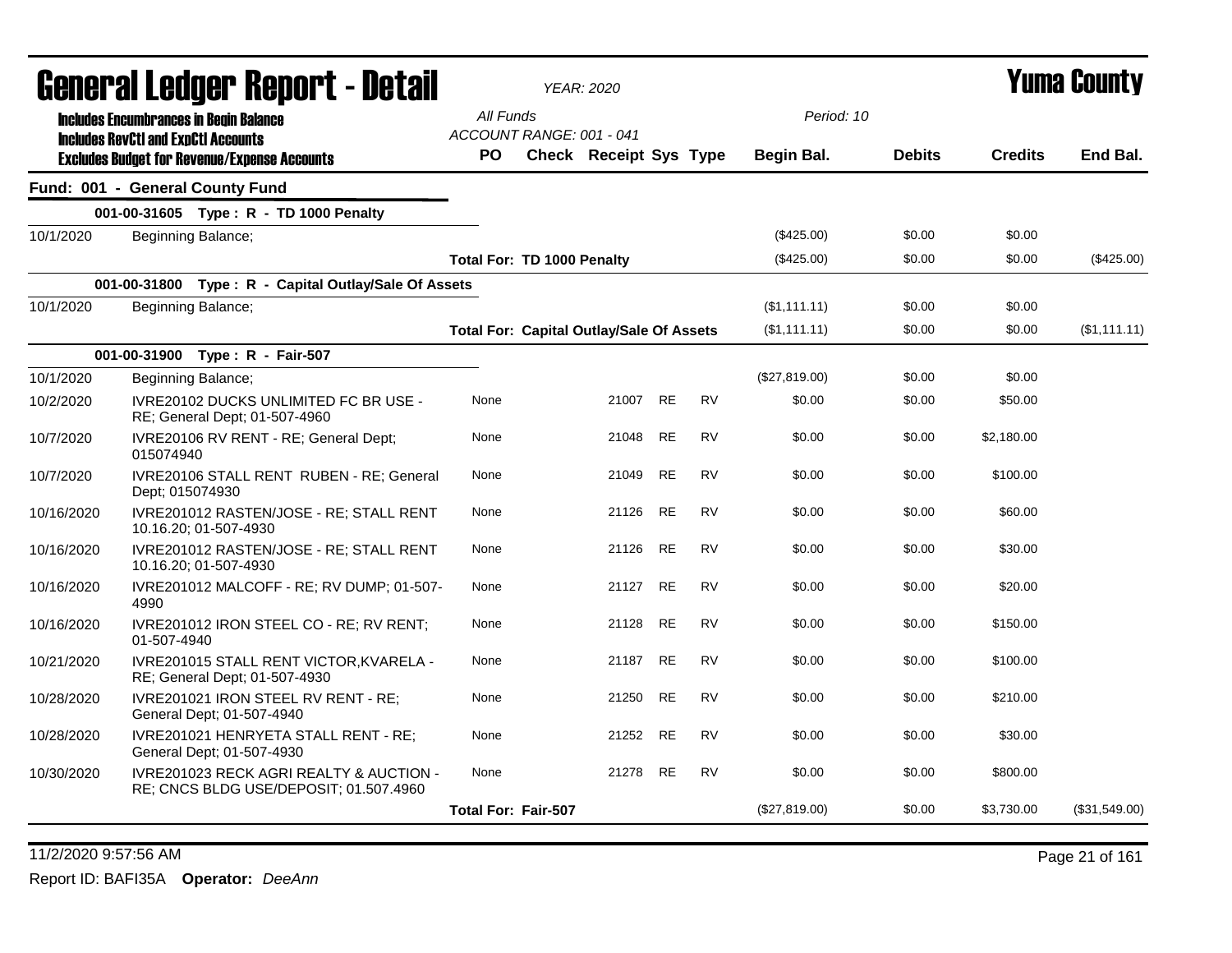|            |                                            | General Ledger Report - Detail                                           |                                       | <b>YEAR: 2020</b> |                        |           |           |                |               |                | <b>Yuma County</b> |
|------------|--------------------------------------------|--------------------------------------------------------------------------|---------------------------------------|-------------------|------------------------|-----------|-----------|----------------|---------------|----------------|--------------------|
|            |                                            | <b>Includes Encumbrances in Begin Balance</b>                            | All Funds<br>ACCOUNT RANGE: 001 - 041 |                   |                        |           |           | Period: 10     |               |                |                    |
|            | <b>Includes RevCtI and ExpCtI Accounts</b> | <b>Excludes Budget for Revenue/Expense Accounts</b>                      | PO.                                   |                   | Check Receipt Sys Type |           |           | Begin Bal.     | <b>Debits</b> | <b>Credits</b> | End Bal.           |
|            |                                            | Fund: 001 - General County Fund                                          |                                       |                   |                        |           |           |                |               |                |                    |
|            |                                            | 001-00-31901 Type: R - Fair Tickets                                      |                                       |                   |                        |           |           |                |               |                |                    |
| 10/1/2020  |                                            | Beginning Balance;                                                       |                                       |                   |                        |           |           | (\$11,288.75)  | \$0.00        | \$0.00         |                    |
|            |                                            |                                                                          | <b>Total For: Fair Tickets</b>        |                   |                        |           |           | (\$11,288.75)  | \$0.00        | \$0.00         | (\$11,288.75)      |
|            |                                            | 001-00-31902 Type: R - FAIR-506                                          |                                       |                   |                        |           |           |                |               |                |                    |
| 10/1/2020  |                                            | Beginning Balance;                                                       |                                       |                   |                        |           |           | (\$50,953.50)  | \$0.00        | \$0.00         |                    |
| 10/15/2020 |                                            | IVRE201012 YC B OF COMM - RE; EXCESS FR<br>PREMIUM 10.15.20; 01-506-4940 | None                                  |                   | 21117 RE               |           | <b>RV</b> | \$0.00         | \$0.00        | \$3,217.00     |                    |
| 10/30/2020 |                                            | IVRE201023 YCFAIR RDROBIN SPONSORS -<br>RE; General Dept; 01-506-4740    | None                                  |                   | 21279                  | <b>RE</b> | <b>RV</b> | \$0.00         | \$0.00        | \$150.00       |                    |
|            |                                            |                                                                          | <b>Total For: FAIR-506</b>            |                   |                        |           |           | (\$50,953.50)  | \$0.00        | \$3,367.00     | (\$54,320.50)      |
|            |                                            | 001-00-31950 Type: R - Premium Bids                                      |                                       |                   |                        |           |           |                |               |                |                    |
| 10/1/2020  |                                            | Beginning Balance;                                                       |                                       |                   |                        |           |           | \$0.00         | \$0.00        | \$0.00         |                    |
|            |                                            |                                                                          | <b>Total For: Premium Bids</b>        |                   |                        |           |           | \$0.00         | \$0.00        | \$0.00         | \$0.00             |
|            |                                            | 001-00-31955 Type: R - Donations                                         |                                       |                   |                        |           |           |                |               |                |                    |
| 10/1/2020  |                                            | Beginning Balance;                                                       |                                       |                   |                        |           |           | \$0.00         | \$0.00        | \$0.00         |                    |
|            |                                            |                                                                          | <b>Total For: Donations</b>           |                   |                        |           |           | \$0.00         | \$0.00        | \$0.00         | \$0.00             |
|            |                                            | 001-00-32100 Type: R - Transfers In                                      |                                       |                   |                        |           |           |                |               |                |                    |
| 10/1/2020  |                                            | Beginning Balance;                                                       |                                       |                   |                        |           |           | (\$430,704.78) | \$0.00        | \$0.00         |                    |
|            |                                            |                                                                          | <b>Total For: Transfers In</b>        |                   |                        |           |           | (\$430,704.78) | \$0.00        | \$0.00         | (\$430,704.78)     |
|            |                                            | 001-00-32502 Type: R - Sheriff Restitution                               |                                       |                   |                        |           |           |                |               |                |                    |
| 10/1/2020  |                                            | Beginning Balance;                                                       |                                       |                   |                        |           |           | (\$1,196.70)   | \$0.00        | \$0.00         |                    |
| 10/19/2020 |                                            | IVRE201013 MULT PARTIES - RE; REV/INMATE<br>BOARD/ LAW 10.19.20;         | None                                  |                   | 21159                  | RE        | <b>RV</b> | \$0.00         | \$0.00        | \$8.68         |                    |
|            |                                            |                                                                          | <b>Total For: Sheriff Restitution</b> |                   |                        |           |           | (\$1,196.70)   | \$0.00        | \$8.68         | (\$1,205.38)       |
|            |                                            | 001-00-32504 Type: R - Inmate Boarding                                   |                                       |                   |                        |           |           |                |               |                |                    |
| 10/1/2020  |                                            | Beginning Balance;                                                       |                                       |                   |                        |           |           | (\$87,914.19)  | \$0.00        | \$0.00         |                    |
| 10/19/2020 |                                            | IVRE201013 MULT PARTIES - RE; REV/INMATE<br>BOARD/ LAW 10.19.20;         | None                                  |                   | 21159 RE               |           | <b>RV</b> | \$0.00         | \$0.00        | \$8.294.87     |                    |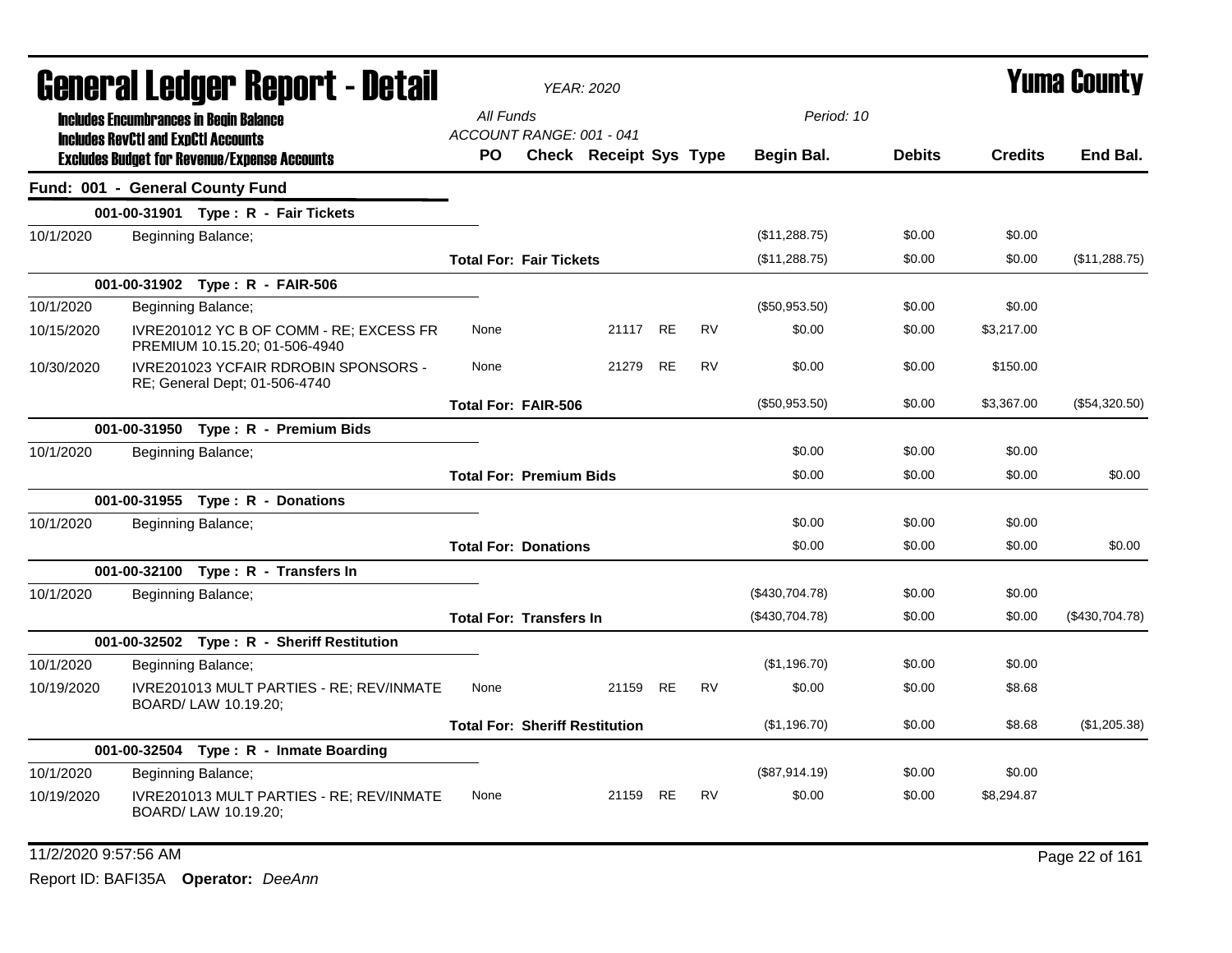|                      | <b>General Ledger Report - Detail</b>                                                                             |                                       | <b>YEAR: 2020</b>             |           |           |               |               |                | <b>Yuma County</b> |
|----------------------|-------------------------------------------------------------------------------------------------------------------|---------------------------------------|-------------------------------|-----------|-----------|---------------|---------------|----------------|--------------------|
|                      | <b>Includes Encumbrances in Begin Balance</b>                                                                     | All Funds                             |                               |           |           | Period: 10    |               |                |                    |
|                      | <b>Includes RevCtI and ExpCtI Accounts</b><br><b>Excludes Budget for Revenue/Expense Accounts</b>                 | ACCOUNT RANGE: 001 - 041<br><b>PO</b> | <b>Check Receipt Sys Type</b> |           |           | Begin Bal.    | <b>Debits</b> | <b>Credits</b> | End Bal.           |
|                      | Fund: 001 - General County Fund                                                                                   |                                       |                               |           |           |               |               |                |                    |
|                      | 001-00-32504 Type: $R -$ Inmate Boarding                                                                          |                                       |                               |           |           |               |               |                |                    |
| 10/29/2020           | IVRE201022 MULTIPLE PARITES - RE; YC<br>SHERIFF MULT DEP 10.29.20;                                                | None                                  | 21263 RE                      |           | <b>RV</b> | \$0.00        | \$0.00        | \$2,089.36     |                    |
|                      |                                                                                                                   | <b>Total For: Inmate Boarding</b>     |                               |           |           | (\$87,914.19) | \$0.00        | \$10,384.23    | (\$98,298.42)      |
|                      | 001-00-32505    Type: R - Home Detention                                                                          |                                       |                               |           |           |               |               |                |                    |
| 10/1/2020            | Beginning Balance;                                                                                                |                                       |                               |           |           | \$0.00        | \$0.00        | \$0.00         |                    |
|                      |                                                                                                                   | <b>Total For: Home Detention</b>      |                               |           |           | \$0.00        | \$0.00        | \$0.00         | \$0.00             |
|                      | 001-00-32506 Type: R - Jail Miscelaneous                                                                          |                                       |                               |           |           |               |               |                |                    |
| 10/1/2020            | Beginning Balance;                                                                                                |                                       |                               |           |           | (\$4,281.39)  | \$0.00        | \$0.00         |                    |
| 10/19/2020           | IVRE201013 MULT PARTIES - RE; REV/INMATE<br>BOARD/ LAW 10.19.20;                                                  | None                                  | 21159                         | <b>RE</b> | <b>RV</b> | \$0.00        | \$0.00        | \$298.00       |                    |
| 10/29/2020           | IVRE201022 MULTIPLE PARITES - RE; YC<br>SHERIFF MULT DEP 10.29.20;                                                | None                                  | 21263                         | <b>RE</b> | <b>RV</b> | \$0.00        | \$0.00        | \$50.00        |                    |
| 10/29/2020           | IVRE201022 MULTIPLE PARITES - RE; YC<br>SHERIFF MULT DEP 10.29.20;                                                | None                                  | 21263                         | RE        | <b>RV</b> | \$0.00        | \$0.00        | \$55.00        |                    |
|                      |                                                                                                                   | <b>Total For: Jail Miscelaneous</b>   |                               |           |           | (\$4,281.39)  | \$0.00        | \$403.00       | (\$4,684.39)       |
|                      | 001-00-32507 Type: R - Jail Restitution                                                                           |                                       |                               |           |           |               |               |                |                    |
| 10/1/2020            | Beginning Balance;                                                                                                |                                       |                               |           |           | \$0.00        | \$0.00        | \$0.00         |                    |
|                      |                                                                                                                   | <b>Total For: Jail Restitution</b>    |                               |           |           | \$0.00        | \$0.00        | \$0.00         | \$0.00             |
|                      | 001-00-32508 Type: R - Sheriff Miscellaneous                                                                      |                                       |                               |           |           |               |               |                |                    |
| 10/1/2020            | Beginning Balance;                                                                                                |                                       |                               |           |           | (\$45,672.66) | \$0.00        | \$0.00         |                    |
| 10/5/2020            | IVRE20104 TCDS Interface Receipt - Dept - RE;<br><b>TCDS Interface Process: Tax Administration</b><br>Interface R | None                                  | 21029                         | <b>RE</b> | <b>RV</b> | \$0.00        | \$0.00        | \$92.00        |                    |
| 10/6/2020            | IVRE20105 TCDS Interface Receipt - Dept - RE;<br><b>TCDS Interface Process: Tax Administration</b><br>Interface R | None                                  | 21041 RE                      |           | <b>RV</b> | \$0.00        | \$0.00        | \$3.00         |                    |
| 10/29/2020           | IVRE201022 MULTIPLE PARITES - RE; YC<br>SHERIFF MULT DEP 10.29.20;                                                | None                                  | 21263 RE                      |           | RV        | \$0.00        | \$0.00        | \$1.75         |                    |
| 10/30/2020           | IVRE201023 YUMACO 7-9 CTSEC REIMB - RE;<br>General Dept; 01-301-4655                                              | None                                  | 21281                         | <b>RE</b> | <b>RV</b> | \$0.00        | \$0.00        | \$22,500.00    |                    |
| 11/2/2020 9:57:56 AM |                                                                                                                   |                                       |                               |           |           |               |               |                | Page 23 of 161     |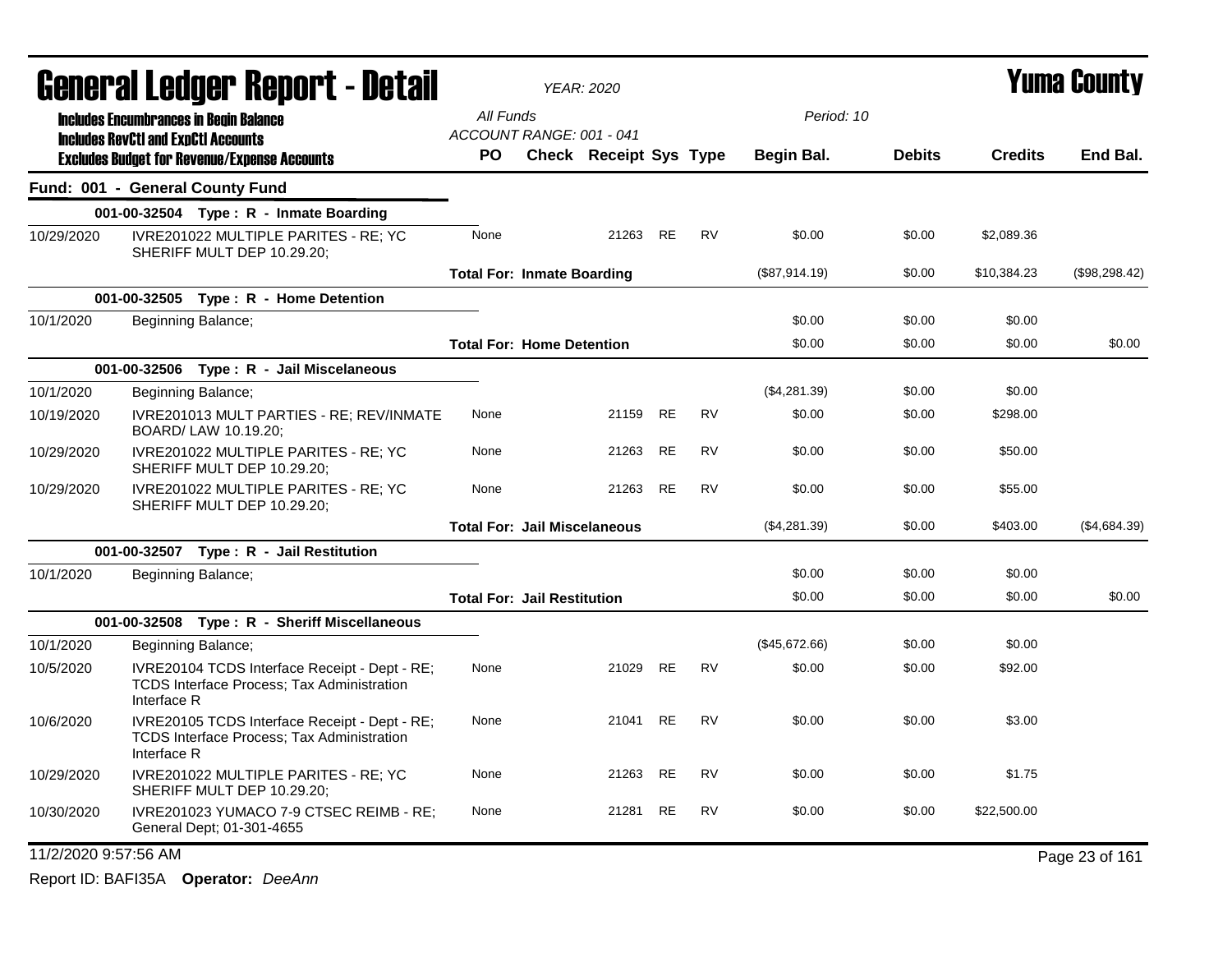|            |                                            | General Ledger Report - Detail                                       |                           | <b>YEAR: 2020</b>                               |          |           |               |               |                | Yuma County   |
|------------|--------------------------------------------|----------------------------------------------------------------------|---------------------------|-------------------------------------------------|----------|-----------|---------------|---------------|----------------|---------------|
|            |                                            | <b>Includes Encumbrances in Begin Balance</b>                        | All Funds                 |                                                 |          |           | Period: 10    |               |                |               |
|            | <b>Includes RevCtI and ExpCtI Accounts</b> |                                                                      |                           | ACCOUNT RANGE: 001 - 041                        |          |           |               |               |                |               |
|            |                                            | <b>Excludes Budget for Revenue/Expense Accounts</b>                  | PO.                       | <b>Check Receipt Sys Type</b>                   |          |           | Begin Bal.    | <b>Debits</b> | <b>Credits</b> | End Bal.      |
|            |                                            | Fund: 001 - General County Fund                                      |                           |                                                 |          |           |               |               |                |               |
|            |                                            | 001-00-32508 Type: R - Sheriff Miscellaneous                         |                           |                                                 |          |           |               |               |                |               |
|            |                                            |                                                                      |                           | <b>Total For: Sheriff Miscellaneous</b>         |          |           | (\$45,672.66) | \$0.00        | \$22,596.75    | (\$68,269.41) |
|            |                                            | 001-00-32510 Type: R - Sheriff/Civil Fees                            |                           |                                                 |          |           |               |               |                |               |
| 10/1/2020  |                                            | Beginning Balance;                                                   |                           |                                                 |          |           | \$0.00        | \$0.00        | \$0.00         |               |
|            |                                            |                                                                      |                           | <b>Total For: Sheriff/Civil Fees</b>            |          |           | \$0.00        | \$0.00        | \$0.00         | \$0.00        |
|            |                                            | 001-00-32515 Type: R - Work Release                                  |                           |                                                 |          |           |               |               |                |               |
| 10/1/2020  |                                            | Beginning Balance;                                                   |                           |                                                 |          |           | (\$6,410.00)  | \$0.00        | \$0.00         |               |
|            |                                            |                                                                      |                           | <b>Total For: Work Release</b>                  |          |           | (\$6,410.00)  | \$0.00        | \$0.00         | (\$6,410.00)  |
|            |                                            | 001-00-32520 Type: R - DOC Log                                       |                           |                                                 |          |           |               |               |                |               |
| 10/1/2020  |                                            | Beginning Balance;                                                   |                           |                                                 |          |           | (\$6,792.96)  | \$0.00        | \$0.00         |               |
| 10/19/2020 |                                            | IVRE201013 MULT PARTIES - RE; REV/INMATE<br>BOARD/ LAW 10.19.20;     | None                      |                                                 | 21159 RE | RV        | \$0.00        | \$0.00        | \$3,246.32     |               |
|            |                                            |                                                                      | <b>Total For: DOC Log</b> |                                                 |          |           | (\$6,792.96)  | \$0.00        | \$3,246.32     | (\$10,039.28) |
|            |                                            | 001-00-33000 Type: R - Auto Tax B Collection                         |                           |                                                 |          |           |               |               |                |               |
| 10/1/2020  |                                            | Beginning Balance;                                                   |                           |                                                 |          |           | \$0.00        | \$0.00        | \$0.00         |               |
|            |                                            |                                                                      |                           | <b>Total For: Auto Tax B Collection</b>         |          |           | \$0.00        | \$0.00        | \$0.00         | \$0.00        |
|            |                                            | 001-00-33100 Type: R - Auto Tax A & F Collection                     |                           |                                                 |          |           |               |               |                |               |
| 10/1/2020  |                                            | Beginning Balance;                                                   |                           |                                                 |          |           | \$0.00        | \$0.00        | \$0.00         |               |
|            |                                            |                                                                      |                           | <b>Total For: Auto Tax A &amp; F Collection</b> |          |           | \$0.00        | \$0.00        | \$0.00         | \$0.00        |
|            |                                            | 001-00-36825 Type: R - OBH GRANT FUNDING                             |                           |                                                 |          |           |               |               |                |               |
| 10/1/2020  |                                            | Beginning Balance;                                                   |                           |                                                 |          |           | \$0.00        | \$0.00        | \$0.00         |               |
| 10/29/2020 |                                            | IVRE201022 CO DEPT OF STATE - RE; OFF OF<br>BEHAVIORAL HEALTH 10.29; | None                      |                                                 | 21262 RE | <b>RV</b> | \$0.00        | \$0.00        | \$3,165.46     |               |
|            |                                            |                                                                      |                           | <b>Total For: OBH GRANT FUNDING</b>             |          |           | \$0.00        | \$0.00        | \$3,165.46     | (\$3,165.46)  |
|            |                                            | 001-00-38401 Type: R - Commissioner Fees                             |                           |                                                 |          |           |               |               |                |               |
| 10/1/2020  |                                            | Beginning Balance;                                                   |                           |                                                 |          |           | \$0.00        | \$0.00        | \$0.00         |               |
|            |                                            |                                                                      |                           | <b>Total For: Commissioner Fees</b>             |          |           | \$0.00        | \$0.00        | \$0.00         | \$0.00        |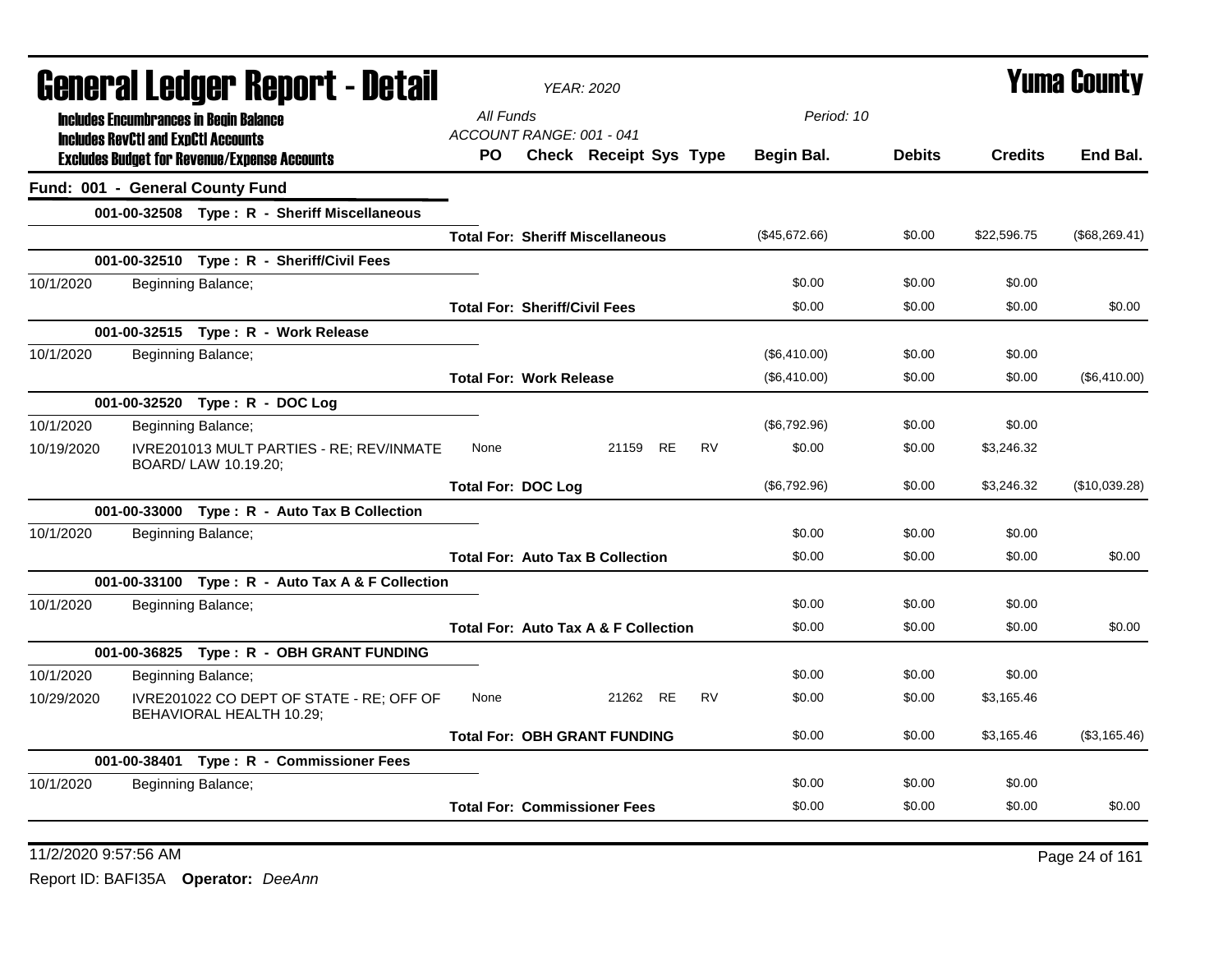|                      | General Ledger Report - Detail                                                                    |                                       | <b>YEAR: 2020</b>             |           | Period: 10 |                   |               | <b>Yuma County</b> |                |
|----------------------|---------------------------------------------------------------------------------------------------|---------------------------------------|-------------------------------|-----------|------------|-------------------|---------------|--------------------|----------------|
|                      | <b>Includes Encumbrances in Begin Balance</b>                                                     | All Funds                             |                               |           |            |                   |               |                    |                |
|                      | <b>Includes RevCtI and ExpCtI Accounts</b><br><b>Excludes Budget for Revenue/Expense Accounts</b> | ACCOUNT RANGE: 001 - 041<br><b>PO</b> | <b>Check Receipt Sys Type</b> |           |            | <b>Begin Bal.</b> | <b>Debits</b> | <b>Credits</b>     | End Bal.       |
|                      | Fund: 001 - General County Fund                                                                   |                                       |                               |           |            |                   |               |                    |                |
|                      | 001-00-49000 Type: X - Warrants Paid                                                              |                                       |                               |           |            |                   |               |                    |                |
| 10/1/2020            | Beginning Balance;                                                                                |                                       |                               |           |            | \$4,096,538.38    | \$0.00        | \$0.00             |                |
| 10/6/2020            | IVTR010004 AP TRANSFER 10.7.2020 - AP<br>TRANSFER 10.7.2020;                                      |                                       |                               | <b>BA</b> | <b>TR</b>  | \$0.00            | \$253,391.84  | \$0.00             |                |
| 10/15/2020           | IVTR010012 AP#110152020 - AP TRANSFER #1<br>10.15.2020;                                           |                                       |                               | <b>BA</b> | <b>TR</b>  | \$0.00            | \$255,394.78  | \$0.00             |                |
| 10/29/2020           | IVTR010026 APTRANS#210292020 - AP<br>TRANSFER #2 10292020;                                        |                                       |                               | <b>BA</b> | <b>TR</b>  | \$0.00            | \$17,442.85   | \$0.00             |                |
|                      |                                                                                                   | <b>Total For: Warrants Paid</b>       |                               |           |            | \$4,096,538.38    | \$526,229.47  | \$0.00             | \$4,622,767.85 |
|                      | 001-00-49100 Type: X - Treasurer Fees                                                             |                                       |                               |           |            |                   |               |                    |                |
| 10/1/2020            | Beginning Balance;                                                                                |                                       |                               |           |            | \$131,224.35      | \$0.00        | \$0.00             |                |
| 10/2/2020            | IVRE20102 Treasurer Fee - RE; Treasurer Fee<br>Receipt; Treasurer Fee Processing                  | None                                  | 21014                         | <b>RE</b> | <b>RV</b>  | \$0.00            | \$5.30        | \$0.00             |                |
| 10/2/2020            | IVRE20103 Treasurer Fee - RE; Treasurer Fee<br>Receipt; Treasurer Fee Processing                  | None                                  | 21017                         | <b>RE</b> | <b>RV</b>  | \$0.00            | \$0.50        | \$0.00             |                |
| 10/5/2020            | IVRE20104 Treasurer Fee - RE; Treasurer Fee<br>Receipt; Treasurer Fee Processing                  | None                                  | 21030                         | <b>RE</b> | <b>RV</b>  | \$0.00            | \$1.07        | \$0.00             |                |
| 10/6/2020            | IVRE20105 Treasurer Fee - RE; Treasurer Fee<br>Receipt; Treasurer Fee Processing                  | None                                  | 21042                         | <b>RE</b> | <b>RV</b>  | \$0.00            | \$0.03        | \$0.00             |                |
| 10/7/2020            | IVRE20106 Treasurer Fee - RE; Treasurer Fee<br>Receipt; Treasurer Fee Processing                  | None                                  | 21056                         | RE        | <b>RV</b>  | \$0.00            | \$22.80       | \$0.00             |                |
| 10/7/2020            | IVRE20106 Treasurer Fee - RE; Treasurer Fee<br>Receipt; Treasurer Fee Processing                  | None                                  | 21057                         | <b>RE</b> | <b>RV</b>  | \$0.00            | \$0.20        | \$0.00             |                |
| 10/8/2020            | IVRE20107 Treasurer Fee - RE; Treasurer Fee<br>Receipt; Treasurer Fee Processing                  | None                                  | 21073                         | <b>RE</b> | <b>RV</b>  | \$0.00            | \$3.50        | \$0.00             |                |
| 10/9/2020            | IVRE20108 Treasurer Fee - RE: Treasurer Fee<br>Receipt; Treasurer Fee Processing                  | None                                  | 21083                         | RE        | <b>RV</b>  | \$0.00            | \$0.20        | \$0.00             |                |
| 10/14/2020           | IVRE201010 Treasurer Fee - RE; Treasurer Fee<br>Receipt; Treasurer Fee Processing                 | None                                  | 21107                         | <b>RE</b> | <b>RV</b>  | \$0.00            | \$0.10        | \$0.00             |                |
| 10/14/2020           | IVRE201010 Treasurer Fee - RE; Treasurer Fee<br>Receipt: Treasurer Fee Processing                 | None                                  | 21108                         | <b>RE</b> | <b>RV</b>  | \$0.00            | \$0.20        | \$0.00             |                |
| 10/15/2020           | IVRE201012 Treasurer Fee - RE; Treasurer Fee<br>Receipt; Treasurer Fee Processing                 | None                                  | 21146                         | <b>RE</b> | <b>RV</b>  | \$0.00            | \$107.17      | \$0.00             |                |
| 11/2/2020 9:57:56 AM |                                                                                                   |                                       |                               |           |            |                   |               |                    | Page 25 of 161 |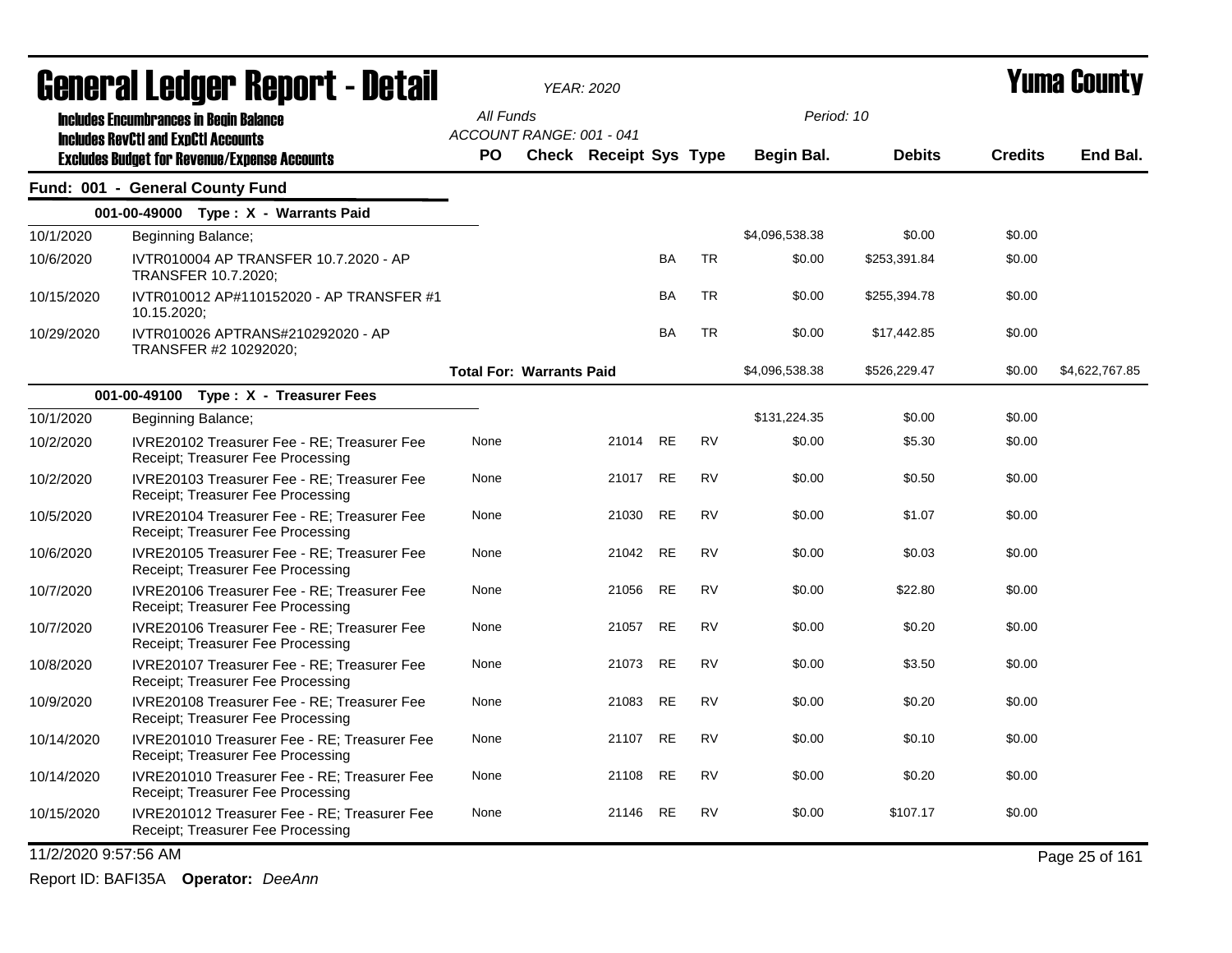|            | UGIIGI AI LGUYGI  Ilgµvi  l <sup>-</sup> Dglaii                                             |           | YEAR: ZUZU                       |           |           |              |               |                | I UMU VVUN LY |
|------------|---------------------------------------------------------------------------------------------|-----------|----------------------------------|-----------|-----------|--------------|---------------|----------------|---------------|
|            | <b>Includes Encumbrances in Begin Balance</b><br><b>Includes RevCtI and ExpCtI Accounts</b> | All Funds | ACCOUNT RANGE: 001 - 041         |           |           | Period: 10   |               |                |               |
|            | <b>Excludes Budget for Revenue/Expense Accounts</b>                                         | <b>PO</b> | Check Receipt Sys Type           |           |           | Begin Bal.   | <b>Debits</b> | <b>Credits</b> | End Bal.      |
|            | Fund: 001 - General County Fund                                                             |           |                                  |           |           |              |               |                |               |
|            | 001-00-49100 Type: X - Treasurer Fees                                                       |           |                                  |           |           |              |               |                |               |
| 10/16/2020 | IVRE201012 Treasurer Fee - RE: Treasurer Fee<br>Receipt; Treasurer Fee Processing           | None      | 21144 RE                         |           | <b>RV</b> | \$0.00       | \$7.40        | \$0.00         |               |
| 10/16/2020 | IVRE201012 Treasurer Fee - RE; Treasurer Fee<br>Receipt; Treasurer Fee Processing           | None      | 21145                            | <b>RE</b> | <b>RV</b> | \$0.00       | \$4.39        | \$0.00         |               |
| 10/19/2020 | IVRE201013 Treasurer Fee - RE; Treasurer Fee<br>Receipt; Treasurer Fee Processing           | None      | 21167                            | <b>RE</b> | <b>RV</b> | \$0.00       | \$10.89       | \$0.00         |               |
| 10/19/2020 | IVRE201013 Treasurer Fee - RE; Treasurer Fee<br>Receipt; Treasurer Fee Processing           | None      | 21168                            | <b>RE</b> | <b>RV</b> | \$0.00       | \$120.48      | \$0.00         |               |
| 10/21/2020 | IVRE201015 Treasurer Fee - RE; Treasurer Fee<br>Receipt; Treasurer Fee Processing           | None      | 21190                            | <b>RE</b> | <b>RV</b> | \$0.00       | \$1.00        | \$0.00         |               |
| 10/22/2020 | IVRE201016 Treasurer Fee - RE; Treasurer Fee<br>Receipt; Treasurer Fee Processing           | None      | 21206                            | <b>RE</b> | <b>RV</b> | \$0.00       | \$2.20        | \$0.00         |               |
| 10/23/2020 | IVRE201017 Treasurer Fee - RE; Treasurer Fee<br>Receipt; Treasurer Fee Processing           | None      | 21215                            | <b>RE</b> | <b>RV</b> | \$0.00       | \$0.05        | \$0.00         |               |
| 10/28/2020 | IVRE201021 Treasurer Fee - RE: Treasurer Fee<br>Receipt; Treasurer Fee Processing           | None      | 21253                            | <b>RE</b> | <b>RV</b> | \$0.00       | \$2.40        | \$0.00         |               |
| 10/29/2020 | IVRE201022 Treasurer Fee - RE; Treasurer Fee<br>Receipt; Treasurer Fee Processing           | None      | 21270                            | <b>RE</b> | <b>RV</b> | \$0.00       | \$22.96       | \$0.00         |               |
| 10/30/2020 | IVTR010038 TCDS/CTAS Interface Processing -<br>Tax Apportionment Transfers;                 |           |                                  | <b>BA</b> | <b>TR</b> | \$0.00       | \$349.55      | \$0.00         |               |
| 10/30/2020 | IVTR010039 TCDS/CTAS Interface Processing -<br>Tax Apportionment Transfers;                 |           |                                  | <b>BA</b> | <b>TR</b> | \$0.00       | \$3.32        | \$0.00         |               |
| 10/30/2020 | IVRE201023 Treasurer Fee - RE; Treasurer Fee<br>Receipt; Treasurer Fee Processing           | None      | 21285                            | <b>RE</b> | <b>RV</b> | \$0.00       | \$226.56      | \$0.00         |               |
| 10/30/2020 | IVRE201023 Treasurer Fee - RE; Treasurer Fee<br>Receipt; Treasurer Fee Processing           | None      | 21286                            | <b>RE</b> | <b>RV</b> | \$0.00       | \$14.86       | \$0.00         |               |
|            |                                                                                             |           | <b>Total For: Treasurer Fees</b> |           |           | \$131,224.35 | \$907.13      | \$0.00         | \$132,131.48  |
|            | 001-00-49300 Type: X - Bank Fee & Charges                                                   |           |                                  |           |           |              |               |                |               |
| 10/1/2020  | Beginning Balance;                                                                          |           |                                  |           |           | \$315.00     | \$0.00        | \$0.00         |               |
| 10/19/2020 | IVMD010023 GRANTS - MD:INCOMING WIRE<br>FEE ON 2 GOCO;                                      |           |                                  | BA        | <b>MD</b> | \$0.00       | \$20.00       | \$0.00         |               |

11/2/2020 9:57:56 AM Page 26 of 161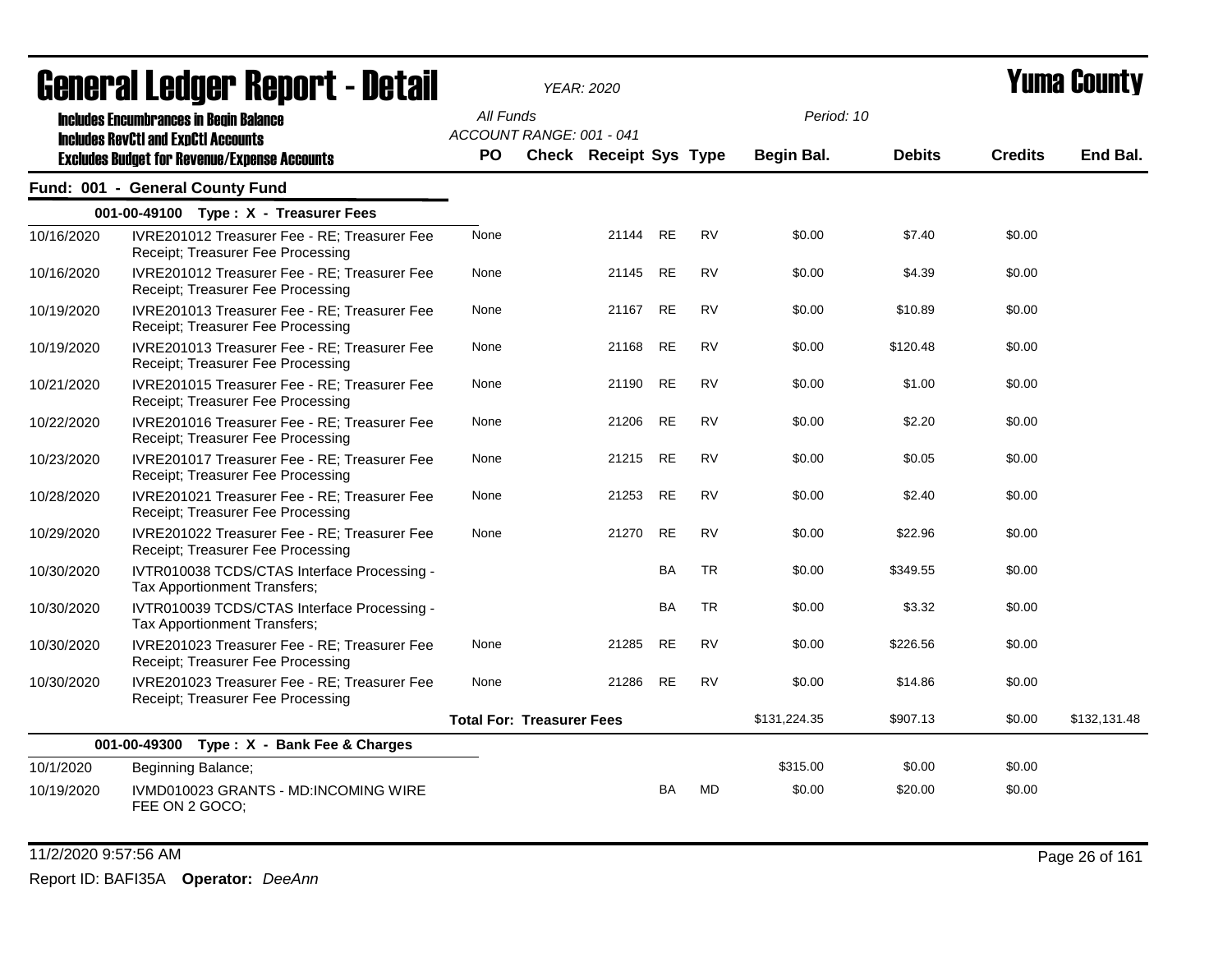| General Ledger Report - Detail |                                                                                             |                                 | <b>YEAR: 2020</b>              |                                          |           |                          | <b>Yuma County</b> |                                  |                  |
|--------------------------------|---------------------------------------------------------------------------------------------|---------------------------------|--------------------------------|------------------------------------------|-----------|--------------------------|--------------------|----------------------------------|------------------|
|                                | <b>Includes Encumbrances in Begin Balance</b><br><b>Includes RevCtI and ExpCtI Accounts</b> | All Funds<br>PO.                | ACCOUNT RANGE: 001 - 041       | <b>Check Receipt Sys Type</b>            |           | Period: 10<br>Begin Bal. | <b>Debits</b>      | <b>Credits</b>                   | End Bal.         |
|                                | <b>Excludes Budget for Revenue/Expense Accounts</b><br>Fund: 001 - General County Fund      |                                 |                                |                                          |           |                          |                    |                                  |                  |
|                                | 001-00-49300<br>Type: X - Bank Fee & Charges                                                |                                 |                                |                                          |           |                          |                    |                                  |                  |
|                                |                                                                                             |                                 |                                | <b>Total For: Bank Fee &amp; Charges</b> |           | \$315.00                 | \$20.00            | \$0.00                           | \$335.00         |
|                                | Type: X - Transfer Out<br>001-00-49401                                                      |                                 |                                |                                          |           |                          |                    |                                  |                  |
| 10/1/2020                      | Beginning Balance;                                                                          |                                 |                                |                                          |           | \$79,194.00              | \$0.00             | \$0.00                           |                  |
| 10/13/2020                     | IVTR010006 BOCC RES#09302020A -<br>TRANSFER PER BOCC RESOLUTION 09-30-<br>2020A:            |                                 |                                | <b>BA</b>                                | <b>TR</b> | \$0.00                   | \$700.000.00       | \$0.00                           |                  |
| 10/13/2020                     | IVTR010007 BOCCRES09302020B -<br>TRANSFER PER BOCC RESOLUTION 09-30-<br>2020B;              |                                 |                                | <b>BA</b>                                | <b>TR</b> | \$0.00                   | \$31,000.00        | \$0.00                           |                  |
| 10/13/2020                     | IVTR010008 BOCCRES09302020C -<br>TRANSFER PER BOCC RESOLUTION 09-30-<br>2020 C;             |                                 |                                | <b>BA</b>                                | <b>TR</b> | \$0.00                   | \$3.191.33         | \$0.00                           |                  |
|                                |                                                                                             |                                 | <b>Total For: Transfer Out</b> |                                          |           | \$79,194.00              | \$734,191.33       | \$0.00                           | \$813,385.33     |
|                                |                                                                                             | Fund: 001 - General County Fund |                                | Totals :                                 |           | (\$1,507,973.77)         | \$2,647,117.12     | \$1,510,190.45                   | (\$371,047.10)   |
|                                | <b>Total Fund Revenues:</b>                                                                 |                                 | \$124,421.26                   | <b>Total Fund Expenses:</b>              |           | \$1,261,347.93           |                    | <b>Net Revenue Over Expense:</b> | (\$1,136,926.67) |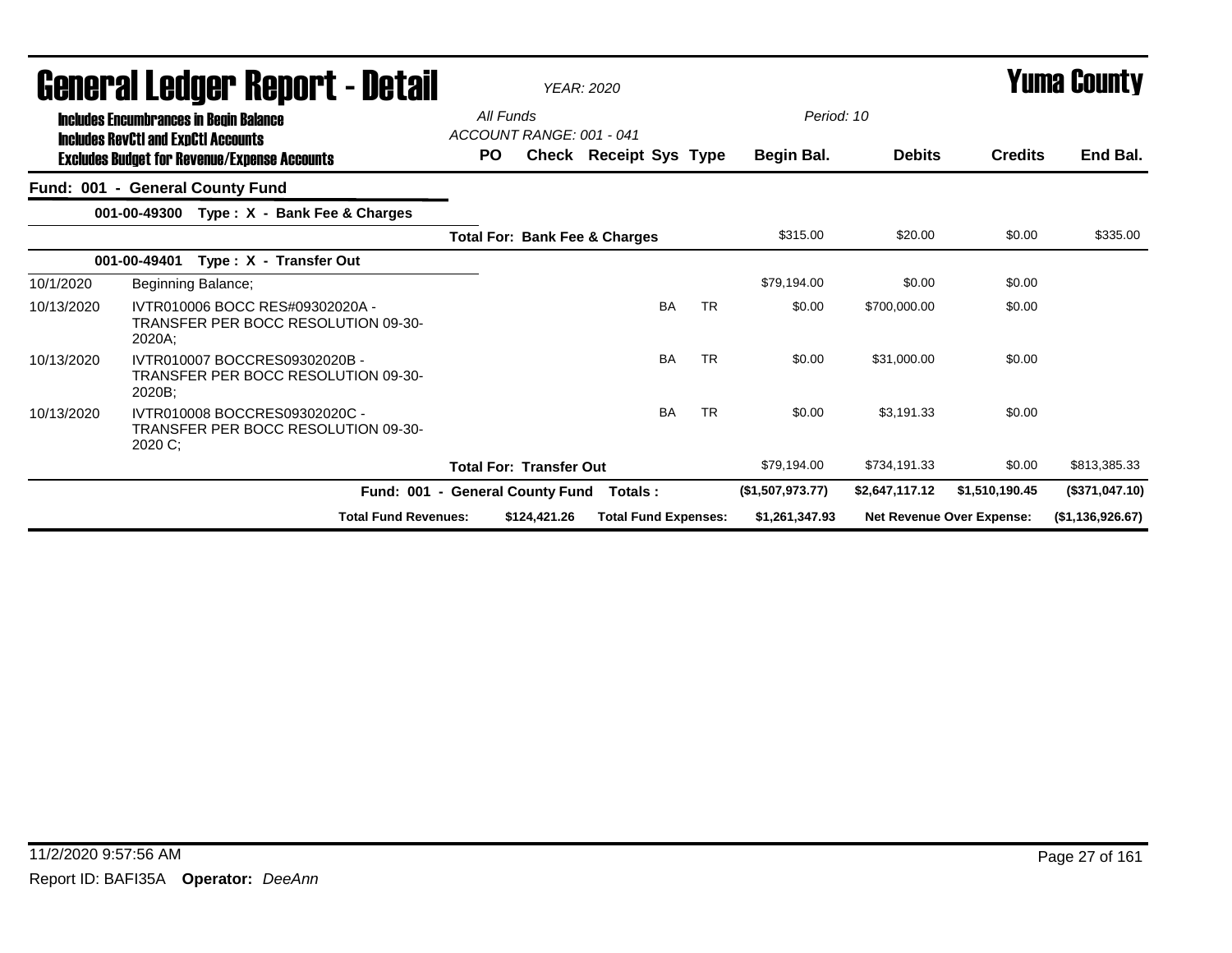|            | Generai Leuger Keport - Detail                                                                                                                     |                        |                          | <b>YEAR: 2020</b>             |           |           |                                 |               |                | Y UIII'd GUUIILY |
|------------|----------------------------------------------------------------------------------------------------------------------------------------------------|------------------------|--------------------------|-------------------------------|-----------|-----------|---------------------------------|---------------|----------------|------------------|
|            | <b>Includes Encumbrances in Begin Balance</b><br><b>Includes RevCtI and ExpCtI Accounts</b><br><b>Excludes Budget for Revenue/Expense Accounts</b> | All Funds<br><b>PO</b> | ACCOUNT RANGE: 001 - 041 | <b>Check Receipt Sys Type</b> |           |           | Period: 10<br><b>Begin Bal.</b> | <b>Debits</b> | <b>Credits</b> | End Bal.         |
|            | Fund: 002 - Road & Bridge Fund                                                                                                                     |                        |                          |                               |           |           |                                 |               |                |                  |
|            | 002-00-10000 Type: A - Cash Account                                                                                                                |                        |                          |                               |           |           |                                 |               |                |                  |
| 10/1/2020  | Beginning Balance;                                                                                                                                 |                        |                          |                               |           |           | \$7,480,763.37                  | \$0.00        | \$0.00         |                  |
| 10/6/2020  | IVTR010004 AP TRANSFER 10.7.2020 - AP<br>TRANSFER 10.7.2020;                                                                                       |                        |                          |                               | BA        | <b>CD</b> | \$0.00                          | \$0.00        | \$192,740.13   |                  |
| 10/8/2020  | IVRE20107 YC B OF COMM - RE; RENT 2020<br>10.8; 01-000-4930/020004930                                                                              | None                   |                          | 21067                         | <b>RE</b> | <b>RV</b> | \$0.00                          | \$74.00       | \$0.00         |                  |
| 10/8/2020  | IVRE20107 Treasurer Fee - RE; Treasurer Fee<br>Receipt; Treasurer Fee Processing                                                                   | None                   |                          | 21073                         | <b>RE</b> | <b>RV</b> | \$0.00                          | \$0.00        | \$0.74         |                  |
| 10/9/2020  | IVRE20108 CHS - RE; YCRB DIVIDENDS;                                                                                                                | None                   |                          | 21074                         | <b>RE</b> | <b>RV</b> | \$0.00                          | \$51.50       | \$0.00         |                  |
| 10/9/2020  | IVRE20108 Treasurer Fee - RE; Treasurer Fee<br>Receipt; Treasurer Fee Processing                                                                   | None                   |                          | 21082                         | <b>RE</b> | <b>RV</b> | \$0.00                          | \$0.00        | \$0.52         |                  |
| 10/13/2020 | IVTR010005 TCDS/CTAS Interface Processing -<br>Cash Transaction;                                                                                   |                        |                          |                               | <b>BA</b> | CD        | \$0.00                          | \$827.15      | \$0.00         |                  |
| 10/13/2020 | IVTR010005 TCDS/CTAS Interface Processing -<br>Cash Transaction;                                                                                   |                        |                          |                               | <b>BA</b> | <b>CD</b> | \$0.00                          | \$1,654.27    | \$0.00         |                  |
| 10/13/2020 | IVTR010005 TCDS/CTAS Interface Processing -<br>Cash Transaction;                                                                                   |                        |                          |                               | BA        | <b>CD</b> | \$0.00                          | \$1,654.27    | \$0.00         |                  |
| 10/13/2020 | IVTR010005 TCDS/CTAS Interface Processing -<br>Cash Transaction;                                                                                   |                        |                          |                               | BA        | <b>CD</b> | \$0.00                          | \$4,183.66    | \$0.00         |                  |
| 10/13/2020 | IVTR010005 TCDS/CTAS Interface Processing -<br>Cash Transaction;                                                                                   |                        |                          |                               | <b>BA</b> | CD        | \$0.00                          | \$27,614.79   | \$0.00         |                  |
| 10/13/2020 | IVRE20109 AUTO B DISTRIBUTION - RE; SEPT<br>2020;                                                                                                  | None                   |                          | 21090                         | <b>RE</b> | <b>RV</b> | \$0.00                          | \$3,121.89    | \$0.00         |                  |
| 10/13/2020 | IVRE20109 BLACK HILLS ENERGY - RE;<br>PERMIT CR E @ 40847;                                                                                         | None                   |                          | 21091                         | <b>RE</b> | <b>RV</b> | \$0.00                          | \$50.00       | \$0.00         |                  |
| 10/13/2020 | IVRE20109 Treasurer Fee - RE; Treasurer Fee<br>Receipt; Treasurer Fee Processing                                                                   | None                   |                          | 21096                         | <b>RE</b> | <b>RV</b> | \$0.00                          | \$0.00        | \$31.72        |                  |
| 10/15/2020 | IVTR010012 AP#110152020 - AP TRANSFER #1<br>10.15.2020;                                                                                            |                        |                          |                               | BA        | CD        | \$0.00                          | \$0.00        | \$181,156.68   |                  |
| 10/15/2020 | IVRE201011 STATE OF CO IRP R&B<br>EMISSION - RE; R&B Dept; 02-000-4330                                                                             | None                   |                          | 21110                         | <b>RE</b> | <b>RV</b> | \$0.00                          | \$65.26       | \$0.00         |                  |
| 10/15/2020 | IVRE201011 Treasurer Fee - RE; Treasurer Fee<br>Receipt; Treasurer Fee Processing                                                                  | None                   |                          | 21116                         | <b>RE</b> | <b>RV</b> | \$0.00                          | \$0.00        | \$0.65         |                  |
|            |                                                                                                                                                    |                        |                          |                               |           |           |                                 |               |                |                  |

11/2/2020 9:57:56 AM Page 28 of 161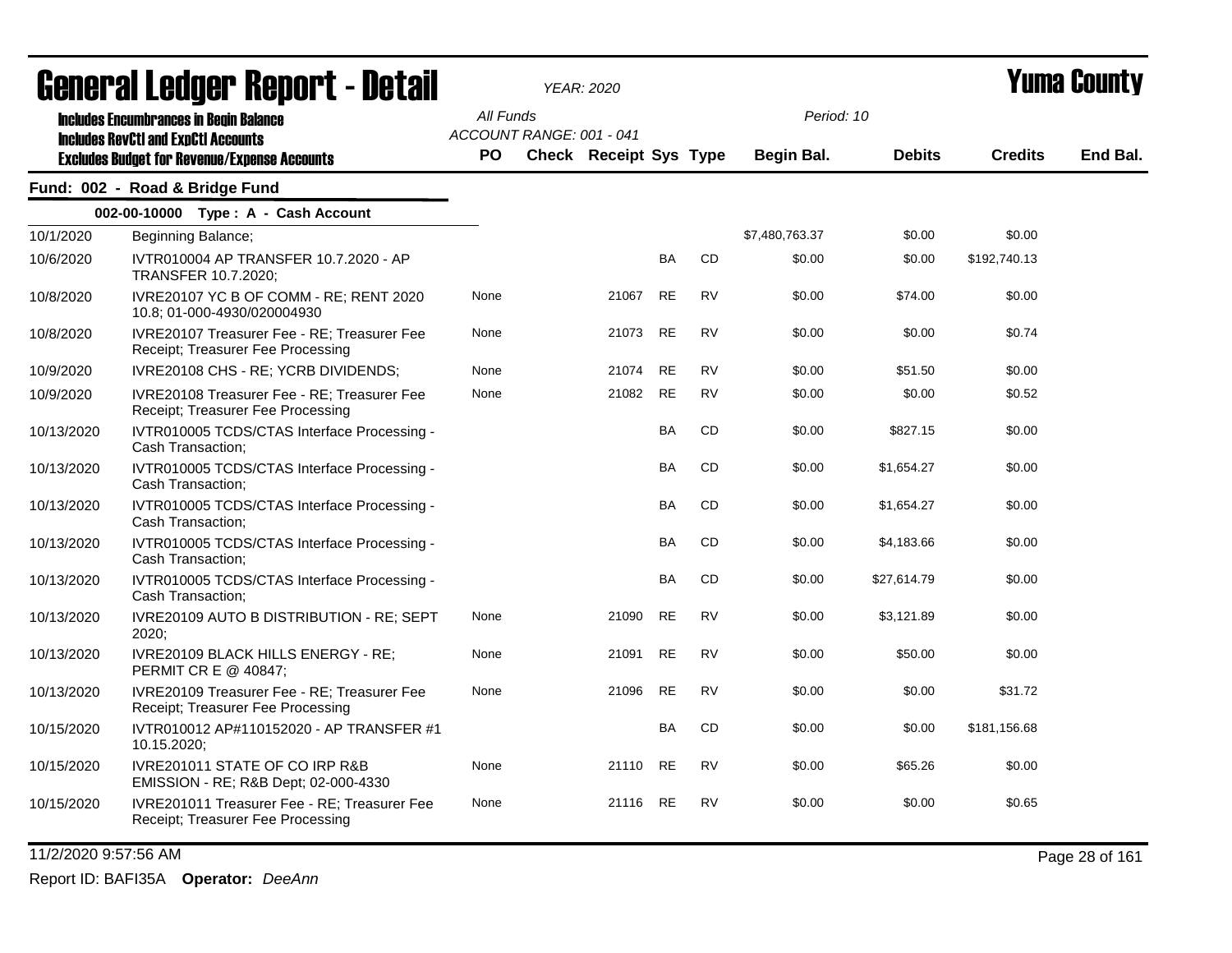|            | agligi qi fanqiqi. Uqhal f - nefqil                                                          |           |                          | YEAR: 2020                    |           |           |            |               |                | I UIIIU VVUIIL J |
|------------|----------------------------------------------------------------------------------------------|-----------|--------------------------|-------------------------------|-----------|-----------|------------|---------------|----------------|------------------|
|            | <b>Includes Encumbrances in Begin Balance</b><br><b>Includes RevCtI and ExpCtI Accounts</b>  | All Funds | ACCOUNT RANGE: 001 - 041 |                               |           |           | Period: 10 |               |                |                  |
|            | <b>Excludes Budget for Revenue/Expense Accounts</b>                                          | PO.       |                          | <b>Check Receipt Sys Type</b> |           |           | Begin Bal. | <b>Debits</b> | <b>Credits</b> | End Bal.         |
|            | Fund: 002 - Road & Bridge Fund                                                               |           |                          |                               |           |           |            |               |                |                  |
|            | 002-00-10000 Type: A - Cash Account                                                          |           |                          |                               |           |           |            |               |                |                  |
| 10/16/2020 | IVRE201012 CO COUNTY CASUALTY/PRPTY -<br>RE; HAIL DAMAGE INSURANCE 10.16.20; 01-<br>604-4660 | None      |                          | 21139 RE                      |           | <b>RV</b> | \$0.00     | \$3,379.07    | \$0.00         |                  |
| 10/16/2020 | IVRE201012 Treasurer Fee - RE; Treasurer Fee<br>Receipt; Treasurer Fee Processing            | None      |                          | 21144                         | <b>RE</b> | <b>RV</b> | \$0.00     | \$0.00        | \$33.79        |                  |
| 10/20/2020 | IVRE201014 CDM PARTNERSHIP - RE;<br>CULVERT SALE 10.20.20;                                   | None      |                          | 21175                         | <b>RE</b> | <b>RV</b> | \$0.00     | \$1,062.82    | \$0.00         |                  |
| 10/20/2020 | IVRE201014 BRAZOS TRAILER SALES - RE;<br>REIMBRSMNT 10.20.20;                                | None      |                          | 21176                         | <b>RE</b> | <b>RV</b> | \$0.00     | \$6,000.00    | \$0.00         |                  |
| 10/20/2020 | IVRE201014 Treasurer Fee - RE; Treasurer Fee<br>Receipt; Treasurer Fee Processing            | None      |                          | 21179                         | <b>RE</b> | <b>RV</b> | \$0.00     | \$0.00        | \$70.63        |                  |
| 10/21/2020 | IVRE201015 YC ROAD & BRIDGE - RE;<br>DIVIDENDS;                                              | None      |                          | 21180                         | <b>RE</b> | <b>RV</b> | \$0.00     | \$205.18      | \$0.00         |                  |
| 10/21/2020 | IVRE201015 STATE OF CO HUTF SEPT - RE;<br>R&B Dept; 02-000-4320                              | None      |                          | 21181                         | <b>RE</b> | <b>RV</b> | \$0.00     | \$319,246.38  | \$0.00         |                  |
| 10/21/2020 | IVRE201015 Treasurer Fee - RE; Treasurer Fee<br>Receipt; Treasurer Fee Processing            | None      |                          | 21190                         | <b>RE</b> | <b>RV</b> | \$0.00     | \$0.00        | \$3,192.46     |                  |
| 10/21/2020 | IVRE201015 Treasurer Fee - RE; Treasurer Fee<br>Receipt; Treasurer Fee Processing            | None      |                          | 21192                         | <b>RE</b> | <b>RV</b> | \$0.00     | \$0.00        | \$2.05         |                  |
| 10/22/2020 | IVTR010018 TCDS/CTAS Interface Processing -<br>Cash Transaction:                             |           |                          |                               | <b>BA</b> | CD        | \$0.00     | \$4,385.51    | \$0.00         |                  |
| 10/22/2020 | IVTR010018 TCDS/CTAS Interface Processing -<br>Cash Transaction;                             |           |                          |                               | BA        | CD        | \$0.00     | \$664.40      | \$0.00         |                  |
| 10/22/2020 | IVTR010018 TCDS/CTAS Interface Processing -<br>Cash Transaction;                             |           |                          |                               | BA        | CD        | \$0.00     | \$262.71      | \$0.00         |                  |
| 10/22/2020 | IVTR010018 TCDS/CTAS Interface Processing -<br>Cash Transaction;                             |           |                          |                               | <b>BA</b> | CD        | \$0.00     | \$131.36      | \$0.00         |                  |
| 10/22/2020 | IVTR010018 TCDS/CTAS Interface Processing -<br>Cash Transaction;                             |           |                          |                               | <b>BA</b> | CD        | \$0.00     | \$262.71      | \$0.00         |                  |
| 10/23/2020 | IVRE201017 YC-CRA-CCOERA - RE;<br>EMPLOYEE FORFEITURES 10.15.20; 02-000-<br>4990             | None      |                          | 21211                         | RE        | <b>RV</b> | \$0.00     | \$1,236.23    | \$0.00         |                  |

11/2/2020 9:57:56 AM Page 29 of 161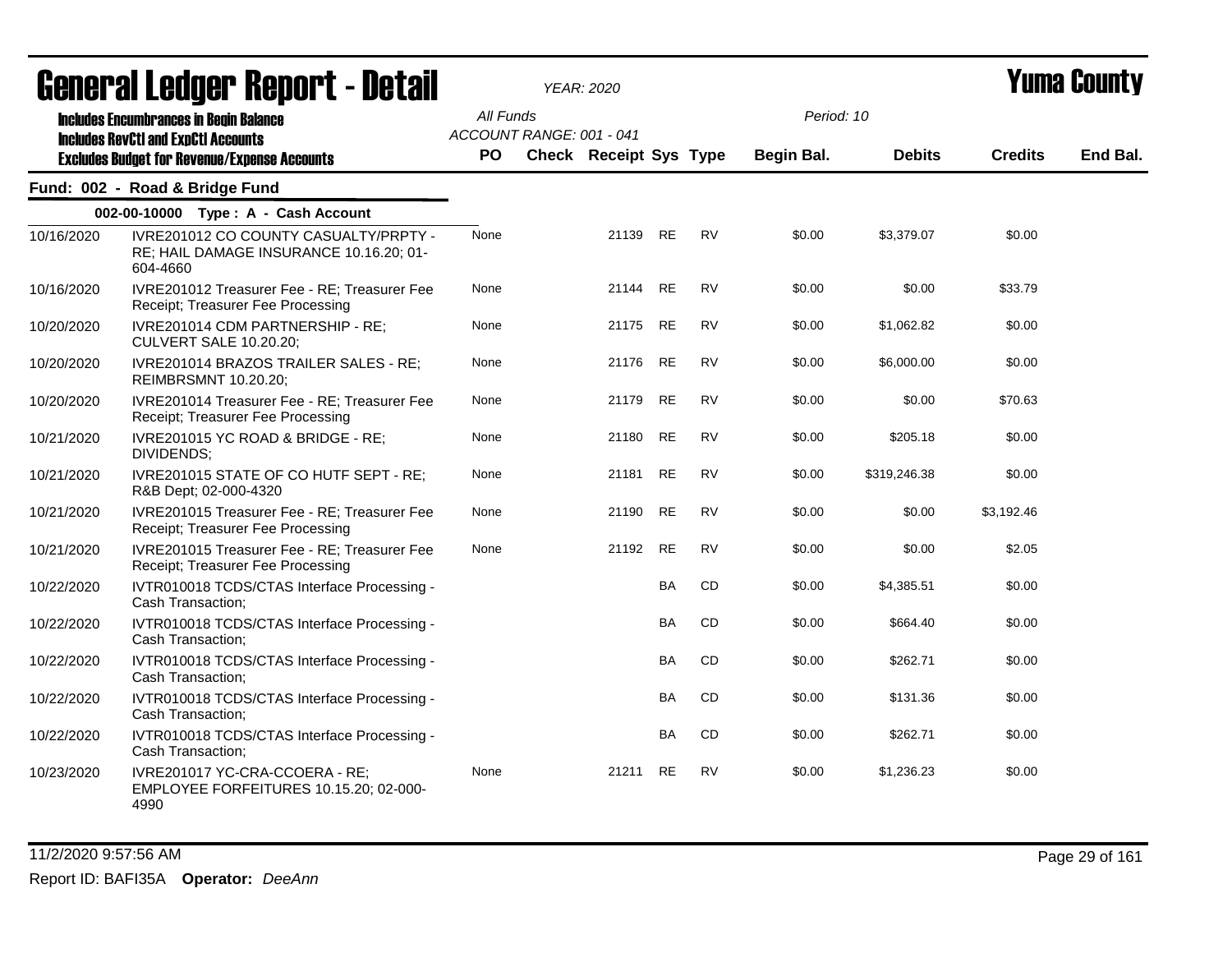|            | acıici ai leuyei" nepul l - detail                                                          |                                    |                                | YEAR: 2020                    |           |           |                |               |                | I UIIIA VUUIILY |
|------------|---------------------------------------------------------------------------------------------|------------------------------------|--------------------------------|-------------------------------|-----------|-----------|----------------|---------------|----------------|-----------------|
|            | <b>Includes Encumbrances in Begin Balance</b><br><b>Includes RevCtI and ExpCtI Accounts</b> | All Funds                          | ACCOUNT RANGE: 001 - 041       |                               |           |           | Period: 10     |               |                |                 |
|            | <b>Excludes Budget for Revenue/Expense Accounts</b>                                         | <b>PO</b>                          |                                | <b>Check Receipt Sys Type</b> |           |           | Begin Bal.     | <b>Debits</b> | <b>Credits</b> | End Bal.        |
|            | Fund: 002 - Road & Bridge Fund                                                              |                                    |                                |                               |           |           |                |               |                |                 |
|            | 002-00-10000 Type: A - Cash Account                                                         |                                    |                                |                               |           |           |                |               |                |                 |
| 10/23/2020 | IVRE201017 Treasurer Fee - RE; Treasurer Fee<br>Receipt; Treasurer Fee Processing           | None                               |                                | 21216                         | <b>RE</b> | <b>RV</b> | \$0.00         | \$0.00        | \$12.36        |                 |
| 10/29/2020 | IVTR010026 APTRANS#210292020 - AP<br>TRANSFER #2 10292020;                                  |                                    |                                |                               | <b>BA</b> | <b>CD</b> | \$0.00         | \$0.00        | \$33,163.03    |                 |
| 10/30/2020 | IVTR010028 TCDS/CTAS Interface Processing -<br>Cash Transaction;                            |                                    |                                |                               | BA        | CD        | \$0.00         | \$99.84       | \$0.00         |                 |
| 10/30/2020 | IVTR010029 TCDS/CTAS Interface Processing -<br>Cash Transaction;                            |                                    |                                |                               | <b>BA</b> | <b>CD</b> | \$0.00         | \$2.45        | \$0.00         |                 |
| 10/30/2020 | IVTR010030 TCDS/CTAS Interface Processing -<br>Cash Transaction;                            |                                    |                                |                               | <b>BA</b> | <b>CD</b> | \$0.00         | \$9.28        | \$0.00         |                 |
| 10/30/2020 | IVTR010031 TCDS/CTAS Interface Processing -<br>Cash Transaction;                            |                                    |                                |                               | <b>BA</b> | <b>CD</b> | \$0.00         | \$8.42        | \$0.00         |                 |
| 10/30/2020 | IVTR010032 TCDS/CTAS Interface Processing -<br>Cash Transaction;                            |                                    |                                |                               | BA        | <b>CD</b> | \$0.00         | \$55.46       | \$0.00         |                 |
| 10/30/2020 | IVTR010033 TCDS/CTAS Interface Processing -<br>Cash Transaction;                            |                                    |                                |                               | BA        | CD        | \$0.00         | \$13.38       | \$0.00         |                 |
| 10/30/2020 | IVTR010034 TCDS/CTAS Interface Processing -<br>Cash Transaction;                            |                                    |                                |                               | <b>BA</b> | <b>CD</b> | \$0.00         | \$0.00        | \$159.07       |                 |
| 10/30/2020 | IVTR010036 TCDS/CTAS Interface Processing -<br>Cash Transaction;                            |                                    |                                |                               | <b>BA</b> | <b>CD</b> | \$0.00         | \$1,592.17    | \$0.00         |                 |
| 10/30/2020 | IVTR010037 TCDS/CTAS Interface Processing -<br>Cash Transaction;                            |                                    |                                |                               | <b>BA</b> | <b>CD</b> | \$0.00         | \$0.25        | \$0.00         |                 |
| 10/30/2020 | IVTR010038 TCDS/CTAS Interface Processing -<br>Cash Transaction;                            |                                    |                                |                               | <b>BA</b> | <b>CD</b> | \$0.00         | \$0.00        | \$52.95        |                 |
| 10/30/2020 | IVTR010039 TCDS/CTAS Interface Processing -<br>Cash Transaction;                            |                                    |                                |                               | <b>BA</b> | <b>CD</b> | \$0.00         | \$0.00        | \$0.48         |                 |
|            |                                                                                             |                                    | <b>Total For: Cash Account</b> |                               |           |           | \$7,480,763.37 | \$377,914.41  | \$410,617.26   | \$7.448.060.52  |
|            | 002-00-20000<br>Type : L - Accounts Payable                                                 |                                    |                                |                               |           |           |                |               |                |                 |
| 10/1/2020  | Beginning Balance;                                                                          |                                    |                                |                               |           |           | \$0.00         | \$0.00        | \$0.00         |                 |
|            |                                                                                             | <b>Total For: Accounts Payable</b> |                                |                               |           |           | \$0.00         | \$0.00        | \$0.00         | \$0.00          |
|            | 002-00-20010 Type: L - Revenue Control                                                      |                                    |                                |                               |           |           |                |               |                |                 |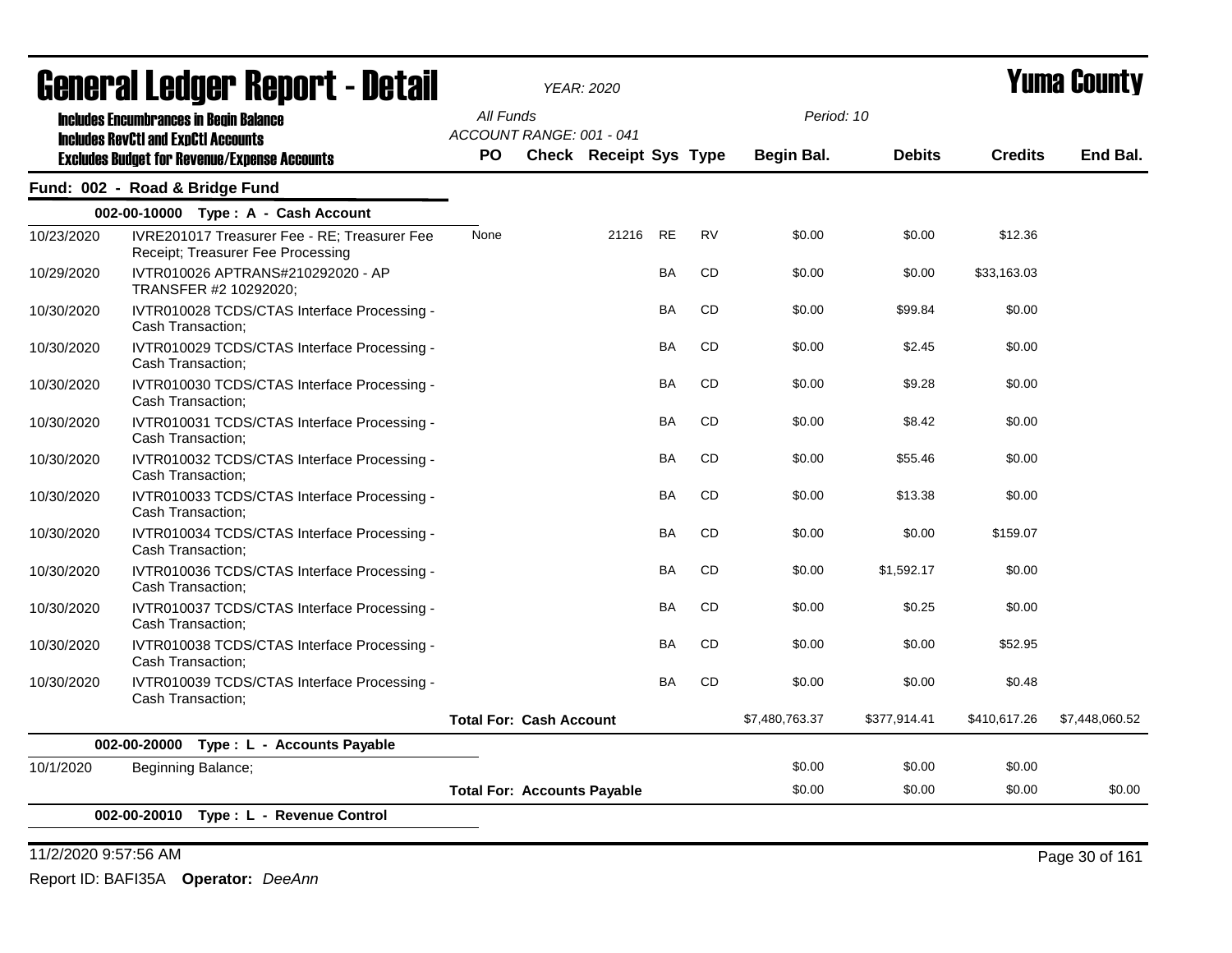|                      | <b>General Ledger Report - Detail</b>               |           |                                   | <b>YEAR: 2020</b>      |           |           |                  |               |                | <b>Yuma County</b> |
|----------------------|-----------------------------------------------------|-----------|-----------------------------------|------------------------|-----------|-----------|------------------|---------------|----------------|--------------------|
|                      | <b>Includes Encumbrances in Begin Balance</b>       | All Funds |                                   |                        |           |           | Period: 10       |               |                |                    |
|                      | <b>Includes RevCtI and ExpCtI Accounts</b>          |           | ACCOUNT RANGE: 001 - 041          |                        |           |           |                  |               |                |                    |
|                      | <b>Excludes Budget for Revenue/Expense Accounts</b> | <b>PO</b> |                                   | Check Receipt Sys Type |           |           | Begin Bal.       | <b>Debits</b> | <b>Credits</b> | End Bal.           |
|                      | Fund: 002 - Road & Bridge Fund                      |           |                                   |                        |           |           |                  |               |                |                    |
|                      | 002-00-20010 Type: L - Revenue Control              |           |                                   |                        |           |           |                  |               |                |                    |
| 10/1/2020            | Beginning Balance;                                  |           |                                   |                        |           |           | (\$3,364,016.53) | \$0.00        | \$0.00         |                    |
| 10/8/2020            | IVRE20107 - Auto post transaction;                  |           |                                   |                        | BA        | <b>CP</b> | \$0.00           | \$0.00        | \$74.00        |                    |
| 10/9/2020            | IVRE20108 - Auto post transaction;                  |           |                                   |                        | BA        | <b>CP</b> | \$0.00           | \$0.00        | \$51.50        |                    |
| 10/13/2020           | IVRE20109 - Auto post transaction;                  |           |                                   |                        | BA        | <b>CP</b> | \$0.00           | \$0.00        | \$3,171.89     |                    |
| 10/13/2020           | IVTR010005 - Auto post transaction;                 |           |                                   |                        | <b>BA</b> | <b>CP</b> | \$0.00           | \$0.00        | \$35,934.14    |                    |
| 10/15/2020           | IVRE201011 - Auto post transaction;                 |           |                                   |                        | BA        | <b>CP</b> | \$0.00           | \$0.00        | \$65.26        |                    |
| 10/15/2020           | IVRE201012 - Auto post transaction;                 |           |                                   |                        | BA        | <b>CP</b> | \$0.00           | \$0.00        | \$3,379.07     |                    |
| 10/20/2020           | IVRE201014 - Auto post transaction;                 |           |                                   |                        | BA        | <b>CP</b> | \$0.00           | \$0.00        | \$7,062.82     |                    |
| 10/21/2020           | IVRE201015 - Auto post transaction;                 |           |                                   |                        | BA        | <b>CP</b> | \$0.00           | \$0.00        | \$319,451.56   |                    |
| 10/22/2020           | IVTR010018 - Auto post transaction;                 |           |                                   |                        | BA        | <b>CP</b> | \$0.00           | \$0.00        | \$5,706.69     |                    |
| 10/23/2020           | IVRE201017 - Auto post transaction;                 |           |                                   |                        | <b>BA</b> | <b>CP</b> | \$0.00           | \$0.00        | \$1,236.23     |                    |
| 10/30/2020           | IVTR010028 - Auto post transaction;                 |           |                                   |                        | <b>BA</b> | <b>CP</b> | \$0.00           | \$0.00        | \$99.84        |                    |
| 10/30/2020           | IVTR010029 - Auto post transaction;                 |           |                                   |                        | BA        | <b>CP</b> | \$0.00           | \$0.00        | \$2.45         |                    |
| 10/30/2020           | IVTR010030 - Auto post transaction;                 |           |                                   |                        | BA        | <b>CP</b> | \$0.00           | \$0.00        | \$9.28         |                    |
| 10/30/2020           | IVTR010031 - Auto post transaction;                 |           |                                   |                        | BA        | <b>CP</b> | \$0.00           | \$0.00        | \$8.42         |                    |
| 10/30/2020           | IVTR010032 - Auto post transaction;                 |           |                                   |                        | BA        | <b>CP</b> | \$0.00           | \$0.00        | \$55.46        |                    |
| 10/30/2020           | IVTR010033 - Auto post transaction;                 |           |                                   |                        | <b>BA</b> | <b>CP</b> | \$0.00           | \$0.00        | \$13.38        |                    |
| 10/30/2020           | IVTR010034 - Auto post transaction;                 |           |                                   |                        | <b>BA</b> | <b>CP</b> | \$0.00           | \$159.07      | \$0.00         |                    |
| 10/30/2020           | IVTR010036 - Auto post transaction;                 |           |                                   |                        | BA        | <b>CP</b> | \$0.00           | \$0.00        | \$1,592.17     |                    |
| 10/30/2020           | IVTR010037 - Auto post transaction;                 |           |                                   |                        | <b>BA</b> | <b>CP</b> | \$0.00           | \$0.00        | \$0.25         |                    |
|                      |                                                     |           | <b>Total For: Revenue Control</b> |                        |           |           | (\$3,364,016.53) | \$159.07      | \$377,914.41   | (\$3,741,771.87)   |
|                      | 002-00-20020 Type: L - Expense Control              |           |                                   |                        |           |           |                  |               |                |                    |
| 10/1/2020            | Beginning Balance;                                  |           |                                   |                        |           |           | \$3,195,615.41   | \$0.00        | \$0.00         |                    |
| 10/6/2020            | IVTR010004 - Auto post transaction;                 |           |                                   |                        | BA        | <b>CP</b> | \$0.00           | \$192,740.13  | \$0.00         |                    |
| 10/8/2020            | IVRE20107 - Auto post transaction;                  |           |                                   |                        | BA        | <b>CP</b> | \$0.00           | \$0.74        | \$0.00         |                    |
| 10/9/2020            | IVRE20108 - Auto post transaction;                  |           |                                   |                        | BA        | <b>CP</b> | \$0.00           | \$0.52        | \$0.00         |                    |
| 11/2/2020 9:57:57 AM |                                                     |           |                                   |                        |           |           |                  |               |                | Page 31 of 161     |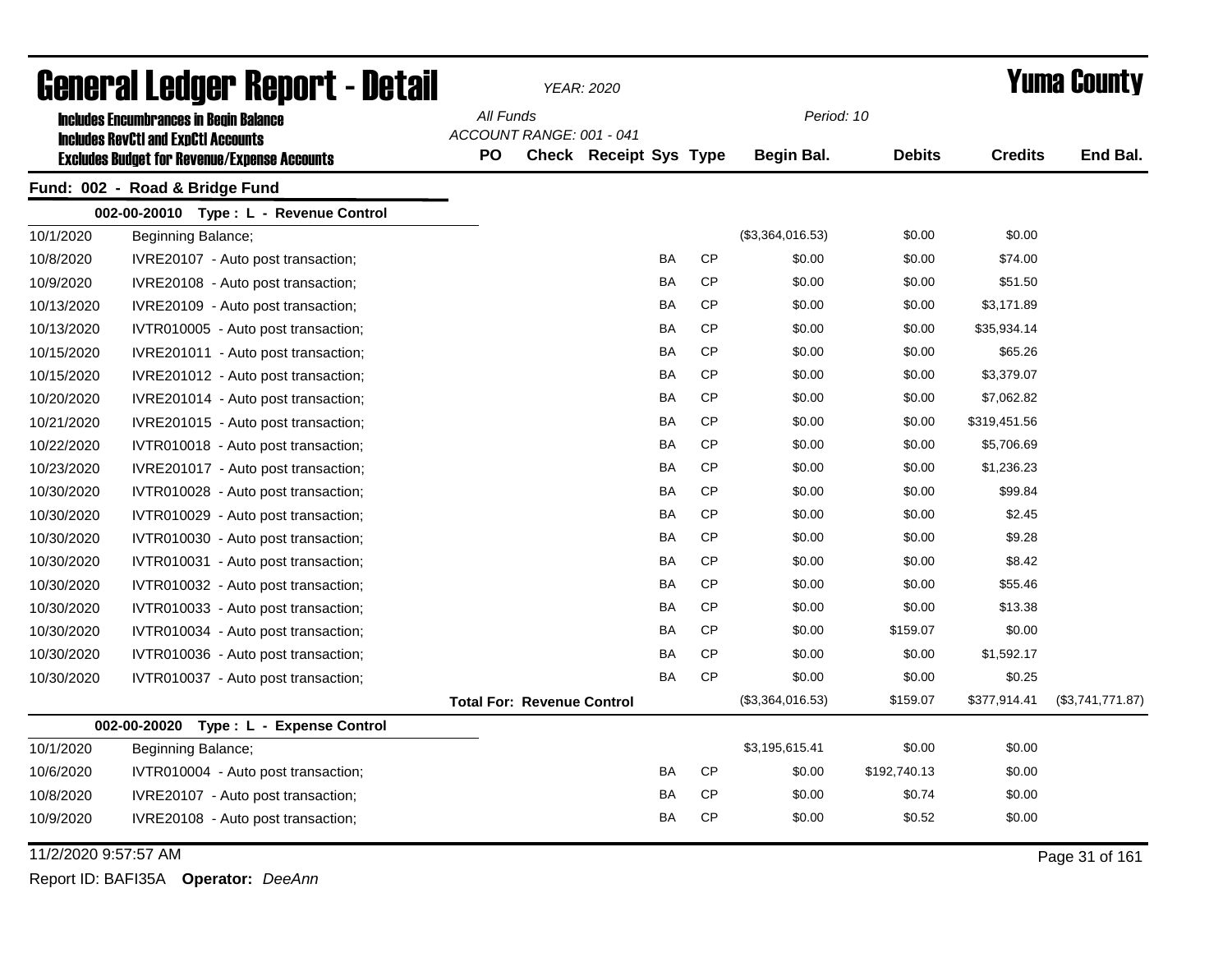|            |              | General Ledger Report - Detail                                                                    |                                           | <b>YEAR: 2020</b>             |           |           |                  |               |                | <b>Yuma County</b> |
|------------|--------------|---------------------------------------------------------------------------------------------------|-------------------------------------------|-------------------------------|-----------|-----------|------------------|---------------|----------------|--------------------|
|            |              | <b>Includes Encumbrances in Begin Balance</b>                                                     | All Funds                                 |                               |           |           | Period: 10       |               |                |                    |
|            |              | <b>Includes RevCtI and ExpCtI Accounts</b><br><b>Excludes Budget for Revenue/Expense Accounts</b> | ACCOUNT RANGE: 001 - 041<br><b>PO</b>     | <b>Check Receipt Sys Type</b> |           |           | Begin Bal.       | <b>Debits</b> | <b>Credits</b> | End Bal.           |
|            |              | Fund: 002 - Road & Bridge Fund                                                                    |                                           |                               |           |           |                  |               |                |                    |
|            |              | 002-00-20020 Type: L - Expense Control                                                            |                                           |                               |           |           |                  |               |                |                    |
| 10/13/2020 |              | IVRE20109 - Auto post transaction;                                                                |                                           |                               | <b>BA</b> | <b>CP</b> | \$0.00           | \$31.72       | \$0.00         |                    |
| 10/15/2020 |              | IVRE201011 - Auto post transaction;                                                               |                                           |                               | <b>BA</b> | <b>CP</b> | \$0.00           | \$0.65        | \$0.00         |                    |
| 10/15/2020 |              | IVRE201012 - Auto post transaction;                                                               |                                           |                               | BA        | CP        | \$0.00           | \$33.79       | \$0.00         |                    |
| 10/15/2020 |              | IVTR010012 - Auto post transaction;                                                               |                                           |                               | <b>BA</b> | <b>CP</b> | \$0.00           | \$181,156.68  | \$0.00         |                    |
| 10/20/2020 |              | IVRE201014 - Auto post transaction;                                                               |                                           |                               | BA        | <b>CP</b> | \$0.00           | \$70.63       | \$0.00         |                    |
| 10/21/2020 |              | IVRE201015 - Auto post transaction;                                                               |                                           |                               | BA        | <b>CP</b> | \$0.00           | \$3,194.51    | \$0.00         |                    |
| 10/23/2020 |              | IVRE201017 - Auto post transaction;                                                               |                                           |                               | BA        | <b>CP</b> | \$0.00           | \$12.36       | \$0.00         |                    |
| 10/29/2020 |              | IVTR010026 - Auto post transaction;                                                               |                                           |                               | BA        | <b>CP</b> | \$0.00           | \$33,163.03   | \$0.00         |                    |
| 10/30/2020 |              | IVTR010038 - Auto post transaction;                                                               |                                           |                               | BA        | <b>CP</b> | \$0.00           | \$52.95       | \$0.00         |                    |
| 10/30/2020 |              | IVTR010039 - Auto post transaction;                                                               |                                           |                               | <b>BA</b> | <b>CP</b> | \$0.00           | \$0.48        | \$0.00         |                    |
|            |              |                                                                                                   | <b>Total For: Expense Control</b>         |                               |           |           | \$3,195,615.41   | \$410,458.19  | \$0.00         | \$3,606,073.60     |
|            | 002-00-20100 | Type: L - Fund Balance                                                                            |                                           |                               |           |           |                  |               |                |                    |
| 10/1/2020  |              | Beginning Balance;                                                                                |                                           |                               |           |           | (\$7,312,362.25) | \$0.00        | \$0.00         |                    |
|            |              |                                                                                                   | <b>Total For: Fund Balance</b>            |                               |           |           | (\$7,312,362.25) | \$0.00        | \$0.00         | (\$7,312,362.25)   |
|            |              | 002-00-30100 Type: R - Current Tax Collection                                                     |                                           |                               |           |           |                  |               |                |                    |
| 10/1/2020  |              | Beginning Balance;                                                                                |                                           |                               |           |           | \$0.00           | \$0.00        | \$0.00         |                    |
|            |              |                                                                                                   | <b>Total For: Current Tax Collection</b>  |                               |           |           | \$0.00           | \$0.00        | \$0.00         | \$0.00             |
|            |              | 002-00-30105 Type: R - Current Tax Real                                                           |                                           |                               |           |           |                  |               |                |                    |
| 10/1/2020  |              | Beginning Balance;                                                                                |                                           |                               |           |           | (\$367,543.88)   | \$0.00        | \$0.00         |                    |
| 10/30/2020 |              | IVTR010036 TCDS/CTAS Interface Processing -<br>Tax Apportionment Transfers;                       |                                           |                               | BA        | <b>TR</b> | \$0.00           | \$0.00        | \$1,592.17     |                    |
|            |              |                                                                                                   | <b>Total For: Current Tax Real</b>        |                               |           |           | (\$367,543.88)   | \$0.00        | \$1,592.17     | (\$369,136.05)     |
|            |              | 002-00-30110 Type: R - Current Tax Oil and Gas                                                    |                                           |                               |           |           |                  |               |                |                    |
| 10/1/2020  |              | Beginning Balance;                                                                                |                                           |                               |           |           | (\$56,917.43)    | \$0.00        | \$0.00         |                    |
|            |              |                                                                                                   | <b>Total For: Current Tax Oil and Gas</b> |                               |           |           | (\$56,917.43)    | \$0.00        | \$0.00         | (\$56,917.43)      |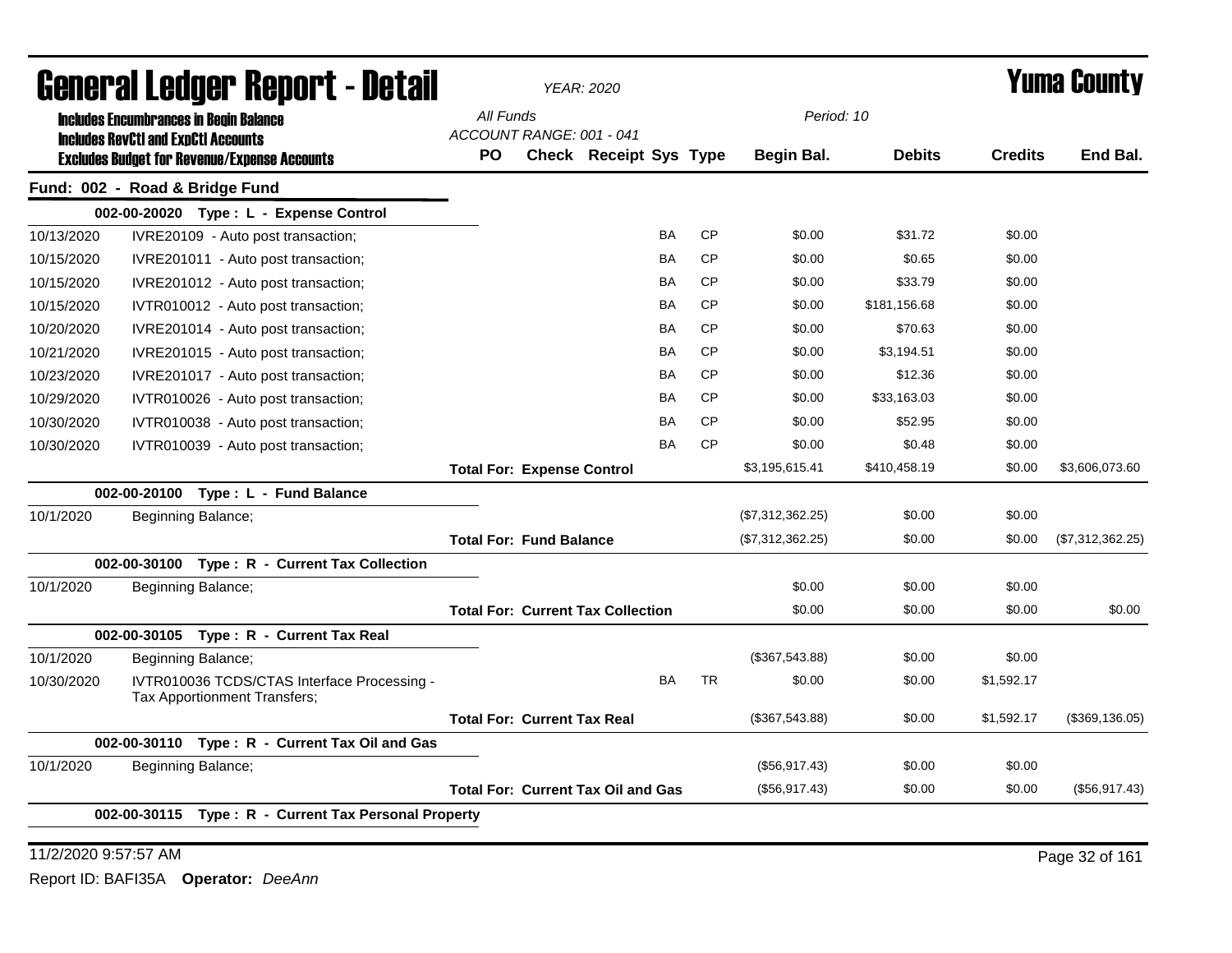|                      | <b>General Ledger Report - Detail</b>                                       |                          | <b>YEAR: 2020</b>                               |           |           |                   |               |                | <b>Yuma County</b> |
|----------------------|-----------------------------------------------------------------------------|--------------------------|-------------------------------------------------|-----------|-----------|-------------------|---------------|----------------|--------------------|
|                      | <b>Includes Encumbrances in Begin Balance</b>                               | All Funds                |                                                 |           |           | Period: 10        |               |                |                    |
|                      | <b>Includes RevCtI and ExpCtI Accounts</b>                                  | ACCOUNT RANGE: 001 - 041 |                                                 |           |           |                   |               |                | End Bal.           |
|                      | <b>Excludes Budget for Revenue/Expense Accounts</b>                         | PO.                      | <b>Check Receipt Sys Type</b>                   |           |           | <b>Begin Bal.</b> | <b>Debits</b> | <b>Credits</b> |                    |
|                      | Fund: 002 - Road & Bridge Fund                                              |                          |                                                 |           |           |                   |               |                |                    |
|                      | 002-00-30115 Type: R - Current Tax Personal Property                        |                          |                                                 |           |           |                   |               |                |                    |
| 10/1/2020            | Beginning Balance;                                                          |                          |                                                 |           |           | (\$53,275.55)     | \$0.00        | \$0.00         |                    |
| 10/30/2020           | IVTR010032 TCDS/CTAS Interface Processing -<br>Tax Apportionment Transfers; |                          |                                                 | <b>BA</b> | <b>TR</b> | \$0.00            | \$0.00        | \$55.46        |                    |
|                      |                                                                             |                          | <b>Total For: Current Tax Personal Property</b> |           |           | (\$53,275.55)     | \$0.00        | \$55.46        | (\$53,331.01)      |
|                      | 002-00-30120 Type: R - Current Tax Mineral                                  |                          |                                                 |           |           |                   |               |                |                    |
| 10/1/2020            | Beginning Balance;                                                          |                          |                                                 |           |           | (\$2,474.04)      | \$0.00        | \$0.00         |                    |
| 10/30/2020           | IVTR010031 TCDS/CTAS Interface Processing -<br>Tax Apportionment Transfers; |                          |                                                 | BA        | <b>TR</b> | \$0.00            | \$0.00        | \$8.42         |                    |
|                      |                                                                             |                          | <b>Total For: Current Tax Mineral</b>           |           |           | (\$2,474.04)      | \$0.00        | \$8.42         | (\$2,482.46)       |
|                      | 002-00-30125 Type: R - Current Tax Possessory Interes                       |                          |                                                 |           |           |                   |               |                |                    |
| 10/1/2020            | Beginning Balance;                                                          |                          |                                                 |           |           | (\$766.04)        | \$0.00        | \$0.00         |                    |
|                      |                                                                             |                          | <b>Total For: Current Tax Possessory Intere</b> |           |           | (\$766.04)        | \$0.00        | \$0.00         | (\$766.04)         |
|                      | 002-00-30130 Type: R - Current Tax State Assessed                           |                          |                                                 |           |           |                   |               |                |                    |
| 10/1/2020            | Beginning Balance;                                                          |                          |                                                 |           |           | (\$160,509.02)    | \$0.00        | \$0.00         |                    |
|                      |                                                                             |                          | <b>Total For: Current Tax State Assessed</b>    |           |           | (\$160,509.02)    | \$0.00        | \$0.00         | (\$160,509.02)     |
|                      | 002-00-30135 Type: R - Current Tax Mobile Home                              |                          |                                                 |           |           |                   |               |                |                    |
| 10/1/2020            | Beginning Balance;                                                          |                          |                                                 |           |           | (\$1,301.15)      | \$0.00        | \$0.00         |                    |
| 10/30/2020           | IVTR010030 TCDS/CTAS Interface Processing -<br>Tax Apportionment Transfers; |                          |                                                 | <b>BA</b> | <b>TR</b> | \$0.00            | \$0.00        | \$9.28         |                    |
|                      |                                                                             |                          | <b>Total For: Current Tax Mobile Home</b>       |           |           | (\$1,301.15)      | \$0.00        | \$9.28         | (\$1,310.43)       |
|                      | 002-00-30200 Type: R - Delinquent Tax Collection                            |                          |                                                 |           |           |                   |               |                |                    |
| 10/1/2020            | Beginning Balance;                                                          |                          |                                                 |           |           | \$0.00            | \$0.00        | \$0.00         |                    |
|                      |                                                                             |                          | <b>Total For: Delinquent Tax Collection</b>     |           |           | \$0.00            | \$0.00        | \$0.00         | \$0.00             |
|                      | 002-00-30205 Type: R - Delinquent Tax Real                                  |                          |                                                 |           |           |                   |               |                |                    |
| 10/1/2020            | Beginning Balance;                                                          |                          |                                                 |           |           | (\$507.80)        | \$0.00        | \$0.00         |                    |
|                      |                                                                             |                          | <b>Total For: Delinquent Tax Real</b>           |           |           | (\$507.80)        | \$0.00        | \$0.00         | (\$507.80)         |
|                      | 002-00-30210 Type: R - Delinquent Tax Oil and Gas                           |                          |                                                 |           |           |                   |               |                |                    |
| 11/2/2020 9:57:57 AM |                                                                             |                          |                                                 |           |           |                   |               |                | Page 33 of 161     |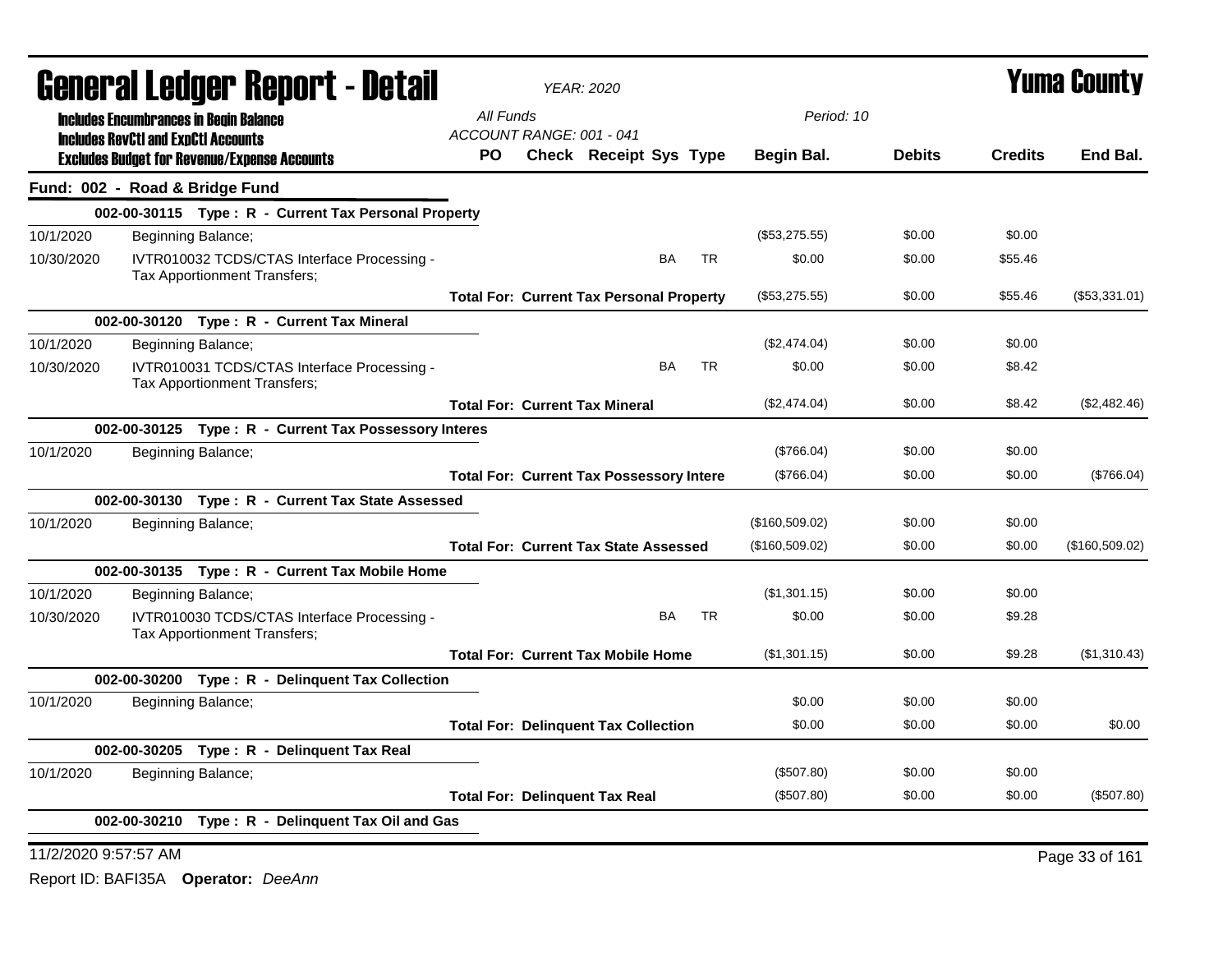|            |                                            | General Ledger Report - Detail                                              |                          | <b>YEAR: 2020</b>                              |           |              |               |                | <b>Yuma County</b> |
|------------|--------------------------------------------|-----------------------------------------------------------------------------|--------------------------|------------------------------------------------|-----------|--------------|---------------|----------------|--------------------|
|            |                                            | <b>Includes Encumbrances in Begin Balance</b>                               | All Funds                |                                                |           | Period: 10   |               |                |                    |
|            | <b>Includes RevCtI and ExpCtI Accounts</b> |                                                                             | ACCOUNT RANGE: 001 - 041 |                                                |           |              |               |                |                    |
|            |                                            | <b>Excludes Budget for Revenue/Expense Accounts</b>                         | PO.                      | <b>Check Receipt Sys Type</b>                  |           | Begin Bal.   | <b>Debits</b> | <b>Credits</b> | End Bal.           |
|            |                                            | Fund: 002 - Road & Bridge Fund                                              |                          |                                                |           |              |               |                |                    |
|            |                                            | 002-00-30210 Type: R - Delinquent Tax Oil and Gas                           |                          |                                                |           |              |               |                |                    |
| 10/1/2020  |                                            | Beginning Balance;                                                          |                          |                                                |           | \$0.00       | \$0.00        | \$0.00         |                    |
|            |                                            |                                                                             |                          | <b>Total For: Delinquent Tax Oil and Gas</b>   |           | \$0.00       | \$0.00        | \$0.00         | \$0.00             |
|            |                                            | 002-00-30215 Type: R - Delinquent Tax Mineral                               |                          |                                                |           |              |               |                |                    |
| 10/1/2020  |                                            | Beginning Balance;                                                          |                          |                                                |           | (\$0.43)     | \$0.00        | \$0.00         |                    |
|            |                                            |                                                                             |                          | <b>Total For: Delinquent Tax Mineral</b>       |           | (\$0.43)     | \$0.00        | \$0.00         | (\$0.43)           |
|            |                                            | 002-00-30220 Type: R - Delinquent Tax Personal Proper                       |                          |                                                |           |              |               |                |                    |
| 10/1/2020  |                                            | Beginning Balance;                                                          |                          |                                                |           | \$0.00       | \$0.00        | \$0.00         |                    |
| 10/30/2020 |                                            | IVTR010033 TCDS/CTAS Interface Processing -<br>Tax Apportionment Transfers; |                          | BA                                             | <b>TR</b> | \$0.00       | \$0.00        | \$13.38        |                    |
|            |                                            |                                                                             |                          | <b>Total For: Delinquent Tax Personal Prop</b> |           | \$0.00       | \$0.00        | \$13.38        | (\$13.38)          |
|            |                                            | 002-00-30225 Type: R - Delinquent Tax Possessory Rate                       |                          |                                                |           |              |               |                |                    |
| 10/1/2020  |                                            | Beginning Balance;                                                          |                          |                                                |           | \$0.00       | \$0.00        | \$0.00         |                    |
|            |                                            |                                                                             |                          | <b>Total For: Delinquent Tax Possessory Ra</b> |           | \$0.00       | \$0.00        | \$0.00         | \$0.00             |
|            |                                            | 002-00-30230 Type: R - Delinquent Tax State Assesed                         |                          |                                                |           |              |               |                |                    |
| 10/1/2020  |                                            | Beginning Balance;                                                          |                          |                                                |           | \$0.00       | \$0.00        | \$0.00         |                    |
| 10/30/2020 |                                            | IVTR010037 TCDS/CTAS Interface Processing -<br>Tax Apportionment Transfers; |                          | <b>BA</b>                                      | TR.       | \$0.00       | \$0.00        | \$0.25         |                    |
|            |                                            |                                                                             |                          | <b>Total For: Delinquent Tax State Assesed</b> |           | \$0.00       | \$0.00        | \$0.25         | (\$0.25)           |
|            |                                            | 002-00-30235 Type: R - Delinquent Tax Mobile Home                           |                          |                                                |           |              |               |                |                    |
| 10/1/2020  |                                            | Beginning Balance;                                                          |                          |                                                |           | (\$6.06)     | \$0.00        | \$0.00         |                    |
|            |                                            |                                                                             |                          | <b>Total For: Delinguent Tax Mobile Home</b>   |           | (\$6.06)     | \$0.00        | \$0.00         | (\$6.06)           |
|            |                                            | 002-00-30240 Type: R - Deling Tax Special Assessment                        |                          |                                                |           |              |               |                |                    |
| 10/1/2020  |                                            | Beginning Balance;                                                          |                          |                                                |           | \$0.00       | \$0.00        | \$0.00         |                    |
|            |                                            |                                                                             |                          | <b>Total For: Deling Tax Special Assessme</b>  |           | \$0.00       | \$0.00        | \$0.00         | \$0.00             |
|            |                                            | 002-00-30300 Type: R - Current Interest                                     |                          |                                                |           |              |               |                |                    |
| 10/1/2020  |                                            | Beginning Balance;                                                          |                          |                                                |           | (S1, 129.77) | \$0.00        | \$0.00         |                    |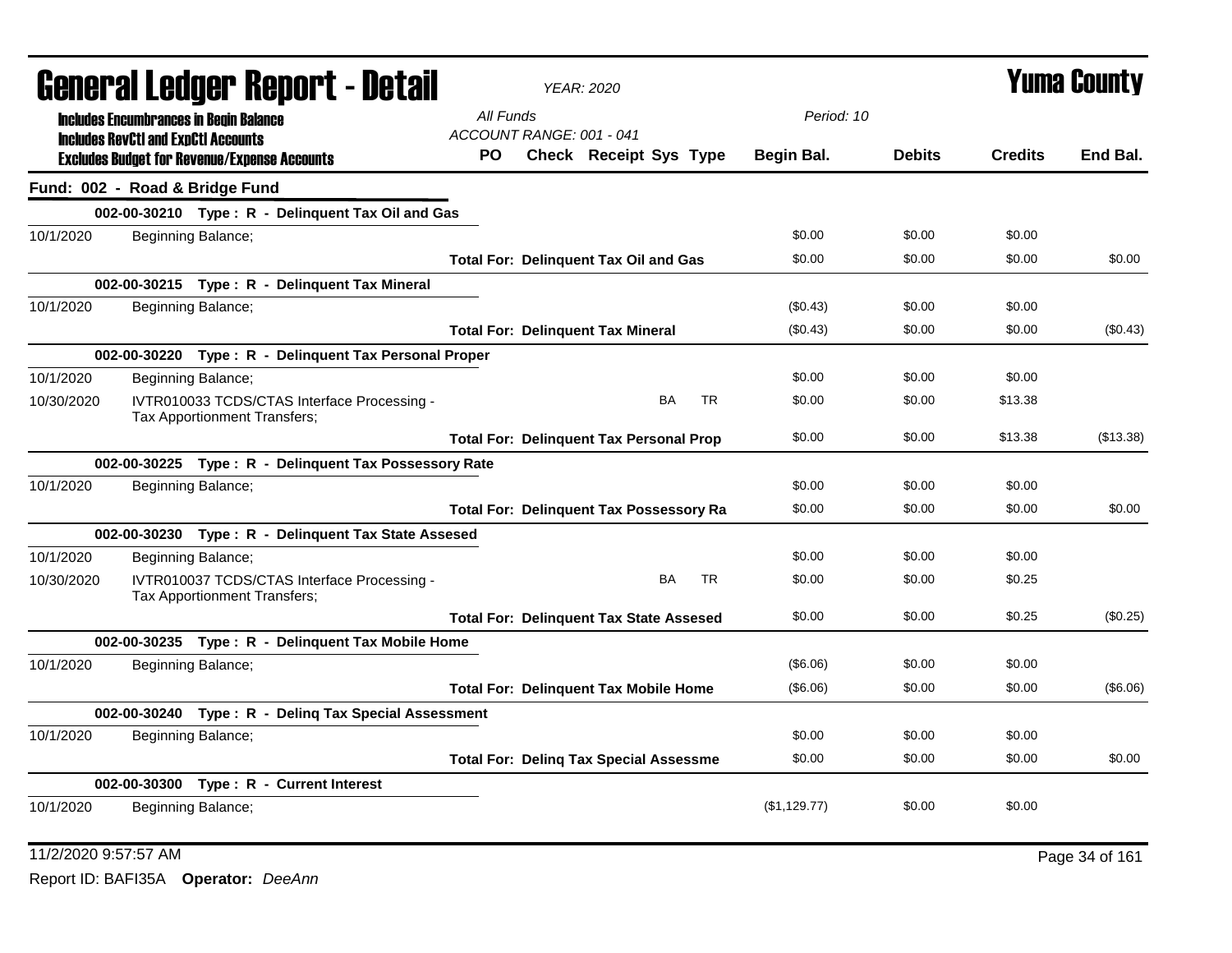| All Funds<br>Period: 10<br><b>Includes Encumbrances in Begin Balance</b><br>ACCOUNT RANGE: 001 - 041<br><b>Includes RevCtI and ExpCtI Accounts</b><br>End Bal.<br>Check Receipt Sys Type<br><b>Debits</b><br><b>Credits</b><br>PO.<br>Begin Bal.<br><b>Excludes Budget for Revenue/Expense Accounts</b><br>Fund: 002 - Road & Bridge Fund<br>002-00-30300 Type: R - Current Interest<br><b>TR</b><br>10/30/2020<br>IVTR010028 TCDS/CTAS Interface Processing -<br>BA<br>\$0.00<br>\$0.00<br>\$99.84<br>Tax Apportionment Transfers;<br>(\$1,129.77)<br>\$0.00<br>\$99.84<br><b>Total For: Current Interest</b><br>002-00-30375 Type: R - Refund Interest<br>10/1/2020<br>Beginning Balance;<br>\$0.29<br>\$0.00<br>\$0.00<br>\$0.29<br>\$0.00<br>\$0.00<br>\$0.29<br><b>Total For: Refund Interest</b><br>002-00-30400 Type: R - Delinquent Interest Collection<br>10/1/2020<br>(\$56.32)<br>\$0.00<br>\$0.00<br>Beginning Balance;<br>IVTR010029 TCDS/CTAS Interface Processing -<br><b>BA</b><br><b>TR</b><br>\$0.00<br>10/30/2020<br>\$0.00<br>\$2.45<br>Tax Apportionment Transfers;<br>(\$56.32)<br>\$0.00<br>\$2.45<br>(\$58.77)<br><b>Total For: Delinguent Interest Collection</b><br>002-00-30500 Type: R - Miscellaneous Collections<br>\$0.00<br>10/1/2020<br>(\$9,438.85)<br>\$0.00<br>Beginning Balance;<br><b>RE</b><br><b>RV</b><br>\$0.00<br>None<br>21074<br>\$0.00<br>\$51.50<br>10/9/2020<br>IVRE20108 CHS - RE; YCRB DIVIDENDS;<br><b>RE</b><br><b>RV</b><br>\$0.00<br>\$0.00<br>\$205.18<br>10/21/2020<br>21180<br>IVRE201015 YC ROAD & BRIDGE - RE;<br>None<br>DIVIDENDS;<br><b>RE</b><br><b>RV</b><br>21211<br>\$0.00<br>\$0.00<br>\$1,236.23<br>10/23/2020<br>IVRE201017 YC-CRA-CCOERA - RE:<br>None<br>EMPLOYEE FORFEITURES 10.15.20; 02-000-<br>4990<br>(\$10,931.76)<br><b>Total For: Miscellaneous Collections</b><br>(\$9,438.85)<br>\$0.00<br>\$1,492.91<br>002-00-30505 Type: R - Severance Tax<br>10/1/2020<br>Beginning Balance;<br>(\$45,339.33)<br>\$0.00<br>\$0.00<br>(\$45,339.33)<br>(\$45,339.33)<br>\$0.00<br>\$0.00<br><b>Total For: Severance Tax</b><br>002-00-31201 Type: R - Reimbursement<br>(\$208.40)<br>\$0.00<br>\$0.00<br>Beginning Balance;<br>IVRE201014 BRAZOS TRAILER SALES - RE;<br>21176 RE<br><b>RV</b><br>10/20/2020<br>\$0.00<br>\$0.00<br>\$6,000.00<br>None<br><b>REIMBRSMNT 10.20.20;</b><br><b>Total For: Reimbursement</b><br>(\$208.40)<br>\$0.00<br>\$6,000.00<br>(\$6,208.40) |           | General Ledger Report - Detail |  | <b>YEAR: 2020</b> |  |  | <b>Yuma County</b> |
|---------------------------------------------------------------------------------------------------------------------------------------------------------------------------------------------------------------------------------------------------------------------------------------------------------------------------------------------------------------------------------------------------------------------------------------------------------------------------------------------------------------------------------------------------------------------------------------------------------------------------------------------------------------------------------------------------------------------------------------------------------------------------------------------------------------------------------------------------------------------------------------------------------------------------------------------------------------------------------------------------------------------------------------------------------------------------------------------------------------------------------------------------------------------------------------------------------------------------------------------------------------------------------------------------------------------------------------------------------------------------------------------------------------------------------------------------------------------------------------------------------------------------------------------------------------------------------------------------------------------------------------------------------------------------------------------------------------------------------------------------------------------------------------------------------------------------------------------------------------------------------------------------------------------------------------------------------------------------------------------------------------------------------------------------------------------------------------------------------------------------------------------------------------------------------------------------------------------------------------------------------------------------------------------------------------------------------------------------------------------------------------------------------------------------------------------------|-----------|--------------------------------|--|-------------------|--|--|--------------------|
|                                                                                                                                                                                                                                                                                                                                                                                                                                                                                                                                                                                                                                                                                                                                                                                                                                                                                                                                                                                                                                                                                                                                                                                                                                                                                                                                                                                                                                                                                                                                                                                                                                                                                                                                                                                                                                                                                                                                                                                                                                                                                                                                                                                                                                                                                                                                                                                                                                                   |           |                                |  |                   |  |  |                    |
|                                                                                                                                                                                                                                                                                                                                                                                                                                                                                                                                                                                                                                                                                                                                                                                                                                                                                                                                                                                                                                                                                                                                                                                                                                                                                                                                                                                                                                                                                                                                                                                                                                                                                                                                                                                                                                                                                                                                                                                                                                                                                                                                                                                                                                                                                                                                                                                                                                                   |           |                                |  |                   |  |  |                    |
|                                                                                                                                                                                                                                                                                                                                                                                                                                                                                                                                                                                                                                                                                                                                                                                                                                                                                                                                                                                                                                                                                                                                                                                                                                                                                                                                                                                                                                                                                                                                                                                                                                                                                                                                                                                                                                                                                                                                                                                                                                                                                                                                                                                                                                                                                                                                                                                                                                                   |           |                                |  |                   |  |  |                    |
|                                                                                                                                                                                                                                                                                                                                                                                                                                                                                                                                                                                                                                                                                                                                                                                                                                                                                                                                                                                                                                                                                                                                                                                                                                                                                                                                                                                                                                                                                                                                                                                                                                                                                                                                                                                                                                                                                                                                                                                                                                                                                                                                                                                                                                                                                                                                                                                                                                                   |           |                                |  |                   |  |  |                    |
|                                                                                                                                                                                                                                                                                                                                                                                                                                                                                                                                                                                                                                                                                                                                                                                                                                                                                                                                                                                                                                                                                                                                                                                                                                                                                                                                                                                                                                                                                                                                                                                                                                                                                                                                                                                                                                                                                                                                                                                                                                                                                                                                                                                                                                                                                                                                                                                                                                                   |           |                                |  |                   |  |  |                    |
|                                                                                                                                                                                                                                                                                                                                                                                                                                                                                                                                                                                                                                                                                                                                                                                                                                                                                                                                                                                                                                                                                                                                                                                                                                                                                                                                                                                                                                                                                                                                                                                                                                                                                                                                                                                                                                                                                                                                                                                                                                                                                                                                                                                                                                                                                                                                                                                                                                                   |           |                                |  |                   |  |  | (\$1,229.61)       |
|                                                                                                                                                                                                                                                                                                                                                                                                                                                                                                                                                                                                                                                                                                                                                                                                                                                                                                                                                                                                                                                                                                                                                                                                                                                                                                                                                                                                                                                                                                                                                                                                                                                                                                                                                                                                                                                                                                                                                                                                                                                                                                                                                                                                                                                                                                                                                                                                                                                   |           |                                |  |                   |  |  |                    |
|                                                                                                                                                                                                                                                                                                                                                                                                                                                                                                                                                                                                                                                                                                                                                                                                                                                                                                                                                                                                                                                                                                                                                                                                                                                                                                                                                                                                                                                                                                                                                                                                                                                                                                                                                                                                                                                                                                                                                                                                                                                                                                                                                                                                                                                                                                                                                                                                                                                   |           |                                |  |                   |  |  |                    |
|                                                                                                                                                                                                                                                                                                                                                                                                                                                                                                                                                                                                                                                                                                                                                                                                                                                                                                                                                                                                                                                                                                                                                                                                                                                                                                                                                                                                                                                                                                                                                                                                                                                                                                                                                                                                                                                                                                                                                                                                                                                                                                                                                                                                                                                                                                                                                                                                                                                   |           |                                |  |                   |  |  |                    |
|                                                                                                                                                                                                                                                                                                                                                                                                                                                                                                                                                                                                                                                                                                                                                                                                                                                                                                                                                                                                                                                                                                                                                                                                                                                                                                                                                                                                                                                                                                                                                                                                                                                                                                                                                                                                                                                                                                                                                                                                                                                                                                                                                                                                                                                                                                                                                                                                                                                   |           |                                |  |                   |  |  |                    |
|                                                                                                                                                                                                                                                                                                                                                                                                                                                                                                                                                                                                                                                                                                                                                                                                                                                                                                                                                                                                                                                                                                                                                                                                                                                                                                                                                                                                                                                                                                                                                                                                                                                                                                                                                                                                                                                                                                                                                                                                                                                                                                                                                                                                                                                                                                                                                                                                                                                   |           |                                |  |                   |  |  |                    |
|                                                                                                                                                                                                                                                                                                                                                                                                                                                                                                                                                                                                                                                                                                                                                                                                                                                                                                                                                                                                                                                                                                                                                                                                                                                                                                                                                                                                                                                                                                                                                                                                                                                                                                                                                                                                                                                                                                                                                                                                                                                                                                                                                                                                                                                                                                                                                                                                                                                   |           |                                |  |                   |  |  |                    |
|                                                                                                                                                                                                                                                                                                                                                                                                                                                                                                                                                                                                                                                                                                                                                                                                                                                                                                                                                                                                                                                                                                                                                                                                                                                                                                                                                                                                                                                                                                                                                                                                                                                                                                                                                                                                                                                                                                                                                                                                                                                                                                                                                                                                                                                                                                                                                                                                                                                   |           |                                |  |                   |  |  |                    |
|                                                                                                                                                                                                                                                                                                                                                                                                                                                                                                                                                                                                                                                                                                                                                                                                                                                                                                                                                                                                                                                                                                                                                                                                                                                                                                                                                                                                                                                                                                                                                                                                                                                                                                                                                                                                                                                                                                                                                                                                                                                                                                                                                                                                                                                                                                                                                                                                                                                   |           |                                |  |                   |  |  |                    |
|                                                                                                                                                                                                                                                                                                                                                                                                                                                                                                                                                                                                                                                                                                                                                                                                                                                                                                                                                                                                                                                                                                                                                                                                                                                                                                                                                                                                                                                                                                                                                                                                                                                                                                                                                                                                                                                                                                                                                                                                                                                                                                                                                                                                                                                                                                                                                                                                                                                   |           |                                |  |                   |  |  |                    |
|                                                                                                                                                                                                                                                                                                                                                                                                                                                                                                                                                                                                                                                                                                                                                                                                                                                                                                                                                                                                                                                                                                                                                                                                                                                                                                                                                                                                                                                                                                                                                                                                                                                                                                                                                                                                                                                                                                                                                                                                                                                                                                                                                                                                                                                                                                                                                                                                                                                   |           |                                |  |                   |  |  |                    |
|                                                                                                                                                                                                                                                                                                                                                                                                                                                                                                                                                                                                                                                                                                                                                                                                                                                                                                                                                                                                                                                                                                                                                                                                                                                                                                                                                                                                                                                                                                                                                                                                                                                                                                                                                                                                                                                                                                                                                                                                                                                                                                                                                                                                                                                                                                                                                                                                                                                   |           |                                |  |                   |  |  |                    |
|                                                                                                                                                                                                                                                                                                                                                                                                                                                                                                                                                                                                                                                                                                                                                                                                                                                                                                                                                                                                                                                                                                                                                                                                                                                                                                                                                                                                                                                                                                                                                                                                                                                                                                                                                                                                                                                                                                                                                                                                                                                                                                                                                                                                                                                                                                                                                                                                                                                   |           |                                |  |                   |  |  |                    |
|                                                                                                                                                                                                                                                                                                                                                                                                                                                                                                                                                                                                                                                                                                                                                                                                                                                                                                                                                                                                                                                                                                                                                                                                                                                                                                                                                                                                                                                                                                                                                                                                                                                                                                                                                                                                                                                                                                                                                                                                                                                                                                                                                                                                                                                                                                                                                                                                                                                   |           |                                |  |                   |  |  |                    |
|                                                                                                                                                                                                                                                                                                                                                                                                                                                                                                                                                                                                                                                                                                                                                                                                                                                                                                                                                                                                                                                                                                                                                                                                                                                                                                                                                                                                                                                                                                                                                                                                                                                                                                                                                                                                                                                                                                                                                                                                                                                                                                                                                                                                                                                                                                                                                                                                                                                   |           |                                |  |                   |  |  |                    |
|                                                                                                                                                                                                                                                                                                                                                                                                                                                                                                                                                                                                                                                                                                                                                                                                                                                                                                                                                                                                                                                                                                                                                                                                                                                                                                                                                                                                                                                                                                                                                                                                                                                                                                                                                                                                                                                                                                                                                                                                                                                                                                                                                                                                                                                                                                                                                                                                                                                   |           |                                |  |                   |  |  |                    |
|                                                                                                                                                                                                                                                                                                                                                                                                                                                                                                                                                                                                                                                                                                                                                                                                                                                                                                                                                                                                                                                                                                                                                                                                                                                                                                                                                                                                                                                                                                                                                                                                                                                                                                                                                                                                                                                                                                                                                                                                                                                                                                                                                                                                                                                                                                                                                                                                                                                   |           |                                |  |                   |  |  |                    |
|                                                                                                                                                                                                                                                                                                                                                                                                                                                                                                                                                                                                                                                                                                                                                                                                                                                                                                                                                                                                                                                                                                                                                                                                                                                                                                                                                                                                                                                                                                                                                                                                                                                                                                                                                                                                                                                                                                                                                                                                                                                                                                                                                                                                                                                                                                                                                                                                                                                   |           |                                |  |                   |  |  |                    |
|                                                                                                                                                                                                                                                                                                                                                                                                                                                                                                                                                                                                                                                                                                                                                                                                                                                                                                                                                                                                                                                                                                                                                                                                                                                                                                                                                                                                                                                                                                                                                                                                                                                                                                                                                                                                                                                                                                                                                                                                                                                                                                                                                                                                                                                                                                                                                                                                                                                   | 10/1/2020 |                                |  |                   |  |  |                    |
|                                                                                                                                                                                                                                                                                                                                                                                                                                                                                                                                                                                                                                                                                                                                                                                                                                                                                                                                                                                                                                                                                                                                                                                                                                                                                                                                                                                                                                                                                                                                                                                                                                                                                                                                                                                                                                                                                                                                                                                                                                                                                                                                                                                                                                                                                                                                                                                                                                                   |           |                                |  |                   |  |  |                    |
|                                                                                                                                                                                                                                                                                                                                                                                                                                                                                                                                                                                                                                                                                                                                                                                                                                                                                                                                                                                                                                                                                                                                                                                                                                                                                                                                                                                                                                                                                                                                                                                                                                                                                                                                                                                                                                                                                                                                                                                                                                                                                                                                                                                                                                                                                                                                                                                                                                                   |           |                                |  |                   |  |  |                    |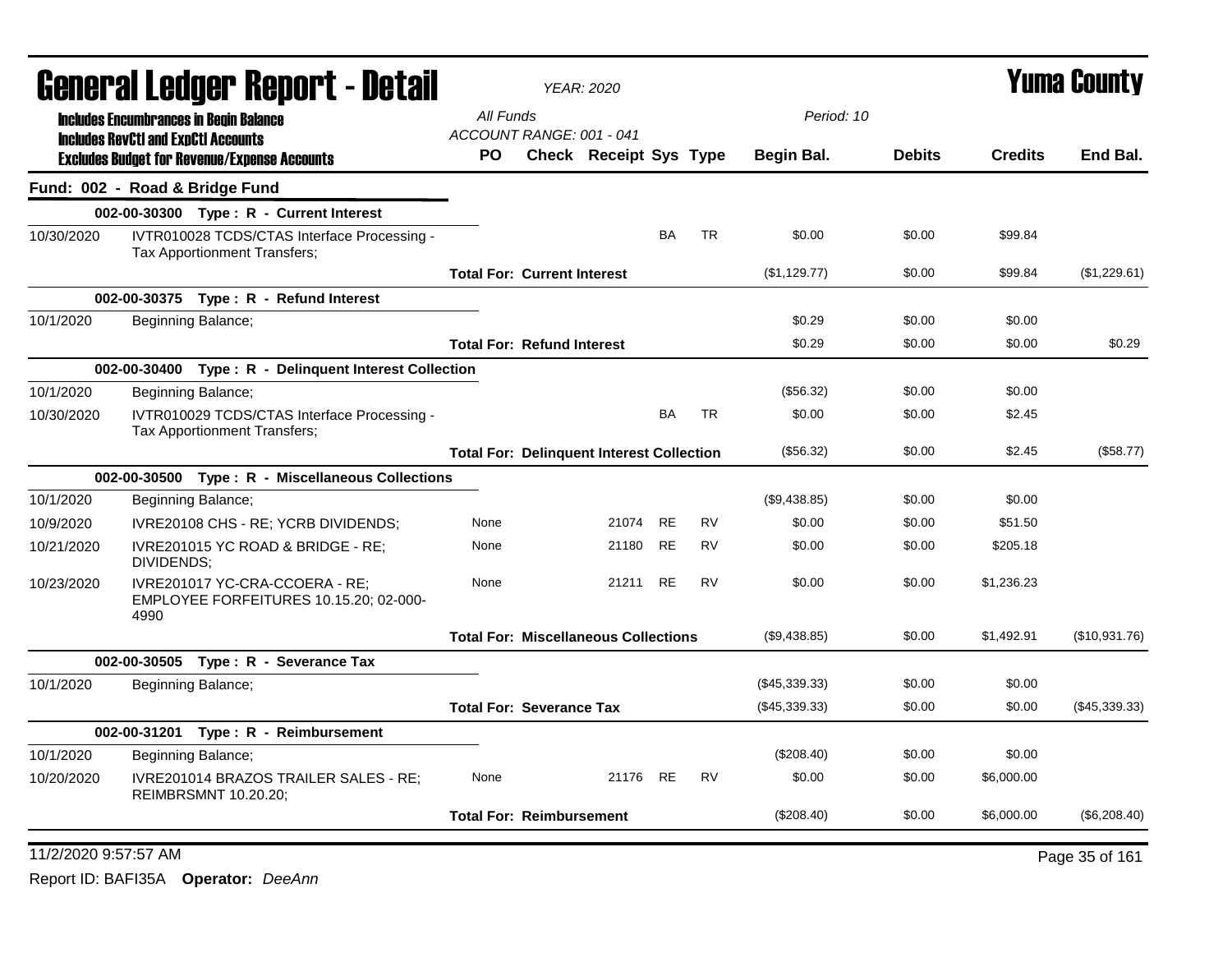|                      | General Ledger Report - Detail                                                                    |           |                                | <b>YEAR: 2020</b>                            |           |           |                |               |                | Yuma County    |
|----------------------|---------------------------------------------------------------------------------------------------|-----------|--------------------------------|----------------------------------------------|-----------|-----------|----------------|---------------|----------------|----------------|
|                      | <b>Includes Encumbrances in Begin Balance</b>                                                     | All Funds | ACCOUNT RANGE: 001 - 041       |                                              |           |           | Period: 10     |               |                |                |
|                      | <b>Includes RevCtI and ExpCtI Accounts</b><br><b>Excludes Budget for Revenue/Expense Accounts</b> | <b>PO</b> |                                | Check Receipt Sys Type                       |           |           | Begin Bal.     | <b>Debits</b> | <b>Credits</b> | End Bal.       |
|                      | Fund: 002 - Road & Bridge Fund                                                                    |           |                                |                                              |           |           |                |               |                |                |
|                      | 002-00-31305 Type: R - Wildlife Impact Assistance                                                 |           |                                |                                              |           |           |                |               |                |                |
| 10/1/2020            | Beginning Balance;                                                                                |           |                                |                                              |           |           | $(\$233.14)$   | \$0.00        | \$0.00         |                |
|                      |                                                                                                   |           |                                | <b>Total For: Wildlife Impact Assistance</b> |           |           | (\$233.14)     | \$0.00        | \$0.00         | (\$233.14)     |
|                      | 002-00-31310 Type: R - DOI-PILT PAYMENT                                                           |           |                                |                                              |           |           |                |               |                |                |
| 10/1/2020            | Beginning Balance;                                                                                |           |                                |                                              |           |           | (\$92.65)      | \$0.00        | \$0.00         |                |
|                      |                                                                                                   |           |                                | <b>Total For: DOI-PILT PAYMENT</b>           |           |           | (\$92.65)      | \$0.00        | \$0.00         | (\$92.65)      |
|                      | 002-00-32100 Type: R - Transfers In                                                               |           |                                |                                              |           |           |                |               |                |                |
| 10/1/2020            | Beginning Balance;                                                                                |           |                                |                                              |           |           | \$57,581.29    | \$0.00        | \$0.00         |                |
| 10/30/2020           | IVTR010034 TCDS/CTAS Interface Processing -<br>Tax Apportionment Transfers;                       |           |                                |                                              | <b>BA</b> | TR        | \$0.00         | \$159.07      | \$0.00         |                |
|                      |                                                                                                   |           | <b>Total For: Transfers In</b> |                                              |           |           | \$57,581.29    | \$159.07      | \$0.00         | \$57,740.36    |
|                      | 002-00-33000 Type: R - Auto Tax B Collection                                                      |           |                                |                                              |           |           |                |               |                |                |
| 10/1/2020            | Beginning Balance;                                                                                |           |                                |                                              |           |           | (\$329,448.07) | \$0.00        | \$0.00         |                |
| 10/13/2020           | IVTR010005 TCDS/CTAS Interface Processing -<br>Tax Apportionment Transfers;                       |           |                                |                                              | BA        | <b>TR</b> | \$0.00         | \$0.00        | \$1,654.27     |                |
| 10/13/2020           | IVTR010005 TCDS/CTAS Interface Processing -<br>Tax Apportionment Transfers;                       |           |                                |                                              | BA        | <b>TR</b> | \$0.00         | \$0.00        | \$4,183.66     |                |
| 10/13/2020           | IVTR010005 TCDS/CTAS Interface Processing -<br>Tax Apportionment Transfers;                       |           |                                |                                              | BA        | <b>TR</b> | \$0.00         | \$0.00        | \$1,654.27     |                |
| 10/13/2020           | IVTR010005 TCDS/CTAS Interface Processing -<br>Tax Apportionment Transfers;                       |           |                                |                                              | BA        | <b>TR</b> | \$0.00         | \$0.00        | \$827.15       |                |
| 10/13/2020           | IVTR010005 TCDS/CTAS Interface Processing -<br>Tax Apportionment Transfers;                       |           |                                |                                              | BA        | <b>TR</b> | \$0.00         | \$0.00        | \$27,614.79    |                |
|                      |                                                                                                   |           |                                | <b>Total For: Auto Tax B Collection</b>      |           |           | (\$329,448.07) | \$0.00        | \$35,934.14    | (\$365,382.21) |
|                      | 002-00-33100 Type: R - Auto Tax A & F Collection                                                  |           |                                |                                              |           |           |                |               |                |                |
| 10/1/2020            | Beginning Balance;                                                                                |           |                                |                                              |           |           | (\$118,828.32) | \$0.00        | \$0.00         |                |
| 10/22/2020           | IVTR010018 TCDS/CTAS Interface Processing -<br>Tax Apportionment Transfers;                       |           |                                |                                              | <b>BA</b> | <b>TR</b> | \$0.00         | \$0.00        | \$664.40       |                |
| 10/22/2020           | IVTR010018 TCDS/CTAS Interface Processing -<br>Tax Apportionment Transfers;                       |           |                                |                                              | <b>BA</b> | <b>TR</b> | \$0.00         | \$0.00        | \$131.36       |                |
| 11/2/2020 9:57:57 AM |                                                                                                   |           |                                |                                              |           |           |                |               |                | Page 36 of 161 |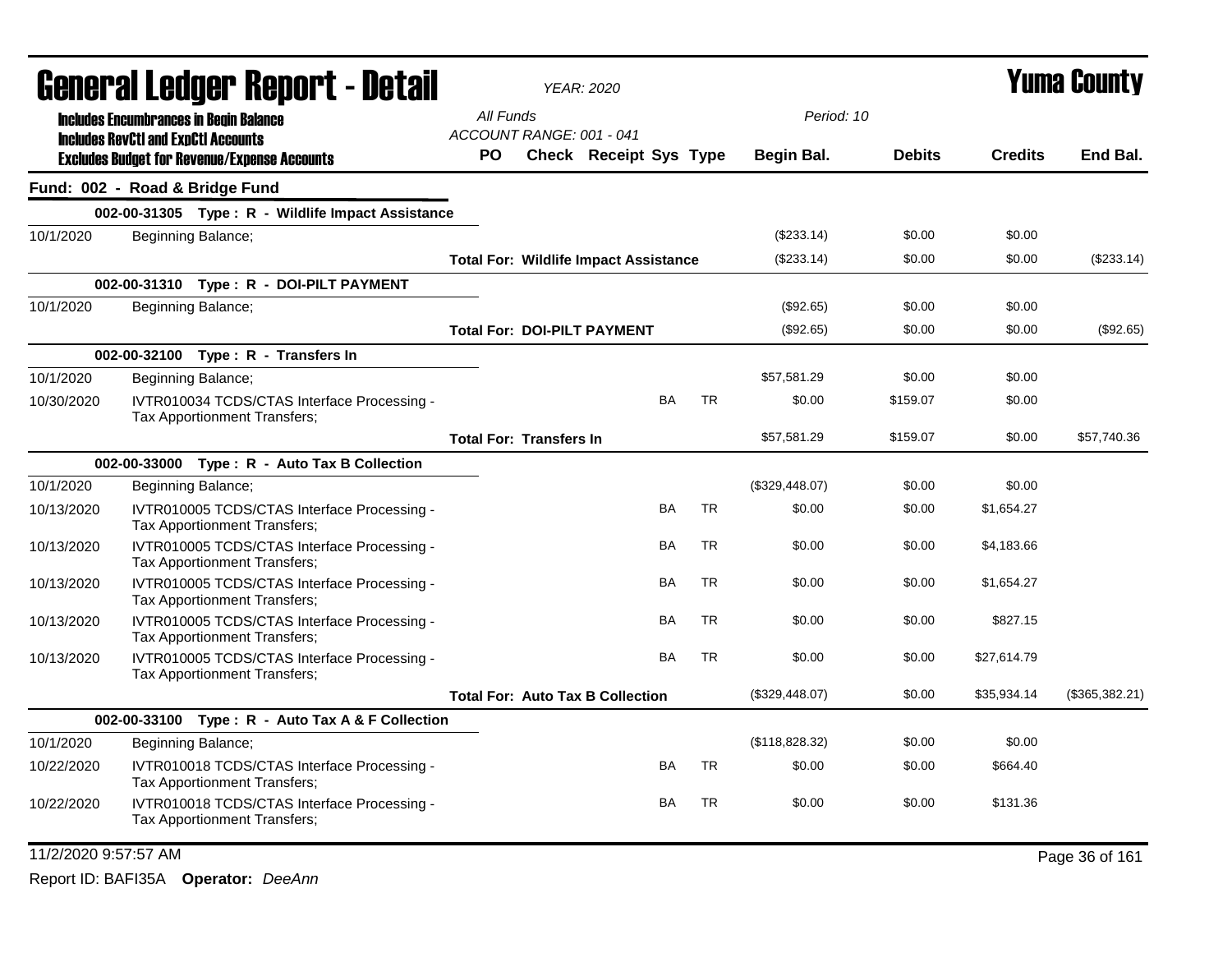|                      |                                            | General Ledger Report - Detail                                                    |                                                 | <b>YEAR: 2020</b>      |           |           |                  |               |                | <b>Yuma County</b> |
|----------------------|--------------------------------------------|-----------------------------------------------------------------------------------|-------------------------------------------------|------------------------|-----------|-----------|------------------|---------------|----------------|--------------------|
|                      |                                            | <b>Includes Encumbrances in Begin Balance</b>                                     | All Funds                                       |                        |           |           | Period: 10       |               |                |                    |
|                      | <b>Includes RevCtI and ExpCtI Accounts</b> | <b>Excludes Budget for Revenue/Expense Accounts</b>                               | ACCOUNT RANGE: 001 - 041<br>PO                  | Check Receipt Sys Type |           |           | Begin Bal.       | <b>Debits</b> | <b>Credits</b> | End Bal.           |
|                      |                                            | Fund: 002 - Road & Bridge Fund                                                    |                                                 |                        |           |           |                  |               |                |                    |
|                      |                                            | 002-00-33100 Type: $R -$ Auto Tax A & F Collection                                |                                                 |                        |           |           |                  |               |                |                    |
| 10/22/2020           |                                            | IVTR010018 TCDS/CTAS Interface Processing -<br>Tax Apportionment Transfers;       |                                                 |                        | BA        | <b>TR</b> | \$0.00           | \$0.00        | \$4,385.51     |                    |
| 10/22/2020           |                                            | IVTR010018 TCDS/CTAS Interface Processing -<br>Tax Apportionment Transfers;       |                                                 |                        | BA        | TR        | \$0.00           | \$0.00        | \$262.71       |                    |
| 10/22/2020           |                                            | IVTR010018 TCDS/CTAS Interface Processing -<br>Tax Apportionment Transfers;       |                                                 |                        | <b>BA</b> | <b>TR</b> | \$0.00           | \$0.00        | \$262.71       |                    |
|                      |                                            |                                                                                   | <b>Total For: Auto Tax A &amp; F Collection</b> |                        |           |           | (\$118,828.32)   | \$0.00        | \$5,706.69     | (\$124,535.01)     |
|                      |                                            | 002-00-33200 Type: R - Gas                                                        |                                                 |                        |           |           |                  |               |                |                    |
| 10/1/2020            |                                            | Beginning Balance;                                                                |                                                 |                        |           |           | \$0.00           | \$0.00        | \$0.00         |                    |
|                      |                                            |                                                                                   | <b>Total For: Gas</b>                           |                        |           |           | \$0.00           | \$0.00        | \$0.00         | \$0.00             |
|                      |                                            | 002-00-33300 Type: R - Hiway Use Tax                                              |                                                 |                        |           |           |                  |               |                |                    |
| 10/1/2020            |                                            | Beginning Balance;                                                                |                                                 |                        |           |           | (\$2,213,777.69) | \$0.00        | \$0.00         |                    |
| 10/21/2020           |                                            | IVRE201015 STATE OF CO HUTF SEPT - RE;<br>R&B Dept; 02-000-4320                   | None                                            | 21181                  | RE        | <b>RV</b> | \$0.00           | \$0.00        | \$319,246.38   |                    |
|                      |                                            |                                                                                   | <b>Total For: Hiway Use Tax</b>                 |                        |           |           | (\$2,213,777.69) | \$0.00        | \$319,246.38   | (\$2,533,024.07)   |
|                      |                                            | 002-00-33400 Type: R - M.V. Additional                                            |                                                 |                        |           |           |                  |               |                |                    |
| 10/1/2020            |                                            | Beginning Balance;                                                                |                                                 |                        |           |           | (\$32,767.50)    | \$0.00        | \$0.00         |                    |
| 10/13/2020           | 2020:                                      | IVRE20109 AUTO B DISTRIBUTION - RE; SEPT                                          | None                                            | 21090                  | <b>RE</b> | <b>RV</b> | \$0.00           | \$0.00        | \$3.121.89     |                    |
| 10/15/2020           |                                            | <b>IVRE201011 STATE OF CO IRP R&amp;B</b><br>EMISSION - RE; R&B Dept; 02-000-4330 | None                                            | 21110 RE               |           | <b>RV</b> | \$0.00           | \$0.00        | \$65.26        |                    |
|                      |                                            |                                                                                   | <b>Total For: M.V. Additional</b>               |                        |           |           | (\$32,767.50)    | \$0.00        | \$3,187.15     | (\$35,954.65)      |
|                      |                                            | 002-00-33500 Type: R - Gravel                                                     |                                                 |                        |           |           |                  |               |                |                    |
| 10/1/2020            |                                            | Beginning Balance;                                                                |                                                 |                        |           |           | \$0.00           | \$0.00        | \$0.00         |                    |
|                      |                                            |                                                                                   | <b>Total For: Gravel</b>                        |                        |           |           | \$0.00           | \$0.00        | \$0.00         | \$0.00             |
|                      | 002-00-33600                               | Type: R - Rental                                                                  |                                                 |                        |           |           |                  |               |                |                    |
| 10/1/2020            |                                            | Beginning Balance;                                                                |                                                 |                        |           |           | (\$1,090.00)     | \$0.00        | \$0.00         |                    |
| 10/8/2020            |                                            | IVRE20107 YC B OF COMM - RE; RENT 2020<br>10.8; 01-000-4930/020004930             | None                                            | 21067                  | <b>RE</b> | <b>RV</b> | \$0.00           | \$0.00        | \$74.00        |                    |
| 11/2/2020 9:57:57 AM |                                            |                                                                                   |                                                 |                        |           |           |                  |               |                | Page 37 of 161     |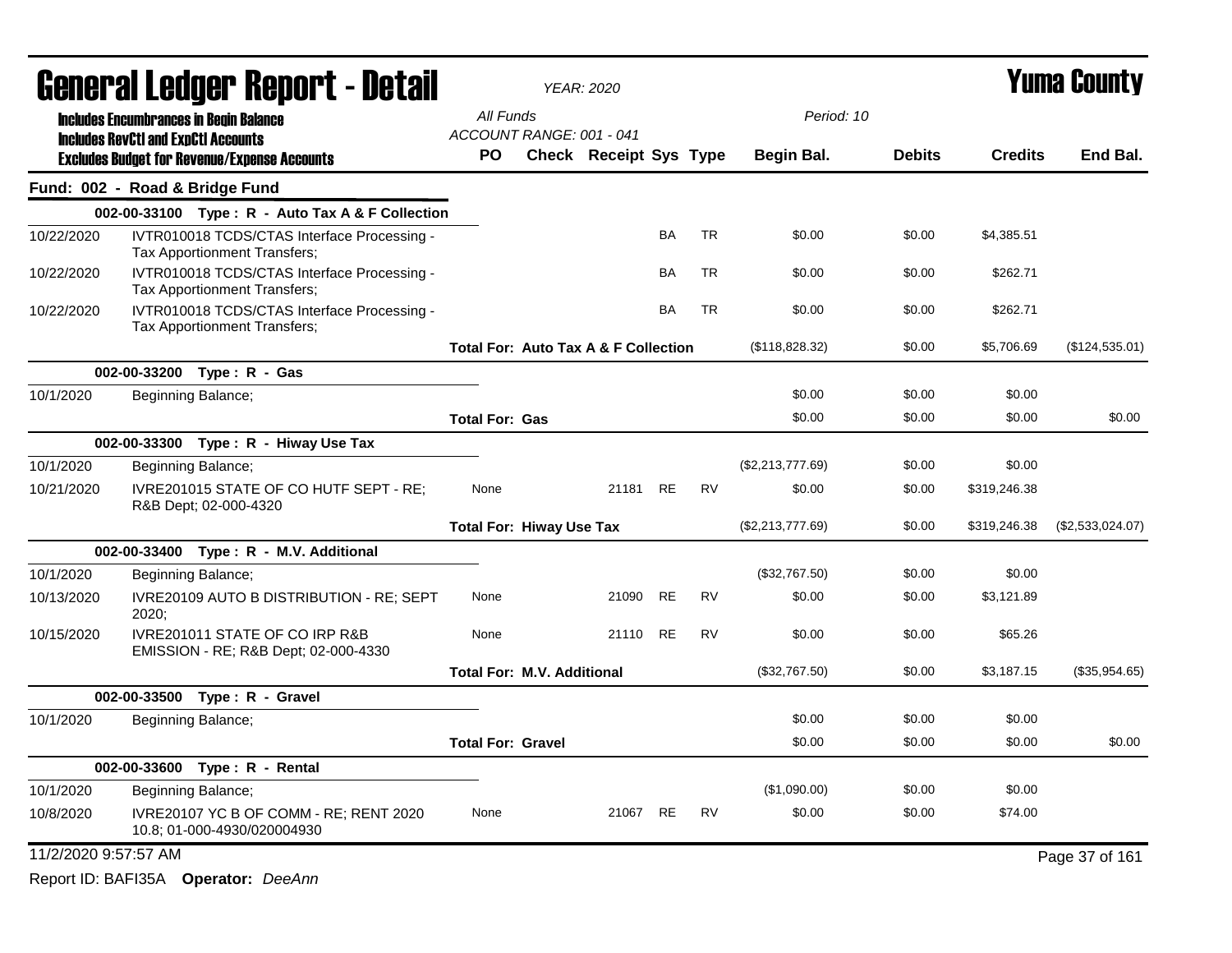|                      | <b>General Ledger Report - Detail</b>                                                             | <b>YEAR: 2020</b>                     |  |                                         |  |           |                |               | <b>Yuma County</b> |                |  |
|----------------------|---------------------------------------------------------------------------------------------------|---------------------------------------|--|-----------------------------------------|--|-----------|----------------|---------------|--------------------|----------------|--|
|                      | <b>Includes Encumbrances in Begin Balance</b>                                                     | All Funds<br>ACCOUNT RANGE: 001 - 041 |  |                                         |  |           | Period: 10     |               |                    |                |  |
|                      | <b>Includes RevCtI and ExpCtI Accounts</b><br><b>Excludes Budget for Revenue/Expense Accounts</b> | PO.                                   |  | Check Receipt Sys Type                  |  |           | Begin Bal.     | <b>Debits</b> | <b>Credits</b>     | End Bal.       |  |
|                      | Fund: 002 - Road & Bridge Fund                                                                    |                                       |  |                                         |  |           |                |               |                    |                |  |
|                      | 002-00-33600 Type: R - Rental                                                                     |                                       |  |                                         |  |           |                |               |                    |                |  |
|                      |                                                                                                   | <b>Total For: Rental</b>              |  |                                         |  |           | (\$1,090.00)   | \$0.00        | \$74.00            | (\$1,164.00)   |  |
|                      | 002-00-33605 Type: R - Insurance Refund                                                           |                                       |  |                                         |  |           |                |               |                    |                |  |
| 10/1/2020            | Beginning Balance;                                                                                |                                       |  |                                         |  |           | \$0.00         | \$0.00        | \$0.00             |                |  |
| 10/16/2020           | IVRE201012 CO COUNTY CASUALTY/PRPTY -<br>RE; HAIL DAMAGE INSURANCE 10.16.20; 01-<br>604-4660      | None                                  |  | 21139 RE                                |  | <b>RV</b> | \$0.00         | \$0.00        | \$3,379.07         |                |  |
|                      |                                                                                                   | <b>Total For: Insurance Refund</b>    |  |                                         |  |           | \$0.00         | \$0.00        | \$3,379.07         | (\$3,379.07)   |  |
|                      | 002-00-33610 Type: R - Machine Hire                                                               |                                       |  |                                         |  |           |                |               |                    |                |  |
| 10/1/2020            | Beginning Balance;                                                                                |                                       |  |                                         |  |           | \$0.00         | \$0.00        | \$0.00             |                |  |
|                      |                                                                                                   | <b>Total For: Machine Hire</b>        |  |                                         |  |           | \$0.00         | \$0.00        | \$0.00             | \$0.00         |  |
|                      | 002-00-33615 Type: R - Sale of Surplus Items                                                      |                                       |  |                                         |  |           |                |               |                    |                |  |
| 10/1/2020            | Beginning Balance;                                                                                |                                       |  |                                         |  |           | (\$6,816.60)   | \$0.00        | \$0.00             |                |  |
| 10/20/2020           | IVRE201014 CDM PARTNERSHIP - RE;<br><b>CULVERT SALE 10.20.20;</b>                                 | None                                  |  | 21175 RE                                |  | <b>RV</b> | \$0.00         | \$0.00        | \$1,062.82         |                |  |
|                      |                                                                                                   |                                       |  | <b>Total For: Sale of Surplus Items</b> |  |           | (\$6,816.60)   | \$0.00        | \$1,062.82         | (\$7,879.42)   |  |
|                      | 002-00-33620 Type: R - Sale of Fixed Assets                                                       |                                       |  |                                         |  |           |                |               |                    |                |  |
| 10/1/2020            | Beginning Balance;                                                                                |                                       |  |                                         |  |           | \$0.00         | \$0.00        | \$0.00             |                |  |
|                      |                                                                                                   |                                       |  | <b>Total For: Sale of Fixed Assets</b>  |  |           | \$0.00         | \$0.00        | \$0.00             | \$0.00         |  |
|                      | 002-00-33625 Type: R - EIAF Grant                                                                 |                                       |  |                                         |  |           |                |               |                    |                |  |
| 10/1/2020            | Beginning Balance;                                                                                |                                       |  |                                         |  |           | \$0.00         | \$0.00        | \$0.00             |                |  |
|                      |                                                                                                   | <b>Total For: EIAF Grant</b>          |  |                                         |  |           | \$0.00         | \$0.00        | \$0.00             | \$0.00         |  |
|                      | 002-00-33630 Type: R - Mineral Leasing                                                            |                                       |  |                                         |  |           |                |               |                    |                |  |
| 10/1/2020            | Beginning Balance;                                                                                |                                       |  |                                         |  |           | (\$17,153.57)  | \$0.00        | \$0.00             |                |  |
|                      |                                                                                                   | <b>Total For: Mineral Leasing</b>     |  |                                         |  |           | (\$17, 153.57) | \$0.00        | \$0.00             | (\$17, 153.57) |  |
|                      | 002-00-33650 Type: R - Road Impact Fees                                                           |                                       |  |                                         |  |           |                |               |                    |                |  |
| 10/1/2020            | Beginning Balance;                                                                                |                                       |  |                                         |  |           | \$0.00         | \$0.00        | \$0.00             |                |  |
|                      |                                                                                                   | <b>Total For: Road Impact Fees</b>    |  |                                         |  |           | \$0.00         | \$0.00        | \$0.00             | \$0.00         |  |
| 11/2/2020 9:57:57 AM |                                                                                                   |                                       |  |                                         |  |           |                |               |                    | Page 38 of 161 |  |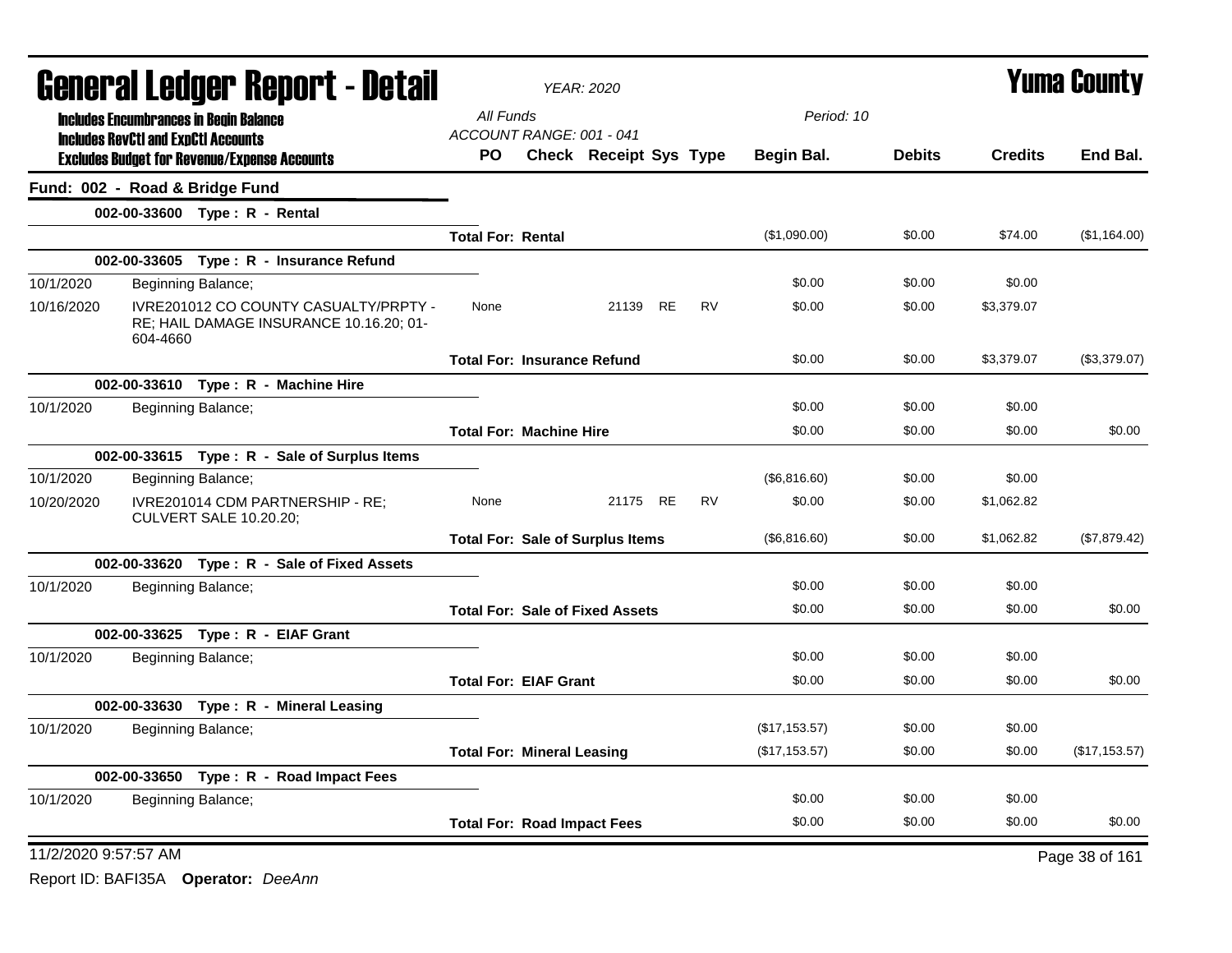|                      | General Ledger Report - Detail                                                                    |                                       | <b>YEAR: 2020</b>      |           |           |                |               |                | <b>Yuma County</b> |
|----------------------|---------------------------------------------------------------------------------------------------|---------------------------------------|------------------------|-----------|-----------|----------------|---------------|----------------|--------------------|
|                      | <b>Includes Encumbrances in Begin Balance</b>                                                     | All Funds                             |                        |           |           | Period: 10     |               |                |                    |
|                      | <b>Includes RevCtI and ExpCtI Accounts</b><br><b>Excludes Budget for Revenue/Expense Accounts</b> | ACCOUNT RANGE: 001 - 041<br><b>PO</b> | Check Receipt Sys Type |           |           | Begin Bal.     | <b>Debits</b> | <b>Credits</b> | End Bal.           |
|                      | Fund: 002 - Road & Bridge Fund                                                                    |                                       |                        |           |           |                |               |                |                    |
|                      | 002-00-38400 Type: R - Permits                                                                    |                                       |                        |           |           |                |               |                |                    |
| 10/1/2020            | Beginning Balance;                                                                                |                                       |                        |           |           | (\$1,916.50)   | \$0.00        | \$0.00         |                    |
| 10/13/2020           | IVRE20109 BLACK HILLS ENERGY - RE:<br>PERMIT CR E @ 40847;                                        | None                                  | 21091                  | <b>RE</b> | <b>RV</b> | \$0.00         | \$0.00        | \$50.00        |                    |
|                      |                                                                                                   | <b>Total For: Permits</b>             |                        |           |           | (\$1,916.50)   | \$0.00        | \$50.00        | (\$1,966.50)       |
|                      | 002-00-49000 Type: X - Warrants Paid                                                              |                                       |                        |           |           |                |               |                |                    |
| 10/1/2020            | Beginning Balance;                                                                                |                                       |                        |           |           | \$3,153,450.25 | \$0.00        | \$0.00         |                    |
| 10/6/2020            | IVTR010004 AP TRANSFER 10.7.2020 - AP<br>TRANSFER 10.7.2020;                                      |                                       |                        | <b>BA</b> | <b>TR</b> | \$0.00         | \$192,740.13  | \$0.00         |                    |
| 10/15/2020           | IVTR010012 AP#110152020 - AP TRANSFER #1<br>10.15.2020;                                           |                                       |                        | <b>BA</b> | <b>TR</b> | \$0.00         | \$181,156.68  | \$0.00         |                    |
| 10/29/2020           | IVTR010026 APTRANS#210292020 - AP<br>TRANSFER #2 10292020;                                        |                                       |                        | <b>BA</b> | <b>TR</b> | \$0.00         | \$33,163.03   | \$0.00         |                    |
|                      |                                                                                                   | <b>Total For: Warrants Paid</b>       |                        |           |           | \$3,153,450.25 | \$407,059.84  | \$0.00         | \$3,560,510.09     |
|                      | 002-00-49100 Type: X - Treasurer Fees                                                             |                                       |                        |           |           |                |               |                |                    |
| 10/1/2020            | Beginning Balance;                                                                                |                                       |                        |           |           | \$42,165.16    | \$0.00        | \$0.00         |                    |
| 10/8/2020            | IVRE20107 Treasurer Fee - RE; Treasurer Fee<br>Receipt; Treasurer Fee Processing                  | None                                  | 21073 RE               |           | <b>RV</b> | \$0.00         | \$0.74        | \$0.00         |                    |
| 10/9/2020            | IVRE20108 Treasurer Fee - RE; Treasurer Fee<br>Receipt; Treasurer Fee Processing                  | None                                  | 21082                  | <b>RE</b> | <b>RV</b> | \$0.00         | \$0.52        | \$0.00         |                    |
| 10/13/2020           | IVRE20109 Treasurer Fee - RE; Treasurer Fee<br>Receipt; Treasurer Fee Processing                  | None                                  | 21096                  | <b>RE</b> | <b>RV</b> | \$0.00         | \$31.72       | \$0.00         |                    |
| 10/15/2020           | IVRE201011 Treasurer Fee - RE: Treasurer Fee<br>Receipt; Treasurer Fee Processing                 | None                                  | 21116                  | <b>RE</b> | <b>RV</b> | \$0.00         | \$0.65        | \$0.00         |                    |
| 10/16/2020           | IVRE201012 Treasurer Fee - RE: Treasurer Fee<br>Receipt; Treasurer Fee Processing                 | None                                  | 21144                  | <b>RE</b> | <b>RV</b> | \$0.00         | \$33.79       | \$0.00         |                    |
| 10/20/2020           | IVRE201014 Treasurer Fee - RE; Treasurer Fee<br>Receipt; Treasurer Fee Processing                 | None                                  | 21179                  | <b>RE</b> | <b>RV</b> | \$0.00         | \$70.63       | \$0.00         |                    |
| 10/21/2020           | IVRE201015 Treasurer Fee - RE: Treasurer Fee<br>Receipt; Treasurer Fee Processing                 | None                                  | 21190                  | <b>RE</b> | <b>RV</b> | \$0.00         | \$3,192.46    | \$0.00         |                    |
| 10/21/2020           | IVRE201015 Treasurer Fee - RE; Treasurer Fee<br>Receipt; Treasurer Fee Processing                 | None                                  | 21192 RE               |           | RV        | \$0.00         | \$2.05        | \$0.00         |                    |
| 11/2/2020 9:57:57 AM |                                                                                                   |                                       |                        |           |           |                |               |                | Page 39 of 161     |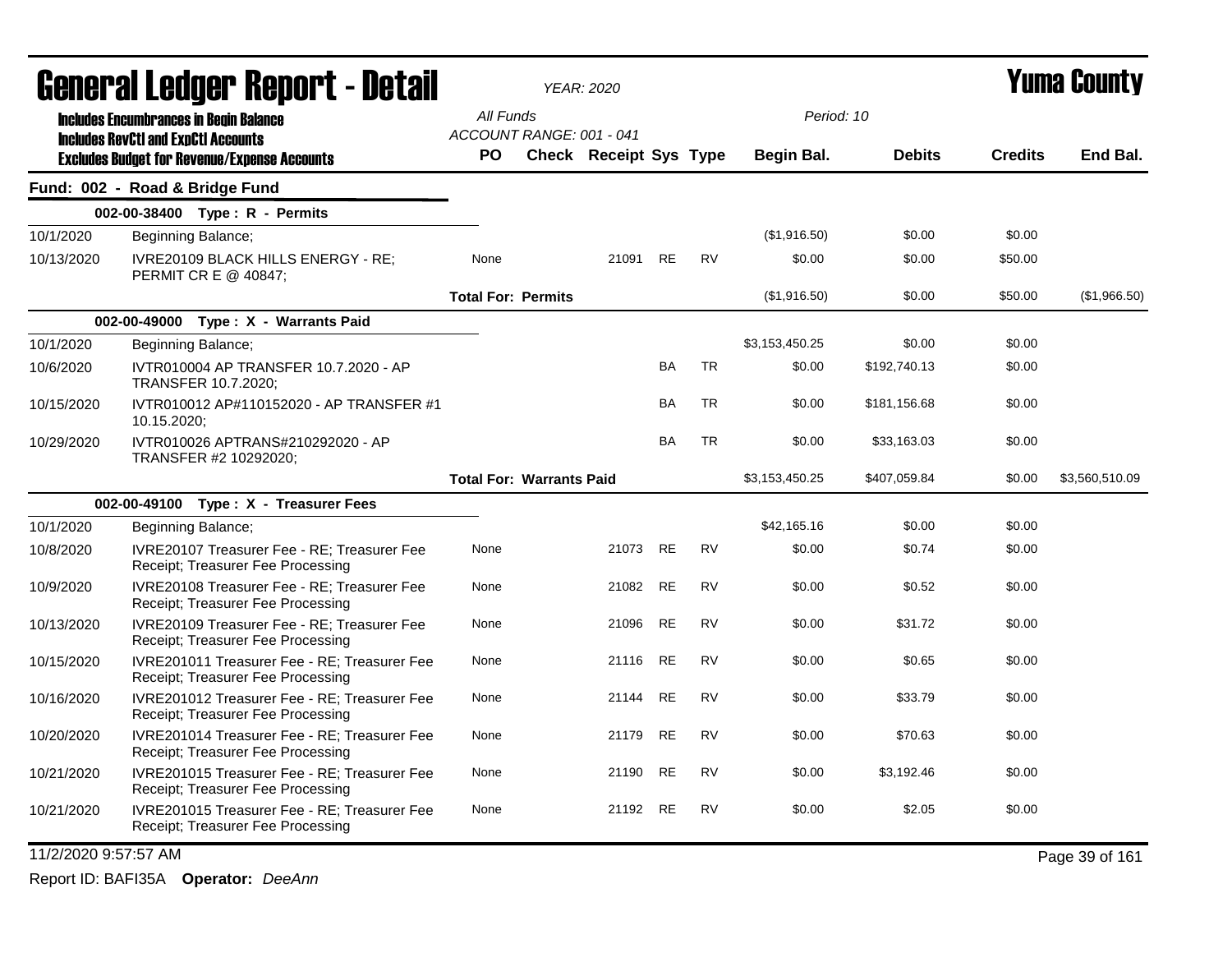|            |                                                                                             |                              | General Ledger Report - Detail                                                    |           |                                               | <b>YEAR: 2020</b>           |           |           |                |                | Yuma Countv                      |                |
|------------|---------------------------------------------------------------------------------------------|------------------------------|-----------------------------------------------------------------------------------|-----------|-----------------------------------------------|-----------------------------|-----------|-----------|----------------|----------------|----------------------------------|----------------|
|            | <b>Includes Encumbrances in Begin Balance</b><br><b>Includes RevCtI and ExpCtI Accounts</b> |                              |                                                                                   | All Funds | ACCOUNT RANGE: 001 - 041                      |                             |           |           | Period: 10     |                |                                  |                |
|            | <b>Excludes Budget for Revenue/Expense Accounts</b>                                         |                              |                                                                                   | PO.       |                                               | Check Receipt Sys Type      |           |           | Begin Bal.     | <b>Debits</b>  | <b>Credits</b>                   | End Bal.       |
|            | Fund: 002 - Road & Bridge Fund                                                              |                              |                                                                                   |           |                                               |                             |           |           |                |                |                                  |                |
|            |                                                                                             |                              | 002-00-49100 Type: X - Treasurer Fees                                             |           |                                               |                             |           |           |                |                |                                  |                |
| 10/23/2020 |                                                                                             |                              | IVRE201017 Treasurer Fee - RE; Treasurer Fee<br>Receipt; Treasurer Fee Processing | None      |                                               | 21216 RE                    |           | <b>RV</b> | \$0.00         | \$12.36        | \$0.00                           |                |
| 10/30/2020 |                                                                                             | Tax Apportionment Transfers; | IVTR010038 TCDS/CTAS Interface Processing -                                       |           |                                               |                             | BA        | <b>TR</b> | \$0.00         | \$52.95        | \$0.00                           |                |
| 10/30/2020 |                                                                                             | Tax Apportionment Transfers; | IVTR010039 TCDS/CTAS Interface Processing -                                       |           |                                               |                             | <b>BA</b> | <b>TR</b> | \$0.00         | \$0.48         | \$0.00                           |                |
|            |                                                                                             |                              |                                                                                   |           | <b>Total For: Treasurer Fees</b>              |                             |           |           | \$42,165.16    | \$3,398.35     | \$0.00                           | \$45,563.51    |
|            |                                                                                             |                              | 002-00-49300 Type: X - Bank Fee & Charges                                         |           |                                               |                             |           |           |                |                |                                  |                |
| 10/1/2020  |                                                                                             | Beginning Balance;           |                                                                                   |           |                                               |                             |           |           | \$0.00         | \$0.00         | \$0.00                           |                |
|            |                                                                                             |                              |                                                                                   |           | <b>Total For: Bank Fee &amp; Charges</b>      |                             |           |           | \$0.00         | \$0.00         | \$0.00                           | \$0.00         |
|            |                                                                                             |                              | 002-00-49400 Type: X - City of Yuma - Transfer Out                                |           |                                               |                             |           |           |                |                |                                  |                |
| 10/1/2020  |                                                                                             | Beginning Balance;           |                                                                                   |           |                                               |                             |           |           | \$0.00         | \$0.00         | \$0.00                           |                |
|            |                                                                                             |                              |                                                                                   |           | <b>Total For: City of Yuma - Transfer Out</b> |                             |           |           | \$0.00         | \$0.00         | \$0.00                           | \$0.00         |
|            |                                                                                             |                              | 002-00-49401 Type: X - Transfer Out                                               |           |                                               |                             |           |           |                |                |                                  |                |
| 10/1/2020  |                                                                                             | Beginning Balance;           |                                                                                   |           |                                               |                             |           |           | \$0.00         | \$0.00         | \$0.00                           |                |
|            |                                                                                             |                              |                                                                                   |           | <b>Total For: Transfer Out</b>                |                             |           |           | \$0.00         | \$0.00         | \$0.00                           | \$0.00         |
|            |                                                                                             |                              | 002-00-49405 Type: X - City of Wray-Transfer Out                                  |           |                                               |                             |           |           |                |                |                                  |                |
| 10/1/2020  |                                                                                             | Beginning Balance;           |                                                                                   |           |                                               |                             |           |           | \$0.00         | \$0.00         | \$0.00                           |                |
|            |                                                                                             |                              |                                                                                   |           | <b>Total For: City of Wray-Transfer Out</b>   |                             |           |           | \$0.00         | \$0.00         | \$0.00                           | \$0.00         |
|            |                                                                                             |                              | 002-00-49410 Type: X - City of Eckley-Transfer Out                                |           |                                               |                             |           |           |                |                |                                  |                |
| 10/1/2020  |                                                                                             | Beginning Balance;           |                                                                                   |           |                                               |                             |           |           | \$0.00         | \$0.00         | \$0.00                           |                |
|            |                                                                                             |                              |                                                                                   |           | <b>Total For: City of Eckley-Transfer Out</b> |                             |           |           | \$0.00         | \$0.00         | \$0.00                           | \$0.00         |
|            |                                                                                             |                              | Fund: 002 - Road & Bridge Fund Totals:                                            |           |                                               |                             |           |           | (\$168,401.12) | \$1,199,148.93 | \$1,166,446.08                   | (\$135,698.27) |
|            |                                                                                             |                              | <b>Total Fund Revenues:</b>                                                       |           | \$377,755.34                                  | <b>Total Fund Expenses:</b> |           |           | \$410,458.19   |                | <b>Net Revenue Over Expense:</b> | (\$32,702.85)  |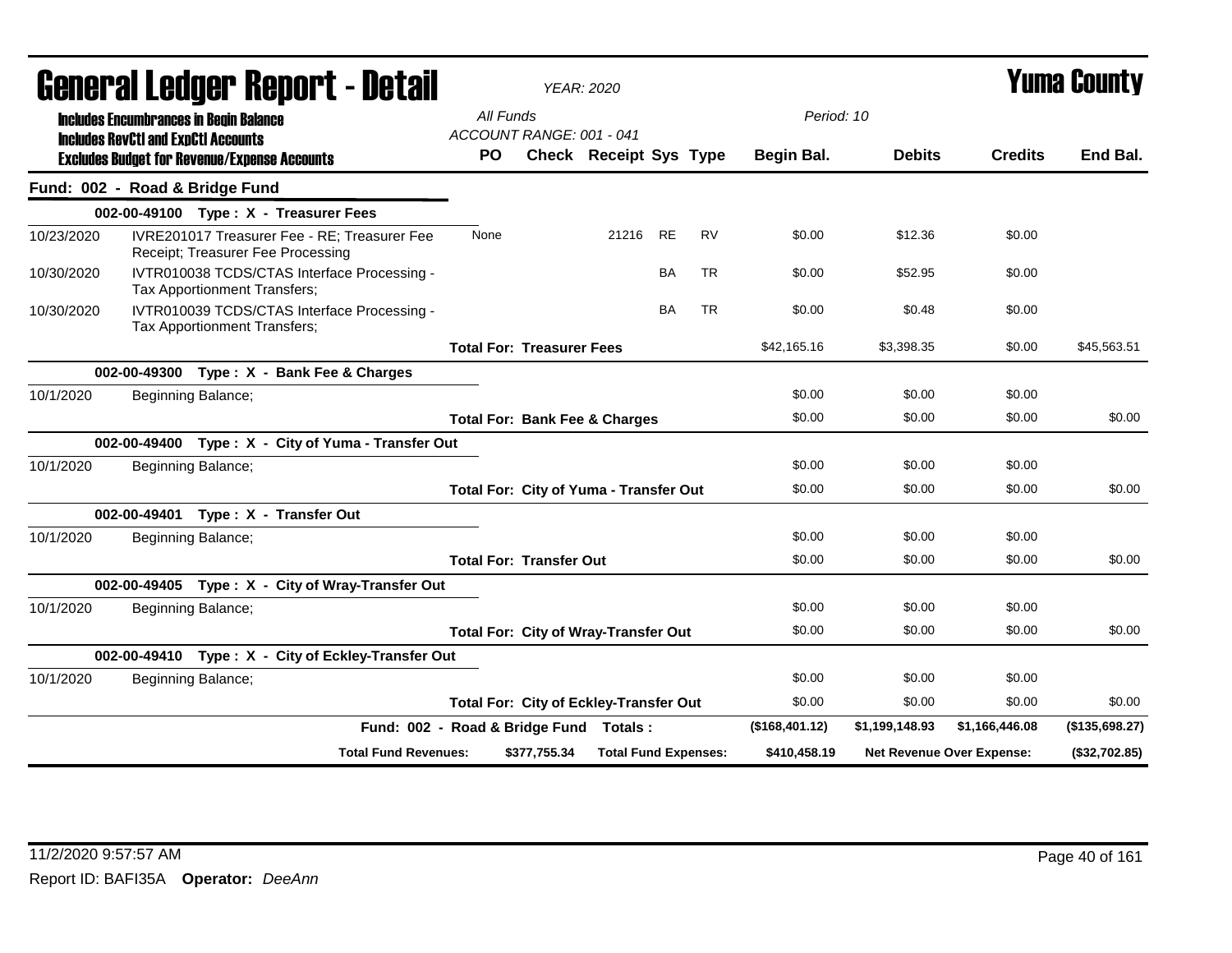|            | <u>agiigi.si fanñai. Kanni. ( - nafsh</u><br><b>Includes Encumbrances in Begin Balance</b><br><b>Includes RevCtI and ExpCtI Accounts</b> | All Funds<br>ACCOUNT RANGE: 001 - 041 |                               |           |           |                          |               |                |          |
|------------|------------------------------------------------------------------------------------------------------------------------------------------|---------------------------------------|-------------------------------|-----------|-----------|--------------------------|---------------|----------------|----------|
|            | <b>Excludes Budget for Revenue/Expense Accounts</b>                                                                                      | PO.                                   | <b>Check Receipt Sys Type</b> |           |           | Period: 10<br>Begin Bal. | <b>Debits</b> | <b>Credits</b> | End Bal. |
|            | Fund: 003 - Human Services Fund                                                                                                          |                                       |                               |           |           |                          |               |                |          |
|            | 003-00-10000 Type: A - Cash Account                                                                                                      |                                       |                               |           |           |                          |               |                |          |
| 10/1/2020  | Beginning Balance;                                                                                                                       |                                       |                               |           |           | \$747,370.61             | \$0.00        | \$0.00         |          |
| 10/1/2020  | IVRE20101 STATE OF CO AUG HCPF - RE;<br>DHS Dept:                                                                                        | None                                  | 20991                         | <b>RE</b> | <b>RV</b> | \$0.00                   | \$9,225.75    | \$0.00         |          |
| 10/2/2020  | IVMD010001 Cash Transaction - MD:DHS AP<br>TRANSFER 9.30.2020;                                                                           |                                       |                               | BA        | CD        | \$0.00                   | \$0.00        | \$13,627.16    |          |
| 10/5/2020  | IVMD010007 Cash Transaction - MD:DHS<br>SEPTEMBER PAYROLL;                                                                               |                                       |                               | BA        | CD        | \$0.00                   | \$0.00        | \$31,928.61    |          |
| 10/5/2020  | IVMD010007 Cash Transaction - MD:DHS<br>SEPTEMBER PAYROLL;                                                                               |                                       |                               | BA        | CD        | \$0.00                   | \$0.00        | \$23.80        |          |
| 10/6/2020  | IVMD010010 Cash Transaction - MD:DHS & CO<br><b>GENERAL SEPT AP 10;</b>                                                                  |                                       |                               | <b>BA</b> | <b>CD</b> | \$0.00                   | \$0.00        | \$33,560.22    |          |
| 10/6/2020  | IVMD010010 Cash Transaction - MD:DHS SEPT<br><b>PAPER PAYROLL CKS:</b>                                                                   |                                       |                               | BA        | CD        | \$0.00                   | \$0.00        | \$5,162.19     |          |
| 10/6/2020  | IVMD010011 Cash Transaction - MD:DHS<br>ADDITIONAL PAYABLES 10.;                                                                         |                                       |                               | BA        | CD        | \$0.00                   | \$0.00        | \$1,777.99     |          |
| 10/6/2020  | IVMD010011 Cash Transaction - MD:DHS<br>MEDICIAL INCENTIVE PAYR;                                                                         |                                       |                               | <b>BA</b> | CD        | \$0.00                   | \$0.00        | \$6,175.19     |          |
| 10/15/2020 | IVMD010020 Cash Transaction - MD:DHS & CO<br><b>GEN AP TRANSFER 10;</b>                                                                  |                                       |                               | BA        | CD        | \$0.00                   | \$0.00        | \$15,076.42    |          |
| 10/26/2020 | IVRE201018 US TREASURY/TREJO - RE;<br>REFUNDS 10.23.20;                                                                                  | None                                  | 21218                         | <b>RE</b> | <b>RV</b> | \$0.00                   | \$525.00      | \$0.00         |          |
| 10/28/2020 | IVRE201021 DHS - RE; DHS PAYMENTS;                                                                                                       | None                                  | 21242                         | <b>RE</b> | <b>RV</b> | \$0.00                   | \$65,690.15   | \$0.00         |          |
| 10/29/2020 | IVMD010031 Cash Transaction - MD:AP#2<br>TRANSFER 10.29.2020;                                                                            |                                       |                               | <b>BA</b> | CD        | \$0.00                   | \$0.00        | \$4,902.28     |          |
| 10/30/2020 | IVTR010028 TCDS/CTAS Interface Processing -<br>Cash Transaction:                                                                         |                                       |                               | <b>BA</b> | CD        | \$0.00                   | \$39.47       | \$0.00         |          |
| 10/30/2020 | IVTR010029 TCDS/CTAS Interface Processing -<br>Cash Transaction;                                                                         |                                       |                               | BA        | CD        | \$0.00                   | \$0.97        | \$0.00         |          |
| 10/30/2020 | IVTR010030 TCDS/CTAS Interface Processing -<br>Cash Transaction;                                                                         |                                       |                               | BA        | CD        | \$0.00                   | \$3.67        | \$0.00         |          |
| 10/30/2020 | IVTR010031 TCDS/CTAS Interface Processing -<br>Cash Transaction:                                                                         |                                       |                               | <b>BA</b> | CD        | \$0.00                   | \$3.33        | \$0.00         |          |

# General Ledger Report - Detail *YEAR: 2020* Yuma County

11/2/2020 9:57:57 AM Page 41 of 161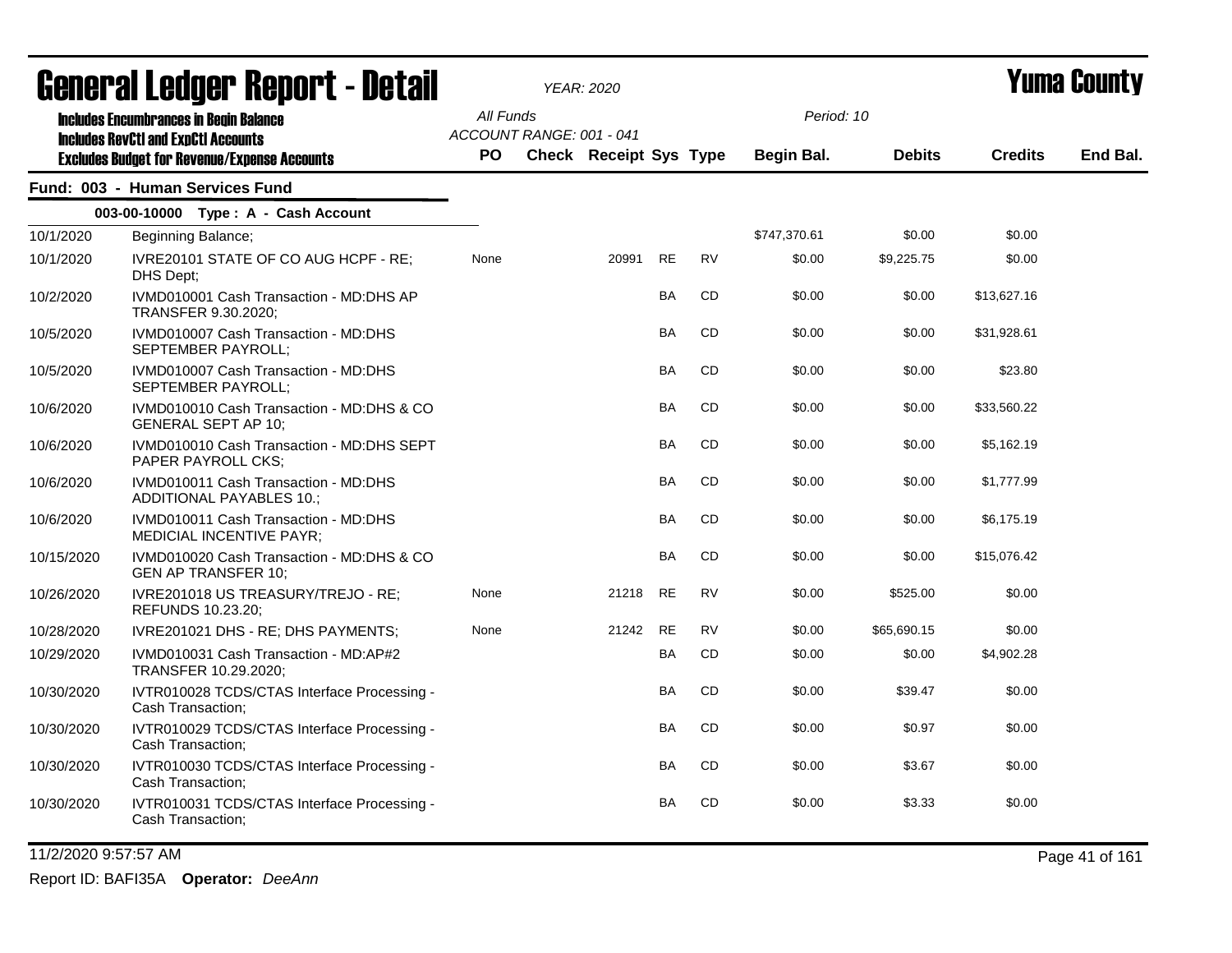|            | General Ledger Report - Detail                                                                    |                                       | YEAR: 2020             |           |           |                | <b>Yuma County</b> |                |              |
|------------|---------------------------------------------------------------------------------------------------|---------------------------------------|------------------------|-----------|-----------|----------------|--------------------|----------------|--------------|
|            | <b>Includes Encumbrances in Begin Balance</b>                                                     | All Funds<br>ACCOUNT RANGE: 001 - 041 |                        |           |           | Period: 10     |                    |                |              |
|            | <b>Includes RevCtI and ExpCtI Accounts</b><br><b>Excludes Budget for Revenue/Expense Accounts</b> | PO                                    | Check Receipt Sys Type |           |           | Begin Bal.     | <b>Debits</b>      | <b>Credits</b> | End Bal.     |
|            | Fund: 003 - Human Services Fund                                                                   |                                       |                        |           |           |                |                    |                |              |
|            | 003-00-10000 Type: A - Cash Account                                                               |                                       |                        |           |           |                |                    |                |              |
| 10/30/2020 | IVTR010032 TCDS/CTAS Interface Processing -<br>Cash Transaction;                                  |                                       |                        | <b>BA</b> | <b>CD</b> | \$0.00         | \$21.93            | \$0.00         |              |
| 10/30/2020 | IVTR010033 TCDS/CTAS Interface Processing -<br>Cash Transaction;                                  |                                       |                        | BA        | <b>CD</b> | \$0.00         | \$5.29             | \$0.00         |              |
| 10/30/2020 | IVTR010036 TCDS/CTAS Interface Processing -<br>Cash Transaction;                                  |                                       |                        | BA        | CD        | \$0.00         | \$629.56           | \$0.00         |              |
| 10/30/2020 | IVTR010037 TCDS/CTAS Interface Processing -<br>Cash Transaction;                                  |                                       |                        | <b>BA</b> | <b>CD</b> | \$0.00         | \$0.10             | \$0.00         |              |
| 10/30/2020 | IVRE201023 STATE OF COLORADO HCPF -<br><b>RE: SEPT 2020 HCPF:</b>                                 | None                                  | 21276                  | <b>RE</b> | <b>RV</b> | \$0.00         | \$7,989.98         | \$0.00         |              |
|            |                                                                                                   | <b>Total For: Cash Account</b>        |                        |           |           | \$747,370.61   | \$84,135.20        | \$112,233.86   | \$719,271.95 |
|            | 003-00-20000 Type : L - Accounts Payable                                                          |                                       |                        |           |           |                |                    |                |              |
| 10/1/2020  | Beginning Balance;                                                                                |                                       |                        |           |           | \$0.00         | \$0.00             | \$0.00         |              |
|            |                                                                                                   | <b>Total For: Accounts Payable</b>    |                        |           |           | \$0.00         | \$0.00             | \$0.00         | \$0.00       |
|            | 003-00-20010 Type: L - Revenue Control                                                            |                                       |                        |           |           |                |                    |                |              |
| 10/1/2020  | Beginning Balance;                                                                                |                                       |                        |           |           | (\$901,389.06) | \$0.00             | \$0.00         |              |
| 10/1/2020  | IVRE20101 - Auto post transaction;                                                                |                                       |                        | <b>BA</b> | <b>CP</b> | \$0.00         | \$0.00             | \$9,225.75     |              |
| 10/26/2020 | IVRE201018 - Auto post transaction;                                                               |                                       |                        | BA        | <b>CP</b> | \$0.00         | \$0.00             | \$525.00       |              |
| 10/28/2020 | IVRE201021 - Auto post transaction;                                                               |                                       |                        | BA        | <b>CP</b> | \$0.00         | \$0.00             | \$65,690.15    |              |
| 10/30/2020 | IVRE201023 - Auto post transaction;                                                               |                                       |                        | BA        | <b>CP</b> | \$0.00         | \$0.00             | \$7,989.98     |              |
| 10/30/2020 | IVTR010028 - Auto post transaction;                                                               |                                       |                        | BA        | <b>CP</b> | \$0.00         | \$0.00             | \$39.47        |              |
| 10/30/2020 | IVTR010029 - Auto post transaction;                                                               |                                       |                        | <b>BA</b> | <b>CP</b> | \$0.00         | \$0.00             | \$0.97         |              |
| 10/30/2020 | IVTR010030 - Auto post transaction;                                                               |                                       |                        | BA        | <b>CP</b> | \$0.00         | \$0.00             | \$3.67         |              |
| 10/30/2020 | IVTR010031 - Auto post transaction;                                                               |                                       |                        | <b>BA</b> | <b>CP</b> | \$0.00         | \$0.00             | \$3.33         |              |
| 10/30/2020 | IVTR010032 - Auto post transaction;                                                               |                                       |                        | <b>BA</b> | <b>CP</b> | \$0.00         | \$0.00             | \$21.93        |              |
| 10/30/2020 | IVTR010033 - Auto post transaction;                                                               |                                       |                        | <b>BA</b> | <b>CP</b> | \$0.00         | \$0.00             | \$5.29         |              |
| 10/30/2020 | IVTR010036 - Auto post transaction;                                                               |                                       |                        | BA        | <b>CP</b> | \$0.00         | \$0.00             | \$629.56       |              |
| 10/30/2020 | IVTR010037 - Auto post transaction;                                                               |                                       |                        | ΒA        | CP        | \$0.00         | \$0.00             | \$0.10         |              |

11/2/2020 9:57:57 AM Page 42 of 161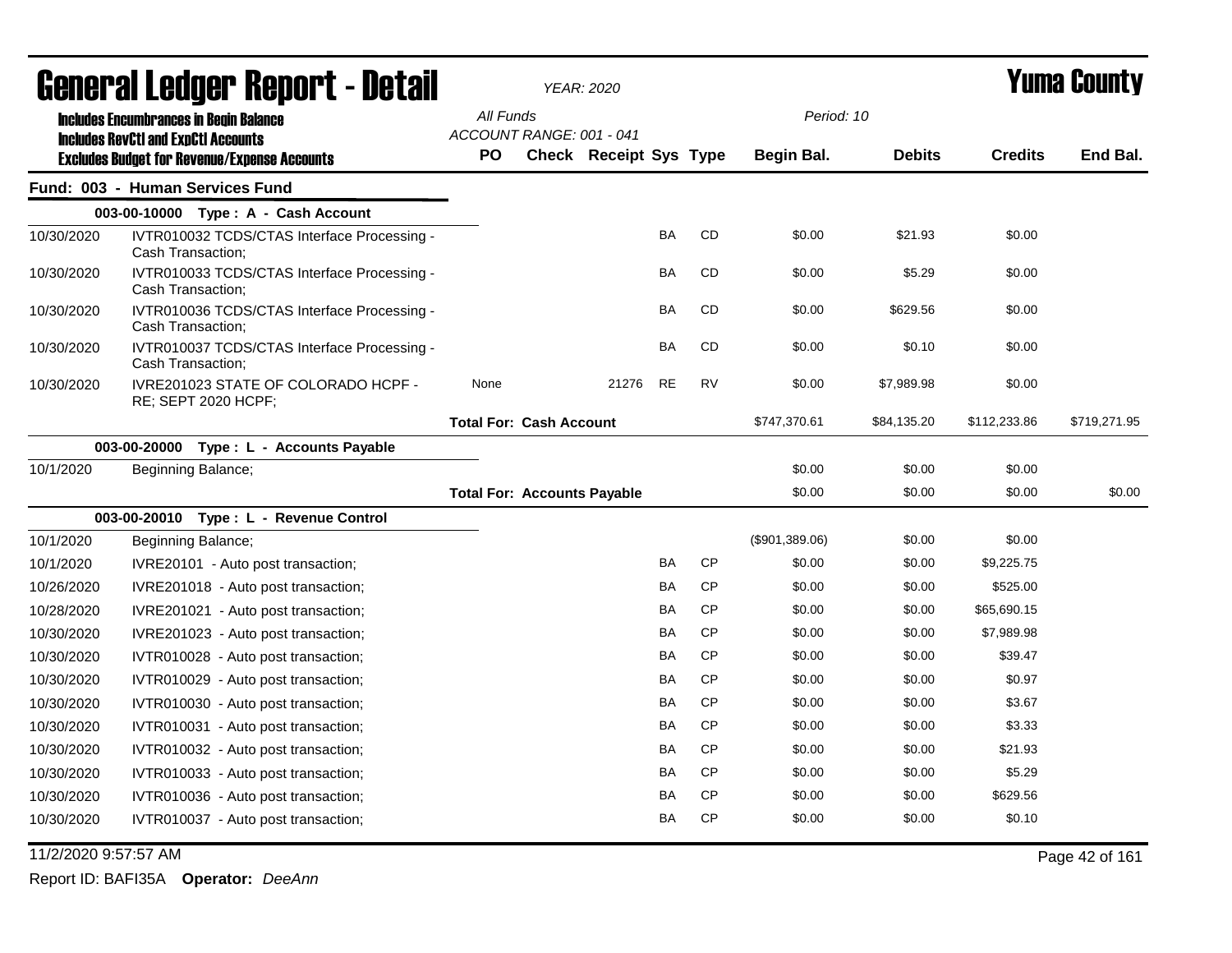|                      |                                            | <b>General Ledger Report - Detail</b>                                       |                                           | <b>YEAR: 2020</b>      |           | <b>Yuma County</b> |                   |               |                |                |
|----------------------|--------------------------------------------|-----------------------------------------------------------------------------|-------------------------------------------|------------------------|-----------|--------------------|-------------------|---------------|----------------|----------------|
|                      |                                            | <b>Includes Encumbrances in Begin Balance</b>                               | All Funds                                 |                        |           |                    | Period: 10        |               |                |                |
|                      | <b>Includes RevCtI and ExpCtI Accounts</b> | <b>Excludes Budget for Revenue/Expense Accounts</b>                         | ACCOUNT RANGE: 001 - 041<br>PO.           | Check Receipt Sys Type |           |                    | Begin Bal.        | <b>Debits</b> | <b>Credits</b> | End Bal.       |
|                      |                                            | Fund: 003 - Human Services Fund                                             |                                           |                        |           |                    |                   |               |                |                |
|                      |                                            | 003-00-20010 Type: L - Revenue Control                                      |                                           |                        |           |                    |                   |               |                |                |
|                      |                                            |                                                                             | <b>Total For: Revenue Control</b>         |                        |           |                    | (\$901,389.06)    | \$0.00        | \$84,135.20    | (\$985,524.26) |
|                      |                                            | 003-00-20020 Type: L - Expense Control                                      |                                           |                        |           |                    |                   |               |                |                |
| 10/1/2020            |                                            | Beginning Balance;                                                          |                                           |                        |           |                    | \$842,925.05      | \$0.00        | \$0.00         |                |
| 10/2/2020            |                                            | IVMD010001 - Auto post transaction;                                         |                                           |                        | <b>BA</b> | <b>CP</b>          | \$0.00            | \$13,627.16   | \$0.00         |                |
| 10/5/2020            |                                            | IVMD010007 - Auto post transaction;                                         |                                           |                        | BA        | <b>CP</b>          | \$0.00            | \$31,952.41   | \$0.00         |                |
| 10/6/2020            |                                            | IVMD010010 - Auto post transaction;                                         |                                           |                        | ΒA        | <b>CP</b>          | \$0.00            | \$38,722.41   | \$0.00         |                |
| 10/6/2020            |                                            | IVMD010011 - Auto post transaction;                                         |                                           |                        | BA        | <b>CP</b>          | \$0.00            | \$7,953.18    | \$0.00         |                |
| 10/15/2020           |                                            | IVMD010020 - Auto post transaction;                                         |                                           |                        | BA        | <b>CP</b>          | \$0.00            | \$15,076.42   | \$0.00         |                |
| 10/29/2020           |                                            | IVMD010031 - Auto post transaction;                                         |                                           |                        | BA        | <b>CP</b>          | \$0.00            | \$4,902.28    | \$0.00         |                |
|                      |                                            |                                                                             | <b>Total For: Expense Control</b>         |                        |           |                    | \$842,925.05      | \$112,233.86  | \$0.00         | \$955,158.91   |
|                      |                                            | 003-00-20100 Type: L - Fund Balance                                         |                                           |                        |           |                    |                   |               |                |                |
| 10/1/2020            |                                            | Beginning Balance;                                                          |                                           |                        |           |                    | $($ \$688,906.60) | \$0.00        | \$0.00         |                |
|                      |                                            |                                                                             | <b>Total For: Fund Balance</b>            |                        |           |                    | (\$688,906.60)    | \$0.00        | \$0.00         | (\$688,906.60) |
|                      |                                            | 003-00-30100 Type: R - Current Tax Collection                               |                                           |                        |           |                    |                   |               |                |                |
| 10/1/2020            |                                            | Beginning Balance;                                                          |                                           |                        |           |                    | \$0.00            | \$0.00        | \$0.00         |                |
|                      |                                            |                                                                             | <b>Total For: Current Tax Collection</b>  |                        |           |                    | \$0.00            | \$0.00        | \$0.00         | \$0.00         |
|                      |                                            | 003-00-30105 Type: R - Current Tax Real                                     |                                           |                        |           |                    |                   |               |                |                |
| 10/1/2020            |                                            | Beginning Balance;                                                          |                                           |                        |           |                    | (\$145,331.69)    | \$0.00        | \$0.00         |                |
| 10/30/2020           |                                            | IVTR010036 TCDS/CTAS Interface Processing -<br>Tax Apportionment Transfers; |                                           |                        | <b>BA</b> | <b>TR</b>          | \$0.00            | \$0.00        | \$629.56       |                |
|                      |                                            |                                                                             | <b>Total For: Current Tax Real</b>        |                        |           |                    | (\$145,331.69)    | \$0.00        | \$629.56       | (\$145,961.25) |
|                      |                                            | 003-00-30110 Type: R - Current Tax Oil and Gas                              |                                           |                        |           |                    |                   |               |                |                |
| 10/1/2020            |                                            | Beginning Balance;                                                          |                                           |                        |           |                    | (\$22,505.90)     | \$0.00        | \$0.00         |                |
|                      |                                            |                                                                             | <b>Total For: Current Tax Oil and Gas</b> |                        |           |                    | (\$22,505.90)     | \$0.00        | \$0.00         | (\$22,505.90)  |
|                      |                                            | 003-00-30115 Type: R - Current Tax Personal Property                        |                                           |                        |           |                    |                   |               |                |                |
| 10/1/2020            |                                            | Beginning Balance;                                                          |                                           |                        |           |                    | (\$21,065.90)     | \$0.00        | \$0.00         |                |
| 11/2/2020 9:57:57 AM |                                            |                                                                             |                                           |                        |           |                    |                   |               |                | Page 43 of 161 |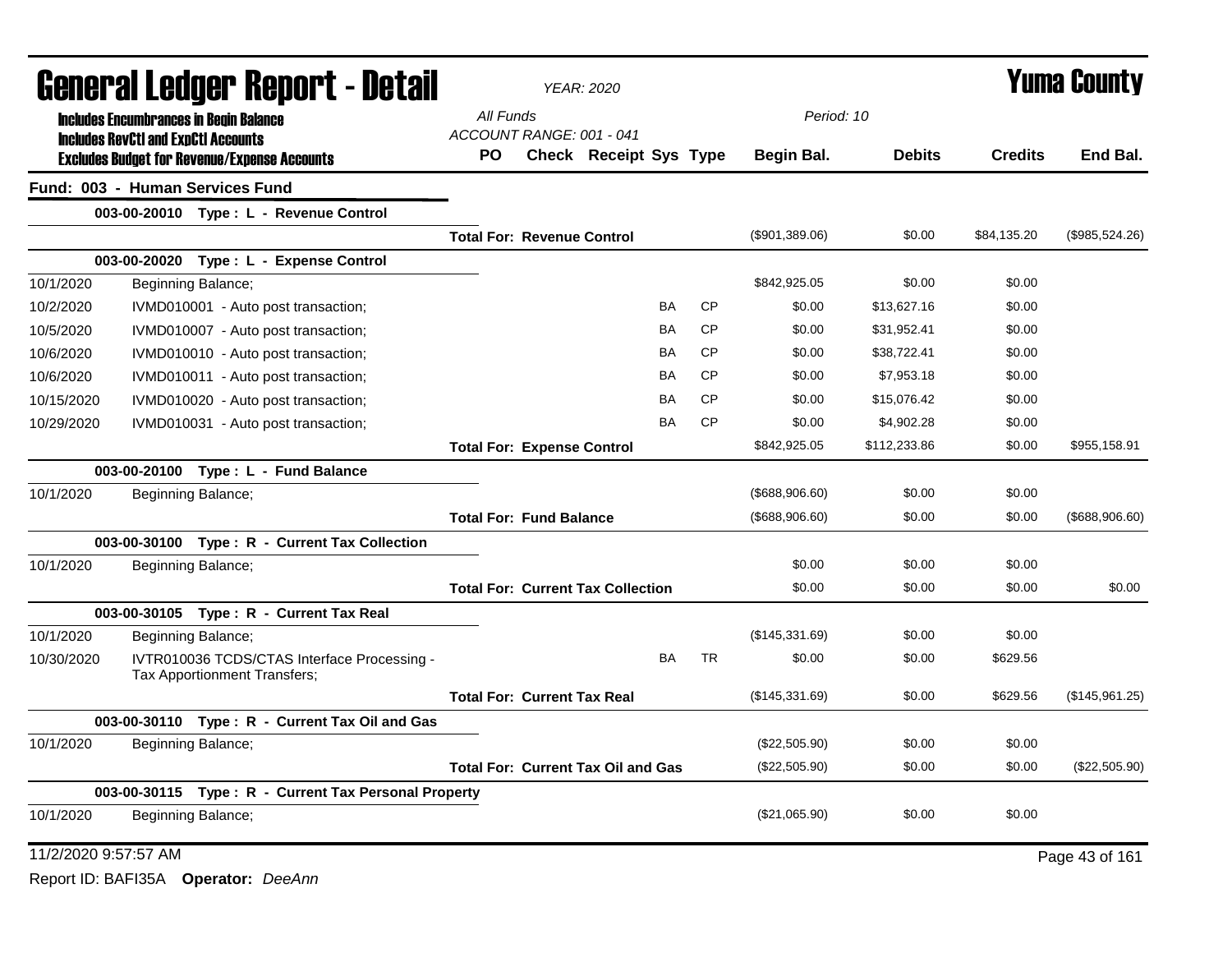|                                 |                                                                                                   |                              | General Ledger Report - Detail                        | <b>YEAR: 2020</b><br>All Funds<br>Period: 10 |  |                                                 |           |           |               |               |                | <b>Yuma County</b> |
|---------------------------------|---------------------------------------------------------------------------------------------------|------------------------------|-------------------------------------------------------|----------------------------------------------|--|-------------------------------------------------|-----------|-----------|---------------|---------------|----------------|--------------------|
|                                 | <b>Includes Encumbrances in Begin Balance</b>                                                     |                              |                                                       |                                              |  |                                                 |           |           |               |               |                |                    |
|                                 | <b>Includes RevCtI and ExpCtI Accounts</b><br><b>Excludes Budget for Revenue/Expense Accounts</b> |                              |                                                       | ACCOUNT RANGE: 001 - 041<br>PO               |  | Check Receipt Sys Type                          |           |           | Begin Bal.    | <b>Debits</b> | <b>Credits</b> | End Bal.           |
| Fund: 003 - Human Services Fund |                                                                                                   |                              |                                                       |                                              |  |                                                 |           |           |               |               |                |                    |
|                                 |                                                                                                   |                              | 003-00-30115 Type: R - Current Tax Personal Property  |                                              |  |                                                 |           |           |               |               |                |                    |
| 10/30/2020                      |                                                                                                   | Tax Apportionment Transfers; | IVTR010032 TCDS/CTAS Interface Processing -           |                                              |  |                                                 | BA        | TR        | \$0.00        | \$0.00        | \$21.93        |                    |
|                                 |                                                                                                   |                              |                                                       |                                              |  | <b>Total For: Current Tax Personal Property</b> |           |           | (\$21,065.90) | \$0.00        | \$21.93        | (\$21,087.83)      |
|                                 |                                                                                                   |                              | 003-00-30120 Type: R - Current Tax Mineral            |                                              |  |                                                 |           |           |               |               |                |                    |
| 10/1/2020                       |                                                                                                   | Beginning Balance;           |                                                       |                                              |  |                                                 |           |           | (\$978.17)    | \$0.00        | \$0.00         |                    |
| 10/30/2020                      |                                                                                                   | Tax Apportionment Transfers; | IVTR010031 TCDS/CTAS Interface Processing -           |                                              |  |                                                 | <b>BA</b> | <b>TR</b> | \$0.00        | \$0.00        | \$3.33         |                    |
|                                 |                                                                                                   |                              |                                                       |                                              |  | <b>Total For: Current Tax Mineral</b>           |           |           | (\$978.17)    | \$0.00        | \$3.33         | (\$981.50)         |
|                                 |                                                                                                   |                              | 003-00-30125 Type: R - Current Tax Possessory Interes |                                              |  |                                                 |           |           |               |               |                |                    |
| 10/1/2020                       |                                                                                                   | Beginning Balance;           |                                                       |                                              |  |                                                 |           |           | (\$302.91)    | \$0.00        | \$0.00         |                    |
|                                 |                                                                                                   |                              |                                                       |                                              |  | <b>Total For: Current Tax Possessory Intere</b> |           |           | (\$302.91)    | \$0.00        | \$0.00         | (\$302.91)         |
|                                 |                                                                                                   |                              | 003-00-30130 Type: R - Current Tax State Assessed     |                                              |  |                                                 |           |           |               |               |                |                    |
| 10/1/2020                       |                                                                                                   | Beginning Balance;           |                                                       |                                              |  |                                                 |           |           | (\$63,467.10) | \$0.00        | \$0.00         |                    |
|                                 |                                                                                                   |                              |                                                       |                                              |  | <b>Total For: Current Tax State Assessed</b>    |           |           | (\$63,467.10) | \$0.00        | \$0.00         | (\$63,467.10)      |
|                                 |                                                                                                   |                              | 003-00-30135 Type: R - Current Tax Mobile Home        |                                              |  |                                                 |           |           |               |               |                |                    |
| 10/1/2020                       |                                                                                                   | Beginning Balance;           |                                                       |                                              |  |                                                 |           |           | (\$514.56)    | \$0.00        | \$0.00         |                    |
| 10/30/2020                      |                                                                                                   | Tax Apportionment Transfers; | IVTR010030 TCDS/CTAS Interface Processing -           |                                              |  |                                                 | BA        | <b>TR</b> | \$0.00        | \$0.00        | \$3.67         |                    |
|                                 |                                                                                                   |                              |                                                       |                                              |  | <b>Total For: Current Tax Mobile Home</b>       |           |           | (\$514.56)    | \$0.00        | \$3.67         | (\$518.23)         |
|                                 |                                                                                                   |                              | 003-00-30200 Type: R - Delinquent Tax Collection      |                                              |  |                                                 |           |           |               |               |                |                    |
| 10/1/2020                       |                                                                                                   | Beginning Balance;           |                                                       |                                              |  |                                                 |           |           | \$0.00        | \$0.00        | \$0.00         |                    |
|                                 |                                                                                                   |                              |                                                       | <b>Total For: Delinquent Tax Collection</b>  |  |                                                 |           |           | \$0.00        | \$0.00        | \$0.00         | \$0.00             |
|                                 |                                                                                                   |                              | 003-00-30205 Type: R - Delinquent Tax Real            |                                              |  |                                                 |           |           |               |               |                |                    |
| 10/1/2020                       |                                                                                                   | Beginning Balance;           |                                                       |                                              |  |                                                 |           |           | (\$200.79)    | \$0.00        | \$0.00         |                    |
|                                 |                                                                                                   |                              |                                                       |                                              |  | <b>Total For: Delinguent Tax Real</b>           |           |           | (\$200.79)    | \$0.00        | \$0.00         | (\$200.79)         |
|                                 |                                                                                                   |                              | 003-00-30210 Type: R - Delinquent Tax Oil and Gas     |                                              |  |                                                 |           |           |               |               |                |                    |
| 10/1/2020                       |                                                                                                   | Beginning Balance;           |                                                       |                                              |  |                                                 |           |           | \$0.00        | \$0.00        | \$0.00         |                    |
| 11/2/2020 9:57:57 AM            |                                                                                                   |                              |                                                       |                                              |  |                                                 |           |           |               |               |                | Page 44 of 161     |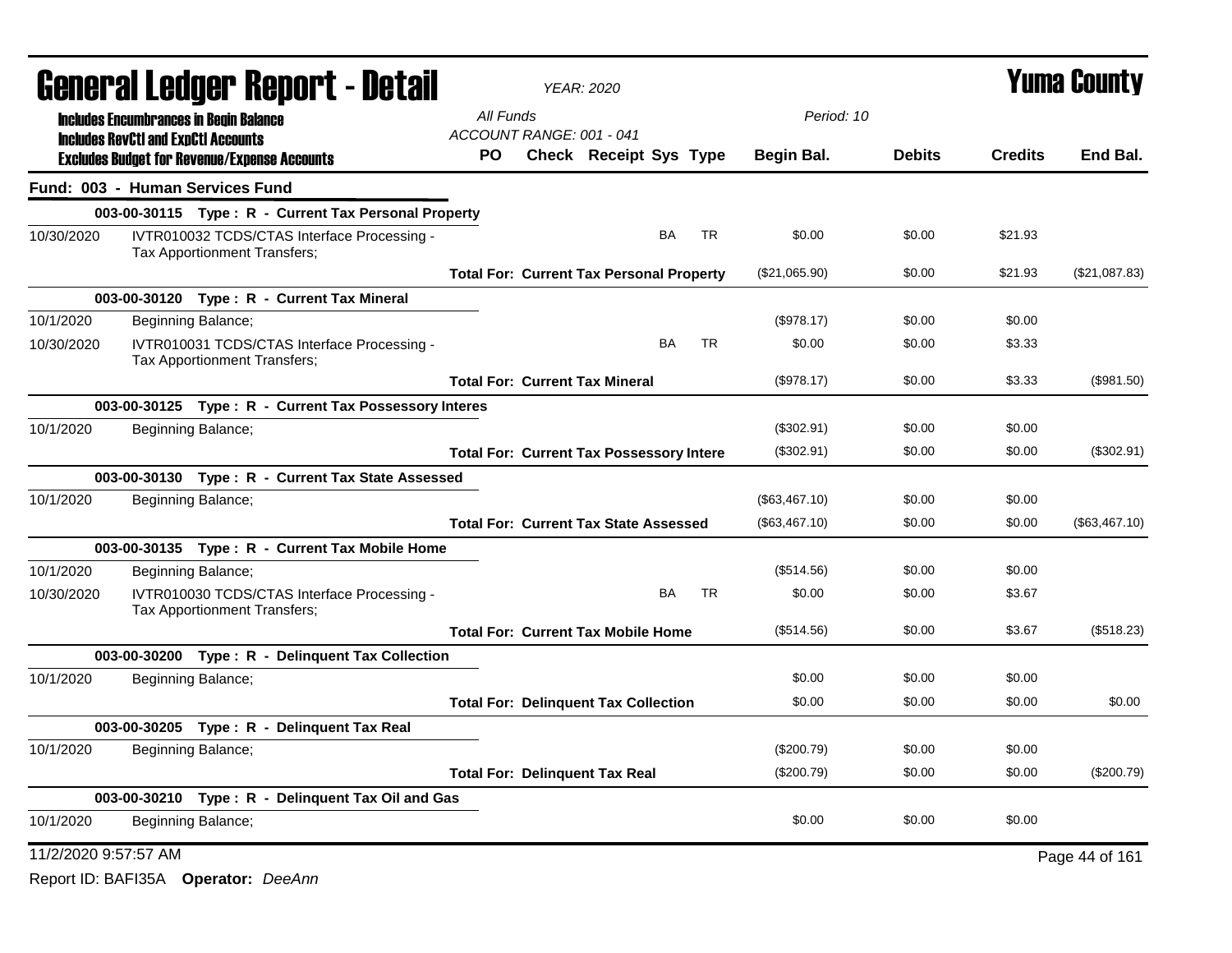|                      | <b>General Ledger Report - Detail</b>                                       | <b>YEAR: 2020</b>                              |            |               |                | <b>Yuma County</b> |
|----------------------|-----------------------------------------------------------------------------|------------------------------------------------|------------|---------------|----------------|--------------------|
|                      | <b>Includes Encumbrances in Begin Balance</b>                               | All Funds                                      | Period: 10 |               |                |                    |
|                      | <b>Includes RevCtI and ExpCtI Accounts</b>                                  | ACCOUNT RANGE: 001 - 041                       |            |               |                |                    |
|                      | <b>Excludes Budget for Revenue/Expense Accounts</b>                         | <b>Check Receipt Sys Type</b><br>PO.           | Begin Bal. | <b>Debits</b> | <b>Credits</b> | End Bal.           |
|                      | Fund: 003 - Human Services Fund                                             |                                                |            |               |                |                    |
|                      | 003-00-30210 Type: R - Delinquent Tax Oil and Gas                           |                                                |            |               |                |                    |
|                      |                                                                             | <b>Total For: Delinquent Tax Oil and Gas</b>   | \$0.00     | \$0.00        | \$0.00         | \$0.00             |
|                      | 003-00-30215 Type: R - Delinguent Tax Mineral                               |                                                |            |               |                |                    |
| 10/1/2020            | Beginning Balance;                                                          |                                                | (\$0.17)   | \$0.00        | \$0.00         |                    |
|                      |                                                                             | <b>Total For: Delinquent Tax Mineral</b>       | (\$0.17)   | \$0.00        | \$0.00         | (\$0.17)           |
|                      | 003-00-30220 Type: R - Delinquent Tax Personal Proper                       |                                                |            |               |                |                    |
| 10/1/2020            | Beginning Balance;                                                          |                                                | \$0.00     | \$0.00        | \$0.00         |                    |
| 10/30/2020           | IVTR010033 TCDS/CTAS Interface Processing -<br>Tax Apportionment Transfers; | <b>BA</b><br><b>TR</b>                         | \$0.00     | \$0.00        | \$5.29         |                    |
|                      |                                                                             | <b>Total For: Delinquent Tax Personal Prop</b> | \$0.00     | \$0.00        | \$5.29         | (\$5.29)           |
|                      | 003-00-30225 Type: R - Delinquent Tax Possessory Rate                       |                                                |            |               |                |                    |
| 10/1/2020            | Beginning Balance;                                                          |                                                | \$0.00     | \$0.00        | \$0.00         |                    |
|                      |                                                                             | <b>Total For: Delinquent Tax Possessory Ra</b> | \$0.00     | \$0.00        | \$0.00         | \$0.00             |
|                      | 003-00-30230 Type: R - Delinquent Tax State Assesed                         |                                                |            |               |                |                    |
| 10/1/2020            | Beginning Balance;                                                          |                                                | \$0.00     | \$0.00        | \$0.00         |                    |
| 10/30/2020           | IVTR010037 TCDS/CTAS Interface Processing -<br>Tax Apportionment Transfers; | <b>BA</b><br><b>TR</b>                         | \$0.00     | \$0.00        | \$0.10         |                    |
|                      |                                                                             | <b>Total For: Delinquent Tax State Assesed</b> | \$0.00     | \$0.00        | \$0.10         | (\$0.10)           |
|                      | 003-00-30235 Type: R - Delinquent Tax Mobile Home                           |                                                |            |               |                |                    |
| 10/1/2020            | Beginning Balance;                                                          |                                                | (\$2.39)   | \$0.00        | \$0.00         |                    |
|                      |                                                                             | <b>Total For: Delinquent Tax Mobile Home</b>   | (\$2.39)   | \$0.00        | \$0.00         | (\$2.39)           |
|                      | 003-00-30240 Type: R - Deling Tax Special Assessment                        |                                                |            |               |                |                    |
| 10/1/2020            | Beginning Balance;                                                          |                                                | \$0.00     | \$0.00        | \$0.00         |                    |
|                      |                                                                             | <b>Total For: Deling Tax Special Assessme</b>  | \$0.00     | \$0.00        | \$0.00         | \$0.00             |
|                      | 003-00-30300 Type: R - Current Interest                                     |                                                |            |               |                |                    |
| 10/1/2020            | Beginning Balance;                                                          |                                                | (\$446.73) | \$0.00        | \$0.00         |                    |
| 10/30/2020           | IVTR010028 TCDS/CTAS Interface Processing -<br>Tax Apportionment Transfers; | <b>TR</b><br><b>BA</b>                         | \$0.00     | \$0.00        | \$39.47        |                    |
| 11/2/2020 9:57:57 AM |                                                                             |                                                |            |               |                | Page 45 of 161     |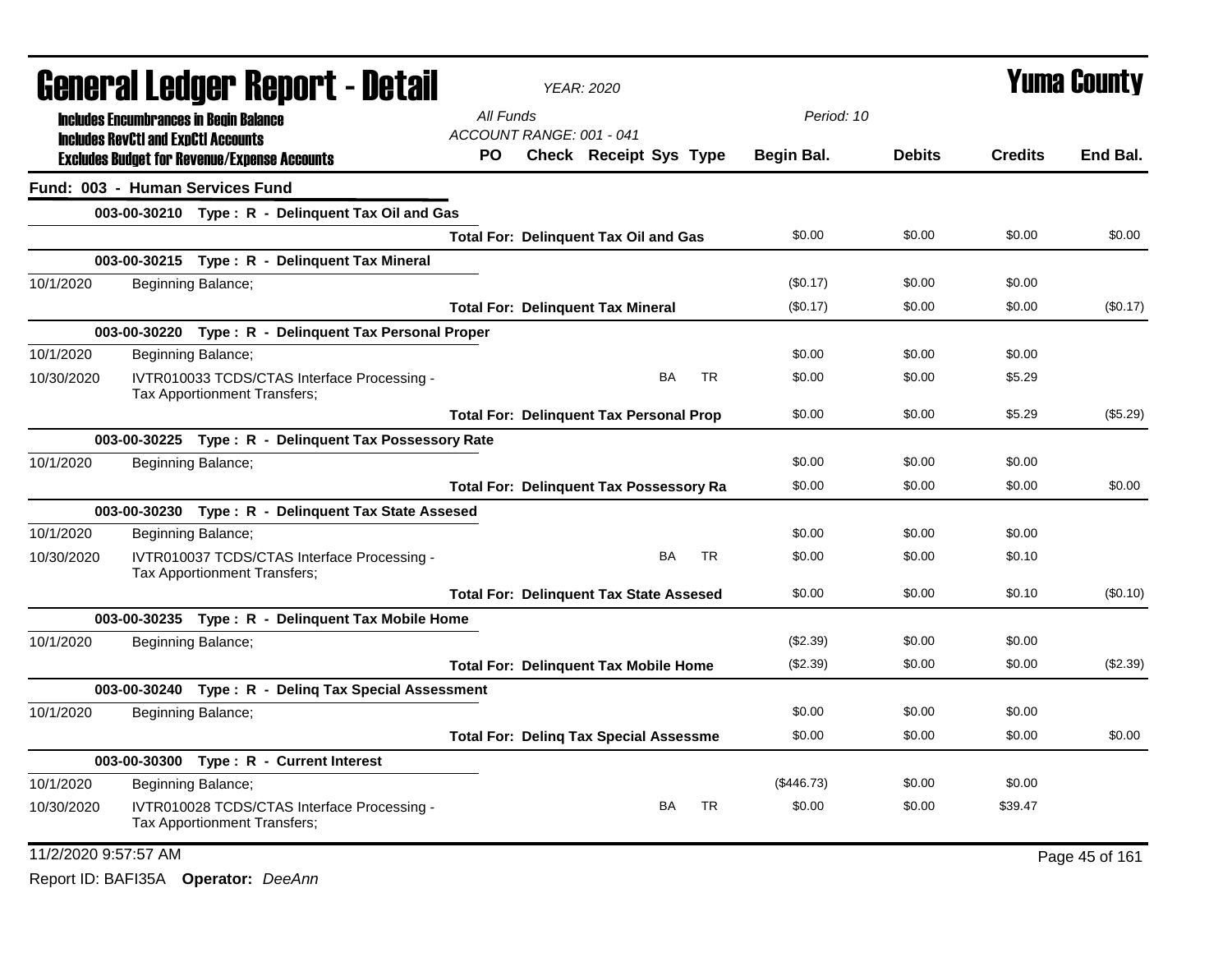|                                 |                                            |                                                     | <b>General Ledger Report - Detail</b>                 |                                              | <b>YEAR: 2020</b>                                |           |           |            |               |                | <b>Yuma County</b> |
|---------------------------------|--------------------------------------------|-----------------------------------------------------|-------------------------------------------------------|----------------------------------------------|--------------------------------------------------|-----------|-----------|------------|---------------|----------------|--------------------|
|                                 |                                            | <b>Includes Encumbrances in Begin Balance</b>       |                                                       | All Funds                                    |                                                  |           |           | Period: 10 |               |                |                    |
|                                 | <b>Includes RevCtI and ExpCtI Accounts</b> |                                                     |                                                       | ACCOUNT RANGE: 001 - 041                     |                                                  |           |           |            |               |                |                    |
|                                 |                                            | <b>Excludes Budget for Revenue/Expense Accounts</b> |                                                       | PO.                                          | <b>Check Receipt Sys Type</b>                    |           |           | Begin Bal. | <b>Debits</b> | <b>Credits</b> | End Bal.           |
| Fund: 003 - Human Services Fund |                                            |                                                     |                                                       |                                              |                                                  |           |           |            |               |                |                    |
|                                 |                                            |                                                     | 003-00-30300 Type: R - Current Interest               |                                              |                                                  |           |           |            |               |                |                    |
|                                 |                                            |                                                     |                                                       | <b>Total For: Current Interest</b>           |                                                  |           |           | (\$446.73) | \$0.00        | \$39.47        | (\$486.20)         |
|                                 |                                            |                                                     | 003-00-30375 Type: R - Refund Interest                |                                              |                                                  |           |           |            |               |                |                    |
| 10/1/2020                       |                                            | Beginning Balance;                                  |                                                       |                                              |                                                  |           |           | \$0.12     | \$0.00        | \$0.00         |                    |
|                                 |                                            |                                                     |                                                       | <b>Total For: Refund Interest</b>            |                                                  |           |           | \$0.12     | \$0.00        | \$0.00         | \$0.12             |
|                                 |                                            |                                                     | 003-00-30400 Type: R - Delinquent Interest Collection |                                              |                                                  |           |           |            |               |                |                    |
| 10/1/2020                       |                                            | Beginning Balance;                                  |                                                       |                                              |                                                  |           |           | (\$22.28)  | \$0.00        | \$0.00         |                    |
| 10/30/2020                      |                                            | Tax Apportionment Transfers;                        | IVTR010029 TCDS/CTAS Interface Processing -           |                                              |                                                  | <b>BA</b> | <b>TR</b> | \$0.00     | \$0.00        | \$0.97         |                    |
|                                 |                                            |                                                     |                                                       |                                              | <b>Total For: Delinquent Interest Collection</b> |           |           | (\$22.28)  | \$0.00        | \$0.97         | (\$23.25)          |
|                                 |                                            |                                                     | 003-00-30500 Type: R - Miscellaneous Collections      |                                              |                                                  |           |           |            |               |                |                    |
| 10/1/2020                       |                                            | Beginning Balance;                                  |                                                       |                                              |                                                  |           |           | (\$94.16)  | \$0.00        | \$0.00         |                    |
|                                 |                                            |                                                     |                                                       |                                              | <b>Total For: Miscellaneous Collections</b>      |           |           | (\$94.16)  | \$0.00        | \$0.00         | (\$94.16)          |
|                                 |                                            |                                                     | 003-00-31305 Type: R - Wildlife Impact Assistance     |                                              |                                                  |           |           |            |               |                |                    |
| 10/1/2020                       |                                            | Beginning Balance;                                  |                                                       |                                              |                                                  |           |           | (\$92.18)  | \$0.00        | \$0.00         |                    |
|                                 |                                            |                                                     |                                                       | <b>Total For: Wildlife Impact Assistance</b> |                                                  |           |           | (\$92.18)  | \$0.00        | \$0.00         | (\$92.18)          |
|                                 |                                            |                                                     | 003-00-31310 Type: R - DOI-PILT PAYMENT               |                                              |                                                  |           |           |            |               |                |                    |
| 10/1/2020                       |                                            | Beginning Balance;                                  |                                                       |                                              |                                                  |           |           | (\$36.64)  | \$0.00        | \$0.00         |                    |
|                                 |                                            |                                                     |                                                       |                                              | <b>Total For: DOI-PILT PAYMENT</b>               |           |           | (\$36.64)  | \$0.00        | \$0.00         | (\$36.64)          |
|                                 |                                            |                                                     | 003-00-32100 Type: R - Transfers In                   |                                              |                                                  |           |           |            |               |                |                    |
| 10/1/2020                       |                                            | Beginning Balance;                                  |                                                       |                                              |                                                  |           |           | \$0.00     | \$0.00        | \$0.00         |                    |
|                                 |                                            |                                                     |                                                       | <b>Total For: Transfers In</b>               |                                                  |           |           | \$0.00     | \$0.00        | \$0.00         | \$0.00             |
|                                 |                                            |                                                     | 003-00-33000 Type : R - Auto Tax B Collection         |                                              |                                                  |           |           |            |               |                |                    |
| 10/1/2020                       |                                            | Beginning Balance;                                  |                                                       |                                              |                                                  |           |           | \$0.00     | \$0.00        | \$0.00         |                    |
|                                 |                                            |                                                     |                                                       |                                              | <b>Total For: Auto Tax B Collection</b>          |           |           | \$0.00     | \$0.00        | \$0.00         | \$0.00             |
|                                 |                                            |                                                     | 003-00-33100 Type: R - Auto Tax A & F Collection      |                                              |                                                  |           |           |            |               |                |                    |
| 10/1/2020                       |                                            | Beginning Balance;                                  |                                                       |                                              |                                                  |           |           | \$0.00     | \$0.00        | \$0.00         |                    |
| 11/2/2020 9:57:57 AM            |                                            |                                                     |                                                       |                                              |                                                  |           |           |            |               |                | Page 46 of 161     |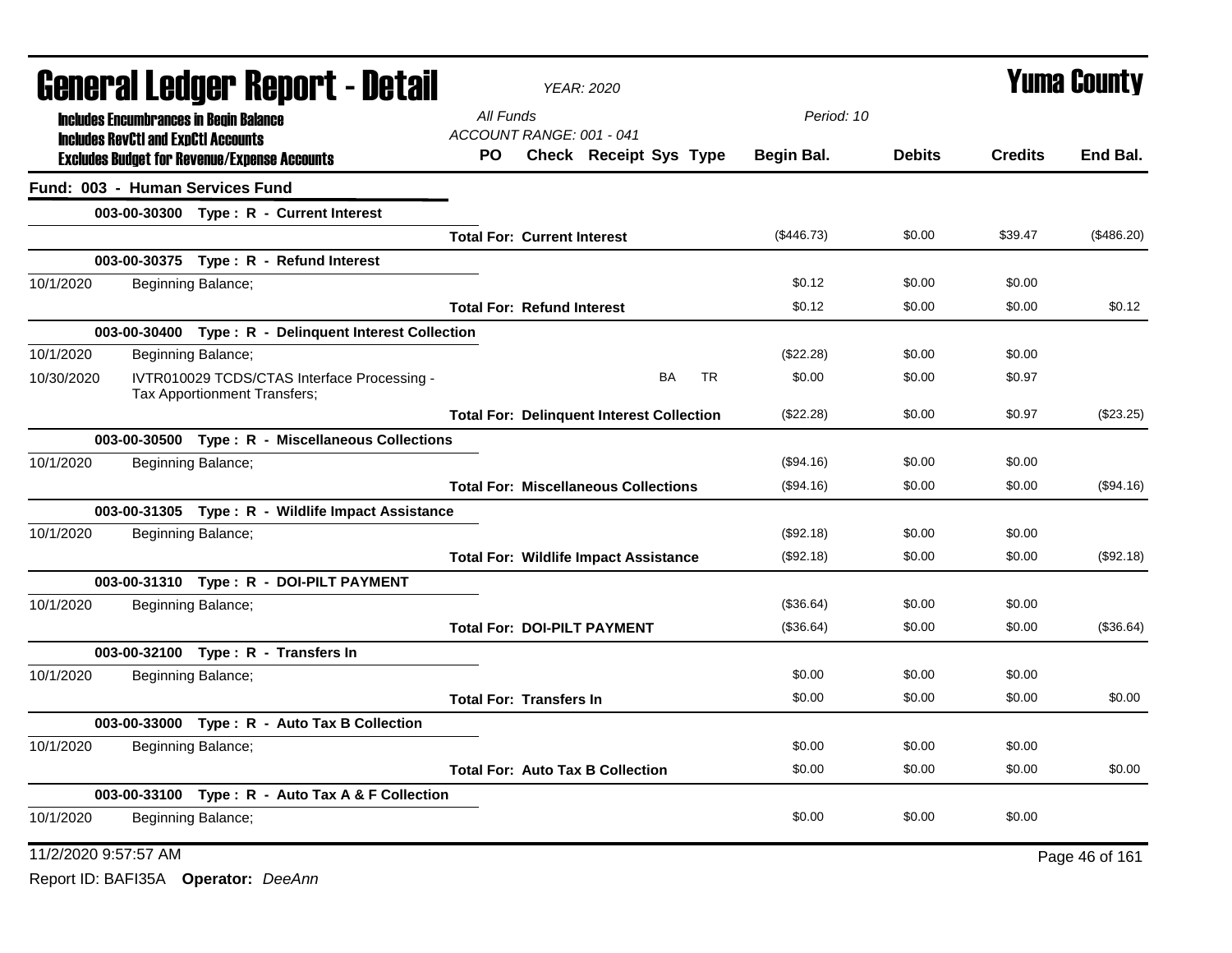|            | General Ledger Report - Detail                                                              |                                                 | <b>YEAR: 2020</b>      |           |           |                 |               |                | <b>Yuma County</b> |
|------------|---------------------------------------------------------------------------------------------|-------------------------------------------------|------------------------|-----------|-----------|-----------------|---------------|----------------|--------------------|
|            | <b>Includes Encumbrances in Begin Balance</b><br><b>Includes RevCtI and ExpCtI Accounts</b> | All Funds<br>ACCOUNT RANGE: 001 - 041           |                        |           |           | Period: 10      |               |                |                    |
|            | <b>Excludes Budget for Revenue/Expense Accounts</b>                                         | <b>PO</b>                                       | Check Receipt Sys Type |           |           | Begin Bal.      | <b>Debits</b> | <b>Credits</b> | End Bal.           |
|            | Fund: 003 - Human Services Fund                                                             |                                                 |                        |           |           |                 |               |                |                    |
|            | 003-00-33100 Type: R - Auto Tax A & F Collection                                            |                                                 |                        |           |           |                 |               |                |                    |
|            |                                                                                             | <b>Total For: Auto Tax A &amp; F Collection</b> |                        |           |           | \$0.00          | \$0.00        | \$0.00         | \$0.00             |
|            | 003-00-34300 Type: R - State Remitted                                                       |                                                 |                        |           |           |                 |               |                |                    |
| 10/1/2020  | Beginning Balance;                                                                          |                                                 |                        |           |           | (\$639,226.64)  | \$0.00        | \$0.00         |                    |
| 10/1/2020  | IVRE20101 STATE OF CO AUG HCPF - RE;<br>DHS Dept;                                           | None                                            | 20991                  | <b>RE</b> | <b>RV</b> | \$0.00          | \$0.00        | \$9,225.75     |                    |
| 10/28/2020 | IVRE201021 DHS - RE; DHS PAYMENTS;                                                          | None                                            | 21242                  | <b>RE</b> | <b>RV</b> | \$0.00          | \$0.00        | \$65,690.15    |                    |
| 10/30/2020 | IVRE201023 STATE OF COLORADO HCPF -<br>RE; SEPT 2020 HCPF;                                  | None                                            | 21276                  | RE        | <b>RV</b> | \$0.00          | \$0.00        | \$7,989.98     |                    |
|            |                                                                                             | <b>Total For: State Remitted</b>                |                        |           |           | (\$639, 226.64) | \$0.00        | \$82,905.88    | (\$722, 132.52)    |
|            | 003-00-34400 Type: R - Refunds                                                              |                                                 |                        |           |           |                 |               |                |                    |
| 10/1/2020  | Beginning Balance;                                                                          |                                                 |                        |           |           | (\$7,100.97)    | \$0.00        | \$0.00         |                    |
| 10/26/2020 | IVRE201018 US TREASURY/TREJO - RE;<br>REFUNDS 10.23.20;                                     | None                                            | 21218 RE               |           | <b>RV</b> | \$0.00          | \$0.00        | \$525.00       |                    |
|            |                                                                                             | <b>Total For: Refunds</b>                       |                        |           |           | (\$7,100.97)    | \$0.00        | \$525.00       | (\$7,625.97)       |
|            | 003-00-49000 Type: X - Warrants Paid                                                        |                                                 |                        |           |           |                 |               |                |                    |
| 10/1/2020  | Beginning Balance;                                                                          |                                                 |                        |           |           | \$842,673.45    | \$0.00        | \$0.00         |                    |
| 10/2/2020  | IVMD010001 - MD:DHS AP TRANSFER<br>9.30.2020;                                               |                                                 |                        | <b>BA</b> | MD        | \$0.00          | \$13,627.16   | \$0.00         |                    |
| 10/5/2020  | IVMD010007 - MD:DHS SEPTEMBER<br>PAYROLL:                                                   |                                                 |                        | <b>BA</b> | <b>MD</b> | \$0.00          | \$31,928.61   | \$0.00         |                    |
| 10/6/2020  | IVMD010010 - MD:DHS SEPT PAPER<br><b>PAYROLL CKS:</b>                                       |                                                 |                        | BA        | <b>MD</b> | \$0.00          | \$5,162.19    | \$0.00         |                    |
| 10/6/2020  | IVMD010010 .7.2020 - MD:DHS & CO GENERAL<br>SEPT AP 10;                                     |                                                 |                        | BA        | MD        | \$0.00          | \$33,560.22   | \$0.00         |                    |
| 10/6/2020  | IVMD010011 8.2020 - MD:DHS ADDITIONAL<br>PAYABLES 10.:                                      |                                                 |                        | BA        | <b>MD</b> | \$0.00          | \$1,777.99    | \$0.00         |                    |
| 10/6/2020  | IVMD010011 OLL - MD:DHS MEDICIAL<br><b>INCENTIVE PAYR;</b>                                  |                                                 |                        | BA        | <b>MD</b> | \$0.00          | \$6,175.19    | \$0.00         |                    |
| 10/15/2020 | IVMD010020 .15.2020 - MD:DHS & CO GEN AP<br>TRANSFER 10;                                    |                                                 |                        | BA        | MD        | \$0.00          | \$15,076.42   | \$0.00         |                    |

## 11/2/2020 9:57:57 AM Page 47 of 161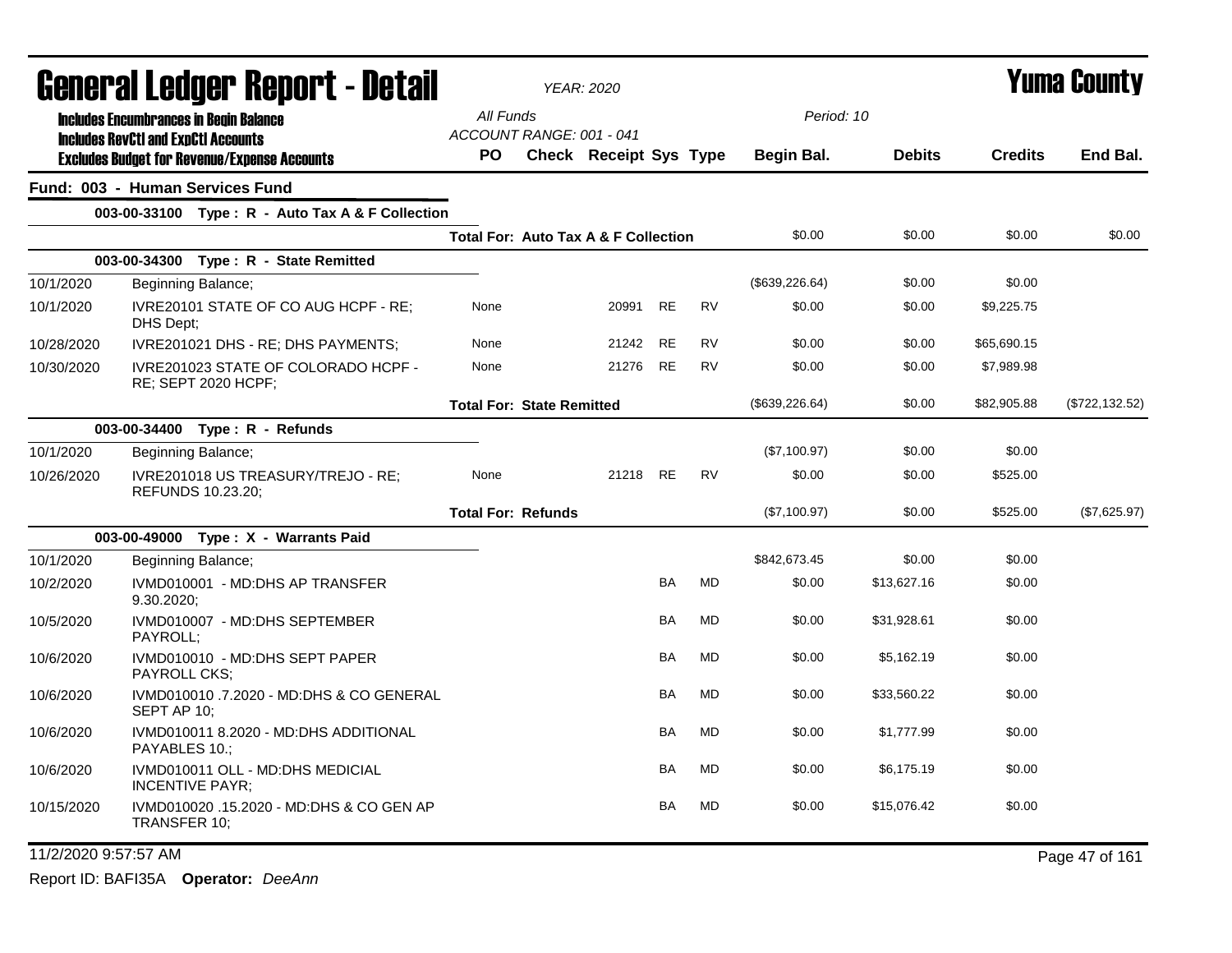|            |              | General Ledger Report - Detail<br><b>Includes Encumbrances in Begin Balance</b>                   |                             |           | All Funds<br>ACCOUNT RANGE: 001 - 041    | <b>YEAR: 2020</b>             |           |           | Period: 10    |               | <b>Yuma County</b>               |                  |
|------------|--------------|---------------------------------------------------------------------------------------------------|-----------------------------|-----------|------------------------------------------|-------------------------------|-----------|-----------|---------------|---------------|----------------------------------|------------------|
|            |              | <b>Includes RevCtI and ExpCtI Accounts</b><br><b>Excludes Budget for Revenue/Expense Accounts</b> |                             | <b>PO</b> |                                          | <b>Check Receipt Sys Type</b> |           |           | Begin Bal.    | <b>Debits</b> | <b>Credits</b>                   | End Bal.         |
|            |              | Fund: 003 - Human Services Fund                                                                   |                             |           |                                          |                               |           |           |               |               |                                  |                  |
|            |              | 003-00-49000 Type: X - Warrants Paid                                                              |                             |           |                                          |                               |           |           |               |               |                                  |                  |
| 10/29/2020 | 10.29.2020;  | IVMD010031 - MD:AP#2 TRANSFER                                                                     |                             |           |                                          |                               | <b>BA</b> | <b>MD</b> | \$0.00        | \$4,902.28    | \$0.00                           |                  |
|            |              |                                                                                                   |                             |           | <b>Total For: Warrants Paid</b>          |                               |           |           | \$842,673.45  | \$112,210.06  | \$0.00                           | \$954,883.51     |
|            | 003-00-49300 | Type: X - Bank Fee & Charges                                                                      |                             |           |                                          |                               |           |           |               |               |                                  |                  |
| 10/1/2020  |              | Beginning Balance;                                                                                |                             |           |                                          |                               |           |           | \$251.60      | \$0.00        | \$0.00                           |                  |
| 10/5/2020  | PAYROLL;     | IVMD010007 - MD:DHS SEPTEMBER                                                                     |                             |           |                                          |                               | BA        | MD        | \$0.00        | \$23.80       | \$0.00                           |                  |
|            |              |                                                                                                   |                             |           | <b>Total For: Bank Fee &amp; Charges</b> |                               |           |           | \$251.60      | \$23.80       | \$0.00                           | \$275.40         |
|            | 003-00-49401 | Type: X - Transfer Out                                                                            |                             |           |                                          |                               |           |           |               |               |                                  |                  |
| 10/1/2020  |              | Beginning Balance;                                                                                |                             |           |                                          |                               |           |           | \$0.00        | \$0.00        | \$0.00                           |                  |
|            |              |                                                                                                   |                             |           | <b>Total For: Transfer Out</b>           |                               |           |           | \$0.00        | \$0.00        | \$0.00                           | \$0.00           |
|            |              |                                                                                                   | Fund: 003 -                 |           | <b>Human Services Fund</b>               | Totals:                       |           |           | (\$58,464.01) | \$308,602.92  | \$280,504.26                     | $($ \$30,365.35) |
|            |              |                                                                                                   | <b>Total Fund Revenues:</b> |           | \$84,135.20                              | <b>Total Fund Expenses:</b>   |           |           | \$112,233.86  |               | <b>Net Revenue Over Expense:</b> | (\$28,098.66)    |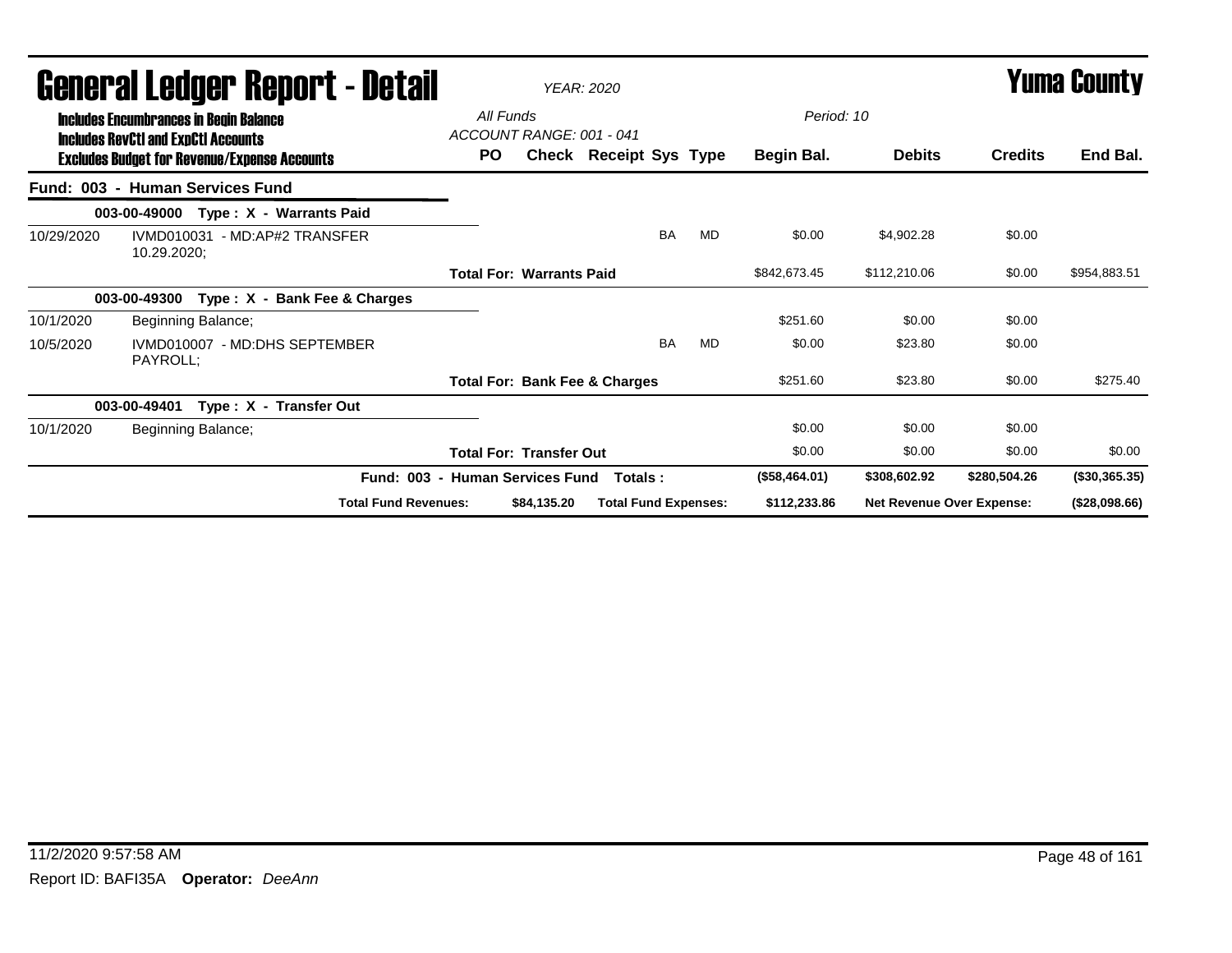| General Ledger Report - Detail |                                                                  | <b>YEAR: 2020</b>                  |                               |           |           |                |               | <b>Yuma County</b> |                |
|--------------------------------|------------------------------------------------------------------|------------------------------------|-------------------------------|-----------|-----------|----------------|---------------|--------------------|----------------|
|                                | <b>Includes Encumbrances in Begin Balance</b>                    | All Funds                          |                               |           |           | Period: 10     |               |                    |                |
|                                | <b>Includes RevCtI and ExpCtI Accounts</b>                       | ACCOUNT RANGE: 001 - 041           |                               |           |           |                |               |                    |                |
|                                | <b>Excludes Budget for Revenue/Expense Accounts</b>              | <b>PO</b>                          | <b>Check Receipt Sys Type</b> |           |           | Begin Bal.     | <b>Debits</b> | <b>Credits</b>     | End Bal.       |
|                                | Fund: 004 - Self-Insurance Fund                                  |                                    |                               |           |           |                |               |                    |                |
|                                | 004-00-10000 Type: A - Cash Account                              |                                    |                               |           |           |                |               |                    |                |
| 10/1/2020                      | Beginning Balance;                                               |                                    |                               |           |           | \$883,049.35   | \$0.00        | \$0.00             |                |
| 10/30/2020                     | IVTR010028 TCDS/CTAS Interface Processing -<br>Cash Transaction; |                                    |                               | <b>BA</b> | CD        | \$0.00         | \$19.75       | \$0.00             |                |
| 10/30/2020                     | IVTR010029 TCDS/CTAS Interface Processing -<br>Cash Transaction; |                                    |                               | <b>BA</b> | <b>CD</b> | \$0.00         | \$0.49        | \$0.00             |                |
| 10/30/2020                     | IVTR010030 TCDS/CTAS Interface Processing -<br>Cash Transaction; |                                    |                               | <b>BA</b> | <b>CD</b> | \$0.00         | \$1.83        | \$0.00             |                |
| 10/30/2020                     | IVTR010031 TCDS/CTAS Interface Processing -<br>Cash Transaction: |                                    |                               | <b>BA</b> | <b>CD</b> | \$0.00         | \$1.67        | \$0.00             |                |
| 10/30/2020                     | IVTR010032 TCDS/CTAS Interface Processing -<br>Cash Transaction; |                                    |                               | BA        | CD        | \$0.00         | \$10.97       | \$0.00             |                |
| 10/30/2020                     | IVTR010033 TCDS/CTAS Interface Processing -<br>Cash Transaction; |                                    |                               | <b>BA</b> | <b>CD</b> | \$0.00         | \$2.64        | \$0.00             |                |
| 10/30/2020                     | IVTR010036 TCDS/CTAS Interface Processing -<br>Cash Transaction; |                                    |                               | <b>BA</b> | <b>CD</b> | \$0.00         | \$314.82      | \$0.00             |                |
| 10/30/2020                     | IVTR010037 TCDS/CTAS Interface Processing -<br>Cash Transaction; |                                    |                               | <b>BA</b> | <b>CD</b> | \$0.00         | \$0.05        | \$0.00             |                |
| 10/30/2020                     | IVTR010038 TCDS/CTAS Interface Processing -<br>Cash Transaction; |                                    |                               | <b>BA</b> | CD        | \$0.00         | \$0.00        | \$10.47            |                |
| 10/30/2020                     | IVTR010039 TCDS/CTAS Interface Processing -<br>Cash Transaction; |                                    |                               | <b>BA</b> | CD        | \$0.00         | \$0.00        | \$0.09             |                |
|                                |                                                                  | <b>Total For: Cash Account</b>     |                               |           |           | \$883,049.35   | \$352.22      | \$10.56            | \$883,391.01   |
|                                | 004-00-20000 Type : L - Accounts Payable                         |                                    |                               |           |           |                |               |                    |                |
| 10/1/2020                      | Beginning Balance;                                               |                                    |                               |           |           | \$0.00         | \$0.00        | \$0.00             |                |
|                                |                                                                  | <b>Total For: Accounts Payable</b> |                               |           |           | \$0.00         | \$0.00        | \$0.00             | \$0.00         |
|                                | 004-00-20010 Type: L - Revenue Control                           |                                    |                               |           |           |                |               |                    |                |
| 10/1/2020                      | Beginning Balance;                                               |                                    |                               |           |           | (\$153,780.24) | \$0.00        | \$0.00             |                |
| 10/30/2020                     | IVTR010028 - Auto post transaction;                              |                                    |                               | BA        | <b>CP</b> | \$0.00         | \$0.00        | \$19.75            |                |
| 10/30/2020                     | IVTR010029 - Auto post transaction;                              |                                    |                               | BA        | <b>CP</b> | \$0.00         | \$0.00        | \$0.49             |                |
| 10/30/2020                     | IVTR010030 - Auto post transaction;                              |                                    |                               | <b>BA</b> | <b>CP</b> | \$0.00         | \$0.00        | \$1.83             |                |
| 11/2/2020 9:57:58 AM           |                                                                  |                                    |                               |           |           |                |               |                    | Page 49 of 161 |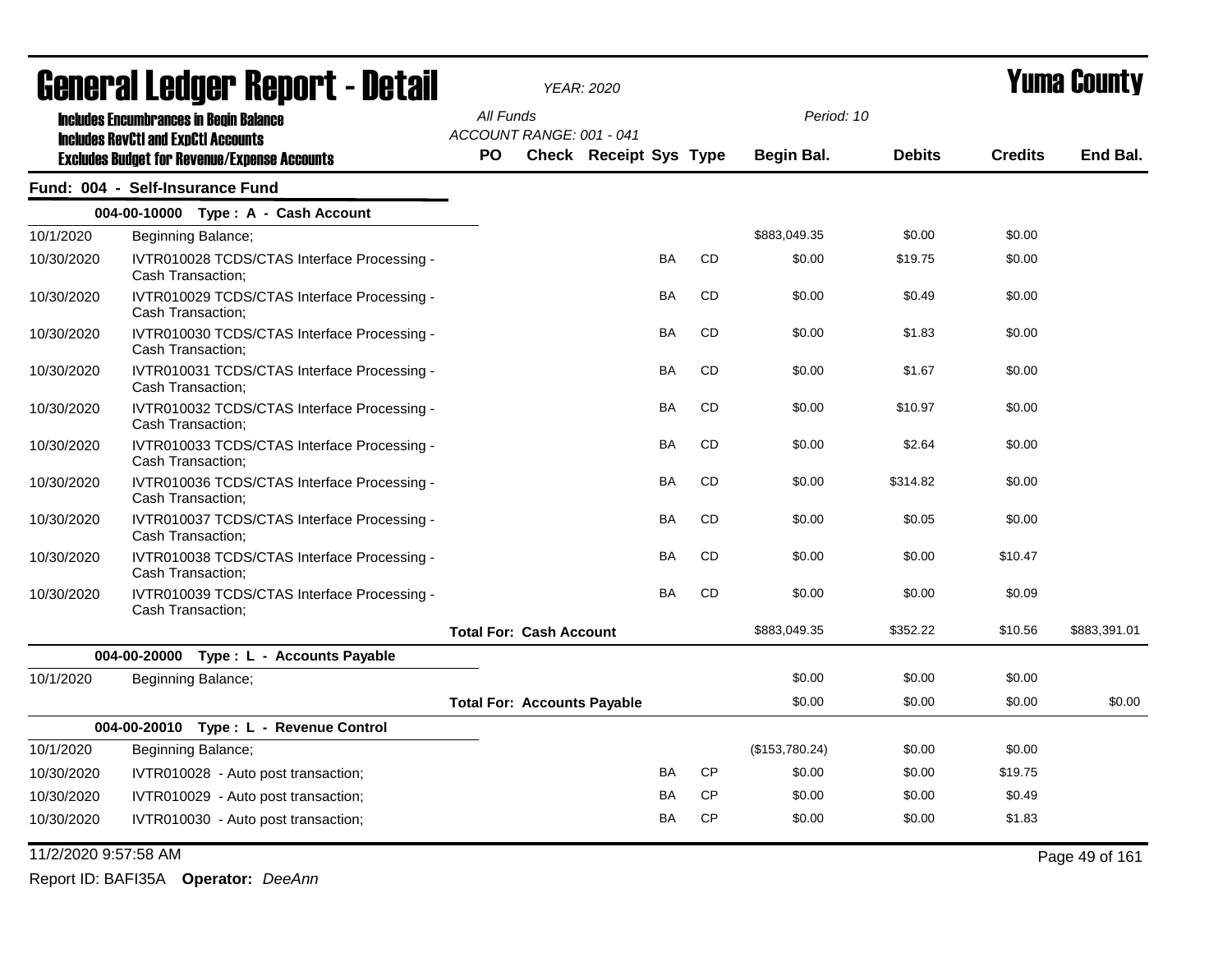| General Ledger Report - Detail |                                                                             | <b>YEAR: 2020</b>                         |                        |           |           | <b>Yuma County</b> |               |                |                 |  |
|--------------------------------|-----------------------------------------------------------------------------|-------------------------------------------|------------------------|-----------|-----------|--------------------|---------------|----------------|-----------------|--|
|                                | <b>Includes Encumbrances in Begin Balance</b>                               | All Funds                                 |                        |           |           |                    | Period: 10    |                |                 |  |
|                                | <b>Includes RevCtI and ExpCtI Accounts</b>                                  | ACCOUNT RANGE: 001 - 041                  |                        |           |           |                    |               |                |                 |  |
|                                | <b>Excludes Budget for Revenue/Expense Accounts</b>                         | <b>PO</b>                                 | Check Receipt Sys Type |           |           | Begin Bal.         | <b>Debits</b> | <b>Credits</b> | End Bal.        |  |
|                                | Fund: 004 - Self-Insurance Fund                                             |                                           |                        |           |           |                    |               |                |                 |  |
|                                | 004-00-20010 Type: L - Revenue Control                                      |                                           |                        |           |           |                    |               |                |                 |  |
| 10/30/2020                     | IVTR010031 - Auto post transaction;                                         |                                           |                        | BA        | <b>CP</b> | \$0.00             | \$0.00        | \$1.67         |                 |  |
| 10/30/2020                     | IVTR010032 - Auto post transaction;                                         |                                           |                        | BA        | <b>CP</b> | \$0.00             | \$0.00        | \$10.97        |                 |  |
| 10/30/2020                     | IVTR010033 - Auto post transaction;                                         |                                           |                        | BA        | <b>CP</b> | \$0.00             | \$0.00        | \$2.64         |                 |  |
| 10/30/2020                     | IVTR010036 - Auto post transaction;                                         |                                           |                        | BA        | <b>CP</b> | \$0.00             | \$0.00        | \$314.82       |                 |  |
| 10/30/2020                     | IVTR010037 - Auto post transaction;                                         |                                           |                        | <b>BA</b> | <b>CP</b> | \$0.00             | \$0.00        | \$0.05         |                 |  |
|                                |                                                                             | <b>Total For: Revenue Control</b>         |                        |           |           | (\$153,780.24)     | \$0.00        | \$352.22       | (\$154, 132.46) |  |
|                                | 004-00-20020 Type: L - Expense Control                                      |                                           |                        |           |           |                    |               |                |                 |  |
| 10/1/2020                      | Beginning Balance;                                                          |                                           |                        |           |           | \$212,522.95       | \$0.00        | \$0.00         |                 |  |
| 10/30/2020                     | IVTR010038 - Auto post transaction;                                         |                                           |                        | BA        | <b>CP</b> | \$0.00             | \$10.47       | \$0.00         |                 |  |
| 10/30/2020                     | IVTR010039 - Auto post transaction;                                         |                                           |                        | BA        | <b>CP</b> | \$0.00             | \$0.09        | \$0.00         |                 |  |
|                                |                                                                             | <b>Total For: Expense Control</b>         |                        |           |           | \$212,522.95       | \$10.56       | \$0.00         | \$212,533.51    |  |
|                                | 004-00-20100 Type: L - Fund Balance                                         |                                           |                        |           |           |                    |               |                |                 |  |
| 10/1/2020                      | Beginning Balance;                                                          |                                           |                        |           |           | (\$941,792.06)     | \$0.00        | \$0.00         |                 |  |
|                                |                                                                             | <b>Total For: Fund Balance</b>            |                        |           |           | (\$941,792.06)     | \$0.00        | \$0.00         | (\$941,792.06)  |  |
|                                | 004-00-30100 Type: R - Current Tax Collection                               |                                           |                        |           |           |                    |               |                |                 |  |
| 10/1/2020                      | Beginning Balance;                                                          |                                           |                        |           |           | \$0.00             | \$0.00        | \$0.00         |                 |  |
|                                |                                                                             | <b>Total For: Current Tax Collection</b>  |                        |           |           | \$0.00             | \$0.00        | \$0.00         | \$0.00          |  |
|                                | 004-00-30105 Type: R - Current Tax Real                                     |                                           |                        |           |           |                    |               |                |                 |  |
| 10/1/2020                      | Beginning Balance;                                                          |                                           |                        |           |           | (\$72,665.98)      | \$0.00        | \$0.00         |                 |  |
| 10/30/2020                     | IVTR010036 TCDS/CTAS Interface Processing -<br>Tax Apportionment Transfers; |                                           |                        | <b>BA</b> | <b>TR</b> | \$0.00             | \$0.00        | \$314.82       |                 |  |
|                                |                                                                             | <b>Total For: Current Tax Real</b>        |                        |           |           | (\$72,665.98)      | \$0.00        | \$314.82       | (\$72,980.80)   |  |
|                                | 004-00-30110 Type: R - Current Tax Oil and Gas                              |                                           |                        |           |           |                    |               |                |                 |  |
| 10/1/2020                      | Beginning Balance;                                                          |                                           |                        |           |           | (\$11,252.96)      | \$0.00        | \$0.00         |                 |  |
|                                |                                                                             | <b>Total For: Current Tax Oil and Gas</b> |                        |           |           | (\$11,252.96)      | \$0.00        | \$0.00         | (\$11,252.96)   |  |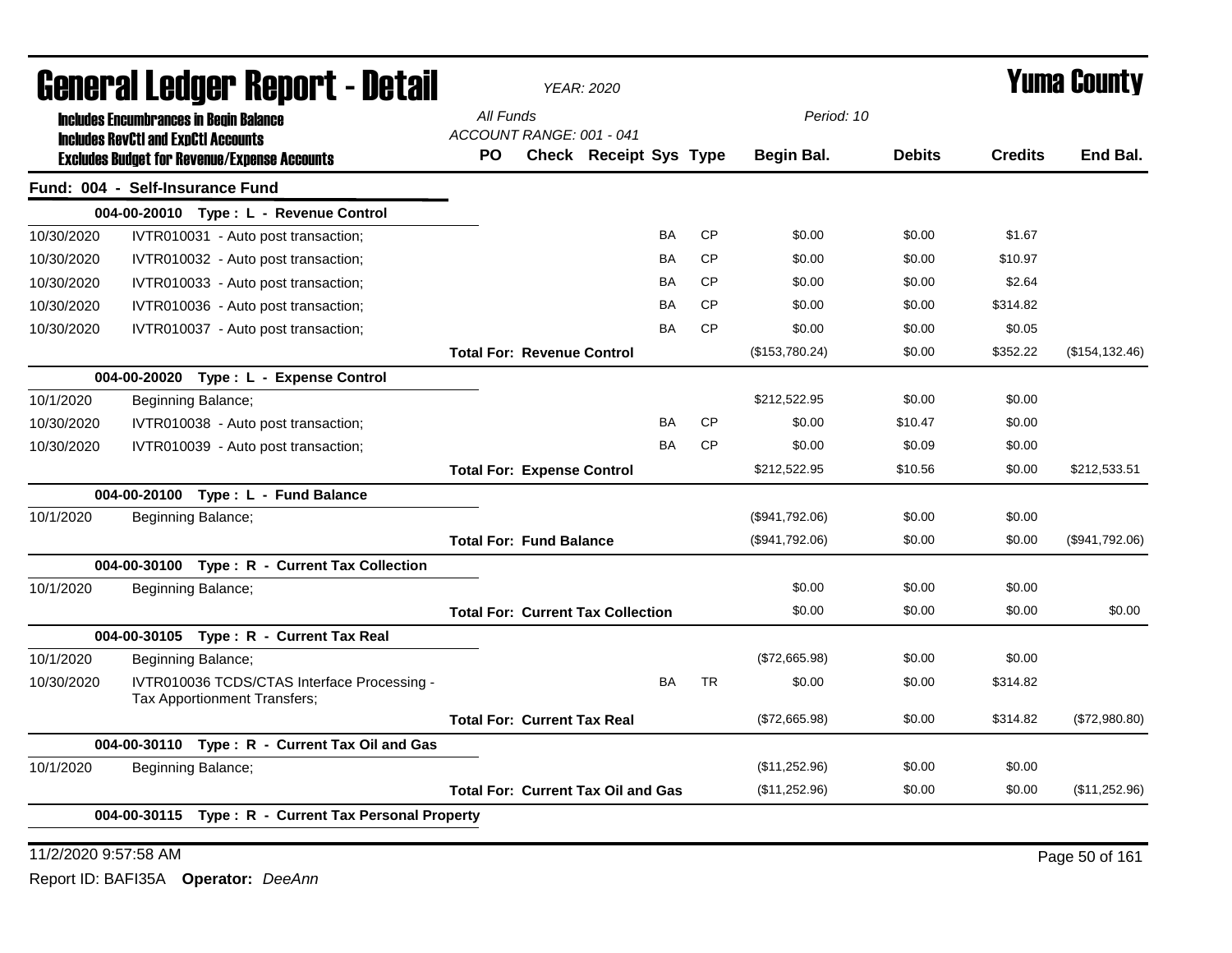| <b>General Ledger Report - Detail</b>                                                     | <b>YEAR: 2020</b>                               |               | <b>Yuma County</b> |                |                |
|-------------------------------------------------------------------------------------------|-------------------------------------------------|---------------|--------------------|----------------|----------------|
| <b>Includes Encumbrances in Begin Balance</b>                                             | All Funds                                       | Period: 10    |                    |                |                |
| <b>Includes RevCtI and ExpCtI Accounts</b>                                                | ACCOUNT RANGE: 001 - 041                        |               |                    |                |                |
| <b>Excludes Budget for Revenue/Expense Accounts</b>                                       | Check Receipt Sys Type<br>PO.                   | Begin Bal.    | <b>Debits</b>      | <b>Credits</b> | End Bal.       |
| Fund: 004 - Self-Insurance Fund                                                           |                                                 |               |                    |                |                |
| 004-00-30115 Type: R - Current Tax Personal Property                                      |                                                 |               |                    |                |                |
| 10/1/2020<br>Beginning Balance;                                                           |                                                 | (\$10,533.05) | \$0.00             | \$0.00         |                |
| 10/30/2020<br>IVTR010032 TCDS/CTAS Interface Processing -<br>Tax Apportionment Transfers; | <b>TR</b><br>BA                                 | \$0.00        | \$0.00             | \$10.97        |                |
|                                                                                           | <b>Total For: Current Tax Personal Property</b> | (\$10,533.05) | \$0.00             | \$10.97        | (\$10,544.02)  |
| 004-00-30120 Type: R - Current Tax Mineral                                                |                                                 |               |                    |                |                |
| 10/1/2020<br>Beginning Balance;                                                           |                                                 | (\$489.39)    | \$0.00             | \$0.00         |                |
| 10/30/2020<br>IVTR010031 TCDS/CTAS Interface Processing -<br>Tax Apportionment Transfers; | <b>TR</b><br>BA                                 | \$0.00        | \$0.00             | \$1.67         |                |
|                                                                                           | <b>Total For: Current Tax Mineral</b>           | (\$489.39)    | \$0.00             | \$1.67         | (\$491.06)     |
| 004-00-30125 Type: R - Current Tax Possessory Interes                                     |                                                 |               |                    |                |                |
| 10/1/2020<br>Beginning Balance;                                                           |                                                 | (\$151.46)    | \$0.00             | \$0.00         |                |
|                                                                                           | <b>Total For: Current Tax Possessory Intere</b> | (\$151.46)    | \$0.00             | \$0.00         | (\$151.46)     |
| 004-00-30130 Type: R - Current Tax State Assessed                                         |                                                 |               |                    |                |                |
| 10/1/2020<br>Beginning Balance;                                                           |                                                 | (\$31,736.28) | \$0.00             | \$0.00         |                |
|                                                                                           | <b>Total For: Current Tax State Assessed</b>    | (\$31,736.28) | \$0.00             | \$0.00         | (\$31,736.28)  |
| 004-00-30135 Type: R - Current Tax Mobile Home                                            |                                                 |               |                    |                |                |
| 10/1/2020<br>Beginning Balance;                                                           |                                                 | $(\$257.47)$  | \$0.00             | \$0.00         |                |
| 10/30/2020<br>IVTR010030 TCDS/CTAS Interface Processing -<br>Tax Apportionment Transfers; | <b>BA</b><br>TR                                 | \$0.00        | \$0.00             | \$1.83         |                |
|                                                                                           | <b>Total For: Current Tax Mobile Home</b>       | (\$257.47)    | \$0.00             | \$1.83         | (\$259.30)     |
| 004-00-30200 Type: R - Delinquent Tax Collection                                          |                                                 |               |                    |                |                |
| 10/1/2020<br>Beginning Balance;                                                           |                                                 | \$0.00        | \$0.00             | \$0.00         |                |
|                                                                                           | <b>Total For: Delinquent Tax Collection</b>     | \$0.00        | \$0.00             | \$0.00         | \$0.00         |
| 004-00-30205 Type: R - Delinquent Tax Real                                                |                                                 |               |                    |                |                |
| 10/1/2020<br>Beginning Balance;                                                           |                                                 | (\$100.40)    | \$0.00             | \$0.00         |                |
|                                                                                           | <b>Total For: Delinquent Tax Real</b>           | (\$100.40)    | \$0.00             | \$0.00         | (\$100.40)     |
| 004-00-30210 Type: R - Delinquent Tax Oil and Gas                                         |                                                 |               |                    |                |                |
| 11/2/2020 9:57:58 AM                                                                      |                                                 |               |                    |                | Page 51 of 161 |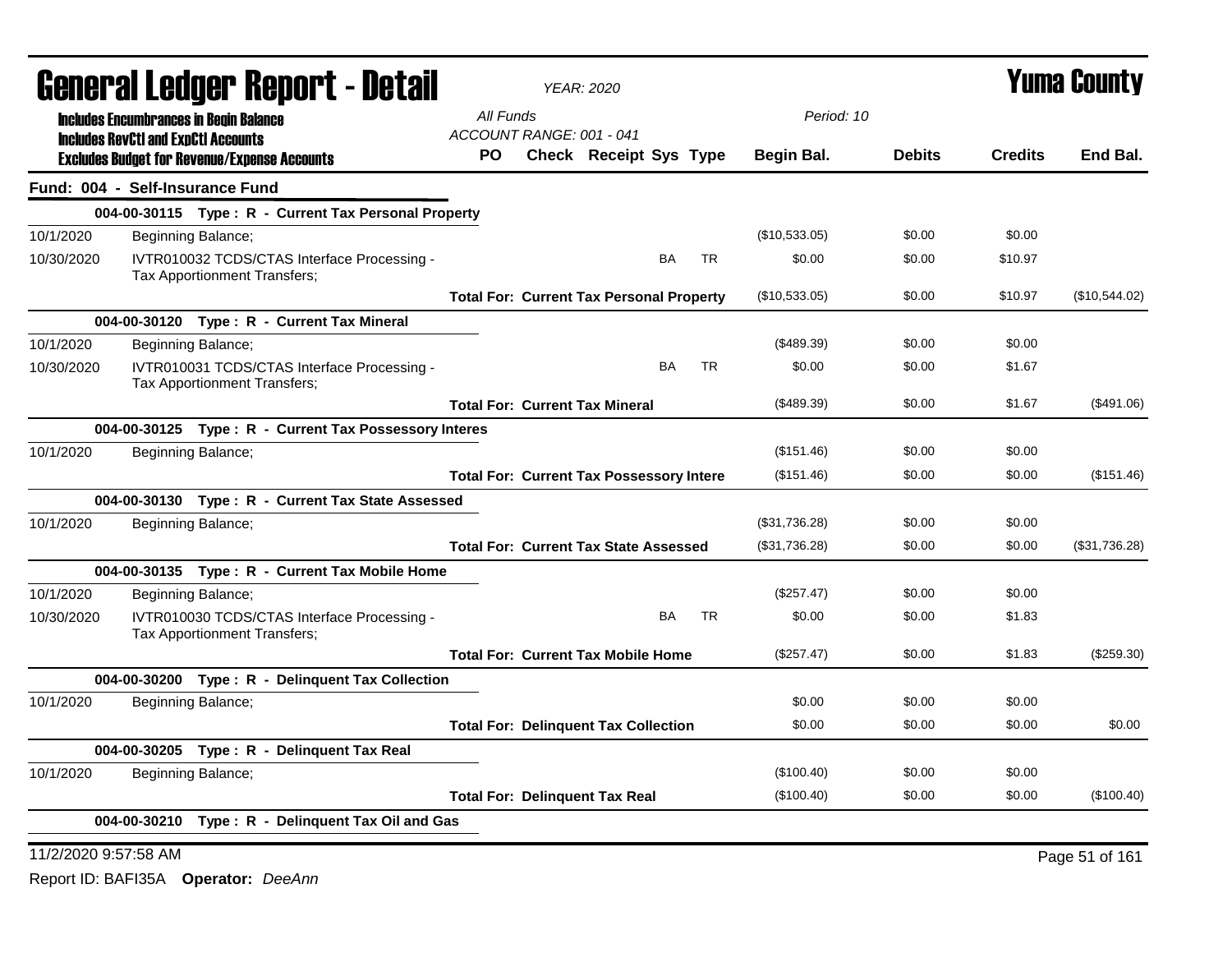| General Ledger Report - Detail |                                            |                                                                             |                                 | <b>YEAR: 2020</b>                              |           |              |               | <b>Yuma County</b> |            |
|--------------------------------|--------------------------------------------|-----------------------------------------------------------------------------|---------------------------------|------------------------------------------------|-----------|--------------|---------------|--------------------|------------|
|                                |                                            | <b>Includes Encumbrances in Begin Balance</b>                               | All Funds                       |                                                |           | Period: 10   |               |                    |            |
|                                | <b>Includes RevCtI and ExpCtI Accounts</b> | <b>Excludes Budget for Revenue/Expense Accounts</b>                         | ACCOUNT RANGE: 001 - 041<br>PO. | <b>Check Receipt Sys Type</b>                  |           | Begin Bal.   | <b>Debits</b> | <b>Credits</b>     | End Bal.   |
|                                |                                            | Fund: 004 - Self-Insurance Fund                                             |                                 |                                                |           |              |               |                    |            |
|                                |                                            | 004-00-30210 Type: R - Delinquent Tax Oil and Gas                           |                                 |                                                |           |              |               |                    |            |
| 10/1/2020                      |                                            | Beginning Balance;                                                          |                                 |                                                |           | \$0.00       | \$0.00        | \$0.00             |            |
|                                |                                            |                                                                             |                                 | <b>Total For: Delinquent Tax Oil and Gas</b>   |           | \$0.00       | \$0.00        | \$0.00             | \$0.00     |
|                                |                                            | 004-00-30215 Type: R - Delinquent Tax Mineral                               |                                 |                                                |           |              |               |                    |            |
| 10/1/2020                      |                                            | Beginning Balance;                                                          |                                 |                                                |           | (\$0.09)     | \$0.00        | \$0.00             |            |
|                                |                                            |                                                                             |                                 | <b>Total For: Delinquent Tax Mineral</b>       |           | (\$0.09)     | \$0.00        | \$0.00             | (\$0.09)   |
|                                |                                            | 004-00-30220 Type: R - Delinquent Tax Personal Proper                       |                                 |                                                |           |              |               |                    |            |
| 10/1/2020                      |                                            | Beginning Balance;                                                          |                                 |                                                |           | \$0.00       | \$0.00        | \$0.00             |            |
| 10/30/2020                     |                                            | IVTR010033 TCDS/CTAS Interface Processing -<br>Tax Apportionment Transfers; |                                 | BA                                             | <b>TR</b> | \$0.00       | \$0.00        | \$2.64             |            |
|                                |                                            |                                                                             |                                 | <b>Total For: Delinquent Tax Personal Prop</b> |           | \$0.00       | \$0.00        | \$2.64             | $(\$2.64)$ |
|                                |                                            | 004-00-30225 Type: R - Delinquent Tax Possessory Rate                       |                                 |                                                |           |              |               |                    |            |
| 10/1/2020                      |                                            | Beginning Balance;                                                          |                                 |                                                |           | \$0.00       | \$0.00        | \$0.00             |            |
|                                |                                            |                                                                             |                                 | <b>Total For: Delinguent Tax Possessory Ra</b> |           | \$0.00       | \$0.00        | \$0.00             | \$0.00     |
|                                |                                            | 004-00-30230 Type: R - Delinquent Tax State Assesed                         |                                 |                                                |           |              |               |                    |            |
| 10/1/2020                      |                                            | Beginning Balance;                                                          |                                 |                                                |           | \$0.00       | \$0.00        | \$0.00             |            |
| 10/30/2020                     |                                            | IVTR010037 TCDS/CTAS Interface Processing -<br>Tax Apportionment Transfers; |                                 | <b>BA</b>                                      | TR.       | \$0.00       | \$0.00        | \$0.05             |            |
|                                |                                            |                                                                             |                                 | <b>Total For: Delinquent Tax State Assesed</b> |           | \$0.00       | \$0.00        | \$0.05             | (\$0.05)   |
|                                |                                            | 004-00-30235 Type: R - Delinquent Tax Mobile Home                           |                                 |                                                |           |              |               |                    |            |
| 10/1/2020                      |                                            | Beginning Balance;                                                          |                                 |                                                |           | (\$1.21)     | \$0.00        | \$0.00             |            |
|                                |                                            |                                                                             |                                 | <b>Total For: Delinguent Tax Mobile Home</b>   |           | (\$1.21)     | \$0.00        | \$0.00             | (\$1.21)   |
|                                |                                            | 004-00-30240 Type: R - Deling Tax Special Assessment                        |                                 |                                                |           |              |               |                    |            |
| 10/1/2020                      |                                            | Beginning Balance;                                                          |                                 |                                                |           | \$0.00       | \$0.00        | \$0.00             |            |
|                                |                                            |                                                                             |                                 | <b>Total For: Deling Tax Special Assessme</b>  |           | \$0.00       | \$0.00        | \$0.00             | \$0.00     |
|                                |                                            | 004-00-30300 Type: R - Current Interest                                     |                                 |                                                |           |              |               |                    |            |
| 10/1/2020                      |                                            | Beginning Balance;                                                          |                                 |                                                |           | $(\$223.39)$ | \$0.00        | \$0.00             |            |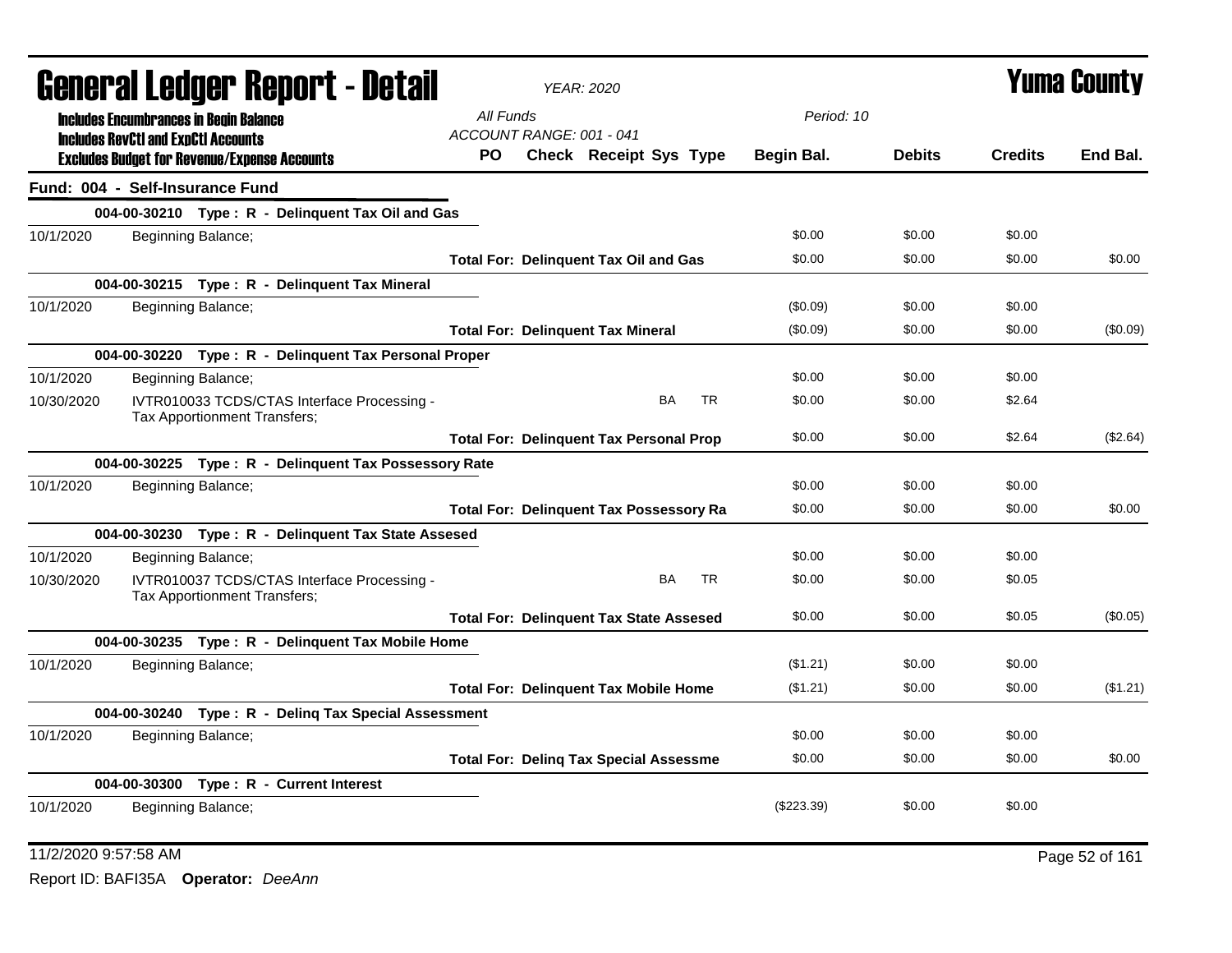| General Ledger Report - Detail<br>All Funds<br>Period: 10<br><b>Includes Encumbrances in Begin Balance</b><br>ACCOUNT RANGE: 001 - 041<br><b>Includes RevCtI and ExpCtI Accounts</b><br><b>Debits</b><br><b>Credits</b><br>PO.<br>Check Receipt Sys Type<br><b>Begin Bal.</b><br><b>Excludes Budget for Revenue/Expense Accounts</b><br>Fund: 004 - Self-Insurance Fund<br>004-00-30300 Type: R - Current Interest<br><b>BA</b><br><b>TR</b><br>IVTR010028 TCDS/CTAS Interface Processing -<br>\$0.00<br>\$0.00<br>\$19.75<br>10/30/2020<br>Tax Apportionment Transfers;<br><b>Total For: Current Interest</b><br>$(\$223.39)$<br>\$0.00<br>\$19.75<br>004-00-30375 Type: R - Refund Interest<br>\$0.06<br>10/1/2020<br>Beginning Balance;<br>\$0.00<br>\$0.00<br>\$0.06<br>\$0.00<br>\$0.00<br><b>Total For: Refund Interest</b><br>004-00-30400 Type: R - Delinquent Interest Collection<br>(\$11.13)<br>\$0.00<br>\$0.00<br>10/1/2020<br>Beginning Balance;<br>IVTR010029 TCDS/CTAS Interface Processing -<br>BA<br><b>TR</b><br>\$0.00<br>\$0.00<br>\$0.49<br>10/30/2020<br>Tax Apportionment Transfers;<br>(\$11.13)<br>\$0.00<br>\$0.49<br><b>Total For: Delinquent Interest Collection</b><br>004-00-30500 Type: R - Miscellaneous Collections<br>10/1/2020<br>Beginning Balance;<br>(\$47.08)<br>\$0.00<br>\$0.00 | End Bal.   |
|---------------------------------------------------------------------------------------------------------------------------------------------------------------------------------------------------------------------------------------------------------------------------------------------------------------------------------------------------------------------------------------------------------------------------------------------------------------------------------------------------------------------------------------------------------------------------------------------------------------------------------------------------------------------------------------------------------------------------------------------------------------------------------------------------------------------------------------------------------------------------------------------------------------------------------------------------------------------------------------------------------------------------------------------------------------------------------------------------------------------------------------------------------------------------------------------------------------------------------------------------------------------------------------------------------------------------|------------|
|                                                                                                                                                                                                                                                                                                                                                                                                                                                                                                                                                                                                                                                                                                                                                                                                                                                                                                                                                                                                                                                                                                                                                                                                                                                                                                                           |            |
|                                                                                                                                                                                                                                                                                                                                                                                                                                                                                                                                                                                                                                                                                                                                                                                                                                                                                                                                                                                                                                                                                                                                                                                                                                                                                                                           |            |
|                                                                                                                                                                                                                                                                                                                                                                                                                                                                                                                                                                                                                                                                                                                                                                                                                                                                                                                                                                                                                                                                                                                                                                                                                                                                                                                           |            |
|                                                                                                                                                                                                                                                                                                                                                                                                                                                                                                                                                                                                                                                                                                                                                                                                                                                                                                                                                                                                                                                                                                                                                                                                                                                                                                                           |            |
|                                                                                                                                                                                                                                                                                                                                                                                                                                                                                                                                                                                                                                                                                                                                                                                                                                                                                                                                                                                                                                                                                                                                                                                                                                                                                                                           |            |
|                                                                                                                                                                                                                                                                                                                                                                                                                                                                                                                                                                                                                                                                                                                                                                                                                                                                                                                                                                                                                                                                                                                                                                                                                                                                                                                           | (\$243.14) |
|                                                                                                                                                                                                                                                                                                                                                                                                                                                                                                                                                                                                                                                                                                                                                                                                                                                                                                                                                                                                                                                                                                                                                                                                                                                                                                                           |            |
|                                                                                                                                                                                                                                                                                                                                                                                                                                                                                                                                                                                                                                                                                                                                                                                                                                                                                                                                                                                                                                                                                                                                                                                                                                                                                                                           |            |
|                                                                                                                                                                                                                                                                                                                                                                                                                                                                                                                                                                                                                                                                                                                                                                                                                                                                                                                                                                                                                                                                                                                                                                                                                                                                                                                           | \$0.06     |
|                                                                                                                                                                                                                                                                                                                                                                                                                                                                                                                                                                                                                                                                                                                                                                                                                                                                                                                                                                                                                                                                                                                                                                                                                                                                                                                           |            |
|                                                                                                                                                                                                                                                                                                                                                                                                                                                                                                                                                                                                                                                                                                                                                                                                                                                                                                                                                                                                                                                                                                                                                                                                                                                                                                                           |            |
|                                                                                                                                                                                                                                                                                                                                                                                                                                                                                                                                                                                                                                                                                                                                                                                                                                                                                                                                                                                                                                                                                                                                                                                                                                                                                                                           |            |
|                                                                                                                                                                                                                                                                                                                                                                                                                                                                                                                                                                                                                                                                                                                                                                                                                                                                                                                                                                                                                                                                                                                                                                                                                                                                                                                           | (\$11.62)  |
|                                                                                                                                                                                                                                                                                                                                                                                                                                                                                                                                                                                                                                                                                                                                                                                                                                                                                                                                                                                                                                                                                                                                                                                                                                                                                                                           |            |
|                                                                                                                                                                                                                                                                                                                                                                                                                                                                                                                                                                                                                                                                                                                                                                                                                                                                                                                                                                                                                                                                                                                                                                                                                                                                                                                           |            |
| (\$47.08)<br>\$0.00<br>\$0.00<br><b>Total For: Miscellaneous Collections</b>                                                                                                                                                                                                                                                                                                                                                                                                                                                                                                                                                                                                                                                                                                                                                                                                                                                                                                                                                                                                                                                                                                                                                                                                                                              | (\$47.08)  |
| 004-00-31305 Type: R - Wildlife Impact Assistance                                                                                                                                                                                                                                                                                                                                                                                                                                                                                                                                                                                                                                                                                                                                                                                                                                                                                                                                                                                                                                                                                                                                                                                                                                                                         |            |
| (\$46.09)<br>\$0.00<br>\$0.00<br>10/1/2020<br>Beginning Balance;                                                                                                                                                                                                                                                                                                                                                                                                                                                                                                                                                                                                                                                                                                                                                                                                                                                                                                                                                                                                                                                                                                                                                                                                                                                          |            |
| (\$46.09)<br>\$0.00<br>\$0.00<br><b>Total For: Wildlife Impact Assistance</b>                                                                                                                                                                                                                                                                                                                                                                                                                                                                                                                                                                                                                                                                                                                                                                                                                                                                                                                                                                                                                                                                                                                                                                                                                                             | (\$46.09)  |
| 004-00-31310 Type: R - DOI-PILT PAYMENT                                                                                                                                                                                                                                                                                                                                                                                                                                                                                                                                                                                                                                                                                                                                                                                                                                                                                                                                                                                                                                                                                                                                                                                                                                                                                   |            |
| (\$18.32)<br>10/1/2020<br>Beginning Balance;<br>\$0.00<br>\$0.00                                                                                                                                                                                                                                                                                                                                                                                                                                                                                                                                                                                                                                                                                                                                                                                                                                                                                                                                                                                                                                                                                                                                                                                                                                                          |            |
| (\$18.32)<br>\$0.00<br>\$0.00<br><b>Total For: DOI-PILT PAYMENT</b>                                                                                                                                                                                                                                                                                                                                                                                                                                                                                                                                                                                                                                                                                                                                                                                                                                                                                                                                                                                                                                                                                                                                                                                                                                                       | (\$18.32)  |
| 004-00-32100 Type: R - Transfers In                                                                                                                                                                                                                                                                                                                                                                                                                                                                                                                                                                                                                                                                                                                                                                                                                                                                                                                                                                                                                                                                                                                                                                                                                                                                                       |            |
| \$0.00<br>\$0.00<br>\$0.00<br>10/1/2020<br>Beginning Balance;                                                                                                                                                                                                                                                                                                                                                                                                                                                                                                                                                                                                                                                                                                                                                                                                                                                                                                                                                                                                                                                                                                                                                                                                                                                             |            |
| \$0.00<br><b>Total For: Transfers In</b><br>\$0.00<br>\$0.00                                                                                                                                                                                                                                                                                                                                                                                                                                                                                                                                                                                                                                                                                                                                                                                                                                                                                                                                                                                                                                                                                                                                                                                                                                                              | \$0.00     |
| 004-00-33000 Type: R - Auto Tax B Collection                                                                                                                                                                                                                                                                                                                                                                                                                                                                                                                                                                                                                                                                                                                                                                                                                                                                                                                                                                                                                                                                                                                                                                                                                                                                              |            |
| 10/1/2020<br>Beginning Balance;<br>\$0.00<br>\$0.00<br>\$0.00                                                                                                                                                                                                                                                                                                                                                                                                                                                                                                                                                                                                                                                                                                                                                                                                                                                                                                                                                                                                                                                                                                                                                                                                                                                             |            |
| <b>Total For: Auto Tax B Collection</b><br>\$0.00<br>\$0.00<br>\$0.00                                                                                                                                                                                                                                                                                                                                                                                                                                                                                                                                                                                                                                                                                                                                                                                                                                                                                                                                                                                                                                                                                                                                                                                                                                                     | \$0.00     |

11/2/2020 9:57:58 AM Page 53 of 161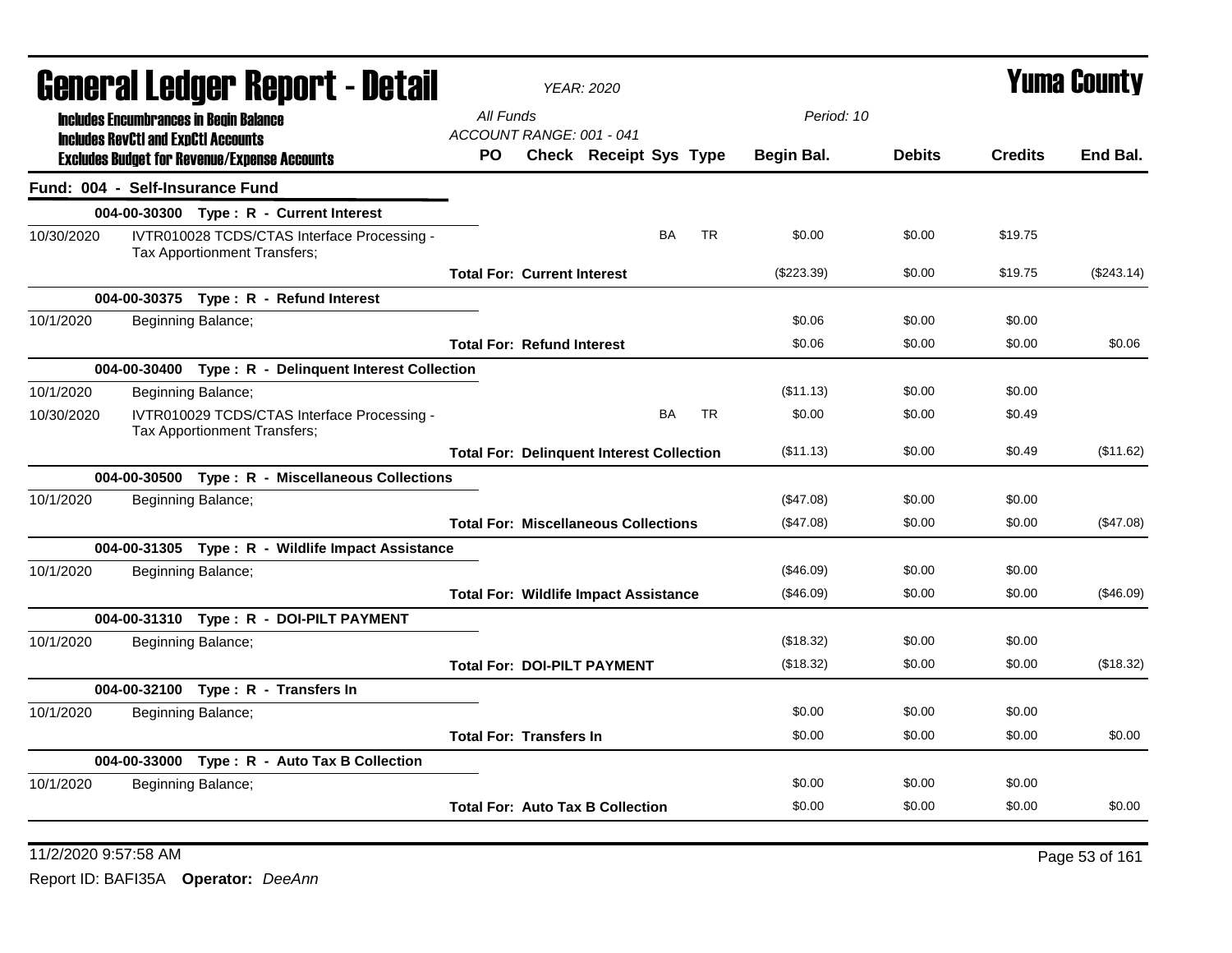|            | General Ledger Report - Detail                                                              |                                 |                                       | <b>YEAR: 2020</b>                               |           |                |                           | <b>Yuma County</b> |                |
|------------|---------------------------------------------------------------------------------------------|---------------------------------|---------------------------------------|-------------------------------------------------|-----------|----------------|---------------------------|--------------------|----------------|
|            | <b>Includes Encumbrances in Begin Balance</b><br><b>Includes RevCtI and ExpCtI Accounts</b> |                                 | All Funds<br>ACCOUNT RANGE: 001 - 041 |                                                 |           | Period: 10     |                           |                    |                |
|            | <b>Excludes Budget for Revenue/Expense Accounts</b>                                         | <b>PO</b>                       |                                       | <b>Check Receipt Sys Type</b>                   |           | Begin Bal.     | <b>Debits</b>             | <b>Credits</b>     | End Bal.       |
|            | Fund: 004 - Self-Insurance Fund                                                             |                                 |                                       |                                                 |           |                |                           |                    |                |
|            | 004-00-33100 Type: R - Auto Tax A & F Collection                                            |                                 |                                       |                                                 |           |                |                           |                    |                |
| 10/1/2020  | Beginning Balance;                                                                          |                                 |                                       |                                                 |           | \$0.00         | \$0.00                    | \$0.00             |                |
|            |                                                                                             |                                 |                                       | <b>Total For: Auto Tax A &amp; F Collection</b> |           | \$0.00         | \$0.00                    | \$0.00             | \$0.00         |
|            | 004-00-34600 Type: R - Insurance Reimbursment                                               |                                 |                                       |                                                 |           |                |                           |                    |                |
| 10/1/2020  | Beginning Balance;                                                                          |                                 |                                       |                                                 |           | (\$26, 246.00) | \$0.00                    | \$0.00             |                |
|            |                                                                                             |                                 |                                       | <b>Total For: Insurance Reimbursment</b>        |           | (\$26, 246.00) | \$0.00                    | \$0.00             | (\$26, 246.00) |
|            | 004-00-49000 Type: X - Warrants Paid                                                        |                                 |                                       |                                                 |           |                |                           |                    |                |
| 10/1/2020  | Beginning Balance;                                                                          |                                 |                                       |                                                 |           | \$208,437.40   | \$0.00                    | \$0.00             |                |
|            |                                                                                             |                                 | <b>Total For: Warrants Paid</b>       |                                                 |           | \$208,437.40   | \$0.00                    | \$0.00             | \$208,437.40   |
|            | 004-00-49100 Type: X - Treasurer Fees                                                       |                                 |                                       |                                                 |           |                |                           |                    |                |
| 10/1/2020  | Beginning Balance;                                                                          |                                 |                                       |                                                 |           | \$4.085.55     | \$0.00                    | \$0.00             |                |
| 10/30/2020 | IVTR010038 TCDS/CTAS Interface Processing -<br>Tax Apportionment Transfers;                 |                                 |                                       | BA                                              | <b>TR</b> | \$0.00         | \$10.47                   | \$0.00             |                |
| 10/30/2020 | IVTR010039 TCDS/CTAS Interface Processing -<br>Tax Apportionment Transfers;                 |                                 |                                       | <b>BA</b>                                       | <b>TR</b> | \$0.00         | \$0.09                    | \$0.00             |                |
|            |                                                                                             |                                 | <b>Total For: Treasurer Fees</b>      |                                                 |           | \$4,085.55     | \$10.56                   | \$0.00             | \$4,096.11     |
|            | Type: X - Transfer Out<br>004-00-49401                                                      |                                 |                                       |                                                 |           |                |                           |                    |                |
| 10/1/2020  | Beginning Balance;                                                                          |                                 |                                       |                                                 |           | \$0.00         | \$0.00                    | \$0.00             |                |
|            |                                                                                             |                                 | <b>Total For: Transfer Out</b>        |                                                 |           | \$0.00         | \$0.00                    | \$0.00             | \$0.00         |
|            |                                                                                             | Fund: 004 - Self-Insurance Fund |                                       | Totals :                                        |           | \$58,742.71    | \$373.34                  | \$715.00           | \$58,401.05    |
|            |                                                                                             | <b>Total Fund Revenues:</b>     | \$352.22                              | <b>Total Fund Expenses:</b>                     |           | \$10.56        | Net Revenue Over Expense: |                    | \$341.66       |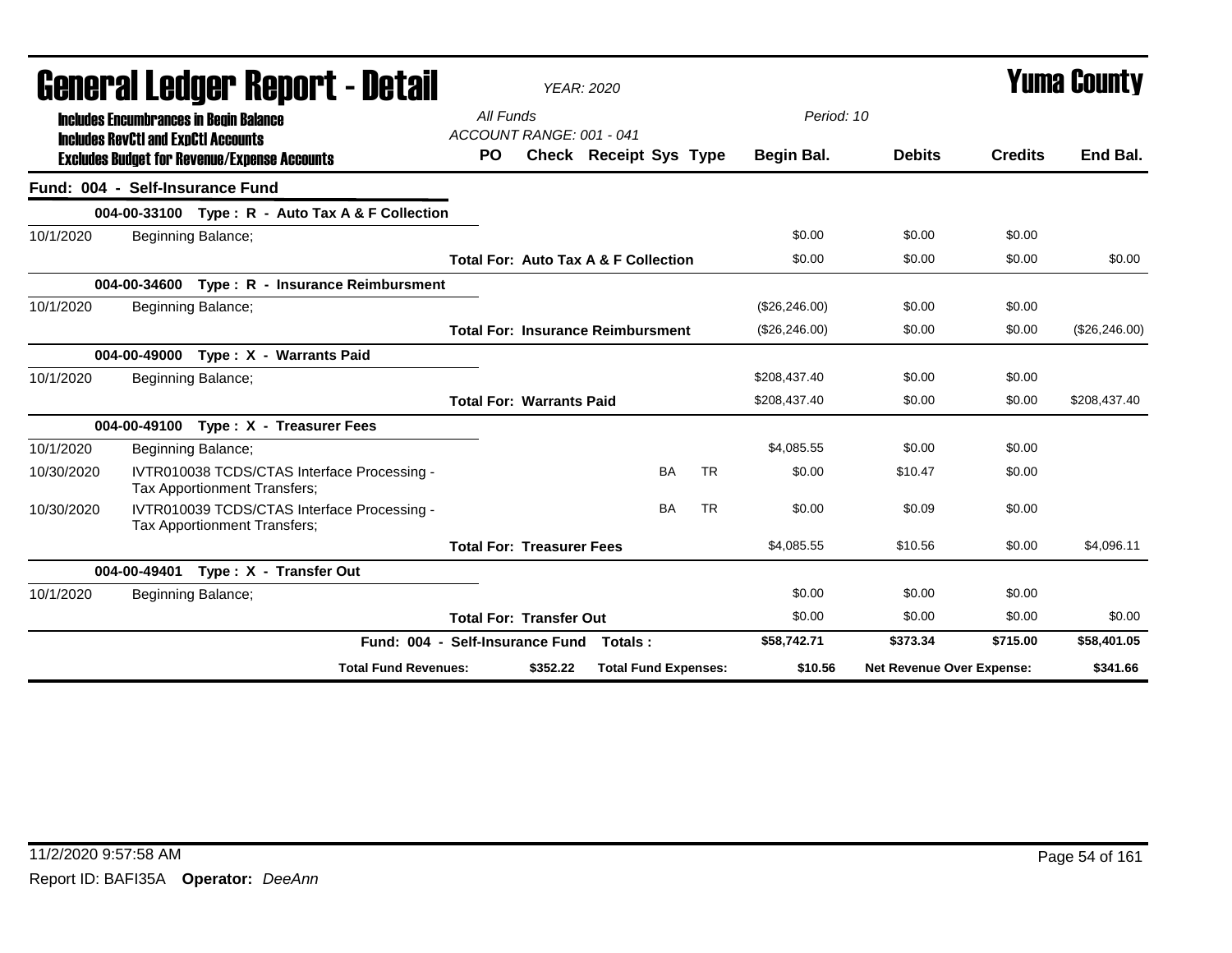|            | General Ledger Report - Detail                                   |           |                                    | <b>YEAR: 2020</b>             |           |           | Yuma Countv    |               |                |              |
|------------|------------------------------------------------------------------|-----------|------------------------------------|-------------------------------|-----------|-----------|----------------|---------------|----------------|--------------|
|            | <b>Includes Encumbrances in Begin Balance</b>                    | All Funds |                                    |                               |           |           | Period: 10     |               |                |              |
|            | <b>Includes RevCtI and ExpCtI Accounts</b>                       |           | ACCOUNT RANGE: 001 - 041           |                               |           |           |                |               |                |              |
|            | <b>Excludes Budget for Revenue/Expense Accounts</b>              | <b>PO</b> |                                    | <b>Check Receipt Sys Type</b> |           |           | Begin Bal.     | <b>Debits</b> | <b>Credits</b> | End Bal.     |
|            | Fund: 005 - Recreation Fund                                      |           |                                    |                               |           |           |                |               |                |              |
|            | 005-00-10000 Type: A - Cash Account                              |           |                                    |                               |           |           |                |               |                |              |
| 10/1/2020  | Beginning Balance;                                               |           |                                    |                               |           |           | \$965,969.94   | \$0.00        | \$0.00         |              |
| 10/15/2020 | IVTR010012 AP#110152020 - AP TRANSFER #1<br>10.15.2020;          |           |                                    |                               | <b>BA</b> | <b>CD</b> | \$0.00         | \$0.00        | \$6,864.67     |              |
| 10/30/2020 | IVTR010028 TCDS/CTAS Interface Processing -<br>Cash Transaction; |           |                                    |                               | BA        | CD        | \$0.00         | \$39.47       | \$0.00         |              |
| 10/30/2020 | IVTR010029 TCDS/CTAS Interface Processing -<br>Cash Transaction; |           |                                    |                               | <b>BA</b> | <b>CD</b> | \$0.00         | \$0.97        | \$0.00         |              |
| 10/30/2020 | IVTR010030 TCDS/CTAS Interface Processing -<br>Cash Transaction; |           |                                    |                               | BA        | <b>CD</b> | \$0.00         | \$3.67        | \$0.00         |              |
| 10/30/2020 | IVTR010031 TCDS/CTAS Interface Processing -<br>Cash Transaction; |           |                                    |                               | BA        | CD        | \$0.00         | \$3.33        | \$0.00         |              |
| 10/30/2020 | IVTR010032 TCDS/CTAS Interface Processing -<br>Cash Transaction; |           |                                    |                               | <b>BA</b> | <b>CD</b> | \$0.00         | \$21.93       | \$0.00         |              |
| 10/30/2020 | IVTR010033 TCDS/CTAS Interface Processing -<br>Cash Transaction; |           |                                    |                               | BA        | CD        | \$0.00         | \$5.29        | \$0.00         |              |
| 10/30/2020 | IVTR010036 TCDS/CTAS Interface Processing -<br>Cash Transaction; |           |                                    |                               | <b>BA</b> | <b>CD</b> | \$0.00         | \$629.56      | \$0.00         |              |
| 10/30/2020 | IVTR010037 TCDS/CTAS Interface Processing -<br>Cash Transaction; |           |                                    |                               | BA        | <b>CD</b> | \$0.00         | \$0.10        | \$0.00         |              |
| 10/30/2020 | IVTR010038 TCDS/CTAS Interface Processing -<br>Cash Transaction; |           |                                    |                               | <b>BA</b> | <b>CD</b> | \$0.00         | \$0.00        | \$20.93        |              |
| 10/30/2020 | IVTR010039 TCDS/CTAS Interface Processing -<br>Cash Transaction; |           |                                    |                               | <b>BA</b> | <b>CD</b> | \$0.00         | \$0.00        | \$0.19         |              |
|            |                                                                  |           | <b>Total For: Cash Account</b>     |                               |           |           | \$965,969.94   | \$704.32      | \$6,885.79     | \$959,788.47 |
|            | 005-00-20000 Type: L - Accounts Payable                          |           |                                    |                               |           |           |                |               |                |              |
| 10/1/2020  | Beginning Balance;                                               |           |                                    |                               |           |           | \$0.00         | \$0.00        | \$0.00         |              |
|            |                                                                  |           | <b>Total For: Accounts Payable</b> |                               |           |           | \$0.00         | \$0.00        | \$0.00         | \$0.00       |
|            | 005-00-20010 Type: L - Revenue Control                           |           |                                    |                               |           |           |                |               |                |              |
| 10/1/2020  | Beginning Balance;                                               |           |                                    |                               |           |           | (\$255,061.45) | \$0.00        | \$0.00         |              |
| 10/30/2020 | IVTR010028 - Auto post transaction;                              |           |                                    |                               | BA        | <b>CP</b> | \$0.00         | \$0.00        | \$39.47        |              |

11/2/2020 9:57:58 AM Page 55 of 161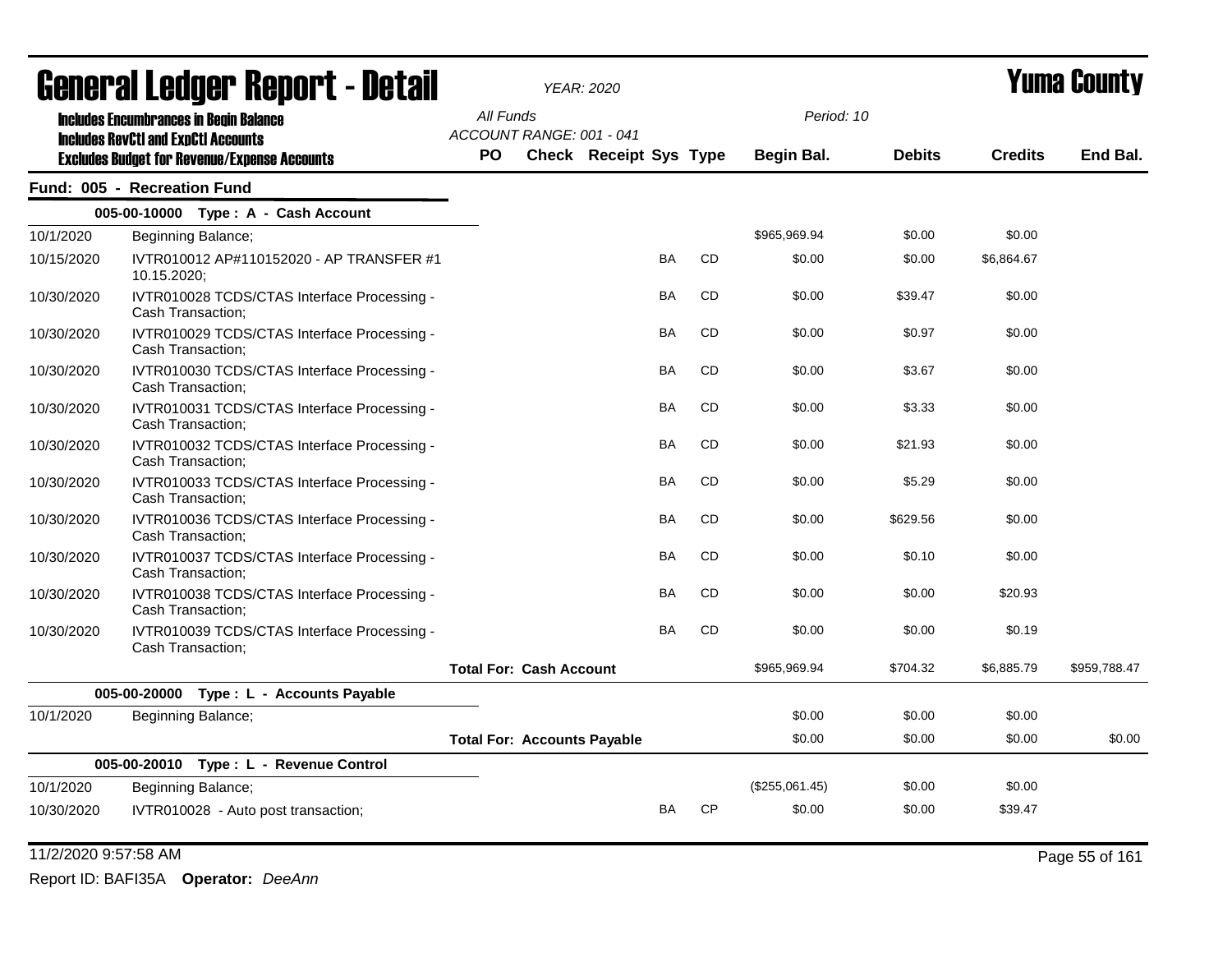|            | General Ledger Report - Detail                                                                    |           |                                    | <b>YEAR: 2020</b>                        |           |           | <b>Yuma County</b> |               |                |                |
|------------|---------------------------------------------------------------------------------------------------|-----------|------------------------------------|------------------------------------------|-----------|-----------|--------------------|---------------|----------------|----------------|
|            | <b>Includes Encumbrances in Begin Balance</b>                                                     | All Funds | ACCOUNT RANGE: 001 - 041           |                                          |           |           | Period: 10         |               |                |                |
|            | <b>Includes RevCtI and ExpCtI Accounts</b><br><b>Excludes Budget for Revenue/Expense Accounts</b> | PO        |                                    | Check Receipt Sys Type                   |           |           | Begin Bal.         | <b>Debits</b> | <b>Credits</b> | End Bal.       |
|            | Fund: 005 - Recreation Fund                                                                       |           |                                    |                                          |           |           |                    |               |                |                |
|            | 005-00-20010 Type: L - Revenue Control                                                            |           |                                    |                                          |           |           |                    |               |                |                |
| 10/30/2020 | IVTR010029 - Auto post transaction;                                                               |           |                                    |                                          | <b>BA</b> | <b>CP</b> | \$0.00             | \$0.00        | \$0.97         |                |
| 10/30/2020 | IVTR010030 - Auto post transaction;                                                               |           |                                    |                                          | <b>BA</b> | <b>CP</b> | \$0.00             | \$0.00        | \$3.67         |                |
| 10/30/2020 | IVTR010031 - Auto post transaction;                                                               |           |                                    |                                          | BA        | <b>CP</b> | \$0.00             | \$0.00        | \$3.33         |                |
| 10/30/2020 | IVTR010032 - Auto post transaction;                                                               |           |                                    |                                          | <b>BA</b> | <b>CP</b> | \$0.00             | \$0.00        | \$21.93        |                |
| 10/30/2020 | IVTR010033 - Auto post transaction;                                                               |           |                                    |                                          | BA        | <b>CP</b> | \$0.00             | \$0.00        | \$5.29         |                |
| 10/30/2020 | IVTR010036 - Auto post transaction;                                                               |           |                                    |                                          | <b>BA</b> | CP        | \$0.00             | \$0.00        | \$629.56       |                |
| 10/30/2020 | IVTR010037 - Auto post transaction;                                                               |           |                                    |                                          | <b>BA</b> | <b>CP</b> | \$0.00             | \$0.00        | \$0.10         |                |
|            |                                                                                                   |           | <b>Total For: Revenue Control</b>  |                                          |           |           | (\$255,061.45)     | \$0.00        | \$704.32       | (\$255,765.77) |
|            | 005-00-20020 Type: L - Expense Control                                                            |           |                                    |                                          |           |           |                    |               |                |                |
| 10/1/2020  | Beginning Balance;                                                                                |           |                                    |                                          |           |           | \$59,034.80        | \$0.00        | \$0.00         |                |
| 10/15/2020 | IVTR010012 - Auto post transaction;                                                               |           |                                    |                                          | <b>BA</b> | CP        | \$0.00             | \$6,864.67    | \$0.00         |                |
| 10/30/2020 | IVTR010038 - Auto post transaction;                                                               |           |                                    |                                          | BA        | CP        | \$0.00             | \$20.93       | \$0.00         |                |
| 10/30/2020 | IVTR010039 - Auto post transaction;                                                               |           |                                    |                                          | <b>BA</b> | <b>CP</b> | \$0.00             | \$0.19        | \$0.00         |                |
|            |                                                                                                   |           | <b>Total For: Expense Control</b>  |                                          |           |           | \$59,034.80        | \$6,885.79    | \$0.00         | \$65,920.59    |
|            | 005-00-20100 Type: L - Fund Balance                                                               |           |                                    |                                          |           |           |                    |               |                |                |
| 10/1/2020  | Beginning Balance;                                                                                |           |                                    |                                          |           |           | (\$769,943.29)     | \$0.00        | \$0.00         |                |
|            |                                                                                                   |           | <b>Total For: Fund Balance</b>     |                                          |           |           | (\$769,943.29)     | \$0.00        | \$0.00         | (\$769,943.29) |
|            | 005-00-30100 Type: R - Current Tax Collection                                                     |           |                                    |                                          |           |           |                    |               |                |                |
| 10/1/2020  | Beginning Balance;                                                                                |           |                                    |                                          |           |           | \$0.00             | \$0.00        | \$0.00         |                |
|            |                                                                                                   |           |                                    | <b>Total For: Current Tax Collection</b> |           |           | \$0.00             | \$0.00        | \$0.00         | \$0.00         |
|            | 005-00-30105 Type: R - Current Tax Real                                                           |           |                                    |                                          |           |           |                    |               |                |                |
| 10/1/2020  | Beginning Balance;                                                                                |           |                                    |                                          |           |           | (\$145,331.69)     | \$0.00        | \$0.00         |                |
| 10/30/2020 | IVTR010036 TCDS/CTAS Interface Processing -<br>Tax Apportionment Transfers;                       |           |                                    |                                          | <b>BA</b> | <b>TR</b> | \$0.00             | \$0.00        | \$629.56       |                |
|            |                                                                                                   |           | <b>Total For: Current Tax Real</b> |                                          |           |           | (\$145,331.69)     | \$0.00        | \$629.56       | (\$145,961.25) |
|            | 005-00-30110 Type: R - Current Tax Oil and Gas                                                    |           |                                    |                                          |           |           |                    |               |                |                |

11/2/2020 9:57:58 AM Page 56 of 161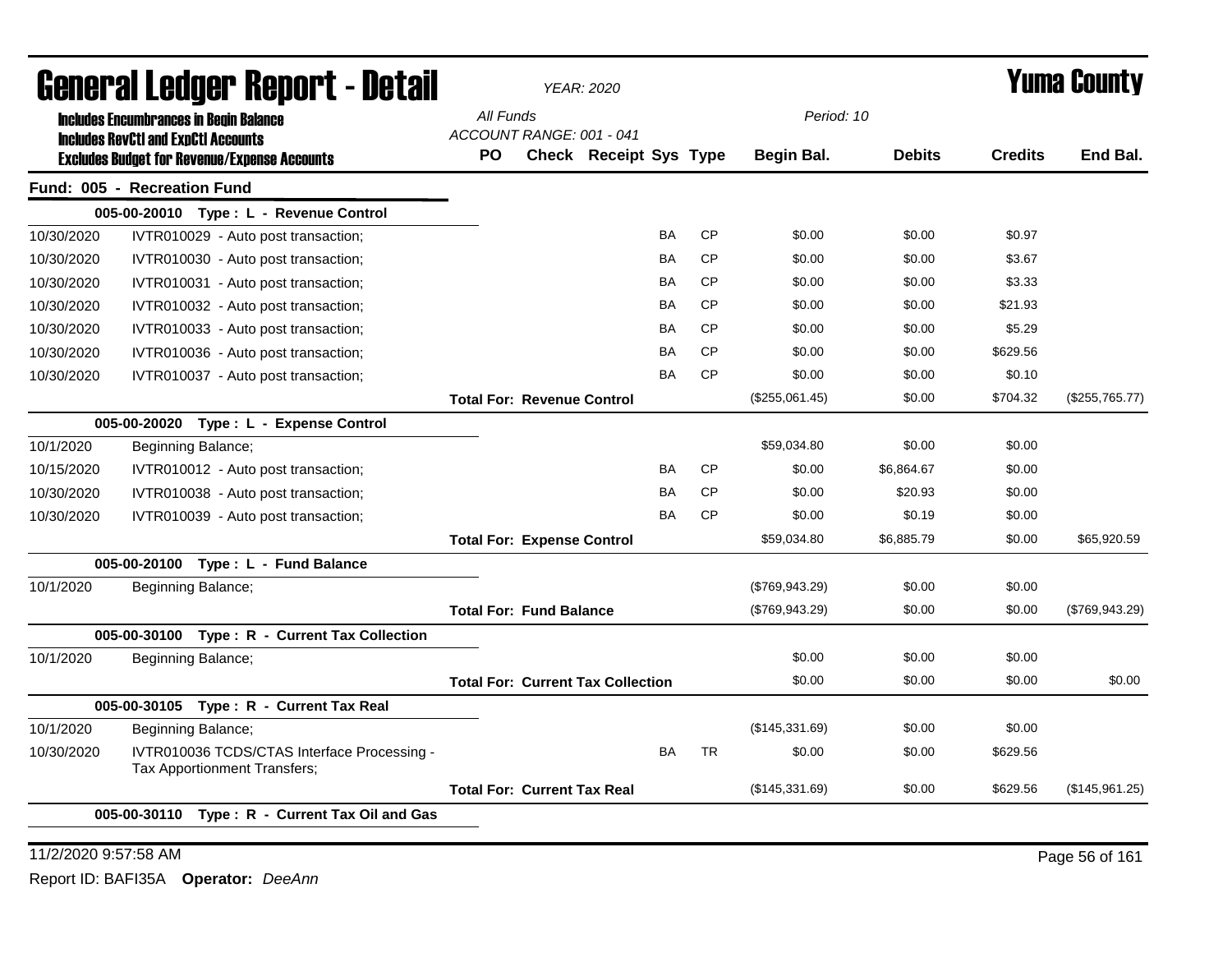|                                    |                                            | <b>General Ledger Report - Detail</b>                                              |                                 | <b>YEAR: 2020</b> |                                                 | <b>Yuma County</b> |                   |               |                |                |
|------------------------------------|--------------------------------------------|------------------------------------------------------------------------------------|---------------------------------|-------------------|-------------------------------------------------|--------------------|-------------------|---------------|----------------|----------------|
|                                    |                                            | <b>Includes Encumbrances in Begin Balance</b>                                      | All Funds                       |                   |                                                 |                    | Period: 10        |               |                |                |
|                                    | <b>Includes RevCtI and ExpCtI Accounts</b> | <b>Excludes Budget for Revenue/Expense Accounts</b>                                | ACCOUNT RANGE: 001 - 041<br>PO. |                   | <b>Check Receipt Sys Type</b>                   |                    | <b>Begin Bal.</b> | <b>Debits</b> | <b>Credits</b> | End Bal.       |
| <b>Fund: 005 - Recreation Fund</b> |                                            |                                                                                    |                                 |                   |                                                 |                    |                   |               |                |                |
|                                    |                                            | 005-00-30110 Type: R - Current Tax Oil and Gas                                     |                                 |                   |                                                 |                    |                   |               |                |                |
| 10/1/2020                          |                                            | Beginning Balance;                                                                 |                                 |                   |                                                 |                    | (\$22,505.90)     | \$0.00        | \$0.00         |                |
|                                    |                                            |                                                                                    |                                 |                   | <b>Total For: Current Tax Oil and Gas</b>       |                    | (\$22,505.90)     | \$0.00        | \$0.00         | (\$22,505.90)  |
|                                    |                                            | 005-00-30115 Type: R - Current Tax Personal Property                               |                                 |                   |                                                 |                    |                   |               |                |                |
| 10/1/2020                          | Beginning Balance;                         |                                                                                    |                                 |                   |                                                 |                    | (\$21,065.90)     | \$0.00        | \$0.00         |                |
| 10/30/2020                         |                                            | IVTR010032 TCDS/CTAS Interface Processing -<br><b>Tax Apportionment Transfers:</b> |                                 |                   | BA                                              | <b>TR</b>          | \$0.00            | \$0.00        | \$21.93        |                |
|                                    |                                            |                                                                                    |                                 |                   | <b>Total For: Current Tax Personal Property</b> |                    | (\$21,065.90)     | \$0.00        | \$21.93        | (\$21,087.83)  |
|                                    |                                            | 005-00-30120 Type: R - Current Tax Mineral                                         |                                 |                   |                                                 |                    |                   |               |                |                |
| 10/1/2020                          | Beginning Balance;                         |                                                                                    |                                 |                   |                                                 |                    | (\$978.17)        | \$0.00        | \$0.00         |                |
| 10/30/2020                         |                                            | IVTR010031 TCDS/CTAS Interface Processing -<br>Tax Apportionment Transfers;        |                                 |                   | <b>BA</b>                                       | <b>TR</b>          | \$0.00            | \$0.00        | \$3.33         |                |
|                                    |                                            |                                                                                    |                                 |                   | <b>Total For: Current Tax Mineral</b>           |                    | (\$978.17)        | \$0.00        | \$3.33         | (\$981.50)     |
|                                    |                                            | 005-00-30125 Type: R - Current Tax Possessory Interes                              |                                 |                   |                                                 |                    |                   |               |                |                |
| 10/1/2020                          | Beginning Balance;                         |                                                                                    |                                 |                   |                                                 |                    | (\$302.91)        | \$0.00        | \$0.00         |                |
|                                    |                                            |                                                                                    |                                 |                   | <b>Total For: Current Tax Possessory Intere</b> |                    | (\$302.91)        | \$0.00        | \$0.00         | (\$302.91)     |
|                                    |                                            | 005-00-30130 Type: R - Current Tax State Assessed                                  |                                 |                   |                                                 |                    |                   |               |                |                |
| 10/1/2020                          |                                            | Beginning Balance;                                                                 |                                 |                   |                                                 |                    | (\$63,467.10)     | \$0.00        | \$0.00         |                |
|                                    |                                            |                                                                                    |                                 |                   | <b>Total For: Current Tax State Assessed</b>    |                    | (\$63,467.10)     | \$0.00        | \$0.00         | (\$63,467.10)  |
|                                    |                                            | 005-00-30135 Type: R - Current Tax Mobile Home                                     |                                 |                   |                                                 |                    |                   |               |                |                |
| 10/1/2020                          | Beginning Balance;                         |                                                                                    |                                 |                   |                                                 |                    | (\$514.56)        | \$0.00        | \$0.00         |                |
| 10/30/2020                         |                                            | IVTR010030 TCDS/CTAS Interface Processing -<br>Tax Apportionment Transfers;        |                                 |                   | <b>BA</b>                                       | <b>TR</b>          | \$0.00            | \$0.00        | \$3.67         |                |
|                                    |                                            |                                                                                    |                                 |                   | <b>Total For: Current Tax Mobile Home</b>       |                    | (\$514.56)        | \$0.00        | \$3.67         | (\$518.23)     |
|                                    |                                            | 005-00-30200 Type: R - Delinquent Tax Collection                                   |                                 |                   |                                                 |                    |                   |               |                |                |
| 10/1/2020                          |                                            | Beginning Balance;                                                                 |                                 |                   |                                                 |                    | \$0.00            | \$0.00        | \$0.00         |                |
|                                    |                                            |                                                                                    |                                 |                   | <b>Total For: Delinquent Tax Collection</b>     |                    | \$0.00            | \$0.00        | \$0.00         | \$0.00         |
|                                    | 005-00-30205                               | Type: R - Delinquent Tax Real                                                      |                                 |                   |                                                 |                    |                   |               |                |                |
| 11/2/2020 9:57:58 AM               |                                            |                                                                                    |                                 |                   |                                                 |                    |                   |               |                | Page 57 of 161 |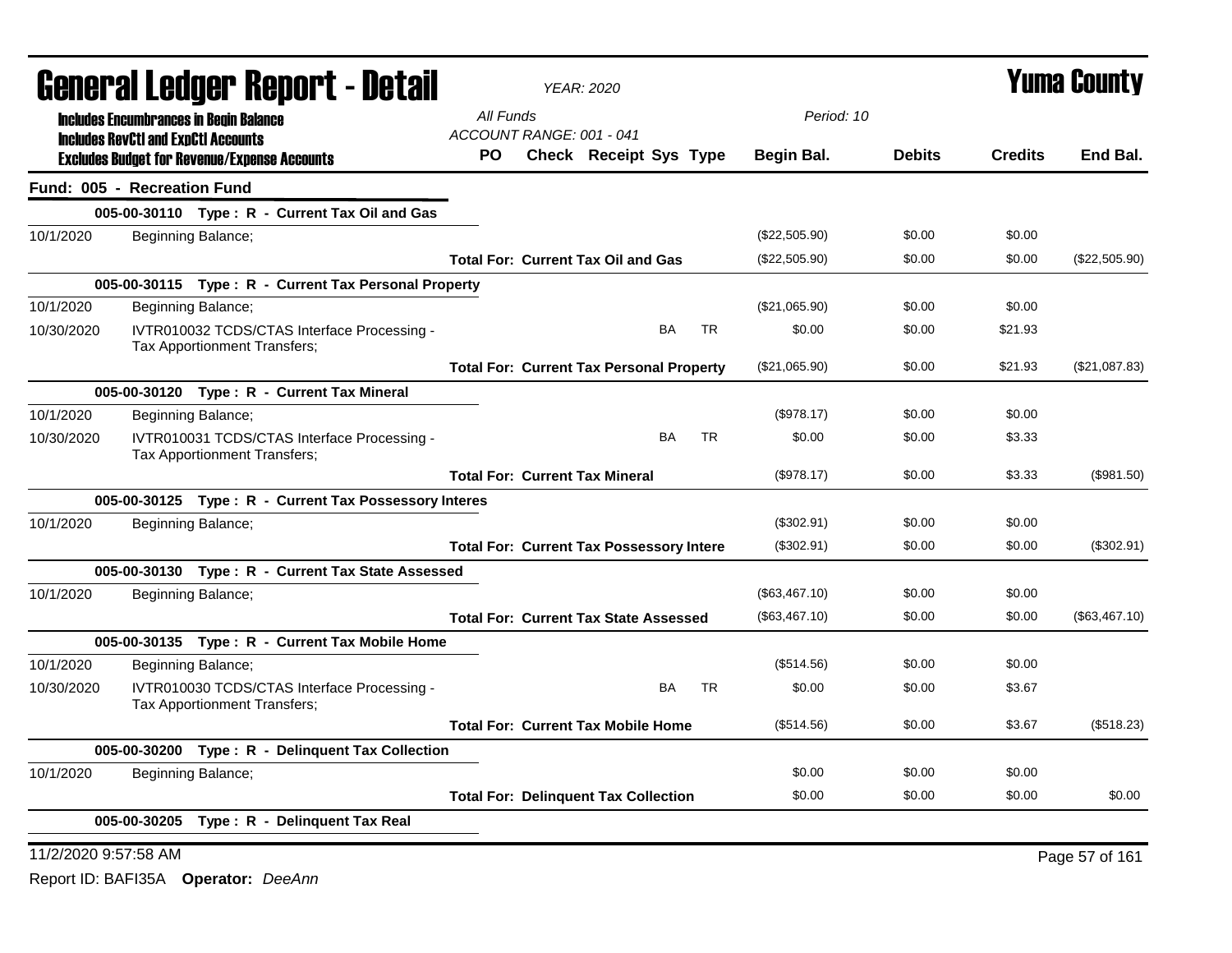| General Ledger Report - Detail |                                                                                                   |                              |                                                       | <b>YEAR: 2020</b>               |                                                |           |              | <b>Yuma County</b> |                |            |
|--------------------------------|---------------------------------------------------------------------------------------------------|------------------------------|-------------------------------------------------------|---------------------------------|------------------------------------------------|-----------|--------------|--------------------|----------------|------------|
|                                | <b>Includes Encumbrances in Begin Balance</b>                                                     |                              |                                                       | All Funds                       |                                                |           | Period: 10   |                    |                |            |
|                                | <b>Includes RevCtI and ExpCtI Accounts</b><br><b>Excludes Budget for Revenue/Expense Accounts</b> |                              |                                                       | ACCOUNT RANGE: 001 - 041<br>PO. | <b>Check Receipt Sys Type</b>                  |           | Begin Bal.   | <b>Debits</b>      | <b>Credits</b> | End Bal.   |
|                                | Fund: 005 - Recreation Fund                                                                       |                              |                                                       |                                 |                                                |           |              |                    |                |            |
|                                |                                                                                                   |                              | 005-00-30205 Type: R - Delinquent Tax Real            |                                 |                                                |           |              |                    |                |            |
| 10/1/2020                      |                                                                                                   | Beginning Balance;           |                                                       |                                 |                                                |           | (\$200.79)   | \$0.00             | \$0.00         |            |
|                                |                                                                                                   |                              |                                                       |                                 | <b>Total For: Delinquent Tax Real</b>          |           | $(\$200.79)$ | \$0.00             | \$0.00         | (\$200.79) |
|                                |                                                                                                   |                              | 005-00-30210 Type: R - Delinquent Tax Oil and Gas     |                                 |                                                |           |              |                    |                |            |
| 10/1/2020                      |                                                                                                   | Beginning Balance;           |                                                       |                                 |                                                |           | \$0.00       | \$0.00             | \$0.00         |            |
|                                |                                                                                                   |                              |                                                       |                                 | <b>Total For: Delinquent Tax Oil and Gas</b>   |           | \$0.00       | \$0.00             | \$0.00         | \$0.00     |
|                                |                                                                                                   |                              | 005-00-30215 Type: R - Delinquent Tax Mineral         |                                 |                                                |           |              |                    |                |            |
| 10/1/2020                      |                                                                                                   | Beginning Balance;           |                                                       |                                 |                                                |           | (\$0.17)     | \$0.00             | \$0.00         |            |
|                                |                                                                                                   |                              |                                                       |                                 | <b>Total For: Delinquent Tax Mineral</b>       |           | (\$0.17)     | \$0.00             | \$0.00         | (\$0.17)   |
|                                |                                                                                                   |                              | 005-00-30220 Type: R - Delinquent Tax Personal Proper |                                 |                                                |           |              |                    |                |            |
| 10/1/2020                      |                                                                                                   | Beginning Balance;           |                                                       |                                 |                                                |           | \$0.00       | \$0.00             | \$0.00         |            |
| 10/30/2020                     |                                                                                                   | Tax Apportionment Transfers; | IVTR010033 TCDS/CTAS Interface Processing -           |                                 | BA                                             | <b>TR</b> | \$0.00       | \$0.00             | \$5.29         |            |
|                                |                                                                                                   |                              |                                                       |                                 | <b>Total For: Delinquent Tax Personal Prop</b> |           | \$0.00       | \$0.00             | \$5.29         | (\$5.29)   |
|                                |                                                                                                   |                              | 005-00-30225 Type: R - Delinquent Tax Possessory Rate |                                 |                                                |           |              |                    |                |            |
| 10/1/2020                      |                                                                                                   | Beginning Balance;           |                                                       |                                 |                                                |           | \$0.00       | \$0.00             | \$0.00         |            |
|                                |                                                                                                   |                              |                                                       |                                 | <b>Total For: Delinquent Tax Possessory Ra</b> |           | \$0.00       | \$0.00             | \$0.00         | \$0.00     |
|                                |                                                                                                   |                              | 005-00-30230 Type: R - Delinquent Tax State Assesed   |                                 |                                                |           |              |                    |                |            |
| 10/1/2020                      |                                                                                                   | Beginning Balance;           |                                                       |                                 |                                                |           | \$0.00       | \$0.00             | \$0.00         |            |
| 10/30/2020                     |                                                                                                   | Tax Apportionment Transfers; | IVTR010037 TCDS/CTAS Interface Processing -           |                                 | BA                                             | <b>TR</b> | \$0.00       | \$0.00             | \$0.10         |            |
|                                |                                                                                                   |                              |                                                       |                                 | <b>Total For: Delinquent Tax State Assesed</b> |           | \$0.00       | \$0.00             | \$0.10         | (\$0.10)   |
|                                |                                                                                                   |                              | 005-00-30235 Type: R - Delinquent Tax Mobile Home     |                                 |                                                |           |              |                    |                |            |
| 10/1/2020                      |                                                                                                   | Beginning Balance;           |                                                       |                                 |                                                |           | (\$2.39)     | \$0.00             | \$0.00         |            |
|                                |                                                                                                   |                              |                                                       |                                 | <b>Total For: Delinquent Tax Mobile Home</b>   |           | (\$2.39)     | \$0.00             | \$0.00         | (\$2.39)   |
|                                |                                                                                                   |                              | 005-00-30240 Type: R - Deling Tax Special Assessment  |                                 |                                                |           |              |                    |                |            |
| 10/1/2020                      |                                                                                                   | Beginning Balance;           |                                                       |                                 |                                                |           | \$0.00       | \$0.00             | \$0.00         |            |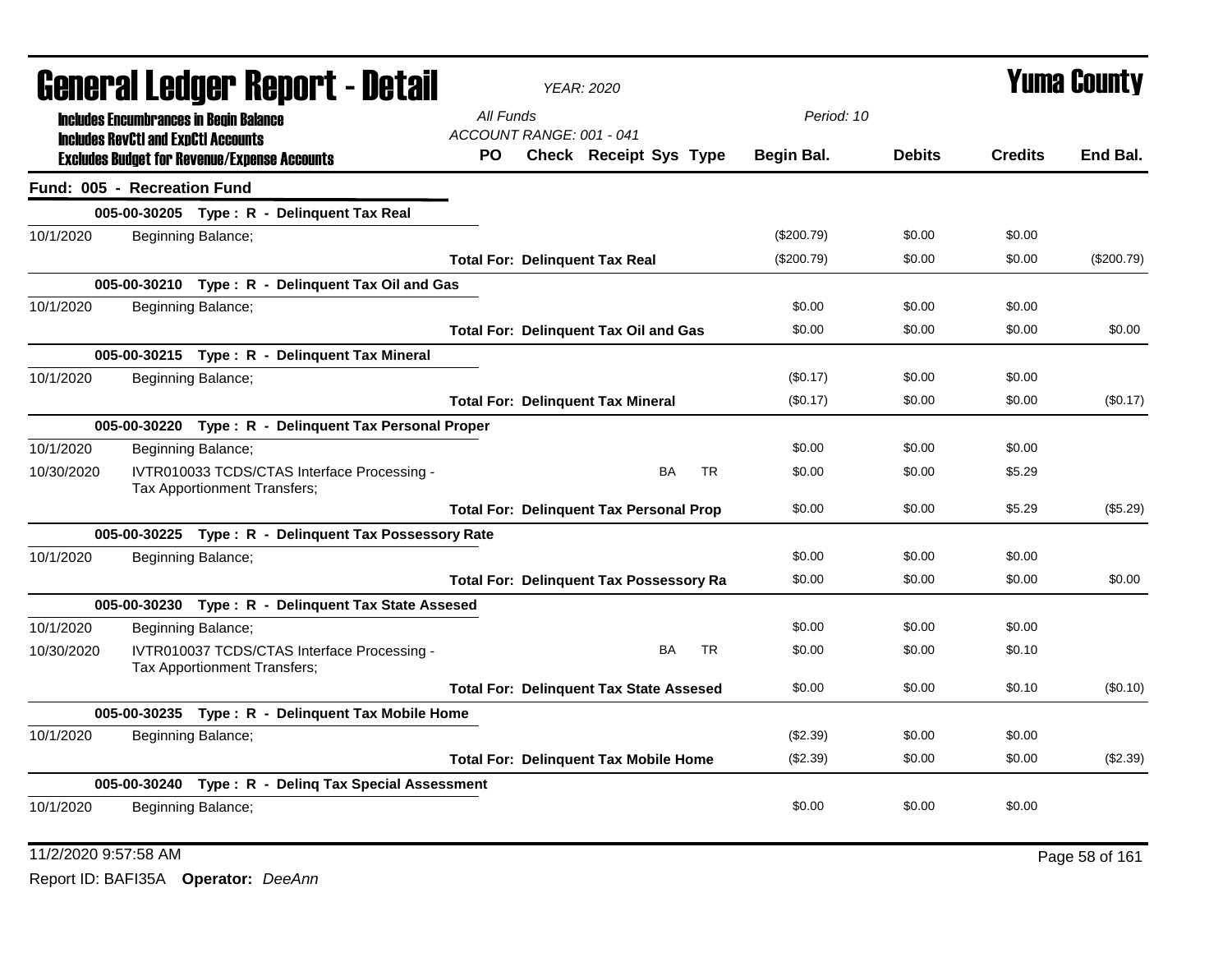| General Ledger Report - Detail |                                            | <b>YEAR: 2020</b>                                                           |                                                  |                        |           |           | Yuma Countv |               |                |            |
|--------------------------------|--------------------------------------------|-----------------------------------------------------------------------------|--------------------------------------------------|------------------------|-----------|-----------|-------------|---------------|----------------|------------|
|                                |                                            | <b>Includes Encumbrances in Begin Balance</b>                               | All Funds                                        |                        |           |           | Period: 10  |               |                |            |
|                                | <b>Includes RevCtI and ExpCtI Accounts</b> |                                                                             | ACCOUNT RANGE: 001 - 041                         |                        |           |           |             |               |                |            |
|                                |                                            | <b>Excludes Budget for Revenue/Expense Accounts</b>                         | PO.                                              | Check Receipt Sys Type |           |           | Begin Bal.  | <b>Debits</b> | <b>Credits</b> | End Bal.   |
|                                | Fund: 005 - Recreation Fund                |                                                                             |                                                  |                        |           |           |             |               |                |            |
|                                |                                            | 005-00-30240 Type: R - Deling Tax Special Assessment                        |                                                  |                        |           |           |             |               |                |            |
|                                |                                            |                                                                             | <b>Total For: Deling Tax Special Assessme</b>    |                        |           |           | \$0.00      | \$0.00        | \$0.00         | \$0.00     |
|                                |                                            | 005-00-30300 Type: R - Current Interest                                     |                                                  |                        |           |           |             |               |                |            |
| 10/1/2020                      |                                            | Beginning Balance;                                                          |                                                  |                        |           |           | (\$446.73)  | \$0.00        | \$0.00         |            |
| 10/30/2020                     |                                            | IVTR010028 TCDS/CTAS Interface Processing -<br>Tax Apportionment Transfers; |                                                  |                        | <b>BA</b> | <b>TR</b> | \$0.00      | \$0.00        | \$39.47        |            |
|                                |                                            |                                                                             | <b>Total For: Current Interest</b>               |                        |           |           | (\$446.73)  | \$0.00        | \$39.47        | (\$486.20) |
|                                |                                            | 005-00-30375 Type: R - Refund Interest                                      |                                                  |                        |           |           |             |               |                |            |
| 10/1/2020                      |                                            | Beginning Balance;                                                          |                                                  |                        |           |           | \$0.12      | \$0.00        | \$0.00         |            |
|                                |                                            |                                                                             | <b>Total For: Refund Interest</b>                |                        |           |           | \$0.12      | \$0.00        | \$0.00         | \$0.12     |
|                                |                                            | 005-00-30400 Type: R - Delinquent Interest Collection                       |                                                  |                        |           |           |             |               |                |            |
| 10/1/2020                      |                                            | Beginning Balance;                                                          |                                                  |                        |           |           | (\$22.28)   | \$0.00        | \$0.00         |            |
| 10/30/2020                     |                                            | IVTR010029 TCDS/CTAS Interface Processing -<br>Tax Apportionment Transfers; |                                                  |                        | <b>BA</b> | <b>TR</b> | \$0.00      | \$0.00        | \$0.97         |            |
|                                |                                            |                                                                             | <b>Total For: Delinquent Interest Collection</b> |                        |           |           | (\$22.28)   | \$0.00        | \$0.97         | (\$23.25)  |
|                                |                                            | 005-00-30500 Type: R - Miscellaneous Collections                            |                                                  |                        |           |           |             |               |                |            |
| 10/1/2020                      |                                            | Beginning Balance;                                                          |                                                  |                        |           |           | (\$94.16)   | \$0.00        | \$0.00         |            |
|                                |                                            |                                                                             | <b>Total For: Miscellaneous Collections</b>      |                        |           |           | (\$94.16)   | \$0.00        | \$0.00         | (\$94.16)  |
|                                |                                            | 005-00-31305 Type: R - Wildlife Impact Assistance                           |                                                  |                        |           |           |             |               |                |            |
| 10/1/2020                      |                                            | Beginning Balance;                                                          |                                                  |                        |           |           | (\$92.18)   | \$0.00        | \$0.00         |            |
|                                |                                            |                                                                             | <b>Total For: Wildlife Impact Assistance</b>     |                        |           |           | (\$92.18)   | \$0.00        | \$0.00         | (\$92.18)  |
|                                |                                            | 005-00-31310 Type: R - DOI-PILT PAYMENT                                     |                                                  |                        |           |           |             |               |                |            |
| 10/1/2020                      |                                            | Beginning Balance;                                                          |                                                  |                        |           |           | (\$36.64)   | \$0.00        | \$0.00         |            |
|                                |                                            |                                                                             | <b>Total For: DOI-PILT PAYMENT</b>               |                        |           |           | (\$36.64)   | \$0.00        | \$0.00         | (\$36.64)  |
|                                |                                            | 005-00-32100 Type: R - Transfers In                                         |                                                  |                        |           |           |             |               |                |            |
| 10/1/2020                      |                                            | Beginning Balance;                                                          |                                                  |                        |           |           | \$0.00      | \$0.00        | \$0.00         |            |
|                                |                                            |                                                                             | <b>Total For: Transfers In</b>                   |                        |           |           | \$0.00      | \$0.00        | \$0.00         | \$0.00     |

11/2/2020 9:57:58 AM Page 59 of 161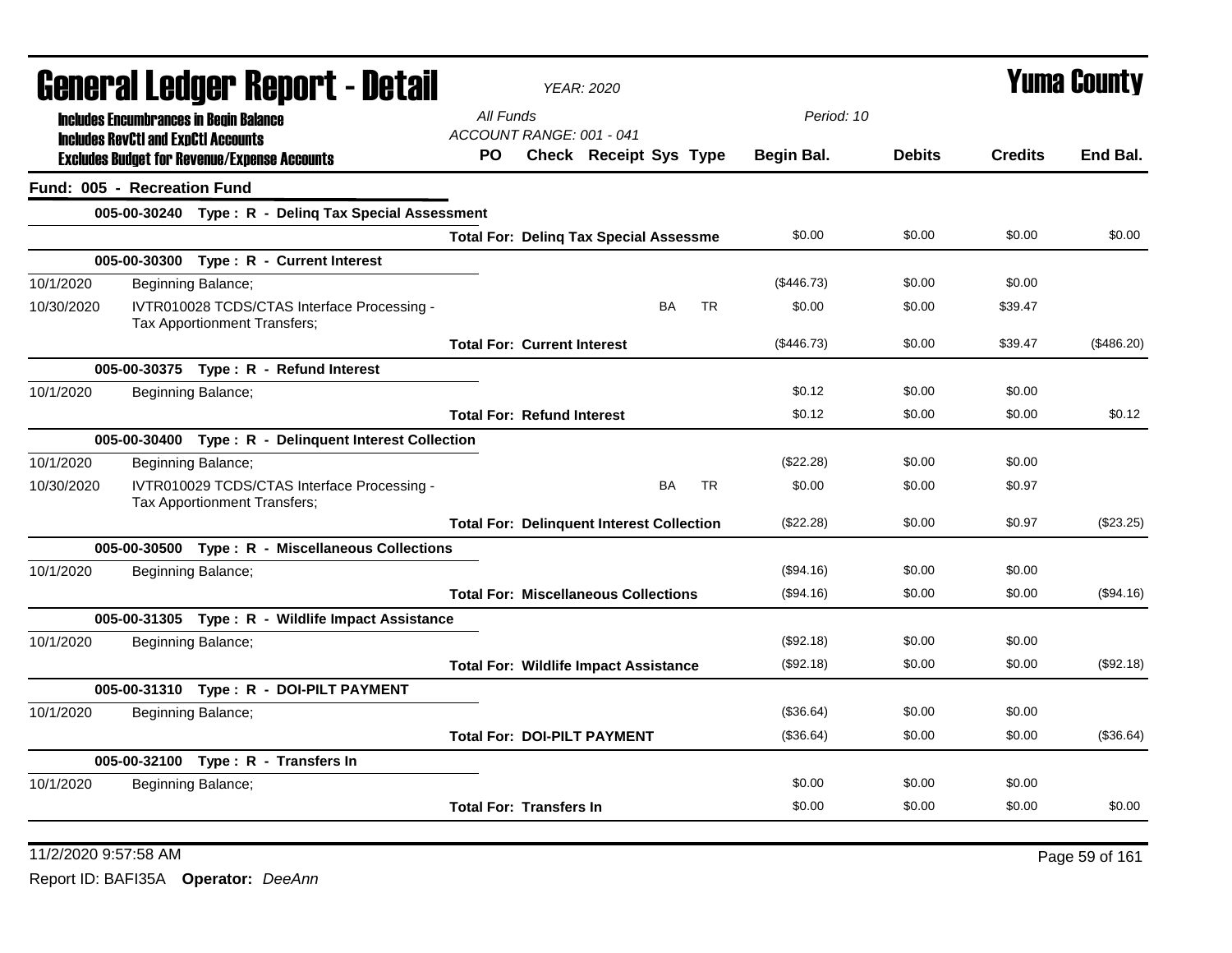|            | General Ledger Report - Detail                                                              |                                       |          | <b>YEAR: 2020</b>                               |           |                |                           | <b>Yuma County</b> |                 |
|------------|---------------------------------------------------------------------------------------------|---------------------------------------|----------|-------------------------------------------------|-----------|----------------|---------------------------|--------------------|-----------------|
|            | <b>Includes Encumbrances in Begin Balance</b><br><b>Includes RevCtI and ExpCtI Accounts</b> | All Funds<br>ACCOUNT RANGE: 001 - 041 |          |                                                 |           | Period: 10     |                           |                    |                 |
|            | <b>Excludes Budget for Revenue/Expense Accounts</b>                                         | <b>PO</b>                             |          | <b>Check Receipt Sys Type</b>                   |           | Begin Bal.     | <b>Debits</b>             | <b>Credits</b>     | End Bal.        |
|            | Fund: 005 - Recreation Fund                                                                 |                                       |          |                                                 |           |                |                           |                    |                 |
|            | 005-00-33000 Type: R - Auto Tax B Collection                                                |                                       |          |                                                 |           |                |                           |                    |                 |
| 10/1/2020  | Beginning Balance;                                                                          |                                       |          |                                                 |           | \$0.00         | \$0.00                    | \$0.00             |                 |
|            |                                                                                             |                                       |          | <b>Total For: Auto Tax B Collection</b>         |           | \$0.00         | \$0.00                    | \$0.00             | \$0.00          |
|            | 005-00-33100 Type: R - Auto Tax A & F Collection                                            |                                       |          |                                                 |           |                |                           |                    |                 |
| 10/1/2020  | Beginning Balance;                                                                          |                                       |          |                                                 |           | \$0.00         | \$0.00                    | \$0.00             |                 |
|            |                                                                                             |                                       |          | <b>Total For: Auto Tax A &amp; F Collection</b> |           | \$0.00         | \$0.00                    | \$0.00             | \$0.00          |
|            | 005-00-49000 Type: X - Warrants Paid                                                        |                                       |          |                                                 |           |                |                           |                    |                 |
| 10/1/2020  | Beginning Balance;                                                                          |                                       |          |                                                 |           | \$51,388.74    | \$0.00                    | \$0.00             |                 |
| 10/15/2020 | IVTR010012 AP#110152020 - AP TRANSFER #1<br>10.15.2020;                                     |                                       |          | BA                                              | <b>TR</b> | \$0.00         | \$6,864.67                | \$0.00             |                 |
|            |                                                                                             | <b>Total For: Warrants Paid</b>       |          |                                                 |           | \$51,388.74    | \$6,864.67                | \$0.00             | \$58,253.41     |
|            | 005-00-49100 Type: X - Treasurer Fees                                                       |                                       |          |                                                 |           |                |                           |                    |                 |
| 10/1/2020  | Beginning Balance;                                                                          |                                       |          |                                                 |           | \$7.646.06     | \$0.00                    | \$0.00             |                 |
| 10/30/2020 | IVTR010038 TCDS/CTAS Interface Processing -<br>Tax Apportionment Transfers;                 |                                       |          | BA                                              | <b>TR</b> | \$0.00         | \$20.93                   | \$0.00             |                 |
| 10/30/2020 | IVTR010039 TCDS/CTAS Interface Processing -<br>Tax Apportionment Transfers;                 |                                       |          | BA                                              | <b>TR</b> | \$0.00         | \$0.19                    | \$0.00             |                 |
|            |                                                                                             | <b>Total For: Treasurer Fees</b>      |          |                                                 |           | \$7,646.06     | \$21.12                   | \$0.00             | \$7,667.18      |
|            | 005-00-49401 Type: X - Transfer Out                                                         |                                       |          |                                                 |           |                |                           |                    |                 |
| 10/1/2020  | Beginning Balance;                                                                          |                                       |          |                                                 |           | \$0.00         | \$0.00                    | \$0.00             |                 |
|            |                                                                                             | <b>Total For: Transfer Out</b>        |          |                                                 |           | \$0.00         | \$0.00                    | \$0.00             | \$0.00          |
|            | Fund: 005 - Recreation Fund Totals:                                                         |                                       |          |                                                 |           | (\$196,026.65) | \$14,475.90               | \$8,294.43         | (\$189, 845.18) |
|            | <b>Total Fund Revenues:</b>                                                                 |                                       | \$704.32 | <b>Total Fund Expenses:</b>                     |           | \$6,885.79     | Net Revenue Over Expense: |                    | (\$6,181.47)    |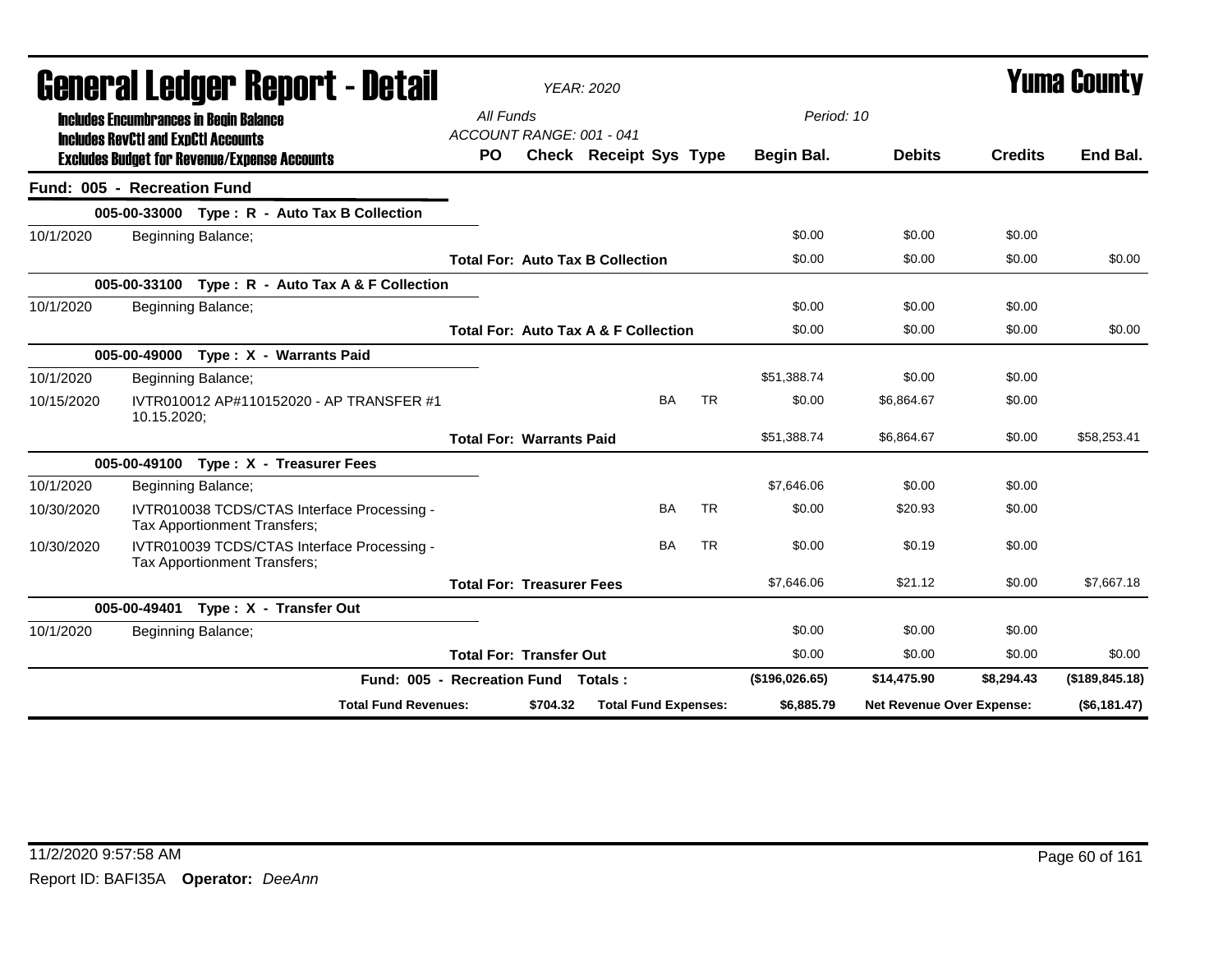| <b>General Ledger Report - Detail</b> |                                            |                                                     |                                    | <b>YEAR: 2020</b>      |                | <b>Yuma County</b> |                |                |
|---------------------------------------|--------------------------------------------|-----------------------------------------------------|------------------------------------|------------------------|----------------|--------------------|----------------|----------------|
|                                       |                                            | <b>Includes Encumbrances in Begin Balance</b>       | All Funds                          |                        | Period: 10     |                    |                |                |
|                                       | <b>Includes RevCtI and ExpCtI Accounts</b> | <b>Excludes Budget for Revenue/Expense Accounts</b> | ACCOUNT RANGE: 001 - 041<br>PO.    | Check Receipt Sys Type | Begin Bal.     | <b>Debits</b>      | <b>Credits</b> | End Bal.       |
|                                       |                                            | <b>Fund: 006 - Conservation Trust Fund</b>          |                                    |                        |                |                    |                |                |
|                                       |                                            | 006-00-10000 Type: A - Cash Account                 |                                    |                        |                |                    |                |                |
| 10/1/2020                             |                                            | Beginning Balance;                                  |                                    |                        | \$183,026.01   | \$0.00             | \$0.00         |                |
|                                       |                                            |                                                     | <b>Total For: Cash Account</b>     |                        | \$183,026.01   | \$0.00             | \$0.00         | \$183,026.01   |
|                                       |                                            | 006-00-20000 Type : L - Accounts Payable            |                                    |                        |                |                    |                |                |
| 10/1/2020                             |                                            | Beginning Balance;                                  |                                    |                        | \$0.00         | \$0.00             | \$0.00         |                |
|                                       |                                            |                                                     | <b>Total For: Accounts Payable</b> |                        | \$0.00         | \$0.00             | \$0.00         | \$0.00         |
|                                       |                                            | 006-00-20010 Type: L - Revenue Control              |                                    |                        |                |                    |                |                |
| 10/1/2020                             |                                            | Beginning Balance;                                  |                                    |                        | (\$29,976.74)  | \$0.00             | \$0.00         |                |
|                                       |                                            |                                                     | <b>Total For: Revenue Control</b>  |                        | (\$29,976.74)  | \$0.00             | \$0.00         | (\$29,976.74)  |
|                                       |                                            | 006-00-20020 Type: L - Expense Control              |                                    |                        |                |                    |                |                |
| 10/1/2020                             |                                            | Beginning Balance;                                  |                                    |                        | \$10,320.90    | \$0.00             | \$0.00         |                |
|                                       |                                            |                                                     | <b>Total For: Expense Control</b>  |                        | \$10,320.90    | \$0.00             | \$0.00         | \$10,320.90    |
|                                       |                                            | 006-00-20100 Type: L - Fund Balance                 |                                    |                        |                |                    |                |                |
| 10/1/2020                             |                                            | Beginning Balance;                                  |                                    |                        | (\$163,370.17) | \$0.00             | \$0.00         |                |
|                                       |                                            |                                                     | <b>Total For: Fund Balance</b>     |                        | (\$163,370.17) | \$0.00             | \$0.00         | (\$163,370.17) |
|                                       |                                            | 006-00-32100 Type: R - Transfers In                 |                                    |                        |                |                    |                |                |
| 10/1/2020                             |                                            | Beginning Balance;                                  |                                    |                        | \$0.00         | \$0.00             | \$0.00         |                |
|                                       |                                            |                                                     | <b>Total For: Transfers In</b>     |                        | \$0.00         | \$0.00             | \$0.00         | \$0.00         |
|                                       |                                            | 006-00-34800 Type: R - Lottery Funds                |                                    |                        |                |                    |                |                |
| 10/1/2020                             |                                            | Beginning Balance;                                  |                                    |                        | (\$29,976.74)  | \$0.00             | \$0.00         |                |
|                                       |                                            |                                                     | <b>Total For: Lottery Funds</b>    |                        | (\$29,976.74)  | \$0.00             | \$0.00         | (\$29,976.74)  |
|                                       |                                            | 006-00-49000 Type: X - Warrants Paid                |                                    |                        |                |                    |                |                |
| 10/1/2020                             |                                            | Beginning Balance;                                  |                                    |                        | \$10,320.90    | \$0.00             | \$0.00         |                |
|                                       |                                            |                                                     | <b>Total For: Warrants Paid</b>    |                        | \$10,320.90    | \$0.00             | \$0.00         | \$10,320.90    |
|                                       |                                            | 006-00-49401 Type: X - Transfer Out                 |                                    |                        |                |                    |                |                |
| 10/1/2020                             |                                            | Beginning Balance;                                  |                                    |                        | \$0.00         | \$0.00             | \$0.00         |                |
|                                       |                                            |                                                     | <b>Total For: Transfer Out</b>     |                        | \$0.00         | \$0.00             | \$0.00         | \$0.00         |
| 11/2/2020 9:57:58 AM                  |                                            |                                                     |                                    |                        |                |                    |                | Page 61 of 161 |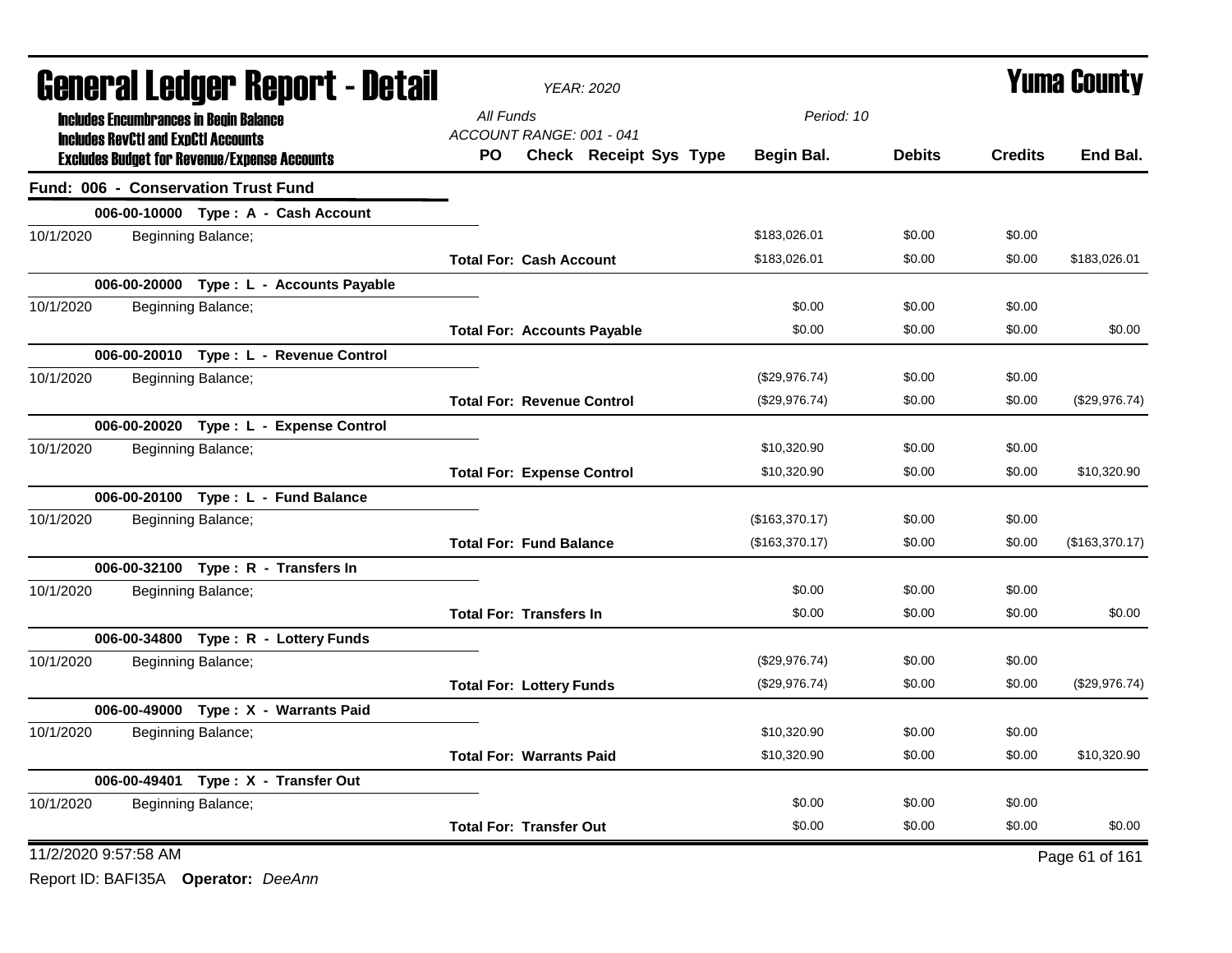| <b>General Ledger Report - Detail</b>                                                       |                                     |                          | <b>YEAR: 2020</b>             |               |                                  |                | <b>Yuma County</b> |  |  |
|---------------------------------------------------------------------------------------------|-------------------------------------|--------------------------|-------------------------------|---------------|----------------------------------|----------------|--------------------|--|--|
| <b>Includes Encumbrances in Begin Balance</b><br><b>Includes RevCtI and ExpCtI Accounts</b> | All Funds                           | ACCOUNT RANGE: 001 - 041 |                               | Period: 10    |                                  |                |                    |  |  |
| <b>Excludes Budget for Revenue/Expense Accounts</b>                                         | PO.                                 |                          | <b>Check Receipt Sys Type</b> | Begin Bal.    | <b>Debits</b>                    | <b>Credits</b> | End Bal.           |  |  |
| Fund: 006 - Conservation Trust Fund                                                         |                                     |                          |                               |               |                                  |                |                    |  |  |
|                                                                                             | Fund: 006 - Conservation Trust Fund |                          | Totals :                      | (\$19,655.84) | \$0.00                           | \$0.00         | (\$19,655.84)      |  |  |
|                                                                                             | <b>Total Fund Revenues:</b>         | \$0.00                   | <b>Total Fund Expenses:</b>   | \$0.00        | <b>Net Revenue Over Expense:</b> |                | \$0.00             |  |  |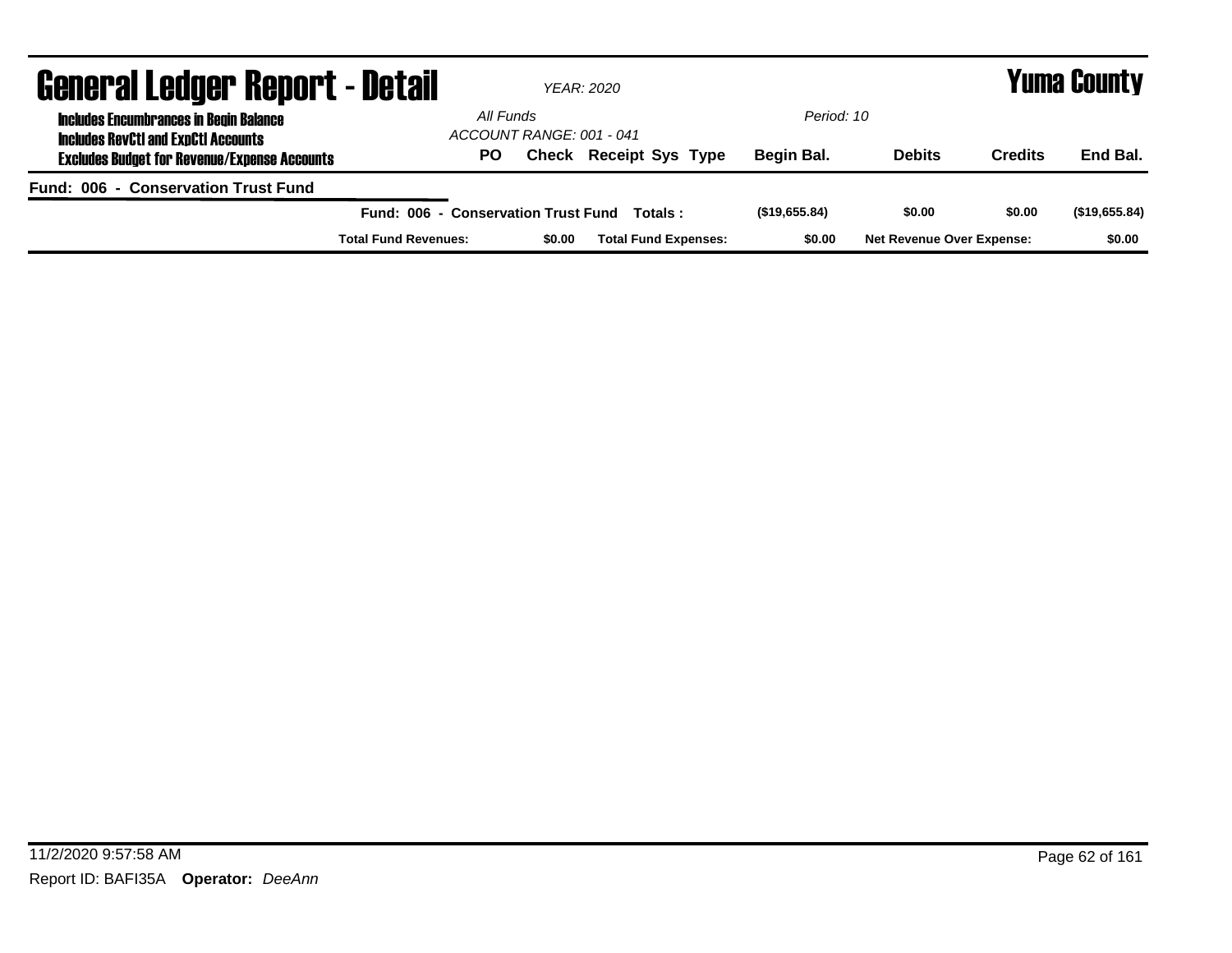| All Funds<br>Period: 10<br><b>Includes Encumbrances in Begin Balance</b><br>ACCOUNT RANGE: 001 - 041<br><b>Includes RevCtI and ExpCtI Accounts</b><br><b>Debits</b><br><b>Credits</b><br>PO.<br><b>Check Receipt Sys Type</b><br>Begin Bal.<br><b>Excludes Budget for Revenue/Expense Accounts</b><br>Fund: 007 - Payroll Clearing #7<br>007-00-10000 Type: A - Cash Account<br>\$46.470.36<br>\$0.00<br>\$0.00<br>10/1/2020<br>Beginning Balance;<br><b>BA</b><br><b>CD</b><br>\$0.00<br>\$0.00<br>\$41.719.58<br>IVTR010004 AP TRANSFER 10.7.2020 - AP<br>10/6/2020<br>TRANSFER 10.7.2020;<br><b>RE</b><br><b>RV</b><br>IVRE20107 E. YUMA CEMETERY - RE; SEPT<br>21059<br>\$0.00<br>\$5,581.10<br>\$0.00<br>10/8/2020<br>None<br>PAYROLL REIMB; 07.230.4110<br>IVRE201012 YC ECON.DEV SEPT PAYROLL -<br><b>RE</b><br><b>RV</b><br>10/16/2020<br>None<br>21130<br>\$0.00<br>\$4,602.75<br>\$0.00<br>RE; PR Reimb Dept; 07-280-4110<br><b>RE</b><br><b>RV</b><br>\$0.00<br>\$3,887.99<br>21136<br>\$0.00<br>IVRE201012 WYC CEM SEPT PAYROLL - RE;<br>None<br>10/16/2020<br>PR Reimb Dept; 07-240-4110<br><b>RE</b><br><b>RV</b><br>IVRE201013 YCPCD SEPT PAYROLL REIMB -<br>None<br>21164<br>\$0.00<br>\$15,396.21<br>\$0.00<br>10/19/2020<br>RE; PR Reimb Dept; 07-270-4110<br>IVRE201014 NORTHEAST CO RLF - RE; SEPT<br><b>RE</b><br><b>RV</b><br>\$0.00<br>\$0.00<br>None<br>21178<br>\$12,251.53<br>10/20/2020<br>PAYROLL 10.20.20; 07-260-4110<br>\$46,470.36<br><b>Total For: Cash Account</b><br>\$41,719.58<br>\$41,719.58<br>007-00-20000 Type: L - Accounts Payable<br>\$0.00<br>\$0.00<br>\$0.00<br>10/1/2020<br>Beginning Balance;<br>\$0.00<br>\$0.00<br>\$0.00<br><b>Total For: Accounts Payable</b><br>007-00-20010 Type: L - Revenue Control<br>10/1/2020<br>(\$379,880.26)<br>\$0.00<br>\$0.00<br>Beginning Balance;<br>CP<br>BA<br>\$0.00<br>\$0.00<br>10/8/2020<br>IVRE20107 - Auto post transaction;<br>\$5,581.10<br><b>CP</b><br>BA<br>\$0.00<br>\$0.00<br>\$8,490.74<br>10/15/2020<br>IVRE201012 - Auto post transaction;<br><b>CP</b><br>BA<br>\$0.00<br>\$0.00<br>\$15,396.21<br>10/19/2020<br>IVRE201013 - Auto post transaction;<br>C <sub>P</sub><br><b>BA</b><br>\$0.00<br>\$0.00<br>\$12,251.53<br>10/20/2020<br>IVRE201014 - Auto post transaction;<br>(\$379,880.26)<br>\$0.00<br>\$41,719.58<br><b>Total For: Revenue Control</b><br>007-00-20020 Type: L - Expense Control<br>\$383,606.88<br>\$0.00<br>\$0.00<br>10/1/2020<br>Beginning Balance;<br><b>CP</b><br>BA<br>\$0.00<br>\$41,719.58<br>\$0.00<br>10/6/2020<br>IVTR010004 - Auto post transaction;<br><b>Total For: Expense Control</b> | General Ledger Report - Detail |  | <b>YEAR: 2020</b> |  |              |             |        | Yuma Countv    |
|------------------------------------------------------------------------------------------------------------------------------------------------------------------------------------------------------------------------------------------------------------------------------------------------------------------------------------------------------------------------------------------------------------------------------------------------------------------------------------------------------------------------------------------------------------------------------------------------------------------------------------------------------------------------------------------------------------------------------------------------------------------------------------------------------------------------------------------------------------------------------------------------------------------------------------------------------------------------------------------------------------------------------------------------------------------------------------------------------------------------------------------------------------------------------------------------------------------------------------------------------------------------------------------------------------------------------------------------------------------------------------------------------------------------------------------------------------------------------------------------------------------------------------------------------------------------------------------------------------------------------------------------------------------------------------------------------------------------------------------------------------------------------------------------------------------------------------------------------------------------------------------------------------------------------------------------------------------------------------------------------------------------------------------------------------------------------------------------------------------------------------------------------------------------------------------------------------------------------------------------------------------------------------------------------------------------------------------------------------------------------------------------------------------------------------------------------------------------------------------------------------------------------------------------------------------------------------------------------------------------------------|--------------------------------|--|-------------------|--|--------------|-------------|--------|----------------|
|                                                                                                                                                                                                                                                                                                                                                                                                                                                                                                                                                                                                                                                                                                                                                                                                                                                                                                                                                                                                                                                                                                                                                                                                                                                                                                                                                                                                                                                                                                                                                                                                                                                                                                                                                                                                                                                                                                                                                                                                                                                                                                                                                                                                                                                                                                                                                                                                                                                                                                                                                                                                                                    |                                |  |                   |  |              |             |        |                |
|                                                                                                                                                                                                                                                                                                                                                                                                                                                                                                                                                                                                                                                                                                                                                                                                                                                                                                                                                                                                                                                                                                                                                                                                                                                                                                                                                                                                                                                                                                                                                                                                                                                                                                                                                                                                                                                                                                                                                                                                                                                                                                                                                                                                                                                                                                                                                                                                                                                                                                                                                                                                                                    |                                |  |                   |  |              |             |        |                |
|                                                                                                                                                                                                                                                                                                                                                                                                                                                                                                                                                                                                                                                                                                                                                                                                                                                                                                                                                                                                                                                                                                                                                                                                                                                                                                                                                                                                                                                                                                                                                                                                                                                                                                                                                                                                                                                                                                                                                                                                                                                                                                                                                                                                                                                                                                                                                                                                                                                                                                                                                                                                                                    |                                |  |                   |  |              |             |        | End Bal.       |
|                                                                                                                                                                                                                                                                                                                                                                                                                                                                                                                                                                                                                                                                                                                                                                                                                                                                                                                                                                                                                                                                                                                                                                                                                                                                                                                                                                                                                                                                                                                                                                                                                                                                                                                                                                                                                                                                                                                                                                                                                                                                                                                                                                                                                                                                                                                                                                                                                                                                                                                                                                                                                                    |                                |  |                   |  |              |             |        |                |
|                                                                                                                                                                                                                                                                                                                                                                                                                                                                                                                                                                                                                                                                                                                                                                                                                                                                                                                                                                                                                                                                                                                                                                                                                                                                                                                                                                                                                                                                                                                                                                                                                                                                                                                                                                                                                                                                                                                                                                                                                                                                                                                                                                                                                                                                                                                                                                                                                                                                                                                                                                                                                                    |                                |  |                   |  |              |             |        |                |
|                                                                                                                                                                                                                                                                                                                                                                                                                                                                                                                                                                                                                                                                                                                                                                                                                                                                                                                                                                                                                                                                                                                                                                                                                                                                                                                                                                                                                                                                                                                                                                                                                                                                                                                                                                                                                                                                                                                                                                                                                                                                                                                                                                                                                                                                                                                                                                                                                                                                                                                                                                                                                                    |                                |  |                   |  |              |             |        |                |
|                                                                                                                                                                                                                                                                                                                                                                                                                                                                                                                                                                                                                                                                                                                                                                                                                                                                                                                                                                                                                                                                                                                                                                                                                                                                                                                                                                                                                                                                                                                                                                                                                                                                                                                                                                                                                                                                                                                                                                                                                                                                                                                                                                                                                                                                                                                                                                                                                                                                                                                                                                                                                                    |                                |  |                   |  |              |             |        |                |
|                                                                                                                                                                                                                                                                                                                                                                                                                                                                                                                                                                                                                                                                                                                                                                                                                                                                                                                                                                                                                                                                                                                                                                                                                                                                                                                                                                                                                                                                                                                                                                                                                                                                                                                                                                                                                                                                                                                                                                                                                                                                                                                                                                                                                                                                                                                                                                                                                                                                                                                                                                                                                                    |                                |  |                   |  |              |             |        |                |
|                                                                                                                                                                                                                                                                                                                                                                                                                                                                                                                                                                                                                                                                                                                                                                                                                                                                                                                                                                                                                                                                                                                                                                                                                                                                                                                                                                                                                                                                                                                                                                                                                                                                                                                                                                                                                                                                                                                                                                                                                                                                                                                                                                                                                                                                                                                                                                                                                                                                                                                                                                                                                                    |                                |  |                   |  |              |             |        |                |
|                                                                                                                                                                                                                                                                                                                                                                                                                                                                                                                                                                                                                                                                                                                                                                                                                                                                                                                                                                                                                                                                                                                                                                                                                                                                                                                                                                                                                                                                                                                                                                                                                                                                                                                                                                                                                                                                                                                                                                                                                                                                                                                                                                                                                                                                                                                                                                                                                                                                                                                                                                                                                                    |                                |  |                   |  |              |             |        |                |
|                                                                                                                                                                                                                                                                                                                                                                                                                                                                                                                                                                                                                                                                                                                                                                                                                                                                                                                                                                                                                                                                                                                                                                                                                                                                                                                                                                                                                                                                                                                                                                                                                                                                                                                                                                                                                                                                                                                                                                                                                                                                                                                                                                                                                                                                                                                                                                                                                                                                                                                                                                                                                                    |                                |  |                   |  |              |             |        |                |
|                                                                                                                                                                                                                                                                                                                                                                                                                                                                                                                                                                                                                                                                                                                                                                                                                                                                                                                                                                                                                                                                                                                                                                                                                                                                                                                                                                                                                                                                                                                                                                                                                                                                                                                                                                                                                                                                                                                                                                                                                                                                                                                                                                                                                                                                                                                                                                                                                                                                                                                                                                                                                                    |                                |  |                   |  |              |             |        |                |
|                                                                                                                                                                                                                                                                                                                                                                                                                                                                                                                                                                                                                                                                                                                                                                                                                                                                                                                                                                                                                                                                                                                                                                                                                                                                                                                                                                                                                                                                                                                                                                                                                                                                                                                                                                                                                                                                                                                                                                                                                                                                                                                                                                                                                                                                                                                                                                                                                                                                                                                                                                                                                                    |                                |  |                   |  |              |             |        | \$46,470.36    |
|                                                                                                                                                                                                                                                                                                                                                                                                                                                                                                                                                                                                                                                                                                                                                                                                                                                                                                                                                                                                                                                                                                                                                                                                                                                                                                                                                                                                                                                                                                                                                                                                                                                                                                                                                                                                                                                                                                                                                                                                                                                                                                                                                                                                                                                                                                                                                                                                                                                                                                                                                                                                                                    |                                |  |                   |  |              |             |        |                |
|                                                                                                                                                                                                                                                                                                                                                                                                                                                                                                                                                                                                                                                                                                                                                                                                                                                                                                                                                                                                                                                                                                                                                                                                                                                                                                                                                                                                                                                                                                                                                                                                                                                                                                                                                                                                                                                                                                                                                                                                                                                                                                                                                                                                                                                                                                                                                                                                                                                                                                                                                                                                                                    |                                |  |                   |  |              |             |        |                |
|                                                                                                                                                                                                                                                                                                                                                                                                                                                                                                                                                                                                                                                                                                                                                                                                                                                                                                                                                                                                                                                                                                                                                                                                                                                                                                                                                                                                                                                                                                                                                                                                                                                                                                                                                                                                                                                                                                                                                                                                                                                                                                                                                                                                                                                                                                                                                                                                                                                                                                                                                                                                                                    |                                |  |                   |  |              |             |        | \$0.00         |
|                                                                                                                                                                                                                                                                                                                                                                                                                                                                                                                                                                                                                                                                                                                                                                                                                                                                                                                                                                                                                                                                                                                                                                                                                                                                                                                                                                                                                                                                                                                                                                                                                                                                                                                                                                                                                                                                                                                                                                                                                                                                                                                                                                                                                                                                                                                                                                                                                                                                                                                                                                                                                                    |                                |  |                   |  |              |             |        |                |
|                                                                                                                                                                                                                                                                                                                                                                                                                                                                                                                                                                                                                                                                                                                                                                                                                                                                                                                                                                                                                                                                                                                                                                                                                                                                                                                                                                                                                                                                                                                                                                                                                                                                                                                                                                                                                                                                                                                                                                                                                                                                                                                                                                                                                                                                                                                                                                                                                                                                                                                                                                                                                                    |                                |  |                   |  |              |             |        |                |
|                                                                                                                                                                                                                                                                                                                                                                                                                                                                                                                                                                                                                                                                                                                                                                                                                                                                                                                                                                                                                                                                                                                                                                                                                                                                                                                                                                                                                                                                                                                                                                                                                                                                                                                                                                                                                                                                                                                                                                                                                                                                                                                                                                                                                                                                                                                                                                                                                                                                                                                                                                                                                                    |                                |  |                   |  |              |             |        |                |
|                                                                                                                                                                                                                                                                                                                                                                                                                                                                                                                                                                                                                                                                                                                                                                                                                                                                                                                                                                                                                                                                                                                                                                                                                                                                                                                                                                                                                                                                                                                                                                                                                                                                                                                                                                                                                                                                                                                                                                                                                                                                                                                                                                                                                                                                                                                                                                                                                                                                                                                                                                                                                                    |                                |  |                   |  |              |             |        |                |
|                                                                                                                                                                                                                                                                                                                                                                                                                                                                                                                                                                                                                                                                                                                                                                                                                                                                                                                                                                                                                                                                                                                                                                                                                                                                                                                                                                                                                                                                                                                                                                                                                                                                                                                                                                                                                                                                                                                                                                                                                                                                                                                                                                                                                                                                                                                                                                                                                                                                                                                                                                                                                                    |                                |  |                   |  |              |             |        |                |
|                                                                                                                                                                                                                                                                                                                                                                                                                                                                                                                                                                                                                                                                                                                                                                                                                                                                                                                                                                                                                                                                                                                                                                                                                                                                                                                                                                                                                                                                                                                                                                                                                                                                                                                                                                                                                                                                                                                                                                                                                                                                                                                                                                                                                                                                                                                                                                                                                                                                                                                                                                                                                                    |                                |  |                   |  |              |             |        |                |
|                                                                                                                                                                                                                                                                                                                                                                                                                                                                                                                                                                                                                                                                                                                                                                                                                                                                                                                                                                                                                                                                                                                                                                                                                                                                                                                                                                                                                                                                                                                                                                                                                                                                                                                                                                                                                                                                                                                                                                                                                                                                                                                                                                                                                                                                                                                                                                                                                                                                                                                                                                                                                                    |                                |  |                   |  |              |             |        | (\$421,599.84) |
|                                                                                                                                                                                                                                                                                                                                                                                                                                                                                                                                                                                                                                                                                                                                                                                                                                                                                                                                                                                                                                                                                                                                                                                                                                                                                                                                                                                                                                                                                                                                                                                                                                                                                                                                                                                                                                                                                                                                                                                                                                                                                                                                                                                                                                                                                                                                                                                                                                                                                                                                                                                                                                    |                                |  |                   |  |              |             |        |                |
|                                                                                                                                                                                                                                                                                                                                                                                                                                                                                                                                                                                                                                                                                                                                                                                                                                                                                                                                                                                                                                                                                                                                                                                                                                                                                                                                                                                                                                                                                                                                                                                                                                                                                                                                                                                                                                                                                                                                                                                                                                                                                                                                                                                                                                                                                                                                                                                                                                                                                                                                                                                                                                    |                                |  |                   |  |              |             |        |                |
|                                                                                                                                                                                                                                                                                                                                                                                                                                                                                                                                                                                                                                                                                                                                                                                                                                                                                                                                                                                                                                                                                                                                                                                                                                                                                                                                                                                                                                                                                                                                                                                                                                                                                                                                                                                                                                                                                                                                                                                                                                                                                                                                                                                                                                                                                                                                                                                                                                                                                                                                                                                                                                    |                                |  |                   |  |              |             |        |                |
|                                                                                                                                                                                                                                                                                                                                                                                                                                                                                                                                                                                                                                                                                                                                                                                                                                                                                                                                                                                                                                                                                                                                                                                                                                                                                                                                                                                                                                                                                                                                                                                                                                                                                                                                                                                                                                                                                                                                                                                                                                                                                                                                                                                                                                                                                                                                                                                                                                                                                                                                                                                                                                    |                                |  |                   |  | \$383,606.88 | \$41,719.58 | \$0.00 | \$425,326.46   |

11/2/2020 9:57:58 AM Page 63 of 161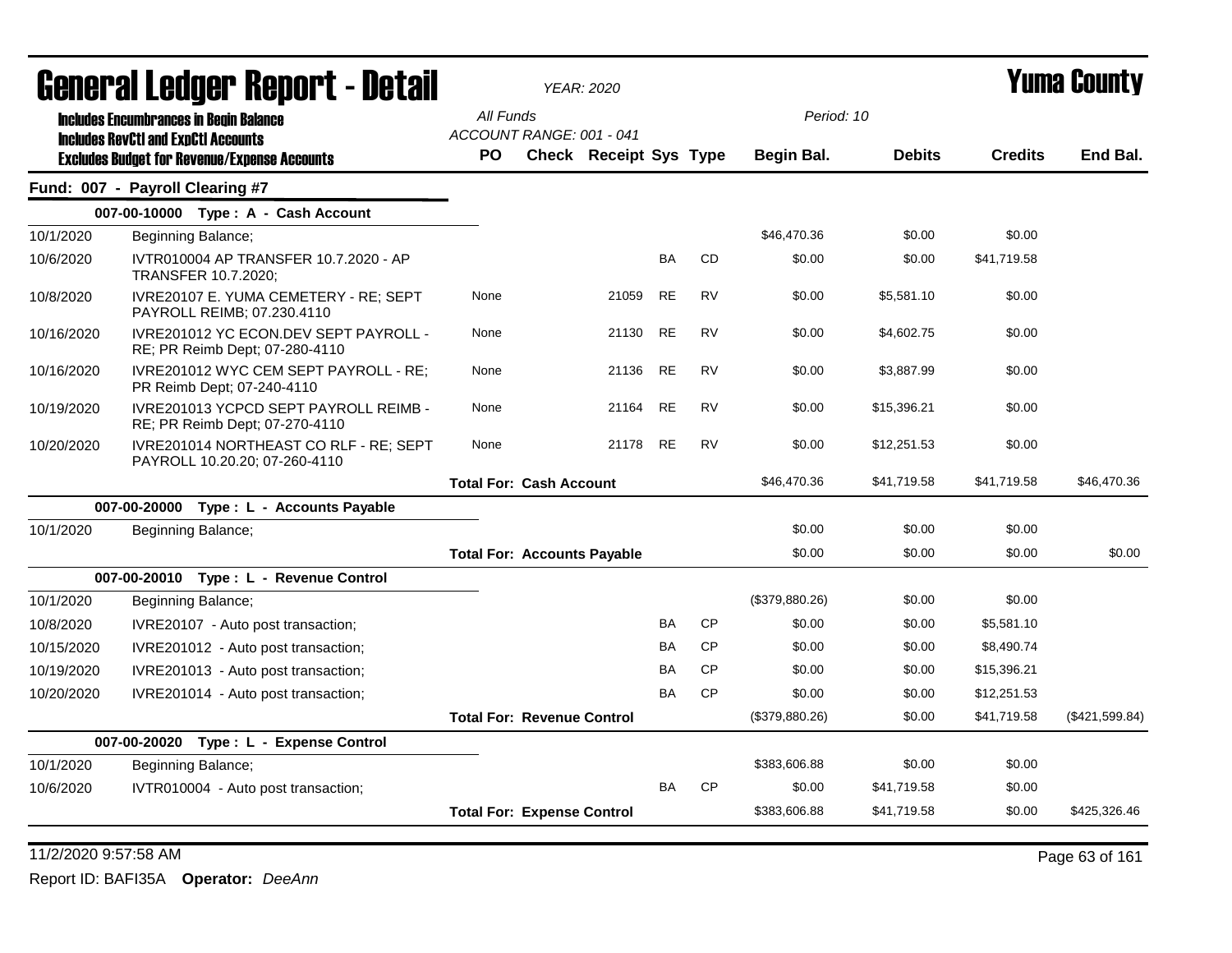| General Ledger Report - Detail |                                                                                                   | <b>YEAR: 2020</b>                 |                                           |           |                 |               | Yuma County    |                |
|--------------------------------|---------------------------------------------------------------------------------------------------|-----------------------------------|-------------------------------------------|-----------|-----------------|---------------|----------------|----------------|
|                                | <b>Includes Encumbrances in Begin Balance</b>                                                     | All Funds                         |                                           |           | Period: 10      |               |                |                |
|                                | <b>Includes RevCtI and ExpCtI Accounts</b><br><b>Excludes Budget for Revenue/Expense Accounts</b> | ACCOUNT RANGE: 001 - 041<br>PO.   | Check Receipt Sys Type                    |           | Begin Bal.      | <b>Debits</b> | <b>Credits</b> | End Bal.       |
|                                | Fund: 007 - Payroll Clearing #7                                                                   |                                   |                                           |           |                 |               |                |                |
|                                | 007-00-20100 Type: L - Fund Balance                                                               |                                   |                                           |           |                 |               |                |                |
| 10/1/2020                      | Beginning Balance;                                                                                |                                   |                                           |           | (\$50,196.98)   | \$0.00        | \$0.00         |                |
|                                |                                                                                                   | <b>Total For: Fund Balance</b>    |                                           |           | (\$50,196.98)   | \$0.00        | \$0.00         | (\$50,196.98)  |
|                                | 007-00-35100 Type: R - NE Colorado RLF                                                            |                                   |                                           |           |                 |               |                |                |
| 10/1/2020                      | Beginning Balance;                                                                                |                                   |                                           |           | (\$110,221.97)  | \$0.00        | \$0.00         |                |
| 10/20/2020                     | IVRE201014 NORTHEAST CO RLF - RE; SEPT<br>PAYROLL 10.20.20; 07-260-4110                           | None                              | 21178 RE                                  | <b>RV</b> | \$0.00          | \$0.00        | \$12,251.53    |                |
|                                |                                                                                                   | <b>Total For: NE Colorado RLF</b> |                                           |           | (\$110,221.97)  | \$0.00        | \$12,251.53    | (\$122,473.50) |
|                                | 007-00-35200 Type: R - Public Trustee                                                             |                                   |                                           |           |                 |               |                |                |
| 10/1/2020                      | Beginning Balance;                                                                                |                                   |                                           |           | (\$6,423.17)    | \$0.00        | \$0.00         |                |
|                                |                                                                                                   | <b>Total For: Public Trustee</b>  |                                           |           | (\$6,423.17)    | \$0.00        | \$0.00         | (\$6,423.17)   |
|                                | 007-00-35300 Type: R - Weed & Pest Control                                                        |                                   |                                           |           |                 |               |                |                |
| 10/1/2020                      | Beginning Balance;                                                                                |                                   |                                           |           | (\$141, 264.14) | \$0.00        | \$0.00         |                |
| 10/19/2020                     | IVRE201013 YCPCD SEPT PAYROLL REIMB -<br>RE; PR Reimb Dept; 07-270-4110                           | None                              | 21164 RE                                  | <b>RV</b> | \$0.00          | \$0.00        | \$15,396.21    |                |
|                                |                                                                                                   |                                   | <b>Total For: Weed &amp; Pest Control</b> |           | (\$141, 264.14) | \$0.00        | \$15,396.21    | (\$156,660.35) |
|                                | 007-00-35400 Type: R - W. Yuma Co. Cemetery                                                       |                                   |                                           |           |                 |               |                |                |
| 10/1/2020                      | Beginning Balance;                                                                                |                                   |                                           |           | (\$36,301.62)   | \$0.00        | \$0.00         |                |
| 10/16/2020                     | IVRE201012 WYC CEM SEPT PAYROLL - RE;<br>PR Reimb Dept; 07-240-4110                               | None                              | 21136 RE                                  | <b>RV</b> | \$0.00          | \$0.00        | \$3,887.99     |                |
|                                |                                                                                                   |                                   | Total For: W. Yuma Co. Cemetery           |           | (\$36,301.62)   | \$0.00        | \$3,887.99     | (\$40, 189.61) |
|                                | 007-00-35500 Type: R - E. Yuma CO Cemetery                                                        |                                   |                                           |           |                 |               |                |                |
| 10/1/2020                      | Beginning Balance;                                                                                |                                   |                                           |           | (\$46,104.77)   | \$0.00        | \$0.00         |                |
| 10/8/2020                      | IVRE20107 E. YUMA CEMETERY - RE; SEPT<br>PAYROLL REIMB; 07.230.4110                               | None                              | 21059 RE                                  | <b>RV</b> | \$0.00          | \$0.00        | \$5,581.10     |                |
|                                |                                                                                                   |                                   | Total For: E. Yuma CO Cemetery            |           | (\$46,104.77)   | \$0.00        | \$5,581.10     | (\$51,685.87)  |
|                                | 007-00-35600 Type: R - Economic Development                                                       |                                   |                                           |           |                 |               |                |                |
| 10/1/2020                      | Beginning Balance;                                                                                |                                   |                                           |           | (\$39,564.59)   | \$0.00        | \$0.00         |                |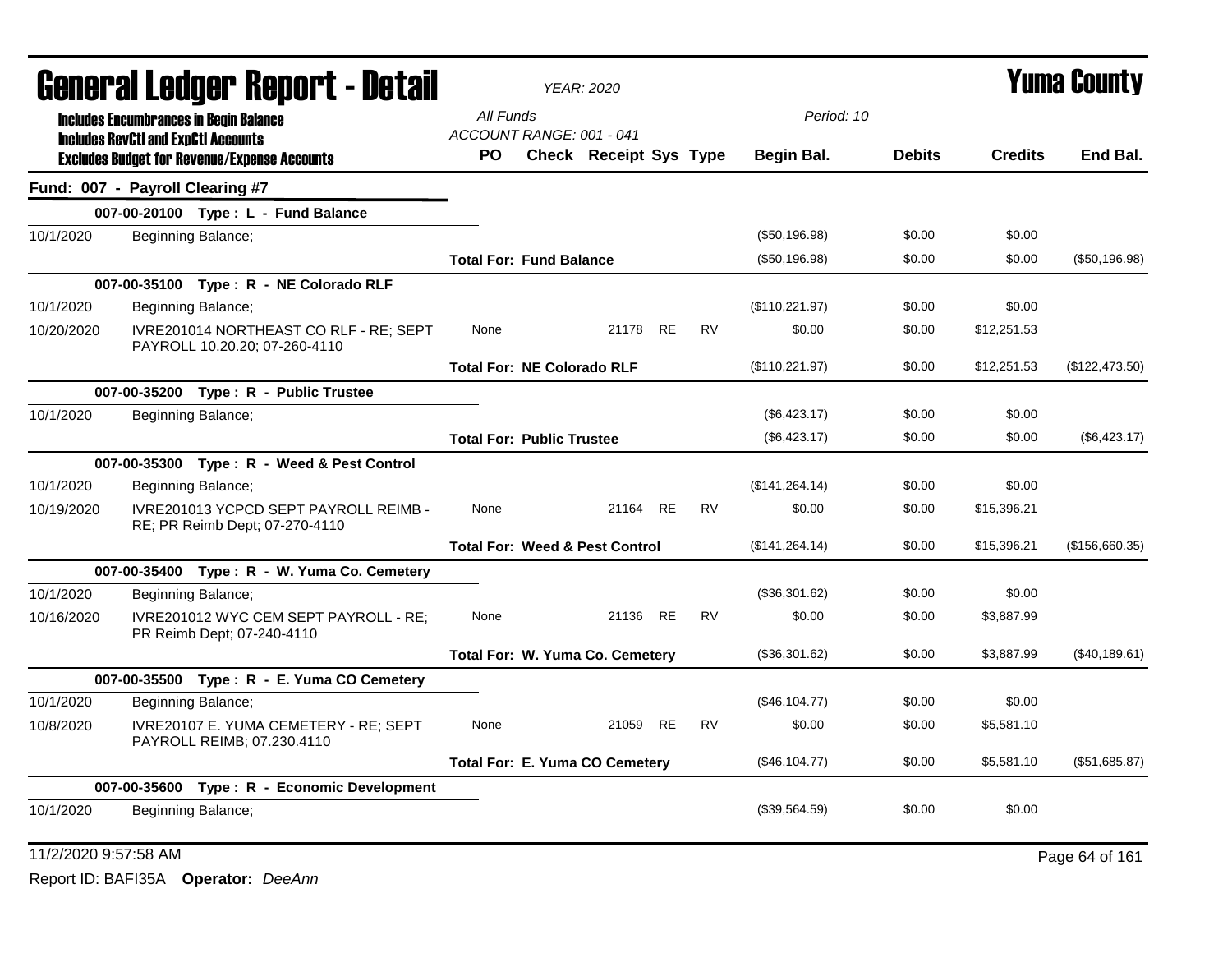|            | <b>General Ledger Report - Detail</b>                                                             |                                        |             | <b>YEAR: 2020</b>           |           |           |               |                                  | Yuma County    |               |
|------------|---------------------------------------------------------------------------------------------------|----------------------------------------|-------------|-----------------------------|-----------|-----------|---------------|----------------------------------|----------------|---------------|
|            | <b>Includes Encumbrances in Begin Balance</b>                                                     | All Funds<br>ACCOUNT RANGE: 001 - 041  |             |                             |           |           | Period: 10    |                                  |                |               |
|            | <b>Includes RevCtI and ExpCtI Accounts</b><br><b>Excludes Budget for Revenue/Expense Accounts</b> | PO.                                    |             | Check Receipt Sys Type      |           |           | Begin Bal.    | <b>Debits</b>                    | <b>Credits</b> | End Bal.      |
|            | Fund: 007 - Payroll Clearing #7                                                                   |                                        |             |                             |           |           |               |                                  |                |               |
|            | Type: R - Economic Development<br>007-00-35600                                                    |                                        |             |                             |           |           |               |                                  |                |               |
| 10/16/2020 | IVRE201012 YC ECON.DEV SEPT PAYROLL -<br>RE; PR Reimb Dept; 07-280-4110                           | None                                   |             | 21130 RE                    |           | <b>RV</b> | \$0.00        | \$0.00                           | \$4,602.75     |               |
|            |                                                                                                   | <b>Total For: Economic Development</b> |             |                             |           |           | (\$39,564.59) | \$0.00                           | \$4,602.75     | (\$44,167.34) |
|            | Type: X - Warrants Paid<br>007-00-49000                                                           |                                        |             |                             |           |           |               |                                  |                |               |
| 10/1/2020  | Beginning Balance;                                                                                |                                        |             |                             |           |           | \$383,606.88  | \$0.00                           | \$0.00         |               |
| 10/6/2020  | IVTR010004 AP TRANSFER 10.7.2020 - AP<br>TRANSFER 10.7.2020;                                      |                                        |             |                             | <b>BA</b> | <b>TR</b> | \$0.00        | \$41,719.58                      | \$0.00         |               |
|            |                                                                                                   | <b>Total For: Warrants Paid</b>        |             |                             |           |           | \$383,606.88  | \$41,719.58                      | \$0.00         | \$425,326.46  |
|            | Fund: 007 - Payroll Clearing #7                                                                   |                                        |             | Totals :                    |           |           | \$3,726.62    | \$125,158.74                     | \$125,158.74   | \$3,726.62    |
|            | <b>Total Fund Revenues:</b>                                                                       |                                        | \$41,719.58 | <b>Total Fund Expenses:</b> |           |           | \$41,719.58   | <b>Net Revenue Over Expense:</b> |                | \$0.00        |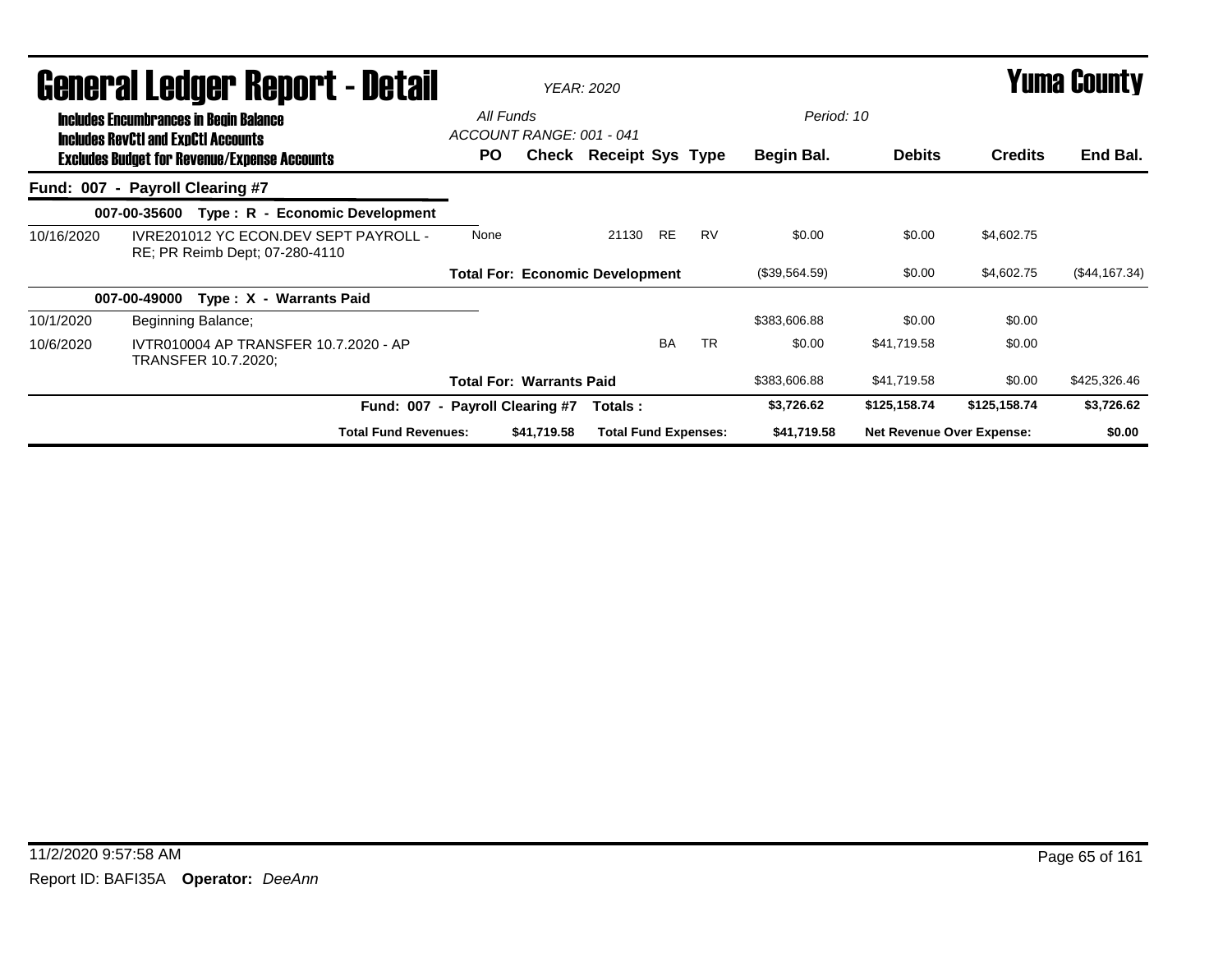| General Ledger Report - Detail |                                                                                                  | <b>YEAR: 2020</b>                        |                                    |                        |           |           |              | <b>Yuma County</b> |                |              |
|--------------------------------|--------------------------------------------------------------------------------------------------|------------------------------------------|------------------------------------|------------------------|-----------|-----------|--------------|--------------------|----------------|--------------|
|                                | <b>Includes Encumbrances in Begin Balance</b>                                                    |                                          | All Funds                          |                        |           |           | Period: 10   |                    |                |              |
|                                | <b>Includes RevCtI and ExpCtI Accounts</b>                                                       |                                          | ACCOUNT RANGE: 001 - 041<br>PO.    | Check Receipt Sys Type |           |           | Begin Bal.   | <b>Debits</b>      | <b>Credits</b> | End Bal.     |
|                                | <b>Excludes Budget for Revenue/Expense Accounts</b><br>Fund: 008 - Useful Public Service Fund #8 |                                          |                                    |                        |           |           |              |                    |                |              |
|                                | 008-00-10000 Type: A - Cash Account                                                              |                                          |                                    |                        |           |           |              |                    |                |              |
| 10/1/2020                      | Beginning Balance;                                                                               |                                          |                                    |                        |           |           | \$4,363.55   | \$0.00             | \$0.00         |              |
|                                |                                                                                                  |                                          |                                    |                        | <b>BA</b> | <b>CD</b> | \$0.00       | \$0.00             | \$563.25       |              |
| 10/6/2020                      | TRANSFER 10.7.2020;                                                                              | IVTR010004 AP TRANSFER 10.7.2020 - AP    |                                    |                        |           |           |              |                    |                |              |
| 10/15/2020                     | 10.15.2020;                                                                                      | IVTR010012 AP#110152020 - AP TRANSFER #1 |                                    |                        | BA        | CD        | \$0.00       | \$0.00             | \$5.62         |              |
| 10/16/2020                     | IVRE201012 13TH JUD COURT - RE;<br>00004950                                                      | SPETMEBER REV PAYMENT; 010004950-08-     | None                               | 21131                  | <b>RE</b> | <b>RV</b> | \$0.00       | \$603.00           | \$0.00         |              |
|                                |                                                                                                  |                                          | <b>Total For: Cash Account</b>     |                        |           |           | \$4,363.55   | \$603.00           | \$568.87       | \$4,397.68   |
|                                | 008-00-20000 Type: L - Accounts Payable                                                          |                                          |                                    |                        |           |           |              |                    |                |              |
| 10/1/2020                      | Beginning Balance;                                                                               |                                          |                                    |                        |           |           | \$0.00       | \$0.00             | \$0.00         |              |
|                                |                                                                                                  |                                          | <b>Total For: Accounts Payable</b> |                        |           |           | \$0.00       | \$0.00             | \$0.00         | \$0.00       |
|                                | 008-00-20010 Type: L - Revenue Control                                                           |                                          |                                    |                        |           |           |              |                    |                |              |
| 10/1/2020                      | Beginning Balance;                                                                               |                                          |                                    |                        |           |           | (\$2,974.17) | \$0.00             | \$0.00         |              |
| 10/15/2020                     | IVRE201012 - Auto post transaction;                                                              |                                          |                                    |                        | <b>BA</b> | <b>CP</b> | \$0.00       | \$0.00             | \$603.00       |              |
|                                |                                                                                                  |                                          | <b>Total For: Revenue Control</b>  |                        |           |           | (\$2,974.17) | \$0.00             | \$603.00       | (\$3,577.17) |
|                                | 008-00-20020 Type: L - Expense Control                                                           |                                          |                                    |                        |           |           |              |                    |                |              |
| 10/1/2020                      | Beginning Balance;                                                                               |                                          |                                    |                        |           |           | \$6,836.37   | \$0.00             | \$0.00         |              |
| 10/6/2020                      | IVTR010004 - Auto post transaction;                                                              |                                          |                                    |                        | BA        | <b>CP</b> | \$0.00       | \$563.25           | \$0.00         |              |
| 10/15/2020                     | IVTR010012 - Auto post transaction;                                                              |                                          |                                    |                        | <b>BA</b> | <b>CP</b> | \$0.00       | \$5.62             | \$0.00         |              |
|                                |                                                                                                  |                                          | <b>Total For: Expense Control</b>  |                        |           |           | \$6,836.37   | \$568.87           | \$0.00         | \$7,405.24   |
|                                | 008-00-20100 Type: L - Fund Balance                                                              |                                          |                                    |                        |           |           |              |                    |                |              |
| 10/1/2020                      | Beginning Balance;                                                                               |                                          |                                    |                        |           |           | (\$8,225.75) | \$0.00             | \$0.00         |              |
|                                |                                                                                                  |                                          | <b>Total For: Fund Balance</b>     |                        |           |           | (\$8,225.75) | \$0.00             | \$0.00         | (\$8,225.75) |
|                                | 008-00-32100 Type: R - Transfers In                                                              |                                          |                                    |                        |           |           |              |                    |                |              |
| 10/1/2020                      | Beginning Balance;                                                                               |                                          |                                    |                        |           |           | \$0.00       | \$0.00             | \$0.00         |              |
|                                |                                                                                                  |                                          | <b>Total For: Transfers In</b>     |                        |           |           | \$0.00       | \$0.00             | \$0.00         | \$0.00       |

11/2/2020 9:57:59 AM Page 66 of 161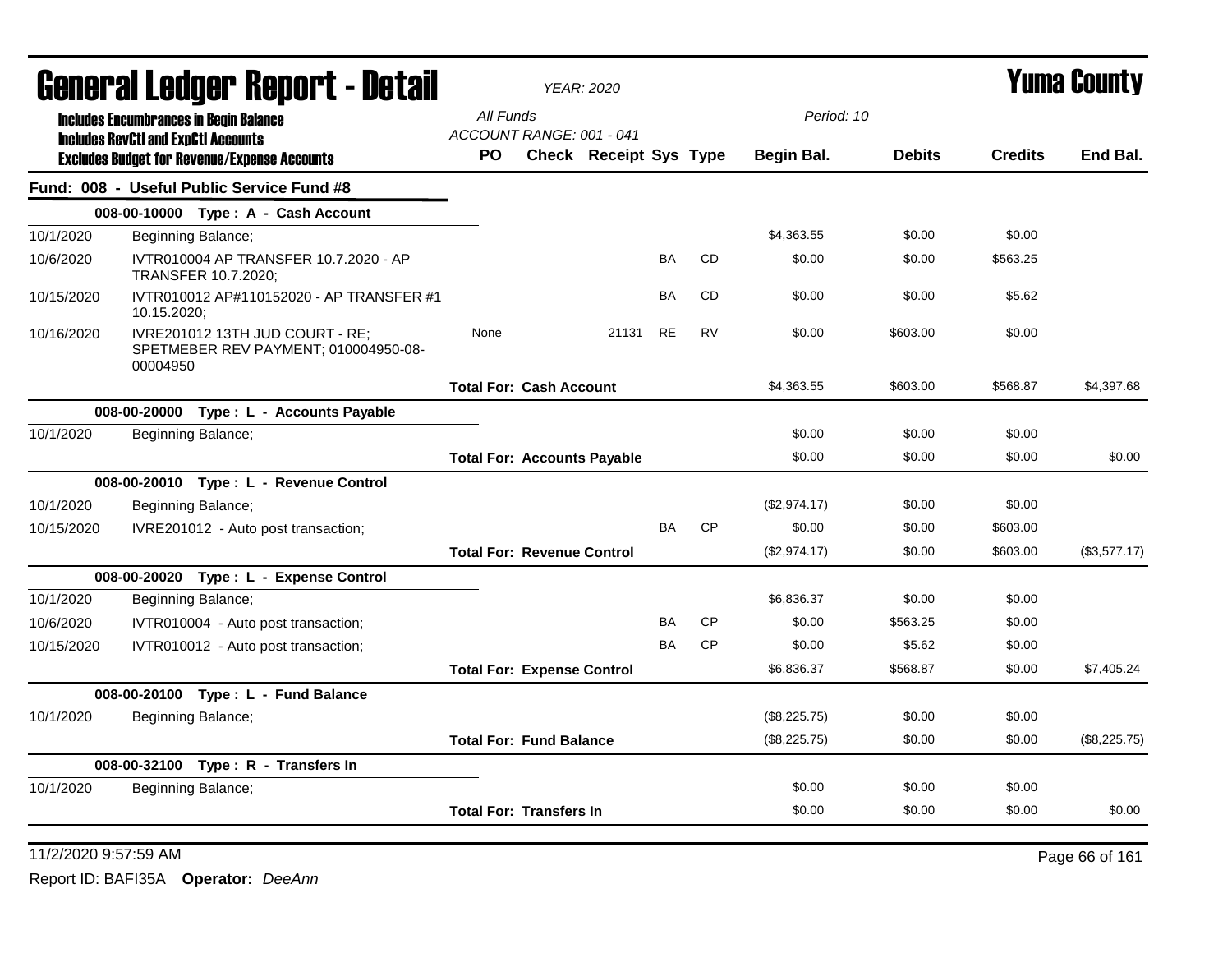|            | General Ledger Report - Detail                                                              |                                                   |           | <b>YEAR: 2020</b>                |                               |           |           |              |                                  | <b>Yuma County</b> |              |
|------------|---------------------------------------------------------------------------------------------|---------------------------------------------------|-----------|----------------------------------|-------------------------------|-----------|-----------|--------------|----------------------------------|--------------------|--------------|
|            | <b>Includes Encumbrances in Begin Balance</b><br><b>Includes RevCtI and ExpCtI Accounts</b> |                                                   | All Funds | ACCOUNT RANGE: 001 - 041         |                               |           |           | Period: 10   |                                  |                    |              |
|            | <b>Excludes Budget for Revenue/Expense Accounts</b>                                         |                                                   | <b>PO</b> |                                  | <b>Check Receipt Sys Type</b> |           |           | Begin Bal.   | <b>Debits</b>                    | <b>Credits</b>     | End Bal.     |
|            | Fund: 008 - Useful Public Service Fund #8                                                   |                                                   |           |                                  |                               |           |           |              |                                  |                    |              |
|            | 008-00-32550 Type: R - Court Fees                                                           |                                                   |           |                                  |                               |           |           |              |                                  |                    |              |
| 10/1/2020  | Beginning Balance;                                                                          |                                                   |           |                                  |                               |           |           | (\$2,974.17) | \$0.00                           | \$0.00             |              |
| 10/16/2020 | IVRE201012 13TH JUD COURT - RE;<br>SPETMEBER REV PAYMENT; 010004950-08-<br>00004950         |                                                   | None      |                                  | 21131 RE                      |           | <b>RV</b> | \$0.00       | \$0.00                           | \$603.00           |              |
|            |                                                                                             |                                                   |           | <b>Total For: Court Fees</b>     |                               |           |           | (\$2,974.17) | \$0.00                           | \$603.00           | (\$3,577.17) |
|            | 008-00-32555 Type: R - UPS Buyout                                                           |                                                   |           |                                  |                               |           |           |              |                                  |                    |              |
| 10/1/2020  | Beginning Balance;                                                                          |                                                   |           |                                  |                               |           |           | \$0.00       | \$0.00                           | \$0.00             |              |
|            |                                                                                             |                                                   |           | <b>Total For: UPS Buyout</b>     |                               |           |           | \$0.00       | \$0.00                           | \$0.00             | \$0.00       |
|            | 008-00-35000<br>Type: R - Fees Collected                                                    |                                                   |           |                                  |                               |           |           |              |                                  |                    |              |
| 10/1/2020  | Beginning Balance;                                                                          |                                                   |           |                                  |                               |           |           | \$0.00       | \$0.00                           | \$0.00             |              |
|            |                                                                                             |                                                   |           | <b>Total For: Fees Collected</b> |                               |           |           | \$0.00       | \$0.00                           | \$0.00             | \$0.00       |
|            | 008-00-49000 Type: X - Warrants Paid                                                        |                                                   |           |                                  |                               |           |           |              |                                  |                    |              |
| 10/1/2020  | Beginning Balance;                                                                          |                                                   |           |                                  |                               |           |           | \$6,836.37   | \$0.00                           | \$0.00             |              |
| 10/6/2020  | IVTR010004 AP TRANSFER 10.7.2020 - AP<br>TRANSFER 10.7.2020;                                |                                                   |           |                                  |                               | <b>BA</b> | <b>TR</b> | \$0.00       | \$563.25                         | \$0.00             |              |
| 10/15/2020 | IVTR010012 AP#110152020 - AP TRANSFER #1<br>10.15.2020;                                     |                                                   |           |                                  |                               | <b>BA</b> | <b>TR</b> | \$0.00       | \$5.62                           | \$0.00             |              |
|            |                                                                                             |                                                   |           | <b>Total For: Warrants Paid</b>  |                               |           |           | \$6,836.37   | \$568.87                         | \$0.00             | \$7,405.24   |
|            | 008-00-49401<br>Type: X - Transfer Out                                                      |                                                   |           |                                  |                               |           |           |              |                                  |                    |              |
| 10/1/2020  | Beginning Balance;                                                                          |                                                   |           |                                  |                               |           |           | \$0.00       | \$0.00                           | \$0.00             |              |
|            |                                                                                             |                                                   |           | <b>Total For: Transfer Out</b>   |                               |           |           | \$0.00       | \$0.00                           | \$0.00             | \$0.00       |
|            |                                                                                             | Fund: 008 - Useful Public Service Fund #8 Totals: |           |                                  |                               |           |           | \$3,862.20   | \$1,740.74                       | \$1,774.87         | \$3,828.07   |
|            |                                                                                             | <b>Total Fund Revenues:</b>                       |           | \$603.00                         | <b>Total Fund Expenses:</b>   |           |           | \$568.87     | <b>Net Revenue Over Expense:</b> |                    | \$34.13      |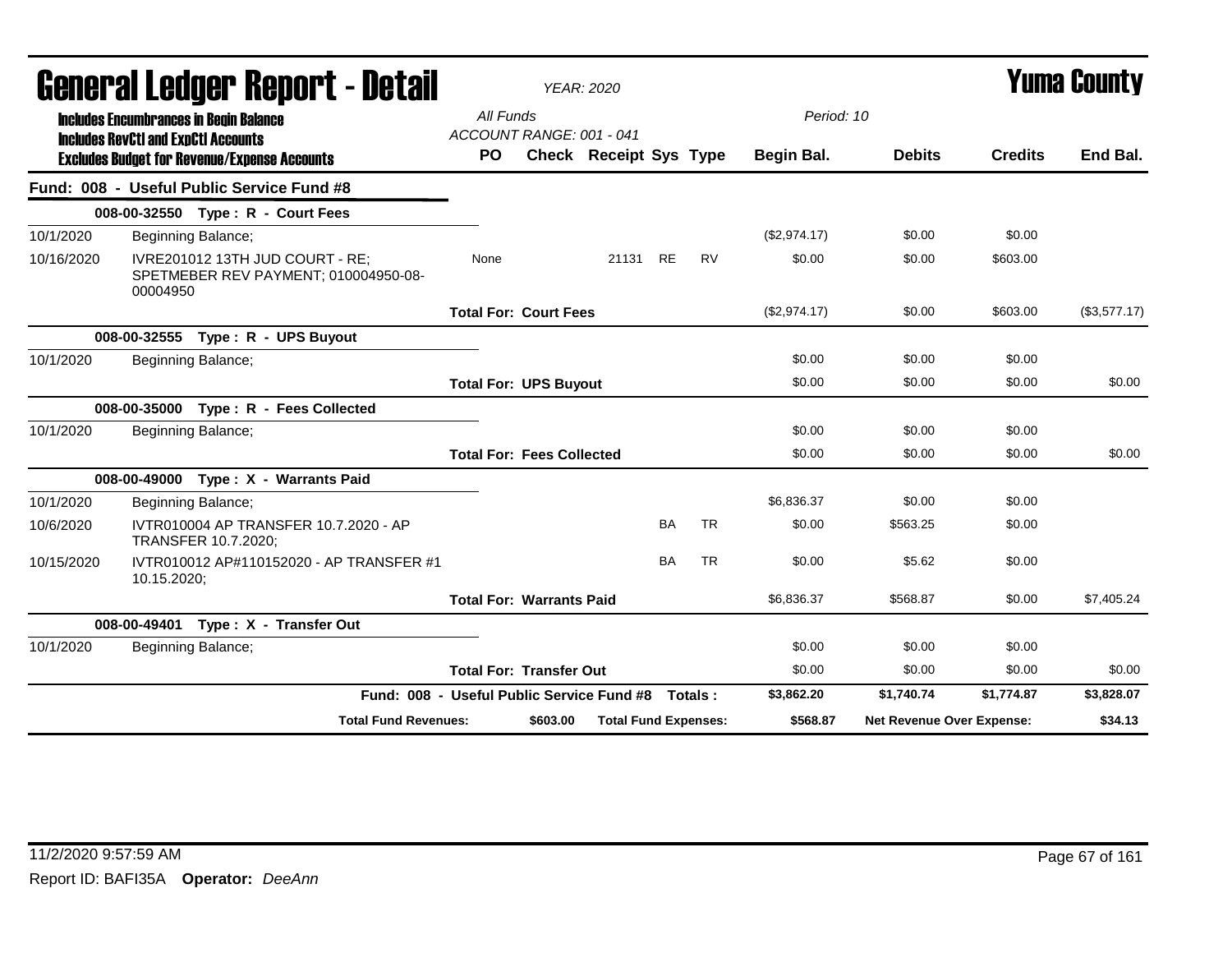|                      | General Ledger Report - Detail                                                                     |           | YEAR: 2020                         |       |           |           |             |               |                | <b>Yuma County</b> |
|----------------------|----------------------------------------------------------------------------------------------------|-----------|------------------------------------|-------|-----------|-----------|-------------|---------------|----------------|--------------------|
|                      | <b>Includes Encumbrances in Begin Balance</b>                                                      | All Funds |                                    |       |           |           | Period: 10  |               |                |                    |
|                      | <b>Includes RevCtI and ExpCtI Accounts</b>                                                         |           | ACCOUNT RANGE: 001 - 041           |       |           |           |             |               |                |                    |
|                      | <b>Excludes Budget for Revenue/Expense Accounts</b>                                                | PO.       | <b>Check Receipt Sys Type</b>      |       |           |           | Begin Bal.  | <b>Debits</b> | <b>Credits</b> | End Bal.           |
|                      | Fund: 009 - Grant Fund #9                                                                          |           |                                    |       |           |           |             |               |                |                    |
|                      | 009-00-10000 Type: A - Cash Account                                                                |           |                                    |       |           |           |             |               |                |                    |
| 10/1/2020            | Beginning Balance;                                                                                 |           |                                    |       |           |           | \$69,856.99 | \$0.00        | \$0.00         |                    |
| 10/1/2020            | <b>IVRE20101 CNT FOR TECH AND CIVIC LIFE -</b><br>RE; GRANT FUND ELECT ADMIN 10.1.20;<br>092004628 | None      |                                    | 20998 | <b>RE</b> | <b>RV</b> | \$0.00      | \$5,400.00    | \$0.00         |                    |
| 10/8/2020            | IVRE20107 TYLER TECH - RE; TECH GRANT;                                                             | None      |                                    | 21065 | <b>RE</b> | <b>RV</b> | \$0.00      | \$133.50      | \$0.00         |                    |
| 10/13/2020           | IVTR010006 BOCC RES#09302020A -<br>TRANSFER PER BOCC RESOLUTION 09-30-<br>2020A:                   |           |                                    |       | BA        | <b>CD</b> | \$0.00      | \$700,000.00  | \$0.00         |                    |
| 10/13/2020           | IVTR010008 BOCCRES09302020C -<br>TRANSFER PER BOCC RESOLUTION 09-30-<br>2020 C:                    |           |                                    |       | <b>BA</b> | CD        | \$0.00      | \$3,191.33    | \$0.00         |                    |
| 10/13/2020           | IVRE20109 AUTO B DISTRIBUTION - RE; SEPT<br>2020;                                                  | None      |                                    | 21090 | <b>RE</b> | <b>RV</b> | \$0.00      | \$245.00      | \$0.00         |                    |
| 10/15/2020           | IVTR010012 AP#110152020 - AP TRANSFER #1<br>10.15.2020;                                            |           |                                    |       | <b>BA</b> | <b>CD</b> | \$0.00      | \$0.00        | \$6,756.43     |                    |
| 10/16/2020           | IVRE201012 COLORADO DEPT OF REV - RE;<br>LANDFILL STUDY GRANT 10.16.20; 09-428-<br>4230            | None      |                                    | 21140 | <b>RE</b> | <b>RV</b> | \$0.00      | \$8,182.90    | \$0.00         |                    |
| 10/19/2020           | IVRE201013 YUMA, WRAY, ECKLEY LF CASH<br>MATCH - RE; Grant Dept; 09-428-4230                       | None      |                                    | 21147 | <b>RE</b> | <b>RV</b> | \$0.00      | \$4,991.09    | \$0.00         |                    |
| 10/22/2020           | IVTR010019 AP#1 10.22.20 - A/P PER<br>FINANCE:                                                     |           |                                    |       | <b>BA</b> | <b>CD</b> | \$0.00      | \$0.00        | \$322,108.00   |                    |
| 10/29/2020           | IVTR010025 AP TRAN#1102920 - AP<br>TRANSFER #1 102920;                                             |           |                                    |       | BA        | CD        | \$0.00      | \$0.00        | \$38,795.00    |                    |
| 10/29/2020           | IVTR010026 APTRANS#210292020 - AP<br>TRANSFER #2 10292020;                                         |           |                                    |       | <b>BA</b> | <b>CD</b> | \$0.00      | \$0.00        | \$22,500.00    |                    |
| 10/29/2020           | IVRE201022 STATE OF CO COURT SEC 7-9 -<br>RE; Grant Dept; 09-305-4425                              | None      |                                    | 21265 | <b>RE</b> | <b>RV</b> | \$0.00      | \$22,500.00   | \$0.00         |                    |
|                      |                                                                                                    |           | <b>Total For: Cash Account</b>     |       |           |           | \$69.856.99 | \$744,643.82  | \$390,159.43   | \$424,341.38       |
|                      | 009-00-20000 Type: L - Accounts Payable                                                            |           |                                    |       |           |           |             |               |                |                    |
| 10/1/2020            | Beginning Balance;                                                                                 |           |                                    |       |           |           | \$0.00      | \$0.00        | \$0.00         |                    |
|                      |                                                                                                    |           | <b>Total For: Accounts Payable</b> |       |           |           | \$0.00      | \$0.00        | \$0.00         | \$0.00             |
| 11/2/2020 9:57:59 AM |                                                                                                    |           |                                    |       |           |           |             |               |                | Page 68 of 161     |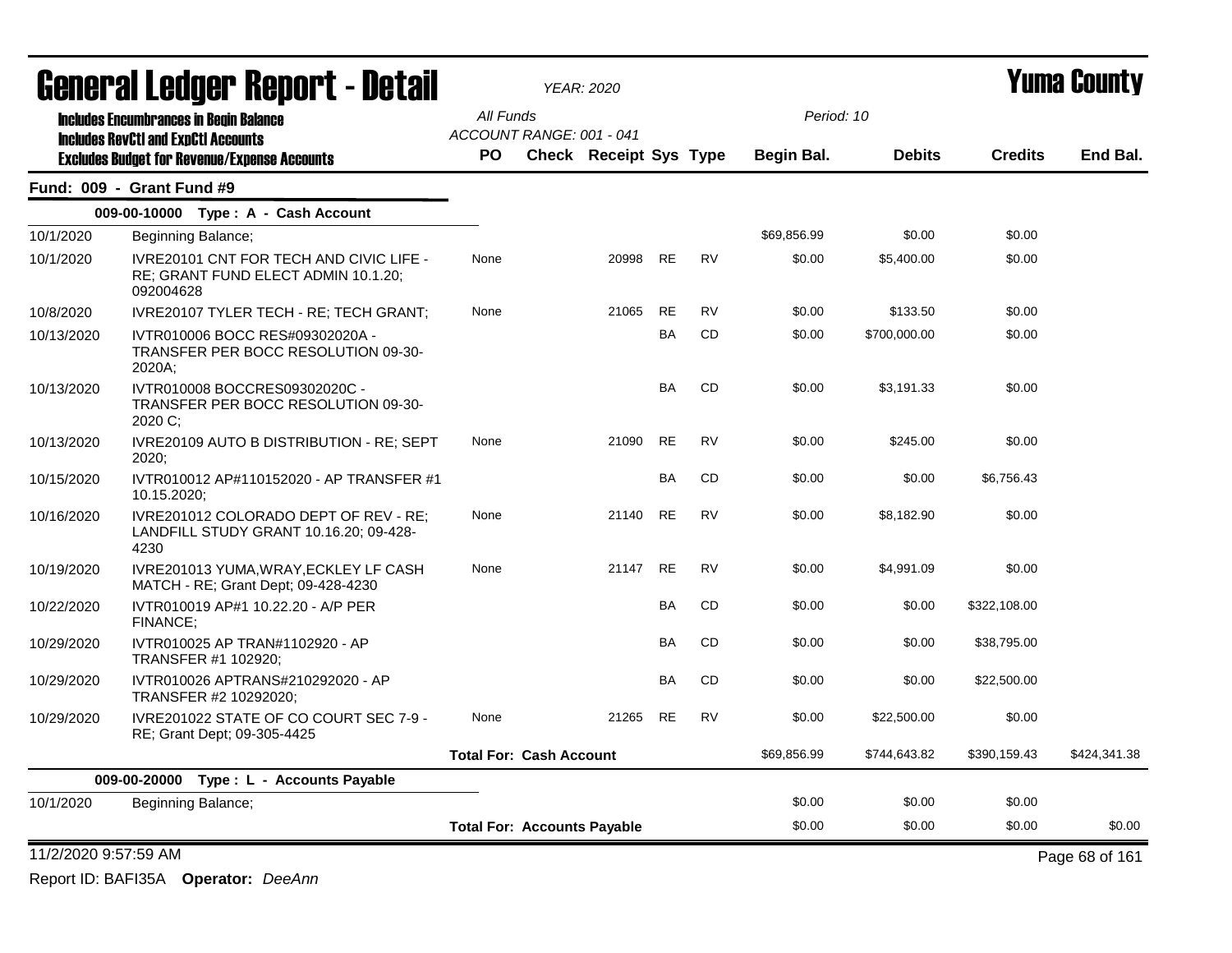| <b>Includes Encumbrances in Begin Balance</b><br><b>Includes RevCtI and ExpCtI Accounts</b><br><b>Excludes Budget for Revenue/Expense Accounts</b><br>Fund: 009 - Grant Fund #9<br>009-00-20010 Type: L - Revenue Control<br>10/1/2020<br>Beginning Balance;<br>10/1/2020<br>IVRE20101 - Auto post transaction;<br>10/8/2020<br>IVRE20107 - Auto post transaction;<br>10/13/2020<br>IVRE20109 - Auto post transaction;<br>10/13/2020<br>IVTR010006 - Auto post transaction;<br>10/13/2020<br>IVTR010008 - Auto post transaction; | General Ledger Report - Detail |                                           | <b>YEAR: 2020</b>      |           |           |                |               |                | Yuma Countv     |
|----------------------------------------------------------------------------------------------------------------------------------------------------------------------------------------------------------------------------------------------------------------------------------------------------------------------------------------------------------------------------------------------------------------------------------------------------------------------------------------------------------------------------------|--------------------------------|-------------------------------------------|------------------------|-----------|-----------|----------------|---------------|----------------|-----------------|
|                                                                                                                                                                                                                                                                                                                                                                                                                                                                                                                                  |                                | All Funds                                 |                        |           |           | Period: 10     |               |                |                 |
|                                                                                                                                                                                                                                                                                                                                                                                                                                                                                                                                  |                                | ACCOUNT RANGE: 001 - 041                  |                        |           |           |                |               |                |                 |
|                                                                                                                                                                                                                                                                                                                                                                                                                                                                                                                                  | <b>PO</b>                      |                                           | Check Receipt Sys Type |           |           | Begin Bal.     | <b>Debits</b> | <b>Credits</b> | End Bal.        |
|                                                                                                                                                                                                                                                                                                                                                                                                                                                                                                                                  |                                |                                           |                        |           |           |                |               |                |                 |
|                                                                                                                                                                                                                                                                                                                                                                                                                                                                                                                                  |                                |                                           |                        |           |           |                |               |                |                 |
|                                                                                                                                                                                                                                                                                                                                                                                                                                                                                                                                  |                                |                                           |                        |           |           | (\$111,480.36) | \$0.00        | \$0.00         |                 |
|                                                                                                                                                                                                                                                                                                                                                                                                                                                                                                                                  |                                |                                           |                        | BA        | CP        | \$0.00         | \$0.00        | \$5,400.00     |                 |
|                                                                                                                                                                                                                                                                                                                                                                                                                                                                                                                                  |                                |                                           |                        | BA        | <b>CP</b> | \$0.00         | \$0.00        | \$133.50       |                 |
|                                                                                                                                                                                                                                                                                                                                                                                                                                                                                                                                  |                                |                                           |                        | BA        | CP        | \$0.00         | \$0.00        | \$245.00       |                 |
|                                                                                                                                                                                                                                                                                                                                                                                                                                                                                                                                  |                                |                                           |                        | <b>BA</b> | <b>CP</b> | \$0.00         | \$0.00        | \$700,000.00   |                 |
|                                                                                                                                                                                                                                                                                                                                                                                                                                                                                                                                  |                                |                                           |                        | BA        | <b>CP</b> | \$0.00         | \$0.00        | \$3,191.33     |                 |
| 10/15/2020<br>IVRE201012 - Auto post transaction;                                                                                                                                                                                                                                                                                                                                                                                                                                                                                |                                |                                           |                        | BA        | <b>CP</b> | \$0.00         | \$0.00        | \$8,182.90     |                 |
| 10/19/2020<br>IVRE201013 - Auto post transaction;                                                                                                                                                                                                                                                                                                                                                                                                                                                                                |                                |                                           |                        | BA        | CP        | \$0.00         | \$0.00        | \$4,991.09     |                 |
| 10/29/2020<br>IVRE201022 - Auto post transaction;                                                                                                                                                                                                                                                                                                                                                                                                                                                                                |                                |                                           |                        | BA        | <b>CP</b> | \$0.00         | \$0.00        | \$22,500.00    |                 |
|                                                                                                                                                                                                                                                                                                                                                                                                                                                                                                                                  |                                | <b>Total For: Revenue Control</b>         |                        |           |           | (\$111,480.36) | \$0.00        | \$744,643.82   | (\$856, 124.18) |
| 009-00-20020 Type: L - Expense Control                                                                                                                                                                                                                                                                                                                                                                                                                                                                                           |                                |                                           |                        |           |           |                |               |                |                 |
| 10/1/2020<br>Beginning Balance;                                                                                                                                                                                                                                                                                                                                                                                                                                                                                                  |                                |                                           |                        |           |           | \$100,351.76   | \$0.00        | \$0.00         |                 |
| 10/15/2020<br>IVTR010012 - Auto post transaction;                                                                                                                                                                                                                                                                                                                                                                                                                                                                                |                                |                                           |                        | <b>BA</b> | <b>CP</b> | \$0.00         | \$6,756.43    | \$0.00         |                 |
| 10/22/2020<br>IVTR010019 - Auto post transaction;                                                                                                                                                                                                                                                                                                                                                                                                                                                                                |                                |                                           |                        | BA        | <b>CP</b> | \$0.00         | \$322,108.00  | \$0.00         |                 |
| 10/29/2020<br>IVTR010025 - Auto post transaction;                                                                                                                                                                                                                                                                                                                                                                                                                                                                                |                                |                                           |                        | BA        | CP        | \$0.00         | \$38,795.00   | \$0.00         |                 |
| 10/29/2020<br>IVTR010026 - Auto post transaction;                                                                                                                                                                                                                                                                                                                                                                                                                                                                                |                                |                                           |                        | BA        | <b>CP</b> | \$0.00         | \$22,500.00   | \$0.00         |                 |
|                                                                                                                                                                                                                                                                                                                                                                                                                                                                                                                                  |                                | <b>Total For: Expense Control</b>         |                        |           |           | \$100,351.76   | \$390,159.43  | \$0.00         | \$490,511.19    |
| 009-00-20100 Type: L - Fund Balance                                                                                                                                                                                                                                                                                                                                                                                                                                                                                              |                                |                                           |                        |           |           |                |               |                |                 |
| 10/1/2020<br>Beginning Balance;                                                                                                                                                                                                                                                                                                                                                                                                                                                                                                  |                                |                                           |                        |           |           | (\$58,728.39)  | \$0.00        | \$0.00         |                 |
|                                                                                                                                                                                                                                                                                                                                                                                                                                                                                                                                  |                                | <b>Total For: Fund Balance</b>            |                        |           |           | (\$58,728.39)  | \$0.00        | \$0.00         | (\$58,728.39)   |
| 009-00-31001<br>Type: R - County Clerk Tech Grant                                                                                                                                                                                                                                                                                                                                                                                                                                                                                |                                |                                           |                        |           |           |                |               |                |                 |
| 10/1/2020<br>Beginning Balance;                                                                                                                                                                                                                                                                                                                                                                                                                                                                                                  |                                |                                           |                        |           |           | (\$12,483.20)  | \$0.00        | \$0.00         |                 |
| 10/8/2020<br>IVRE20107 TYLER TECH - RE; TECH GRANT;                                                                                                                                                                                                                                                                                                                                                                                                                                                                              | None                           |                                           | 21065                  | <b>RE</b> | <b>RV</b> | \$0.00         | \$0.00        | \$133.50       |                 |
| IVRE20109 AUTO B DISTRIBUTION - RE; SEPT<br>10/13/2020<br>2020;                                                                                                                                                                                                                                                                                                                                                                                                                                                                  | None                           |                                           | 21090                  | <b>RE</b> | <b>RV</b> | \$0.00         | \$0.00        | \$245.00       |                 |
|                                                                                                                                                                                                                                                                                                                                                                                                                                                                                                                                  |                                | <b>Total For: County Clerk Tech Grant</b> |                        |           |           | (\$12,483.20)  | \$0.00        | \$378.50       |                 |

11/2/2020 9:57:59 AM Page 69 of 161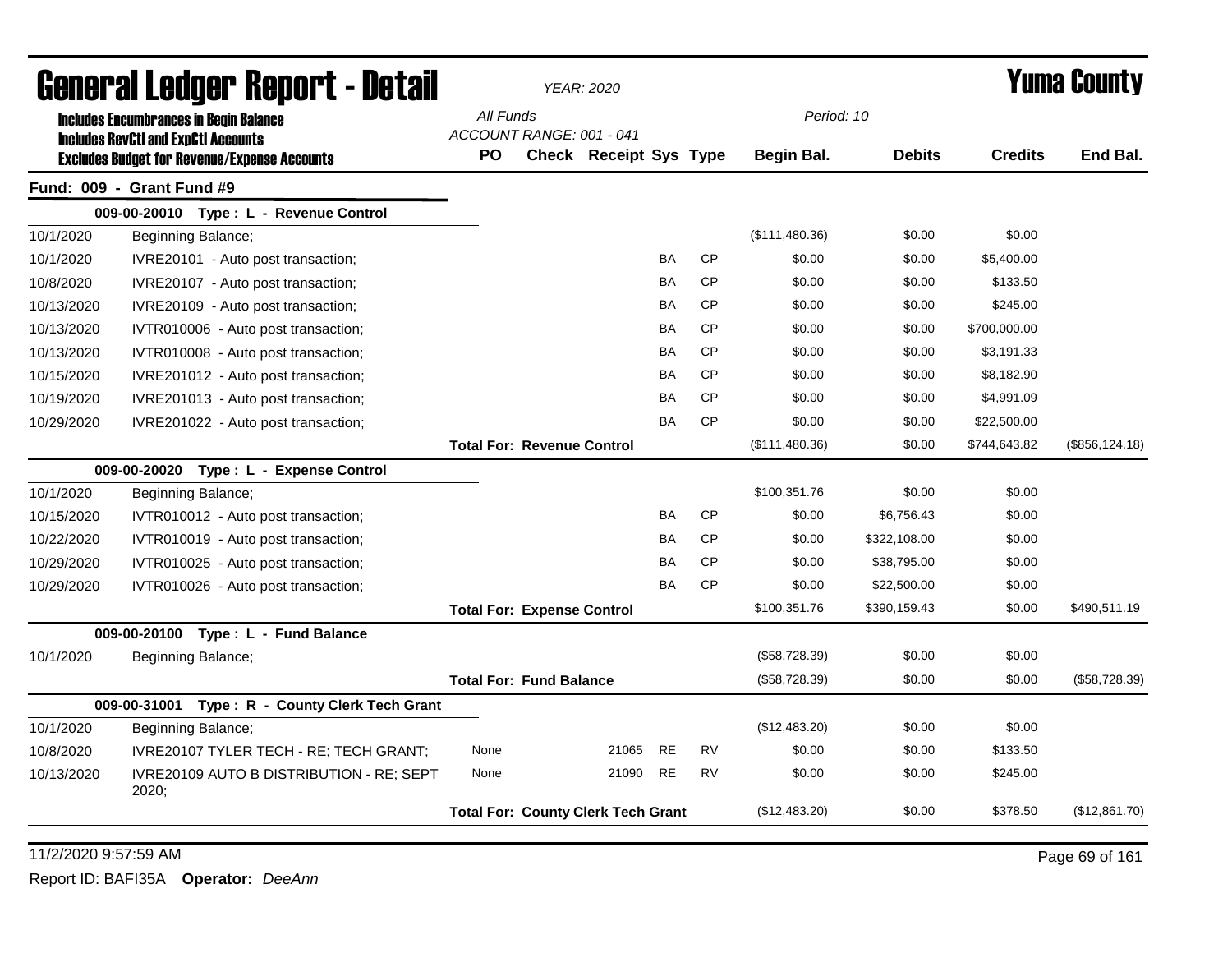| <b>General Ledger Report - Detail</b> |                                                                                                    |                                         | <b>YEAR: 2020</b>             |           |           |               |               |                | Yuma County    |
|---------------------------------------|----------------------------------------------------------------------------------------------------|-----------------------------------------|-------------------------------|-----------|-----------|---------------|---------------|----------------|----------------|
|                                       | <b>Includes Encumbrances in Begin Balance</b><br><b>Includes RevCtI and ExpCtI Accounts</b>        | All Funds<br>ACCOUNT RANGE: 001 - 041   |                               |           |           | Period: 10    |               |                |                |
|                                       | <b>Excludes Budget for Revenue/Expense Accounts</b>                                                | <b>PO</b>                               | <b>Check Receipt Sys Type</b> |           |           | Begin Bal.    | <b>Debits</b> | <b>Credits</b> | End Bal.       |
|                                       | Fund: 009 - Grant Fund #9                                                                          |                                         |                               |           |           |               |               |                |                |
|                                       | 009-00-31002 Type: R - YCC ERBT\CARES GRANT                                                        |                                         |                               |           |           |               |               |                |                |
| 10/1/2020                             | Beginning Balance;                                                                                 |                                         |                               |           |           | (\$5,955.75)  | \$0.00        | \$0.00         |                |
|                                       |                                                                                                    | <b>Total For: YCC ERBT\CARES GRANT</b>  |                               |           |           | (\$5,955.75)  | \$0.00        | \$0.00         | (\$5,955.75)   |
|                                       | 009-00-32100 Type: R - Transfers In                                                                |                                         |                               |           |           |               |               |                |                |
| 10/1/2020                             | Beginning Balance;                                                                                 |                                         |                               |           |           | (\$2,071.41)  | \$0.00        | \$0.00         |                |
| 10/13/2020                            | IVTR010006 BOCC RES#09302020A -<br>TRANSFER PER BOCC RESOLUTION 09-30-<br>2020A;                   |                                         |                               | <b>BA</b> | <b>TR</b> | \$0.00        | \$0.00        | \$700,000.00   |                |
| 10/13/2020                            | IVTR010008 BOCCRES09302020C -<br>TRANSFER PER BOCC RESOLUTION 09-30-<br>2020 C;                    |                                         |                               | <b>BA</b> | <b>TR</b> | \$0.00        | \$0.00        | \$3.191.33     |                |
|                                       |                                                                                                    | <b>Total For: Transfers In</b>          |                               |           |           | (\$2,071.41)  | \$0.00        | \$703,191.33   | (\$705,262.74) |
|                                       | 009-00-38500 Type: R - CDBG Grants                                                                 |                                         |                               |           |           |               |               |                |                |
| 10/1/2020                             | Beginning Balance;                                                                                 |                                         |                               |           |           | \$0.00        | \$0.00        | \$0.00         |                |
|                                       |                                                                                                    | <b>Total For: CDBG Grants</b>           |                               |           |           | \$0.00        | \$0.00        | \$0.00         | \$0.00         |
|                                       | 009-00-38501 Type: R - COVID 19 RELIEF FUNDS                                                       |                                         |                               |           |           |               |               |                |                |
| 10/1/2020                             | Beginning Balance;                                                                                 |                                         |                               |           |           | (\$4,000.00)  | \$0.00        | \$0.00         |                |
|                                       |                                                                                                    | <b>Total For: COVID 19 RELIEF FUNDS</b> |                               |           |           | (\$4,000.00)  | \$0.00        | \$0.00         | (\$4,000.00)   |
|                                       | 009-00-38900 Type: R - Federal Grant Monies                                                        |                                         |                               |           |           |               |               |                |                |
| 10/1/2020                             | Beginning Balance;                                                                                 |                                         |                               |           |           | (\$73,970.00) | \$0.00        | \$0.00         |                |
| 10/29/2020                            | IVRE201022 STATE OF CO COURT SEC 7-9 -<br>RE; Grant Dept; 09-305-4425                              | None                                    | 21265 RE                      |           | <b>RV</b> | \$0.00        | \$0.00        | \$22,500.00    |                |
|                                       |                                                                                                    | <b>Total For: Federal Grant Monies</b>  |                               |           |           | (\$73,970.00) | \$0.00        | \$22,500.00    | (\$96,470.00)  |
|                                       | 009-00-38905 Type: R - OTHER GRANT FUNDS                                                           |                                         |                               |           |           |               |               |                |                |
| 10/1/2020                             | Beginning Balance;                                                                                 |                                         |                               |           |           | (\$13,000.00) | \$0.00        | \$0.00         |                |
| 10/1/2020                             | <b>IVRE20101 CNT FOR TECH AND CIVIC LIFE -</b><br>RE; GRANT FUND ELECT ADMIN 10.1.20;<br>092004628 | None                                    | 20998                         | <b>RE</b> | <b>RV</b> | \$0.00        | \$0.00        | \$5,400.00     |                |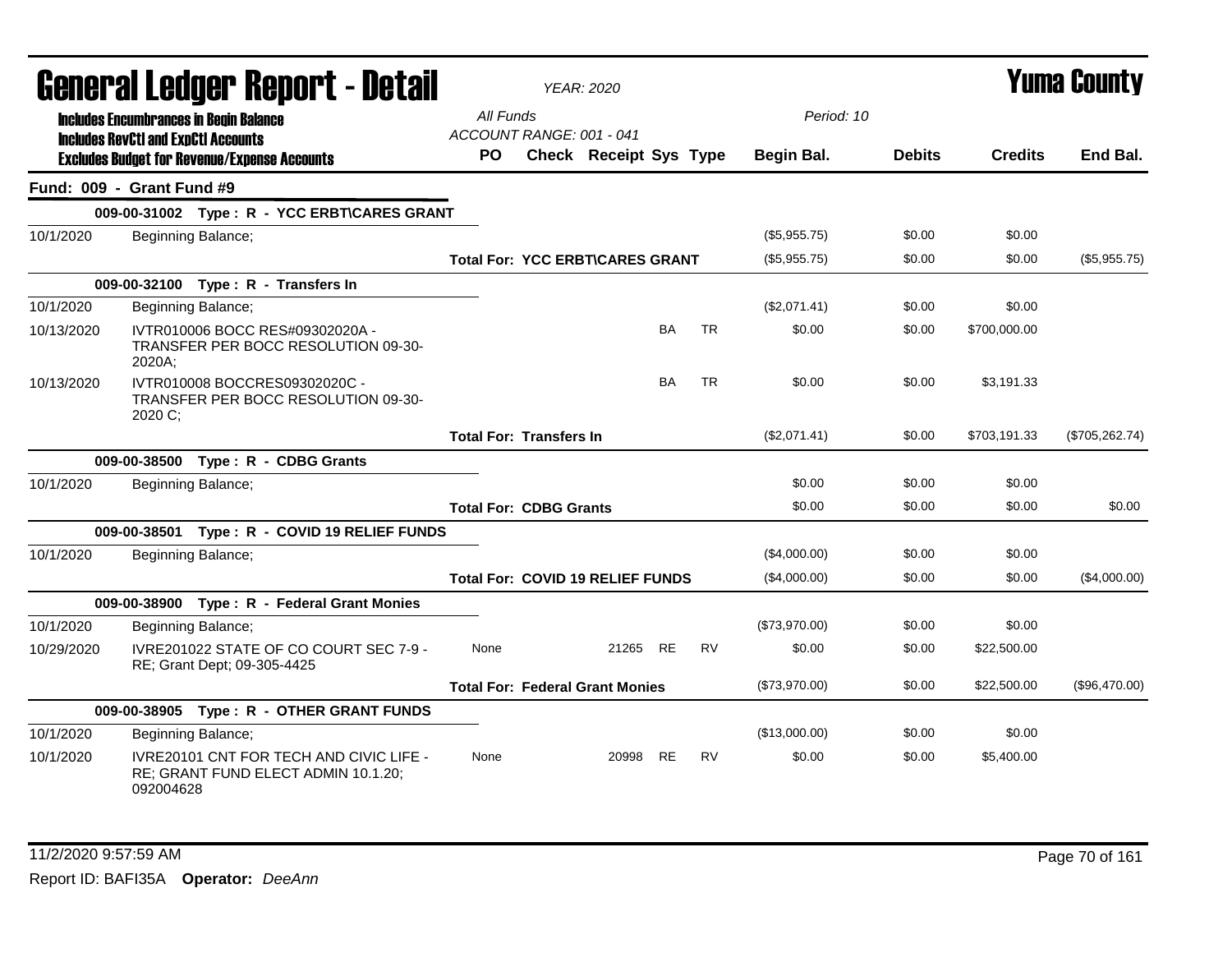|            | General Ledger Report - Detail                                                                    |                                           |  | <b>YEAR: 2020</b>      |           |           |               | Yuma Countv   |                |               |  |
|------------|---------------------------------------------------------------------------------------------------|-------------------------------------------|--|------------------------|-----------|-----------|---------------|---------------|----------------|---------------|--|
|            | <b>Includes Encumbrances in Begin Balance</b>                                                     | All Funds                                 |  |                        |           |           | Period: 10    |               |                |               |  |
|            | <b>Includes RevCtI and ExpCtI Accounts</b><br><b>Excludes Budget for Revenue/Expense Accounts</b> | ACCOUNT RANGE: 001 - 041<br>PO.           |  | Check Receipt Sys Type |           |           | Begin Bal.    | <b>Debits</b> | <b>Credits</b> | End Bal.      |  |
|            | Fund: 009 - Grant Fund #9                                                                         |                                           |  |                        |           |           |               |               |                |               |  |
|            | 009-00-38905 Type: R - OTHER GRANT FUNDS                                                          |                                           |  |                        |           |           |               |               |                |               |  |
| 10/16/2020 | IVRE201012 COLORADO DEPT OF REV - RE;<br>LANDFILL STUDY GRANT 10.16.20; 09-428-<br>4230           | None                                      |  | 21140 RE               |           | <b>RV</b> | \$0.00        | \$0.00        | \$8,182.90     |               |  |
| 10/19/2020 | IVRE201013 YUMA, WRAY, ECKLEY LF CASH<br>MATCH - RE; Grant Dept; 09-428-4230                      | None                                      |  | 21147 RE               |           | <b>RV</b> | \$0.00        | \$0.00        | \$4,991.09     |               |  |
|            |                                                                                                   | <b>Total For: OTHER GRANT FUNDS</b>       |  |                        |           |           | (\$13,000.00) | \$0.00        | \$18,573.99    | (\$31,573.99) |  |
|            | 009-00-38910 Type: R - GO CO Grant                                                                |                                           |  |                        |           |           |               |               |                |               |  |
| 10/1/2020  | Beginning Balance;                                                                                |                                           |  |                        |           |           | \$0.00        | \$0.00        | \$0.00         |               |  |
|            |                                                                                                   | <b>Total For: GO CO Grant</b>             |  |                        |           |           | \$0.00        | \$0.00        | \$0.00         | \$0.00        |  |
|            | 009-00-38915 Type: R - HAVA Fed Grant/Co Clerk                                                    |                                           |  |                        |           |           |               |               |                |               |  |
| 10/1/2020  | Beginning Balance;                                                                                |                                           |  |                        |           |           | \$0.00        | \$0.00        | \$0.00         |               |  |
|            |                                                                                                   | <b>Total For: HAVA Fed Grant/Co Clerk</b> |  |                        |           |           | \$0.00        | \$0.00        | \$0.00         | \$0.00        |  |
|            | 009-00-49000 Type: X - Warrants Paid                                                              |                                           |  |                        |           |           |               |               |                |               |  |
| 10/1/2020  | Beginning Balance;                                                                                |                                           |  |                        |           |           | \$100,351.76  | \$0.00        | \$0.00         |               |  |
| 10/15/2020 | IVTR010012 AP#110152020 - AP TRANSFER #1<br>10.15.2020;                                           |                                           |  |                        | BA        | <b>TR</b> | \$0.00        | \$6,756.43    | \$0.00         |               |  |
| 10/22/2020 | IVTR010019 AP#1 10.22.20 - A/P PER<br>FINANCE;                                                    |                                           |  |                        | <b>BA</b> | <b>TR</b> | \$0.00        | \$322,108.00  | \$0.00         |               |  |
| 10/29/2020 | IVTR010025 AP TRAN#1102920 - AP<br>TRANSFER #1 102920;                                            |                                           |  |                        | <b>BA</b> | <b>TR</b> | \$0.00        | \$38,795.00   | \$0.00         |               |  |
| 10/29/2020 | IVTR010026 APTRANS#210292020 - AP<br>TRANSFER #2 10292020;                                        |                                           |  |                        | BA        | <b>TR</b> | \$0.00        | \$22,500.00   | \$0.00         |               |  |
|            |                                                                                                   | <b>Total For: Warrants Paid</b>           |  |                        |           |           | \$100,351.76  | \$390,159.43  | \$0.00         | \$490,511.19  |  |
|            | 009-00-49100 Type: X - Treasurer Fees                                                             |                                           |  |                        |           |           |               |               |                |               |  |
| 10/1/2020  | Beginning Balance;                                                                                |                                           |  |                        |           |           | \$0.00        | \$0.00        | \$0.00         |               |  |
|            |                                                                                                   | <b>Total For: Treasurer Fees</b>          |  |                        |           |           | \$0.00        | \$0.00        | \$0.00         | \$0.00        |  |
|            | 009-00-49401 Type: X - Transfer Out                                                               |                                           |  |                        |           |           |               |               |                |               |  |
| 10/1/2020  | Beginning Balance;                                                                                |                                           |  |                        |           |           | \$0.00        | \$0.00        | \$0.00         |               |  |
|            |                                                                                                   |                                           |  |                        |           |           |               |               |                |               |  |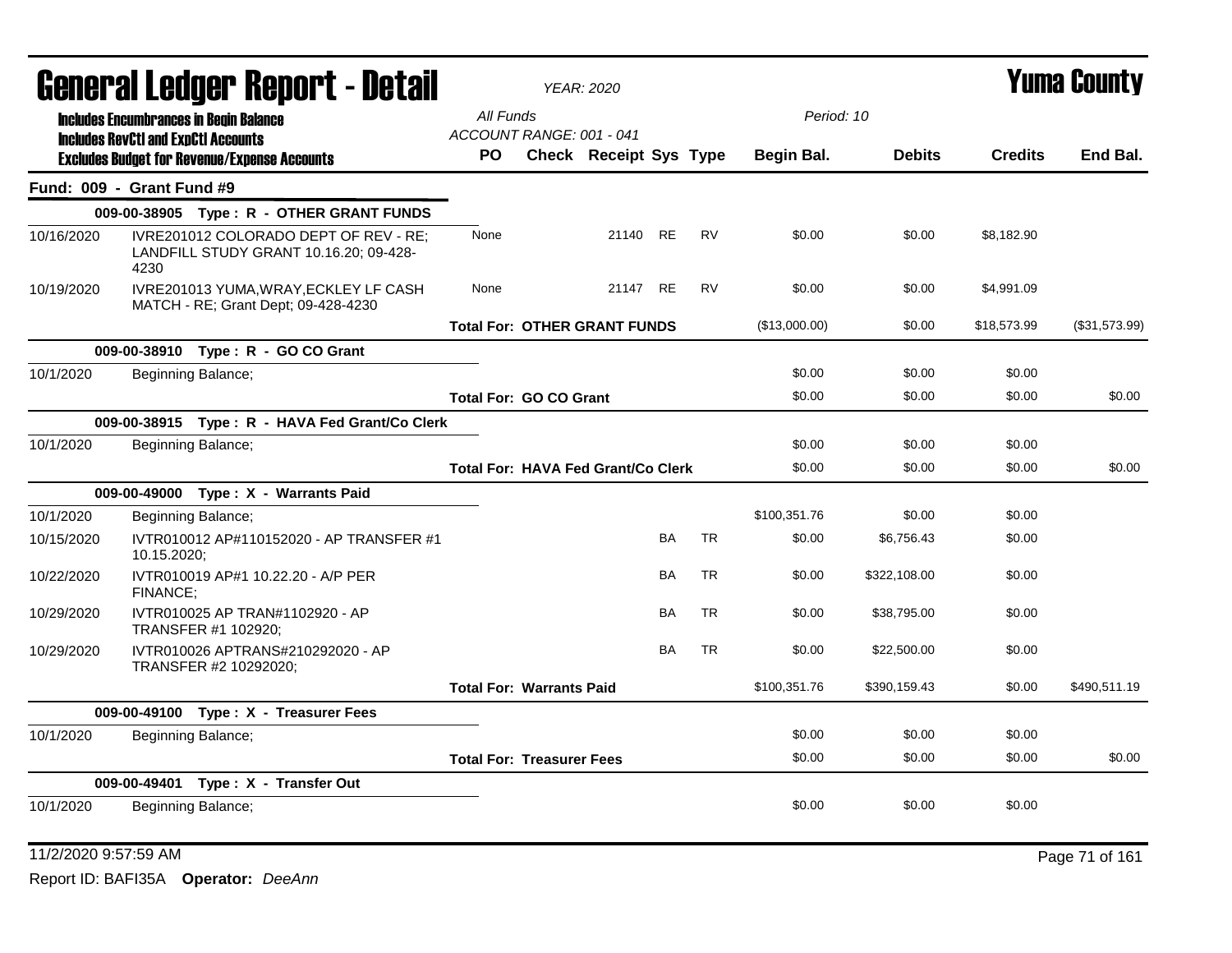| <b>General Ledger Report - Detail</b>                                                       |                                       | <b>YEAR: 2020</b> |                                                 |               | <b>Yuma County</b> |                                  |                |  |
|---------------------------------------------------------------------------------------------|---------------------------------------|-------------------|-------------------------------------------------|---------------|--------------------|----------------------------------|----------------|--|
| <b>Includes Encumbrances in Begin Balance</b><br><b>Includes RevCtI and ExpCtI Accounts</b> | All Funds<br>ACCOUNT RANGE: 001 - 041 |                   |                                                 | Period: 10    |                    |                                  |                |  |
| <b>Excludes Budget for Revenue/Expense Accounts</b>                                         | PO.                                   |                   | <b>Check Receipt Sys Type</b>                   | Begin Bal.    | <b>Debits</b>      | <b>Credits</b>                   | End Bal.       |  |
| Fund: 009 - Grant Fund #9                                                                   |                                       |                   |                                                 |               |                    |                                  |                |  |
| Type: X - Transfer Out<br>009-00-49401                                                      |                                       |                   |                                                 |               |                    |                                  |                |  |
|                                                                                             | <b>Total For: Transfer Out</b>        |                   |                                                 | \$0.00        | \$0.00             | \$0.00                           | \$0.00         |  |
| Type: X - Checks Written / ACH Transfer<br>009-00-49500                                     |                                       |                   |                                                 |               |                    |                                  |                |  |
| Beginning Balance;<br>10/1/2020                                                             |                                       |                   |                                                 | \$0.00        | \$0.00             | \$0.00                           |                |  |
|                                                                                             |                                       |                   | <b>Total For: Checks Written / ACH Transfer</b> | \$0.00        | \$0.00             | \$0.00                           | \$0.00         |  |
|                                                                                             | Fund: 009 - Grant Fund #9             | Totals:           |                                                 | (\$11,128.60) | \$1,524,962.68     | \$1,879,447.07                   | (\$365,612.99) |  |
| <b>Total Fund Revenues:</b>                                                                 | \$744.643.82                          |                   | <b>Total Fund Expenses:</b>                     | \$390,159.43  |                    | <b>Net Revenue Over Expense:</b> | \$354,484.39   |  |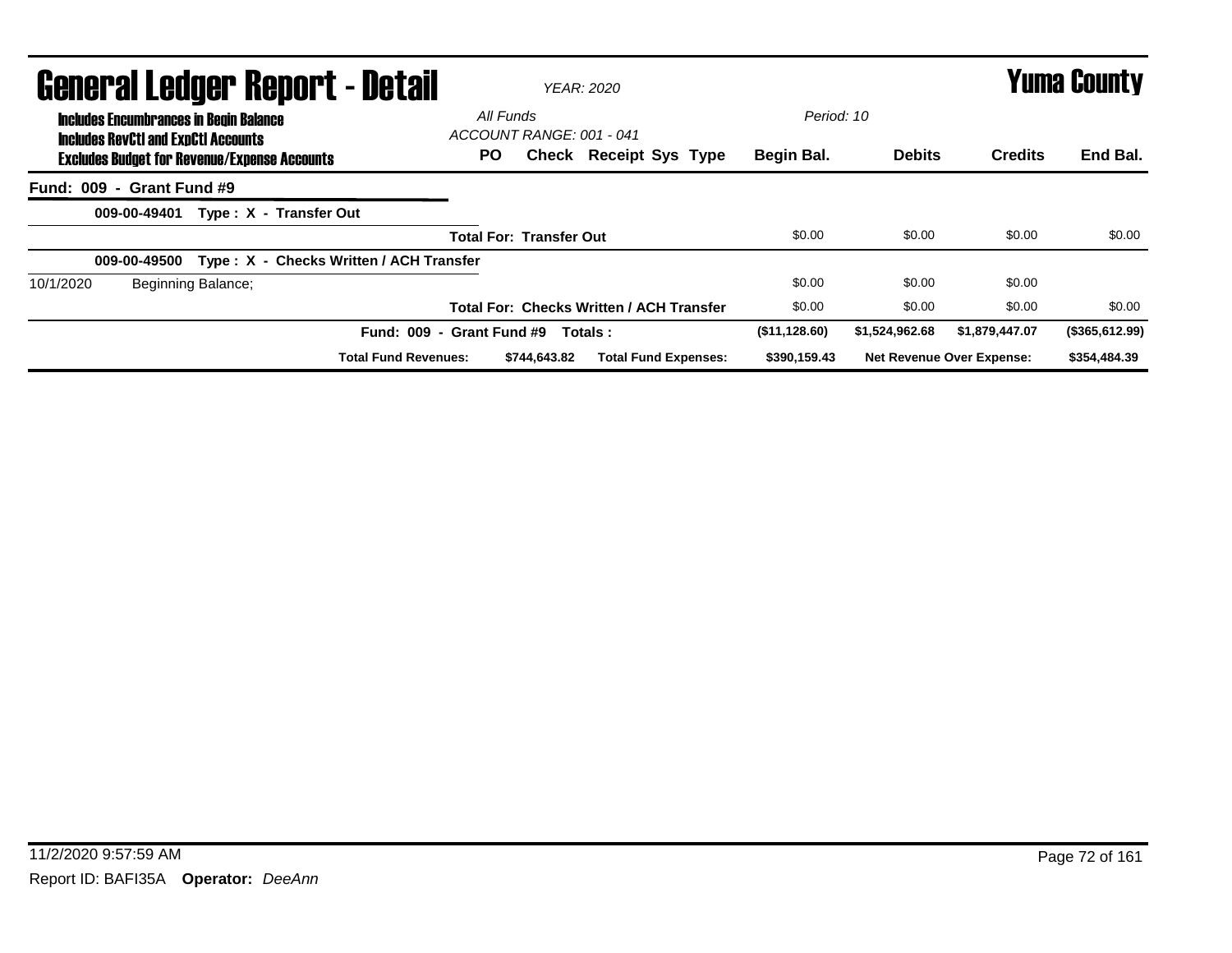| <b>General Ledger Report - Detail</b><br><b>Includes Encumbrances in Begin Balance</b> |                                            |                                                            |                                               | <b>YEAR: 2020</b>             |           |           |                |               | <b>Yuma County</b> |                |
|----------------------------------------------------------------------------------------|--------------------------------------------|------------------------------------------------------------|-----------------------------------------------|-------------------------------|-----------|-----------|----------------|---------------|--------------------|----------------|
|                                                                                        | <b>Includes RevCtI and ExpCtI Accounts</b> |                                                            | All Funds<br>ACCOUNT RANGE: 001 - 041         |                               |           |           | Period: 10     |               |                    |                |
|                                                                                        |                                            | <b>Excludes Budget for Revenue/Expense Accounts</b>        | PO.                                           | <b>Check Receipt Sys Type</b> |           |           | Begin Bal.     | <b>Debits</b> | <b>Credits</b>     | End Bal.       |
|                                                                                        |                                            | Fund: 010 - Yuma County Water Authority                    |                                               |                               |           |           |                |               |                    |                |
|                                                                                        |                                            | 010-00-10000 Type: A - Cash Account                        |                                               |                               |           |           |                |               |                    |                |
| 10/1/2020                                                                              |                                            | Beginning Balance;                                         |                                               |                               |           |           | \$369,491.27   | \$0.00        | \$0.00             |                |
| 10/29/2020                                                                             |                                            | IVTR010026 APTRANS#210292020 - AP<br>TRANSFER #2 10292020; |                                               |                               | <b>BA</b> | <b>CD</b> | \$0.00         | \$0.00        | \$1,767.64         |                |
|                                                                                        |                                            |                                                            | <b>Total For: Cash Account</b>                |                               |           |           | \$369,491.27   | \$0.00        | \$1,767.64         | \$367,723.63   |
|                                                                                        |                                            | 010-00-20000 Type: L - Accounts Payable                    |                                               |                               |           |           |                |               |                    |                |
| 10/1/2020                                                                              |                                            | Beginning Balance;                                         |                                               |                               |           |           | \$0.00         | \$0.00        | \$0.00             |                |
|                                                                                        |                                            |                                                            | <b>Total For: Accounts Payable</b>            |                               |           |           | \$0.00         | \$0.00        | \$0.00             | \$0.00         |
|                                                                                        |                                            | 010-00-20010 Type: L - Revenue Control                     |                                               |                               |           |           |                |               |                    |                |
| 10/1/2020                                                                              |                                            | Beginning Balance;                                         |                                               |                               |           |           | (\$29,412.50)  | \$0.00        | \$0.00             |                |
|                                                                                        |                                            |                                                            | <b>Total For: Revenue Control</b>             |                               |           |           | (\$29,412.50)  | \$0.00        | \$0.00             | (\$29,412.50)  |
|                                                                                        |                                            | 010-00-20020 Type: L - Expense Control                     |                                               |                               |           |           |                |               |                    |                |
| 10/1/2020                                                                              |                                            | Beginning Balance;                                         |                                               |                               |           |           | \$32,888.60    | \$0.00        | \$0.00             |                |
| 10/29/2020                                                                             |                                            | IVTR010026 - Auto post transaction;                        |                                               |                               | <b>BA</b> | <b>CP</b> | \$0.00         | \$1,767.64    | \$0.00             |                |
|                                                                                        |                                            |                                                            | <b>Total For: Expense Control</b>             |                               |           |           | \$32,888,60    | \$1,767.64    | \$0.00             | \$34.656.24    |
|                                                                                        |                                            | 010-00-20100 Type: L - Fund Balance                        |                                               |                               |           |           |                |               |                    |                |
| 10/1/2020                                                                              |                                            | Beginning Balance;                                         |                                               |                               |           |           | (\$372,967.37) | \$0.00        | \$0.00             |                |
|                                                                                        |                                            |                                                            | <b>Total For: Fund Balance</b>                |                               |           |           | (\$372,967.37) | \$0.00        | \$0.00             | (\$372,967.37) |
|                                                                                        |                                            | 010-00-30140 Type: R - Current Tax Special Assessment      |                                               |                               |           |           |                |               |                    |                |
| 10/1/2020                                                                              |                                            | Beginning Balance;                                         |                                               |                               |           |           | \$0.00         | \$0.00        | \$0.00             |                |
|                                                                                        |                                            |                                                            | <b>Total For: Current Tax Special Assessm</b> |                               |           |           | \$0.00         | \$0.00        | \$0.00             | \$0.00         |
|                                                                                        |                                            | 010-00-31200 Type: R - Rent                                |                                               |                               |           |           |                |               |                    |                |
| 10/1/2020                                                                              |                                            | Beginning Balance;                                         |                                               |                               |           |           | (\$29,412.50)  | \$0.00        | \$0.00             |                |
|                                                                                        |                                            |                                                            | <b>Total For: Rent</b>                        |                               |           |           | (\$29,412.50)  | \$0.00        | \$0.00             | (\$29,412.50)  |
|                                                                                        |                                            | 010-00-32100 Type: R - Transfers In                        |                                               |                               |           |           |                |               |                    |                |
| 10/1/2020                                                                              |                                            | Beginning Balance;                                         |                                               |                               |           |           | \$0.00         | \$0.00        | \$0.00             |                |
|                                                                                        |                                            |                                                            | <b>Total For: Transfers In</b>                |                               |           |           | \$0.00         | \$0.00        | \$0.00             | \$0.00         |

11/2/2020 9:57:59 AM Page 73 of 161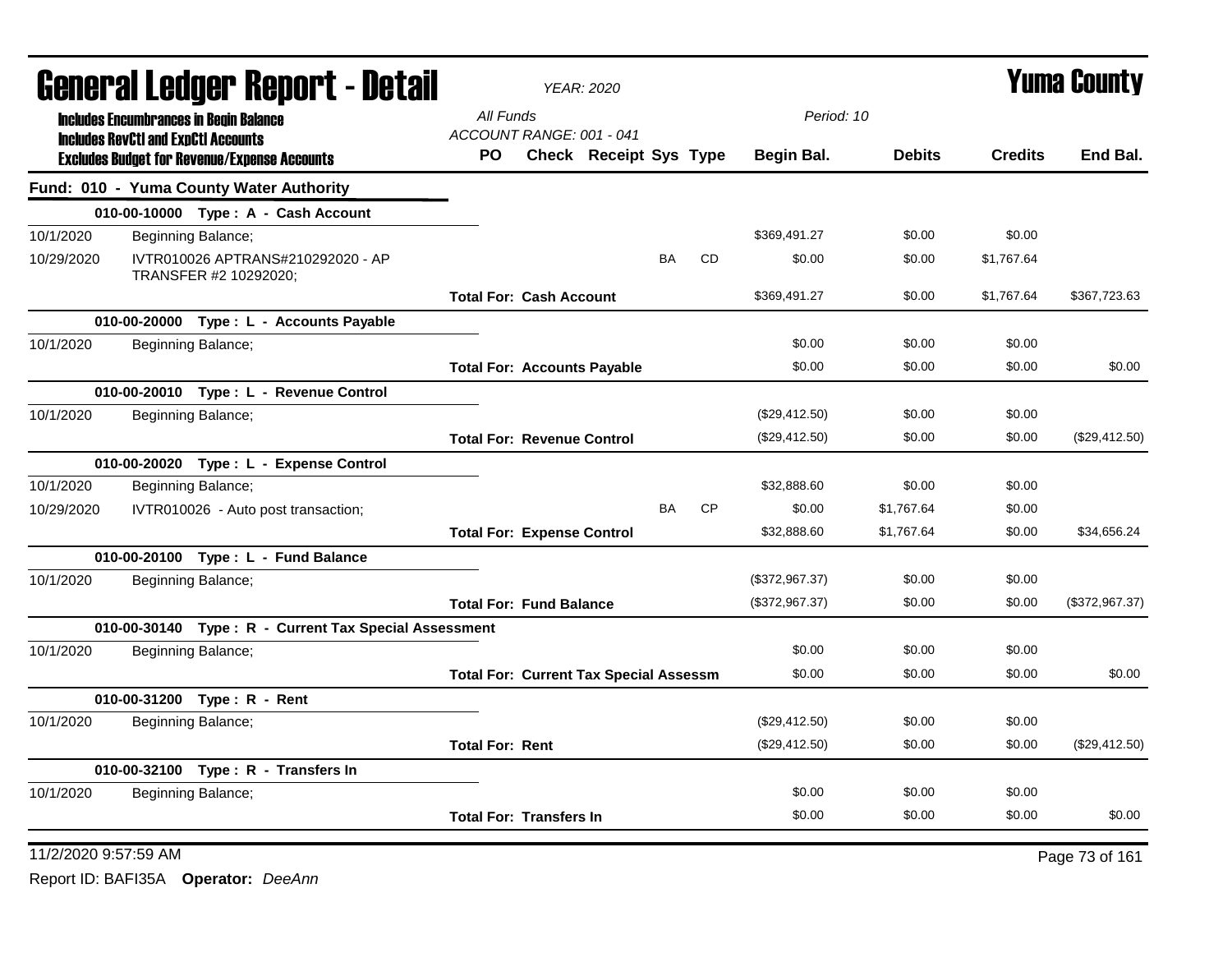|            | General Ledger Report - Detail                                                              |                                         |                                       | <b>YEAR: 2020</b>           |           |           |             |                                  |                | <b>Yuma County</b> |  |
|------------|---------------------------------------------------------------------------------------------|-----------------------------------------|---------------------------------------|-----------------------------|-----------|-----------|-------------|----------------------------------|----------------|--------------------|--|
|            | <b>Includes Encumbrances in Begin Balance</b><br><b>Includes RevCtI and ExpCtI Accounts</b> |                                         | All Funds<br>ACCOUNT RANGE: 001 - 041 |                             |           |           | Period: 10  |                                  |                |                    |  |
|            | <b>Excludes Budget for Revenue/Expense Accounts</b>                                         | PO.                                     |                                       | Check Receipt Sys Type      |           |           | Begin Bal.  | <b>Debits</b>                    | <b>Credits</b> | End Bal.           |  |
|            | Fund: 010 - Yuma County Water Authority                                                     |                                         |                                       |                             |           |           |             |                                  |                |                    |  |
|            | 010-00-35000 Type: R - Fees Collected                                                       |                                         |                                       |                             |           |           |             |                                  |                |                    |  |
| 10/1/2020  | Beginning Balance;                                                                          |                                         |                                       |                             |           |           | \$0.00      | \$0.00                           | \$0.00         |                    |  |
|            |                                                                                             |                                         | <b>Total For: Fees Collected</b>      |                             |           |           | \$0.00      | \$0.00                           | \$0.00         | \$0.00             |  |
|            | Type: X - Warrants Paid<br>010-00-49000                                                     |                                         |                                       |                             |           |           |             |                                  |                |                    |  |
| 10/1/2020  | Beginning Balance;                                                                          |                                         |                                       |                             |           |           | \$32,888.60 | \$0.00                           | \$0.00         |                    |  |
| 10/29/2020 | IVTR010026 APTRANS#210292020 - AP<br>TRANSFER #2 10292020;                                  |                                         |                                       |                             | <b>BA</b> | <b>TR</b> | \$0.00      | \$1.767.64                       | \$0.00         |                    |  |
|            |                                                                                             |                                         | <b>Total For: Warrants Paid</b>       |                             |           |           | \$32,888.60 | \$1,767.64                       | \$0.00         | \$34,656.24        |  |
|            | Type: X - Transfer Out<br>010-00-49401                                                      |                                         |                                       |                             |           |           |             |                                  |                |                    |  |
| 10/1/2020  | Beginning Balance;                                                                          |                                         |                                       |                             |           |           | \$0.00      | \$0.00                           | \$0.00         |                    |  |
|            |                                                                                             |                                         | <b>Total For: Transfer Out</b>        |                             |           |           | \$0.00      | \$0.00                           | \$0.00         | \$0.00             |  |
|            |                                                                                             | Fund: 010 - Yuma County Water Authority |                                       |                             |           | Totals :  | \$3,476.10  | \$3,535.28                       | \$1,767.64     | \$5,243.74         |  |
|            |                                                                                             | <b>Total Fund Revenues:</b>             | \$0.00                                | <b>Total Fund Expenses:</b> |           |           | \$1,767.64  | <b>Net Revenue Over Expense:</b> |                | (\$1,767.64)       |  |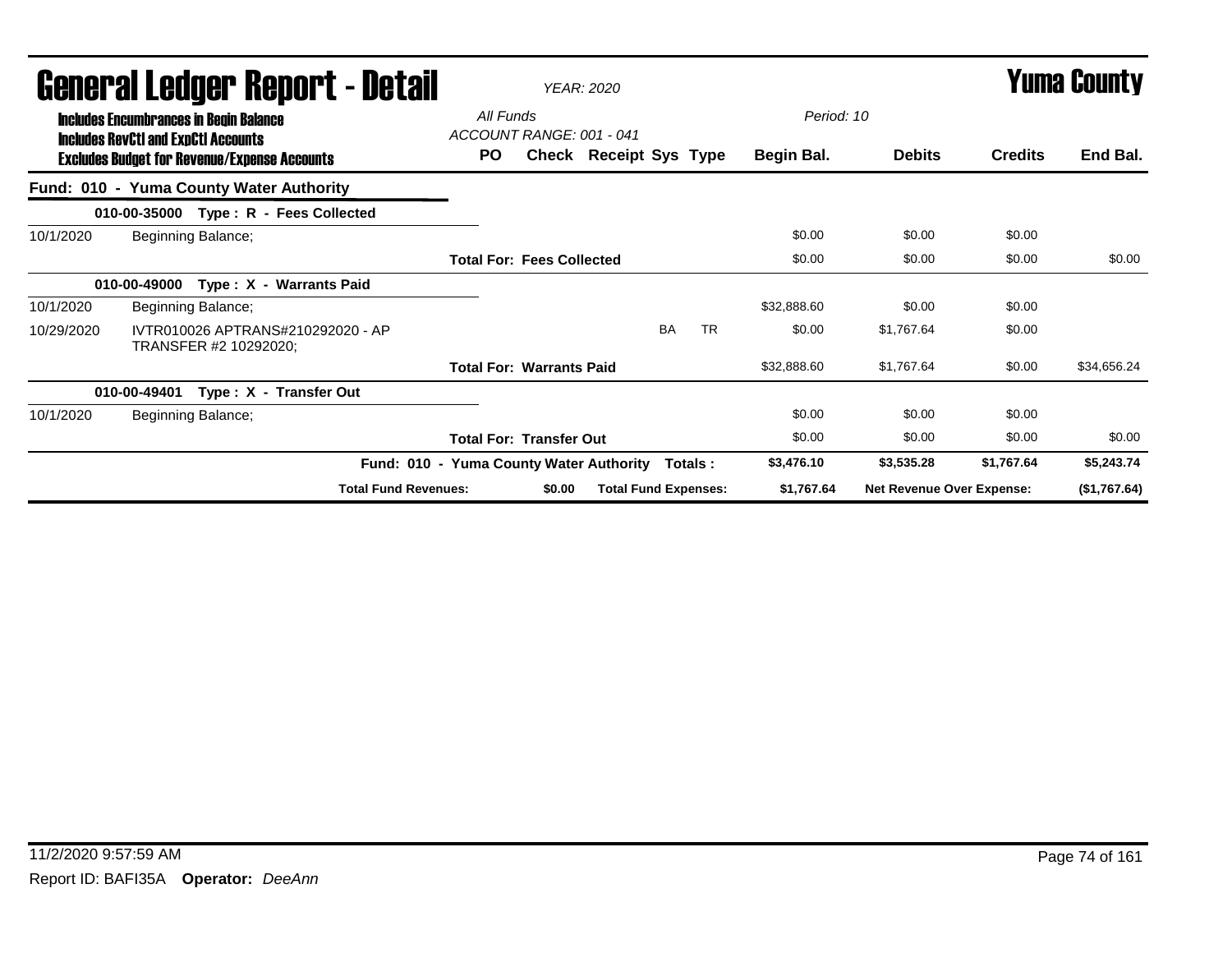| <b>General Ledger Report - Detail</b> |                                                                                             |           |                          | YEAR: 2020                    |           |           |                   |               |                | Yuma Countv |
|---------------------------------------|---------------------------------------------------------------------------------------------|-----------|--------------------------|-------------------------------|-----------|-----------|-------------------|---------------|----------------|-------------|
|                                       | <b>Includes Encumbrances in Begin Balance</b><br><b>Includes RevCtI and ExpCtI Accounts</b> | All Funds | ACCOUNT RANGE: 001 - 041 |                               |           |           | Period: 10        |               |                |             |
|                                       | <b>Excludes Budget for Revenue/Expense Accounts</b>                                         | PO        |                          | <b>Check Receipt Sys Type</b> |           |           | <b>Begin Bal.</b> | <b>Debits</b> | <b>Credits</b> | End Bal.    |
|                                       | Fund: 011 - Yuma County Sanitary Landfill                                                   |           |                          |                               |           |           |                   |               |                |             |
|                                       | 011-00-10000 Type: A - Cash Account                                                         |           |                          |                               |           |           |                   |               |                |             |
| 10/1/2020                             | Beginning Balance;                                                                          |           |                          |                               |           |           | \$359,056.82      | \$0.00        | \$0.00         |             |
| 10/2/2020                             | IVRE20102 CENT.RECYCLING - RE; Landfill<br>Dept; 11-000-4665                                | None      |                          | 21009                         | <b>RE</b> | <b>RV</b> | \$0.00            | \$3,109.40    | \$0.00         |             |
| 10/2/2020                             | IVRE20102 YC LANDFILL GATE FEES ETC -<br>RE; Landfill Dept; 4666,4670,4800,4940             | None      |                          | 21010                         | <b>RE</b> | <b>RV</b> | \$0.00            | \$8,049.50    | \$0.00         |             |
| 10/2/2020                             | IVRE20102 CITY OF WRYA OCT PAYMENT -<br>RE; Landfill Dept; 11-000-4662                      | None      |                          | 21012                         | <b>RE</b> | <b>RV</b> | \$0.00            | \$4,804.17    | \$0.00         |             |
| 10/2/2020                             | IVRE20102 Treasurer Fee - RE; Treasurer Fee<br>Receipt; Treasurer Fee Processing            | None      |                          | 21014                         | <b>RE</b> | <b>RV</b> | \$0.00            | \$0.00        | \$159.63       |             |
| 10/6/2020                             | IVTR010004 AP TRANSFER 10.7.2020 - AP<br>TRANSFER 10.7.2020;                                |           |                          |                               | BA        | CD        | \$0.00            | \$0.00        | \$18,631.83    |             |
| 10/15/2020                            | IVTR010012 AP#110152020 - AP TRANSFER #1<br>10.15.2020;                                     |           |                          |                               | BA        | CD        | \$0.00            | \$0.00        | \$4,537.98     |             |
| 10/15/2020                            | IVRE201012 YC B OF COMM - RE; LANDFILL<br>PYMT 10.15.20; 11-000-4663                        | None      |                          | 21119                         | <b>RE</b> | <b>RV</b> | \$0.00            | \$9,841.67    | \$0.00         |             |
| 10/15/2020                            | IVRE201012 Treasurer Fee - RE: Treasurer Fee<br>Receipt; Treasurer Fee Processing           | None      |                          | 21146                         | <b>RE</b> | <b>RV</b> | \$0.00            | \$0.00        | \$98.42        |             |
| 10/16/2020                            | IVRE201012 TOWN OF ECKLEY - RE;<br>LANDFILL PYMT 10.16.20; 11-000-4664                      | None      |                          | 21134                         | <b>RE</b> | <b>RV</b> | \$0.00            | \$288.83      | \$0.00         |             |
| 10/16/2020                            | IVRE201012 CITY OF YUMA OCTOBER PAY. -<br>RE; Landfill Dept; 11-000-4660                    | None      |                          | 21135                         | <b>RE</b> | <b>RV</b> | \$0.00            | \$6,527.33    | \$0.00         |             |
| 10/16/2020                            | IVRE201012 Treasurer Fee - RE; Treasurer Fee<br>Receipt; Treasurer Fee Processing           | None      |                          | 21144                         | <b>RE</b> | <b>RV</b> | \$0.00            | \$0.00        | \$2.89         |             |
| 10/16/2020                            | IVRE201012 Treasurer Fee - RE; Treasurer Fee<br>Receipt; Treasurer Fee Processing           | None      |                          | 21145                         | <b>RE</b> | <b>RV</b> | \$0.00            | \$0.00        | \$65.27        |             |
| 10/19/2020                            | IVTR010014 AP#210.15.2020 - AP TRANSFER<br>#2 10.15.2020;                                   |           |                          |                               | <b>BA</b> | CD        | \$0.00            | \$0.00        | \$195.49       |             |
| 10/19/2020                            | IVRE201013 YC LANDFILL - RE; GATE<br>RCTS/YUMA HAZARD/TIRES/TV;                             | None      |                          | 21157                         | <b>RE</b> | <b>RV</b> | \$0.00            | \$8,085.70    | \$0.00         |             |
| 10/19/2020                            | IVRE201013 Treasurer Fee - RE; Treasurer Fee<br>Receipt; Treasurer Fee Processing           | None      |                          | 21169                         | <b>RE</b> | <b>RV</b> | \$0.00            | \$0.00        | \$80.86        |             |

11/2/2020 9:57:59 AM Page 75 of 161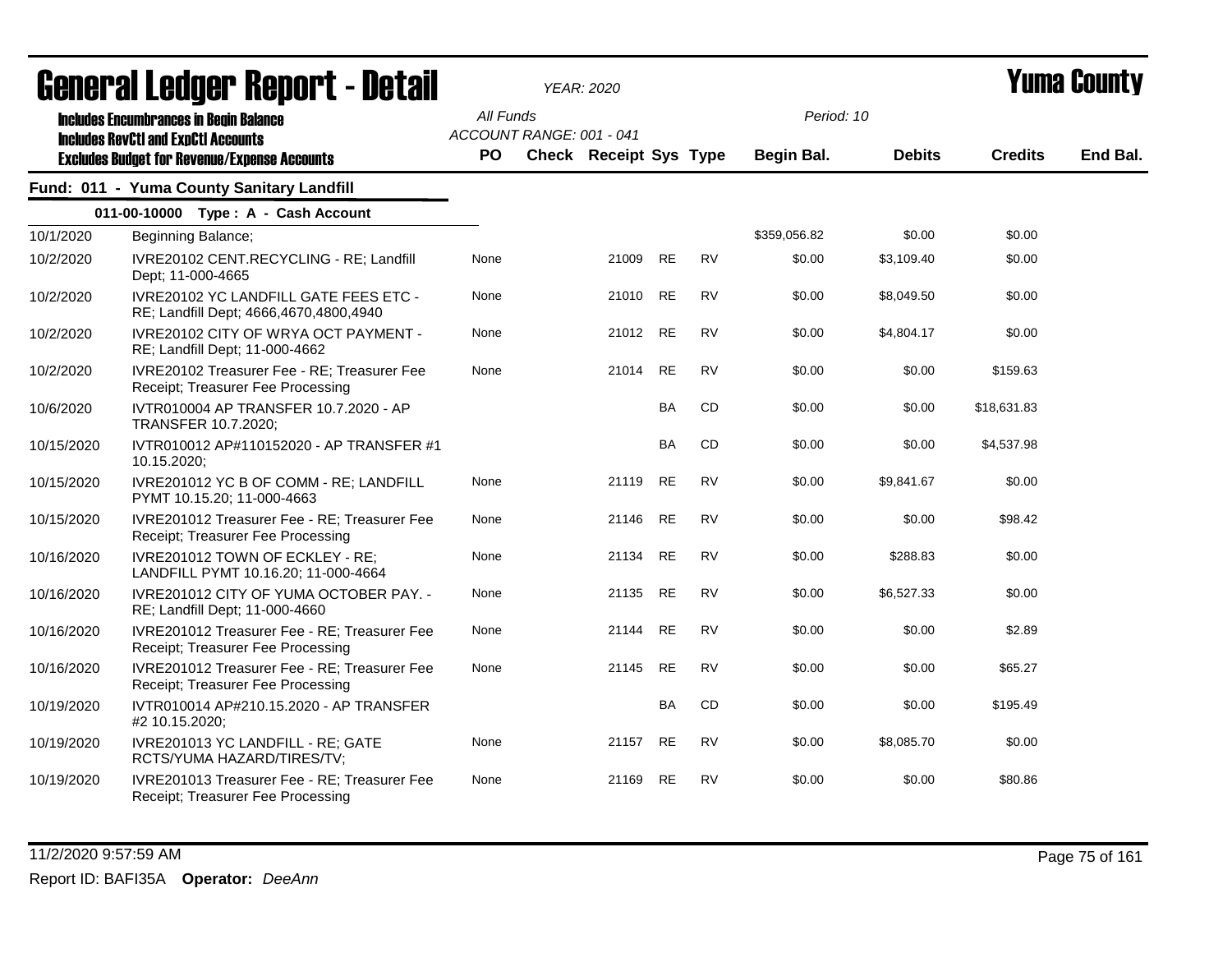|            | General Ledger Report - Detail                                                                   |                                    | <b>YEAR: 2020</b>      |           |           |                |               |                | Yuma County    |
|------------|--------------------------------------------------------------------------------------------------|------------------------------------|------------------------|-----------|-----------|----------------|---------------|----------------|----------------|
|            | <b>Includes Encumbrances in Begin Balance</b>                                                    | All Funds                          |                        |           |           | Period: 10     |               |                |                |
|            | <b>Includes RevCtI and ExpCtI Accounts</b>                                                       | ACCOUNT RANGE: 001 - 041<br>PO.    | Check Receipt Sys Type |           |           | Begin Bal.     | <b>Debits</b> | <b>Credits</b> | End Bal.       |
|            | <b>Excludes Budget for Revenue/Expense Accounts</b><br>Fund: 011 - Yuma County Sanitary Landfill |                                    |                        |           |           |                |               |                |                |
|            |                                                                                                  |                                    |                        |           |           |                |               |                |                |
| 10/29/2020 | 011-00-10000 Type: A - Cash Account<br>IVTR010026 APTRANS#210292020 - AP                         |                                    |                        | <b>BA</b> | CD        | \$0.00         | \$0.00        | \$14,452.21    |                |
|            | TRANSFER #2 10292020;                                                                            |                                    |                        |           |           |                |               |                |                |
|            |                                                                                                  | <b>Total For: Cash Account</b>     |                        |           |           | \$359,056.82   | \$40,706.60   | \$38,224.58    | \$361,538.84   |
|            | 011-00-20000 Type : L - Accounts Payable                                                         |                                    |                        |           |           |                |               |                |                |
| 10/1/2020  | Beginning Balance;                                                                               |                                    |                        |           |           | \$0.00         | \$0.00        | \$0.00         |                |
|            |                                                                                                  | <b>Total For: Accounts Payable</b> |                        |           |           | \$0.00         | \$0.00        | \$0.00         | \$0.00         |
|            | 011-00-20010 Type: L - Revenue Control                                                           |                                    |                        |           |           |                |               |                |                |
| 10/1/2020  | Beginning Balance;                                                                               |                                    |                        |           |           | (\$394,047.65) | \$0.00        | \$0.00         |                |
| 10/2/2020  | IVRE20102 - Auto post transaction;                                                               |                                    |                        | BA        | <b>CP</b> | \$0.00         | \$0.00        | \$15,963.07    |                |
| 10/15/2020 | IVRE201012 - Auto post transaction;                                                              |                                    |                        | BA        | <b>CP</b> | \$0.00         | \$0.00        | \$16,657.83    |                |
| 10/19/2020 | IVRE201013 - Auto post transaction;                                                              |                                    |                        | <b>BA</b> | <b>CP</b> | \$0.00         | \$0.00        | \$8,085.70     |                |
|            |                                                                                                  | <b>Total For: Revenue Control</b>  |                        |           |           | (\$394,047.65) | \$0.00        | \$40,706.60    | (\$434,754.25) |
|            | 011-00-20020 Type: L - Expense Control                                                           |                                    |                        |           |           |                |               |                |                |
| 10/1/2020  | Beginning Balance;                                                                               |                                    |                        |           |           | \$358,165.47   | \$0.00        | \$0.00         |                |
| 10/2/2020  | IVRE20102 - Auto post transaction;                                                               |                                    |                        | <b>BA</b> | <b>CP</b> | \$0.00         | \$159.63      | \$0.00         |                |
| 10/6/2020  | IVTR010004 - Auto post transaction;                                                              |                                    |                        | <b>BA</b> | <b>CP</b> | \$0.00         | \$18,631.83   | \$0.00         |                |
| 10/15/2020 | IVRE201012 - Auto post transaction;                                                              |                                    |                        | BA        | <b>CP</b> | \$0.00         | \$166.58      | \$0.00         |                |
| 10/15/2020 | IVTR010012 - Auto post transaction;                                                              |                                    |                        | BA        | <b>CP</b> | \$0.00         | \$4,537.98    | \$0.00         |                |
| 10/19/2020 | IVRE201013 - Auto post transaction;                                                              |                                    |                        | BA        | <b>CP</b> | \$0.00         | \$80.86       | \$0.00         |                |
| 10/19/2020 | IVTR010014 - Auto post transaction;                                                              |                                    |                        | <b>BA</b> | <b>CP</b> | \$0.00         | \$195.49      | \$0.00         |                |
| 10/29/2020 | IVTR010026 - Auto post transaction;                                                              |                                    |                        | <b>BA</b> | <b>CP</b> | \$0.00         | \$14,452.21   | \$0.00         |                |
|            |                                                                                                  | <b>Total For: Expense Control</b>  |                        |           |           | \$358,165.47   | \$38,224.58   | \$0.00         | \$396,390.05   |
|            | 011-00-20100 Type: L - Fund Balance                                                              |                                    |                        |           |           |                |               |                |                |
| 10/1/2020  | Beginning Balance;                                                                               |                                    |                        |           |           | (\$323,174.64) | \$0.00        | \$0.00         |                |
|            |                                                                                                  | <b>Total For: Fund Balance</b>     |                        |           |           | (\$323,174.64) | \$0.00        | \$0.00         | (\$323,174.64) |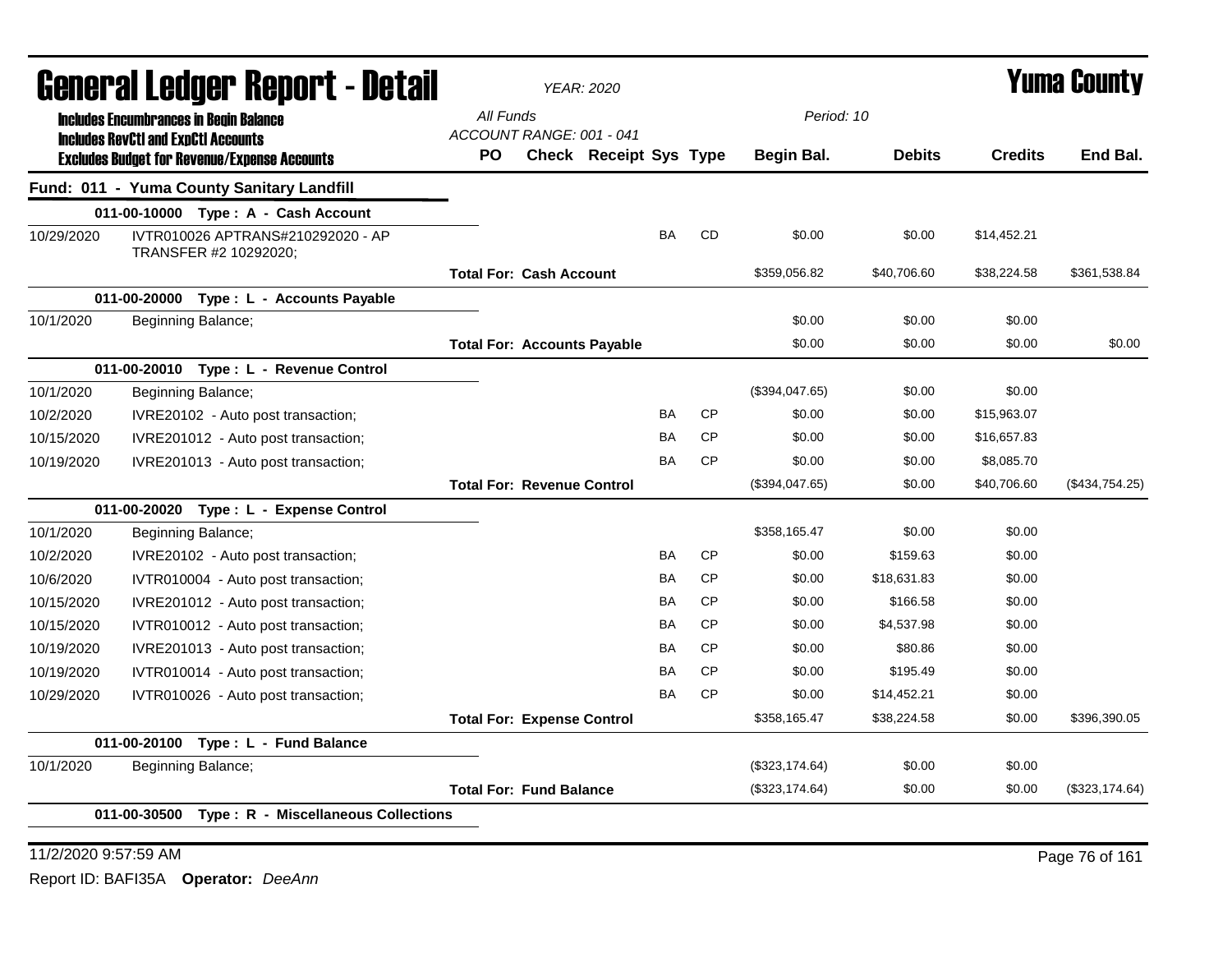|            | General Ledger Report - Detail                                                              |           | <b>YEAR: 2020</b>                               |          |           |               |               | <b>Yuma County</b> |               |
|------------|---------------------------------------------------------------------------------------------|-----------|-------------------------------------------------|----------|-----------|---------------|---------------|--------------------|---------------|
|            | <b>Includes Encumbrances in Begin Balance</b><br><b>Includes RevCtI and ExpCtI Accounts</b> | All Funds | ACCOUNT RANGE: 001 - 041                        |          |           | Period: 10    |               |                    |               |
|            | <b>Excludes Budget for Revenue/Expense Accounts</b>                                         | PO.       | <b>Check Receipt Sys Type</b>                   |          |           | Begin Bal.    | <b>Debits</b> | <b>Credits</b>     | End Bal.      |
|            | Fund: 011 - Yuma County Sanitary Landfill                                                   |           |                                                 |          |           |               |               |                    |               |
|            | 011-00-30500 Type: R - Miscellaneous Collections                                            |           |                                                 |          |           |               |               |                    |               |
| 10/1/2020  | Beginning Balance;                                                                          |           |                                                 |          |           | (\$3,588.56)  | \$0.00        | \$0.00             |               |
|            |                                                                                             |           | <b>Total For: Miscellaneous Collections</b>     |          |           | (\$3,588.56)  | \$0.00        | \$0.00             | (\$3,588.56)  |
|            | 011-00-32100 Type: R - Transfers In                                                         |           |                                                 |          |           |               |               |                    |               |
| 10/1/2020  | Beginning Balance;                                                                          |           |                                                 |          |           | \$0.00        | \$0.00        | \$0.00             |               |
|            |                                                                                             |           | <b>Total For: Transfers In</b>                  |          |           | \$0.00        | \$0.00        | \$0.00             | \$0.00        |
|            | 011-00-36100 Type: R - City of Wray - Landfill Fee                                          |           |                                                 |          |           |               |               |                    |               |
| 10/1/2020  | Beginning Balance;                                                                          |           |                                                 |          |           | (\$43,237.53) | \$0.00        | \$0.00             |               |
| 10/2/2020  | IVRE20102 CITY OF WRYA OCT PAYMENT -<br>RE; Landfill Dept; 11-000-4662                      | None      |                                                 | 21012 RE | <b>RV</b> | \$0.00        | \$0.00        | \$4,804.17         |               |
|            |                                                                                             |           | Total For: City of Wray - Landfill Fee          |          |           | (\$43,237.53) | \$0.00        | \$4,804.17         | (\$48,041.70) |
|            | 011-00-36200 Type: R - City of Yuma - Landfill Fee                                          |           |                                                 |          |           |               |               |                    |               |
| 10/1/2020  | Beginning Balance;                                                                          |           |                                                 |          |           | (\$58,745.97) | \$0.00        | \$0.00             |               |
| 10/16/2020 | IVRE201012 CITY OF YUMA OCTOBER PAY. -<br>RE; Landfill Dept; 11-000-4660                    | None      |                                                 | 21135 RE | <b>RV</b> | \$0.00        | \$0.00        | \$6,527.33         |               |
|            |                                                                                             |           | Total For: City of Yuma - Landfill Fee          |          |           | (\$58,745.97) | \$0.00        | \$6,527.33         | (\$65,273.30) |
|            | 011-00-36300 Type: R - Town of Eckley - Landfill Fee                                        |           |                                                 |          |           |               |               |                    |               |
| 10/1/2020  | Beginning Balance;                                                                          |           |                                                 |          |           | (\$2,599.47)  | \$0.00        | \$0.00             |               |
| 10/16/2020 | IVRE201012 TOWN OF ECKLEY - RE;<br>LANDFILL PYMT 10.16.20; 11-000-4664                      | None      |                                                 | 21134 RE | <b>RV</b> | \$0.00        | \$0.00        | \$288.83           |               |
|            |                                                                                             |           | <b>Total For: Town of Eckley - Landfill Fee</b> |          |           | (\$2,599.47)  | \$0.00        | \$288.83           | (\$2,888.30)  |
|            | 011-00-36400 Type: R - Yuma County - Landfill Fee                                           |           |                                                 |          |           |               |               |                    |               |
| 10/1/2020  | Beginning Balance;                                                                          |           |                                                 |          |           | (\$88,574.99) | \$0.00        | \$0.00             |               |
| 10/15/2020 | IVRE201012 YC B OF COMM - RE; LANDFILL<br>PYMT 10.15.20; 11-000-4663                        | None      |                                                 | 21119 RE | <b>RV</b> | \$0.00        | \$0.00        | \$9,841.67         |               |
|            |                                                                                             |           | <b>Total For: Yuma County - Landfill Fee</b>    |          |           | (\$88,574.99) | \$0.00        | \$9,841.67         | (\$98,416.66) |
|            | 011-00-36450 Type: R - Hazardous Response Fees Reimb.                                       |           |                                                 |          |           |               |               |                    |               |
| 10/1/2020  | Beginning Balance;                                                                          |           |                                                 |          |           | (\$3,782.04)  | \$0.00        | \$0.00             |               |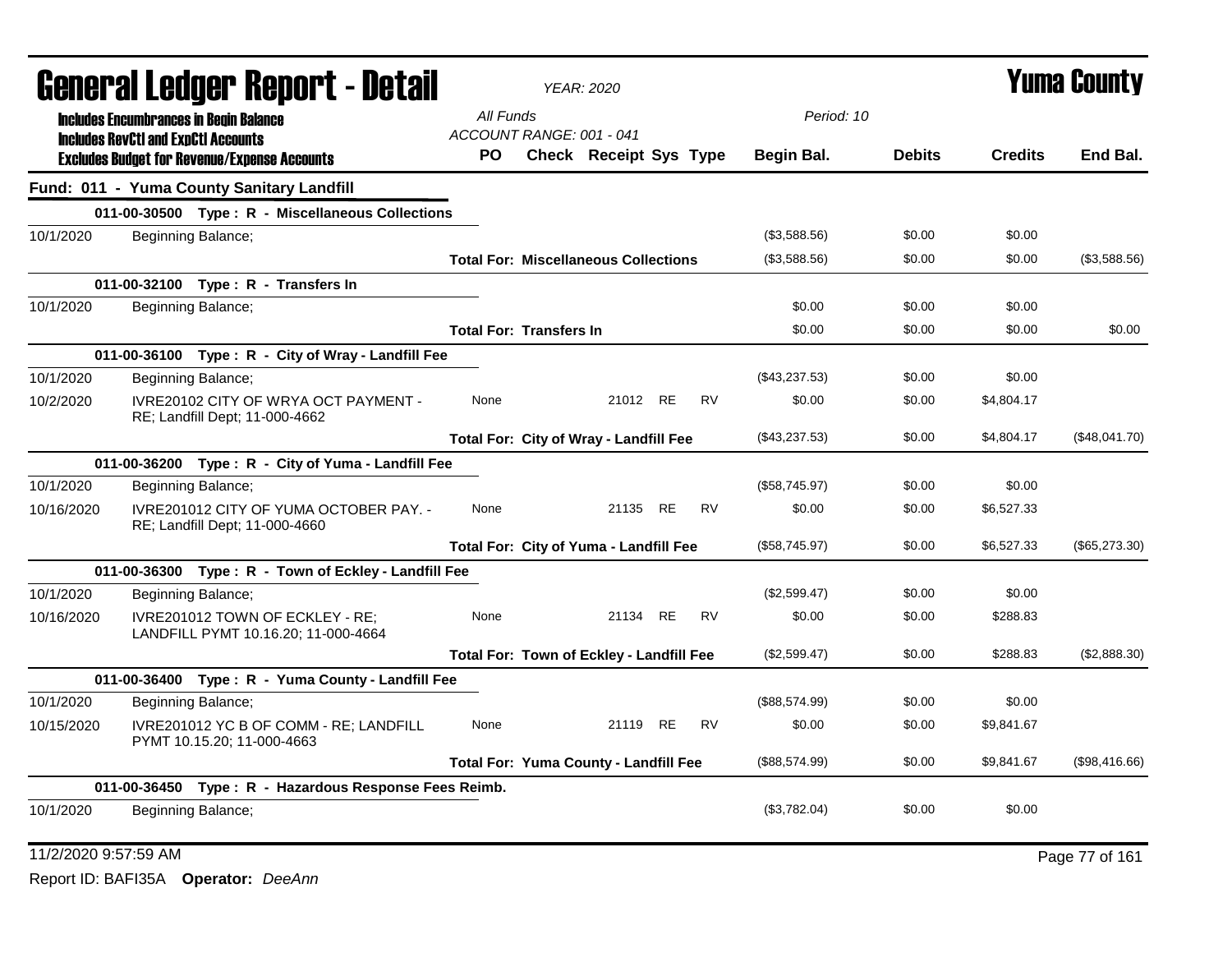| <b>General Ledger Report - Detail</b> |                                                                                        |                                   | <b>YEAR: 2020</b>                             |           |           |                |               |                | <b>Yuma County</b> |
|---------------------------------------|----------------------------------------------------------------------------------------|-----------------------------------|-----------------------------------------------|-----------|-----------|----------------|---------------|----------------|--------------------|
|                                       | <b>Includes Encumbrances in Begin Balance</b>                                          | All Funds                         |                                               |           |           | Period: 10     |               |                |                    |
|                                       | <b>Includes RevCtI and ExpCtI Accounts</b>                                             | ACCOUNT RANGE: 001 - 041          |                                               |           |           |                |               |                |                    |
|                                       | <b>Excludes Budget for Revenue/Expense Accounts</b>                                    | <b>PO</b>                         | <b>Check Receipt Sys Type</b>                 |           |           | Begin Bal.     | <b>Debits</b> | <b>Credits</b> | End Bal.           |
|                                       | Fund: 011 - Yuma County Sanitary Landfill                                              |                                   |                                               |           |           |                |               |                |                    |
|                                       | 011-00-36450 Type: R - Hazardous Response Fees Reimb.                                  |                                   |                                               |           |           |                |               |                |                    |
| 10/19/2020                            | IVRE201013 YC LANDFILL - RE; GATE<br>RCTS/YUMA HAZARD/TIRES/TV;                        | None                              | 21157 RE                                      |           | <b>RV</b> | \$0.00         | \$0.00        | \$800.50       |                    |
|                                       |                                                                                        |                                   | <b>Total For: Hazardous Response Fees Rei</b> |           |           | (\$3,782.04)   | \$0.00        | \$800.50       | (\$4,582.54)       |
|                                       | 011-00-36500 Type: R - Gate & Dump Fees                                                |                                   |                                               |           |           |                |               |                |                    |
| 10/1/2020                             | Beginning Balance;                                                                     |                                   |                                               |           |           | (\$164,825.79) | \$0.00        | \$0.00         |                    |
| 10/2/2020                             | <b>IVRE20102 YC LANDFILL GATE FEES ETC -</b><br>RE; Landfill Dept; 4666,4670,4800,4940 | None                              | 21010                                         | <b>RE</b> | <b>RV</b> | \$0.00         | \$0.00        | \$7,906.50     |                    |
| 10/19/2020                            | IVRE201013 YC LANDFILL - RE; GATE<br>RCTS/YUMA HAZARD/TIRES/TV;                        | None                              | 21157 RE                                      |           | RV        | \$0.00         | \$0.00        | \$7,102.20     |                    |
|                                       |                                                                                        |                                   | <b>Total For: Gate &amp; Dump Fees</b>        |           |           | (\$164,825.79) | \$0.00        | \$15,008.70    | (\$179,834.49)     |
|                                       | 011-00-36600 Type: R - Waste Tire Fees                                                 |                                   |                                               |           |           |                |               |                |                    |
| 10/1/2020                             | Beginning Balance;                                                                     |                                   |                                               |           |           | (\$1,086.00)   | \$0.00        | \$0.00         |                    |
| 10/2/2020                             | <b>IVRE20102 YC LANDFILL GATE FEES ETC -</b><br>RE; Landfill Dept; 4666,4670,4800,4940 | None                              | 21010 RE                                      |           | <b>RV</b> | \$0.00         | \$0.00        | \$38.00        |                    |
| 10/19/2020                            | IVRE201013 YC LANDFILL - RE: GATE<br>RCTS/YUMA HAZARD/TIRES/TV;                        | None                              | 21157 RE                                      |           | <b>RV</b> | \$0.00         | \$0.00        | \$58.00        |                    |
|                                       |                                                                                        | <b>Total For: Waste Tire Fees</b> |                                               |           |           | (\$1,086.00)   | \$0.00        | \$96.00        | (\$1,182.00)       |
|                                       | 011-00-36700 Type: R - Recycle Monies                                                  |                                   |                                               |           |           |                |               |                |                    |
| 10/1/2020                             | Beginning Balance;                                                                     |                                   |                                               |           |           | (\$25,627.30)  | \$0.00        | \$0.00         |                    |
| 10/2/2020                             | IVRE20102 CENT.RECYCLING - RE; Landfill<br>Dept; 11-000-4665                           | None                              | 21009 RE                                      |           | <b>RV</b> | \$0.00         | \$0.00        | \$3,109.40     |                    |
|                                       |                                                                                        | <b>Total For: Recycle Monies</b>  |                                               |           |           | (\$25,627.30)  | \$0.00        | \$3.109.40     | (\$28,736.70)      |
|                                       | 011-00-36701 Type: R - ELECTRONIC RECYCLING                                            |                                   |                                               |           |           |                |               |                |                    |
| 10/1/2020                             | Beginning Balance;                                                                     |                                   |                                               |           |           | (\$900.00)     | \$0.00        | \$0.00         |                    |
| 10/2/2020                             | <b>IVRE20102 YC LANDFILL GATE FEES ETC -</b><br>RE; Landfill Dept; 4666,4670,4800,4940 | None                              | 21010 RE                                      |           | RV        | \$0.00         | \$0.00        | \$45.00        |                    |
| 10/19/2020                            | IVRE201013 YC LANDFILL - RE: GATE<br>RCTS/YUMA HAZARD/TIRES/TV;                        | None                              | 21157 RE                                      |           | <b>RV</b> | \$0.00         | \$0.00        | \$45.00        |                    |
|                                       |                                                                                        |                                   | <b>Total For: ELECTRONIC RECYCLING</b>        |           |           | (\$900.00)     | \$0.00        | \$90.00        | $(\$990.00)$       |
| 11/2/2020 9:57:59 AM                  |                                                                                        |                                   |                                               |           |           |                |               |                | Page 78 of 161     |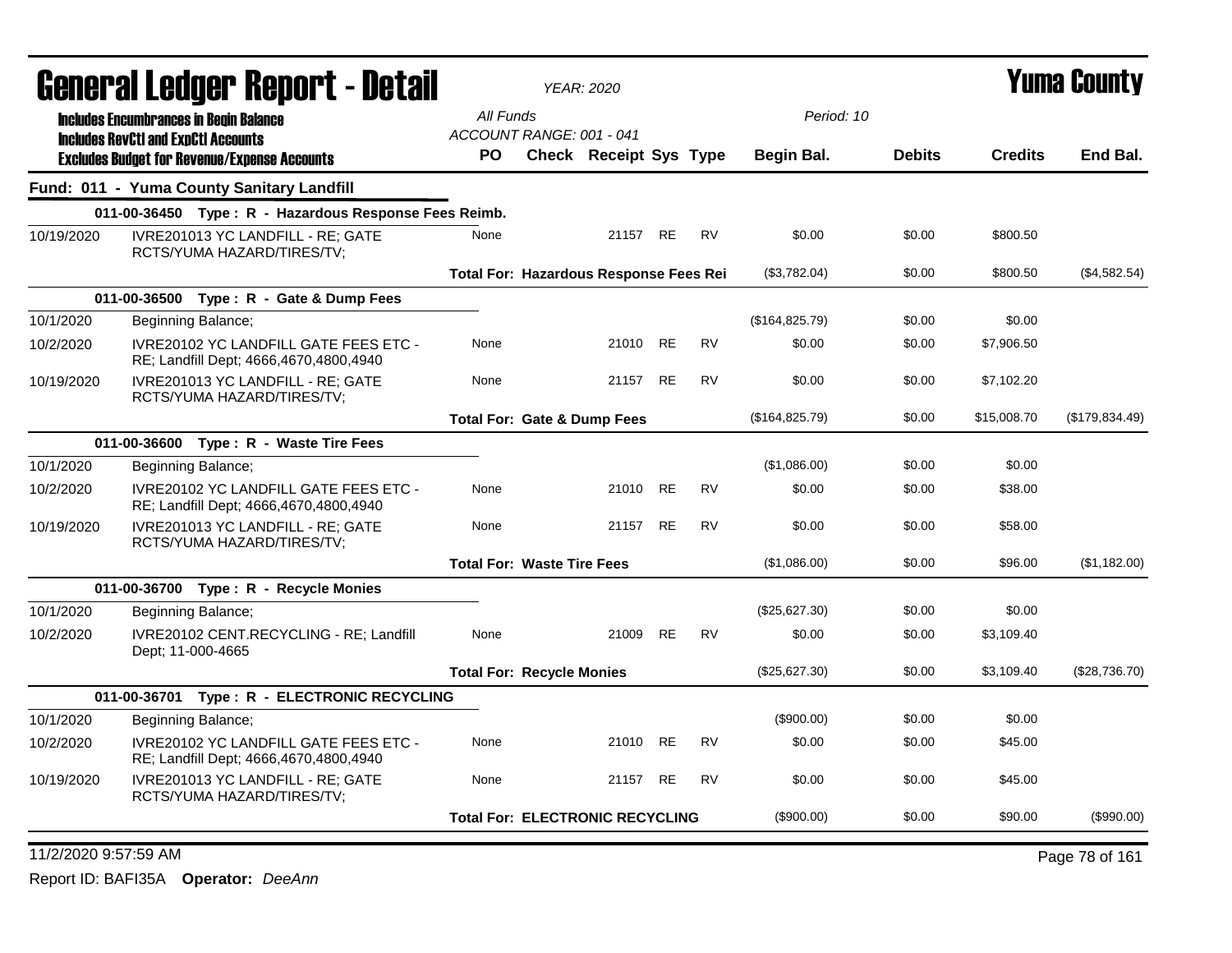|            | General Ledger Report - Detail                                                         |                                  | <b>YEAR: 2020</b>                       |           |           |              |               |                | Yuma County  |
|------------|----------------------------------------------------------------------------------------|----------------------------------|-----------------------------------------|-----------|-----------|--------------|---------------|----------------|--------------|
|            | <b>Includes Encumbrances in Begin Balance</b>                                          | All Funds                        |                                         |           |           | Period: 10   |               |                |              |
|            | <b>Includes RevCtI and ExpCtI Accounts</b>                                             | ACCOUNT RANGE: 001 - 041         |                                         |           |           |              |               |                |              |
|            | <b>Excludes Budget for Revenue/Expense Accounts</b>                                    | <b>PO</b>                        | Check Receipt Sys Type                  |           |           | Begin Bal.   | <b>Debits</b> | <b>Credits</b> | End Bal.     |
|            | Fund: 011 - Yuma County Sanitary Landfill                                              |                                  |                                         |           |           |              |               |                |              |
|            | 011-00-36702 Type: R - CARDBOARD TRAILER FEE                                           |                                  |                                         |           |           |              |               |                |              |
| 10/1/2020  | Beginning Balance;                                                                     |                                  |                                         |           |           | (\$1,080.00) | \$0.00        | \$0.00         |              |
| 10/2/2020  | <b>IVRE20102 YC LANDFILL GATE FEES ETC -</b><br>RE; Landfill Dept; 4666,4670,4800,4940 | None                             | 21010                                   | <b>RE</b> | <b>RV</b> | \$0.00       | \$0.00        | \$60.00        |              |
| 10/19/2020 | IVRE201013 YC LANDFILL - RE; GATE<br>RCTS/YUMA HAZARD/TIRES/TV;                        | None                             | 21157 RE                                |           | <b>RV</b> | \$0.00       | \$0.00        | \$80.00        |              |
|            |                                                                                        |                                  | <b>Total For: CARDBOARD TRAILER FEE</b> |           |           | (\$1,080.00) | \$0.00        | \$140.00       | (\$1,220.00) |
|            | 011-00-49000 Type: X - Warrants Paid                                                   |                                  |                                         |           |           |              |               |                |              |
| 10/1/2020  | Beginning Balance;                                                                     |                                  |                                         |           |           | \$354,225.00 | \$0.00        | \$0.00         |              |
| 10/6/2020  | IVTR010004 AP TRANSFER 10.7.2020 - AP<br><b>TRANSFER 10.7.2020;</b>                    |                                  |                                         | <b>BA</b> | <b>TR</b> | \$0.00       | \$18,631.83   | \$0.00         |              |
| 10/15/2020 | IVTR010012 AP#110152020 - AP TRANSFER #1<br>10.15.2020;                                |                                  |                                         | <b>BA</b> | TR        | \$0.00       | \$4,537.98    | \$0.00         |              |
| 10/19/2020 | IVTR010014 AP#210.15.2020 - AP TRANSFER<br>#2 10.15.2020;                              |                                  |                                         | <b>BA</b> | <b>TR</b> | \$0.00       | \$195.49      | \$0.00         |              |
| 10/29/2020 | IVTR010026 APTRANS#210292020 - AP<br>TRANSFER #2 10292020;                             |                                  |                                         | <b>BA</b> | <b>TR</b> | \$0.00       | \$14,452.21   | \$0.00         |              |
|            |                                                                                        | <b>Total For: Warrants Paid</b>  |                                         |           |           | \$354,225.00 | \$37,817.51   | \$0.00         | \$392.042.51 |
|            | 011-00-49100 Type: X - Treasurer Fees                                                  |                                  |                                         |           |           |              |               |                |              |
| 10/1/2020  | Beginning Balance;                                                                     |                                  |                                         |           |           | \$3,940.47   | \$0.00        | \$0.00         |              |
| 10/2/2020  | IVRE20102 Treasurer Fee - RE: Treasurer Fee<br>Receipt; Treasurer Fee Processing       | None                             | 21014 RE                                |           | <b>RV</b> | \$0.00       | \$159.63      | \$0.00         |              |
| 10/15/2020 | IVRE201012 Treasurer Fee - RE; Treasurer Fee<br>Receipt; Treasurer Fee Processing      | None                             | 21146                                   | <b>RE</b> | <b>RV</b> | \$0.00       | \$98.42       | \$0.00         |              |
| 10/16/2020 | IVRE201012 Treasurer Fee - RE: Treasurer Fee<br>Receipt; Treasurer Fee Processing      | None                             | 21144                                   | <b>RE</b> | <b>RV</b> | \$0.00       | \$2.89        | \$0.00         |              |
| 10/16/2020 | IVRE201012 Treasurer Fee - RE; Treasurer Fee<br>Receipt; Treasurer Fee Processing      | None                             | 21145 RE                                |           | <b>RV</b> | \$0.00       | \$65.27       | \$0.00         |              |
| 10/19/2020 | IVRE201013 Treasurer Fee - RE; Treasurer Fee<br>Receipt; Treasurer Fee Processing      | None                             | 21169 RE                                |           | <b>RV</b> | \$0.00       | \$80.86       | \$0.00         |              |
|            |                                                                                        | <b>Total For: Treasurer Fees</b> |                                         |           |           | \$3.940.47   | \$407.07      | \$0.00         | \$4,347.54   |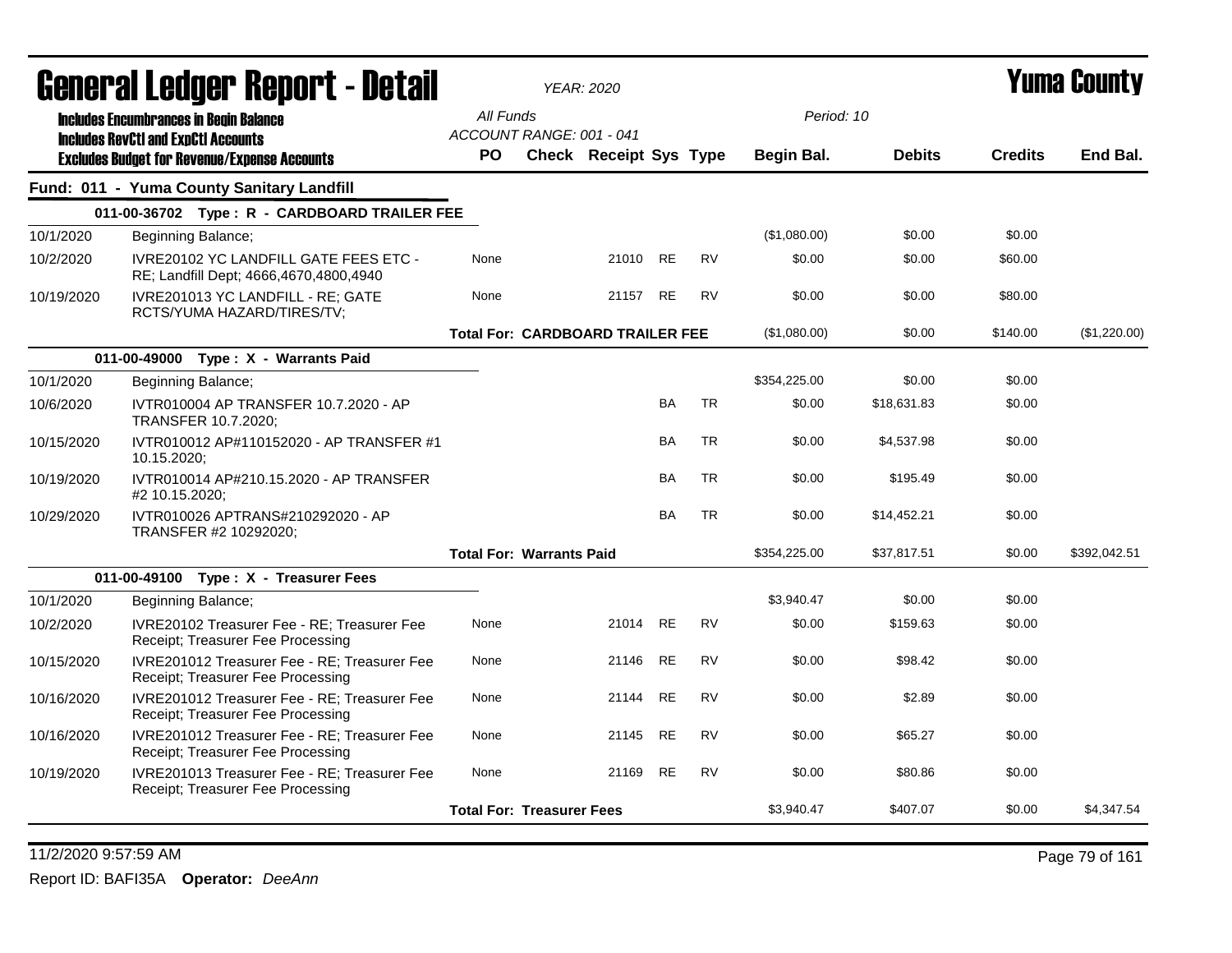| <b>General Ledger Report - Detail</b>                                                       |                                           |                                       | <b>YEAR: 2020</b>             |         |               |                                  |                | Yuma County   |
|---------------------------------------------------------------------------------------------|-------------------------------------------|---------------------------------------|-------------------------------|---------|---------------|----------------------------------|----------------|---------------|
| <b>Includes Encumbrances in Begin Balance</b><br><b>Includes RevCtI and ExpCtI Accounts</b> |                                           | All Funds<br>ACCOUNT RANGE: 001 - 041 |                               |         | Period: 10    |                                  |                |               |
| <b>Excludes Budget for Revenue/Expense Accounts</b>                                         | <b>PO</b>                                 |                                       | <b>Check Receipt Sys Type</b> |         | Begin Bal.    | <b>Debits</b>                    | <b>Credits</b> | End Bal.      |
| Fund: 011 - Yuma County Sanitary Landfill                                                   |                                           |                                       |                               |         |               |                                  |                |               |
| Type: X - Transfer Out<br>011-00-49401                                                      |                                           |                                       |                               |         |               |                                  |                |               |
| 10/1/2020<br>Beginning Balance;                                                             |                                           |                                       |                               |         | \$0.00        | \$0.00                           | \$0.00         |               |
|                                                                                             |                                           | <b>Total For: Transfer Out</b>        |                               |         | \$0.00        | \$0.00                           | \$0.00         | \$0.00        |
|                                                                                             | Fund: 011 - Yuma County Sanitary Landfill |                                       |                               | Totals: | (\$35,882.18) | \$117,155.76                     | \$119,637.78   | (\$38,364.20) |
| <b>Total Fund Revenues:</b>                                                                 |                                           | \$40,706.60                           | <b>Total Fund Expenses:</b>   |         | \$38,224.58   | <b>Net Revenue Over Expense:</b> |                | \$2,482.02    |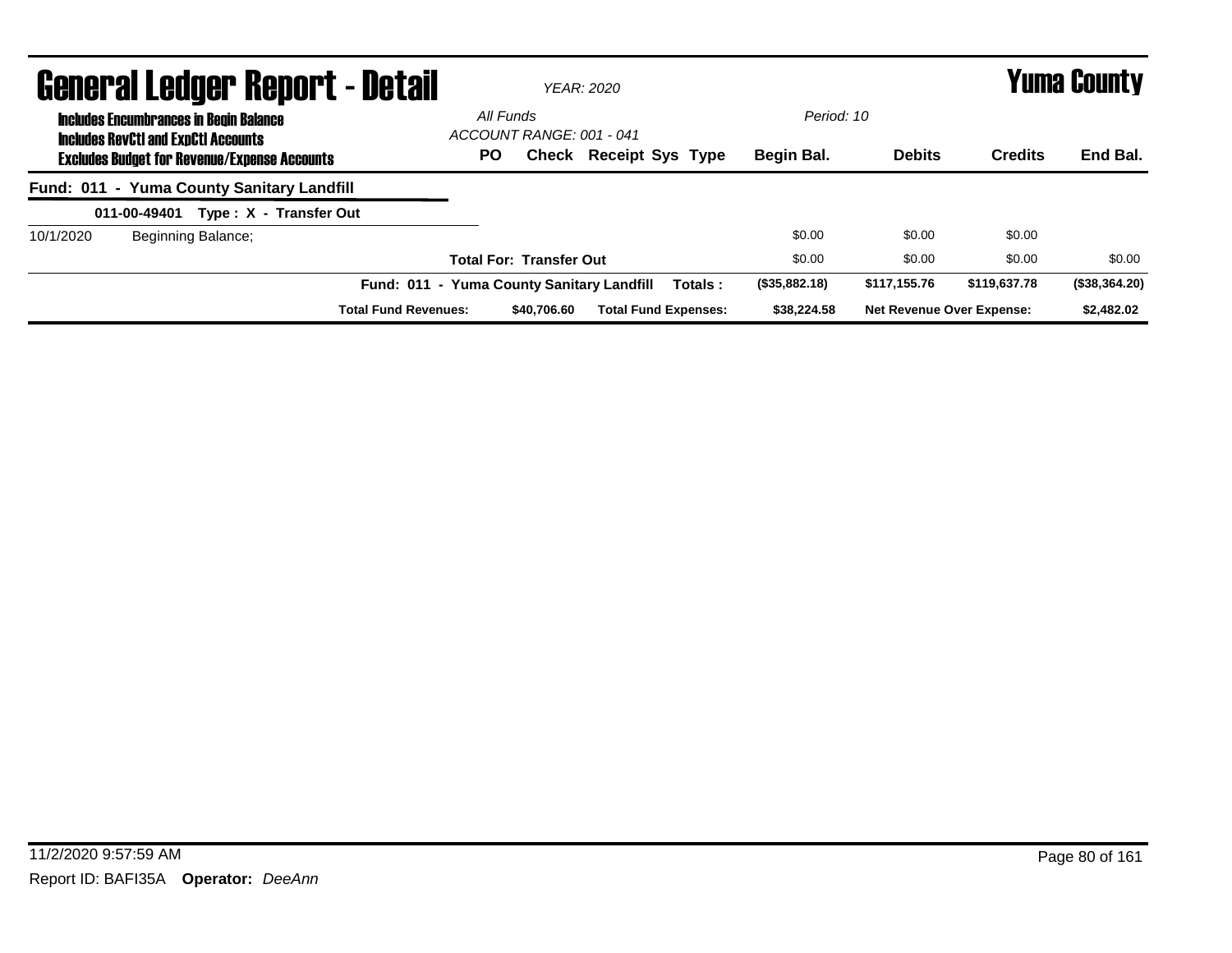| <b>General Ledger Report - Detail</b> |                                                                                   | <b>YEAR: 2020</b>                  |                               |           |           |               | <b>Yuma County</b> |                |                |
|---------------------------------------|-----------------------------------------------------------------------------------|------------------------------------|-------------------------------|-----------|-----------|---------------|--------------------|----------------|----------------|
|                                       | <b>Includes Encumbrances in Begin Balance</b>                                     | All Funds                          |                               |           |           | Period: 10    |                    |                |                |
|                                       | <b>Includes RevCtI and ExpCtI Accounts</b>                                        | ACCOUNT RANGE: 001 - 041           |                               |           |           |               |                    |                |                |
|                                       | <b>Excludes Budget for Revenue/Expense Accounts</b>                               | <b>PO</b>                          | <b>Check Receipt Sys Type</b> |           |           | Begin Bal.    | <b>Debits</b>      | <b>Credits</b> | End Bal.       |
|                                       | Fund: 012 - Sheriff's Trust Fund #12                                              |                                    |                               |           |           |               |                    |                |                |
|                                       | 012-00-10000 Type: A - Cash Account                                               |                                    |                               |           |           |               |                    |                |                |
| 10/1/2020                             | Beginning Balance;                                                                |                                    |                               |           |           | \$83,274.66   | \$0.00             | \$0.00         |                |
| 10/6/2020                             | IVTR010004 AP TRANSFER 10.7.2020 - AP<br>TRANSFER 10.7.2020;                      |                                    |                               | <b>BA</b> | <b>CD</b> | \$0.00        | \$0.00             | \$4,640.77     |                |
| 10/15/2020                            | IVTR010012 AP#110152020 - AP TRANSFER #1<br>10.15.2020;                           |                                    |                               | <b>BA</b> | <b>CD</b> | \$0.00        | \$0.00             | \$593.28       |                |
| 10/16/2020                            | IVRE201012 MULT PARTIES - RE; CHP<br>RENEW 10.16.20;                              | None                               | 21137                         | <b>RE</b> | <b>RV</b> | \$0.00        | \$1,047.50         | \$0.00         |                |
| 10/16/2020                            | IVRE201012 Treasurer Fee - RE; Treasurer Fee<br>Receipt; Treasurer Fee Processing | None                               | 21144                         | <b>RE</b> | <b>RV</b> | \$0.00        | \$0.00             | \$10.48        |                |
| 10/29/2020                            | IVTR010026 APTRANS#210292020 - AP<br>TRANSFER #2 10292020;                        |                                    |                               | BA        | CD        | \$0.00        | \$0.00             | \$988.00       |                |
| 10/29/2020                            | IVRE201022 YC SHERIFF - RE; CHP/CERT<br>VINS:                                     | None                               | 21264                         | RE        | <b>RV</b> | \$0.00        | \$1,687.50         | \$0.00         |                |
| 10/29/2020                            | IVRE201022 Treasurer Fee - RE; Treasurer Fee<br>Receipt; Treasurer Fee Processing | None                               | 21269                         | <b>RE</b> | <b>RV</b> | \$0.00        | \$0.00             | \$16.88        |                |
|                                       |                                                                                   | <b>Total For: Cash Account</b>     |                               |           |           | \$83.274.66   | \$2,735.00         | \$6,249.41     | \$79.760.25    |
|                                       | 012-00-20000 Type: L - Accounts Payable                                           |                                    |                               |           |           |               |                    |                |                |
| 10/1/2020                             | Beginning Balance;                                                                |                                    |                               |           |           | \$0.00        | \$0.00             | \$0.00         |                |
|                                       |                                                                                   | <b>Total For: Accounts Payable</b> |                               |           |           | \$0.00        | \$0.00             | \$0.00         | \$0.00         |
|                                       | 012-00-20010 Type: L - Revenue Control                                            |                                    |                               |           |           |               |                    |                |                |
| 10/1/2020                             | Beginning Balance;                                                                |                                    |                               |           |           | (\$72,539.91) | \$0.00             | \$0.00         |                |
| 10/15/2020                            | IVRE201012 - Auto post transaction;                                               |                                    |                               | <b>BA</b> | <b>CP</b> | \$0.00        | \$0.00             | \$1,047.50     |                |
| 10/29/2020                            | IVRE201022 - Auto post transaction;                                               |                                    |                               | BA        | <b>CP</b> | \$0.00        | \$0.00             | \$1,687.50     |                |
|                                       |                                                                                   | <b>Total For: Revenue Control</b>  |                               |           |           | (\$72,539.91) | \$0.00             | \$2,735.00     | (\$75,274.91)  |
|                                       | 012-00-20020 Type: L - Expense Control                                            |                                    |                               |           |           |               |                    |                |                |
| 10/1/2020                             | Beginning Balance;                                                                |                                    |                               |           |           | \$61,233.16   | \$0.00             | \$0.00         |                |
| 10/6/2020                             | IVTR010004 - Auto post transaction;                                               |                                    |                               | <b>BA</b> | <b>CP</b> | \$0.00        | \$4,640.77         | \$0.00         |                |
| 10/15/2020                            | IVRE201012 - Auto post transaction;                                               |                                    |                               | BA        | <b>CP</b> | \$0.00        | \$10.48            | \$0.00         |                |
| 10/15/2020                            | IVTR010012 - Auto post transaction;                                               |                                    |                               | BA        | <b>CP</b> | \$0.00        | \$593.28           | \$0.00         |                |
| 11/2/2020 9:57:59 AM                  |                                                                                   |                                    |                               |           |           |               |                    |                | Page 81 of 161 |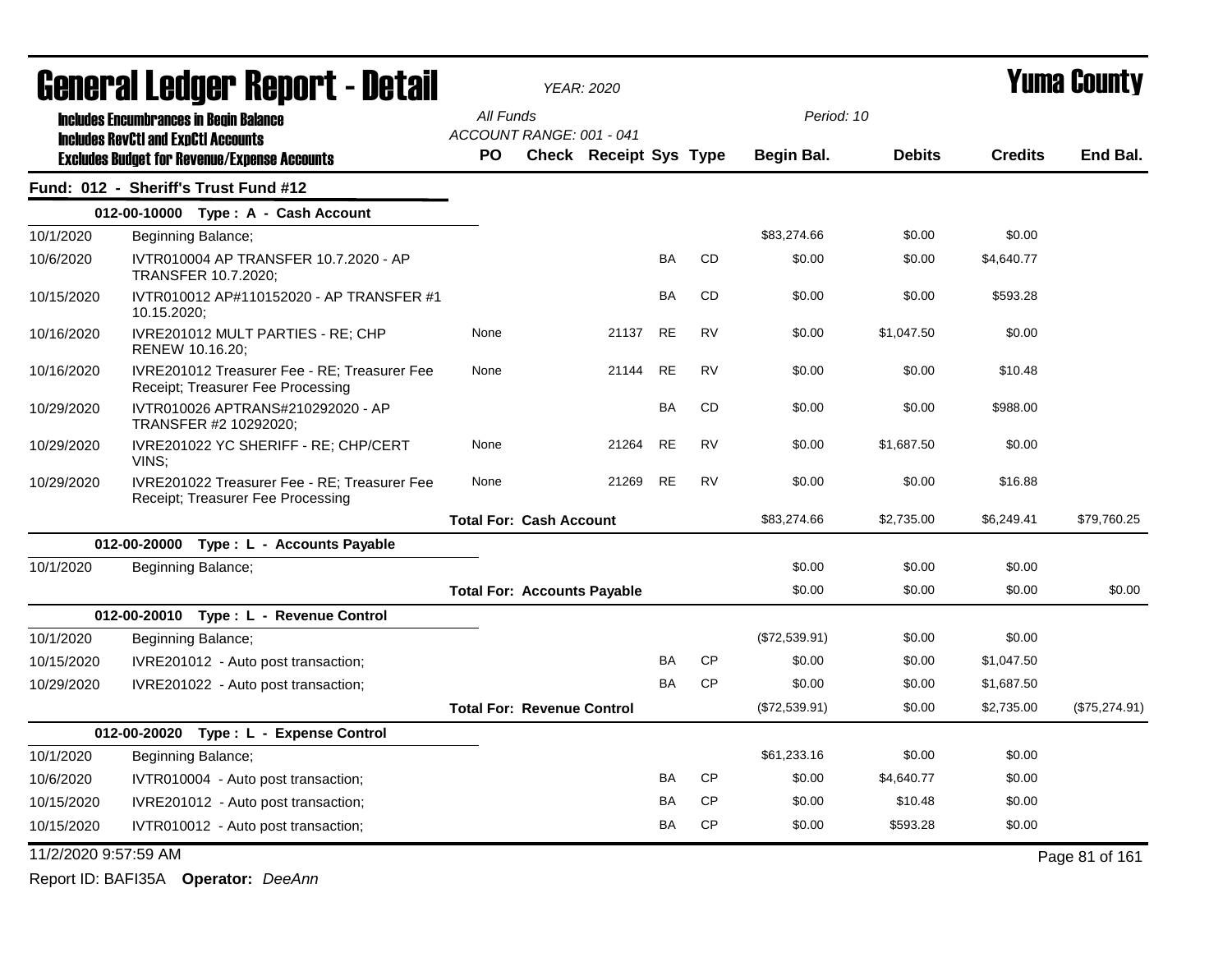| General Ledger Report - Detail |                                               |                                                     |                                   | <b>YEAR: 2020</b>                           |           |           |               |               |                | <b>Yuma County</b> |
|--------------------------------|-----------------------------------------------|-----------------------------------------------------|-----------------------------------|---------------------------------------------|-----------|-----------|---------------|---------------|----------------|--------------------|
|                                | <b>Includes Encumbrances in Begin Balance</b> |                                                     | All Funds                         |                                             |           |           | Period: 10    |               |                |                    |
|                                | <b>Includes RevCtI and ExpCtI Accounts</b>    |                                                     | ACCOUNT RANGE: 001 - 041          |                                             |           |           |               |               |                |                    |
|                                |                                               | <b>Excludes Budget for Revenue/Expense Accounts</b> | PO.                               | Check Receipt Sys Type                      |           |           | Begin Bal.    | <b>Debits</b> | <b>Credits</b> | End Bal.           |
|                                |                                               | Fund: 012 - Sheriff's Trust Fund #12                |                                   |                                             |           |           |               |               |                |                    |
|                                |                                               | 012-00-20020 Type: L - Expense Control              |                                   |                                             |           |           |               |               |                |                    |
| 10/29/2020                     |                                               | IVRE201022 - Auto post transaction;                 |                                   |                                             | <b>BA</b> | <b>CP</b> | \$0.00        | \$16.88       | \$0.00         |                    |
| 10/29/2020                     |                                               | IVTR010026 - Auto post transaction;                 |                                   |                                             | BA        | <b>CP</b> | \$0.00        | \$988.00      | \$0.00         |                    |
|                                |                                               |                                                     | <b>Total For: Expense Control</b> |                                             |           |           | \$61,233.16   | \$6,249.41    | \$0.00         | \$67,482.57        |
|                                |                                               | 012-00-20100 Type: L - Fund Balance                 |                                   |                                             |           |           |               |               |                |                    |
| 10/1/2020                      | Beginning Balance;                            |                                                     |                                   |                                             |           |           | (\$71,967.91) | \$0.00        | \$0.00         |                    |
|                                |                                               |                                                     | <b>Total For: Fund Balance</b>    |                                             |           |           | (\$71,967.91) | \$0.00        | \$0.00         | (\$71,967.91)      |
|                                |                                               | 012-00-30500 Type: R - Miscellaneous Collections    |                                   |                                             |           |           |               |               |                |                    |
| 10/1/2020                      | Beginning Balance;                            |                                                     |                                   |                                             |           |           | (\$908.13)    | \$0.00        | \$0.00         |                    |
|                                |                                               |                                                     |                                   | <b>Total For: Miscellaneous Collections</b> |           |           | (\$908.13)    | \$0.00        | \$0.00         | (\$908.13)         |
|                                |                                               | 012-00-31010 Type: R - Grants                       |                                   |                                             |           |           |               |               |                |                    |
| 10/1/2020                      | Beginning Balance;                            |                                                     |                                   |                                             |           |           | (\$5,315.84)  | \$0.00        | \$0.00         |                    |
|                                |                                               |                                                     | <b>Total For: Grants</b>          |                                             |           |           | (\$5,315.84)  | \$0.00        | \$0.00         | (\$5,315.84)       |
|                                |                                               | 012-00-31955 Type: R - Donations                    |                                   |                                             |           |           |               |               |                |                    |
| 10/1/2020                      | Beginning Balance;                            |                                                     |                                   |                                             |           |           | (\$5,500.00)  | \$0.00        | \$0.00         |                    |
|                                |                                               |                                                     | <b>Total For: Donations</b>       |                                             |           |           | (\$5,500.00)  | \$0.00        | \$0.00         | (\$5,500.00)       |
|                                |                                               | 012-00-32100 Type: R - Transfers In                 |                                   |                                             |           |           |               |               |                |                    |
| 10/1/2020                      | Beginning Balance;                            |                                                     |                                   |                                             |           |           | (\$3,194.00)  | \$0.00        | \$0.00         |                    |
|                                |                                               |                                                     | <b>Total For: Transfers In</b>    |                                             |           |           | (\$3,194.00)  | \$0.00        | \$0.00         | (\$3,194.00)       |
|                                |                                               | 012-00-32500 Type: R - Fingerprints & CWP           |                                   |                                             |           |           |               |               |                |                    |
| 10/1/2020                      | Beginning Balance;                            |                                                     |                                   |                                             |           |           | (\$9,196.00)  | \$0.00        | \$0.00         |                    |
| 10/16/2020                     | RENEW 10.16.20;                               | IVRE201012 MULT PARTIES - RE; CHP                   | None                              | 21137                                       | <b>RE</b> | <b>RV</b> | \$0.00        | \$0.00        | \$1,047.50     |                    |
| 10/29/2020                     | VINS:                                         | IVRE201022 YC SHERIFF - RE; CHP/CERT                | None                              | 21264 RE                                    |           | <b>RV</b> | \$0.00        | \$0.00        | \$1,637.50     |                    |
|                                |                                               |                                                     |                                   | <b>Total For: Fingerprints &amp; CWP</b>    |           |           | (\$9,196.00)  | \$0.00        | \$2,685.00     | (\$11,881.00)      |
|                                | 012-00-32501                                  | Type: R - Certified VIN Fees                        |                                   |                                             |           |           |               |               |                |                    |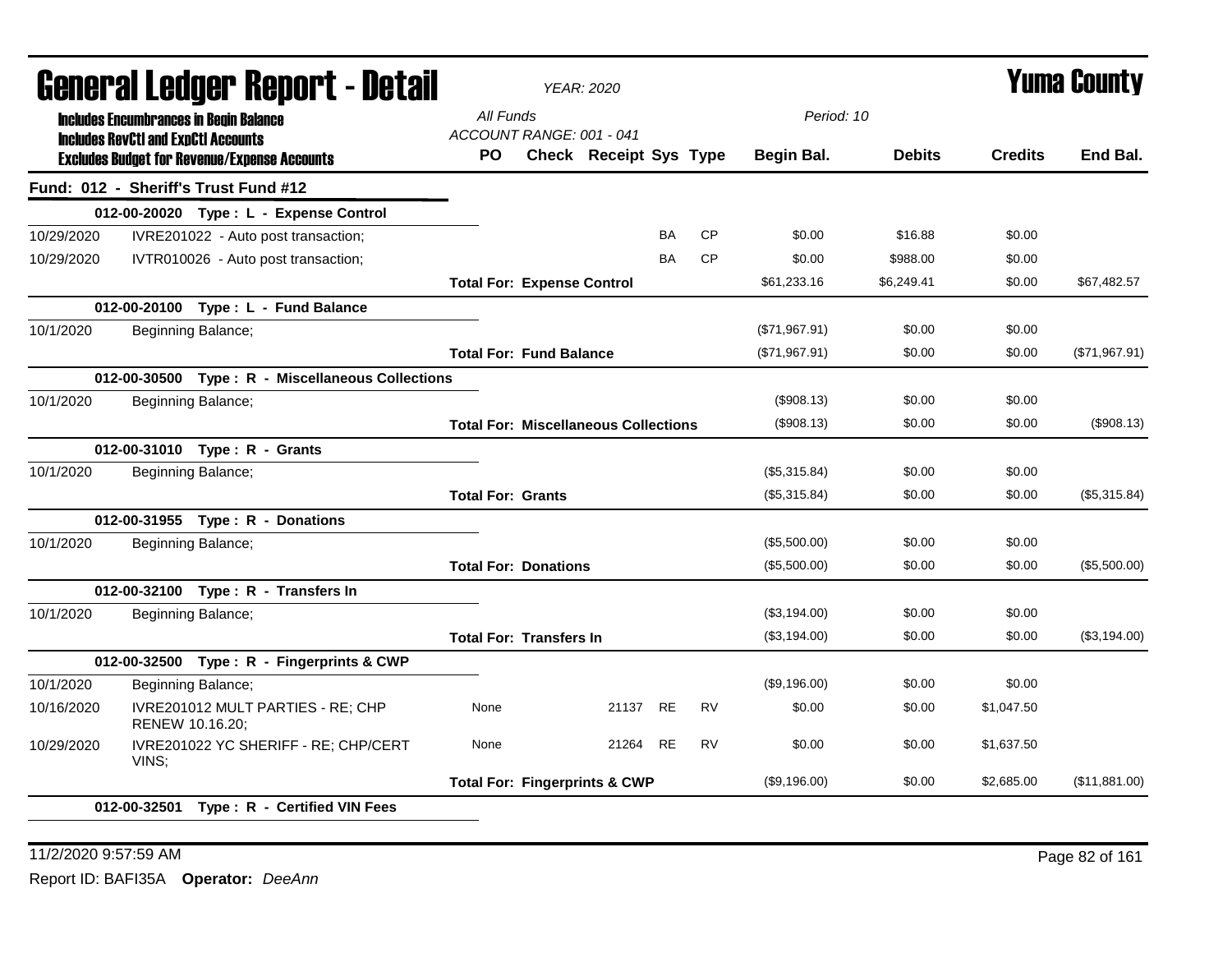|            | <b>General Ledger Report - Detail</b>         |                                                                                   |                                       | <b>YEAR: 2020</b>                |           |           |               | <b>Yuma County</b> |                |                |  |
|------------|-----------------------------------------------|-----------------------------------------------------------------------------------|---------------------------------------|----------------------------------|-----------|-----------|---------------|--------------------|----------------|----------------|--|
|            | <b>Includes Encumbrances in Begin Balance</b> |                                                                                   | All Funds                             |                                  |           |           | Period: 10    |                    |                |                |  |
|            | <b>Includes RevCtI and ExpCtI Accounts</b>    | <b>Excludes Budget for Revenue/Expense Accounts</b>                               | ACCOUNT RANGE: 001 - 041<br><b>PO</b> | Check Receipt Sys Type           |           |           | Begin Bal.    | <b>Debits</b>      | <b>Credits</b> | End Bal.       |  |
|            |                                               | Fund: 012 - Sheriff's Trust Fund #12                                              |                                       |                                  |           |           |               |                    |                |                |  |
|            |                                               | 012-00-32501 Type: R - Certified VIN Fees                                         |                                       |                                  |           |           |               |                    |                |                |  |
| 10/1/2020  |                                               | Beginning Balance;                                                                |                                       |                                  |           |           | $(\$400.00)$  | \$0.00             | \$0.00         |                |  |
| 10/29/2020 | VINS:                                         | IVRE201022 YC SHERIFF - RE; CHP/CERT                                              | None                                  | 21264 RE                         |           | <b>RV</b> | \$0.00        | \$0.00             | \$50.00        |                |  |
|            |                                               |                                                                                   | <b>Total For: Certified VIN Fees</b>  |                                  |           |           | (\$400.00)    | \$0.00             | \$50.00        | (\$450.00)     |  |
|            |                                               | 012-00-32503 Type: R - TOWING REVENUE                                             |                                       |                                  |           |           |               |                    |                |                |  |
| 10/1/2020  |                                               | Beginning Balance;                                                                |                                       |                                  |           |           | (\$170.00)    | \$0.00             | \$0.00         |                |  |
|            |                                               |                                                                                   |                                       | <b>Total For: TOWING REVENUE</b> |           |           | (\$170.00)    | \$0.00             | \$0.00         | (\$170.00)     |  |
|            |                                               | 012-00-36800 Type: R - VOCA Grant                                                 |                                       |                                  |           |           |               |                    |                |                |  |
| 10/1/2020  |                                               | Beginning Balance;                                                                |                                       |                                  |           |           | (\$32,105.94) | \$0.00             | \$0.00         |                |  |
|            |                                               |                                                                                   | <b>Total For: VOCA Grant</b>          |                                  |           |           | (\$32,105.94) | \$0.00             | \$0.00         | (\$32,105.94)  |  |
|            |                                               | 012-00-36850 Type: R - VALE Grant                                                 |                                       |                                  |           |           |               |                    |                |                |  |
| 10/1/2020  |                                               | Beginning Balance;                                                                |                                       |                                  |           |           | (\$15,750.00) | \$0.00             | \$0.00         |                |  |
|            |                                               |                                                                                   | <b>Total For: VALE Grant</b>          |                                  |           |           | (\$15,750.00) | \$0.00             | \$0.00         | (\$15,750.00)  |  |
|            |                                               | 012-00-49000 Type: X - Warrants Paid                                              |                                       |                                  |           |           |               |                    |                |                |  |
| 10/1/2020  |                                               | Beginning Balance;                                                                |                                       |                                  |           |           | \$61,079.55   | \$0.00             | \$0.00         |                |  |
| 10/6/2020  |                                               | IVTR010004 AP TRANSFER 10.7.2020 - AP<br>TRANSFER 10.7.2020;                      |                                       |                                  | <b>BA</b> | <b>TR</b> | \$0.00        | \$4,640.77         | \$0.00         |                |  |
| 10/15/2020 | 10.15.2020;                                   | IVTR010012 AP#110152020 - AP TRANSFER #1                                          |                                       |                                  | BA        | TR        | \$0.00        | \$593.28           | \$0.00         |                |  |
| 10/29/2020 |                                               | IVTR010026 APTRANS#210292020 - AP<br>TRANSFER #2 10292020;                        |                                       |                                  | BA        | <b>TR</b> | \$0.00        | \$988.00           | \$0.00         |                |  |
|            |                                               |                                                                                   | <b>Total For: Warrants Paid</b>       |                                  |           |           | \$61,079.55   | \$6,222.05         | \$0.00         | \$67,301.60    |  |
|            |                                               | 012-00-49100 Type: X - Treasurer Fees                                             |                                       |                                  |           |           |               |                    |                |                |  |
| 10/1/2020  |                                               | Beginning Balance;                                                                |                                       |                                  |           |           | \$153.61      | \$0.00             | \$0.00         |                |  |
| 10/16/2020 |                                               | IVRE201012 Treasurer Fee - RE: Treasurer Fee<br>Receipt; Treasurer Fee Processing | None                                  | 21144 RE                         |           | <b>RV</b> | \$0.00        | \$10.48            | \$0.00         |                |  |
| 10/29/2020 |                                               | IVRE201022 Treasurer Fee - RE; Treasurer Fee<br>Receipt; Treasurer Fee Processing | None                                  | 21269                            | <b>RE</b> | <b>RV</b> | \$0.00        | \$16.88            | \$0.00         |                |  |
|            | 11/2/2020 9:57:59 AM                          |                                                                                   |                                       |                                  |           |           |               |                    |                | Page 83 of 161 |  |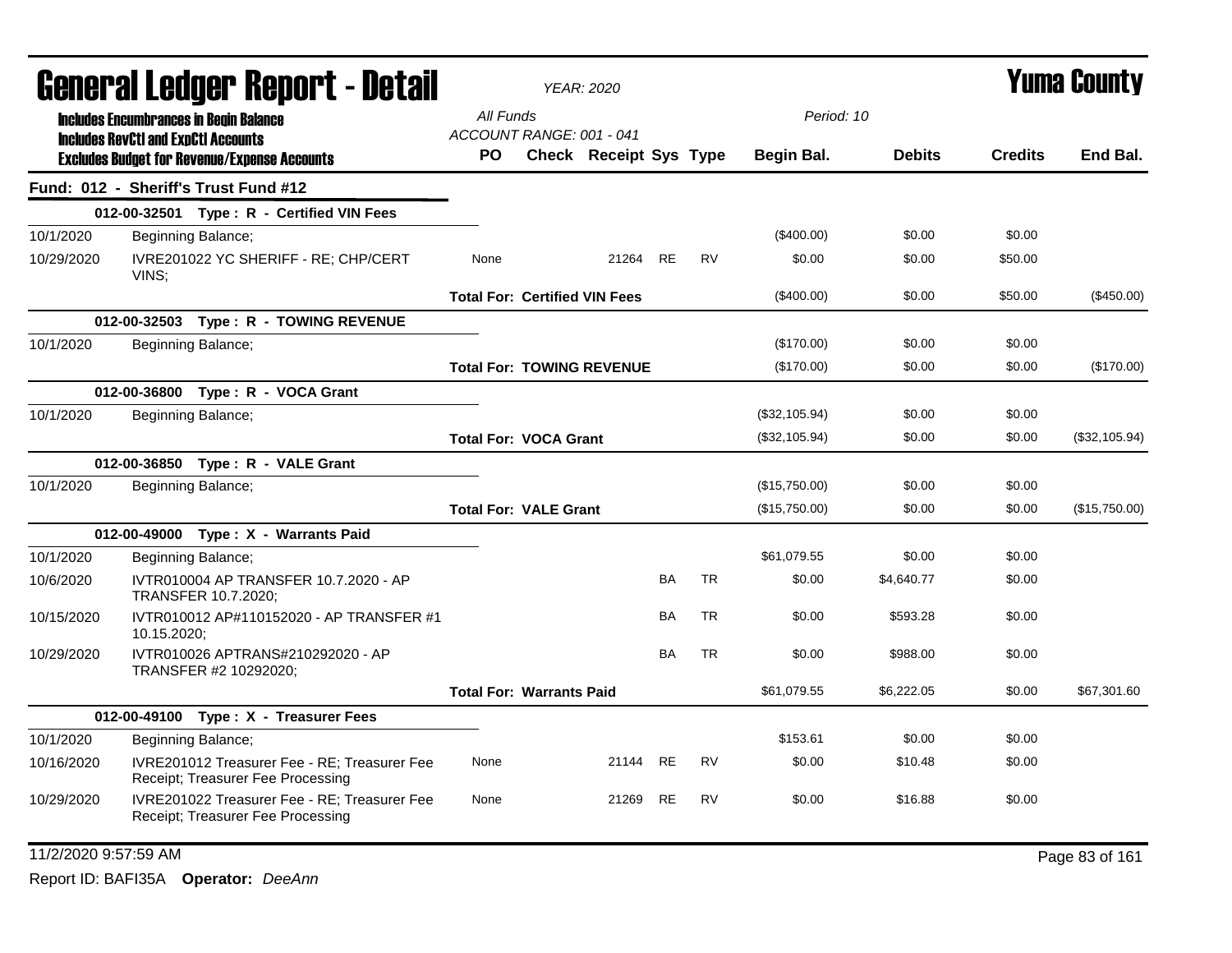| <b>General Ledger Report - Detail</b>                                                       | <b>YEAR: 2020</b>                               | <b>Yuma County</b> |                                  |                |                 |
|---------------------------------------------------------------------------------------------|-------------------------------------------------|--------------------|----------------------------------|----------------|-----------------|
| <b>Includes Encumbrances in Begin Balance</b><br><b>Includes RevCtI and ExpCtI Accounts</b> | All Funds<br>ACCOUNT RANGE: 001 - 041           | Period: 10         |                                  |                |                 |
| <b>Excludes Budget for Revenue/Expense Accounts</b>                                         | PO.<br><b>Check Receipt Sys Type</b>            | Begin Bal.         | <b>Debits</b>                    | <b>Credits</b> | End Bal.        |
| Fund: 012 - Sheriff's Trust Fund #12                                                        |                                                 |                    |                                  |                |                 |
| Type: X - Treasurer Fees<br>012-00-49100                                                    |                                                 |                    |                                  |                |                 |
|                                                                                             | <b>Total For: Treasurer Fees</b>                | \$153.61           | \$27.36                          | \$0.00         | \$180.97        |
| Type: X - Transfer Out<br>012-00-49401                                                      |                                                 |                    |                                  |                |                 |
| 10/1/2020<br>Beginning Balance;                                                             |                                                 | \$0.00             | \$0.00                           | \$0.00         |                 |
|                                                                                             | <b>Total For: Transfer Out</b>                  | \$0.00             | \$0.00                           | \$0.00         | \$0.00          |
|                                                                                             | Fund: 012 - Sheriff's Trust Fund #12<br>Totals: | (\$11,306.75)      | \$15,233.82                      | \$11,719.41    | (\$7,792.34)    |
| <b>Total Fund Revenues:</b>                                                                 | <b>Total Fund Expenses:</b><br>\$2.735.00       | \$6,249.41         | <b>Net Revenue Over Expense:</b> |                | $($ \$3,514.41) |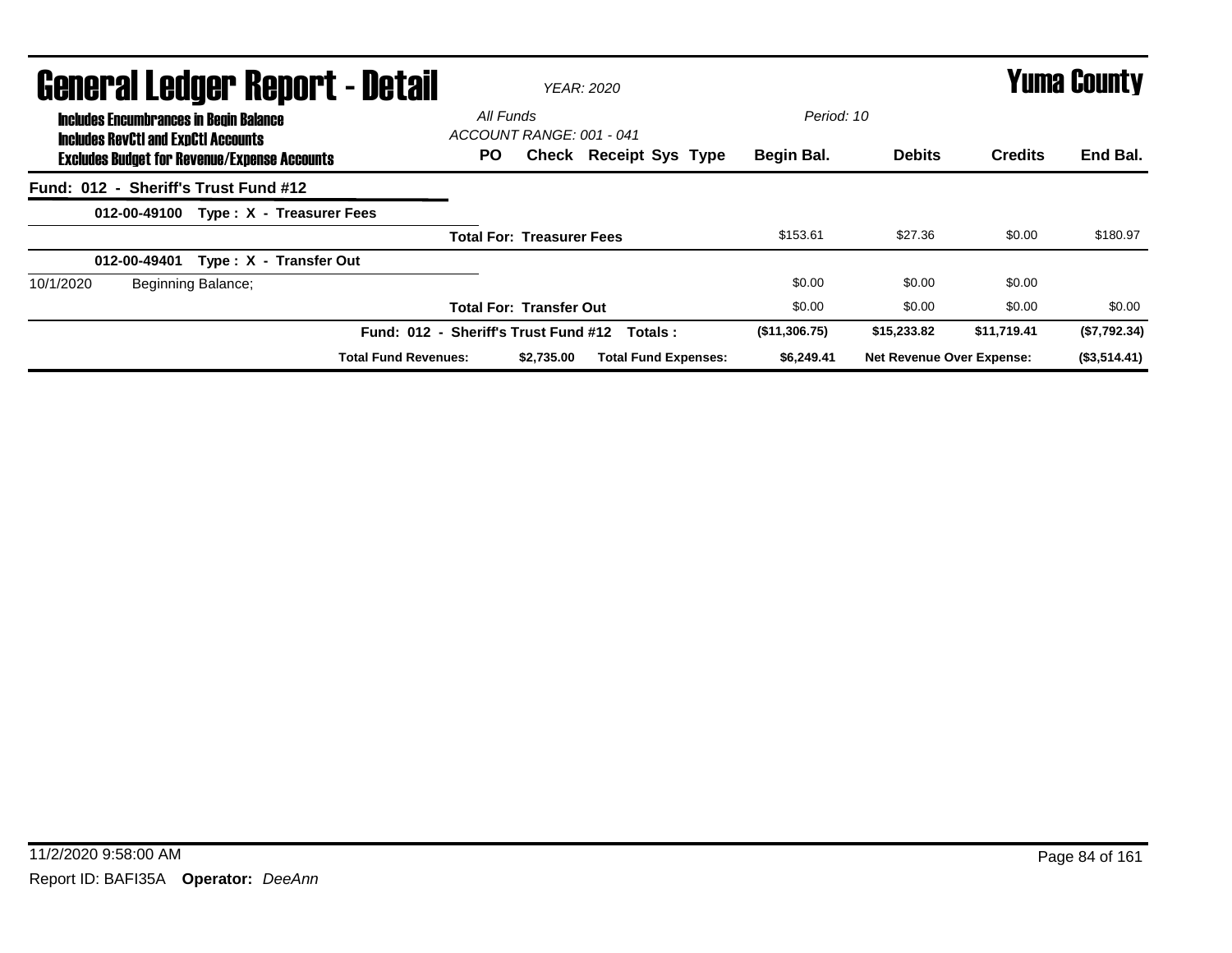| <b>General Ledger Report - Detail</b> |  |                                                                                                   |                                    | YEAR: 2020                                  | <b>Yuma County</b> |               |                |                |
|---------------------------------------|--|---------------------------------------------------------------------------------------------------|------------------------------------|---------------------------------------------|--------------------|---------------|----------------|----------------|
|                                       |  | <b>Includes Encumbrances in Begin Balance</b>                                                     | All Funds                          |                                             | Period: 10         |               |                |                |
|                                       |  | <b>Includes RevCtI and ExpCtI Accounts</b><br><b>Excludes Budget for Revenue/Expense Accounts</b> | ACCOUNT RANGE: 001 - 041<br>PO.    | Check Receipt Sys Type                      | Begin Bal.         | <b>Debits</b> | <b>Credits</b> | End Bal.       |
|                                       |  | Fund: 013 - Drug Task Force Fund                                                                  |                                    |                                             |                    |               |                |                |
|                                       |  | 013-00-10000 Type: A - Cash Account                                                               |                                    |                                             |                    |               |                |                |
| 10/1/2020                             |  | Beginning Balance;                                                                                |                                    |                                             | \$0.00             | \$0.00        | \$0.00         |                |
|                                       |  |                                                                                                   | <b>Total For: Cash Account</b>     |                                             | \$0.00             | \$0.00        | \$0.00         | \$0.00         |
|                                       |  | 013-00-20000 Type : L - Accounts Payable                                                          |                                    |                                             |                    |               |                |                |
| 10/1/2020                             |  | Beginning Balance;                                                                                |                                    |                                             | \$0.00             | \$0.00        | \$0.00         |                |
|                                       |  |                                                                                                   | <b>Total For: Accounts Payable</b> |                                             | \$0.00             | \$0.00        | \$0.00         | \$0.00         |
|                                       |  | 013-00-20010 Type: L - Revenue Control                                                            |                                    |                                             |                    |               |                |                |
| 10/1/2020                             |  | Beginning Balance;                                                                                |                                    |                                             | \$0.00             | \$0.00        | \$0.00         |                |
|                                       |  |                                                                                                   | <b>Total For: Revenue Control</b>  |                                             | \$0.00             | \$0.00        | \$0.00         | \$0.00         |
|                                       |  | 013-00-20020 Type: L - Expense Control                                                            |                                    |                                             |                    |               |                |                |
| 10/1/2020                             |  | Beginning Balance;                                                                                |                                    |                                             | \$0.00             | \$0.00        | \$0.00         |                |
|                                       |  |                                                                                                   | <b>Total For: Expense Control</b>  |                                             | \$0.00             | \$0.00        | \$0.00         | \$0.00         |
|                                       |  | 013-00-20100 Type: L - Fund Balance                                                               |                                    |                                             |                    |               |                |                |
| 10/1/2020                             |  | Beginning Balance;                                                                                |                                    |                                             | \$0.00             | \$0.00        | \$0.00         |                |
|                                       |  |                                                                                                   | <b>Total For: Fund Balance</b>     |                                             | \$0.00             | \$0.00        | \$0.00         | \$0.00         |
|                                       |  | 013-00-30500 Type: R - Miscellaneous Collections                                                  |                                    |                                             |                    |               |                |                |
| 10/1/2020                             |  | Beginning Balance;                                                                                |                                    |                                             | \$0.00             | \$0.00        | \$0.00         |                |
|                                       |  |                                                                                                   |                                    | <b>Total For: Miscellaneous Collections</b> | \$0.00             | \$0.00        | \$0.00         | \$0.00         |
|                                       |  | 013-00-32100 Type: R - Transfers In                                                               |                                    |                                             |                    |               |                |                |
| 10/1/2020                             |  | Beginning Balance;                                                                                |                                    |                                             | \$0.00             | \$0.00        | \$0.00         |                |
|                                       |  |                                                                                                   | <b>Total For: Transfers In</b>     |                                             | \$0.00             | \$0.00        | \$0.00         | \$0.00         |
|                                       |  | 013-00-38900 Type: R - Federal Grant Monies                                                       |                                    |                                             |                    |               |                |                |
| 10/1/2020                             |  | Beginning Balance;                                                                                |                                    |                                             | \$0.00             | \$0.00        | \$0.00         |                |
|                                       |  |                                                                                                   |                                    | <b>Total For: Federal Grant Monies</b>      | \$0.00             | \$0.00        | \$0.00         | \$0.00         |
|                                       |  | 013-00-38920 Type: R - Match Funds                                                                |                                    |                                             |                    |               |                |                |
| 10/1/2020                             |  | Beginning Balance;                                                                                |                                    |                                             | \$0.00             | \$0.00        | \$0.00         |                |
|                                       |  |                                                                                                   | <b>Total For: Match Funds</b>      |                                             | \$0.00             | \$0.00        | \$0.00         | \$0.00         |
| 11/2/2020 9:58:00 AM                  |  |                                                                                                   |                                    |                                             |                    |               |                | Page 85 of 161 |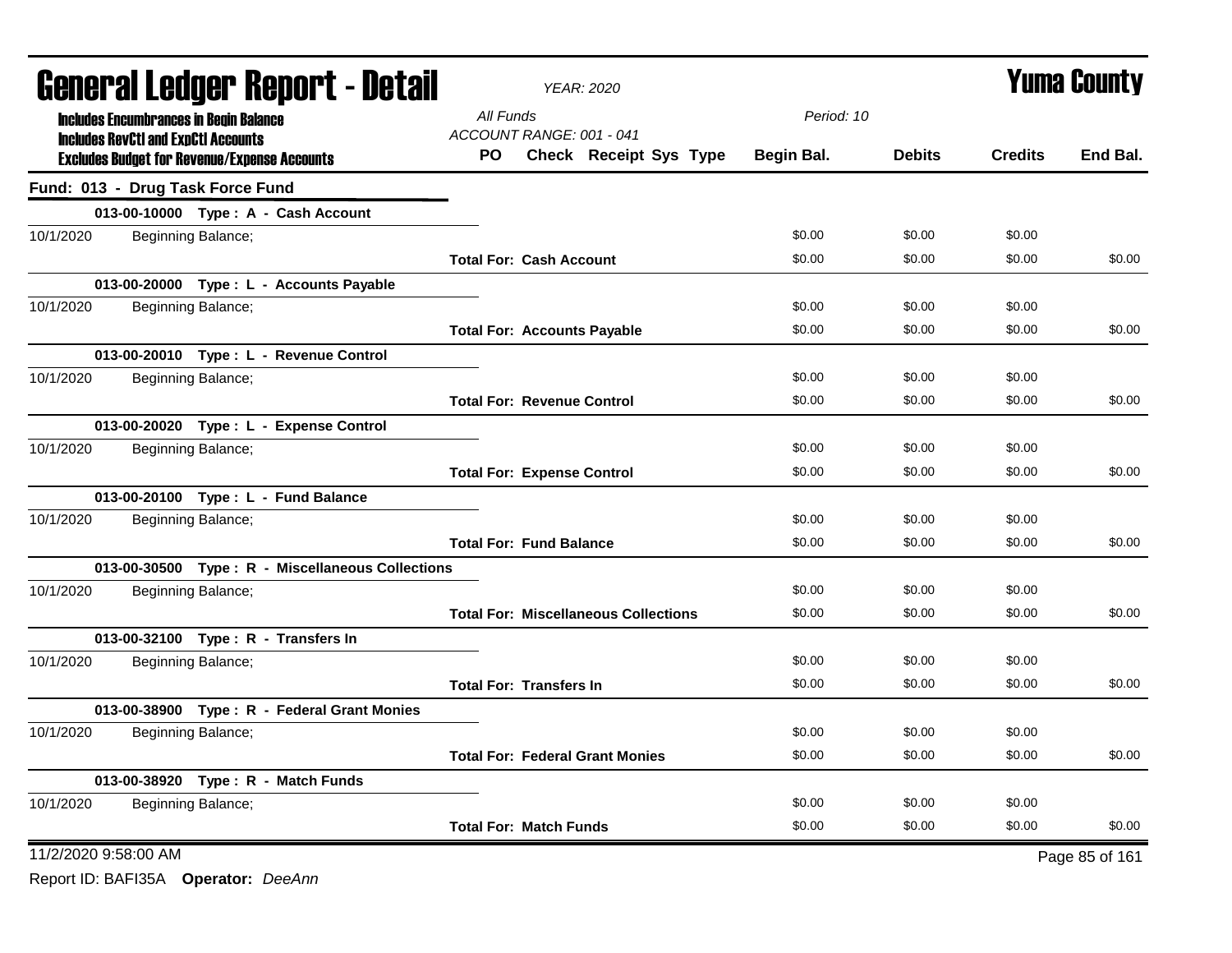|                                  | General Ledger Report - Detail<br><b>Includes Encumbrances in Begin Balance</b><br><b>Includes RevCtI and ExpCtI Accounts</b> |                    |                                      |                                 | All Funds | <b>YEAR: 2020</b>             | Period: 10 |                                  | Yuma County    |          |
|----------------------------------|-------------------------------------------------------------------------------------------------------------------------------|--------------------|--------------------------------------|---------------------------------|-----------|-------------------------------|------------|----------------------------------|----------------|----------|
|                                  | <b>Excludes Budget for Revenue/Expense Accounts</b>                                                                           |                    |                                      | ACCOUNT RANGE: 001 - 041<br>PO. |           | <b>Check Receipt Sys Type</b> | Begin Bal. | <b>Debits</b>                    | <b>Credits</b> | End Bal. |
| Fund: 013 - Drug Task Force Fund |                                                                                                                               |                    |                                      |                                 |           |                               |            |                                  |                |          |
|                                  |                                                                                                                               |                    | 013-00-49000 Type: X - Warrants Paid |                                 |           |                               |            |                                  |                |          |
| 10/1/2020                        |                                                                                                                               | Beginning Balance; |                                      |                                 |           |                               | \$0.00     | \$0.00                           | \$0.00         |          |
|                                  |                                                                                                                               |                    |                                      | <b>Total For: Warrants Paid</b> |           |                               | \$0.00     | \$0.00                           | \$0.00         | \$0.00   |
|                                  | 013-00-49401                                                                                                                  |                    | Type: X - Transfer Out               |                                 |           |                               |            |                                  |                |          |
| 10/1/2020                        |                                                                                                                               | Beginning Balance; |                                      |                                 |           |                               | \$0.00     | \$0.00                           | \$0.00         |          |
|                                  |                                                                                                                               |                    |                                      | <b>Total For: Transfer Out</b>  |           |                               | \$0.00     | \$0.00                           | \$0.00         | \$0.00   |
|                                  |                                                                                                                               |                    | Fund: 013 - Drug Task Force Fund     |                                 |           | Totals :                      | \$0.00     | \$0.00                           | \$0.00         | \$0.00   |
|                                  |                                                                                                                               |                    | <b>Total Fund Revenues:</b>          |                                 | \$0.00    | <b>Total Fund Expenses:</b>   | \$0.00     | <b>Net Revenue Over Expense:</b> |                | \$0.00   |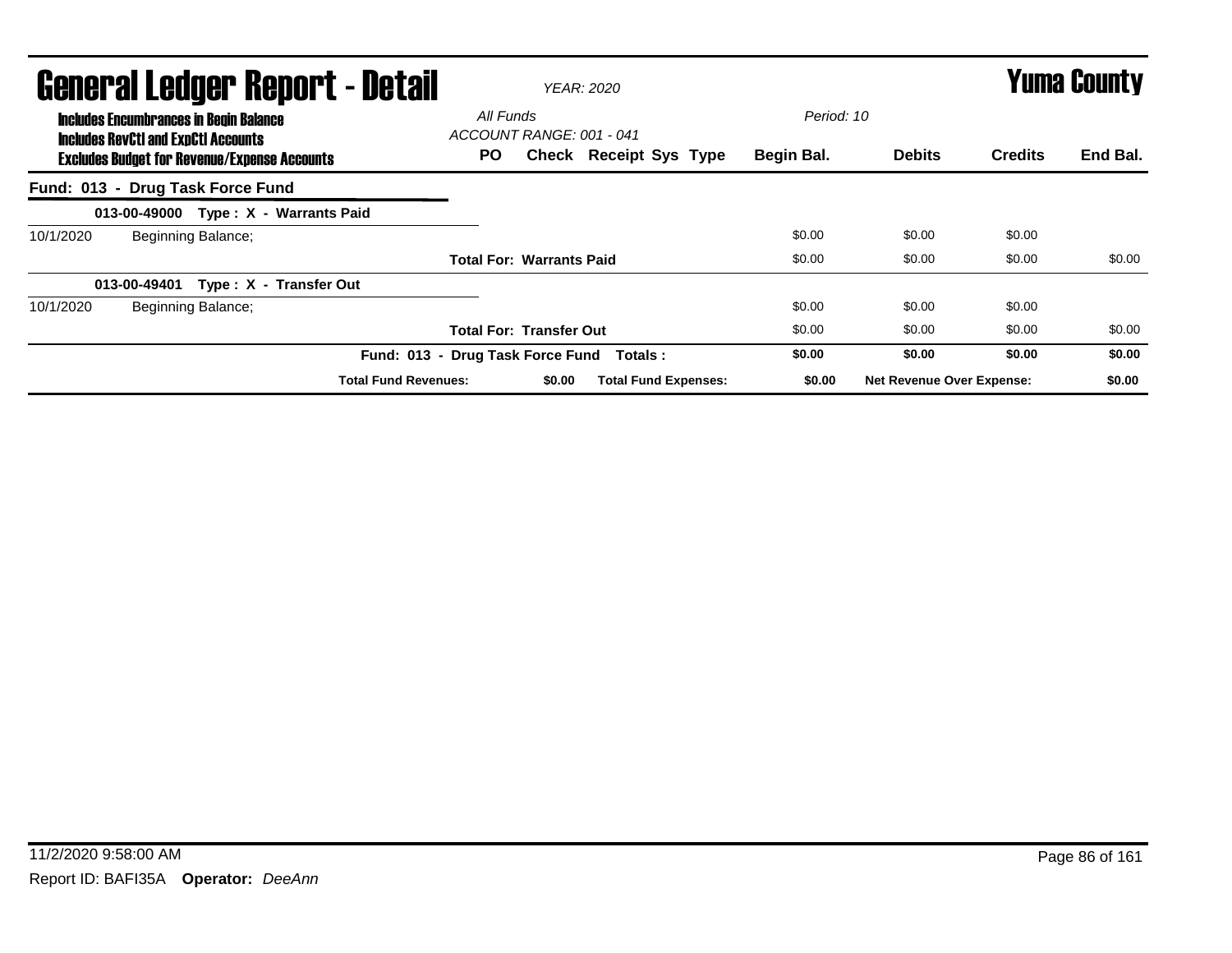|                      | General Ledger Report - Detail                                                    |                                    | <b>YEAR: 2020</b>             |           |           |                | Yuma County   |                |                |  |
|----------------------|-----------------------------------------------------------------------------------|------------------------------------|-------------------------------|-----------|-----------|----------------|---------------|----------------|----------------|--|
|                      | <b>Includes Encumbrances in Begin Balance</b>                                     | All Funds                          |                               |           |           | Period: 10     |               |                |                |  |
|                      | <b>Includes RevCtI and ExpCtI Accounts</b>                                        | ACCOUNT RANGE: 001 - 041           |                               |           |           |                |               |                |                |  |
|                      | <b>Excludes Budget for Revenue/Expense Accounts</b>                               | <b>PO</b>                          | <b>Check Receipt Sys Type</b> |           |           | Begin Bal.     | <b>Debits</b> | <b>Credits</b> | End Bal.       |  |
|                      | Fund: 016 - W-Y Combined Comm. Fund #16                                           |                                    |                               |           |           |                |               |                |                |  |
|                      | 016-00-10000 Type: A - Cash Account                                               |                                    |                               |           |           |                |               |                |                |  |
| 10/1/2020            | Beginning Balance;                                                                |                                    |                               |           |           | \$120,950.50   | \$0.00        | \$0.00         |                |  |
| 10/1/2020            | IVRE20101 FPNB W-Y SEPT INTEREST - RE;<br>WY 911 Dept;                            | None                               | 20995                         | <b>RE</b> | <b>RV</b> | \$0.00         | \$1.70        | \$0.00         |                |  |
| 10/5/2020            | IVMD010007 Cash Transaction - MD:W-Y<br>SEPTEMBER ACH PAYROLL;                    |                                    |                               | <b>BA</b> | <b>CD</b> | \$0.00         | \$0.00        | \$33,867.10    |                |  |
| 10/6/2020            | IVMD010010 Cash Transaction - MD:W-Y AP<br><b>TRANSFER 10.7.2020;</b>             |                                    |                               | <b>BA</b> | <b>CD</b> | \$0.00         | \$0.00        | \$29,346.92    |                |  |
| 10/15/2020           | IVMD010020 Cash Transaction - MD:W-Y AP<br>TRANSFER 10.15.2020;                   |                                    |                               | <b>BA</b> | <b>CD</b> | \$0.00         | \$0.00        | \$7,097.53     |                |  |
| 10/15/2020           | IVRE201012 YC B OF COMM - RE; 4TH Q<br>BUDGET CONT 10.15; 16-000-4663             | None                               | 21120                         | RE        | RV        | \$0.00         | \$115,000.00  | \$0.00         |                |  |
| 10/16/2020           | IVRE201012 WASH COUNTY - RE; OCT PYMT<br>10.16.20; 16-000-4665                    | None                               | 21133                         | <b>RE</b> | <b>RV</b> | \$0.00         | \$18,750.00   | \$0.00         |                |  |
| 10/16/2020           | IVRE201012 Treasurer Fee - RE; Treasurer Fee<br>Receipt; Treasurer Fee Processing | None                               | 21144                         | <b>RE</b> | <b>RV</b> | \$0.00         | \$0.00        | \$187.50       |                |  |
| 10/27/2020           | IVRE201019 NE COLO REG EMER - RE; SEPT<br>SALARY REIMB; 16.030.4900/16.030.4990   | None                               | 21236                         | <b>RE</b> | <b>RV</b> | \$0.00         | \$8,831.61    | \$0.00         |                |  |
| 10/27/2020           | IVRE201019 Treasurer Fee - RE; Treasurer Fee<br>Receipt; Treasurer Fee Processing | None                               | 21239                         | <b>RE</b> | <b>RV</b> | \$0.00         | \$0.00        | \$87.44        |                |  |
| 10/29/2020           | IVMD010031 Cash Transaction - MD:W-Y AP#2<br>TRAN 10.29.2020;                     |                                    |                               | <b>BA</b> | CD        | \$0.00         | \$0.00        | \$6,816.22     |                |  |
|                      |                                                                                   | <b>Total For: Cash Account</b>     |                               |           |           | \$120,950.50   | \$142,583.31  | \$77,402.71    | \$186,131.10   |  |
|                      | 016-00-20000 Type : L - Accounts Payable                                          |                                    |                               |           |           |                |               |                |                |  |
| 10/1/2020            | Beginning Balance;                                                                |                                    |                               |           |           | \$0.00         | \$0.00        | \$0.00         |                |  |
|                      |                                                                                   | <b>Total For: Accounts Payable</b> |                               |           |           | \$0.00         | \$0.00        | \$0.00         | \$0.00         |  |
|                      | 016-00-20010 Type: L - Revenue Control                                            |                                    |                               |           |           |                |               |                |                |  |
| 10/1/2020            | Beginning Balance;                                                                |                                    |                               |           |           | (\$624,499.63) | \$0.00        | \$0.00         |                |  |
| 10/1/2020            | IVRE20101 - Auto post transaction;                                                |                                    |                               | BA        | CP        | \$0.00         | \$0.00        | \$1.70         |                |  |
| 10/15/2020           | IVRE201012 - Auto post transaction;                                               |                                    |                               | BA        | CP        | \$0.00         | \$0.00        | \$133,750.00   |                |  |
| 10/27/2020           | IVRE201019 - Auto post transaction;                                               |                                    |                               | <b>BA</b> | CP        | \$0.00         | \$0.00        | \$8,831.61     |                |  |
| 11/2/2020 9:58:00 AM |                                                                                   |                                    |                               |           |           |                |               |                | Page 87 of 161 |  |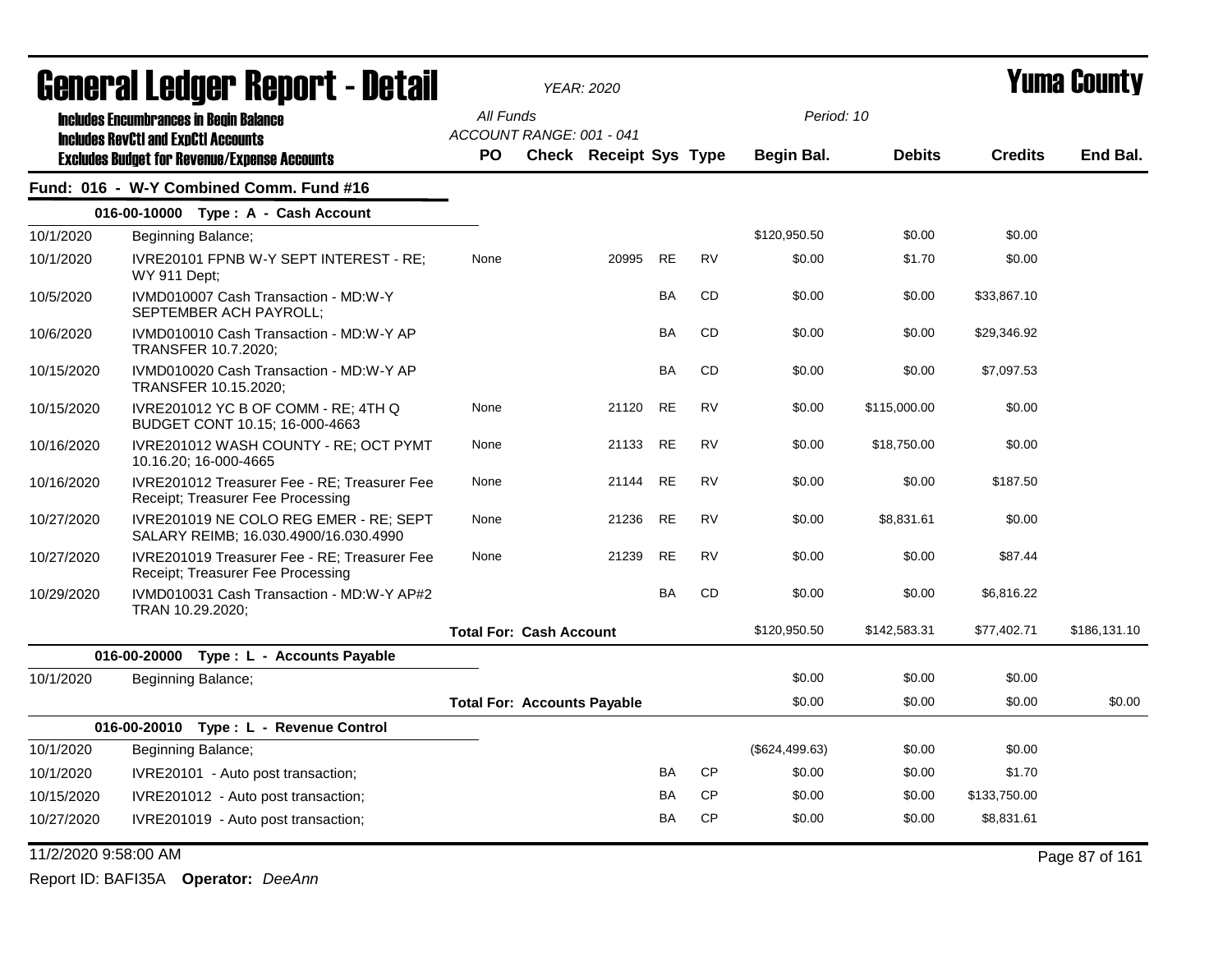| General Ledger Report - Detail |                                                                                             | YEAR: 2020                                  |  |                               |           |           |                |               | Yuma County    |                |  |
|--------------------------------|---------------------------------------------------------------------------------------------|---------------------------------------------|--|-------------------------------|-----------|-----------|----------------|---------------|----------------|----------------|--|
|                                | <b>Includes Encumbrances in Begin Balance</b><br><b>Includes RevCtI and ExpCtI Accounts</b> | All Funds<br>ACCOUNT RANGE: 001 - 041       |  |                               |           |           |                | Period: 10    |                |                |  |
|                                | <b>Excludes Budget for Revenue/Expense Accounts</b>                                         | PO.                                         |  | <b>Check Receipt Sys Type</b> |           |           | Begin Bal.     | <b>Debits</b> | <b>Credits</b> | End Bal.       |  |
|                                | Fund: 016 - W-Y Combined Comm. Fund #16                                                     |                                             |  |                               |           |           |                |               |                |                |  |
|                                | 016-00-20010 Type: L - Revenue Control                                                      |                                             |  |                               |           |           |                |               |                |                |  |
|                                |                                                                                             | <b>Total For: Revenue Control</b>           |  |                               |           |           | (\$624,499.63) | \$0.00        | \$142,583.31   | (\$767,082.94) |  |
|                                | 016-00-20020 Type: L - Expense Control                                                      |                                             |  |                               |           |           |                |               |                |                |  |
| 10/1/2020                      | Beginning Balance;                                                                          |                                             |  |                               |           |           | \$694,800.65   | \$0.00        | \$0.00         |                |  |
| 10/5/2020                      | IVMD010007 - Auto post transaction;                                                         |                                             |  |                               | BA        | <b>CP</b> | \$0.00         | \$33,867.10   | \$0.00         |                |  |
| 10/6/2020                      | IVMD010010 - Auto post transaction;                                                         |                                             |  |                               | BA        | <b>CP</b> | \$0.00         | \$29,346.92   | \$0.00         |                |  |
| 10/15/2020                     | IVMD010020 - Auto post transaction;                                                         |                                             |  |                               | BA        | <b>CP</b> | \$0.00         | \$7,097.53    | \$0.00         |                |  |
| 10/15/2020                     | IVRE201012 - Auto post transaction;                                                         |                                             |  |                               | BA        | <b>CP</b> | \$0.00         | \$187.50      | \$0.00         |                |  |
| 10/27/2020                     | IVRE201019 - Auto post transaction;                                                         |                                             |  |                               | <b>BA</b> | <b>CP</b> | \$0.00         | \$87.44       | \$0.00         |                |  |
| 10/29/2020                     | IVMD010031 - Auto post transaction;                                                         |                                             |  |                               | ΒA        | <b>CP</b> | \$0.00         | \$6,816.22    | \$0.00         |                |  |
|                                |                                                                                             | <b>Total For: Expense Control</b>           |  |                               |           |           | \$694,800.65   | \$77,402.71   | \$0.00         | \$772,203.36   |  |
|                                | 016-00-20100 Type: L - Fund Balance                                                         |                                             |  |                               |           |           |                |               |                |                |  |
| 10/1/2020                      | Beginning Balance;                                                                          |                                             |  |                               |           |           | (\$191,251.52) | \$0.00        | \$0.00         |                |  |
|                                |                                                                                             | <b>Total For: Fund Balance</b>              |  |                               |           |           | (\$191,251.52) | \$0.00        | \$0.00         | (\$191,251.52) |  |
|                                | 016-00-30500 Type: R - Miscellaneous Collections                                            |                                             |  |                               |           |           |                |               |                |                |  |
| 10/1/2020                      | Beginning Balance;                                                                          |                                             |  |                               |           |           | (\$1,508.10)   | \$0.00        | \$0.00         |                |  |
|                                |                                                                                             | <b>Total For: Miscellaneous Collections</b> |  |                               |           |           | (\$1,508.10)   | \$0.00        | \$0.00         | (\$1,508.10)   |  |
|                                | 016-00-30600 Type: R - Interest Income                                                      |                                             |  |                               |           |           |                |               |                |                |  |
| 10/1/2020                      | Beginning Balance;                                                                          |                                             |  |                               |           |           | $(\$40.21)$    | \$0.00        | \$0.00         |                |  |
| 10/1/2020                      | IVRE20101 FPNB W-Y SEPT INTEREST - RE;<br>WY 911 Dept:                                      | None                                        |  | 20995                         | RE.       | <b>RV</b> | \$0.00         | \$0.00        | \$1.70         |                |  |
|                                |                                                                                             | <b>Total For: Interest Income</b>           |  |                               |           |           | (\$40.21)      | \$0.00        | \$1.70         | (\$41.91)      |  |
|                                | 016-00-32100 Type: R - Transfers In                                                         |                                             |  |                               |           |           |                |               |                |                |  |
| 10/1/2020                      | Beginning Balance;                                                                          |                                             |  |                               |           |           | (\$784.15)     | \$0.00        | \$0.00         |                |  |
| 10/27/2020                     | IVRE201019 NE COLO REG EMER - RE; SEPT<br>SALARY REIMB; 16.030.4900/16.030.4990             | None                                        |  | 21236 RE                      |           | <b>RV</b> | \$0.00         | \$0.00        | \$87.44        |                |  |
|                                |                                                                                             | <b>Total For: Transfers In</b>              |  |                               |           |           | (\$784.15)     | \$0.00        | \$87.44        | (\$871.59)     |  |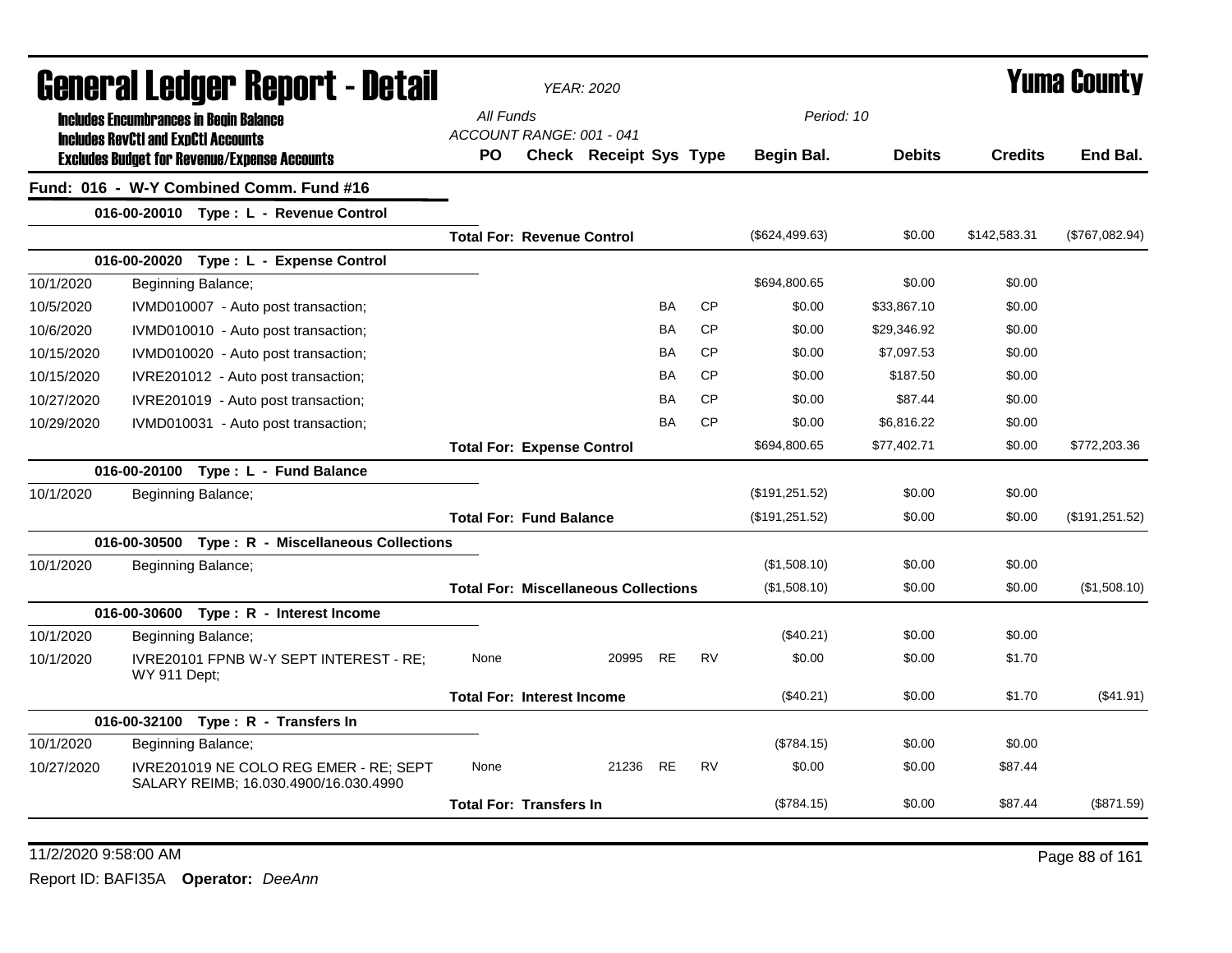|            | General Ledger Report - Detail                                                                    |                                       | <b>YEAR: 2020</b>                     |           |           |                 |               |                | <b>Yuma County</b> |  |  |
|------------|---------------------------------------------------------------------------------------------------|---------------------------------------|---------------------------------------|-----------|-----------|-----------------|---------------|----------------|--------------------|--|--|
|            | <b>Includes Encumbrances in Begin Balance</b>                                                     | All Funds<br>ACCOUNT RANGE: 001 - 041 |                                       |           |           | Period: 10      |               |                |                    |  |  |
|            | <b>Includes RevCtI and ExpCtI Accounts</b><br><b>Excludes Budget for Revenue/Expense Accounts</b> | PО                                    | <b>Check Receipt Sys Type</b>         |           |           | Begin Bal.      | <b>Debits</b> | <b>Credits</b> | End Bal.           |  |  |
|            | Fund: 016 - W-Y Combined Comm. Fund #16                                                           |                                       |                                       |           |           |                 |               |                |                    |  |  |
|            | 016-00-37000 Type: R - Retac Reimbursement                                                        |                                       |                                       |           |           |                 |               |                |                    |  |  |
| 10/1/2020  | Beginning Balance;                                                                                |                                       |                                       |           |           | (\$78,417.17)   | \$0.00        | \$0.00         |                    |  |  |
| 10/27/2020 | IVRE201019 NE COLO REG EMER - RE; SEPT<br>SALARY REIMB; 16.030.4900/16.030.4990                   | None                                  | 21236                                 | <b>RE</b> | <b>RV</b> | \$0.00          | \$0.00        | \$8,744.17     |                    |  |  |
|            |                                                                                                   |                                       | <b>Total For: Retac Reimbursement</b> |           |           | (\$78,417.17)   | \$0.00        | \$8,744.17     | (\$87,161.34)      |  |  |
|            | 016-00-37100 Type: R - Yuma County                                                                |                                       |                                       |           |           |                 |               |                |                    |  |  |
| 10/1/2020  | Beginning Balance;                                                                                |                                       |                                       |           |           | (\$345,000.00)  | \$0.00        | \$0.00         |                    |  |  |
| 10/15/2020 | IVRE201012 YC B OF COMM - RE; 4TH Q<br>BUDGET CONT 10.15; 16-000-4663                             | None                                  | 21120                                 | <b>RE</b> | <b>RV</b> | \$0.00          | \$0.00        | \$115,000.00   |                    |  |  |
|            |                                                                                                   | <b>Total For: Yuma County</b>         |                                       |           |           | (\$345,000.00)  | \$0.00        | \$115,000.00   | (\$460,000.00)     |  |  |
|            | 016-00-37200 Type: R - Washington County                                                          |                                       |                                       |           |           |                 |               |                |                    |  |  |
| 10/1/2020  | Beginning Balance;                                                                                |                                       |                                       |           |           | (\$168,750.00)  | \$0.00        | \$0.00         |                    |  |  |
| 10/16/2020 | IVRE201012 WASH COUNTY - RE; OCT PYMT<br>10.16.20; 16-000-4665                                    | None                                  | 21133 RE                              |           | <b>RV</b> | \$0.00          | \$0.00        | \$18,750.00    |                    |  |  |
|            |                                                                                                   |                                       | <b>Total For: Washington County</b>   |           |           | (\$168,750.00)  | \$0.00        | \$18,750.00    | (\$187,500.00)     |  |  |
|            | 016-00-37300 Type: R - W-Y - 911 AUTHORITY BOARD                                                  |                                       |                                       |           |           |                 |               |                |                    |  |  |
| 10/1/2020  | Beginning Balance;                                                                                |                                       |                                       |           |           | (\$30,000.00)   | \$0.00        | \$0.00         |                    |  |  |
|            |                                                                                                   |                                       | Total For: W-Y - 911 AUTHORITY BOAR   |           |           | $(\$30,000.00)$ | \$0.00        | \$0.00         | (\$30,000.00)      |  |  |
|            | 016-00-49000 Type: X - Warrants Paid                                                              |                                       |                                       |           |           |                 |               |                |                    |  |  |
| 10/1/2020  | Beginning Balance;                                                                                |                                       |                                       |           |           | \$691,953.92    | \$0.00        | \$0.00         |                    |  |  |
| 10/5/2020  | IVMD010007 - MD:W-Y SEPTEMBER ACH<br>PAYROLL;                                                     |                                       |                                       | BA        | <b>MD</b> | \$0.00          | \$33,867.10   | \$0.00         |                    |  |  |
| 10/6/2020  | IVMD010010 - MD:W-Y AP TRANSFER<br>10.7.2020;                                                     |                                       |                                       | BA        | <b>MD</b> | \$0.00          | \$29,346.92   | \$0.00         |                    |  |  |
| 10/15/2020 | IVMD010020 - MD:W-Y AP TRANSFER<br>10.15.2020;                                                    |                                       |                                       | ΒA        | MD        | \$0.00          | \$7,097.53    | \$0.00         |                    |  |  |
| 10/29/2020 | IVMD010031 - MD:W-Y AP#2 TRAN 10.29.2020;                                                         |                                       |                                       | BA        | MD        | \$0.00          | \$6,816.22    | \$0.00         |                    |  |  |
|            |                                                                                                   | <b>Total For: Warrants Paid</b>       |                                       |           |           | \$691,953.92    | \$77,127.77   | \$0.00         | \$769,081.69       |  |  |
|            | 016-00-49100 Type: X - Treasurer Fees                                                             |                                       |                                       |           |           |                 |               |                |                    |  |  |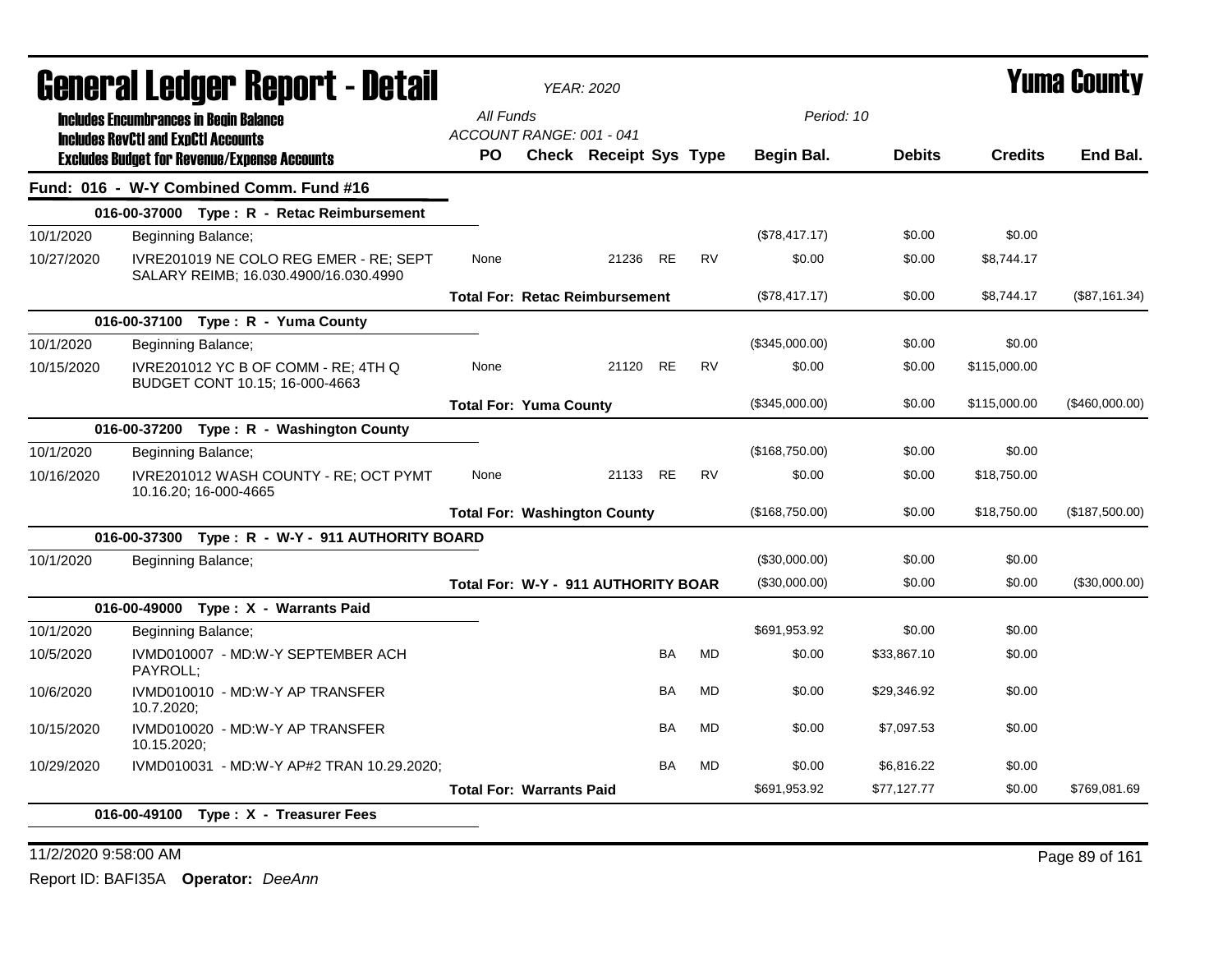|            | General Ledger Report - Detail                                                              |           |                                          | <b>YEAR: 2020</b>           |           |               | <b>Yuma County</b> |                                  |                |             |
|------------|---------------------------------------------------------------------------------------------|-----------|------------------------------------------|-----------------------------|-----------|---------------|--------------------|----------------------------------|----------------|-------------|
|            | <b>Includes Encumbrances in Begin Balance</b><br><b>Includes RevCtI and ExpCtI Accounts</b> | All Funds | ACCOUNT RANGE: 001 - 041                 |                             |           |               | Period: 10         |                                  |                |             |
|            | <b>Excludes Budget for Revenue/Expense Accounts</b>                                         | <b>PO</b> |                                          | Check Receipt Sys Type      |           |               | Begin Bal.         | <b>Debits</b>                    | <b>Credits</b> | End Bal.    |
|            | Fund: 016 - W-Y Combined Comm. Fund #16                                                     |           |                                          |                             |           |               |                    |                                  |                |             |
|            | 016-00-49100 Type: X - Treasurer Fees                                                       |           |                                          |                             |           |               |                    |                                  |                |             |
| 10/1/2020  | Beginning Balance;                                                                          |           |                                          |                             |           |               | \$2,786.73         | \$0.00                           | \$0.00         |             |
| 10/16/2020 | IVRE201012 Treasurer Fee - RE: Treasurer Fee<br>Receipt; Treasurer Fee Processing           | None      |                                          | 21144                       | <b>RE</b> | <b>RV</b>     | \$0.00             | \$187.50                         | \$0.00         |             |
| 10/27/2020 | IVRE201019 Treasurer Fee - RE: Treasurer Fee<br>Receipt; Treasurer Fee Processing           | None      |                                          | 21239                       | <b>RE</b> | <b>RV</b>     | \$0.00             | \$87.44                          | \$0.00         |             |
|            |                                                                                             |           | <b>Total For: Treasurer Fees</b>         |                             |           |               | \$2,786.73         | \$274.94                         | \$0.00         | \$3.061.67  |
|            | Type: X - Bank Fee & Charges<br>016-00-49300                                                |           |                                          |                             |           |               |                    |                                  |                |             |
| 10/1/2020  | Beginning Balance;                                                                          |           |                                          |                             |           |               | \$60.00            | \$0.00                           | \$0.00         |             |
|            |                                                                                             |           | <b>Total For: Bank Fee &amp; Charges</b> |                             |           |               | \$60.00            | \$0.00                           | \$0.00         | \$60.00     |
|            | Type: X - Transfer Out<br>016-00-49401                                                      |           |                                          |                             |           |               |                    |                                  |                |             |
| 10/1/2020  | Beginning Balance;                                                                          |           |                                          |                             |           |               | \$0.00             | \$0.00                           | \$0.00         |             |
|            |                                                                                             |           | <b>Total For: Transfer Out</b>           |                             |           |               | \$0.00             | \$0.00                           | \$0.00         | \$0.00      |
|            | Fund: 016 - W-Y Combined Comm. Fund #16                                                     |           |                                          |                             |           | <b>Totals</b> | \$70,301.02        | \$297,388.73                     | \$362,569.33   | \$5,120.42  |
|            | <b>Total Fund Revenues:</b>                                                                 |           | \$142,583.31                             | <b>Total Fund Expenses:</b> |           |               | \$77,402.71        | <b>Net Revenue Over Expense:</b> |                | \$65,180.60 |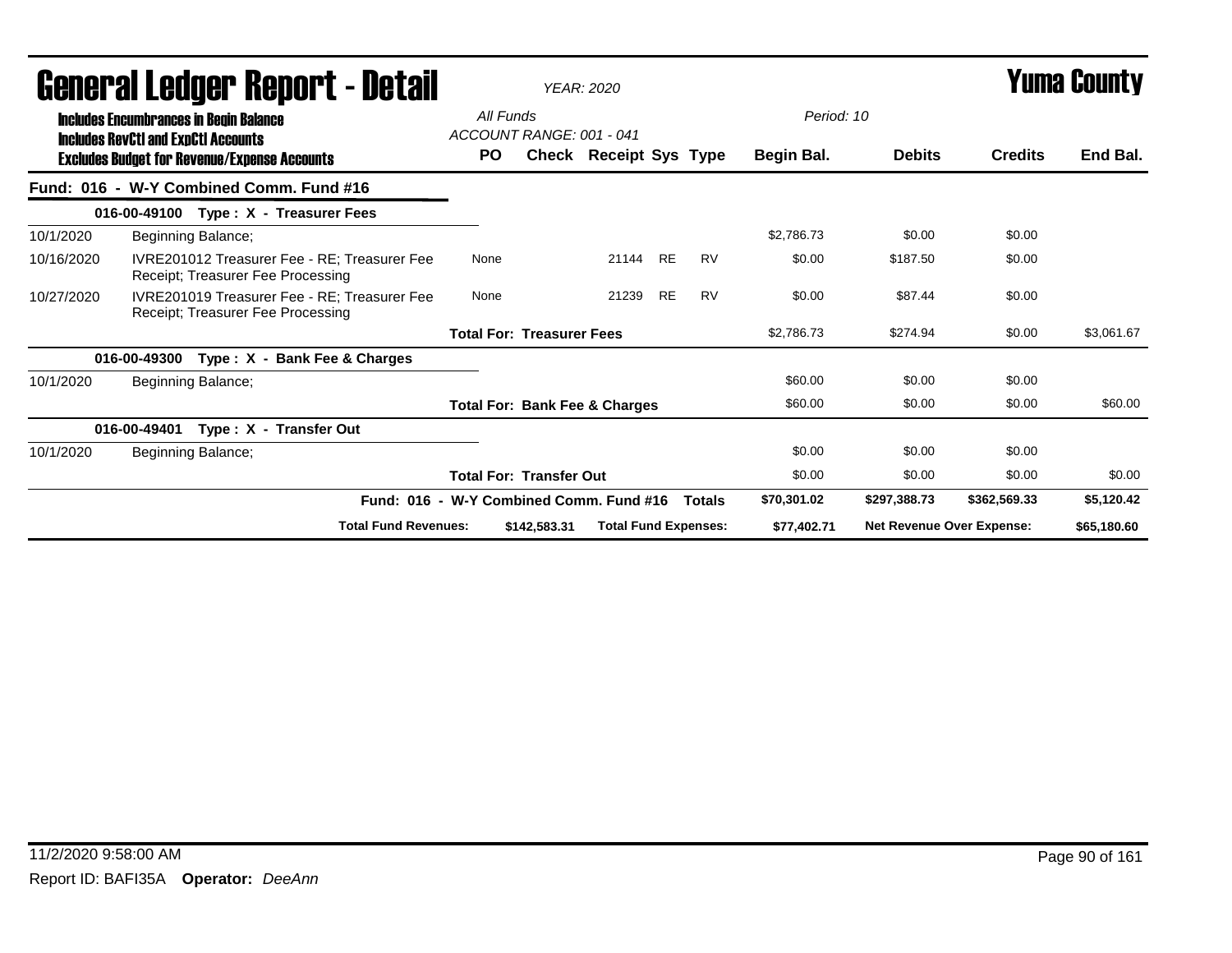| General Ledger Report - Detail |                                                                                   |                                    | <b>YEAR: 2020</b> |                        |           |           |                  |               |                | Yuma Countv      |
|--------------------------------|-----------------------------------------------------------------------------------|------------------------------------|-------------------|------------------------|-----------|-----------|------------------|---------------|----------------|------------------|
|                                | <b>Includes Encumbrances in Begin Balance</b>                                     | All Funds                          |                   |                        |           |           | Period: 10       |               |                |                  |
|                                | <b>Includes RevCtI and ExpCtI Accounts</b>                                        | ACCOUNT RANGE: 001 - 041           |                   |                        |           |           |                  |               |                |                  |
|                                | <b>Excludes Budget for Revenue/Expense Accounts</b>                               | PO.                                |                   | Check Receipt Sys Type |           |           | Begin Bal.       | <b>Debits</b> | <b>Credits</b> | End Bal.         |
|                                | Fund: 020 - Capital Aquisition Fund #20                                           |                                    |                   |                        |           |           |                  |               |                |                  |
|                                | 020-00-10000 Type: A - Cash Account                                               |                                    |                   |                        |           |           |                  |               |                |                  |
| 10/1/2020                      | Beginning Balance;                                                                |                                    |                   |                        |           |           | \$844,412.83     | \$0.00        | \$0.00         |                  |
| 10/2/2020                      | IVRE20102 HIGH PLAINS EVENT CTR. - RE;<br>Capital Acquisitions Dept; 20-907-4220  | None                               |                   | 21011 RE               |           | <b>RV</b> | \$0.00           | \$10,404.59   | \$0.00         |                  |
| 10/5/2020                      | IVRE20104 HIGH PLAINS EVENT CENTER,<br>INC - RE; AG INNOVATION MATCH; 20.907.4220 | None                               |                   | 21019                  | <b>RE</b> | <b>RV</b> | \$0.00           | \$3,043.00    | \$0.00         |                  |
| 10/6/2020                      | IVTR010004 AP TRANSFER 10.7.2020 - AP<br>TRANSFER 10.7.2020;                      |                                    |                   |                        | <b>BA</b> | <b>CD</b> | \$0.00           | \$0.00        | \$463.00       |                  |
| 10/19/2020                     | IVRE201013 GOCO GRANTS BEEF BARN - RE;<br>Capital Acquisitions Dept; 20-907-4426  | None                               |                   | 21150                  | <b>RE</b> | <b>RV</b> | \$0.00           | \$473,739.78  | \$0.00         |                  |
|                                |                                                                                   | <b>Total For: Cash Account</b>     |                   |                        |           |           | \$844,412.83     | \$487,187.37  | \$463.00       | \$1,331,137.20   |
|                                | 020-00-20000 Type: L - Accounts Payable                                           |                                    |                   |                        |           |           |                  |               |                |                  |
| 10/1/2020                      | Beginning Balance;                                                                |                                    |                   |                        |           |           | \$0.00           | \$0.00        | \$0.00         |                  |
|                                |                                                                                   | <b>Total For: Accounts Payable</b> |                   |                        |           |           | \$0.00           | \$0.00        | \$0.00         | \$0.00           |
|                                | 020-00-20010 Type: L - Revenue Control                                            |                                    |                   |                        |           |           |                  |               |                |                  |
| 10/1/2020                      | Beginning Balance;                                                                |                                    |                   |                        |           |           | (\$107,090.75)   | \$0.00        | \$0.00         |                  |
| 10/2/2020                      | IVRE20102 - Auto post transaction;                                                |                                    |                   |                        | <b>BA</b> | <b>CP</b> | \$0.00           | \$0.00        | \$10,404.59    |                  |
| 10/5/2020                      | IVRE20104 - Auto post transaction;                                                |                                    |                   |                        | BA        | <b>CP</b> | \$0.00           | \$0.00        | \$3,043.00     |                  |
| 10/19/2020                     | IVRE201013 - Auto post transaction;                                               |                                    |                   |                        | <b>BA</b> | <b>CP</b> | \$0.00           | \$0.00        | \$473,739.78   |                  |
|                                |                                                                                   | <b>Total For: Revenue Control</b>  |                   |                        |           |           | (\$107,090.75)   | \$0.00        | \$487,187.37   | (\$594, 278.12)  |
|                                | 020-00-20020 Type: L - Expense Control                                            |                                    |                   |                        |           |           |                  |               |                |                  |
| 10/1/2020                      | Beginning Balance;                                                                |                                    |                   |                        |           |           | \$525,649.97     | \$0.00        | \$0.00         |                  |
| 10/6/2020                      | IVTR010004 - Auto post transaction;                                               |                                    |                   |                        | BA        | <b>CP</b> | \$0.00           | \$463.00      | \$0.00         |                  |
|                                |                                                                                   | <b>Total For: Expense Control</b>  |                   |                        |           |           | \$525,649.97     | \$463.00      | \$0.00         | \$526,112.97     |
|                                | 020-00-20100 Type: L - Fund Balance                                               |                                    |                   |                        |           |           |                  |               |                |                  |
| 10/1/2020                      | Beginning Balance;                                                                |                                    |                   |                        |           |           | (\$1,262,972.05) | \$0.00        | \$0.00         |                  |
|                                |                                                                                   | <b>Total For: Fund Balance</b>     |                   |                        |           |           | (\$1,262,972.05) | \$0.00        | \$0.00         | (\$1,262,972.05) |
|                                | 020-00-30500 Type: R - Miscellaneous Collections                                  |                                    |                   |                        |           |           |                  |               |                |                  |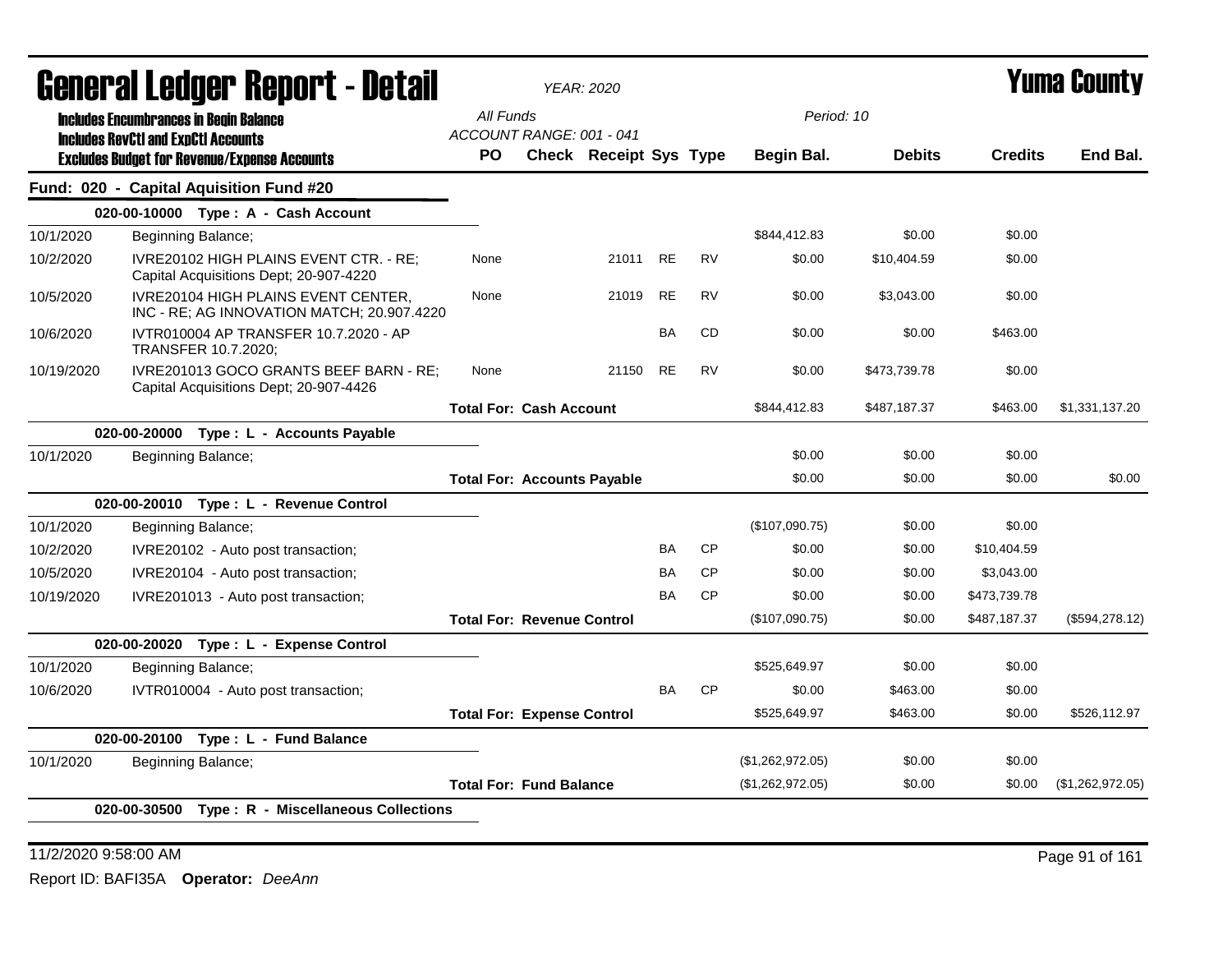| General Ledger Report - Detail |                                                                                   |                                                 |              | <b>YEAR: 2020</b>                           |           |           |               |                           | Yuma County    |                  |
|--------------------------------|-----------------------------------------------------------------------------------|-------------------------------------------------|--------------|---------------------------------------------|-----------|-----------|---------------|---------------------------|----------------|------------------|
|                                | <b>Includes Encumbrances in Begin Balance</b>                                     | All Funds                                       |              |                                             |           |           | Period: 10    |                           |                |                  |
|                                | <b>Includes RevCtI and ExpCtI Accounts</b>                                        | ACCOUNT RANGE: 001 - 041                        |              |                                             |           |           |               |                           |                |                  |
|                                | <b>Excludes Budget for Revenue/Expense Accounts</b>                               | PO.                                             |              | Check Receipt Sys Type                      |           |           | Begin Bal.    | <b>Debits</b>             | <b>Credits</b> | End Bal.         |
|                                | Fund: 020 - Capital Aquisition Fund #20                                           |                                                 |              |                                             |           |           |               |                           |                |                  |
|                                | 020-00-30500 Type: R - Miscellaneous Collections                                  |                                                 |              |                                             |           |           |               |                           |                |                  |
| 10/1/2020                      | Beginning Balance;                                                                |                                                 |              |                                             |           |           | (\$1,178.75)  | \$0.00                    | \$0.00         |                  |
|                                |                                                                                   |                                                 |              | <b>Total For: Miscellaneous Collections</b> |           |           | (\$1,178.75)  | \$0.00                    | \$0.00         | (\$1,178.75)     |
|                                | 020-00-31010 Type: R - Grants                                                     |                                                 |              |                                             |           |           |               |                           |                |                  |
| 10/1/2020                      | Beginning Balance;                                                                |                                                 |              |                                             |           |           | (\$22,907.00) | \$0.00                    | \$0.00         |                  |
| 10/19/2020                     | IVRE201013 GOCO GRANTS BEEF BARN - RE:<br>Capital Acquisitions Dept; 20-907-4426  | None                                            |              | 21150 RE                                    |           | <b>RV</b> | \$0.00        | \$0.00                    | \$473,739.78   |                  |
|                                |                                                                                   | <b>Total For: Grants</b>                        |              |                                             |           |           | (\$22,907.00) | \$0.00                    | \$473,739.78   | (\$496,646.78)   |
|                                | 020-00-31805 Type: R - Capital Collections                                        |                                                 |              |                                             |           |           |               |                           |                |                  |
| 10/1/2020                      | Beginning Balance;                                                                |                                                 |              |                                             |           |           | (\$83,005.00) | \$0.00                    | \$0.00         |                  |
| 10/2/2020                      | IVRE20102 HIGH PLAINS EVENT CTR. - RE;<br>Capital Acquisitions Dept; 20-907-4220  | None                                            |              | 21011 RE                                    |           | <b>RV</b> | \$0.00        | \$0.00                    | \$10,404.59    |                  |
| 10/5/2020                      | IVRE20104 HIGH PLAINS EVENT CENTER,<br>INC - RE; AG INNOVATION MATCH; 20.907.4220 | None                                            |              | 21019                                       | <b>RE</b> | <b>RV</b> | \$0.00        | \$0.00                    | \$3,043.00     |                  |
|                                |                                                                                   |                                                 |              | <b>Total For: Capital Collections</b>       |           |           | (\$83,005.00) | \$0.00                    | \$13,447.59    | (\$96,452.59)    |
|                                | 020-00-32100 Type: R - Transfers In                                               |                                                 |              |                                             |           |           |               |                           |                |                  |
| 10/1/2020                      | Beginning Balance;                                                                |                                                 |              |                                             |           |           | \$0.00        | \$0.00                    | \$0.00         |                  |
|                                |                                                                                   | <b>Total For: Transfers In</b>                  |              |                                             |           |           | \$0.00        | \$0.00                    | \$0.00         | \$0.00           |
|                                | 020-00-34900 Type: R - CAPP Insurance Reimbursement                               |                                                 |              |                                             |           |           |               |                           |                |                  |
| 10/1/2020                      | Beginning Balance;                                                                |                                                 |              |                                             |           |           | \$0.00        | \$0.00                    | \$0.00         |                  |
|                                |                                                                                   |                                                 |              | <b>Total For: CAPP Insurance Reimbursem</b> |           |           | \$0.00        | \$0.00                    | \$0.00         | \$0.00           |
|                                | 020-00-49000 Type: X - Warrants Paid                                              |                                                 |              |                                             |           |           |               |                           |                |                  |
| 10/1/2020                      | Beginning Balance;                                                                |                                                 |              |                                             |           |           | \$525,649.97  | \$0.00                    | \$0.00         |                  |
| 10/6/2020                      | IVTR010004 AP TRANSFER 10.7.2020 - AP<br>TRANSFER 10.7.2020;                      |                                                 |              |                                             | <b>BA</b> | <b>TR</b> | \$0.00        | \$463.00                  | \$0.00         |                  |
|                                |                                                                                   | <b>Total For: Warrants Paid</b>                 |              |                                             |           |           | \$525,649.97  | \$463.00                  | \$0.00         | \$526,112.97     |
|                                |                                                                                   | Fund: 020 - Capital Aquisition Fund #20 Totals: |              |                                             |           |           | \$418,559.22  | \$488,113.37              | \$974,837.74   | $($ \$68,165.15) |
|                                | <b>Total Fund Revenues:</b>                                                       |                                                 | \$487,187.37 | <b>Total Fund Expenses:</b>                 |           |           | \$463.00      | Net Revenue Over Expense: |                | \$486,724.37     |

### 11/2/2020 9:58:00 AM Page 92 of 161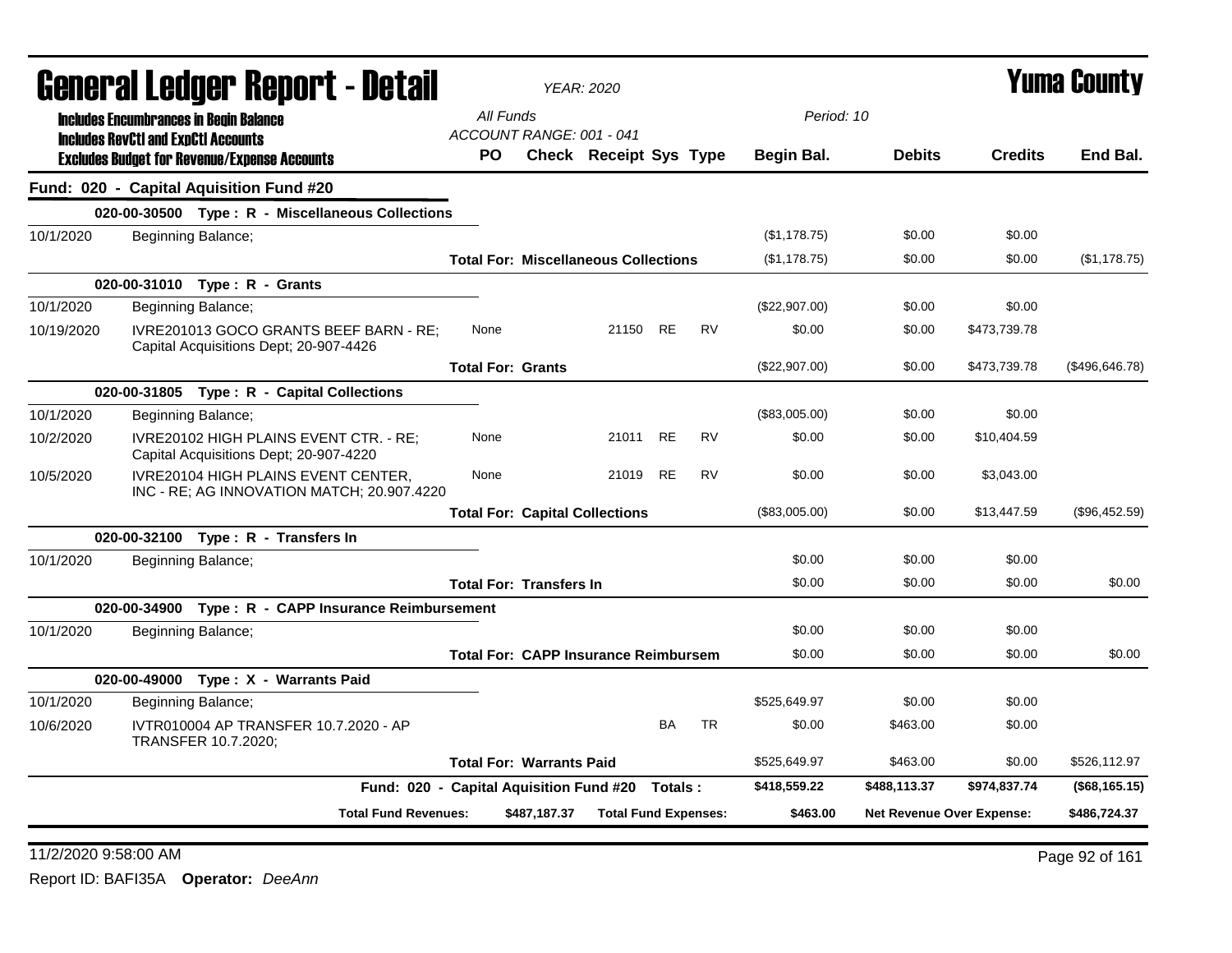| <b>General Ledger Report - Detail</b> |  |                                                                                                   | YEAR: 2020                         | <b>Yuma County</b>     |                |               |                |                |
|---------------------------------------|--|---------------------------------------------------------------------------------------------------|------------------------------------|------------------------|----------------|---------------|----------------|----------------|
|                                       |  | <b>Includes Encumbrances in Begin Balance</b>                                                     | All Funds                          |                        | Period: 10     |               |                |                |
|                                       |  | <b>Includes RevCtI and ExpCtI Accounts</b><br><b>Excludes Budget for Revenue/Expense Accounts</b> | ACCOUNT RANGE: 001 - 041<br>PO.    | Check Receipt Sys Type | Begin Bal.     | <b>Debits</b> | <b>Credits</b> | End Bal.       |
|                                       |  | Fund: 021 - Closure/Post Closure Fund                                                             |                                    |                        |                |               |                |                |
|                                       |  | 021-00-10000 Type: A - Cash Account                                                               |                                    |                        |                |               |                |                |
| 10/1/2020                             |  | Beginning Balance;                                                                                |                                    |                        | \$126,306.23   | \$0.00        | \$0.00         |                |
|                                       |  |                                                                                                   | <b>Total For: Cash Account</b>     |                        | \$126,306.23   | \$0.00        | \$0.00         | \$126,306.23   |
|                                       |  | 021-00-20000 Type: L - Accounts Payable                                                           |                                    |                        |                |               |                |                |
| 10/1/2020                             |  | Beginning Balance;                                                                                |                                    |                        | \$0.00         | \$0.00        | \$0.00         |                |
|                                       |  |                                                                                                   | <b>Total For: Accounts Payable</b> |                        | \$0.00         | \$0.00        | \$0.00         | \$0.00         |
|                                       |  | 021-00-20010 Type: L - Revenue Control                                                            |                                    |                        |                |               |                |                |
| 10/1/2020                             |  | Beginning Balance;                                                                                |                                    |                        | \$0.00         | \$0.00        | \$0.00         |                |
|                                       |  |                                                                                                   | <b>Total For: Revenue Control</b>  |                        | \$0.00         | \$0.00        | \$0.00         | \$0.00         |
|                                       |  | 021-00-20020 Type: L - Expense Control                                                            |                                    |                        |                |               |                |                |
| 10/1/2020                             |  | Beginning Balance;                                                                                |                                    |                        | \$0.00         | \$0.00        | \$0.00         |                |
|                                       |  |                                                                                                   | <b>Total For: Expense Control</b>  |                        | \$0.00         | \$0.00        | \$0.00         | \$0.00         |
|                                       |  | 021-00-20100 Type: L - Fund Balance                                                               |                                    |                        |                |               |                |                |
| 10/1/2020                             |  | Beginning Balance;                                                                                |                                    |                        | (\$126,306.23) | \$0.00        | \$0.00         |                |
|                                       |  |                                                                                                   | <b>Total For: Fund Balance</b>     |                        | (\$126,306.23) | \$0.00        | \$0.00         | (\$126,306.23) |
|                                       |  | 021-00-30600 Type: R - Interest Income                                                            |                                    |                        |                |               |                |                |
| 10/1/2020                             |  | Beginning Balance;                                                                                |                                    |                        | \$0.00         | \$0.00        | \$0.00         |                |
|                                       |  |                                                                                                   | <b>Total For: Interest Income</b>  |                        | \$0.00         | \$0.00        | \$0.00         | \$0.00         |
|                                       |  | 021-00-32100 Type: R - Transfers In                                                               |                                    |                        |                |               |                |                |
| 10/1/2020                             |  | Beginning Balance;                                                                                |                                    |                        | \$0.00         | \$0.00        | \$0.00         |                |
|                                       |  |                                                                                                   | <b>Total For: Transfers In</b>     |                        | \$0.00         | \$0.00        | \$0.00         | \$0.00         |
|                                       |  | 021-00-35000 Type: R - Fees Collected                                                             |                                    |                        |                |               |                |                |
| 10/1/2020                             |  | Beginning Balance;                                                                                |                                    |                        | \$0.00         | \$0.00        | \$0.00         |                |
|                                       |  |                                                                                                   | <b>Total For: Fees Collected</b>   |                        | \$0.00         | \$0.00        | \$0.00         | \$0.00         |
|                                       |  | 021-00-49401 Type: R - Transfer Out                                                               |                                    |                        |                |               |                |                |
| 10/1/2020                             |  | Beginning Balance;                                                                                |                                    |                        | \$0.00         | \$0.00        | \$0.00         |                |
|                                       |  |                                                                                                   | <b>Total For: Transfer Out</b>     |                        | \$0.00         | \$0.00        | \$0.00         | \$0.00         |
| 11/2/2020 9:58:00 AM                  |  |                                                                                                   |                                    |                        |                |               |                | Page 93 of 161 |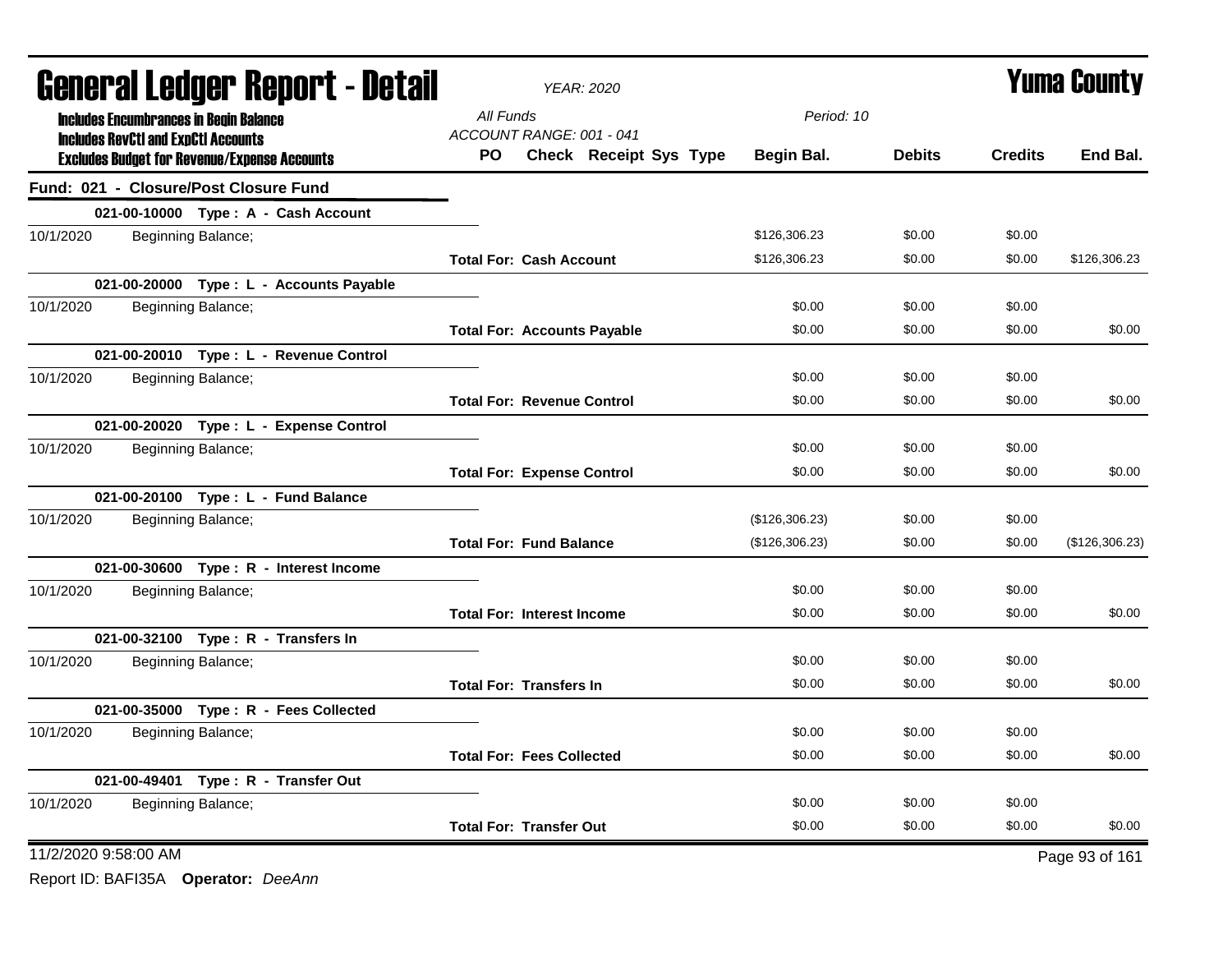| <b>General Ledger Report - Detail</b>                                                       |                                       | <b>YEAR: 2020</b>        |                               |            | <b>Yuma County</b>               |                |          |  |  |
|---------------------------------------------------------------------------------------------|---------------------------------------|--------------------------|-------------------------------|------------|----------------------------------|----------------|----------|--|--|
| <b>Includes Encumbrances in Begin Balance</b><br><b>Includes RevCtI and ExpCtI Accounts</b> | All Funds                             | ACCOUNT RANGE: 001 - 041 |                               | Period: 10 |                                  |                |          |  |  |
| <b>Excludes Budget for Revenue/Expense Accounts</b>                                         | PO.                                   |                          | <b>Check Receipt Sys Type</b> | Begin Bal. | <b>Debits</b>                    | <b>Credits</b> | End Bal. |  |  |
| Fund: 021 - Closure/Post Closure Fund                                                       |                                       |                          |                               |            |                                  |                |          |  |  |
|                                                                                             | Fund: 021 - Closure/Post Closure Fund |                          | Totals :                      | \$0.00     | \$0.00                           | \$0.00         | \$0.00   |  |  |
|                                                                                             | <b>Total Fund Revenues:</b>           | \$0.00                   | <b>Total Fund Expenses:</b>   | \$0.00     | <b>Net Revenue Over Expense:</b> |                | \$0.00   |  |  |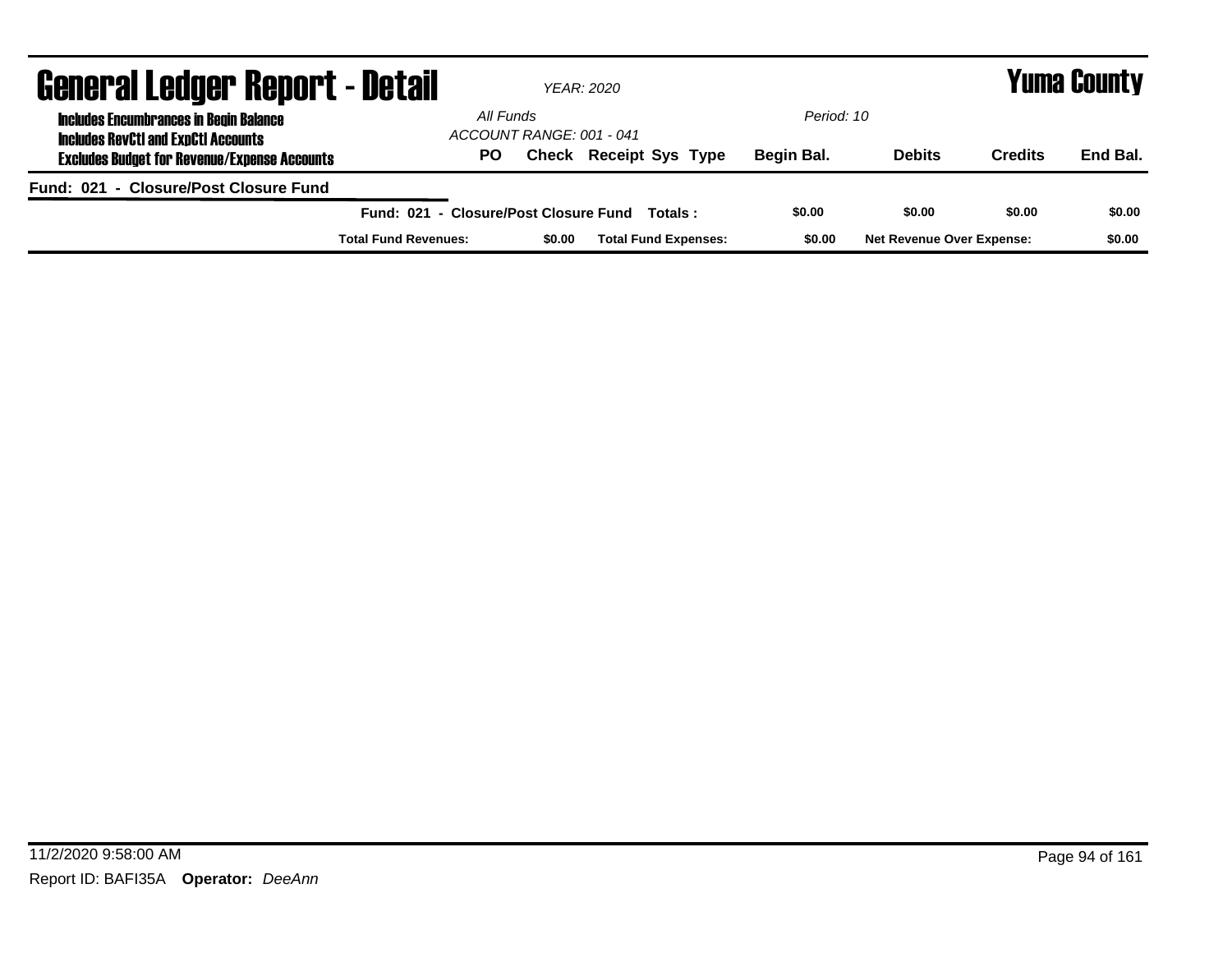|           | Generai Leuger Keport - Detail                                                              |                                       | <b>YEAR: 2020</b>                  |           |           |               |               | <b>Yuma Guunty</b> |               |
|-----------|---------------------------------------------------------------------------------------------|---------------------------------------|------------------------------------|-----------|-----------|---------------|---------------|--------------------|---------------|
|           | <b>Includes Encumbrances in Begin Balance</b><br><b>Includes RevCtI and ExpCtI Accounts</b> | All Funds<br>ACCOUNT RANGE: 001 - 041 |                                    |           |           | Period: 10    |               |                    |               |
|           | <b>Excludes Budget for Revenue/Expense Accounts</b>                                         | PO.                                   | Check Receipt Sys Type             |           |           | Begin Bal.    | <b>Debits</b> | <b>Credits</b>     | End Bal.      |
|           | Fund: 022 - Separation Of Employment #22                                                    |                                       |                                    |           |           |               |               |                    |               |
|           | 022-00-10000 Type: A - Cash Account                                                         |                                       |                                    |           |           |               |               |                    |               |
| 10/1/2020 | Beginning Balance;                                                                          |                                       |                                    |           |           | \$97,764.47   | \$0.00        | \$0.00             |               |
| 10/6/2020 | IVTR010004 AP TRANSFER 10.7.2020 - AP<br>TRANSFER 10.7.2020;                                |                                       |                                    | <b>BA</b> | <b>CD</b> | \$0.00        | \$0.00        | \$822.24           |               |
|           |                                                                                             | <b>Total For: Cash Account</b>        |                                    |           |           | \$97,764.47   | \$0.00        | \$822.24           | \$96,942.23   |
|           | 022-00-20000 Type: L - Accounts Payable                                                     |                                       |                                    |           |           |               |               |                    |               |
| 10/1/2020 | Beginning Balance;                                                                          |                                       |                                    |           |           | \$0.00        | \$0.00        | \$0.00             |               |
|           |                                                                                             |                                       | <b>Total For: Accounts Payable</b> |           |           | \$0.00        | \$0.00        | \$0.00             | \$0.00        |
|           | 022-00-20010 Type: L - Revenue Control                                                      |                                       |                                    |           |           |               |               |                    |               |
| 10/1/2020 | Beginning Balance;                                                                          |                                       |                                    |           |           | (\$76,000.00) | \$0.00        | \$0.00             |               |
|           |                                                                                             | <b>Total For: Revenue Control</b>     |                                    |           |           | (\$76,000.00) | \$0.00        | \$0.00             | (\$76,000.00) |
|           | 022-00-20020 Type: L - Expense Control                                                      |                                       |                                    |           |           |               |               |                    |               |
| 10/1/2020 | Beginning Balance;                                                                          |                                       |                                    |           |           | \$54,164.04   | \$0.00        | \$0.00             |               |
| 10/6/2020 | IVTR010004 - Auto post transaction;                                                         |                                       |                                    | <b>BA</b> | <b>CP</b> | \$0.00        | \$822.24      | \$0.00             |               |
|           |                                                                                             | <b>Total For: Expense Control</b>     |                                    |           |           | \$54,164.04   | \$822.24      | \$0.00             | \$54,986.28   |
|           | 022-00-20100 Type: L - Fund Balance                                                         |                                       |                                    |           |           |               |               |                    |               |
| 10/1/2020 | Beginning Balance;                                                                          |                                       |                                    |           |           | (\$75,928.51) | \$0.00        | \$0.00             |               |
|           |                                                                                             | <b>Total For: Fund Balance</b>        |                                    |           |           | (\$75,928.51) | \$0.00        | \$0.00             | (\$75,928.51) |
|           | 022-00-32100 Type: R - Transfers In                                                         |                                       |                                    |           |           |               |               |                    |               |
| 10/1/2020 | Beginning Balance;                                                                          |                                       |                                    |           |           | (\$76,000.00) | \$0.00        | \$0.00             |               |
|           |                                                                                             | <b>Total For: Transfers In</b>        |                                    |           |           | (\$76,000.00) | \$0.00        | \$0.00             | (\$76,000.00) |
|           | 022-00-49000 Type: X - Warrants Paid                                                        |                                       |                                    |           |           |               |               |                    |               |
| 10/1/2020 | Beginning Balance;                                                                          |                                       |                                    |           |           | \$54,164.04   | \$0.00        | \$0.00             |               |
| 10/6/2020 | IVTR010004 AP TRANSFER 10.7.2020 - AP<br>TRANSFER 10.7.2020;                                |                                       |                                    | <b>BA</b> | <b>TR</b> | \$0.00        | \$822.24      | \$0.00             |               |
|           |                                                                                             | <b>Total For: Warrants Paid</b>       |                                    |           |           | \$54,164.04   | \$822.24      | \$0.00             | \$54,986.28   |
|           | 022-00-49401 Type: X - Transfer Out                                                         |                                       |                                    |           |           |               |               |                    |               |
|           |                                                                                             |                                       |                                    |           |           |               |               |                    |               |

11/2/2020 9:58:00 AM Page 95 of 161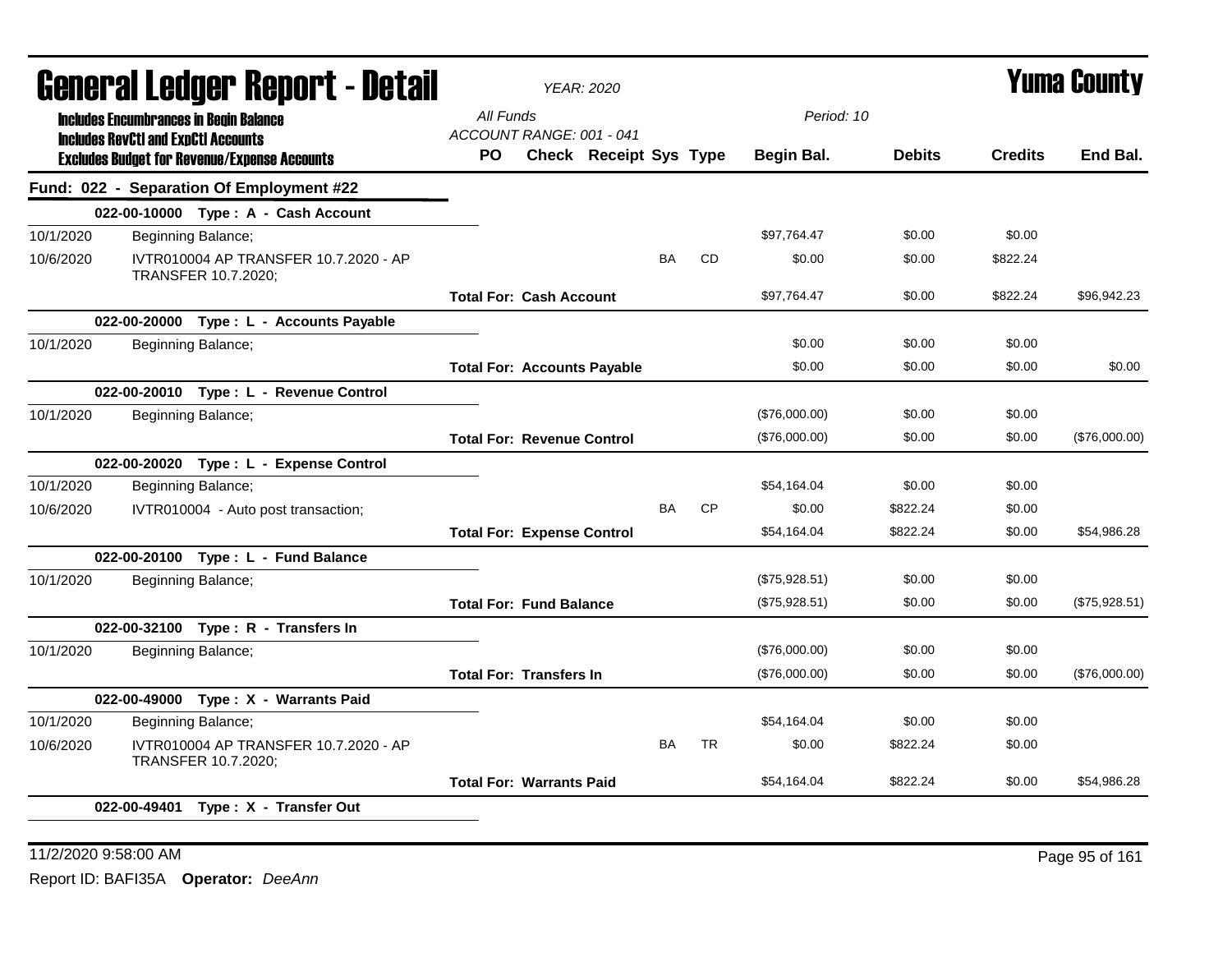| <b>General Ledger Report - Detail</b>                                                       |                                          | <b>YEAR: 2020</b>              |                               |          |               |                                  |                | Yuma County   |
|---------------------------------------------------------------------------------------------|------------------------------------------|--------------------------------|-------------------------------|----------|---------------|----------------------------------|----------------|---------------|
| <b>Includes Encumbrances in Begin Balance</b><br><b>Includes RevCtI and ExpCtI Accounts</b> | All Funds                                | ACCOUNT RANGE: 001 - 041       |                               |          | Period: 10    |                                  |                |               |
| <b>Excludes Budget for Revenue/Expense Accounts</b>                                         | <b>PO</b>                                |                                | <b>Check Receipt Sys Type</b> |          | Begin Bal.    | <b>Debits</b>                    | <b>Credits</b> | End Bal.      |
| Fund: 022 - Separation Of Employment #22                                                    |                                          |                                |                               |          |               |                                  |                |               |
| Type: X - Transfer Out<br>022-00-49401                                                      |                                          |                                |                               |          |               |                                  |                |               |
| Beginning Balance;<br>10/1/2020                                                             |                                          |                                |                               |          | \$0.00        | \$0.00                           | \$0.00         |               |
|                                                                                             |                                          | <b>Total For: Transfer Out</b> |                               |          | \$0.00        | \$0.00                           | \$0.00         | \$0.00        |
|                                                                                             | Fund: 022 - Separation Of Employment #22 |                                |                               | Totals : | (\$21,835.96) | \$1.644.48                       | \$822.24       | (\$21,013.72) |
| <b>Total Fund Revenues:</b>                                                                 |                                          | \$0.00                         | <b>Total Fund Expenses:</b>   |          | \$822.24      | <b>Net Revenue Over Expense:</b> |                | (\$822.24)    |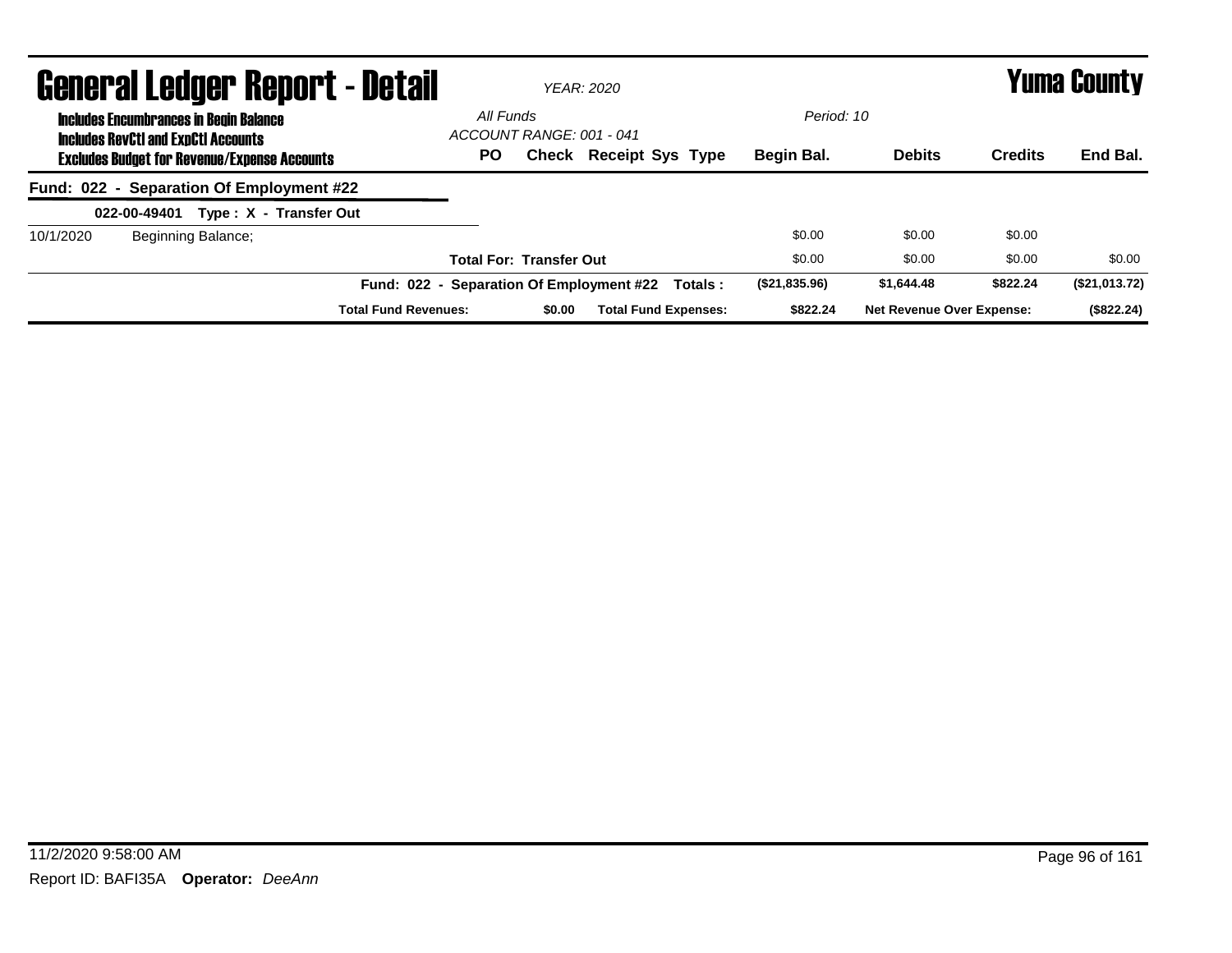| All Funds<br>Period: 10<br><b>Includes Encumbrances in Begin Balance</b><br>ACCOUNT RANGE: 001 - 041<br><b>Includes RevCtI and ExpCtI Accounts</b><br>Check Receipt Sys Type<br><b>Credits</b><br>PO.<br>Begin Bal.<br><b>Debits</b><br><b>Excludes Budget for Revenue/Expense Accounts</b><br>Fund: 025 - Emergency Reserve Fund #25<br>025-00-10000 Type: A - Cash Account<br>\$0.00<br>10/1/2020<br>\$462,000.13<br>\$0.00<br>Beginning Balance;<br>CD<br>IVTR010007 BOCCRES09302020B -<br>BA<br>\$0.00<br>\$31,000.00<br>\$0.00<br>10/13/2020<br>TRANSFER PER BOCC RESOLUTION 09-30-<br>2020B;<br>\$462,000.13<br>\$31,000.00<br>\$0.00<br><b>Total For: Cash Account</b><br>025-00-20000 Type: L - Accounts Payable<br>\$0.00<br>\$0.00<br>10/1/2020<br>Beginning Balance;<br>\$0.00<br>\$0.00<br>\$0.00<br>\$0.00<br><b>Total For: Accounts Payable</b><br>025-00-20010 Type: L - Revenue Control<br>\$0.00<br>\$0.00<br>10/1/2020<br>Beginning Balance;<br>\$0.00<br><b>CP</b><br><b>BA</b><br>\$0.00<br>\$0.00<br>10/13/2020<br>IVTR010007 - Auto post transaction;<br>\$31,000.00<br><b>Total For: Revenue Control</b><br>\$0.00<br>\$0.00<br>\$31,000.00<br>025-00-20020 Type: L - Expense Control<br>10/1/2020<br>Beginning Balance;<br>\$0.00<br>\$0.00<br>\$0.00<br>\$0.00<br>\$0.00<br>\$0.00<br><b>Total For: Expense Control</b><br>025-00-20100 Type: L - Fund Balance<br>\$0.00<br>\$0.00<br>10/1/2020<br>Beginning Balance;<br>(\$462,000.13)<br>(\$462,000.13)<br>\$0.00<br>\$0.00<br><b>Total For: Fund Balance</b><br>025-00-32100 Type: R - Transfers In<br>10/1/2020<br>\$0.00<br>Beginning Balance;<br>\$0.00<br>\$0.00<br><b>TR</b><br>IVTR010007 BOCCRES09302020B -<br>BA<br>\$0.00<br>\$0.00<br>\$31,000.00<br>10/13/2020<br>TRANSFER PER BOCC RESOLUTION 09-30-<br>2020B;<br><b>Total For: Transfers In</b><br>\$0.00<br>\$0.00<br>\$31,000.00<br>025-00-49401 Type: X - Transfer Out<br>\$0.00<br>\$0.00<br>\$0.00<br>10/1/2020<br>Beginning Balance; |  | General Ledger Report - Detail |  | <b>YEAR: 2020</b> |  |        |        |        | <b>Yuma County</b> |
|-------------------------------------------------------------------------------------------------------------------------------------------------------------------------------------------------------------------------------------------------------------------------------------------------------------------------------------------------------------------------------------------------------------------------------------------------------------------------------------------------------------------------------------------------------------------------------------------------------------------------------------------------------------------------------------------------------------------------------------------------------------------------------------------------------------------------------------------------------------------------------------------------------------------------------------------------------------------------------------------------------------------------------------------------------------------------------------------------------------------------------------------------------------------------------------------------------------------------------------------------------------------------------------------------------------------------------------------------------------------------------------------------------------------------------------------------------------------------------------------------------------------------------------------------------------------------------------------------------------------------------------------------------------------------------------------------------------------------------------------------------------------------------------------------------------------------------------------------------------------------------------------------------------------------------------------------------------------------------------|--|--------------------------------|--|-------------------|--|--------|--------|--------|--------------------|
|                                                                                                                                                                                                                                                                                                                                                                                                                                                                                                                                                                                                                                                                                                                                                                                                                                                                                                                                                                                                                                                                                                                                                                                                                                                                                                                                                                                                                                                                                                                                                                                                                                                                                                                                                                                                                                                                                                                                                                                     |  |                                |  |                   |  |        |        |        |                    |
|                                                                                                                                                                                                                                                                                                                                                                                                                                                                                                                                                                                                                                                                                                                                                                                                                                                                                                                                                                                                                                                                                                                                                                                                                                                                                                                                                                                                                                                                                                                                                                                                                                                                                                                                                                                                                                                                                                                                                                                     |  |                                |  |                   |  |        |        |        | End Bal.           |
|                                                                                                                                                                                                                                                                                                                                                                                                                                                                                                                                                                                                                                                                                                                                                                                                                                                                                                                                                                                                                                                                                                                                                                                                                                                                                                                                                                                                                                                                                                                                                                                                                                                                                                                                                                                                                                                                                                                                                                                     |  |                                |  |                   |  |        |        |        |                    |
|                                                                                                                                                                                                                                                                                                                                                                                                                                                                                                                                                                                                                                                                                                                                                                                                                                                                                                                                                                                                                                                                                                                                                                                                                                                                                                                                                                                                                                                                                                                                                                                                                                                                                                                                                                                                                                                                                                                                                                                     |  |                                |  |                   |  |        |        |        |                    |
|                                                                                                                                                                                                                                                                                                                                                                                                                                                                                                                                                                                                                                                                                                                                                                                                                                                                                                                                                                                                                                                                                                                                                                                                                                                                                                                                                                                                                                                                                                                                                                                                                                                                                                                                                                                                                                                                                                                                                                                     |  |                                |  |                   |  |        |        |        |                    |
|                                                                                                                                                                                                                                                                                                                                                                                                                                                                                                                                                                                                                                                                                                                                                                                                                                                                                                                                                                                                                                                                                                                                                                                                                                                                                                                                                                                                                                                                                                                                                                                                                                                                                                                                                                                                                                                                                                                                                                                     |  |                                |  |                   |  |        |        |        |                    |
|                                                                                                                                                                                                                                                                                                                                                                                                                                                                                                                                                                                                                                                                                                                                                                                                                                                                                                                                                                                                                                                                                                                                                                                                                                                                                                                                                                                                                                                                                                                                                                                                                                                                                                                                                                                                                                                                                                                                                                                     |  |                                |  |                   |  |        |        |        | \$493,000.13       |
|                                                                                                                                                                                                                                                                                                                                                                                                                                                                                                                                                                                                                                                                                                                                                                                                                                                                                                                                                                                                                                                                                                                                                                                                                                                                                                                                                                                                                                                                                                                                                                                                                                                                                                                                                                                                                                                                                                                                                                                     |  |                                |  |                   |  |        |        |        |                    |
|                                                                                                                                                                                                                                                                                                                                                                                                                                                                                                                                                                                                                                                                                                                                                                                                                                                                                                                                                                                                                                                                                                                                                                                                                                                                                                                                                                                                                                                                                                                                                                                                                                                                                                                                                                                                                                                                                                                                                                                     |  |                                |  |                   |  |        |        |        |                    |
|                                                                                                                                                                                                                                                                                                                                                                                                                                                                                                                                                                                                                                                                                                                                                                                                                                                                                                                                                                                                                                                                                                                                                                                                                                                                                                                                                                                                                                                                                                                                                                                                                                                                                                                                                                                                                                                                                                                                                                                     |  |                                |  |                   |  |        |        |        | \$0.00             |
|                                                                                                                                                                                                                                                                                                                                                                                                                                                                                                                                                                                                                                                                                                                                                                                                                                                                                                                                                                                                                                                                                                                                                                                                                                                                                                                                                                                                                                                                                                                                                                                                                                                                                                                                                                                                                                                                                                                                                                                     |  |                                |  |                   |  |        |        |        |                    |
|                                                                                                                                                                                                                                                                                                                                                                                                                                                                                                                                                                                                                                                                                                                                                                                                                                                                                                                                                                                                                                                                                                                                                                                                                                                                                                                                                                                                                                                                                                                                                                                                                                                                                                                                                                                                                                                                                                                                                                                     |  |                                |  |                   |  |        |        |        |                    |
|                                                                                                                                                                                                                                                                                                                                                                                                                                                                                                                                                                                                                                                                                                                                                                                                                                                                                                                                                                                                                                                                                                                                                                                                                                                                                                                                                                                                                                                                                                                                                                                                                                                                                                                                                                                                                                                                                                                                                                                     |  |                                |  |                   |  |        |        |        |                    |
|                                                                                                                                                                                                                                                                                                                                                                                                                                                                                                                                                                                                                                                                                                                                                                                                                                                                                                                                                                                                                                                                                                                                                                                                                                                                                                                                                                                                                                                                                                                                                                                                                                                                                                                                                                                                                                                                                                                                                                                     |  |                                |  |                   |  |        |        |        | (\$31,000.00)      |
|                                                                                                                                                                                                                                                                                                                                                                                                                                                                                                                                                                                                                                                                                                                                                                                                                                                                                                                                                                                                                                                                                                                                                                                                                                                                                                                                                                                                                                                                                                                                                                                                                                                                                                                                                                                                                                                                                                                                                                                     |  |                                |  |                   |  |        |        |        |                    |
|                                                                                                                                                                                                                                                                                                                                                                                                                                                                                                                                                                                                                                                                                                                                                                                                                                                                                                                                                                                                                                                                                                                                                                                                                                                                                                                                                                                                                                                                                                                                                                                                                                                                                                                                                                                                                                                                                                                                                                                     |  |                                |  |                   |  |        |        |        |                    |
|                                                                                                                                                                                                                                                                                                                                                                                                                                                                                                                                                                                                                                                                                                                                                                                                                                                                                                                                                                                                                                                                                                                                                                                                                                                                                                                                                                                                                                                                                                                                                                                                                                                                                                                                                                                                                                                                                                                                                                                     |  |                                |  |                   |  |        |        |        | \$0.00             |
|                                                                                                                                                                                                                                                                                                                                                                                                                                                                                                                                                                                                                                                                                                                                                                                                                                                                                                                                                                                                                                                                                                                                                                                                                                                                                                                                                                                                                                                                                                                                                                                                                                                                                                                                                                                                                                                                                                                                                                                     |  |                                |  |                   |  |        |        |        |                    |
|                                                                                                                                                                                                                                                                                                                                                                                                                                                                                                                                                                                                                                                                                                                                                                                                                                                                                                                                                                                                                                                                                                                                                                                                                                                                                                                                                                                                                                                                                                                                                                                                                                                                                                                                                                                                                                                                                                                                                                                     |  |                                |  |                   |  |        |        |        |                    |
|                                                                                                                                                                                                                                                                                                                                                                                                                                                                                                                                                                                                                                                                                                                                                                                                                                                                                                                                                                                                                                                                                                                                                                                                                                                                                                                                                                                                                                                                                                                                                                                                                                                                                                                                                                                                                                                                                                                                                                                     |  |                                |  |                   |  |        |        |        | (\$462,000.13)     |
|                                                                                                                                                                                                                                                                                                                                                                                                                                                                                                                                                                                                                                                                                                                                                                                                                                                                                                                                                                                                                                                                                                                                                                                                                                                                                                                                                                                                                                                                                                                                                                                                                                                                                                                                                                                                                                                                                                                                                                                     |  |                                |  |                   |  |        |        |        |                    |
|                                                                                                                                                                                                                                                                                                                                                                                                                                                                                                                                                                                                                                                                                                                                                                                                                                                                                                                                                                                                                                                                                                                                                                                                                                                                                                                                                                                                                                                                                                                                                                                                                                                                                                                                                                                                                                                                                                                                                                                     |  |                                |  |                   |  |        |        |        |                    |
|                                                                                                                                                                                                                                                                                                                                                                                                                                                                                                                                                                                                                                                                                                                                                                                                                                                                                                                                                                                                                                                                                                                                                                                                                                                                                                                                                                                                                                                                                                                                                                                                                                                                                                                                                                                                                                                                                                                                                                                     |  |                                |  |                   |  |        |        |        |                    |
|                                                                                                                                                                                                                                                                                                                                                                                                                                                                                                                                                                                                                                                                                                                                                                                                                                                                                                                                                                                                                                                                                                                                                                                                                                                                                                                                                                                                                                                                                                                                                                                                                                                                                                                                                                                                                                                                                                                                                                                     |  |                                |  |                   |  |        |        |        | (\$31,000.00)      |
|                                                                                                                                                                                                                                                                                                                                                                                                                                                                                                                                                                                                                                                                                                                                                                                                                                                                                                                                                                                                                                                                                                                                                                                                                                                                                                                                                                                                                                                                                                                                                                                                                                                                                                                                                                                                                                                                                                                                                                                     |  |                                |  |                   |  |        |        |        |                    |
|                                                                                                                                                                                                                                                                                                                                                                                                                                                                                                                                                                                                                                                                                                                                                                                                                                                                                                                                                                                                                                                                                                                                                                                                                                                                                                                                                                                                                                                                                                                                                                                                                                                                                                                                                                                                                                                                                                                                                                                     |  |                                |  |                   |  |        |        |        |                    |
| <b>Total For: Transfer Out</b>                                                                                                                                                                                                                                                                                                                                                                                                                                                                                                                                                                                                                                                                                                                                                                                                                                                                                                                                                                                                                                                                                                                                                                                                                                                                                                                                                                                                                                                                                                                                                                                                                                                                                                                                                                                                                                                                                                                                                      |  |                                |  |                   |  | \$0.00 | \$0.00 | \$0.00 | \$0.00             |

11/2/2020 9:58:00 AM Page 97 of 161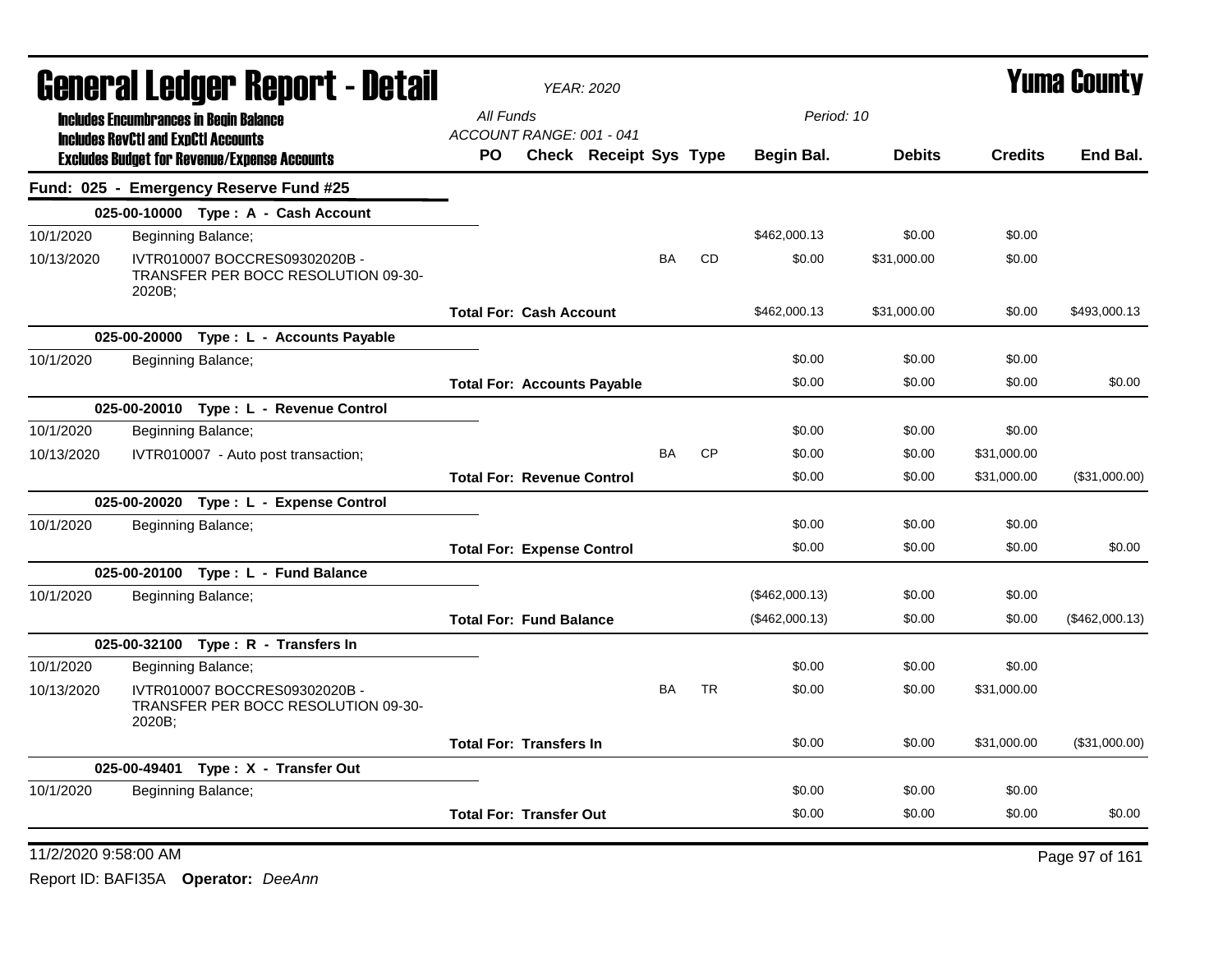| <b>General Ledger Report - Detail</b>                                                       |                                       |             | YEAR: 2020                    |            | <b>Yuma County</b>               |                |               |  |
|---------------------------------------------------------------------------------------------|---------------------------------------|-------------|-------------------------------|------------|----------------------------------|----------------|---------------|--|
| <b>Includes Encumbrances in Begin Balance</b><br><b>Includes RevCtI and ExpCtI Accounts</b> | All Funds<br>ACCOUNT RANGE: 001 - 041 |             |                               | Period: 10 |                                  |                |               |  |
| <b>Excludes Budget for Revenue/Expense Accounts</b>                                         | <b>PO</b>                             |             | <b>Check Receipt Sys Type</b> | Begin Bal. | <b>Debits</b>                    | <b>Credits</b> | End Bal.      |  |
| Fund: 025 - Emergency Reserve Fund #25                                                      |                                       |             |                               |            |                                  |                |               |  |
| Fund: 025 - Emergency Reserve Fund #25                                                      |                                       |             | Totals :                      | \$0.00     | \$31,000,00                      | \$62,000.00    | (\$31,000.00) |  |
| <b>Total Fund Revenues:</b>                                                                 |                                       | \$31,000,00 | <b>Total Fund Expenses:</b>   | \$0.00     | <b>Net Revenue Over Expense:</b> |                | \$31,000.00   |  |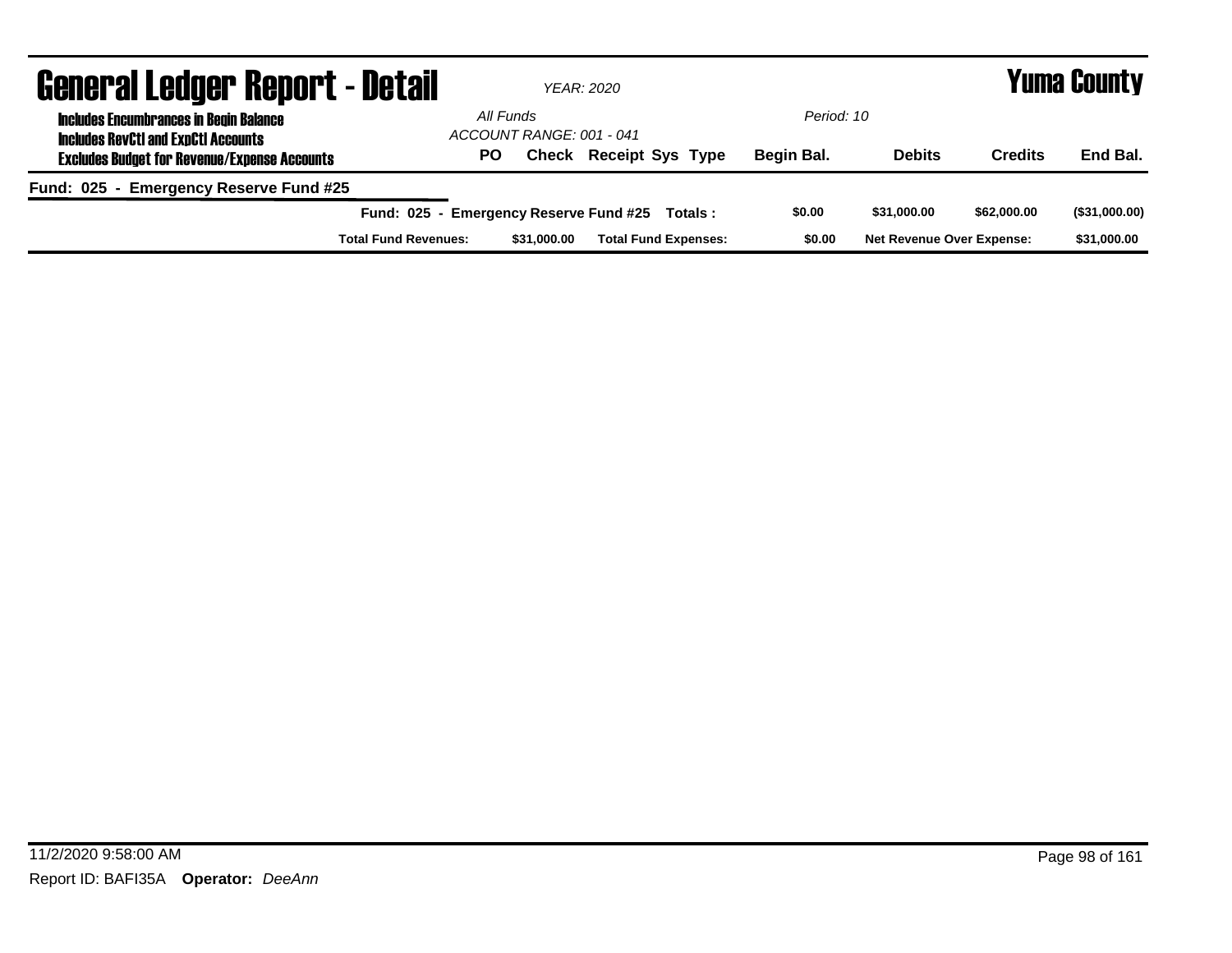|            | agiigi.si fanñai. urbol.f - Dafsii                                                          | <b>YEAR: 2020</b> |                                    |                               |           |           | T UIIIA GUUIILY   |                |                |          |
|------------|---------------------------------------------------------------------------------------------|-------------------|------------------------------------|-------------------------------|-----------|-----------|-------------------|----------------|----------------|----------|
|            | <b>Includes Encumbrances in Begin Balance</b><br><b>Includes RevCtI and ExpCtI Accounts</b> | All Funds         | ACCOUNT RANGE: 001 - 041           |                               |           |           | Period: 10        |                |                |          |
|            | <b>Excludes Budget for Revenue/Expense Accounts</b>                                         | <b>PO</b>         |                                    | <b>Check Receipt Sys Type</b> |           |           | <b>Begin Bal.</b> | <b>Debits</b>  | <b>Credits</b> | End Bal. |
|            | Fund: 030 - County Warrant Clearing Fund                                                    |                   |                                    |                               |           |           |                   |                |                |          |
|            | 030-00-10000 Type: A - Cash Account                                                         |                   |                                    |                               |           |           |                   |                |                |          |
| 10/1/2020  | Beginning Balance;                                                                          |                   |                                    |                               |           |           | \$0.00            | \$0.00         | \$0.00         |          |
| 10/5/2020  | IVMD010007 Cash Transaction - MD:YC<br>SEPTEMBER ACH PAYROLL;                               |                   |                                    |                               | BA        | CD        | \$0.00            | \$0.00         | \$260,442.82   |          |
| 10/6/2020  | IVMD010010 Cash Transaction - MD:DHS & CO<br><b>GENERAL SEPT AP 10;</b>                     |                   |                                    |                               | BA        | <b>CD</b> | \$0.00            | \$0.00         | \$252,529.82   |          |
| 10/6/2020  | IVTR010004 AP TRANSFER 10.7.2020 - AP<br><b>TRANSFER 10.7.2020;</b>                         |                   |                                    |                               | <b>BA</b> | <b>CD</b> | \$0.00            | \$512,972.64   | \$0.00         |          |
| 10/15/2020 | IVMD010020 Cash Transaction - MD:DHS & CO<br><b>GEN AP TRANSFER 10;</b>                     |                   |                                    |                               | <b>BA</b> | CD        | \$0.00            | \$0.00         | \$455.309.44   |          |
| 10/15/2020 | IVTR010012 AP#110152020 - AP TRANSFER #1<br>10.15.2020;                                     |                   |                                    |                               | <b>BA</b> | CD        | \$0.00            | \$455,309.44   | \$0.00         |          |
| 10/19/2020 | IVMD010022 Cash Transaction - MD:AP<br>TRANSFER #2 10.15.2020;                              |                   |                                    |                               | <b>BA</b> | <b>CD</b> | \$0.00            | \$0.00         | \$195.49       |          |
| 10/19/2020 | IVTR010014 AP#210.15.2020 - AP TRANSFER<br>#2 10.15.2020;                                   |                   |                                    |                               | <b>BA</b> | <b>CD</b> | \$0.00            | \$195.49       | \$0.00         |          |
| 10/22/2020 | IVMD010025 Cash Transaction -<br>MD:ACCOUNTS PAYABLE PER FINANC;                            |                   |                                    |                               | <b>BA</b> | CD        | \$0.00            | \$0.00         | \$322,108.00   |          |
| 10/22/2020 | IVTR010019 AP#1 10.22.20 - A/P PER<br>FINANCE;                                              |                   |                                    |                               | <b>BA</b> | <b>CD</b> | \$0.00            | \$322,108.00   | \$0.00         |          |
| 10/29/2020 | IVMD010030 Cash Transaction - MD:AP TRANS<br>#1 10.29.2020;                                 |                   |                                    |                               | <b>BA</b> | <b>CD</b> | \$0.00            | \$0.00         | \$38,795.00    |          |
| 10/29/2020 | IVMD010031 Cash Transaction - MD:AP#2<br>TRANSFER 10.29.2020;                               |                   |                                    |                               | <b>BA</b> | <b>CD</b> | \$0.00            | \$0.00         | \$90,313.73    |          |
| 10/29/2020 | IVTR010025 AP TRAN#1102920 - AP<br>TRANSFER #1 102920;                                      |                   |                                    |                               | BA        | CD        | \$0.00            | \$38,795.00    | \$0.00         |          |
| 10/29/2020 | IVTR010026 APTRANS#210292020 - AP<br>TRANSFER #2 10292020;                                  |                   |                                    |                               | <b>BA</b> | CD        | \$0.00            | \$90,313.73    | \$0.00         |          |
|            |                                                                                             |                   | <b>Total For: Cash Account</b>     |                               |           |           | \$0.00            | \$1,419,694.30 | \$1,419,694.30 | \$0.00   |
|            | 030-00-20000 Type : L - Accounts Payable                                                    |                   |                                    |                               |           |           |                   |                |                |          |
| 10/1/2020  | Beginning Balance;                                                                          |                   |                                    |                               |           |           | \$0.00            | \$0.00         | \$0.00         |          |
|            |                                                                                             |                   | <b>Total For: Accounts Payable</b> |                               |           |           | \$0.00            | \$0.00         | \$0.00         | \$0.00   |

11/2/2020 9:58:00 AM Page 99 of 161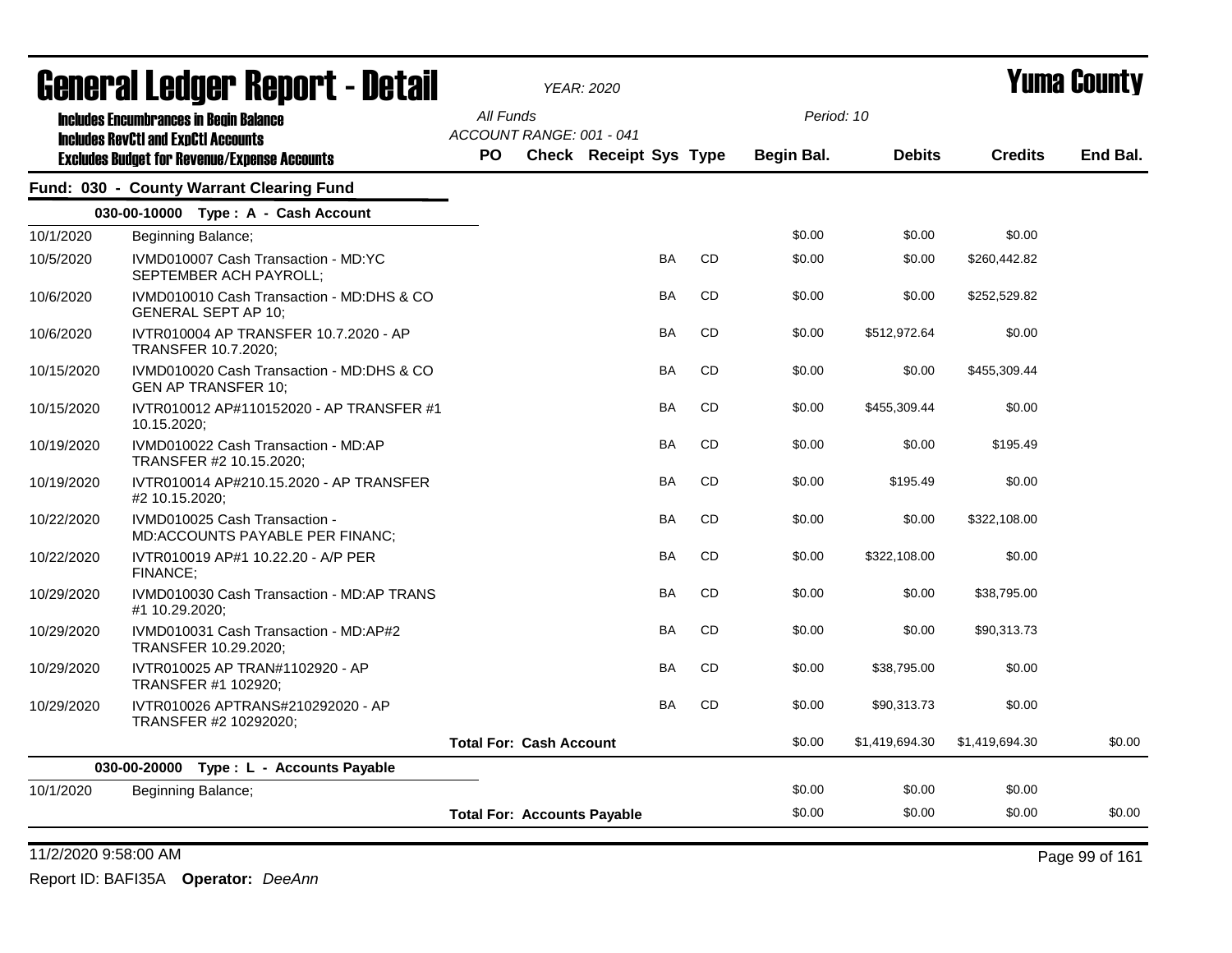|                      | General Ledger Report - Detail                                                                    |           |                                   | YEAR: 2020                    |           |           |                  |                |                | <b>Yuma County</b>               |
|----------------------|---------------------------------------------------------------------------------------------------|-----------|-----------------------------------|-------------------------------|-----------|-----------|------------------|----------------|----------------|----------------------------------|
|                      | <b>Includes Encumbrances in Begin Balance</b>                                                     | All Funds | ACCOUNT RANGE: 001 - 041          |                               |           |           | Period: 10       |                |                |                                  |
|                      | <b>Includes RevCtI and ExpCtI Accounts</b><br><b>Excludes Budget for Revenue/Expense Accounts</b> | PO        |                                   | <b>Check Receipt Sys Type</b> |           |           | Begin Bal.       | <b>Debits</b>  | <b>Credits</b> | End Bal.                         |
|                      | Fund: 030 - County Warrant Clearing Fund                                                          |           |                                   |                               |           |           |                  |                |                |                                  |
|                      | 030-00-20010 Type: L - Revenue Control                                                            |           |                                   |                               |           |           |                  |                |                |                                  |
| 10/1/2020            | Beginning Balance;                                                                                |           |                                   |                               |           |           | (\$9,036,328.26) | \$0.00         | \$0.00         |                                  |
| 10/6/2020            | IVTR010004 - Auto post transaction;                                                               |           |                                   |                               | BA        | <b>CP</b> | \$0.00           | \$0.00         | \$512,972.64   |                                  |
| 10/15/2020           | IVTR010012 - Auto post transaction;                                                               |           |                                   |                               | BA        | <b>CP</b> | \$0.00           | \$0.00         | \$455,309.44   |                                  |
| 10/19/2020           | IVTR010014 - Auto post transaction;                                                               |           |                                   |                               | BA        | <b>CP</b> | \$0.00           | \$0.00         | \$195.49       |                                  |
| 10/22/2020           | IVTR010019 - Auto post transaction;                                                               |           |                                   |                               | BA        | <b>CP</b> | \$0.00           | \$0.00         | \$322,108.00   |                                  |
| 10/29/2020           | IVTR010025 - Auto post transaction;                                                               |           |                                   |                               | BA        | <b>CP</b> | \$0.00           | \$0.00         | \$38,795.00    |                                  |
| 10/29/2020           | IVTR010026 - Auto post transaction;                                                               |           |                                   |                               | BA        | <b>CP</b> | \$0.00           | \$0.00         | \$90,313.73    |                                  |
|                      |                                                                                                   |           | <b>Total For: Revenue Control</b> |                               |           |           | (\$9,036,328.26) | \$0.00         |                | \$1,419,694.30 (\$10,456,022.56) |
|                      | 030-00-20020 Type: L - Expense Control                                                            |           |                                   |                               |           |           |                  |                |                |                                  |
| 10/1/2020            | Beginning Balance;                                                                                |           |                                   |                               |           |           | \$9,036,328.26   | \$0.00         | \$0.00         |                                  |
| 10/5/2020            | IVMD010007 - Auto post transaction;                                                               |           |                                   |                               | BA        | <b>CP</b> | \$0.00           | \$260,442.82   | \$0.00         |                                  |
| 10/6/2020            | IVMD010010 - Auto post transaction;                                                               |           |                                   |                               | BA        | <b>CP</b> | \$0.00           | \$252,529.82   | \$0.00         |                                  |
| 10/15/2020           | IVMD010020 - Auto post transaction;                                                               |           |                                   |                               | BA        | <b>CP</b> | \$0.00           | \$455,309.44   | \$0.00         |                                  |
| 10/19/2020           | IVMD010022 - Auto post transaction;                                                               |           |                                   |                               | BA        | <b>CP</b> | \$0.00           | \$195.49       | \$0.00         |                                  |
| 10/22/2020           | IVMD010025 - Auto post transaction;                                                               |           |                                   |                               | BA        | <b>CP</b> | \$0.00           | \$322,108.00   | \$0.00         |                                  |
| 10/29/2020           | IVMD010030 - Auto post transaction;                                                               |           |                                   |                               | BA        | <b>CP</b> | \$0.00           | \$38,795.00    | \$0.00         |                                  |
| 10/29/2020           | IVMD010031 - Auto post transaction;                                                               |           |                                   |                               | BA        | <b>CP</b> | \$0.00           | \$90,313.73    | \$0.00         |                                  |
|                      |                                                                                                   |           | <b>Total For: Expense Control</b> |                               |           |           | \$9,036,328.26   | \$1,419,694.30 | \$0.00         | \$10,456,022.56                  |
|                      | 030-00-20100<br>Type: L - Fund Balance                                                            |           |                                   |                               |           |           |                  |                |                |                                  |
| 10/1/2020            | Beginning Balance;                                                                                |           |                                   |                               |           |           | \$0.00           | \$0.00         | \$0.00         |                                  |
|                      |                                                                                                   |           | <b>Total For: Fund Balance</b>    |                               |           |           | \$0.00           | \$0.00         | \$0.00         | \$0.00                           |
|                      | 030-00-32100<br>Type: R - Transfers In                                                            |           |                                   |                               |           |           |                  |                |                |                                  |
| 10/1/2020            | Beginning Balance;                                                                                |           |                                   |                               |           |           | (\$9,036,328.26) | \$0.00         | \$0.00         |                                  |
| 10/6/2020            | IVTR010004 AP TRANSFER 10.7.2020 - AP<br>TRANSFER 10.7.2020;                                      |           |                                   |                               | BA        | <b>TR</b> | \$0.00           | \$0.00         | \$512,972.64   |                                  |
| 10/15/2020           | IVTR010012 AP#110152020 - AP TRANSFER #1<br>10.15.2020;                                           |           |                                   |                               | <b>BA</b> | <b>TR</b> | \$0.00           | \$0.00         | \$455,309.44   |                                  |
| 11/2/2020 9:58:00 AM |                                                                                                   |           |                                   |                               |           |           |                  |                |                | Page 100 of 161                  |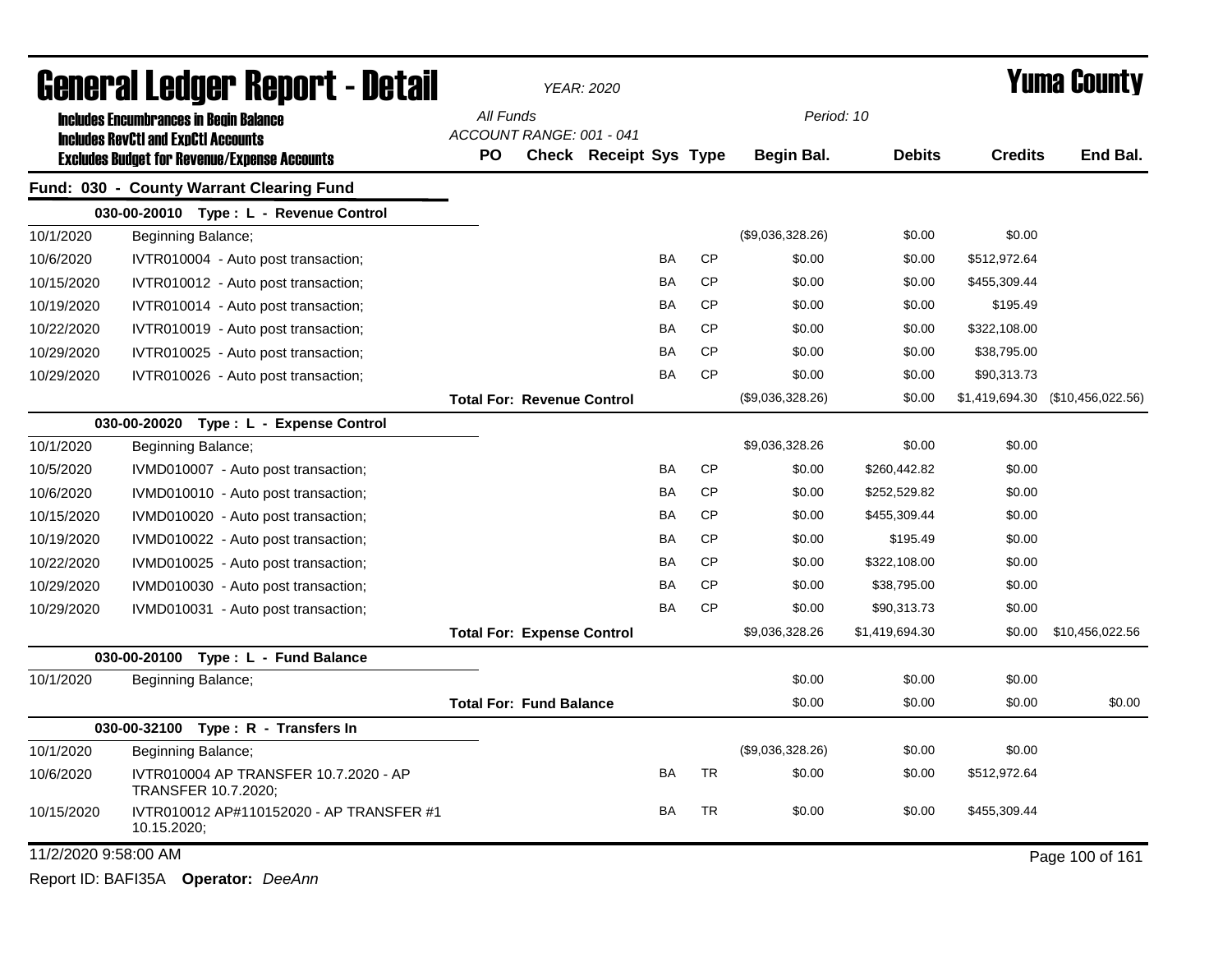|            | <b>General Ledger Report - Detail</b>                                                       |           |                                 | <b>YEAR: 2020</b>             |           |           |                  |                |                | Yuma County                      |
|------------|---------------------------------------------------------------------------------------------|-----------|---------------------------------|-------------------------------|-----------|-----------|------------------|----------------|----------------|----------------------------------|
|            | <b>Includes Encumbrances in Begin Balance</b><br><b>Includes RevCtI and ExpCtI Accounts</b> | All Funds | ACCOUNT RANGE: 001 - 041        |                               |           |           |                  | Period: 10     |                |                                  |
|            | <b>Excludes Budget for Revenue/Expense Accounts</b>                                         | <b>PO</b> |                                 | <b>Check Receipt Sys Type</b> |           |           | Begin Bal.       | <b>Debits</b>  | <b>Credits</b> | End Bal.                         |
|            | Fund: 030 - County Warrant Clearing Fund                                                    |           |                                 |                               |           |           |                  |                |                |                                  |
|            | 030-00-32100 Type: R - Transfers In                                                         |           |                                 |                               |           |           |                  |                |                |                                  |
| 10/19/2020 | IVTR010014 AP#210.15.2020 - AP TRANSFER<br>#2 10.15.2020;                                   |           |                                 |                               | <b>BA</b> | <b>TR</b> | \$0.00           | \$0.00         | \$195.49       |                                  |
| 10/22/2020 | IVTR010019 AP#1 10.22.20 - A/P PER<br>FINANCE:                                              |           |                                 |                               | BA        | <b>TR</b> | \$0.00           | \$0.00         | \$322,108.00   |                                  |
| 10/29/2020 | IVTR010025 AP TRAN#1102920 - AP<br>TRANSFER #1 102920;                                      |           |                                 |                               | <b>BA</b> | <b>TR</b> | \$0.00           | \$0.00         | \$38,795.00    |                                  |
| 10/29/2020 | IVTR010026 APTRANS#210292020 - AP<br>TRANSFER #2 10292020;                                  |           |                                 |                               | <b>BA</b> | <b>TR</b> | \$0.00           | \$0.00         | \$90,313.73    |                                  |
|            |                                                                                             |           | <b>Total For: Transfers In</b>  |                               |           |           | (\$9,036,328.26) | \$0.00         |                | \$1,419,694.30 (\$10,456,022.56) |
|            | 030-00-49000 Type: X - Warrants Paid                                                        |           |                                 |                               |           |           |                  |                |                |                                  |
| 10/1/2020  | Beginning Balance;                                                                          |           |                                 |                               |           |           | \$9,036,328.26   | \$0.00         | \$0.00         |                                  |
| 10/5/2020  | IVMD010007 - MD:YC SEPTEMBER ACH<br>PAYROLL;                                                |           |                                 |                               | BA        | <b>MD</b> | \$0.00           | \$260,442.82   | \$0.00         |                                  |
| 10/6/2020  | IVMD010010 .7.2020 - MD:DHS & CO GENERAL<br>SEPT AP 10;                                     |           |                                 |                               | BA        | <b>MD</b> | \$0.00           | \$252,529.82   | \$0.00         |                                  |
| 10/15/2020 | IVMD010020 .15.2020 - MD:DHS & CO GEN AP<br>TRANSFER 10;                                    |           |                                 |                               | BA        | <b>MD</b> | \$0.00           | \$455,309.44   | \$0.00         |                                  |
| 10/19/2020 | IVMD010022 - MD:AP TRANSFER #2<br>10.15.2020;                                               |           |                                 |                               | <b>BA</b> | MD        | \$0.00           | \$195.49       | \$0.00         |                                  |
| 10/22/2020 | IVMD010025 E - MD:ACCOUNTS PAYABLE<br>PER FINANC;                                           |           |                                 |                               | <b>BA</b> | <b>MD</b> | \$0.00           | \$322,108.00   | \$0.00         |                                  |
| 10/29/2020 | IVMD010030 - MD:AP TRANS #1 10.29.2020;                                                     |           |                                 |                               | BA        | MD        | \$0.00           | \$38,795.00    | \$0.00         |                                  |
| 10/29/2020 | IVMD010031 - MD:AP#2 TRANSFER<br>10.29.2020;                                                |           |                                 |                               | BA        | <b>MD</b> | \$0.00           | \$90,313.73    | \$0.00         |                                  |
|            |                                                                                             |           | <b>Total For: Warrants Paid</b> |                               |           |           | \$9,036,328.26   | \$1,419,694.30 | \$0.00         | \$10,456,022.56                  |
|            | 030-00-49401 Type: X - Transfer Out                                                         |           |                                 |                               |           |           |                  |                |                |                                  |
| 10/1/2020  | Beginning Balance;                                                                          |           |                                 |                               |           |           | \$0.00           | \$0.00         | \$0.00         |                                  |
|            |                                                                                             |           | <b>Total For: Transfer Out</b>  |                               |           |           | \$0.00           | \$0.00         | \$0.00         | \$0.00                           |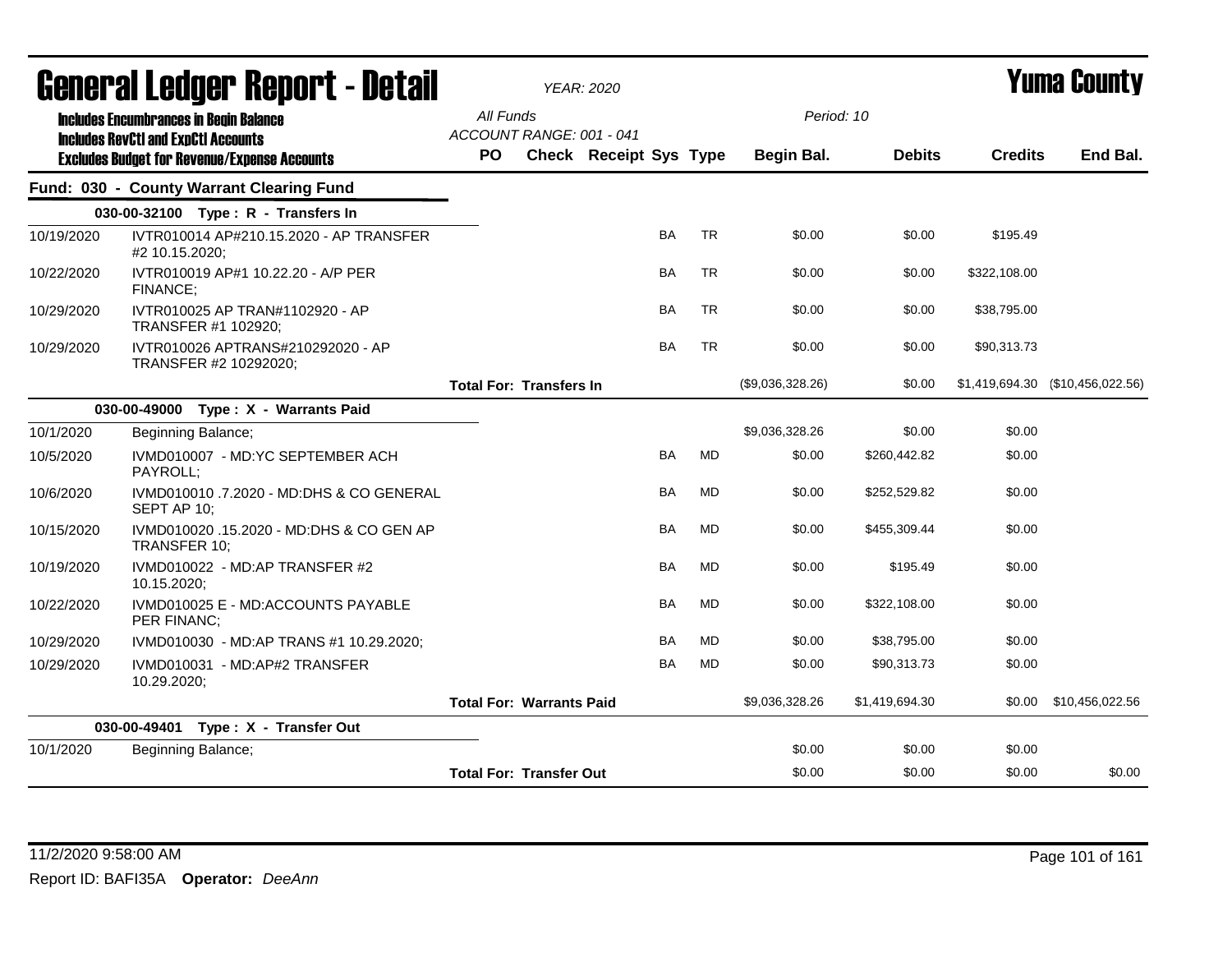| <b>General Ledger Report - Detail</b>                                                       |                                          |                | YEAR: 2020                    |                |                |                                  | <b>Yuma County</b> |
|---------------------------------------------------------------------------------------------|------------------------------------------|----------------|-------------------------------|----------------|----------------|----------------------------------|--------------------|
| <b>Includes Encumbrances in Begin Balance</b><br><b>Includes RevCtI and ExpCtI Accounts</b> | All Funds<br>ACCOUNT RANGE: 001 - 041    |                |                               | Period: 10     |                |                                  |                    |
| <b>Excludes Budget for Revenue/Expense Accounts</b>                                         | <b>PO</b>                                |                | <b>Check Receipt Sys Type</b> | Begin Bal.     | <b>Debits</b>  | <b>Credits</b>                   | End Bal.           |
| Fund: 030 - County Warrant Clearing Fund                                                    |                                          |                |                               |                |                |                                  |                    |
|                                                                                             | Fund: 030 - County Warrant Clearing Fund |                | Totals:                       | \$0.00         | \$4,259,082.90 | \$4,259,082.90                   | \$0.00             |
| <b>Total Fund Revenues:</b>                                                                 |                                          | \$1,419,694.30 | <b>Total Fund Expenses:</b>   | \$1,419,694.30 |                | <b>Net Revenue Over Expense:</b> | \$0.00             |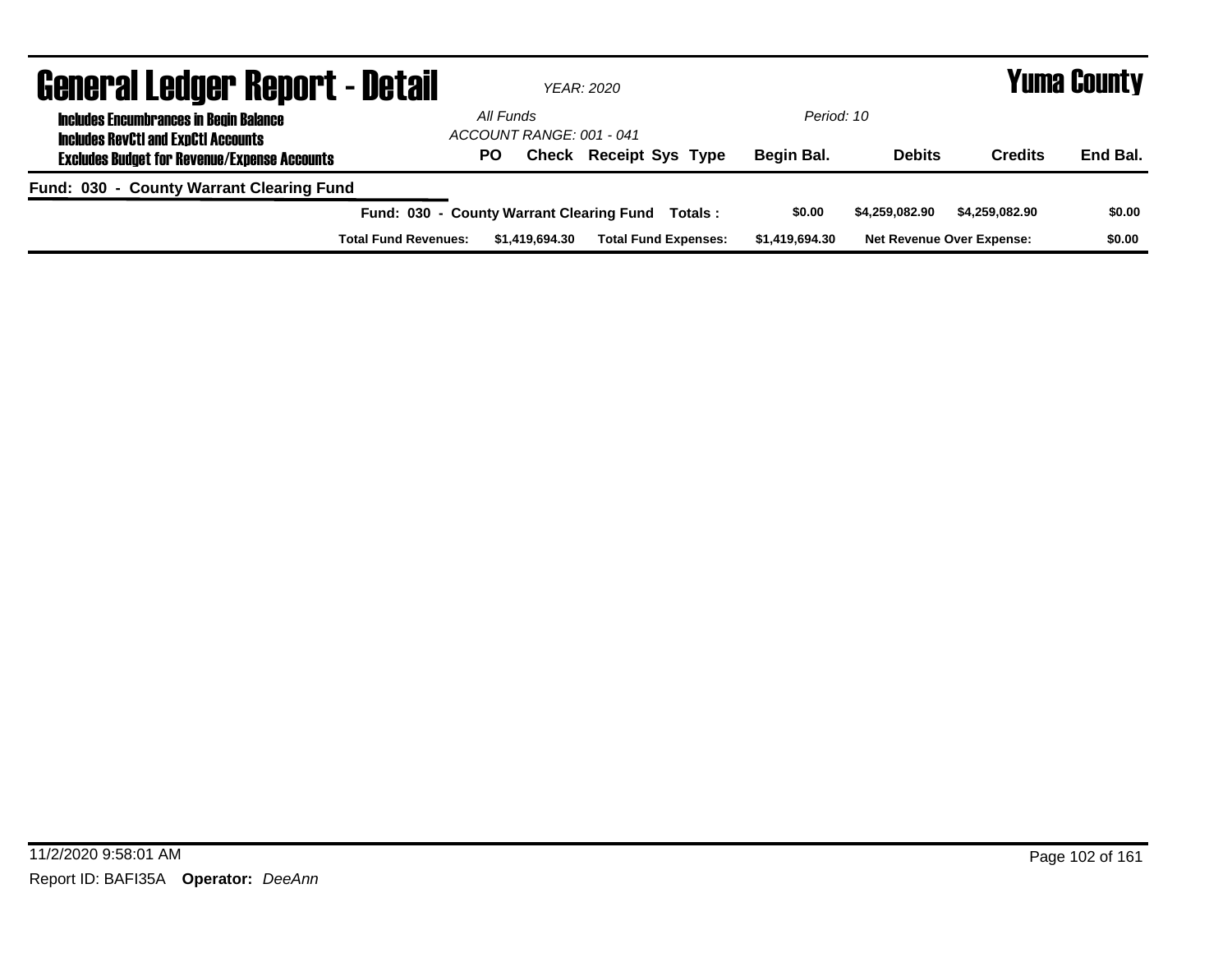|           | agiigi ai fanñal. Ughni 1 - netsii                                                          |                  |                          | <i>YEAR: 2020</i>             |           |           |                          |               |                | I UIIIA VUUIILY |
|-----------|---------------------------------------------------------------------------------------------|------------------|--------------------------|-------------------------------|-----------|-----------|--------------------------|---------------|----------------|-----------------|
|           | <b>Includes Encumbrances in Begin Balance</b><br><b>Includes RevCtI and ExpCtI Accounts</b> | All Funds<br>PO. | ACCOUNT RANGE: 001 - 041 | <b>Check Receipt Sys Type</b> |           |           | Period: 10<br>Begin Bal. | <b>Debits</b> | <b>Credits</b> | End Bal.        |
|           | <b>Excludes Budget for Revenue/Expense Accounts</b>                                         |                  |                          |                               |           |           |                          |               |                |                 |
|           | Fund: 031 - County Clerk's Clearing Fund                                                    |                  |                          |                               |           |           |                          |               |                |                 |
|           | 031-00-10000 Type: A - Cash Account                                                         |                  |                          |                               |           |           |                          |               |                |                 |
| 10/1/2020 | Beginning Balance;                                                                          |                  |                          |                               |           |           | \$311,756.35             | \$0.00        | \$0.00         |                 |
| 10/1/2020 | IVRE20101 YC BOARD OF COMM - RE; YC<br>RECORDING FEE 9.30;                                  | None             |                          | 20989                         | <b>RE</b> | <b>RV</b> | \$0.00                   | \$129.00      | \$0.00         |                 |
| 10/1/2020 | IVRE20101 YCC ONLINE PAYMENT - RE; Co<br>Clerk Dept;                                        | None             |                          | 20992                         | <b>RE</b> | <b>RV</b> | \$0.00                   | \$1,926.80    | \$0.00         |                 |
| 10/1/2020 | IVRE20101 YCC ONLINE PAYMENT - RE; Co<br>Clerk Dept:                                        | None             |                          | 20993                         | <b>RE</b> | <b>RV</b> | \$0.00                   | \$417.07      | \$0.00         |                 |
| 10/1/2020 | IVRE20101 YCC ONLINE PAYMENT - RE; Co<br>Clerk Dept:                                        | None             |                          | 20994                         | <b>RE</b> | <b>RV</b> | \$0.00                   | \$71.69       | \$0.00         |                 |
| 10/1/2020 | IVRE20101 YCC DEPOSIT 9.30.2020 - RE; Co<br>Clerk Dept:                                     | None             |                          | 20997                         | RE        | <b>RV</b> | \$0.00                   | \$13,609.42   | \$0.00         |                 |
| 10/2/2020 | IVRE20102 YCC ONLINE PAYMENT - RE; Co<br>Clerk Dept:                                        | None             |                          | 21000                         | RE        | <b>RV</b> | \$0.00                   | \$1,798.30    | \$0.00         |                 |
| 10/2/2020 | IVRE20102 YCC ONLINE PAYMENT - RE; Co<br>Clerk Dept:                                        | None             |                          | 21001                         | RE        | <b>RV</b> | \$0.00                   | \$804.18      | \$0.00         |                 |
| 10/2/2020 | IVRE20102 YCC ONLINE PAYMENT - RE; Co<br>Clerk Dept;                                        | None             |                          | 21002                         | <b>RE</b> | <b>RV</b> | \$0.00                   | \$129.13      | \$0.00         |                 |
| 10/2/2020 | IVRE20102 YCC ONLINE PAYMENT - RE; Co<br>Clerk Dept;                                        | None             |                          | 21003                         | <b>RE</b> | <b>RV</b> | \$0.00                   | \$125.04      | \$0.00         |                 |
| 10/2/2020 | IVRE20102 YCC DEPOSIT 10.1.2020 - RE; Co<br>Clerk Dept;                                     | None             |                          | 21006                         | <b>RE</b> | <b>RV</b> | \$0.00                   | \$17,007.24   | \$0.00         |                 |
| 10/5/2020 | IVMD010002 Cash Transaction - VOID MD:<br>reissue 10.5.2020;                                |                  |                          |                               | BA        | CD        | \$0.00                   | \$43.50       | \$0.00         |                 |
| 10/5/2020 | IVMD010003 Cash Transaction - MD:REISSUE<br><b>COUNTY CLERK CK #23;</b>                     |                  |                          |                               | BA        | CD        | \$0.00                   | \$0.00        | \$43.50        |                 |
| 10/5/2020 | IVMD010006 Cash Transaction - MD:MARRIAGE<br>LICENSE SEPTEMBER;                             |                  |                          |                               | BA        | CD        | \$0.00                   | \$0.00        | \$33.00        |                 |
| 10/5/2020 | IVMD010006 Cash Transaction - MD:MARRIAGE<br>LICENSE SEPTEMBER;                             |                  |                          |                               | BA        | CD        | \$0.00                   | \$0.00        | \$220.00       |                 |
| 10/5/2020 | IVMD010006 Cash Transaction - MD:O TAX AND<br>FEES SEPTEMBER 20;                            |                  |                          |                               | <b>BA</b> | <b>CD</b> | \$0.00                   | \$0.00        | \$169,151.93   |                 |

### 11/2/2020 9:58:01 AM Page 103 of 161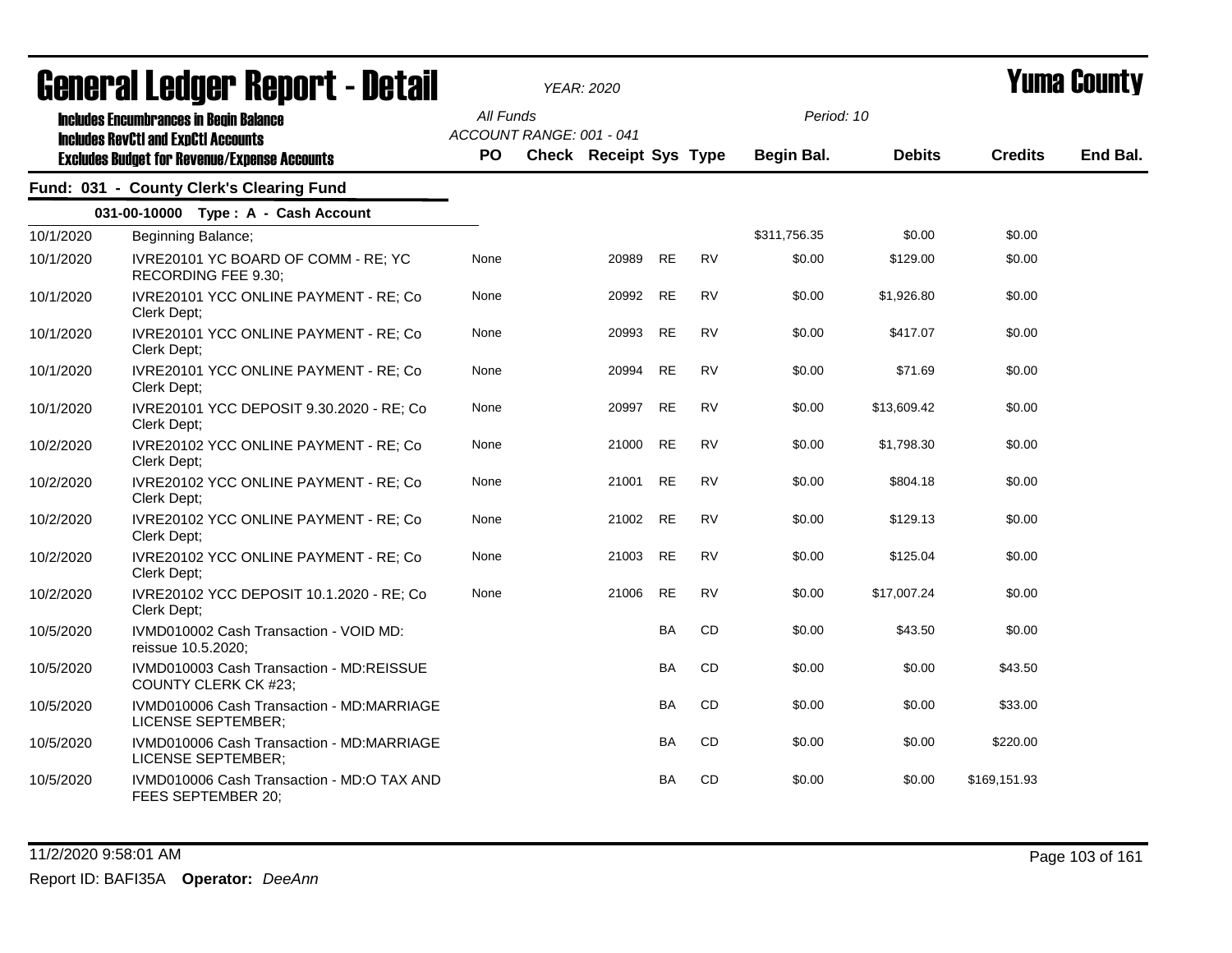|           | <b>General Ledger Report - Detail</b>                                                             |           |                          | <b>YEAR: 2020</b>             |           |           | Yuma County |               |                |          |
|-----------|---------------------------------------------------------------------------------------------------|-----------|--------------------------|-------------------------------|-----------|-----------|-------------|---------------|----------------|----------|
|           | <b>Includes Encumbrances in Begin Balance</b>                                                     | All Funds |                          |                               |           |           | Period: 10  |               |                |          |
|           | <b>Includes RevCtI and ExpCtI Accounts</b><br><b>Excludes Budget for Revenue/Expense Accounts</b> | PO        | ACCOUNT RANGE: 001 - 041 | <b>Check Receipt Sys Type</b> |           |           | Begin Bal.  | <b>Debits</b> | <b>Credits</b> | End Bal. |
|           | Fund: 031 - County Clerk's Clearing Fund                                                          |           |                          |                               |           |           |             |               |                |          |
|           | 031-00-10000 Type: A - Cash Account                                                               |           |                          |                               |           |           |             |               |                |          |
| 10/5/2020 | IVMD010006 Cash Transaction - MD:SALES TAX<br>FOR SEPTEMBER 202;                                  |           |                          |                               | <b>BA</b> | CD        | \$0.00      | \$0.00        | \$8,476.14     |          |
| 10/5/2020 | IVMD010006 Cash Transaction - MD:SALES TAX<br>SEPTEMBER 2020;                                     |           |                          |                               | <b>BA</b> | <b>CD</b> | \$0.00      | \$0.00        | \$16,491.44    |          |
| 10/5/2020 | IVMD010006 Cash Transaction - MD:TITLES.<br>FEES, SALE TAX, & D;                                  |           |                          |                               | BA        | CD.       | \$0.00      | \$0.00        | \$182,659.82   |          |
| 10/5/2020 | IVMD010008 Cash Transaction - MD:COUNTY<br><b>CLERK REFUND CHECK;</b>                             |           |                          |                               | <b>BA</b> | CD.       | \$0.00      | \$0.00        | \$49.59        |          |
| 10/5/2020 | IVRE20104 YCC E-RECORDING - RE; Co Clerk<br>Dept;                                                 | None      |                          | 21020                         | <b>RE</b> | <b>RV</b> | \$0.00      | \$589.00      | \$0.00         |          |
| 10/5/2020 | IVRE20104 YCC ONLINE PAYMENT - RE; Co<br>Clerk Dept:                                              | None      |                          | 21021                         | <b>RE</b> | <b>RV</b> | \$0.00      | \$1.766.04    | \$0.00         |          |
| 10/5/2020 | IVRE20104 YCC ONLINE PAYMENT - RE; Co<br>Clerk Dept;                                              | None      |                          | 21022                         | <b>RE</b> | <b>RV</b> | \$0.00      | \$1,438.72    | \$0.00         |          |
| 10/5/2020 | IVRE20104 YCC ONLINE PAYMENT - RE; Co<br>Clerk Dept:                                              | None      |                          | 21023                         | <b>RE</b> | <b>RV</b> | \$0.00      | \$98.48       | \$0.00         |          |
| 10/5/2020 | IVRE20104 YCC ONLINE PAYMENT - RE; Co<br>Clerk Dept:                                              | None      |                          | 21024                         | <b>RE</b> | <b>RV</b> | \$0.00      | \$74.74       | \$0.00         |          |
| 10/5/2020 | IVRE20104 YC CLERK - RE; YC CLERK DEP<br>1.5.20;                                                  | None      |                          | 21025                         | <b>RE</b> | <b>RV</b> | \$0.00      | \$15,097.13   | \$0.00         |          |
| 10/6/2020 | IVRE20105 CLERK EFT #1 - RE; -None-;                                                              | None      |                          | 21031                         | <b>RE</b> | <b>RV</b> | \$0.00      | \$1,731.83    | \$0.00         |          |
| 10/6/2020 | IVRE20105 CLERK EFT #2 - RE; -None-;                                                              | None      |                          | 21032                         | <b>RE</b> | <b>RV</b> | \$0.00      | \$442.08      | \$0.00         |          |
| 10/6/2020 | IVRE20105 CLERK EFT #3 - RE; -None-;                                                              | None      |                          | 21033                         | <b>RE</b> | <b>RV</b> | \$0.00      | \$289.17      | \$0.00         |          |
| 10/6/2020 | IVRE20105 CLERK EFT #4 - RE; -None-;                                                              | None      |                          | 21034                         | <b>RE</b> | <b>RV</b> | \$0.00      | \$98.78       | \$0.00         |          |
| 10/6/2020 | IVRE20105 CLERK EFT #5 - RE; -None-;                                                              | None      |                          | 21035                         | <b>RE</b> | <b>RV</b> | \$0.00      | \$6.75        | \$0.00         |          |
| 10/6/2020 | IVRE20105 YC CLERK - RE; YC CLERK DEP<br>$10.6.20$ ;                                              | None      |                          | 21036                         | <b>RE</b> | <b>RV</b> | \$0.00      | \$12,599.00   | \$0.00         |          |
| 10/7/2020 | IVRE20106 YCC ONLINE PAYMENT - RE; Co<br>Clerk Dept;                                              | None      |                          | 21043                         | RE        | <b>RV</b> | \$0.00      | \$6,727.42    | \$0.00         |          |
| 10/7/2020 | IVRE20106 YCC ONLINE PAYMENT - RE; Co<br>Clerk Dept;                                              | None      |                          | 21044                         | <b>RE</b> | <b>RV</b> | \$0.00      | \$1,726.35    | \$0.00         |          |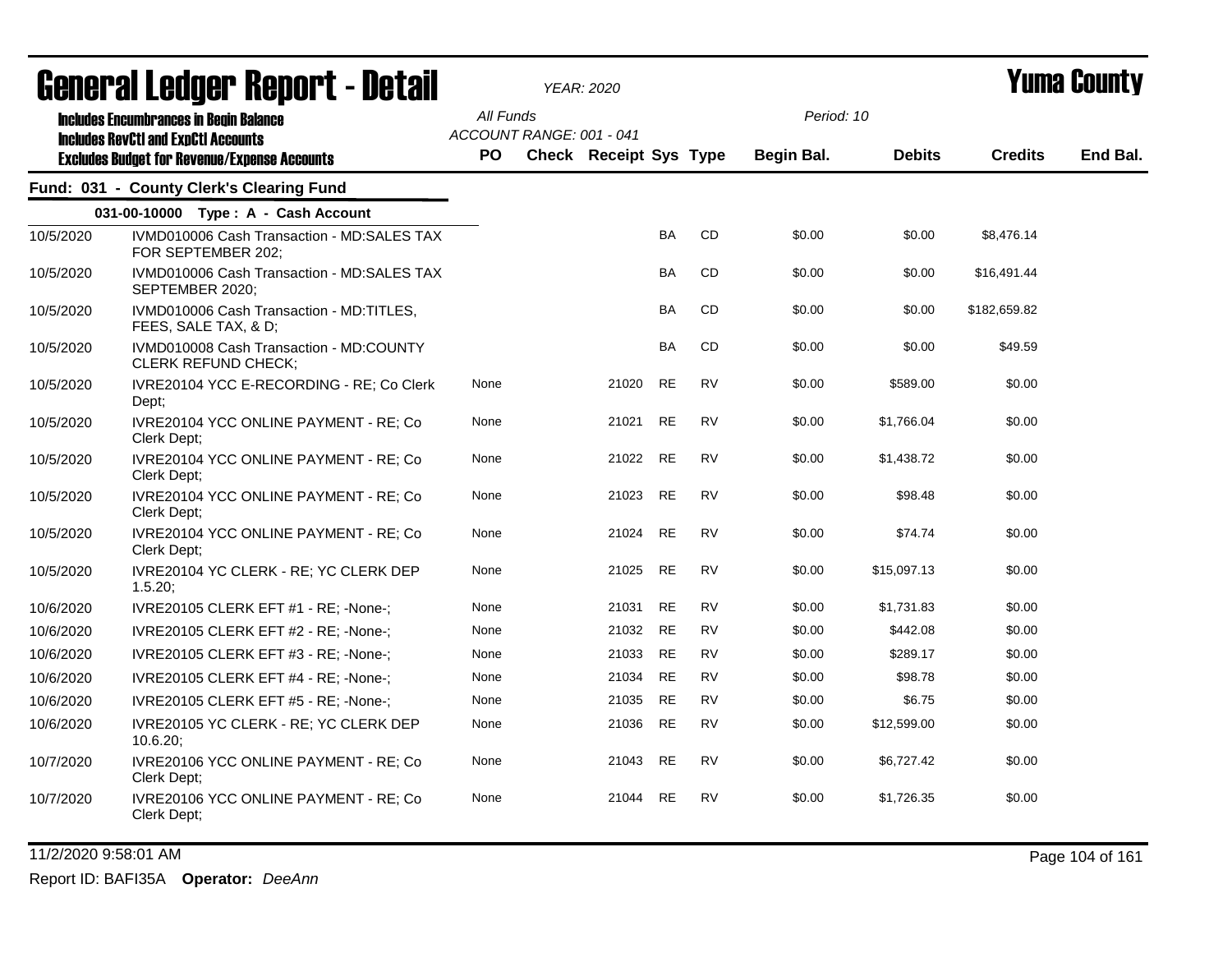| <u>agual și frañal. Urbol ( - defsii</u> |                                                                                                                                                    |      | YEAR: 2020                            |           | I UIIIA VUUIILY |            |               |                |          |
|------------------------------------------|----------------------------------------------------------------------------------------------------------------------------------------------------|------|---------------------------------------|-----------|-----------------|------------|---------------|----------------|----------|
|                                          | <b>Includes Encumbrances in Begin Balance</b><br><b>Includes RevCtI and ExpCtI Accounts</b><br><b>Excludes Budget for Revenue/Expense Accounts</b> |      | All Funds<br>ACCOUNT RANGE: 001 - 041 |           |                 | Period: 10 |               |                | End Bal. |
|                                          |                                                                                                                                                    | PO.  | <b>Check Receipt Sys Type</b>         |           |                 | Begin Bal. | <b>Debits</b> | <b>Credits</b> |          |
|                                          | Fund: 031 - County Clerk's Clearing Fund                                                                                                           |      |                                       |           |                 |            |               |                |          |
|                                          | 031-00-10000 Type: A - Cash Account                                                                                                                |      |                                       |           |                 |            |               |                |          |
| 10/7/2020                                | IVRE20106 YCC ONLINE PAYMENT - RE; Co<br>Clerk Dept;                                                                                               | None | 21045                                 | <b>RE</b> | <b>RV</b>       | \$0.00     | \$1,043.15    | \$0.00         |          |
| 10/7/2020                                | IVRE20106 YCC ONLINE PAYMENT - RE; Co<br>Clerk Dept:                                                                                               | None | 21046                                 | <b>RE</b> | <b>RV</b>       | \$0.00     | \$49.95       | \$0.00         |          |
| 10/7/2020                                | IVRE20106 YCC ONLINE PAYMENT - RE; Co<br>Clerk Dept;                                                                                               | None | 21047                                 | <b>RE</b> | <b>RV</b>       | \$0.00     | \$0.50        | \$0.00         |          |
| 10/7/2020                                | IVRE20106 YC CLERK - RE; YC CLERK 10.7.20;                                                                                                         | None | 21050                                 | <b>RE</b> | <b>RV</b>       | \$0.00     | \$30,982.61   | \$0.00         |          |
| 10/8/2020                                | IVMD010013 Cash Transaction - MD:LIEN<br><b>FILING FEES:</b>                                                                                       |      |                                       | <b>BA</b> | CD              | \$0.00     | \$0.00        | \$22.20        |          |
| 10/8/2020                                | IVRE20107 CLERK EFT #1 - RE; -None-;                                                                                                               | None | 21060                                 | <b>RE</b> | <b>RV</b>       | \$0.00     | \$1,110.41    | \$0.00         |          |
| 10/8/2020                                | IVRE20107 CLERK EFT #2 - RE; -None-;                                                                                                               | None | 21061                                 | <b>RE</b> | <b>RV</b>       | \$0.00     | \$257.98      | \$0.00         |          |
| 10/8/2020                                | IVRE20107 CLERK EFT #3 - RE; -None-;                                                                                                               | None | 21062                                 | <b>RE</b> | <b>RV</b>       | \$0.00     | \$140.74      | \$0.00         |          |
| 10/8/2020                                | IVRE20107 CLERK EFT #4 - RE; -None-;                                                                                                               | None | 21063                                 | <b>RE</b> | <b>RV</b>       | \$0.00     | \$92.61       | \$0.00         |          |
| 10/8/2020                                | IVRE20107 VITALCHEK NETWORK - RE; -None-                                                                                                           | None | 21064                                 | <b>RE</b> | <b>RV</b>       | \$0.00     | \$317.97      | \$0.00         |          |
| 10/8/2020                                | IVRE20107 YC CLERK - RE; YC CLERK DEP<br>$10.8.20$ ;                                                                                               | None | 21066                                 | <b>RE</b> | <b>RV</b>       | \$0.00     | \$6,144.61    | \$0.00         |          |
| 10/9/2020                                | IVMD010014 Cash Transaction - MD:COUNTY<br><b>CLERK REFUND;</b>                                                                                    |      |                                       | <b>BA</b> | <b>CD</b>       | \$0.00     | \$0.00        | \$197.77       |          |
| 10/9/2020                                | IVMD010014 Cash Transaction - MD:YCC ERTB<br>SEPT;                                                                                                 |      |                                       | <b>BA</b> | CD              | \$0.00     | \$0.00        | \$490.00       |          |
| 10/9/2020                                | IVMD010015 Cash Transaction - MD:YCC<br>JAMES WITTE NSF (2);                                                                                       |      |                                       | <b>BA</b> | CD              | \$0.00     | \$0.00        | \$35.87        |          |
| 10/9/2020                                | IVMD010015 Cash Transaction - MD:YCC<br>JAMES WITTE NSF (2);                                                                                       |      |                                       | <b>BA</b> | CD              | \$0.00     | \$0.00        | \$308.41       |          |
| 10/9/2020                                | IVRE20108 YCC ONLINE PAYMENT - RE; Co<br>Clerk Dept;                                                                                               | None | 21076                                 | <b>RE</b> | <b>RV</b>       | \$0.00     | \$3,696.18    | \$0.00         |          |
| 10/9/2020                                | IVRE20108 YCC ONLINE PAYMENT - RE; Co<br>Clerk Dept;                                                                                               | None | 21077                                 | <b>RE</b> | <b>RV</b>       | \$0.00     | \$1,638.21    | \$0.00         |          |
| 10/9/2020                                | IVRE20108 YCC ONLINE PAYMENT - RE; Co<br>Clerk Dept;                                                                                               | None | 21078                                 | RE        | RV              | \$0.00     | \$475.11      | \$0.00         |          |

11/2/2020 9:58:01 AM Page 105 of 161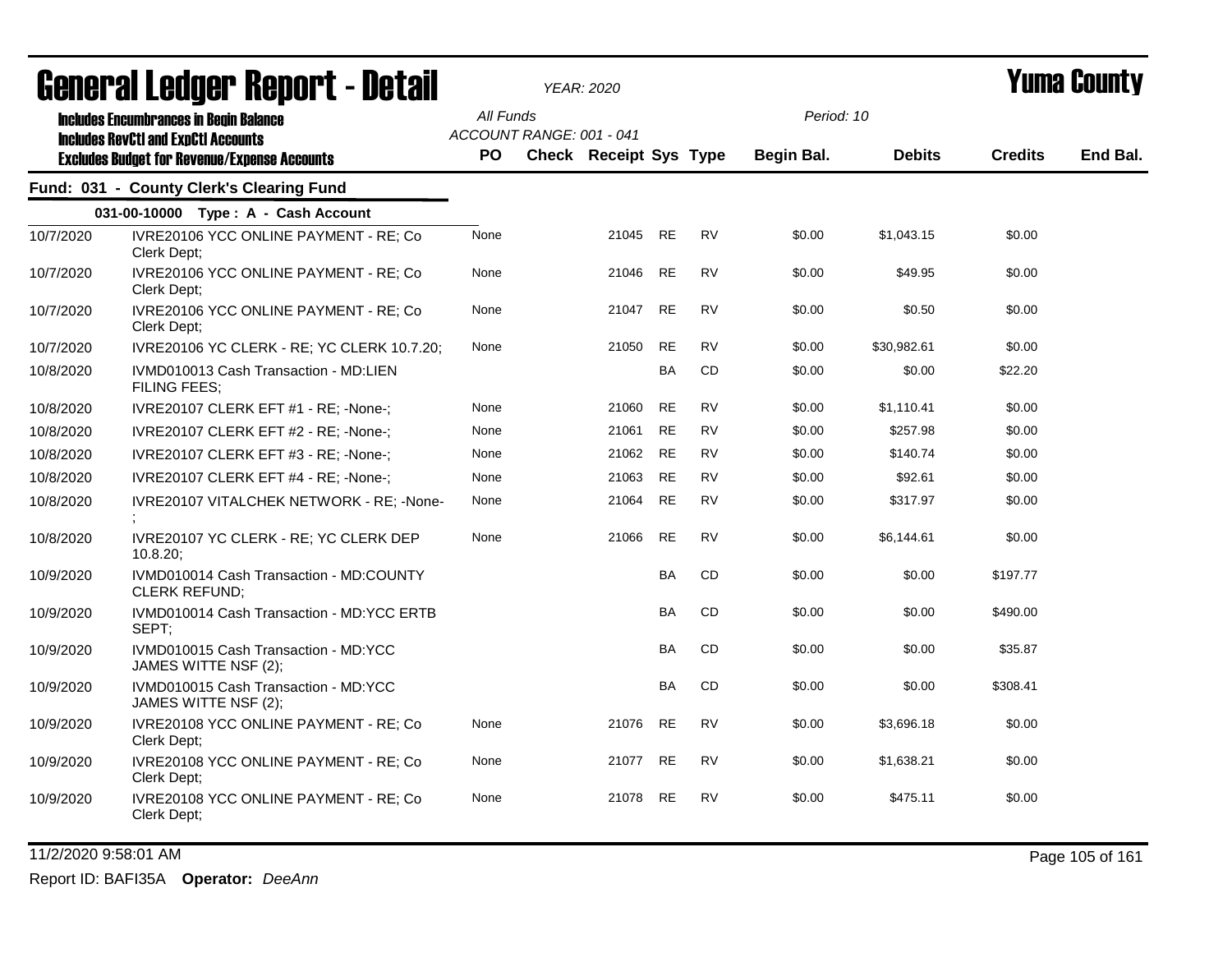| ugligi ai lguygi   ngµul l - dglaii |                                                                                             | YEAR: 2020 |                          |                               |           |           |            |               | I UIIIU VVUIILT |          |
|-------------------------------------|---------------------------------------------------------------------------------------------|------------|--------------------------|-------------------------------|-----------|-----------|------------|---------------|-----------------|----------|
|                                     | <b>Includes Encumbrances in Begin Balance</b><br><b>Includes RevCtI and ExpCtI Accounts</b> | All Funds  | ACCOUNT RANGE: 001 - 041 |                               |           |           | Period: 10 |               |                 |          |
|                                     | <b>Excludes Budget for Revenue/Expense Accounts</b>                                         | <b>PO</b>  |                          | <b>Check Receipt Sys Type</b> |           |           | Begin Bal. | <b>Debits</b> | <b>Credits</b>  | End Bal. |
|                                     | Fund: 031 - County Clerk's Clearing Fund                                                    |            |                          |                               |           |           |            |               |                 |          |
|                                     | 031-00-10000 Type: A - Cash Account                                                         |            |                          |                               |           |           |            |               |                 |          |
| 10/9/2020                           | IVRE20108 YCC ONLINE PAYMENT - RE; Co<br>Clerk Dept:                                        | None       |                          | 21079                         | <b>RE</b> | <b>RV</b> | \$0.00     | \$168.02      | \$0.00          |          |
| 10/9/2020                           | IVRE20108 YC CLERK DEP - RE; YC CLERK<br>DEP;                                               | None       |                          | 21080                         | <b>RE</b> | <b>RV</b> | \$0.00     | \$23,262.85   | \$0.00          |          |
| 10/13/2020                          | IVMD010016 Cash Transaction - MD:COUNTY<br><b>CLERK REFUND CHECK;</b>                       |            |                          |                               | <b>BA</b> | CD        | \$0.00     | \$0.00        | \$193.27        |          |
| 10/13/2020                          | IVRE20109 YCC E-RECORDING - RE; Co Clerk<br>Dept;                                           | None       |                          | 21084                         | <b>RE</b> | <b>RV</b> | \$0.00     | \$956.50      | \$0.00          |          |
| 10/13/2020                          | IVRE20109 YCC ONLINE PAYMENT - RE; Co<br>Clerk Dept;                                        | None       |                          | 21085                         | <b>RE</b> | <b>RV</b> | \$0.00     | \$1,102.76    | \$0.00          |          |
| 10/13/2020                          | IVRE20109 YCC ONLINE PAYMENT - RE; Co<br>Clerk Dept:                                        | None       |                          | 21086                         | <b>RE</b> | <b>RV</b> | \$0.00     | \$281.41      | \$0.00          |          |
| 10/13/2020                          | IVRE20109 YCC ONLINE PAYMENT - RE; Co<br>Clerk Dept;                                        | None       |                          | 21087                         | <b>RE</b> | <b>RV</b> | \$0.00     | \$68.37       | \$0.00          |          |
| 10/13/2020                          | IVRE20109 YCC ONLINE PAYMENT - RE; Co<br>Clerk Dept;                                        | None       |                          | 21088                         | <b>RE</b> | <b>RV</b> | \$0.00     | \$12.67       | \$0.00          |          |
| 10/13/2020                          | IVRE20109 CLERK DAILY DEPOSIT - RE; -None-                                                  | None       |                          | 21089                         | <b>RE</b> | <b>RV</b> | \$0.00     | \$13,706.52   | \$0.00          |          |
| 10/14/2020                          | IVMD010017 Cash Transaction - MD:COUNTY<br>CLERK CHANGE CHECK;                              |            |                          |                               | <b>BA</b> | CD        | \$0.00     | \$0.00        | \$1,197.16      |          |
| 10/14/2020                          | IVRE201010 CLERK EFT #1 - RE; -None-;                                                       | None       |                          | 21098                         | <b>RE</b> | <b>RV</b> | \$0.00     | \$1,909.75    | \$0.00          |          |
| 10/14/2020                          | IVRE201010 CLERK EFT #2 - RE; -None-;                                                       | None       |                          | 21099                         | <b>RE</b> | <b>RV</b> | \$0.00     | \$392.04      | \$0.00          |          |
| 10/14/2020                          | IVRE201010 CLERK EFT #3 - RE; -None-;                                                       | None       |                          | 21100                         | <b>RE</b> | <b>RV</b> | \$0.00     | \$30.87       | \$0.00          |          |
| 10/14/2020                          | <b>IVRE201010 VITALCHEK NETWORK - RE: -</b><br>None-:                                       | None       |                          | 21101                         | RE        | RV        | \$0.00     | \$75.67       | \$0.00          |          |
| 10/14/2020                          | IVRE201010 YC CLERK - RE; YC CLERK DEP<br>10.14.20;                                         | None       |                          | 21102                         | <b>RE</b> | <b>RV</b> | \$0.00     | \$31,027.60   | \$0.00          |          |
| 10/15/2020                          | IVRE201011 YCC ONLINE PAYMENT - RE; Co<br>Clerk Dept;                                       | None       |                          | 21111                         | <b>RE</b> | <b>RV</b> | \$0.00     | \$1,268.78    | \$0.00          |          |
| 10/15/2020                          | IVRE201011 YCC ONLINE PAYMENT3100 - RE;<br>Co Clerk Dept;                                   | None       |                          | 21112                         | <b>RE</b> | <b>RV</b> | \$0.00     | \$1,084.56    | \$0.00          |          |

11/2/2020 9:58:01 AM Page 106 of 161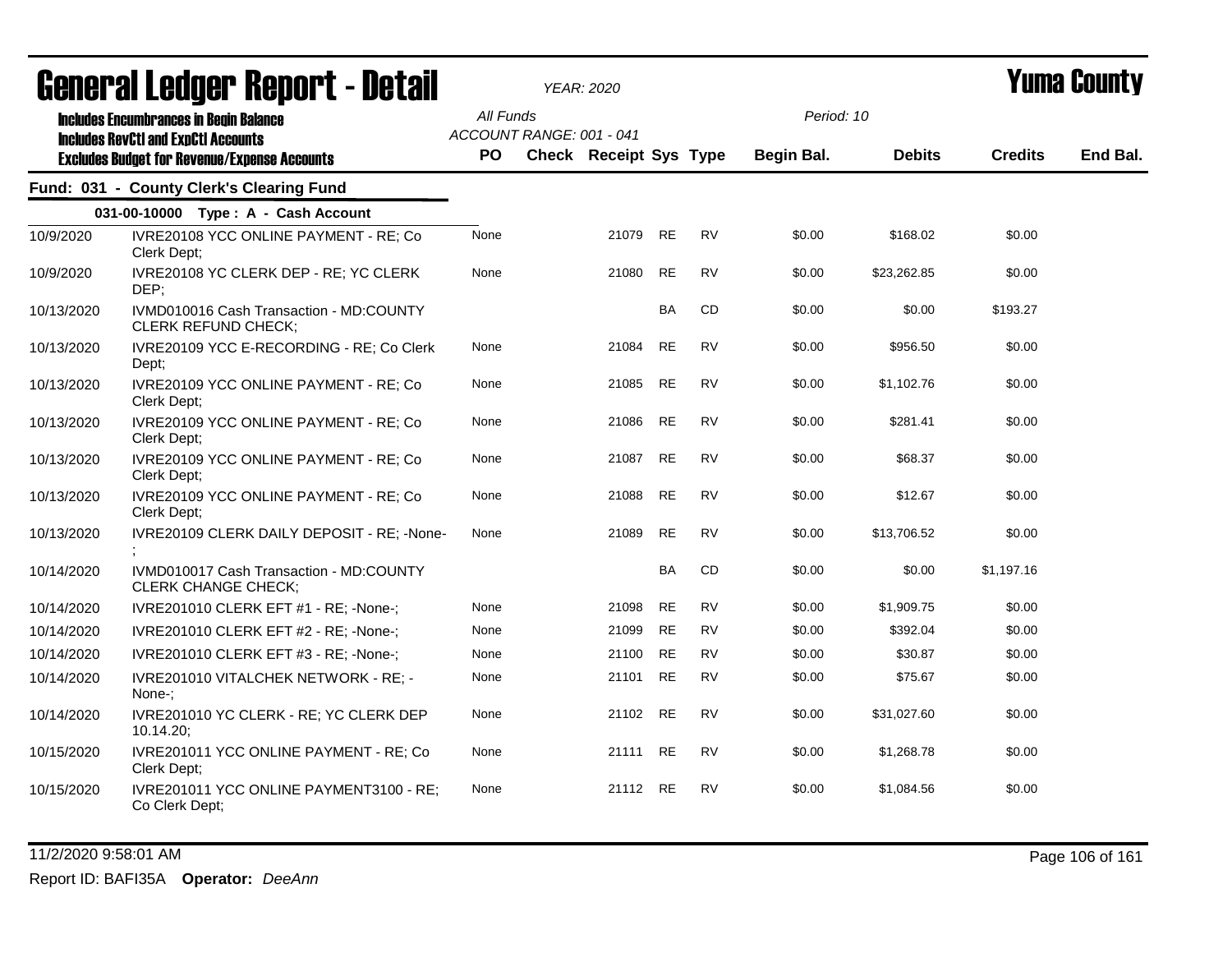|            | ugligi ai lguygi "Ngµui"l - Dglaii                                                          |      |                                       | YEAR: 2020                    |           |           |            |               |                | I UIIIU VUUIILY |
|------------|---------------------------------------------------------------------------------------------|------|---------------------------------------|-------------------------------|-----------|-----------|------------|---------------|----------------|-----------------|
|            | <b>Includes Encumbrances in Begin Balance</b><br><b>Includes RevCtI and ExpCtI Accounts</b> |      | All Funds<br>ACCOUNT RANGE: 001 - 041 |                               |           |           | Period: 10 |               |                | End Bal.        |
|            | <b>Excludes Budget for Revenue/Expense Accounts</b>                                         | PO.  |                                       | <b>Check Receipt Sys Type</b> |           |           | Begin Bal. | <b>Debits</b> | <b>Credits</b> |                 |
|            | Fund: 031 - County Clerk's Clearing Fund                                                    |      |                                       |                               |           |           |            |               |                |                 |
|            | 031-00-10000 Type: A - Cash Account                                                         |      |                                       |                               |           |           |            |               |                |                 |
| 10/15/2020 | IVRE201011 YCC ONLINE PAYMENT - RE; Co<br>Clerk Dept;                                       | None |                                       | 21113 RE                      |           | <b>RV</b> | \$0.00     | \$269.78      | \$0.00         |                 |
| 10/15/2020 | IVRE201011 YCC ONLINE PAYMENT - RE; Co<br>Clerk Dept;                                       | None |                                       | 21114                         | <b>RE</b> | <b>RV</b> | \$0.00     | \$130.21      | \$0.00         |                 |
| 10/15/2020 | IVRE201011 clerk daily deposit - RE; -None-;                                                | None |                                       | 21115                         | <b>RE</b> | <b>RV</b> | \$0.00     | \$30,645.81   | \$0.00         |                 |
| 10/16/2020 | IVMD010021 Cash Transaction - MD:COUNTY<br><b>CLERK REFUND;</b>                             |      |                                       |                               | BA        | CD        | \$0.00     | \$0.00        | \$38.00        |                 |
| 10/16/2020 | IVRE201012 CLERK EFT #1 - RE; -None-;                                                       | None |                                       | 21121                         | <b>RE</b> | <b>RV</b> | \$0.00     | \$1,259.74    | \$0.00         |                 |
| 10/16/2020 | IVRE201012 CLERK EFT #2 - RE; -None-;                                                       | None |                                       | 21122                         | <b>RE</b> | <b>RV</b> | \$0.00     | \$646.23      | \$0.00         |                 |
| 10/16/2020 | IVRE201012 CLERK EFT #3 - RE; -None-;                                                       | None |                                       | 21123                         | <b>RE</b> | <b>RV</b> | \$0.00     | \$139.43      | \$0.00         |                 |
| 10/16/2020 | IVRE201012 CLERK EFT #4 - RE; -None-;                                                       | None |                                       | 21124                         | <b>RE</b> | <b>RV</b> | \$0.00     | \$1.17        | \$0.00         |                 |
| 10/16/2020 | IVRE201012 YC CLERK DEP - RE; YC CLERK<br>DEP 10.16.20;                                     | None |                                       | 21125                         | <b>RE</b> | <b>RV</b> | \$0.00     | \$7,932.23    | \$0.00         |                 |
| 10/19/2020 | IVRE201013 YUMA CO REC FEES - RE; Co<br>Clerk Dept;                                         | None |                                       | 21148                         | <b>RE</b> | <b>RV</b> | \$0.00     | \$415.00      | \$0.00         |                 |
| 10/19/2020 | IVRE201013 YCC E-RECORDING - RE; Co Clerk<br>Dept;                                          | None |                                       | 21149                         | <b>RE</b> | <b>RV</b> | \$0.00     | \$221.00      | \$0.00         |                 |
| 10/19/2020 | IVRE201013 YCC ONLINE PAYMENT - RE; Co<br>Clerk Dept:                                       | None |                                       | 21152                         | <b>RE</b> | <b>RV</b> | \$0.00     | \$3,775.69    | \$0.00         |                 |
| 10/19/2020 | IVRE201013 YCC ONLINE PAYMENT - RE; Co<br>Clerk Dept:                                       | None |                                       | 21153                         | <b>RE</b> | <b>RV</b> | \$0.00     | \$1,563.46    | \$0.00         |                 |
| 10/19/2020 | IVRE201013 YCC ONLINE PAYMENT - RE; Co<br>Clerk Dept:                                       | None |                                       | 21154                         | <b>RE</b> | <b>RV</b> | \$0.00     | \$5.50        | \$0.00         |                 |
| 10/19/2020 | IVRE201013 YC CLERK - RE; YC CLERK DEP<br>10.19.20;                                         | None |                                       | 21155                         | <b>RE</b> | <b>RV</b> | \$0.00     | \$11,572.91   | \$0.00         |                 |
| 10/20/2020 | IVRE201014 CLERK EFT #1 - RE; -None-;                                                       | None |                                       | 21170                         | <b>RE</b> | <b>RV</b> | \$0.00     | \$2,492.58    | \$0.00         |                 |
| 10/20/2020 | IVRE201014 CLERK EFT #2 - RE; -None-;                                                       | None |                                       | 21171                         | <b>RE</b> | RV        | \$0.00     | \$342.45      | \$0.00         |                 |
| 10/20/2020 | IVRE201014 CLERK EFT #3 - RE; -None-;                                                       | None |                                       | 21172                         | <b>RE</b> | <b>RV</b> | \$0.00     | \$312.17      | \$0.00         |                 |
| 10/20/2020 | IVRE201014 CLERK EFT #4 - RE; -None-;                                                       | None |                                       | 21173                         | <b>RE</b> | <b>RV</b> | \$0.00     | \$0.50        | \$0.00         |                 |
|            |                                                                                             |      |                                       |                               |           |           |            |               |                |                 |

11/2/2020 9:58:01 AM Page 107 of 161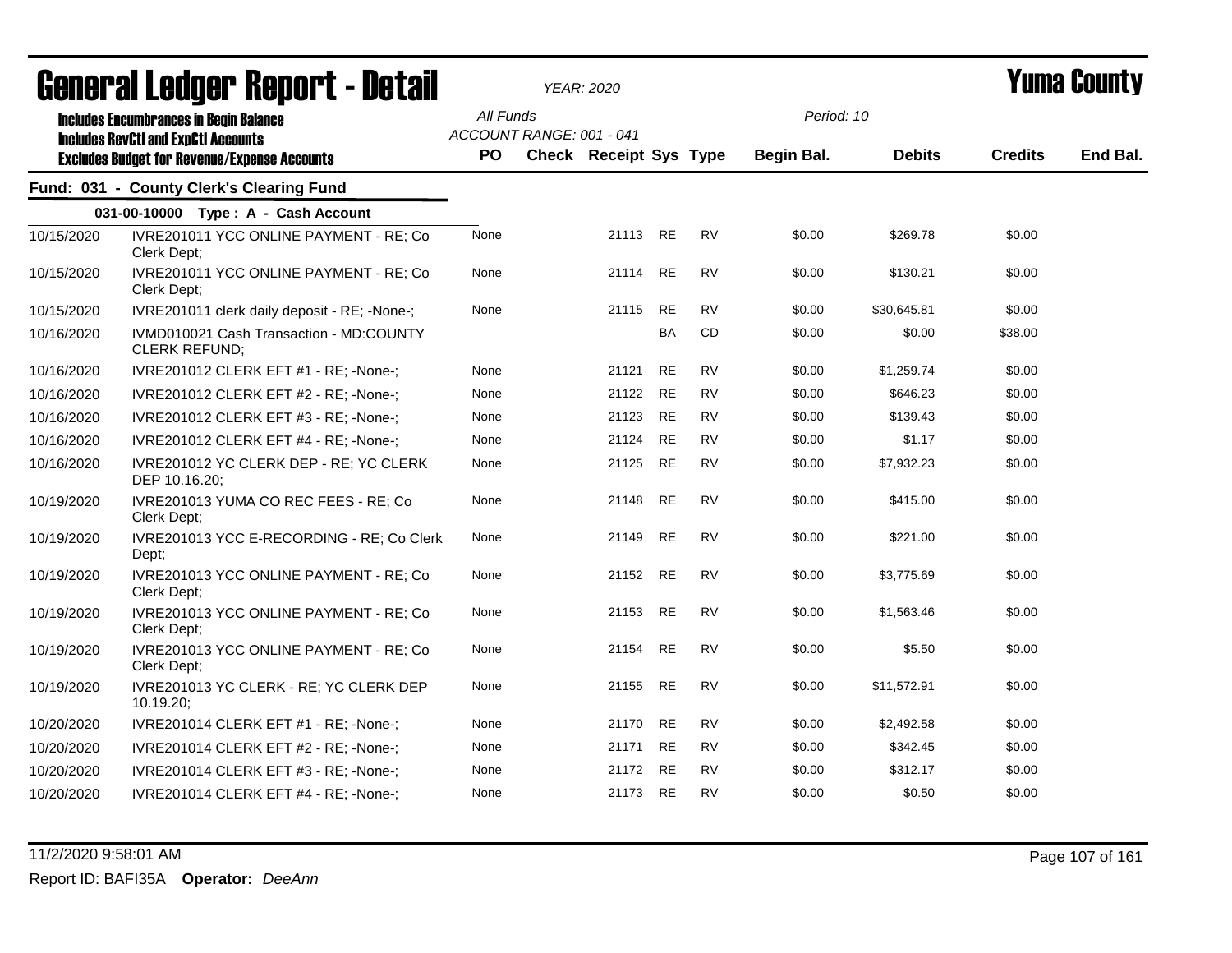| General Ledger Report - Detail |                                                                                                   |           | YEAR: 2020                                                |          |           |           | Yuma Countv |               |                |          |
|--------------------------------|---------------------------------------------------------------------------------------------------|-----------|-----------------------------------------------------------|----------|-----------|-----------|-------------|---------------|----------------|----------|
|                                | <b>Includes Encumbrances in Begin Balance</b>                                                     | All Funds |                                                           |          |           |           | Period: 10  |               |                |          |
|                                | <b>Includes RevCtI and ExpCtI Accounts</b><br><b>Excludes Budget for Revenue/Expense Accounts</b> | PO.       | ACCOUNT RANGE: 001 - 041<br><b>Check Receipt Sys Type</b> |          |           |           | Begin Bal.  | <b>Debits</b> | <b>Credits</b> | End Bal. |
|                                | Fund: 031 - County Clerk's Clearing Fund                                                          |           |                                                           |          |           |           |             |               |                |          |
|                                | 031-00-10000 Type: A - Cash Account                                                               |           |                                                           |          |           |           |             |               |                |          |
| 10/20/2020                     | IVRE201014 YCC DEPOSIT 10.19.20 - RE; Co<br>Clerk Dept;                                           | None      |                                                           | 21174 RE |           | <b>RV</b> | \$0.00      | \$10,626.74   | \$0.00         |          |
| 10/21/2020                     | IVRE201015 YCC ONLINE PAYMENT - RE; Co<br>Clerk Dept;                                             | None      |                                                           | 21182    | <b>RE</b> | <b>RV</b> | \$0.00      | \$509.29      | \$0.00         |          |
| 10/21/2020                     | IVRE201015 YCC ONLINE PAYMENT - RE; Co<br>Clerk Dept;                                             | None      |                                                           | 21183    | RE        | <b>RV</b> | \$0.00      | \$117.00      | \$0.00         |          |
| 10/21/2020                     | IVRE201015 YCC ONLINE PAYMENT - RE; Co<br>Clerk Dept;                                             | None      |                                                           | 21184    | RE        | <b>RV</b> | \$0.00      | \$97.26       | \$0.00         |          |
| 10/21/2020                     | IVRE201015 YCC ONLINE PAYMENT - RE; Co<br>Clerk Dept;                                             | None      |                                                           | 21185    | <b>RE</b> | <b>RV</b> | \$0.00      | \$65.67       | \$0.00         |          |
| 10/21/2020                     | IVRE201015 YCC DEPOSIT 10.20.2020 - RE: Co<br>Clerk Dept;                                         | None      |                                                           | 21186    | <b>RE</b> | <b>RV</b> | \$0.00      | \$23,214.16   | \$0.00         |          |
| 10/22/2020                     | IVRE201016 CLERK EFT #1 - RE; -None-;                                                             | None      |                                                           | 21193    | RE        | <b>RV</b> | \$0.00      | \$2,472.17    | \$0.00         |          |
| 10/22/2020                     | IVRE201016 CLERK EFT #2 - RE; -None-;                                                             | None      |                                                           | 21194    | RE        | <b>RV</b> | \$0.00      | \$795.32      | \$0.00         |          |
| 10/22/2020                     | IVRE201016 CLERK EFT #3 - RE; -None-;                                                             | None      |                                                           | 21195    | <b>RE</b> | <b>RV</b> | \$0.00      | \$352.31      | \$0.00         |          |
| 10/22/2020                     | IVRE201016 YC CLERK - RE; YC CLERK DEP<br>10.22.20;                                               | None      |                                                           | 21196    | <b>RE</b> | <b>RV</b> | \$0.00      | \$7,986.91    | \$0.00         |          |
| 10/23/2020                     | <b>IVRE201017 CLERK EFT #1:</b>                                                                   | None      |                                                           | 21207    | <b>RE</b> | <b>RV</b> | \$0.00      | \$2,851.64    | \$0.00         |          |
| 10/23/2020                     | IVRE201017 CLERK EFT #2 - RE; -None-;                                                             | None      |                                                           | 21208    | <b>RE</b> | <b>RV</b> | \$0.00      | \$1,523.98    | \$0.00         |          |
| 10/23/2020                     | IVRE201017 CLERK EFT #3 - RE; -None-;                                                             | None      |                                                           | 21209    | <b>RE</b> | <b>RV</b> | \$0.00      | \$335.68      | \$0.00         |          |
| 10/23/2020                     | IVRE201017 CLERK EFT #4 - RE; -None-;                                                             | None      |                                                           | 21210    | <b>RE</b> | <b>RV</b> | \$0.00      | \$215.27      | \$0.00         |          |
| 10/23/2020                     | IVRE201017 CLERK DAILY DEPOSIT - RE; -<br>None-:                                                  | None      |                                                           | 21214    | RE        | <b>RV</b> | \$0.00      | \$21,597.09   | \$0.00         |          |
| 10/26/2020                     | IVRE201018 YCC E-RECORDING - RE; Co Clerk<br>Dept:                                                | None      |                                                           | 21219    | <b>RE</b> | <b>RV</b> | \$0.00      | \$134.00      | \$0.00         |          |
| 10/26/2020                     | IVRE201018 YCC ONLINE PAYMENT - RE; Co<br>Clerk Dept;                                             | None      |                                                           | 21220    | <b>RE</b> | <b>RV</b> | \$0.00      | \$2,146.07    | \$0.00         |          |
| 10/26/2020                     | IVRE201018 YCC ONLINE PAYMENT - RE; Co<br>Clerk Dept;                                             | None      |                                                           | 21221    | <b>RE</b> | <b>RV</b> | \$0.00      | \$1,178.06    | \$0.00         |          |
| 10/26/2020                     | IVRE201018 YCC ONLINE PAYMENT - RE; Co<br>Clerk Dept;                                             | None      |                                                           | 21222    | <b>RE</b> | RV        | \$0.00      | \$189.61      | \$0.00         |          |

11/2/2020 9:58:01 AM Page 108 of 161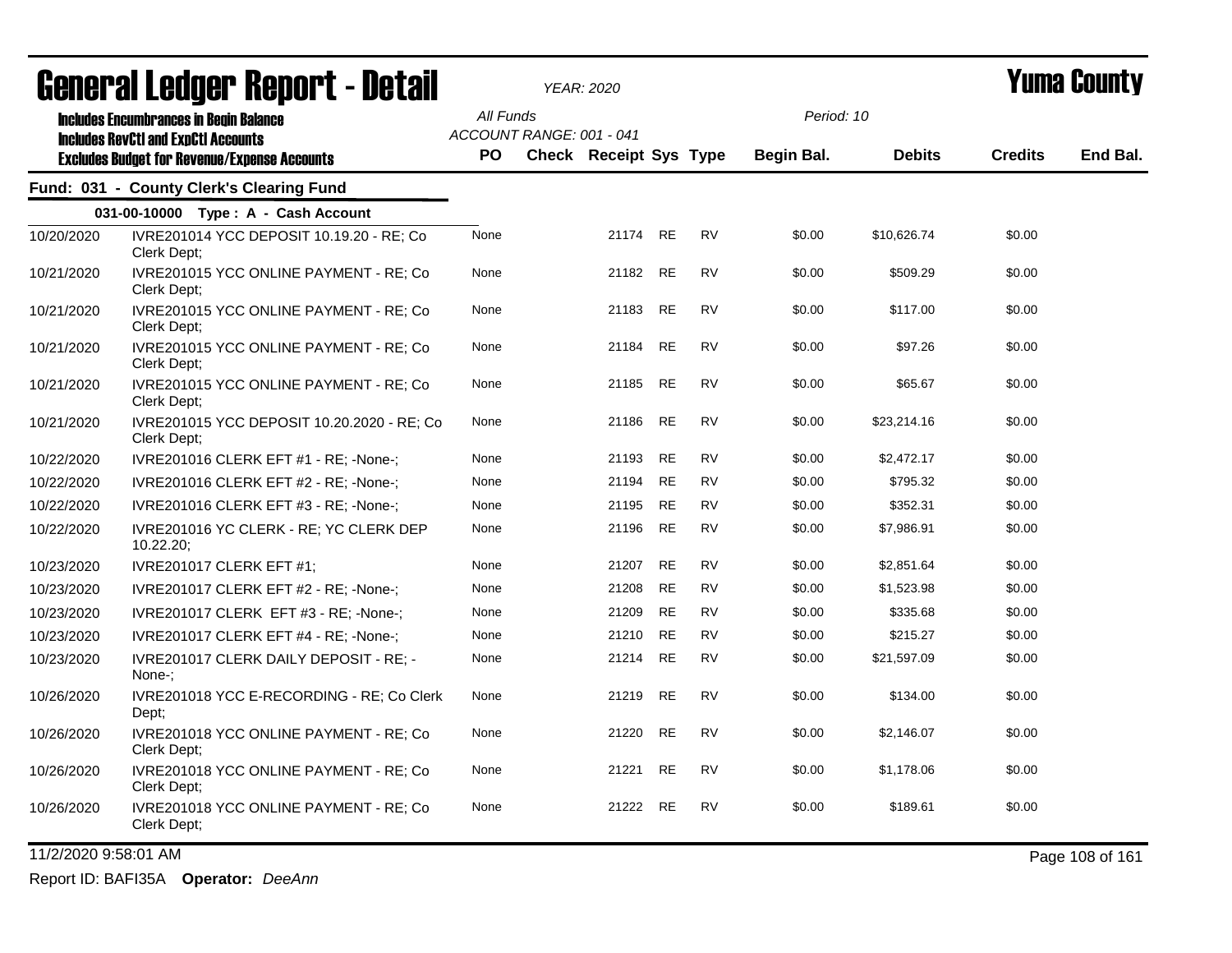|            | acıici ai leuyei" nepol"l - Detail                                                                |           |                          | <i>YEAR: 2020</i>             |           |           |            |               |                | I UIIIA VVUIILY |
|------------|---------------------------------------------------------------------------------------------------|-----------|--------------------------|-------------------------------|-----------|-----------|------------|---------------|----------------|-----------------|
|            | <b>Includes Encumbrances in Begin Balance</b>                                                     | All Funds |                          |                               |           |           | Period: 10 |               |                |                 |
|            | <b>Includes RevCtI and ExpCtI Accounts</b><br><b>Excludes Budget for Revenue/Expense Accounts</b> | PO.       | ACCOUNT RANGE: 001 - 041 | <b>Check Receipt Sys Type</b> |           |           | Begin Bal. | <b>Debits</b> | <b>Credits</b> | End Bal.        |
|            | Fund: 031 - County Clerk's Clearing Fund                                                          |           |                          |                               |           |           |            |               |                |                 |
|            | 031-00-10000 Type: A - Cash Account                                                               |           |                          |                               |           |           |            |               |                |                 |
| 10/26/2020 | IVRE201018 YCC ONLINE PAYMENT - RE; Co<br>Clerk Dept;                                             | None      |                          | 21223                         | <b>RE</b> | <b>RV</b> | \$0.00     | \$56.87       | \$0.00         |                 |
| 10/26/2020 | IVRE201018 CLERK DAILY DEPOSIT - RE; -<br>None-;                                                  | None      |                          | 21224                         | <b>RE</b> | <b>RV</b> | \$0.00     | \$13,073.59   | \$0.00         |                 |
| 10/26/2020 | IVRE201018 TCDS TAX REFUND #2 - RE; -<br>None-:                                                   | None      |                          | 21227                         | <b>RE</b> | <b>RV</b> | \$0.00     | \$82.12       | \$0.00         |                 |
| 10/27/2020 | IVRE201019 YCC ONLINE PAYMENT - RE; Co<br>Clerk Dept:                                             | None      |                          | 21231                         | <b>RE</b> | <b>RV</b> | \$0.00     | \$2,348.68    | \$0.00         |                 |
| 10/27/2020 | IVRE201019 YCC ONLINE PAYMENT - RE; Co<br>Clerk Dept:                                             | None      |                          | 21232                         | <b>RE</b> | <b>RV</b> | \$0.00     | \$1,018.11    | \$0.00         |                 |
| 10/27/2020 | IVRE201019 YCC ONLINE PAYMENT - RE; Co<br>Clerk Dept;                                             | None      |                          | 21233                         | <b>RE</b> | <b>RV</b> | \$0.00     | \$825.90      | \$0.00         |                 |
| 10/27/2020 | IVRE201019 YCC ONLINE PAYMENT - RE; Co<br>Clerk Dept:                                             | None      |                          | 21234                         | <b>RE</b> | <b>RV</b> | \$0.00     | \$60.54       | \$0.00         |                 |
| 10/27/2020 | IVRE201019 YC CLERK - RE; YCC DEPOSIT<br>10.27.20;                                                | None      |                          | 21235                         | <b>RE</b> | <b>RV</b> | \$0.00     | \$9,321.32    | \$0.00         |                 |
| 10/27/2020 | IVRE201020 correct clerk daily deposit - RE; -<br>None-:                                          | None      |                          | 21240                         | <b>RE</b> | <b>RV</b> | \$0.00     | (\$9,321.32)  | \$0.00         |                 |
| 10/27/2020 | IVRE201020 clerk daily deposit corrected - RE; -<br>None-:                                        | None      |                          | 21241                         | <b>RE</b> | <b>RV</b> | \$0.00     | \$9,231.32    | \$0.00         |                 |
| 10/28/2020 | IVMD010027 Cash Transaction - MD:COUNTY<br>CLERK CHANGE CHECK;                                    |           |                          |                               | BA        | CD        | \$0.00     | \$0.00        | \$163.87       |                 |
| 10/28/2020 | IVRE201021 CLERK EFT #1 - RE; -None-;                                                             | None      |                          | 21243                         | <b>RE</b> | <b>RV</b> | \$0.00     | \$635.90      | \$0.00         |                 |
| 10/28/2020 | IVRE201021 CLERK EFT #2 - RE; -None-;                                                             | None      |                          | 21244                         | <b>RE</b> | <b>RV</b> | \$0.00     | \$273.60      | \$0.00         |                 |
| 10/28/2020 | IVRE201021 CLERK EFT #3 - RE; -None-;                                                             | None      |                          | 21245                         | <b>RE</b> | <b>RV</b> | \$0.00     | \$243.01      | \$0.00         |                 |
| 10/28/2020 | IVRE201021 CLERK EFT #4 - RE; -None-;                                                             | None      |                          | 21246                         | <b>RE</b> | RV        | \$0.00     | \$18.52       | \$0.00         |                 |
| 10/28/2020 | IVRE201021 YCC DEPOSIT 10.27.2020 - RE; Co<br>Clerk Dept;                                         | None      |                          | 21247                         | <b>RE</b> | <b>RV</b> | \$0.00     | \$33,892.60   | \$0.00         |                 |
| 10/29/2020 | IVRE201022 YCC ONLINE PAYMENT - RE; Co<br>Clerk Dept;                                             | None      |                          | 21254                         | <b>RE</b> | <b>RV</b> | \$0.00     | \$1,637.14    | \$0.00         |                 |
| 10/29/2020 | IVRE201022 YCC ONLINE PAYMENT - RE; Co<br>Clerk Dept;                                             | None      |                          | 21255                         | <b>RE</b> | <b>RV</b> | \$0.00     | \$293.74      | \$0.00         |                 |

11/2/2020 9:58:01 AM Page 109 of 161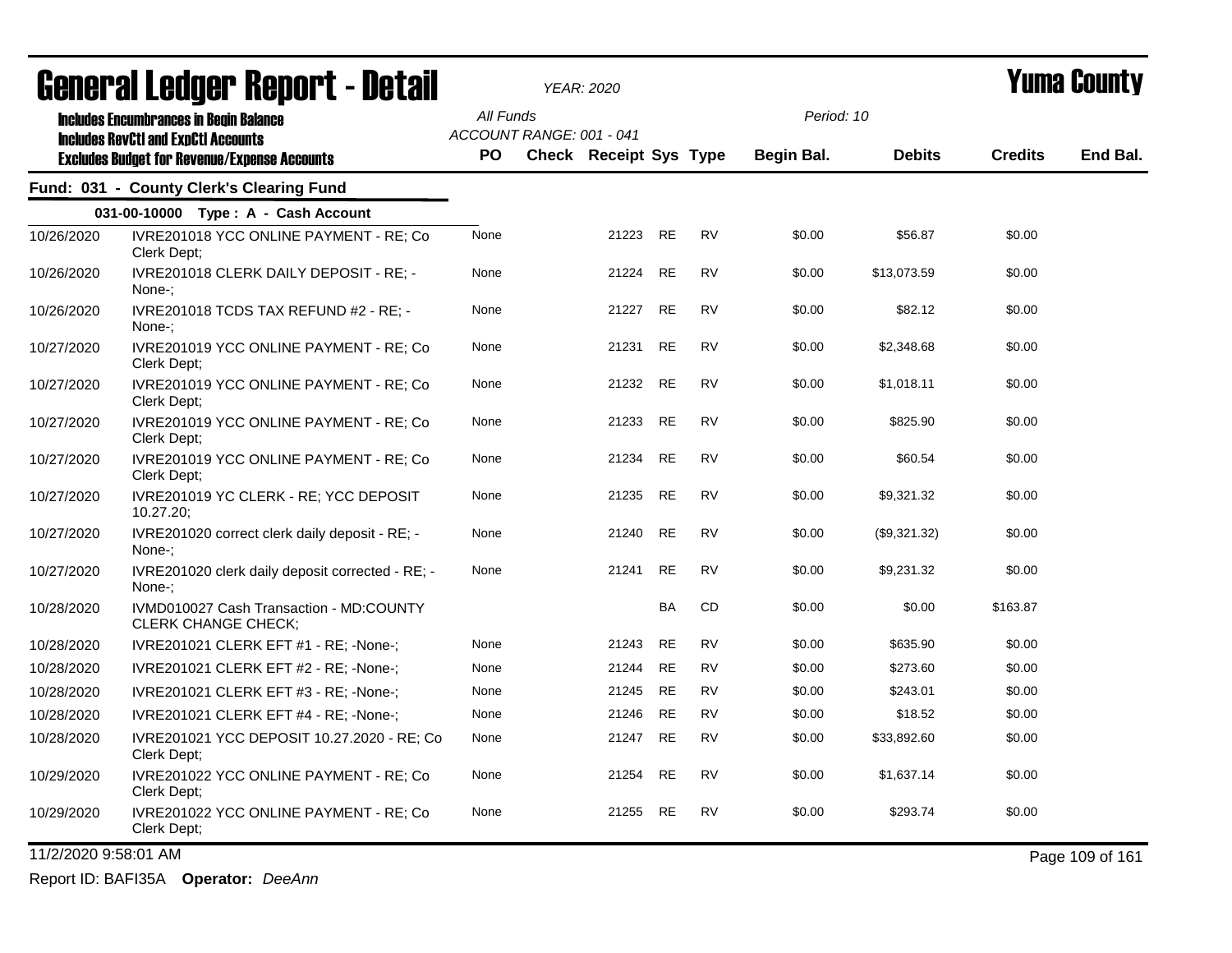|            | Generai Leuger Keport - Detail                                                                                                                     |                                                    | YEAR: 2020                    |           |           |                                 |               |                | Yuma Gounty  |
|------------|----------------------------------------------------------------------------------------------------------------------------------------------------|----------------------------------------------------|-------------------------------|-----------|-----------|---------------------------------|---------------|----------------|--------------|
|            | <b>Includes Encumbrances in Begin Balance</b><br><b>Includes RevCtI and ExpCtI Accounts</b><br><b>Excludes Budget for Revenue/Expense Accounts</b> | All Funds<br>ACCOUNT RANGE: 001 - 041<br><b>PO</b> | <b>Check Receipt Sys Type</b> |           |           | Period: 10<br><b>Begin Bal.</b> | <b>Debits</b> | <b>Credits</b> | End Bal.     |
|            | Fund: 031 - County Clerk's Clearing Fund                                                                                                           |                                                    |                               |           |           |                                 |               |                |              |
|            |                                                                                                                                                    |                                                    |                               |           |           |                                 |               |                |              |
|            | 031-00-10000 Type: A - Cash Account                                                                                                                |                                                    |                               |           |           |                                 |               |                |              |
| 10/29/2020 | IVRE201022 YCC ONLINE PAYMENT - RE; Co<br>Clerk Dept:                                                                                              | None                                               | 21256                         | RE        | <b>RV</b> | \$0.00                          | \$193.28      | \$0.00         |              |
| 10/29/2020 | IVRE201022 YCC ONLINE PAYMENT - RE; Co<br>Clerk Dept:                                                                                              | None                                               | 21257                         | <b>RE</b> | <b>RV</b> | \$0.00                          | \$189.86      | \$0.00         |              |
| 10/29/2020 | IVRE201022 YCC ONLINE PAYMENT - RE; Co<br>Clerk Dept;                                                                                              | None                                               | 21258                         | <b>RE</b> | <b>RV</b> | \$0.00                          | \$0.75        | \$0.00         |              |
| 10/29/2020 | IVRE201022 YCC VITALCHEK - RE; Co Clerk<br>Dept;                                                                                                   | None                                               | 21259                         | <b>RE</b> | <b>RV</b> | \$0.00                          | \$69.77       | \$0.00         |              |
| 10/29/2020 | IVRE201022 YC CLERK - RE; YC CLERK DEP<br>10.29.20                                                                                                 | None                                               | 21260                         | <b>RE</b> | <b>RV</b> | \$0.00                          | \$8,799.45    | \$0.00         |              |
| 10/30/2020 | IVRE201023 CLERK EFT #1 - RE; -None-;                                                                                                              | None                                               | 21271                         | RE        | <b>RV</b> | \$0.00                          | \$1,920.91    | \$0.00         |              |
| 10/30/2020 | IVRE201023 CLERK EFT #2 - RE; -None-;                                                                                                              | None                                               | 21272                         | RE        | <b>RV</b> | \$0.00                          | \$746.83      | \$0.00         |              |
| 10/30/2020 | IVRE201023 CLERK EFT #3 - RE; -None-;                                                                                                              | None                                               | 21273                         | <b>RE</b> | <b>RV</b> | \$0.00                          | \$104.56      | \$0.00         |              |
| 10/30/2020 | IVRE201023 CLERK EFT #4 - RE; -None-;                                                                                                              | None                                               | 21274                         | <b>RE</b> | <b>RV</b> | \$0.00                          | \$81.67       | \$0.00         |              |
| 10/30/2020 | IVRE201023 CLERK EFT #5 - RE; -None-;                                                                                                              | None                                               | 21275                         | <b>RE</b> | <b>RV</b> | \$0.00                          | \$56.25       | \$0.00         |              |
| 10/30/2020 | IVRE201023 YC CLERK - RE; YCC DEP<br>10.30.20;                                                                                                     | None                                               | 21277                         | <b>RE</b> | <b>RV</b> | \$0.00                          | \$16,067.88   | \$0.00         |              |
|            |                                                                                                                                                    | <b>Total For: Cash Account</b>                     |                               |           |           | \$311,756.35                    | \$430,102.20  | \$379,771.97   | \$362,086.58 |
|            | 031-00-20000<br>Type : L - Accounts Payable                                                                                                        |                                                    |                               |           |           |                                 |               |                |              |
| 10/1/2020  | Beginning Balance;                                                                                                                                 |                                                    |                               |           |           | \$0.00                          | \$0.00        | \$0.00         |              |
|            |                                                                                                                                                    | <b>Total For: Accounts Payable</b>                 |                               |           |           | \$0.00                          | \$0.00        | \$0.00         | \$0.00       |
|            | 031-00-20010<br>Type : L - Revenue Control                                                                                                         |                                                    |                               |           |           |                                 |               |                |              |
| 10/1/2020  | Beginning Balance;                                                                                                                                 |                                                    |                               |           |           | (\$3,287,608.80)                | \$0.00        | \$0.00         |              |
| 10/1/2020  | IVRE20101 - Auto post transaction;                                                                                                                 |                                                    |                               | BA        | <b>CP</b> | \$0.00                          | \$0.00        | \$16,153.98    |              |
| 10/2/2020  | IVRE20102 - Auto post transaction;                                                                                                                 |                                                    |                               | <b>BA</b> | <b>CP</b> | \$0.00                          | \$0.00        | \$19,863.89    |              |
| 10/5/2020  | IVRE20104 - Auto post transaction;                                                                                                                 |                                                    |                               | <b>BA</b> | CP        | \$0.00                          | \$0.00        | \$19,064.11    |              |
| 10/6/2020  | IVRE20105 - Auto post transaction;                                                                                                                 |                                                    |                               | BA        | <b>CP</b> | \$0.00                          | \$0.00        | \$15,167.61    |              |
| 10/7/2020  | IVRE20106 - Auto post transaction;                                                                                                                 |                                                    |                               | <b>BA</b> | CP        | \$0.00                          | \$0.00        | \$40,529.98    |              |

11/2/2020 9:58:01 AM Page 110 of 161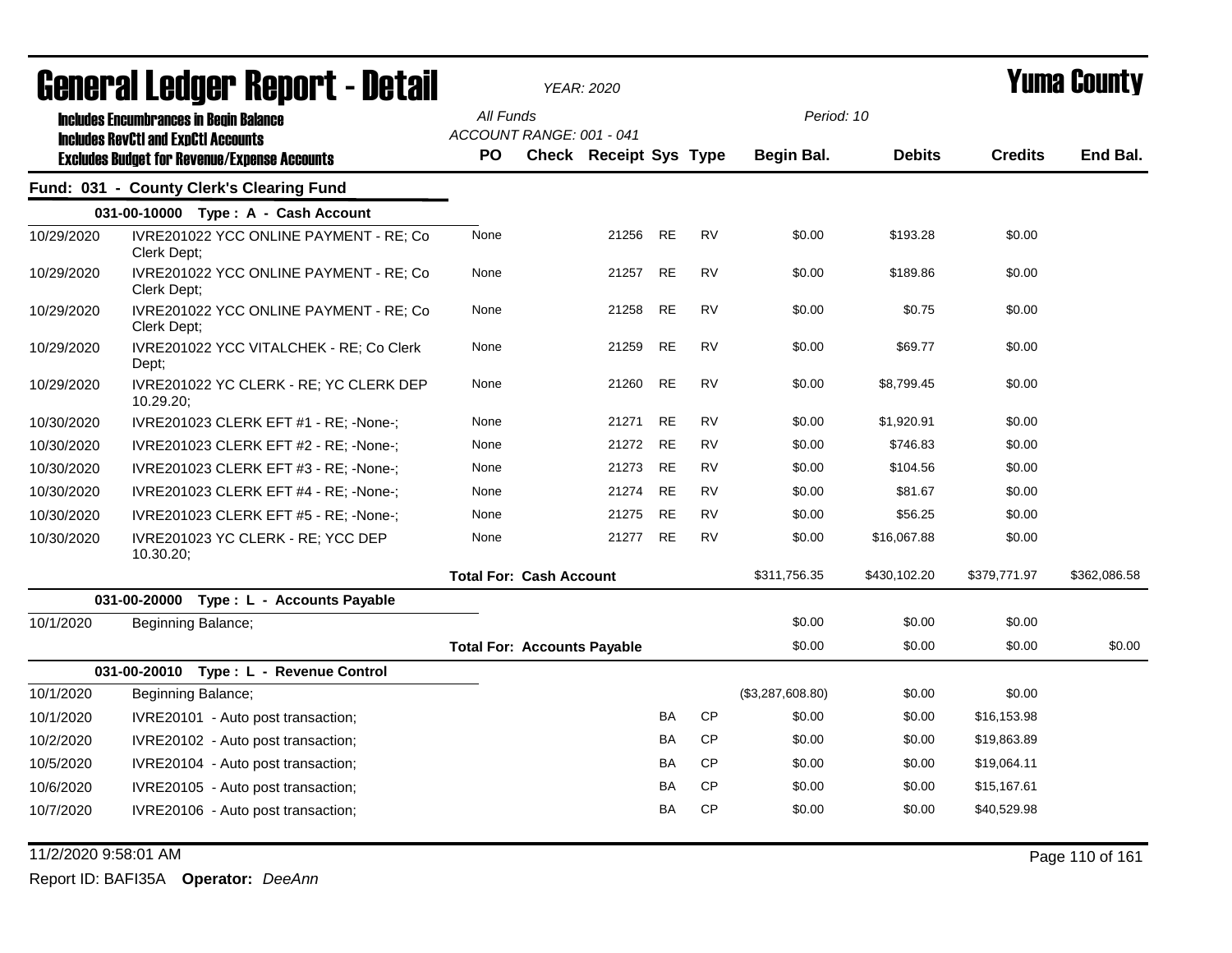|                      | <b>General Ledger Report - Detail</b>               |                                   |                          | <b>YEAR: 2020</b>             |           |           |                  |               |                | <b>Yuma County</b> |
|----------------------|-----------------------------------------------------|-----------------------------------|--------------------------|-------------------------------|-----------|-----------|------------------|---------------|----------------|--------------------|
|                      | <b>Includes Encumbrances in Begin Balance</b>       | All Funds                         |                          |                               |           |           | Period: 10       |               |                |                    |
|                      | <b>Includes RevCtI and ExpCtI Accounts</b>          |                                   | ACCOUNT RANGE: 001 - 041 |                               |           |           |                  |               |                |                    |
|                      | <b>Excludes Budget for Revenue/Expense Accounts</b> | <b>PO</b>                         |                          | <b>Check Receipt Sys Type</b> |           |           | Begin Bal.       | <b>Debits</b> | <b>Credits</b> | End Bal.           |
|                      | Fund: 031 - County Clerk's Clearing Fund            |                                   |                          |                               |           |           |                  |               |                |                    |
|                      | 031-00-20010 Type: L - Revenue Control              |                                   |                          |                               |           |           |                  |               |                |                    |
| 10/8/2020            | IVMD010013 - Auto post transaction;                 |                                   |                          |                               | <b>BA</b> | CP        | \$0.00           | \$22.20       | \$0.00         |                    |
| 10/8/2020            | IVRE20107 - Auto post transaction;                  |                                   |                          |                               | BA        | <b>CP</b> | \$0.00           | \$0.00        | \$8,064.32     |                    |
| 10/9/2020            | IVMD010015 - Auto post transaction;                 |                                   |                          |                               | BA        | <b>CP</b> | \$0.00           | \$344.28      | \$0.00         |                    |
| 10/9/2020            | IVRE20108 - Auto post transaction;                  |                                   |                          |                               | <b>BA</b> | <b>CP</b> | \$0.00           | \$0.00        | \$29,240.37    |                    |
| 10/13/2020           | IVRE20109 - Auto post transaction;                  |                                   |                          |                               | <b>BA</b> | CP        | \$0.00           | \$0.00        | \$16,128.23    |                    |
| 10/14/2020           | IVRE201010 - Auto post transaction;                 |                                   |                          |                               | <b>BA</b> | <b>CP</b> | \$0.00           | \$0.00        | \$33,435.93    |                    |
| 10/15/2020           | IVRE201011 - Auto post transaction;                 |                                   |                          |                               | BA        | <b>CP</b> | \$0.00           | \$0.00        | \$33,399.14    |                    |
| 10/15/2020           | IVRE201012 - Auto post transaction;                 |                                   |                          |                               | BA        | <b>CP</b> | \$0.00           | \$0.00        | \$9,978.80     |                    |
| 10/19/2020           | IVRE201013 - Auto post transaction;                 |                                   |                          |                               | <b>BA</b> | CP        | \$0.00           | \$0.00        | \$17,553.56    |                    |
| 10/20/2020           | IVRE201014 - Auto post transaction;                 |                                   |                          |                               | <b>BA</b> | <b>CP</b> | \$0.00           | \$0.00        | \$13,774.44    |                    |
| 10/21/2020           | IVRE201015 - Auto post transaction;                 |                                   |                          |                               | BA        | <b>CP</b> | \$0.00           | \$0.00        | \$24,003.38    |                    |
| 10/22/2020           | IVRE201016 - Auto post transaction;                 |                                   |                          |                               | <b>BA</b> | <b>CP</b> | \$0.00           | \$0.00        | \$11,606.71    |                    |
| 10/23/2020           | IVRE201017 - Auto post transaction;                 |                                   |                          |                               | <b>BA</b> | CP        | \$0.00           | \$0.00        | \$26,523.66    |                    |
| 10/26/2020           | IVRE201018 - Auto post transaction;                 |                                   |                          |                               | BA        | <b>CP</b> | \$0.00           | \$0.00        | \$16,860.32    |                    |
| 10/27/2020           | IVRE201019 - Auto post transaction;                 |                                   |                          |                               | <b>BA</b> | <b>CP</b> | \$0.00           | \$0.00        | \$13,574.55    |                    |
| 10/27/2020           | IVRE201020 - Auto post transaction;                 |                                   |                          |                               | <b>BA</b> | CP        | \$0.00           | \$0.00        | (\$90.00)      |                    |
| 10/28/2020           | IVRE201021 - Auto post transaction;                 |                                   |                          |                               | <b>BA</b> | <b>CP</b> | \$0.00           | \$0.00        | \$35,063.63    |                    |
| 10/29/2020           | IVRE201022 - Auto post transaction;                 |                                   |                          |                               | <b>BA</b> | <b>CP</b> | \$0.00           | \$0.00        | \$11,183.99    |                    |
| 10/30/2020           | IVRE201023 - Auto post transaction;                 |                                   |                          |                               | <b>BA</b> | <b>CP</b> | \$0.00           | \$0.00        | \$18,978.10    |                    |
|                      |                                                     | <b>Total For: Revenue Control</b> |                          |                               |           |           | (\$3,287,608.80) | \$366.48      | \$430,058.70   | (\$3,717,301.02)   |
|                      | 031-00-20020<br>Type: L - Expense Control           |                                   |                          |                               |           |           |                  |               |                |                    |
| 10/1/2020            | Beginning Balance;                                  |                                   |                          |                               |           |           | \$3,327,368.43   | \$0.00        | \$0.00         |                    |
| 10/5/2020            | IVMD010002 - Auto post transaction;                 |                                   |                          |                               | <b>BA</b> | <b>CP</b> | \$0.00           | \$0.00        | \$43.50        |                    |
| 10/5/2020            | IVMD010003 - Auto post transaction;                 |                                   |                          |                               | <b>BA</b> | <b>CP</b> | \$0.00           | \$43.50       | \$0.00         |                    |
| 10/5/2020            | IVMD010006 - Auto post transaction;                 |                                   |                          |                               | BA        | <b>CP</b> | \$0.00           | \$377,032.33  | \$0.00         |                    |
| 10/5/2020            | IVMD010008 - Auto post transaction;                 |                                   |                          |                               | BA        | <b>CP</b> | \$0.00           | \$49.59       | \$0.00         |                    |
| 11/2/2020 9:58:01 AM |                                                     |                                   |                          |                               |           |           |                  |               |                | Page 111 of 161    |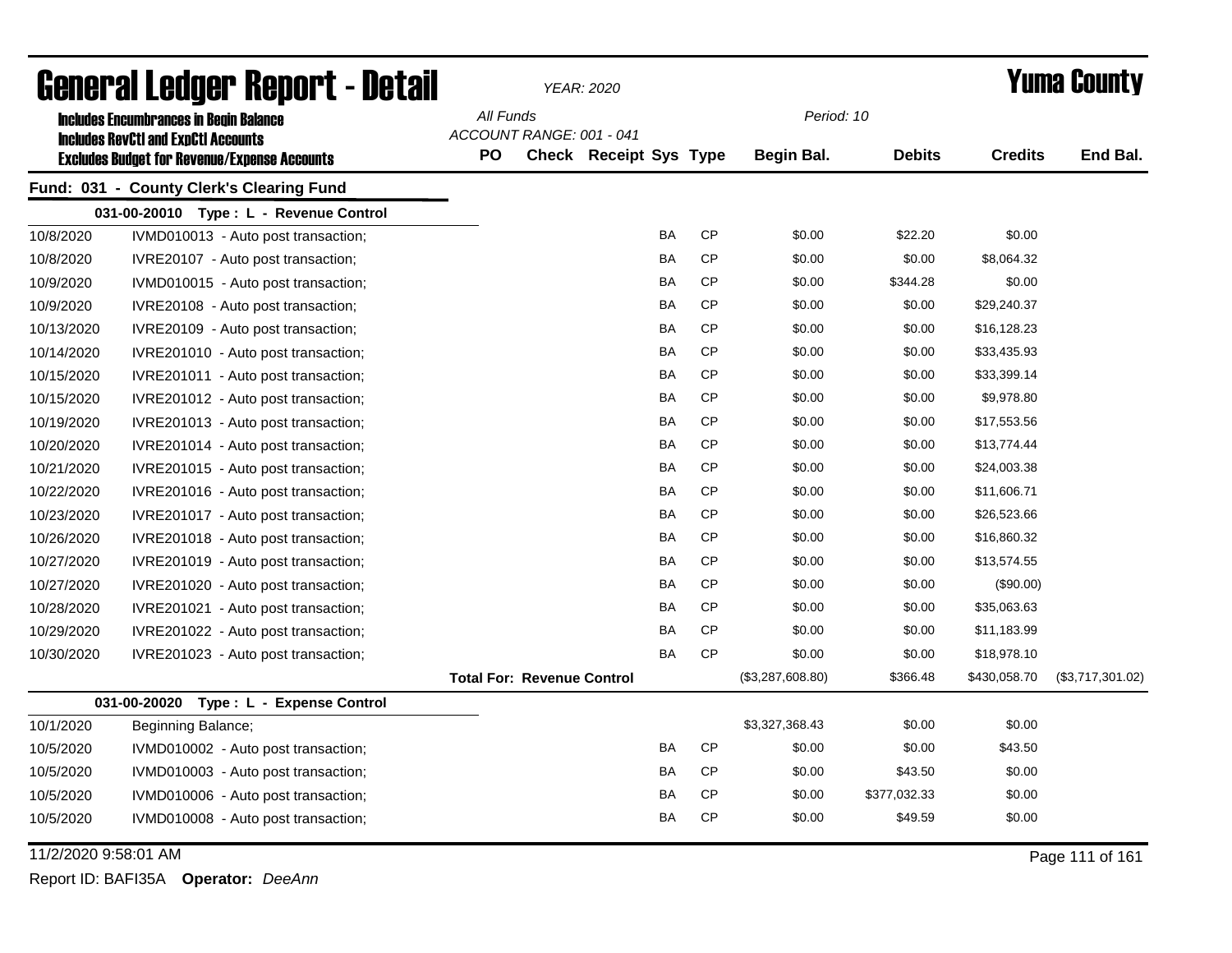|            | <b>General Ledger Report - Detail</b>                                                             |           | <b>YEAR: 2020</b>                                         |       |           |           |                  |               |                | <b>Yuma County</b> |
|------------|---------------------------------------------------------------------------------------------------|-----------|-----------------------------------------------------------|-------|-----------|-----------|------------------|---------------|----------------|--------------------|
|            | <b>Includes Encumbrances in Begin Balance</b>                                                     | All Funds |                                                           |       |           |           | Period: 10       |               |                |                    |
|            | <b>Includes RevCtI and ExpCtI Accounts</b><br><b>Excludes Budget for Revenue/Expense Accounts</b> | <b>PO</b> | ACCOUNT RANGE: 001 - 041<br><b>Check Receipt Sys Type</b> |       |           |           | Begin Bal.       | <b>Debits</b> | <b>Credits</b> | End Bal.           |
|            | Fund: 031 - County Clerk's Clearing Fund                                                          |           |                                                           |       |           |           |                  |               |                |                    |
|            | 031-00-20020 Type: L - Expense Control                                                            |           |                                                           |       |           |           |                  |               |                |                    |
| 10/9/2020  | IVMD010014 - Auto post transaction;                                                               |           |                                                           |       | <b>BA</b> | <b>CP</b> | \$0.00           | \$687.77      | \$0.00         |                    |
| 10/13/2020 | IVMD010016 - Auto post transaction;                                                               |           |                                                           |       | BA        | <b>CP</b> | \$0.00           | \$193.27      | \$0.00         |                    |
| 10/14/2020 | IVMD010017 - Auto post transaction;                                                               |           |                                                           |       | BA        | <b>CP</b> | \$0.00           | \$1,197.16    | \$0.00         |                    |
| 10/16/2020 | IVMD010021 - Auto post transaction;                                                               |           |                                                           |       | <b>BA</b> | <b>CP</b> | \$0.00           | \$38.00       | \$0.00         |                    |
| 10/28/2020 | IVMD010027 - Auto post transaction;                                                               |           |                                                           |       | BA        | <b>CP</b> | \$0.00           | \$163.87      | \$0.00         |                    |
|            |                                                                                                   |           | <b>Total For: Expense Control</b>                         |       |           |           | \$3,327,368.43   | \$379,405.49  | \$43.50        | \$3,706,730.42     |
|            | Type: L - Fund Balance<br>031-00-20100                                                            |           |                                                           |       |           |           |                  |               |                |                    |
| 10/1/2020  | Beginning Balance;                                                                                |           |                                                           |       |           |           | (\$351,515.98)   | \$0.00        | \$0.00         |                    |
|            |                                                                                                   |           | <b>Total For: Fund Balance</b>                            |       |           |           | (\$351,515.98)   | \$0.00        | \$0.00         | (\$351,515.98)     |
|            | 031-00-20110<br>Type: L - Clerk MV Fee                                                            |           |                                                           |       |           |           |                  |               |                |                    |
| 10/1/2020  | Beginning Balance;                                                                                |           |                                                           |       |           |           | \$0.00           | \$0.00        | \$0.00         |                    |
|            |                                                                                                   |           | <b>Total For: Clerk MV Fee</b>                            |       |           |           | \$0.00           | \$0.00        | \$0.00         | \$0.00             |
|            | 031-00-32100 Type: R - Transfers In                                                               |           |                                                           |       |           |           |                  |               |                |                    |
| 10/1/2020  | Beginning Balance;                                                                                |           |                                                           |       |           |           | (\$2,658.44)     | \$0.00        | \$0.00         |                    |
|            |                                                                                                   |           | <b>Total For: Transfers In</b>                            |       |           |           | (\$2,658.44)     | \$0.00        | \$0.00         | (\$2,658.44)       |
|            | 031-00-35000 Type: R - Fees Collected                                                             |           |                                                           |       |           |           |                  |               |                |                    |
| 10/1/2020  | Beginning Balance;                                                                                |           |                                                           |       |           |           | (\$3,281,262.47) | \$0.00        | \$0.00         |                    |
| 10/1/2020  | IVRE20101 YC BOARD OF COMM - RE; YC<br>RECORDING FEE 9.30;                                        | None      |                                                           | 20989 | <b>RE</b> | <b>RV</b> | \$0.00           | \$0.00        | \$129.00       |                    |
| 10/1/2020  | IVRE20101 YCC ONLINE PAYMENT - RE; Co<br>Clerk Dept:                                              | None      |                                                           | 20992 | <b>RE</b> | <b>RV</b> | \$0.00           | \$0.00        | \$1,926.80     |                    |
| 10/1/2020  | IVRE20101 YCC ONLINE PAYMENT - RE; Co<br>Clerk Dept:                                              | None      |                                                           | 20993 | <b>RE</b> | <b>RV</b> | \$0.00           | \$0.00        | \$417.07       |                    |
| 10/1/2020  | IVRE20101 YCC ONLINE PAYMENT - RE; Co<br>Clerk Dept;                                              | None      |                                                           | 20994 | <b>RE</b> | <b>RV</b> | \$0.00           | \$0.00        | \$71.69        |                    |
| 10/1/2020  | IVRE20101 YCC DEPOSIT 9.30.2020 - RE; Co<br>Clerk Dept;                                           | None      |                                                           | 20997 | <b>RE</b> | <b>RV</b> | \$0.00           | \$0.00        | \$13,609.42    |                    |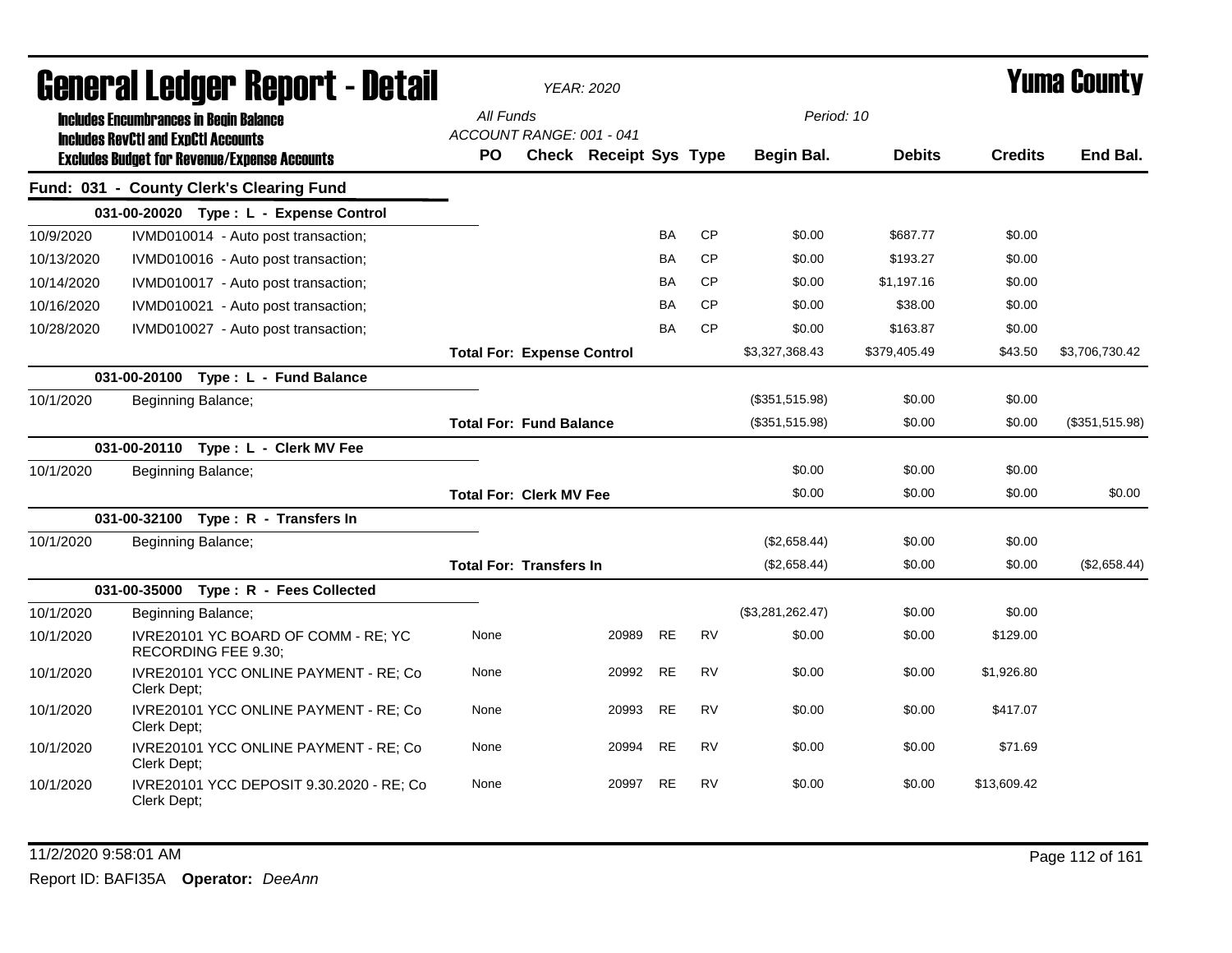|           | agiigi (gi fanàri, dehol. f - nefail                                                        |           |                          | <i>YEAR: 2020</i>      |           |           |                   |               |                | I UIIIA VUUIIL\ |
|-----------|---------------------------------------------------------------------------------------------|-----------|--------------------------|------------------------|-----------|-----------|-------------------|---------------|----------------|-----------------|
|           | <b>Includes Encumbrances in Begin Balance</b><br><b>Includes RevCtI and ExpCtI Accounts</b> | All Funds | ACCOUNT RANGE: 001 - 041 |                        |           |           | Period: 10        |               |                |                 |
|           | <b>Excludes Budget for Revenue/Expense Accounts</b>                                         | <b>PO</b> |                          | Check Receipt Sys Type |           |           | <b>Begin Bal.</b> | <b>Debits</b> | <b>Credits</b> | End Bal.        |
|           | Fund: 031 - County Clerk's Clearing Fund                                                    |           |                          |                        |           |           |                   |               |                |                 |
|           | 031-00-35000 Type: R - Fees Collected                                                       |           |                          |                        |           |           |                   |               |                |                 |
| 10/2/2020 | IVRE20102 YCC ONLINE PAYMENT - RE; Co<br>Clerk Dept;                                        | None      |                          | 21000                  | <b>RE</b> | <b>RV</b> | \$0.00            | \$0.00        | \$1,798.30     |                 |
| 10/2/2020 | IVRE20102 YCC ONLINE PAYMENT - RE; Co<br>Clerk Dept;                                        | None      |                          | 21001                  | <b>RE</b> | <b>RV</b> | \$0.00            | \$0.00        | \$804.18       |                 |
| 10/2/2020 | IVRE20102 YCC ONLINE PAYMENT - RE; Co<br>Clerk Dept;                                        | None      |                          | 21002                  | <b>RE</b> | <b>RV</b> | \$0.00            | \$0.00        | \$129.13       |                 |
| 10/2/2020 | IVRE20102 YCC ONLINE PAYMENT - RE; Co<br>Clerk Dept;                                        | None      |                          | 21003                  | <b>RE</b> | <b>RV</b> | \$0.00            | \$0.00        | \$125.04       |                 |
| 10/2/2020 | IVRE20102 YCC DEPOSIT 10.1.2020 - RE; Co<br>Clerk Dept;                                     | None      |                          | 21006                  | <b>RE</b> | <b>RV</b> | \$0.00            | \$0.00        | \$17,007.24    |                 |
| 10/5/2020 | IVRE20104 YCC E-RECORDING - RE; Co Clerk<br>Dept;                                           | None      |                          | 21020                  | <b>RE</b> | <b>RV</b> | \$0.00            | \$0.00        | \$589.00       |                 |
| 10/5/2020 | IVRE20104 YCC ONLINE PAYMENT - RE; Co<br>Clerk Dept;                                        | None      |                          | 21021                  | <b>RE</b> | <b>RV</b> | \$0.00            | \$0.00        | \$1,766.04     |                 |
| 10/5/2020 | IVRE20104 YCC ONLINE PAYMENT - RE; Co<br>Clerk Dept:                                        | None      |                          | 21022                  | <b>RE</b> | <b>RV</b> | \$0.00            | \$0.00        | \$1,438.72     |                 |
| 10/5/2020 | IVRE20104 YCC ONLINE PAYMENT - RE; Co<br>Clerk Dept;                                        | None      |                          | 21023                  | <b>RE</b> | <b>RV</b> | \$0.00            | \$0.00        | \$98.48        |                 |
| 10/5/2020 | IVRE20104 YCC ONLINE PAYMENT - RE; Co<br>Clerk Dept:                                        | None      |                          | 21024                  | <b>RE</b> | <b>RV</b> | \$0.00            | \$0.00        | \$74.74        |                 |
| 10/5/2020 | IVRE20104 YC CLERK - RE; YC CLERK DEP<br>1.5.20                                             | None      |                          | 21025                  | <b>RE</b> | <b>RV</b> | \$0.00            | \$0.00        | \$15,097.13    |                 |
| 10/6/2020 | IVRE20105 CLERK EFT #1 - RE; -None-;                                                        | None      |                          | 21031                  | RE        | RV        | \$0.00            | \$0.00        | \$1,731.83     |                 |
| 10/6/2020 | IVRE20105 CLERK EFT #2 - RE; -None-;                                                        | None      |                          | 21032                  | <b>RE</b> | <b>RV</b> | \$0.00            | \$0.00        | \$442.08       |                 |
| 10/6/2020 | IVRE20105 CLERK EFT #3 - RE; -None-;                                                        | None      |                          | 21033                  | <b>RE</b> | <b>RV</b> | \$0.00            | \$0.00        | \$289.17       |                 |
| 10/6/2020 | IVRE20105 CLERK EFT #4 - RE; -None-;                                                        | None      |                          | 21034                  | <b>RE</b> | <b>RV</b> | \$0.00            | \$0.00        | \$98.78        |                 |
| 10/6/2020 | IVRE20105 CLERK EFT #5 - RE; -None-;                                                        | None      |                          | 21035                  | <b>RE</b> | <b>RV</b> | \$0.00            | \$0.00        | \$6.75         |                 |
| 10/6/2020 | IVRE20105 YC CLERK - RE; YC CLERK DEP<br>10.6.20;                                           | None      |                          | 21036                  | <b>RE</b> | RV        | \$0.00            | \$0.00        | \$12,599.00    |                 |
| 10/7/2020 | IVRE20106 YCC ONLINE PAYMENT - RE; Co<br>Clerk Dept;                                        | None      |                          | 21043                  | RE        | RV        | \$0.00            | \$0.00        | \$6,727.42     |                 |

11/2/2020 9:58:01 AM Page 113 of 161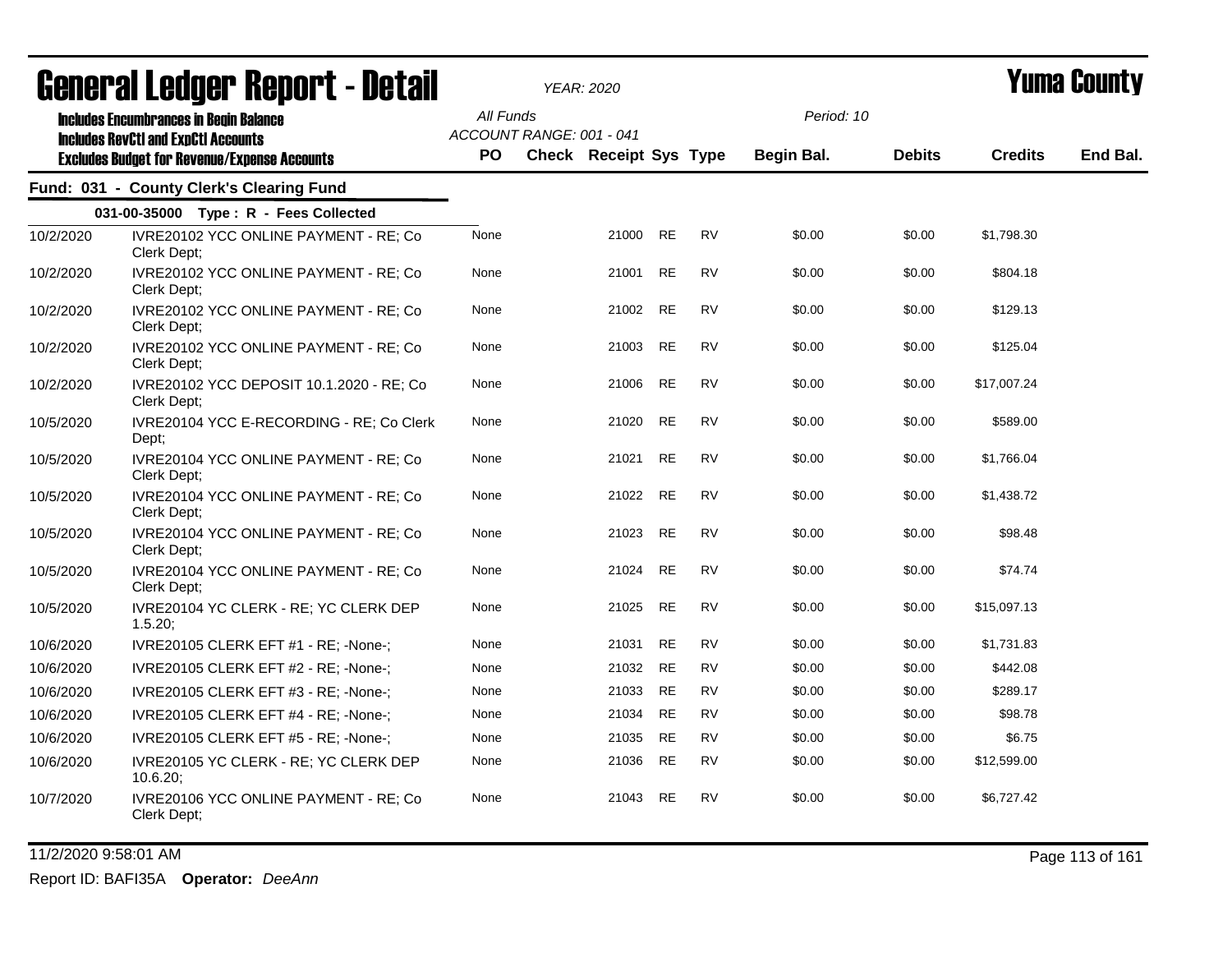|           | <b>agiigi.gi fanñai. Vanni. ( - nafqii</b>                                                  |           | YEAR: 2020                    |       |           |           |                   |               |                | I UIIIA VUUIILY |
|-----------|---------------------------------------------------------------------------------------------|-----------|-------------------------------|-------|-----------|-----------|-------------------|---------------|----------------|-----------------|
|           | <b>Includes Encumbrances in Begin Balance</b><br><b>Includes RevCtI and ExpCtI Accounts</b> | All Funds | ACCOUNT RANGE: 001 - 041      |       |           |           | Period: 10        |               |                |                 |
|           | <b>Excludes Budget for Revenue/Expense Accounts</b>                                         | PO.       | <b>Check Receipt Sys Type</b> |       |           |           | <b>Begin Bal.</b> | <b>Debits</b> | <b>Credits</b> | End Bal.        |
|           | Fund: 031 - County Clerk's Clearing Fund                                                    |           |                               |       |           |           |                   |               |                |                 |
|           | 031-00-35000 Type: R - Fees Collected                                                       |           |                               |       |           |           |                   |               |                |                 |
| 10/7/2020 | IVRE20106 YCC ONLINE PAYMENT - RE; Co<br>Clerk Dept;                                        | None      |                               | 21044 | RE        | <b>RV</b> | \$0.00            | \$0.00        | \$1,726.35     |                 |
| 10/7/2020 | IVRE20106 YCC ONLINE PAYMENT - RE; Co<br>Clerk Dept;                                        | None      |                               | 21045 | <b>RE</b> | <b>RV</b> | \$0.00            | \$0.00        | \$1,043.15     |                 |
| 10/7/2020 | IVRE20106 YCC ONLINE PAYMENT - RE; Co<br>Clerk Dept;                                        | None      |                               | 21046 | <b>RE</b> | <b>RV</b> | \$0.00            | \$0.00        | \$49.95        |                 |
| 10/7/2020 | IVRE20106 YCC ONLINE PAYMENT - RE; Co<br>Clerk Dept;                                        | None      |                               | 21047 | <b>RE</b> | <b>RV</b> | \$0.00            | \$0.00        | \$0.50         |                 |
| 10/7/2020 | IVRE20106 YC CLERK - RE; YC CLERK 10.7.20;                                                  | None      |                               | 21050 | <b>RE</b> | <b>RV</b> | \$0.00            | \$0.00        | \$30,982.61    |                 |
| 10/8/2020 | IVMD010013 - MD:LIEN FILING FEES;                                                           |           |                               |       | BA        | <b>MD</b> | \$0.00            | \$22.20       | \$0.00         |                 |
| 10/8/2020 | IVRE20107 CLERK EFT #1 - RE; -None-;                                                        | None      |                               | 21060 | <b>RE</b> | <b>RV</b> | \$0.00            | \$0.00        | \$1,110.41     |                 |
| 10/8/2020 | IVRE20107 CLERK EFT #2 - RE; -None-;                                                        | None      |                               | 21061 | <b>RE</b> | <b>RV</b> | \$0.00            | \$0.00        | \$257.98       |                 |
| 10/8/2020 | IVRE20107 CLERK EFT #3 - RE; -None-;                                                        | None      |                               | 21062 | <b>RE</b> | <b>RV</b> | \$0.00            | \$0.00        | \$140.74       |                 |
| 10/8/2020 | IVRE20107 CLERK EFT #4 - RE; -None-;                                                        | None      |                               | 21063 | <b>RE</b> | <b>RV</b> | \$0.00            | \$0.00        | \$92.61        |                 |
| 10/8/2020 | IVRE20107 VITALCHEK NETWORK - RE; -None-                                                    | None      |                               | 21064 | <b>RE</b> | <b>RV</b> | \$0.00            | \$0.00        | \$317.97       |                 |
| 10/8/2020 | IVRE20107 YC CLERK - RE; YC CLERK DEP<br>$10.8.20$ :                                        | None      |                               | 21066 | <b>RE</b> | <b>RV</b> | \$0.00            | \$0.00        | \$6,144.61     |                 |
| 10/9/2020 | IVMD010015 - MD:YCC JAMES WITTE NSF (2);                                                    |           |                               |       | <b>BA</b> | <b>MD</b> | \$0.00            | \$35.87       | \$0.00         |                 |
| 10/9/2020 | IVMD010015 - MD:YCC JAMES WITTE NSF (2);                                                    |           |                               |       | <b>BA</b> | <b>MD</b> | \$0.00            | \$308.41      | \$0.00         |                 |
| 10/9/2020 | IVRE20108 YCC ONLINE PAYMENT - RE; Co<br>Clerk Dept;                                        | None      |                               | 21076 | <b>RE</b> | <b>RV</b> | \$0.00            | \$0.00        | \$3,696.18     |                 |
| 10/9/2020 | IVRE20108 YCC ONLINE PAYMENT - RE; Co<br>Clerk Dept;                                        | None      |                               | 21077 | <b>RE</b> | <b>RV</b> | \$0.00            | \$0.00        | \$1,638.21     |                 |
| 10/9/2020 | IVRE20108 YCC ONLINE PAYMENT - RE; Co<br>Clerk Dept;                                        | None      |                               | 21078 | <b>RE</b> | <b>RV</b> | \$0.00            | \$0.00        | \$475.11       |                 |
| 10/9/2020 | IVRE20108 YCC ONLINE PAYMENT - RE; Co<br>Clerk Dept;                                        | None      |                               | 21079 | <b>RE</b> | <b>RV</b> | \$0.00            | \$0.00        | \$168.02       |                 |
| 10/9/2020 | IVRE20108 YC CLERK DEP - RE; YC CLERK<br>DEP:                                               | None      |                               | 21080 | <b>RE</b> | <b>RV</b> | \$0.00            | \$0.00        | \$23,262.85    |                 |

11/2/2020 9:58:01 AM Page 114 of 161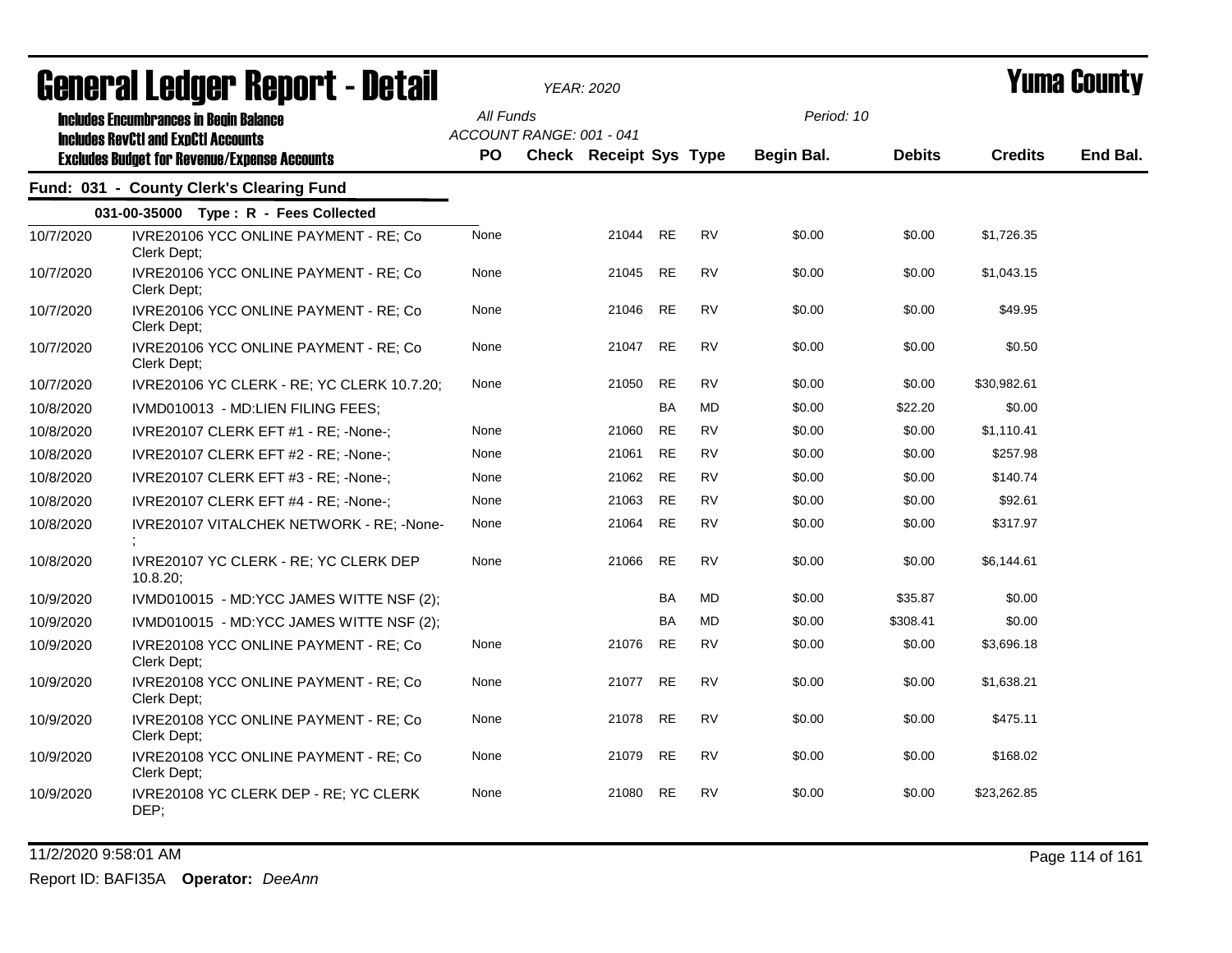|                      | agiigi.gi fanñai. Vahni. ( - nafqii                       |           | YEAR: 2020               |          |           |           |                   |               |                | I UIIIA VUUIILY |
|----------------------|-----------------------------------------------------------|-----------|--------------------------|----------|-----------|-----------|-------------------|---------------|----------------|-----------------|
|                      | <b>Includes Encumbrances in Begin Balance</b>             | All Funds |                          |          |           |           | Period: 10        |               |                |                 |
|                      | <b>Includes RevCtI and ExpCtI Accounts</b>                |           | ACCOUNT RANGE: 001 - 041 |          |           |           |                   |               |                |                 |
|                      | <b>Excludes Budget for Revenue/Expense Accounts</b>       | PO.       | Check Receipt Sys Type   |          |           |           | <b>Begin Bal.</b> | <b>Debits</b> | <b>Credits</b> | End Bal.        |
|                      | Fund: 031 - County Clerk's Clearing Fund                  |           |                          |          |           |           |                   |               |                |                 |
|                      | 031-00-35000 Type: R - Fees Collected                     |           |                          |          |           |           |                   |               |                |                 |
| 10/13/2020           | IVRE20109 YCC E-RECORDING - RE; Co Clerk<br>Dept;         | None      |                          | 21084 RE |           | <b>RV</b> | \$0.00            | \$0.00        | \$956.50       |                 |
| 10/13/2020           | IVRE20109 YCC ONLINE PAYMENT - RE; Co<br>Clerk Dept;      | None      |                          | 21085    | RE        | <b>RV</b> | \$0.00            | \$0.00        | \$1,102.76     |                 |
| 10/13/2020           | IVRE20109 YCC ONLINE PAYMENT - RE; Co<br>Clerk Dept;      | None      |                          | 21086    | RE        | <b>RV</b> | \$0.00            | \$0.00        | \$281.41       |                 |
| 10/13/2020           | IVRE20109 YCC ONLINE PAYMENT - RE; Co<br>Clerk Dept;      | None      |                          | 21087    | RE        | <b>RV</b> | \$0.00            | \$0.00        | \$68.37        |                 |
| 10/13/2020           | IVRE20109 YCC ONLINE PAYMENT - RE; Co<br>Clerk Dept;      | None      |                          | 21088    | <b>RE</b> | <b>RV</b> | \$0.00            | \$0.00        | \$12.67        |                 |
| 10/13/2020           | IVRE20109 CLERK DAILY DEPOSIT - RE: -None-                | None      |                          | 21089    | <b>RE</b> | <b>RV</b> | \$0.00            | \$0.00        | \$13,706.52    |                 |
| 10/14/2020           | IVRE201010 CLERK EFT #1 - RE; -None-;                     | None      |                          | 21098    | <b>RE</b> | <b>RV</b> | \$0.00            | \$0.00        | \$1,909.75     |                 |
| 10/14/2020           | IVRE201010 CLERK EFT #2 - RE; -None-;                     | None      |                          | 21099    | <b>RE</b> | <b>RV</b> | \$0.00            | \$0.00        | \$392.04       |                 |
| 10/14/2020           | IVRE201010 CLERK EFT #3 - RE; -None-;                     | None      |                          | 21100    | <b>RE</b> | <b>RV</b> | \$0.00            | \$0.00        | \$30.87        |                 |
| 10/14/2020           | IVRE201010 VITALCHEK NETWORK - RE; -<br>None-;            | None      |                          | 21101    | RE        | <b>RV</b> | \$0.00            | \$0.00        | \$75.67        |                 |
| 10/14/2020           | IVRE201010 YC CLERK - RE; YC CLERK DEP<br>10.14.20        | None      |                          | 21102    | <b>RE</b> | <b>RV</b> | \$0.00            | \$0.00        | \$31,027.60    |                 |
| 10/15/2020           | IVRE201011 YCC ONLINE PAYMENT - RE; Co<br>Clerk Dept;     | None      |                          | 21111 RE |           | <b>RV</b> | \$0.00            | \$0.00        | \$1,268.78     |                 |
| 10/15/2020           | IVRE201011 YCC ONLINE PAYMENT3100 - RE;<br>Co Clerk Dept; | None      |                          | 21112 RE |           | <b>RV</b> | \$0.00            | \$0.00        | \$1,084.56     |                 |
| 10/15/2020           | IVRE201011 YCC ONLINE PAYMENT - RE; Co<br>Clerk Dept;     | None      |                          | 21113 RE |           | <b>RV</b> | \$0.00            | \$0.00        | \$269.78       |                 |
| 10/15/2020           | IVRE201011 YCC ONLINE PAYMENT - RE; Co<br>Clerk Dept;     | None      |                          | 21114    | RE        | <b>RV</b> | \$0.00            | \$0.00        | \$130.21       |                 |
| 10/15/2020           | IVRE201011 clerk daily deposit - RE; -None-;              | None      |                          | 21115 RE |           | <b>RV</b> | \$0.00            | \$0.00        | \$30,645.81    |                 |
| 10/16/2020           | IVRE201012 CLERK EFT #1 - RE; -None-;                     | None      |                          | 21121    | <b>RE</b> | <b>RV</b> | \$0.00            | \$0.00        | \$1,259.74     |                 |
| 10/16/2020           | IVRE201012 CLERK EFT #2 - RE; -None-;                     | None      |                          | 21122    | RE        | <b>RV</b> | \$0.00            | \$0.00        | \$646.23       |                 |
| 10/16/2020           | IVRE201012 CLERK EFT #3 - RE; -None-;                     | None      |                          | 21123    | <b>RE</b> | <b>RV</b> | \$0.00            | \$0.00        | \$139.43       |                 |
| 11/2/2020 9:58:01 AM |                                                           |           |                          |          |           |           |                   |               |                | Page 115 of 161 |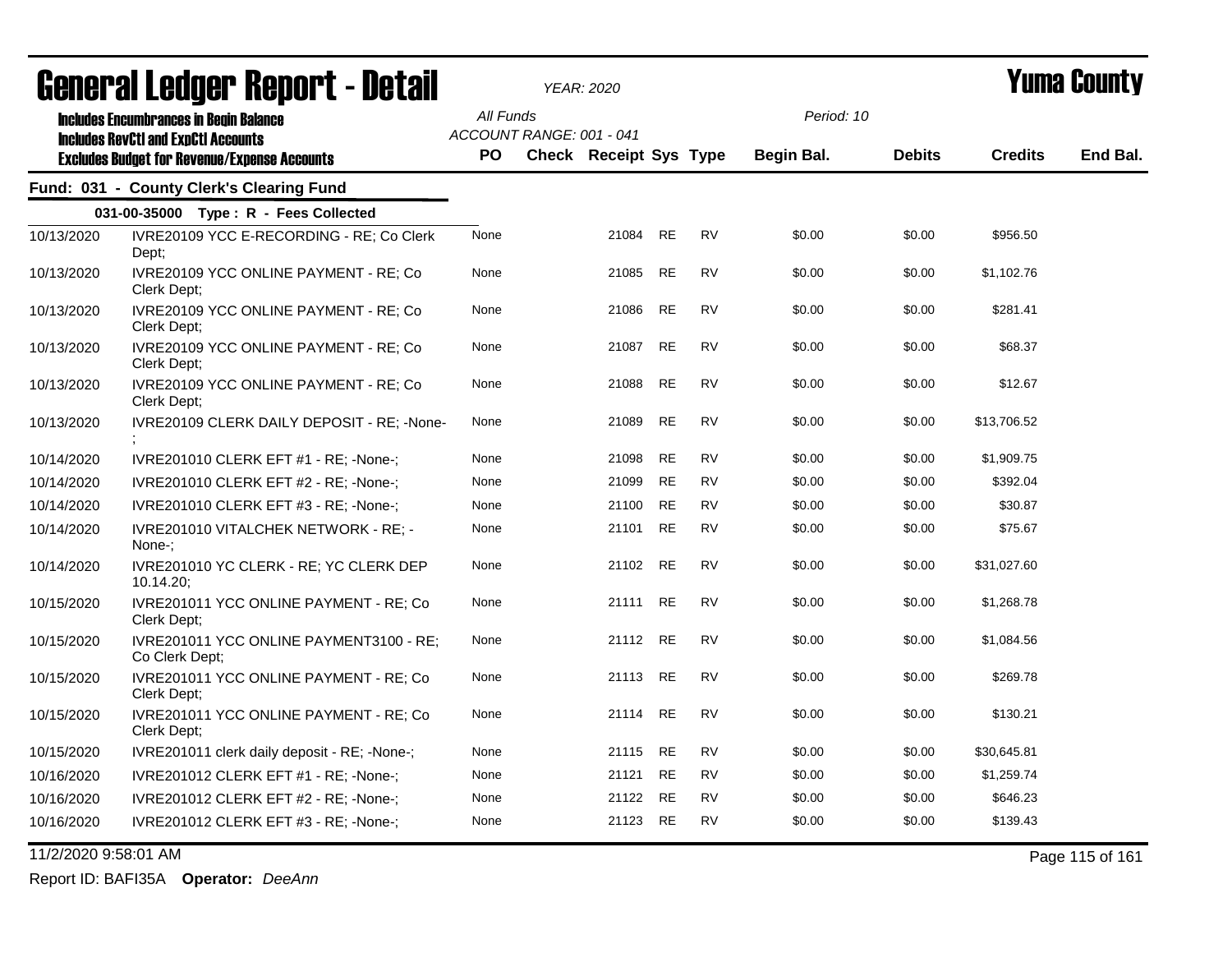|            | agual.gi fanñal. Urini. ( - nafsii                                                          |                        | <i>YEAR: 2020</i>                                  |          |           |           |                          |               |                | I UIIIA VUUIILY |
|------------|---------------------------------------------------------------------------------------------|------------------------|----------------------------------------------------|----------|-----------|-----------|--------------------------|---------------|----------------|-----------------|
|            | <b>Includes Encumbrances in Begin Balance</b><br><b>Includes RevCtI and ExpCtI Accounts</b> | All Funds<br><b>PO</b> | ACCOUNT RANGE: 001 - 041<br>Check Receipt Sys Type |          |           |           | Period: 10<br>Begin Bal. | <b>Debits</b> | <b>Credits</b> | End Bal.        |
|            | <b>Excludes Budget for Revenue/Expense Accounts</b>                                         |                        |                                                    |          |           |           |                          |               |                |                 |
|            | Fund: 031 - County Clerk's Clearing Fund                                                    |                        |                                                    |          |           |           |                          |               |                |                 |
|            | 031-00-35000 Type: R - Fees Collected                                                       |                        |                                                    |          |           |           |                          |               |                |                 |
| 10/16/2020 | IVRE201012 CLERK EFT #4 - RE; -None-;                                                       | None                   |                                                    | 21124    | <b>RE</b> | <b>RV</b> | \$0.00                   | \$0.00        | \$1.17         |                 |
| 10/16/2020 | IVRE201012 YC CLERK DEP - RE; YC CLERK<br>DEP 10.16.20;                                     | None                   |                                                    | 21125    | <b>RE</b> | <b>RV</b> | \$0.00                   | \$0.00        | \$7,932.23     |                 |
| 10/19/2020 | IVRE201013 YUMA CO REC FEES - RE; Co<br>Clerk Dept:                                         | None                   |                                                    | 21148    | <b>RE</b> | <b>RV</b> | \$0.00                   | \$0.00        | \$415.00       |                 |
| 10/19/2020 | IVRE201013 YCC E-RECORDING - RE; Co Clerk<br>Dept;                                          | None                   |                                                    | 21149    | <b>RE</b> | <b>RV</b> | \$0.00                   | \$0.00        | \$221.00       |                 |
| 10/19/2020 | IVRE201013 YCC ONLINE PAYMENT - RE; Co<br>Clerk Dept:                                       | None                   |                                                    | 21152    | <b>RE</b> | <b>RV</b> | \$0.00                   | \$0.00        | \$3,775.69     |                 |
| 10/19/2020 | IVRE201013 YCC ONLINE PAYMENT - RE; Co<br>Clerk Dept;                                       | None                   |                                                    | 21153    | <b>RE</b> | <b>RV</b> | \$0.00                   | \$0.00        | \$1,563.46     |                 |
| 10/19/2020 | IVRE201013 YCC ONLINE PAYMENT - RE; Co<br>Clerk Dept;                                       | None                   |                                                    | 21154    | <b>RE</b> | <b>RV</b> | \$0.00                   | \$0.00        | \$5.50         |                 |
| 10/19/2020 | IVRE201013 YC CLERK - RE; YC CLERK DEP<br>10.19.20;                                         | None                   |                                                    | 21155    | <b>RE</b> | RV        | \$0.00                   | \$0.00        | \$11,572.91    |                 |
| 10/20/2020 | IVRE201014 CLERK EFT #1 - RE; -None-;                                                       | None                   |                                                    | 21170    | <b>RE</b> | RV        | \$0.00                   | \$0.00        | \$2,492.58     |                 |
| 10/20/2020 | IVRE201014 CLERK EFT #2 - RE; -None-;                                                       | None                   |                                                    | 21171    | <b>RE</b> | <b>RV</b> | \$0.00                   | \$0.00        | \$342.45       |                 |
| 10/20/2020 | IVRE201014 CLERK EFT #3 - RE; -None-;                                                       | None                   |                                                    | 21172 RE |           | <b>RV</b> | \$0.00                   | \$0.00        | \$312.17       |                 |
| 10/20/2020 | IVRE201014 CLERK EFT #4 - RE; -None-;                                                       | None                   |                                                    | 21173    | <b>RE</b> | <b>RV</b> | \$0.00                   | \$0.00        | \$0.50         |                 |
| 10/20/2020 | IVRE201014 YCC DEPOSIT 10.19.20 - RE; Co<br>Clerk Dept;                                     | None                   |                                                    | 21174    | <b>RE</b> | <b>RV</b> | \$0.00                   | \$0.00        | \$10,626.74    |                 |
| 10/21/2020 | IVRE201015 YCC ONLINE PAYMENT - RE; Co<br>Clerk Dept:                                       | None                   |                                                    | 21182    | <b>RE</b> | <b>RV</b> | \$0.00                   | \$0.00        | \$509.29       |                 |
| 10/21/2020 | IVRE201015 YCC ONLINE PAYMENT - RE; Co<br>Clerk Dept:                                       | None                   |                                                    | 21183    | <b>RE</b> | <b>RV</b> | \$0.00                   | \$0.00        | \$117.00       |                 |
| 10/21/2020 | IVRE201015 YCC ONLINE PAYMENT - RE; Co<br>Clerk Dept;                                       | None                   |                                                    | 21184    | <b>RE</b> | <b>RV</b> | \$0.00                   | \$0.00        | \$97.26        |                 |
| 10/21/2020 | IVRE201015 YCC ONLINE PAYMENT - RE; Co<br>Clerk Dept;                                       | None                   |                                                    | 21185    | <b>RE</b> | <b>RV</b> | \$0.00                   | \$0.00        | \$65.67        |                 |
| 10/21/2020 | IVRE201015 YCC DEPOSIT 10.20.2020 - RE; Co<br>Clerk Dept;                                   | None                   |                                                    | 21186    | <b>RE</b> | <b>RV</b> | \$0.00                   | \$0.00        | \$23,214.16    |                 |

11/2/2020 9:58:01 AM Page 116 of 161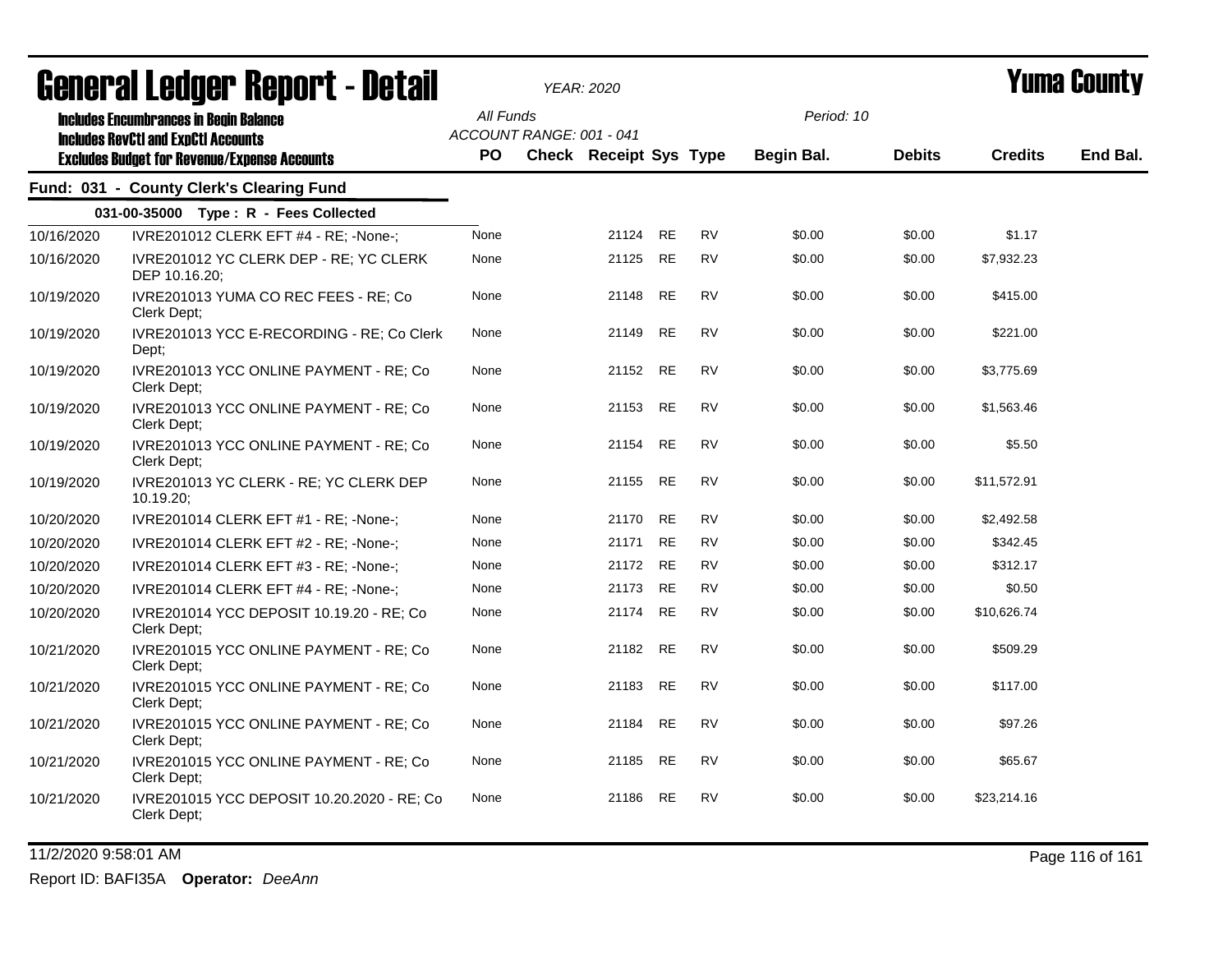|            | agiigi.gi fanñai. Ughni. ( - nafail                                                                                                                |                  |                          | YEAR: 2020                    |           |           |                          |               |                | T UIIIA VUUIILY |
|------------|----------------------------------------------------------------------------------------------------------------------------------------------------|------------------|--------------------------|-------------------------------|-----------|-----------|--------------------------|---------------|----------------|-----------------|
|            | <b>Includes Encumbrances in Begin Balance</b><br><b>Includes RevCtI and ExpCtI Accounts</b><br><b>Excludes Budget for Revenue/Expense Accounts</b> | All Funds<br>PO. | ACCOUNT RANGE: 001 - 041 | <b>Check Receipt Sys Type</b> |           |           | Period: 10<br>Begin Bal. | <b>Debits</b> | <b>Credits</b> | End Bal.        |
|            | Fund: 031 - County Clerk's Clearing Fund                                                                                                           |                  |                          |                               |           |           |                          |               |                |                 |
|            | 031-00-35000 Type: R - Fees Collected                                                                                                              |                  |                          |                               |           |           |                          |               |                |                 |
| 10/22/2020 | IVRE201016 CLERK EFT #1 - RE; -None-;                                                                                                              | None             |                          | 21193                         | <b>RE</b> | <b>RV</b> | \$0.00                   | \$0.00        | \$2,472.17     |                 |
| 10/22/2020 | IVRE201016 CLERK EFT #2 - RE; -None-;                                                                                                              | None             |                          | 21194                         | <b>RE</b> | <b>RV</b> | \$0.00                   | \$0.00        | \$795.32       |                 |
| 10/22/2020 | IVRE201016 CLERK EFT #3 - RE; -None-;                                                                                                              | None             |                          | 21195                         | <b>RE</b> | <b>RV</b> | \$0.00                   | \$0.00        | \$352.31       |                 |
| 10/22/2020 | IVRE201016 YC CLERK - RE; YC CLERK DEP<br>$10.22.20$ ;                                                                                             | None             |                          | 21196                         | <b>RE</b> | <b>RV</b> | \$0.00                   | \$0.00        | \$7,986.91     |                 |
| 10/23/2020 | <b>IVRE201017 CLERK EFT #1;</b>                                                                                                                    | None             |                          | 21207                         | <b>RE</b> | <b>RV</b> | \$0.00                   | \$0.00        | \$2,851.64     |                 |
| 10/23/2020 | IVRE201017 CLERK EFT #2 - RE; -None-;                                                                                                              | None             |                          | 21208                         | <b>RE</b> | <b>RV</b> | \$0.00                   | \$0.00        | \$1,523.98     |                 |
| 10/23/2020 | IVRE201017 CLERK EFT #3 - RE; -None-;                                                                                                              | None             |                          | 21209                         | <b>RE</b> | <b>RV</b> | \$0.00                   | \$0.00        | \$335.68       |                 |
| 10/23/2020 | IVRE201017 CLERK EFT #4 - RE; -None-;                                                                                                              | None             |                          | 21210                         | <b>RE</b> | <b>RV</b> | \$0.00                   | \$0.00        | \$215.27       |                 |
| 10/23/2020 | IVRE201017 CLERK DAILY DEPOSIT - RE; -<br>None-:                                                                                                   | None             |                          | 21214                         | <b>RE</b> | <b>RV</b> | \$0.00                   | \$0.00        | \$21,597.09    |                 |
| 10/26/2020 | IVRE201018 YCC E-RECORDING - RE; Co Clerk<br>Dept;                                                                                                 | None             |                          | 21219                         | <b>RE</b> | <b>RV</b> | \$0.00                   | \$0.00        | \$134.00       |                 |
| 10/26/2020 | IVRE201018 YCC ONLINE PAYMENT - RE; Co<br>Clerk Dept:                                                                                              | None             |                          | 21220                         | <b>RE</b> | <b>RV</b> | \$0.00                   | \$0.00        | \$2,146.07     |                 |
| 10/26/2020 | IVRE201018 YCC ONLINE PAYMENT - RE; Co<br>Clerk Dept:                                                                                              | None             |                          | 21221                         | <b>RE</b> | <b>RV</b> | \$0.00                   | \$0.00        | \$1,178.06     |                 |
| 10/26/2020 | IVRE201018 YCC ONLINE PAYMENT - RE; Co<br>Clerk Dept;                                                                                              | None             |                          | 21222                         | <b>RE</b> | <b>RV</b> | \$0.00                   | \$0.00        | \$189.61       |                 |
| 10/26/2020 | IVRE201018 YCC ONLINE PAYMENT - RE; Co<br>Clerk Dept;                                                                                              | None             |                          | 21223                         | <b>RE</b> | <b>RV</b> | \$0.00                   | \$0.00        | \$56.87        |                 |
| 10/26/2020 | IVRE201018 CLERK DAILY DEPOSIT - RE; -<br>None-:                                                                                                   | None             |                          | 21224                         | <b>RE</b> | <b>RV</b> | \$0.00                   | \$0.00        | \$13,073.59    |                 |
| 10/26/2020 | IVRE201018 TCDS TAX REFUND #2 - RE; -<br>None-:                                                                                                    | None             |                          | 21227                         | <b>RE</b> | <b>RV</b> | \$0.00                   | \$0.00        | \$82.12        |                 |
| 10/27/2020 | IVRE201019 YCC ONLINE PAYMENT - RE; Co<br>Clerk Dept;                                                                                              | None             |                          | 21231                         | <b>RE</b> | <b>RV</b> | \$0.00                   | \$0.00        | \$2,348.68     |                 |
| 10/27/2020 | IVRE201019 YCC ONLINE PAYMENT - RE; Co<br>Clerk Dept;                                                                                              | None             |                          | 21232                         | <b>RE</b> | <b>RV</b> | \$0.00                   | \$0.00        | \$1,018.11     |                 |
| 10/27/2020 | IVRE201019 YCC ONLINE PAYMENT - RE; Co<br>Clerk Dept;                                                                                              | None             |                          | 21233                         | <b>RE</b> | <b>RV</b> | \$0.00                   | \$0.00        | \$825.90       |                 |
|            |                                                                                                                                                    |                  |                          |                               |           |           |                          |               |                |                 |

11/2/2020 9:58:01 AM Page 117 of 161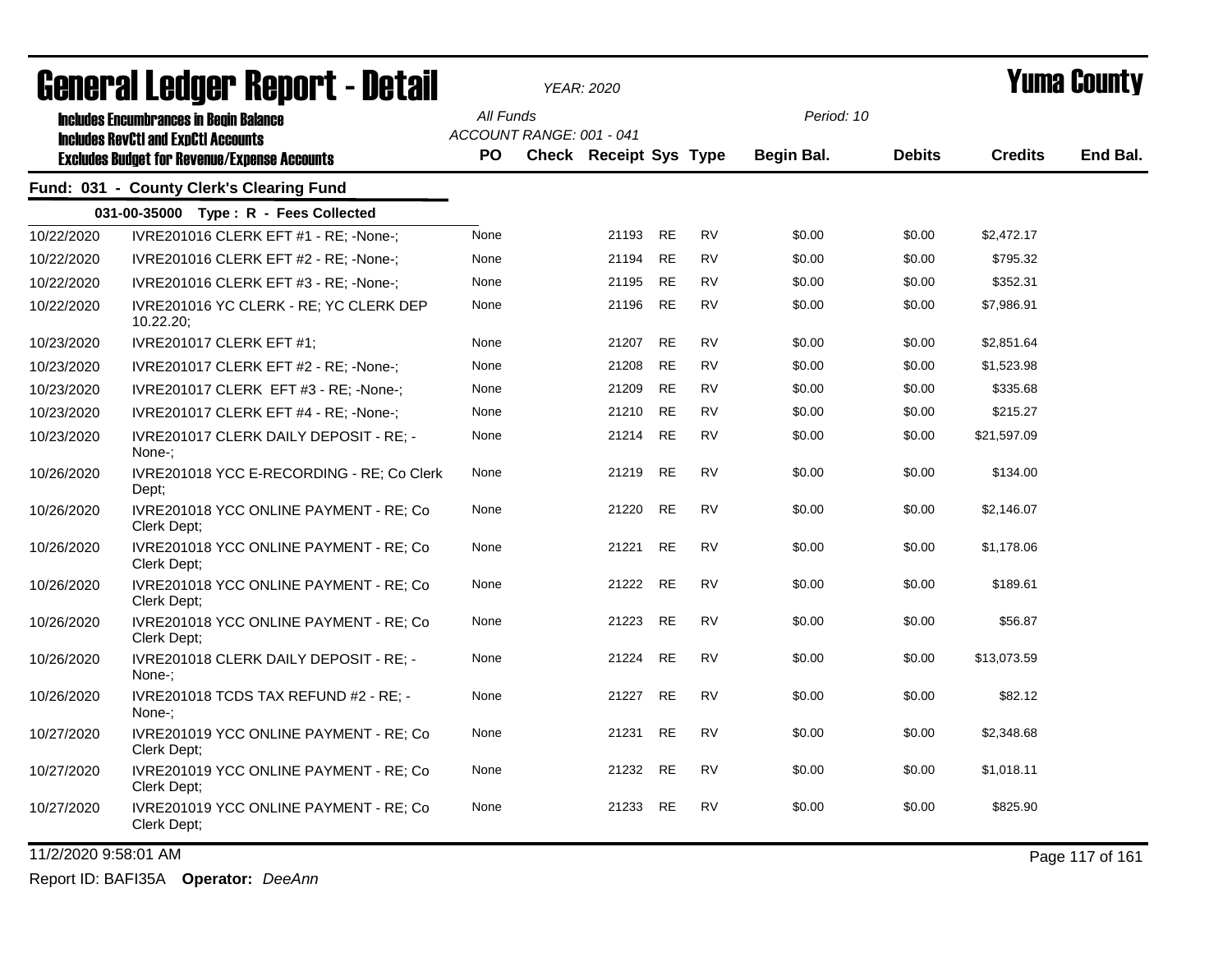|                      | agiigi.gi fanñai. Ughni. ( - natsii                                                               |           |                          | <b>YEAR: 2020</b>      |           |           |            |               |                | I UIIIA VUUIILY |
|----------------------|---------------------------------------------------------------------------------------------------|-----------|--------------------------|------------------------|-----------|-----------|------------|---------------|----------------|-----------------|
|                      | <b>Includes Encumbrances in Begin Balance</b>                                                     | All Funds |                          |                        |           |           | Period: 10 |               |                |                 |
|                      | <b>Includes RevCtI and ExpCtI Accounts</b><br><b>Excludes Budget for Revenue/Expense Accounts</b> | PO.       | ACCOUNT RANGE: 001 - 041 | Check Receipt Sys Type |           |           | Begin Bal. | <b>Debits</b> | <b>Credits</b> | End Bal.        |
|                      | Fund: 031 - County Clerk's Clearing Fund                                                          |           |                          |                        |           |           |            |               |                |                 |
|                      | 031-00-35000 Type: R - Fees Collected                                                             |           |                          |                        |           |           |            |               |                |                 |
| 10/27/2020           | IVRE201019 YCC ONLINE PAYMENT - RE; Co<br>Clerk Dept;                                             | None      |                          | 21234                  | <b>RE</b> | <b>RV</b> | \$0.00     | \$0.00        | \$60.54        |                 |
| 10/27/2020           | IVRE201019 YC CLERK - RE; YCC DEPOSIT<br>$10.27.20$ ;                                             | None      |                          | 21235                  | <b>RE</b> | <b>RV</b> | \$0.00     | \$0.00        | \$9,321.32     |                 |
| 10/27/2020           | IVRE201020 correct clerk daily deposit - RE; -<br>None-:                                          | None      |                          | 21240                  | <b>RE</b> | <b>RV</b> | \$0.00     | \$0.00        | (\$9,321.32)   |                 |
| 10/27/2020           | IVRE201020 clerk daily deposit corrected - RE; -<br>None-:                                        | None      |                          | 21241                  | <b>RE</b> | <b>RV</b> | \$0.00     | \$0.00        | \$9,231.32     |                 |
| 10/28/2020           | IVRE201021 CLERK EFT #1 - RE; -None-;                                                             | None      |                          | 21243                  | <b>RE</b> | <b>RV</b> | \$0.00     | \$0.00        | \$635.90       |                 |
| 10/28/2020           | IVRE201021 CLERK EFT #2 - RE; -None-;                                                             | None      |                          | 21244                  | <b>RE</b> | <b>RV</b> | \$0.00     | \$0.00        | \$273.60       |                 |
| 10/28/2020           | IVRE201021 CLERK EFT #3 - RE; -None-;                                                             | None      |                          | 21245                  | <b>RE</b> | <b>RV</b> | \$0.00     | \$0.00        | \$243.01       |                 |
| 10/28/2020           | IVRE201021 CLERK EFT #4 - RE; -None-;                                                             | None      |                          | 21246                  | <b>RE</b> | <b>RV</b> | \$0.00     | \$0.00        | \$18.52        |                 |
| 10/28/2020           | IVRE201021 YCC DEPOSIT 10.27.2020 - RE; Co<br>Clerk Dept:                                         | None      |                          | 21247                  | <b>RE</b> | <b>RV</b> | \$0.00     | \$0.00        | \$33,892.60    |                 |
| 10/29/2020           | IVRE201022 YCC ONLINE PAYMENT - RE; Co<br>Clerk Dept;                                             | None      |                          | 21254                  | <b>RE</b> | <b>RV</b> | \$0.00     | \$0.00        | \$1,637.14     |                 |
| 10/29/2020           | IVRE201022 YCC ONLINE PAYMENT - RE; Co<br>Clerk Dept;                                             | None      |                          | 21255                  | <b>RE</b> | <b>RV</b> | \$0.00     | \$0.00        | \$293.74       |                 |
| 10/29/2020           | IVRE201022 YCC ONLINE PAYMENT - RE; Co<br>Clerk Dept;                                             | None      |                          | 21256                  | <b>RE</b> | <b>RV</b> | \$0.00     | \$0.00        | \$193.28       |                 |
| 10/29/2020           | IVRE201022 YCC ONLINE PAYMENT - RE; Co<br>Clerk Dept;                                             | None      |                          | 21257                  | <b>RE</b> | <b>RV</b> | \$0.00     | \$0.00        | \$189.86       |                 |
| 10/29/2020           | IVRE201022 YCC ONLINE PAYMENT - RE; Co<br>Clerk Dept:                                             | None      |                          | 21258                  | <b>RE</b> | <b>RV</b> | \$0.00     | \$0.00        | \$0.75         |                 |
| 10/29/2020           | IVRE201022 YCC VITALCHEK - RE; Co Clerk<br>Dept;                                                  | None      |                          | 21259                  | <b>RE</b> | <b>RV</b> | \$0.00     | \$0.00        | \$69.77        |                 |
| 10/29/2020           | IVRE201022 YC CLERK - RE; YC CLERK DEP<br>10.29.20;                                               | None      |                          | 21260                  | <b>RE</b> | <b>RV</b> | \$0.00     | \$0.00        | \$8,799.45     |                 |
| 10/30/2020           | IVRE201023 CLERK EFT #1 - RE; -None-;                                                             | None      |                          | 21271                  | <b>RE</b> | <b>RV</b> | \$0.00     | \$0.00        | \$1,920.91     |                 |
| 10/30/2020           | IVRE201023 CLERK EFT #2 - RE; -None-;                                                             | None      |                          | 21272                  | <b>RE</b> | <b>RV</b> | \$0.00     | \$0.00        | \$746.83       |                 |
| 10/30/2020           | IVRE201023 CLERK EFT #3 - RE; -None-;                                                             | None      |                          | 21273                  | <b>RE</b> | <b>RV</b> | \$0.00     | \$0.00        | \$104.56       |                 |
| 11/2/2020 9:58:02 AM |                                                                                                   |           |                          |                        |           |           |            |               |                | Page 118 of 161 |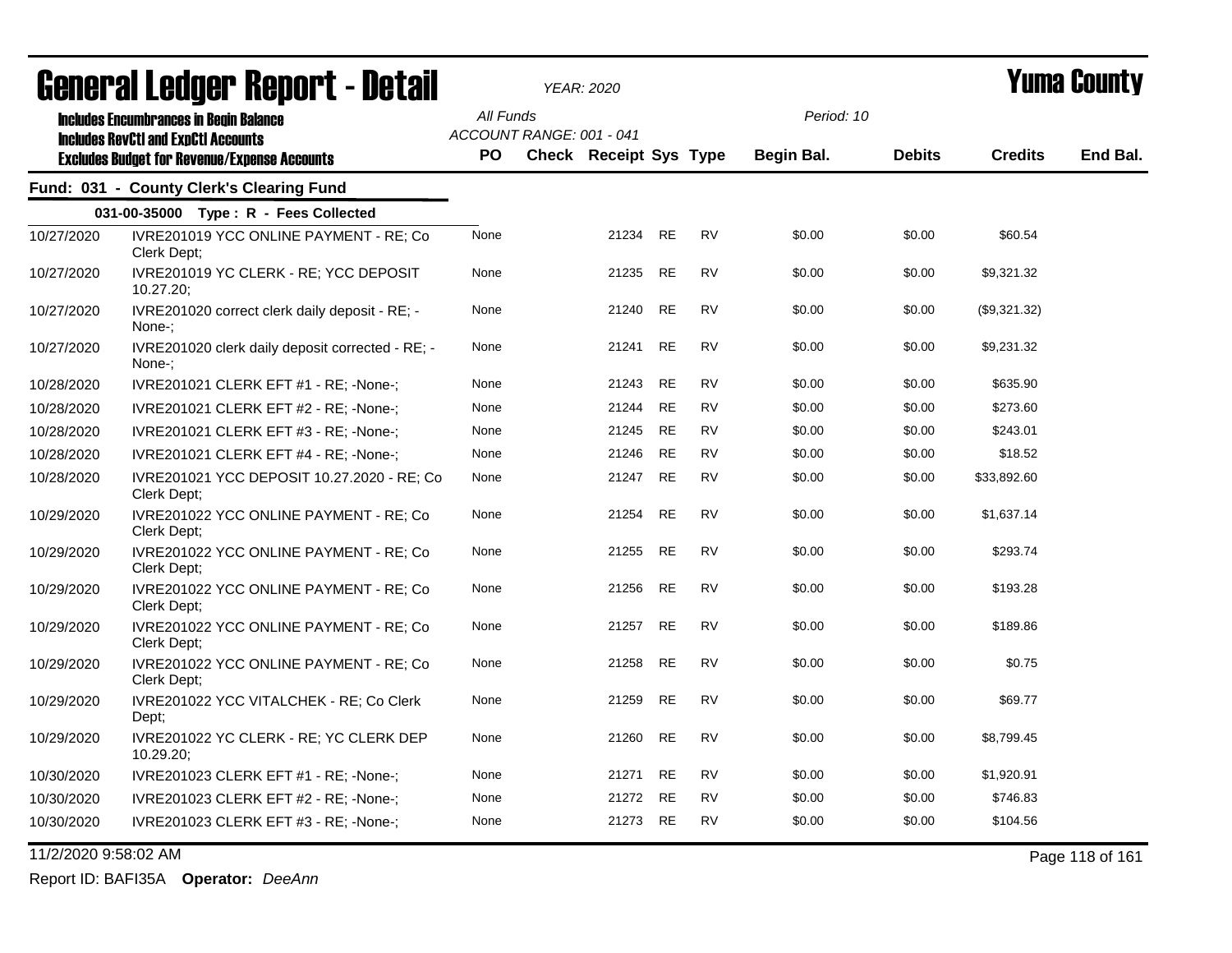|                      |                                            | <b>General Ledger Report - Detail</b>                                          |                                               | <b>YEAR: 2020</b>             |           |           |                  |               |                | <b>Yuma County</b> |
|----------------------|--------------------------------------------|--------------------------------------------------------------------------------|-----------------------------------------------|-------------------------------|-----------|-----------|------------------|---------------|----------------|--------------------|
|                      |                                            | <b>Includes Encumbrances in Begin Balance</b>                                  | All Funds                                     |                               |           |           | Period: 10       |               |                |                    |
|                      | <b>Includes RevCtI and ExpCtI Accounts</b> | <b>Excludes Budget for Revenue/Expense Accounts</b>                            | ACCOUNT RANGE: 001 - 041<br><b>PO</b>         | <b>Check Receipt Sys Type</b> |           |           | Begin Bal.       | <b>Debits</b> | <b>Credits</b> | End Bal.           |
|                      |                                            | Fund: 031 - County Clerk's Clearing Fund                                       |                                               |                               |           |           |                  |               |                |                    |
|                      |                                            | 031-00-35000 Type: R - Fees Collected                                          |                                               |                               |           |           |                  |               |                |                    |
| 10/30/2020           |                                            | IVRE201023 CLERK EFT #4 - RE; -None-;                                          | None                                          | 21274                         | <b>RE</b> | <b>RV</b> | \$0.00           | \$0.00        | \$81.67        |                    |
| 10/30/2020           |                                            | IVRE201023 CLERK EFT #5 - RE; -None-;                                          | None                                          | 21275                         | <b>RE</b> | <b>RV</b> | \$0.00           | \$0.00        | \$56.25        |                    |
| 10/30/2020           | 10.30.20                                   | IVRE201023 YC CLERK - RE; YCC DEP                                              | None                                          | 21277                         | <b>RE</b> | <b>RV</b> | \$0.00           | \$0.00        | \$16,067.88    |                    |
|                      |                                            |                                                                                | <b>Total For: Fees Collected</b>              |                               |           |           | (\$3,281,262.47) | \$366.48      | \$430,058.70   | (\$3,710,954.69)   |
|                      |                                            | 031-00-35002 Type: R - MV Insurance Fee                                        |                                               |                               |           |           |                  |               |                |                    |
| 10/1/2020            |                                            | Beginning Balance;                                                             |                                               |                               |           |           | (\$3,687.89)     | \$0.00        | \$0.00         |                    |
|                      |                                            |                                                                                | <b>Total For: MV Insurance Fee</b>            |                               |           |           | (\$3,687.89)     | \$0.00        | \$0.00         | (\$3,687.89)       |
|                      |                                            | 031-00-35108 Type: R - CoClerk Election Reimbursement                          |                                               |                               |           |           |                  |               |                |                    |
| 10/1/2020            |                                            | Beginning Balance;                                                             |                                               |                               |           |           | \$0.00           | \$0.00        | \$0.00         |                    |
|                      |                                            |                                                                                | <b>Total For: CoClerk Election Reimbursem</b> |                               |           |           | \$0.00           | \$0.00        | \$0.00         | \$0.00             |
|                      |                                            | 031-00-49000 Type: X - Warrants Paid                                           |                                               |                               |           |           |                  |               |                |                    |
| 10/1/2020            |                                            | Beginning Balance;                                                             |                                               |                               |           |           | \$3,306,520.39   | \$0.00        | \$0.00         |                    |
| 10/5/2020            | 2020;                                      | IVMD010006 - MD:SALES TAX SEPTEMBER                                            |                                               |                               | BA        | MD        | \$0.00           | \$16,491.44   | \$0.00         |                    |
| 10/5/2020            |                                            | IVMD010006 0 - MD:SALES TAX FOR<br>SEPTEMBER 202;                              |                                               |                               | BA        | MD        | \$0.00           | \$8,476.14    | \$0.00         |                    |
| 10/5/2020            | SEPTEMBER 20:                              | IVMD010006 20 - MD:O TAX AND FEES                                              |                                               |                               | <b>BA</b> | <b>MD</b> | \$0.00           | \$169,151.93  | \$0.00         |                    |
| 10/5/2020            | SEPTEMBER:                                 | IVMD010006 2020 - MD:MARRIAGE LICENSE                                          |                                               |                               | BA        | <b>MD</b> | \$0.00           | \$33.00       | \$0.00         |                    |
| 10/5/2020            | SEPTEMBER:                                 | IVMD010006 2020 - MD:MARRIAGE LICENSE                                          |                                               |                               | <b>BA</b> | MD        | \$0.00           | \$220.00      | \$0.00         |                    |
| 10/5/2020            |                                            | IVMD010006 RIVER'S LICENSE SEPT 2020<br>#02- - MD:TITLES, FEES, SALE TAX, & D; |                                               |                               | <b>BA</b> | <b>MD</b> | \$0.00           | \$182,659.82  | \$0.00         |                    |
| 10/9/2020            |                                            | IVMD010014 - MD:YCC ERTB SEPT;                                                 |                                               |                               | <b>BA</b> | <b>MD</b> | \$0.00           | \$490.00      | \$0.00         |                    |
|                      |                                            |                                                                                | <b>Total For: Warrants Paid</b>               |                               |           |           | \$3,306,520.39   | \$377,522.33  | \$0.00         | \$3,684,042.72     |
|                      |                                            | 031-00-49401 Type: X - Transfer Out                                            |                                               |                               |           |           |                  |               |                |                    |
| 10/1/2020            |                                            | Beginning Balance;                                                             |                                               |                               |           |           | \$0.00           | \$0.00        | \$0.00         |                    |
| 11/2/2020 9:58:02 AM |                                            |                                                                                |                                               |                               |           |           |                  |               |                | Page 119 of 161    |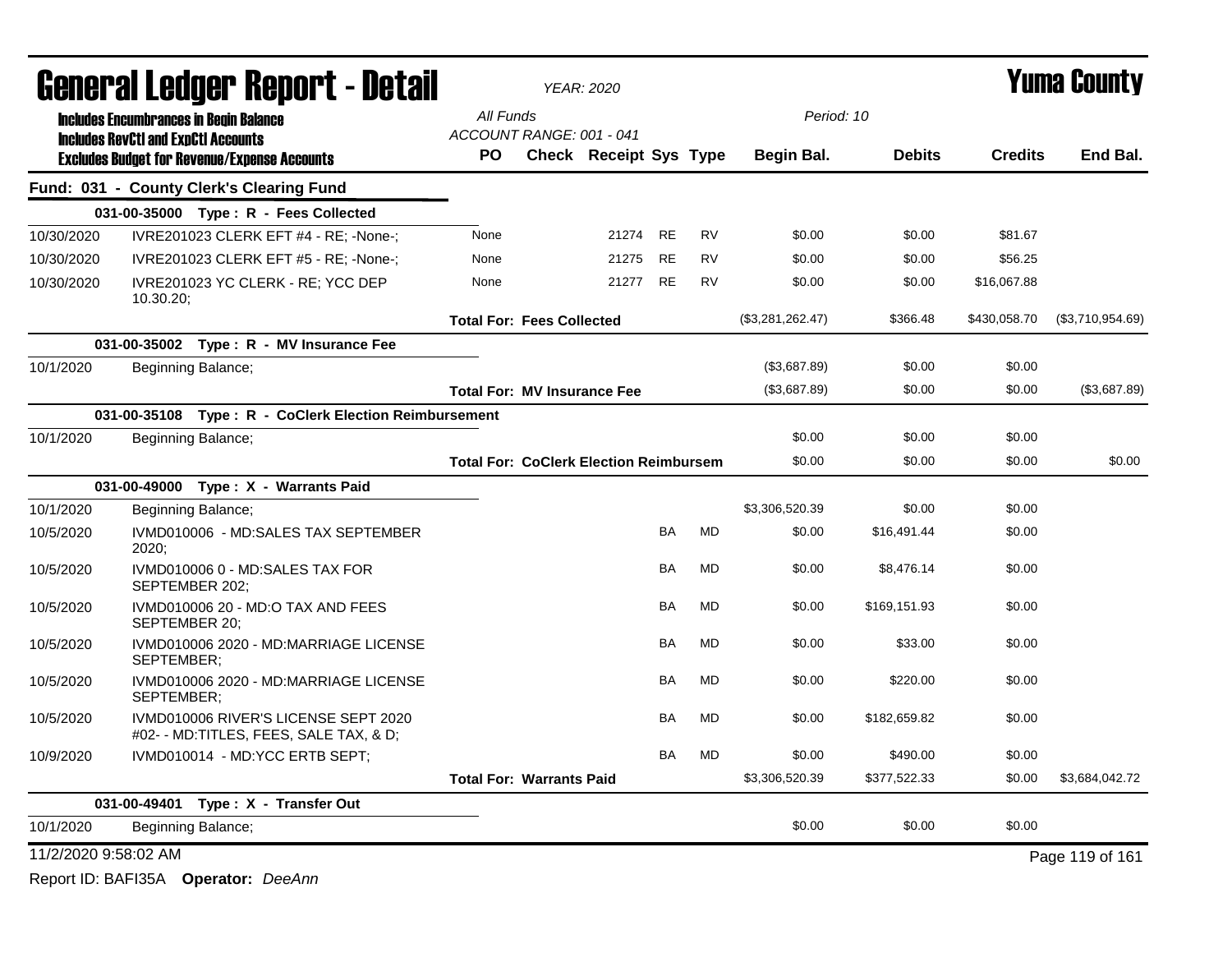|            | General Ledger Report - Detail                                                              |                                                  |              | <b>YEAR: 2020</b>                               |           |           |              |                |                           | <b>Yuma County</b> |
|------------|---------------------------------------------------------------------------------------------|--------------------------------------------------|--------------|-------------------------------------------------|-----------|-----------|--------------|----------------|---------------------------|--------------------|
|            | <b>Includes Encumbrances in Begin Balance</b><br><b>Includes RevCtI and ExpCtI Accounts</b> | All Funds<br>ACCOUNT RANGE: 001 - 041            |              |                                                 |           |           | Period: 10   |                |                           |                    |
|            | <b>Excludes Budget for Revenue/Expense Accounts</b>                                         | PO.                                              |              | Check Receipt Sys Type                          |           |           | Begin Bal.   | <b>Debits</b>  | <b>Credits</b>            | End Bal.           |
|            | Fund: 031 - County Clerk's Clearing Fund                                                    |                                                  |              |                                                 |           |           |              |                |                           |                    |
|            | 031-00-49401 Type: X - Transfer Out                                                         |                                                  |              |                                                 |           |           |              |                |                           |                    |
|            |                                                                                             | <b>Total For: Transfer Out</b>                   |              |                                                 |           |           | \$0.00       | \$0.00         | \$0.00                    | \$0.00             |
|            | 031-00-49500<br>Type: X - Checks Written / ACH Transfer                                     |                                                  |              |                                                 |           |           |              |                |                           |                    |
| 10/1/2020  | Beginning Balance;                                                                          |                                                  |              |                                                 |           |           | \$20,848.04  | \$0.00         | \$0.00                    |                    |
| 10/5/2020  | IVMD010002 - VOID MD: reissue 10.5.2020:                                                    |                                                  |              |                                                 | <b>BA</b> | <b>MD</b> | \$0.00       | \$0.00         | \$43.50                   |                    |
| 10/5/2020  | IVMD010003 682 FROM 1.9.2020 -<br>MD:REISSUE COUNTY CLERK CK #23;                           |                                                  |              |                                                 | <b>BA</b> | MD        | \$0.00       | \$43.50        | \$0.00                    |                    |
| 10/5/2020  | IVMD010008 - MD:COUNTY CLERK REFUND<br>CHECK:                                               |                                                  |              |                                                 | <b>BA</b> | <b>MD</b> | \$0.00       | \$49.59        | \$0.00                    |                    |
| 10/9/2020  | IVMD010014 - MD:COUNTY CLERK REFUND;                                                        |                                                  |              |                                                 | <b>BA</b> | <b>MD</b> | \$0.00       | \$197.77       | \$0.00                    |                    |
| 10/13/2020 | IVMD010016 - MD:COUNTY CLERK REFUND<br>CHECK;                                               |                                                  |              |                                                 | <b>BA</b> | MD        | \$0.00       | \$193.27       | \$0.00                    |                    |
| 10/14/2020 | IVMD010017 - MD:COUNTY CLERK CHANGE<br>CHECK;                                               |                                                  |              |                                                 | <b>BA</b> | <b>MD</b> | \$0.00       | \$1.197.16     | \$0.00                    |                    |
| 10/16/2020 | IVMD010021 - MD:COUNTY CLERK REFUND;                                                        |                                                  |              |                                                 | <b>BA</b> | MD        | \$0.00       | \$38.00        | \$0.00                    |                    |
| 10/28/2020 | IVMD010027 - MD:COUNTY CLERK CHANGE<br>CHECK;                                               |                                                  |              |                                                 | <b>BA</b> | <b>MD</b> | \$0.00       | \$163.87       | \$0.00                    |                    |
|            |                                                                                             |                                                  |              | <b>Total For: Checks Written / ACH Transfer</b> |           |           | \$20,848.04  | \$1,883.16     | \$43.50                   | \$22,687.70        |
|            |                                                                                             | Fund: 031 - County Clerk's Clearing Fund Totals: |              |                                                 |           |           | \$39,759.63  | \$1,189,646.14 | \$1,239,976.37            | (\$10,570.60)      |
|            | <b>Total Fund Revenues:</b>                                                                 |                                                  | \$429,692.22 | <b>Total Fund Expenses:</b>                     |           |           | \$379,361.99 |                | Net Revenue Over Expense: | \$50,330.23        |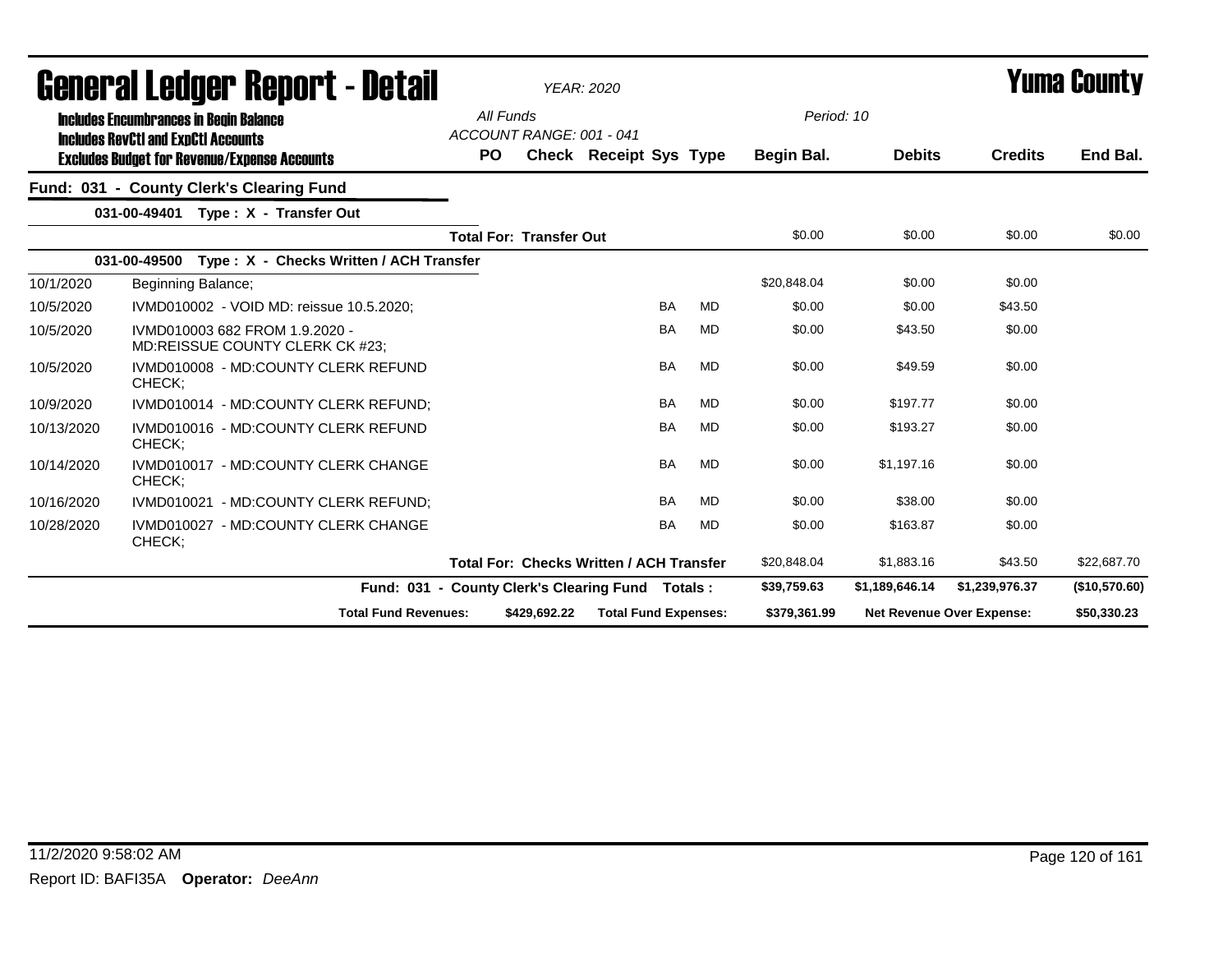|            |                                            | <u>ggiigi.si fanñai. Kenni. ( - netsii</u>          |                                       | <b>YEAR: 2020</b>                          |           |           |              |               |                | T UIIIA GUUIILY |
|------------|--------------------------------------------|-----------------------------------------------------|---------------------------------------|--------------------------------------------|-----------|-----------|--------------|---------------|----------------|-----------------|
|            | <b>Includes RevCtI and ExpCtI Accounts</b> | <b>Includes Encumbrances in Begin Balance</b>       | All Funds<br>ACCOUNT RANGE: 001 - 041 |                                            |           |           | Period: 10   |               |                |                 |
|            |                                            | <b>Excludes Budget for Revenue/Expense Accounts</b> | <b>PO</b>                             | Check Receipt Sys Type                     |           |           | Begin Bal.   | <b>Debits</b> | <b>Credits</b> | End Bal.        |
|            |                                            | Fund: 032 - Sheriff's Account Fund                  |                                       |                                            |           |           |              |               |                |                 |
|            |                                            | 032-00-10000 Type: A - Cash Account                 |                                       |                                            |           |           |              |               |                |                 |
| 10/1/2020  |                                            | Beginning Balance;                                  |                                       |                                            |           |           | \$3,754.50   | \$0.00        | \$0.00         |                 |
| 10/19/2020 | PROCESS;                                   | IVRE201013 MULT PARITES - RE; CIVIL                 | None                                  | 21160 RE                                   |           | <b>RV</b> | \$0.00       | \$422.50      | \$0.00         |                 |
|            |                                            |                                                     | <b>Total For: Cash Account</b>        |                                            |           |           | \$3,754.50   | \$422.50      | \$0.00         | \$4,177.00      |
|            |                                            | 032-00-20000 Type: L - Accounts Payable             |                                       |                                            |           |           |              |               |                |                 |
| 10/1/2020  |                                            | Beginning Balance;                                  |                                       |                                            |           |           | \$0.00       | \$0.00        | \$0.00         |                 |
|            |                                            |                                                     | <b>Total For: Accounts Payable</b>    |                                            |           |           | \$0.00       | \$0.00        | \$0.00         | \$0.00          |
|            |                                            | 032-00-20010 Type: L - Revenue Control              |                                       |                                            |           |           |              |               |                |                 |
| 10/1/2020  |                                            | Beginning Balance;                                  |                                       |                                            |           |           | (\$3,754.50) | \$0.00        | \$0.00         |                 |
| 10/19/2020 |                                            | IVRE201013 - Auto post transaction;                 |                                       |                                            | <b>BA</b> | <b>CP</b> | \$0.00       | \$0.00        | \$422.50       |                 |
|            |                                            |                                                     | <b>Total For: Revenue Control</b>     |                                            |           |           | (\$3,754.50) | \$0.00        | \$422.50       | (\$4,177.00)    |
|            |                                            | 032-00-20020 Type: L - Expense Control              |                                       |                                            |           |           |              |               |                |                 |
| 10/1/2020  |                                            | Beginning Balance;                                  |                                       |                                            |           |           | \$0.00       | \$0.00        | \$0.00         |                 |
|            |                                            |                                                     | <b>Total For: Expense Control</b>     |                                            |           |           | \$0.00       | \$0.00        | \$0.00         | \$0.00          |
|            |                                            | 032-00-20100 Type: L - Fund Balance                 |                                       |                                            |           |           |              |               |                |                 |
| 10/1/2020  |                                            | Beginning Balance;                                  |                                       |                                            |           |           | \$0.00       | \$0.00        | \$0.00         |                 |
|            |                                            |                                                     | <b>Total For: Fund Balance</b>        |                                            |           |           | \$0.00       | \$0.00        | \$0.00         | \$0.00          |
|            |                                            | 032-00-35900 Type: R - Miscellaneous Civil Fees     |                                       |                                            |           |           |              |               |                |                 |
| 10/1/2020  |                                            | Beginning Balance;                                  |                                       |                                            |           |           | (\$3,754.50) | \$0.00        | \$0.00         |                 |
| 10/19/2020 | PROCESS;                                   | IVRE201013 MULT PARITES - RE; CIVIL                 | None                                  | 21160 RE                                   |           | <b>RV</b> | \$0.00       | \$0.00        | \$422.50       |                 |
|            |                                            |                                                     |                                       | <b>Total For: Miscellaneous Civil Fees</b> |           |           | (\$3,754.50) | \$0.00        | \$422.50       | (\$4,177.00)    |
|            |                                            | 032-00-49401 Type: X - Transfer Out                 |                                       |                                            |           |           |              |               |                |                 |
| 10/1/2020  |                                            | Beginning Balance;                                  |                                       |                                            |           |           | \$0.00       | \$0.00        | \$0.00         |                 |
|            |                                            |                                                     | <b>Total For: Transfer Out</b>        |                                            |           |           | \$0.00       | \$0.00        | \$0.00         | \$0.00          |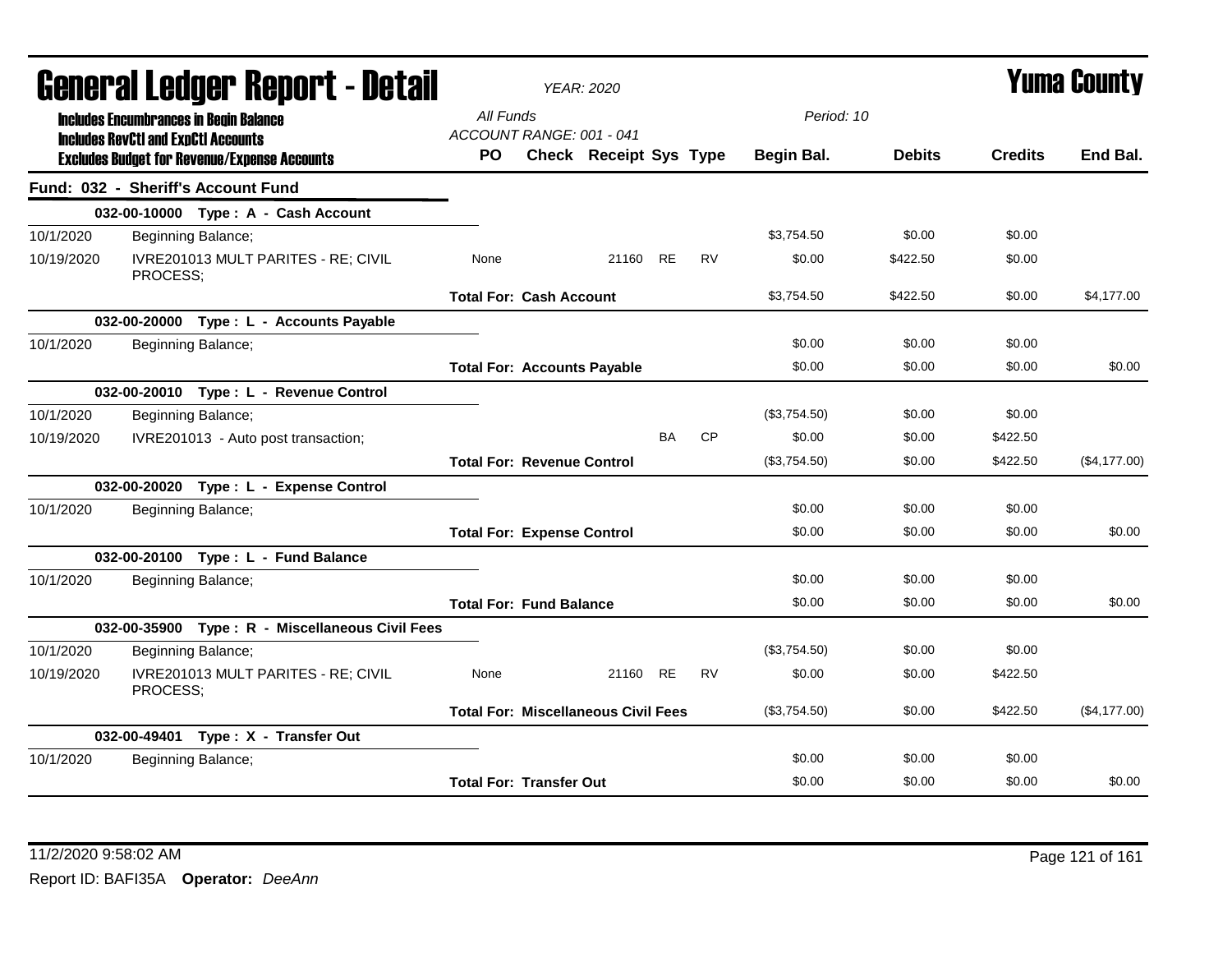| <b>General Ledger Report - Detail</b>                                                       |                                    |                          | YEAR: 2020                    |             | Yuma County                      |                |              |  |  |
|---------------------------------------------------------------------------------------------|------------------------------------|--------------------------|-------------------------------|-------------|----------------------------------|----------------|--------------|--|--|
| <b>Includes Encumbrances in Begin Balance</b><br><b>Includes RevCtI and ExpCtI Accounts</b> | All Funds                          | ACCOUNT RANGE: 001 - 041 |                               | Period: 10  |                                  |                |              |  |  |
| <b>Excludes Budget for Revenue/Expense Accounts</b>                                         | PO                                 |                          | <b>Check Receipt Sys Type</b> | Begin Bal.  | <b>Debits</b>                    | <b>Credits</b> | End Bal.     |  |  |
| Fund: 032 - Sheriff's Account Fund                                                          |                                    |                          |                               |             |                                  |                |              |  |  |
|                                                                                             | Fund: 032 - Sheriff's Account Fund |                          | Totals :                      | (S3,754.50) | \$422.50                         | \$845.00       | (\$4,177.00) |  |  |
|                                                                                             | <b>Total Fund Revenues:</b>        | \$422.50                 | <b>Total Fund Expenses:</b>   | \$0.00      | <b>Net Revenue Over Expense:</b> |                | \$422.50     |  |  |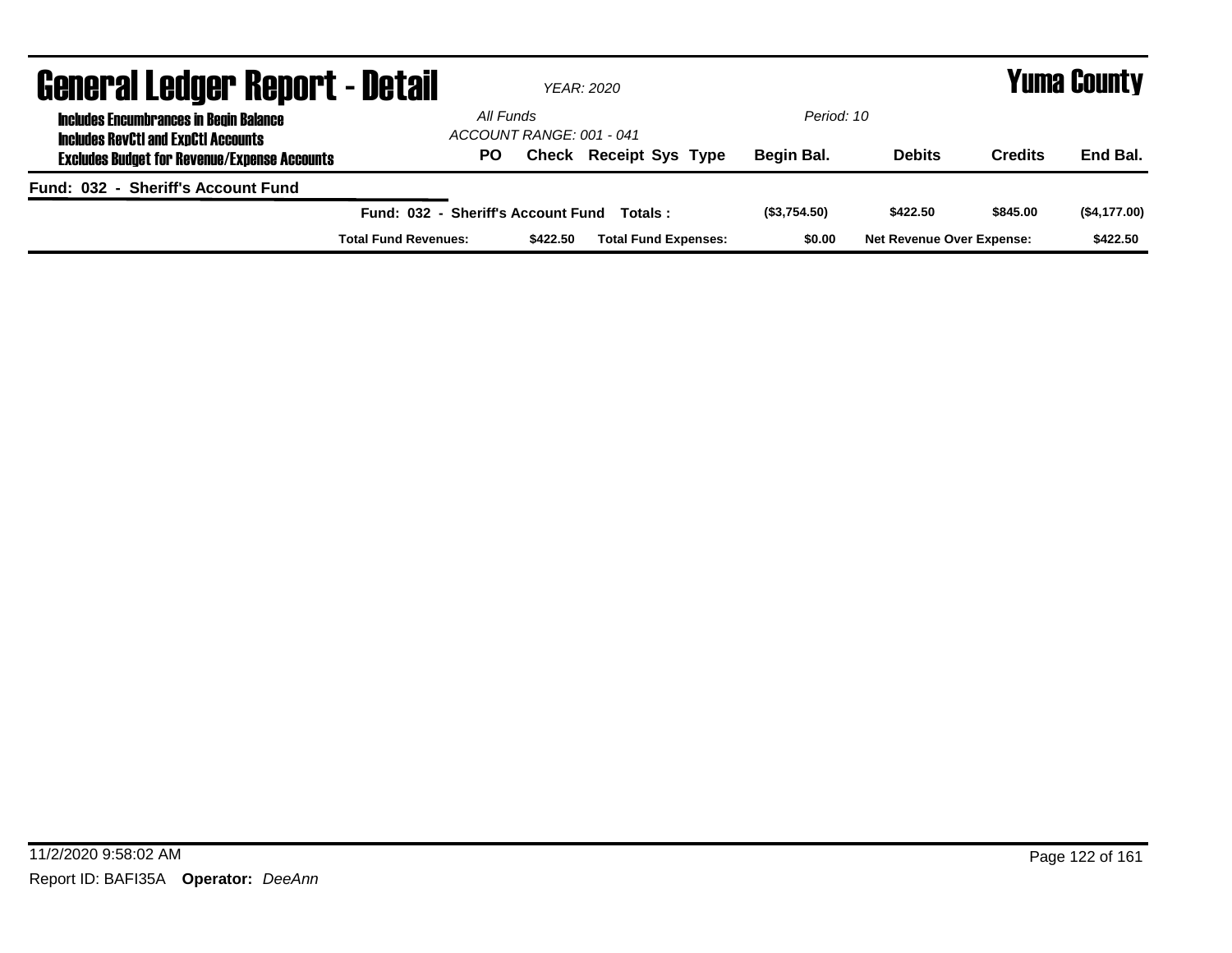|            | agual.gi fanñal. Urini. ( - nafsil                                                                                                                 |                        |                          | YEAR: 2020                    |           |           |                          |               |                | I UIIIA VUUIILY |
|------------|----------------------------------------------------------------------------------------------------------------------------------------------------|------------------------|--------------------------|-------------------------------|-----------|-----------|--------------------------|---------------|----------------|-----------------|
|            | <b>Includes Encumbrances in Begin Balance</b><br><b>Includes RevCtI and ExpCtI Accounts</b><br><b>Excludes Budget for Revenue/Expense Accounts</b> | All Funds<br><b>PO</b> | ACCOUNT RANGE: 001 - 041 | <b>Check Receipt Sys Type</b> |           |           | Period: 10<br>Begin Bal. | <b>Debits</b> | <b>Credits</b> | End Bal.        |
|            | Fund: 033 - Clearing Fund                                                                                                                          |                        |                          |                               |           |           |                          |               |                |                 |
|            | 033-00-10000 Type: A - Cash Account                                                                                                                |                        |                          |                               |           |           |                          |               |                |                 |
| 10/1/2020  | Beginning Balance;                                                                                                                                 |                        |                          |                               |           |           | \$5,416.58               | \$0.00        | \$0.00         |                 |
| 10/2/2020  | IVRE20103 TCDS Interface Receipt - Tax - RE;<br>TCDS Interface Process; Tax Administration<br>Interface R                                          | None                   |                          | 21015 RE                      |           | <b>RV</b> | \$0.00                   | \$1,734.41    | \$0.00         |                 |
| 10/2/2020  | IVRE20103 TCDS Interface Receipt - Dept - RE;<br>TCDS Interface Process; Tax Administration<br>Interface R                                         | None                   |                          | 21016                         | <b>RE</b> | <b>RV</b> | \$0.00                   | \$104.88      | \$0.00         |                 |
| 10/5/2020  | IVRE20104 TCDS Interface Receipt - Tax - RE;<br><b>TCDS Interface Process; Tax Administration</b><br>Interface R                                   | None                   |                          | 21028                         | <b>RE</b> | <b>RV</b> | \$0.00                   | \$2,455.20    | \$0.00         |                 |
| 10/5/2020  | IVRE20104 TCDS Interface Receipt - Dept - RE;<br>TCDS Interface Process; Tax Administration<br>Interface R                                         | None                   |                          | 21029                         | <b>RE</b> | <b>RV</b> | \$0.00                   | \$147.32      | \$0.00         |                 |
| 10/6/2020  | IVRE20105 TCDS Interface Receipt - Tax - RE;<br>TCDS Interface Process; Tax Administration<br>Interface R                                          | None                   |                          | 21040                         | RE        | RV        | \$0.00                   | \$27,831.52   | \$0.00         |                 |
| 10/6/2020  | IVRE20105 TCDS Interface Receipt - Dept - RE;<br>TCDS Interface Process; Tax Administration<br>Interface R                                         | None                   |                          | 21041                         | <b>RE</b> | <b>RV</b> | \$0.00                   | \$1,669.90    | \$0.00         |                 |
| 10/7/2020  | IVRE20106 TCDS Interface Receipt - Tax - RE;<br>TCDS Interface Process; Tax Administration<br>Interface R                                          | None                   |                          | 21054                         | <b>RE</b> | <b>RV</b> | \$0.00                   | \$2.30        | \$0.00         |                 |
| 10/7/2020  | IVRE20106 TCDS Interface Receipt - Dept - RE;<br>TCDS Interface Process; Tax Administration<br>Interface R                                         | None                   |                          | 21055                         | <b>RE</b> | <b>RV</b> | \$0.00                   | \$0.14        | \$0.00         |                 |
| 10/8/2020  | IVRE20107 TCDS Interface Receipt - Tax - RE;<br><b>TCDS Interface Process; Tax Administration</b><br>Interface R                                   | None                   |                          | 21070                         | RE        | <b>RV</b> | \$0.00                   | \$606.36      | \$0.00         |                 |
| 10/8/2020  | IVRE20107 TCDS Interface Receipt - Dept - RE;<br>TCDS Interface Process; Tax Administration<br>Interface R                                         | None                   |                          | 21071 RE                      |           | <b>RV</b> | \$0.00                   | \$36.38       | \$0.00         |                 |
| 10/13/2020 | IVTR010005 TCDS/CTAS Interface Processing -<br>Cash Transaction;                                                                                   |                        |                          |                               | <b>BA</b> | CD        | \$0.00                   | \$0.00        | \$134,299.81   |                 |

11/2/2020 9:58:02 AM Page 123 of 161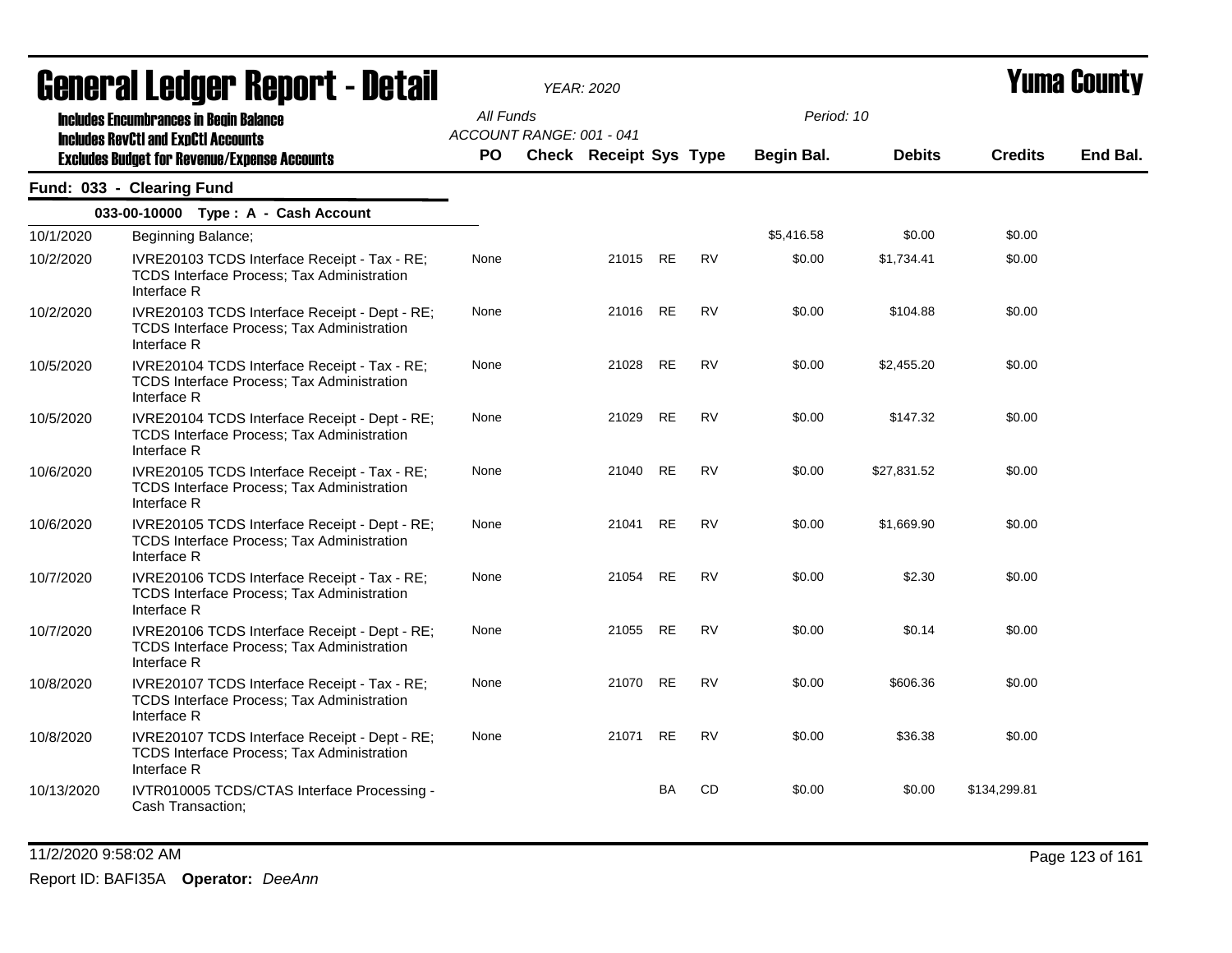|            | <b>General Ledger Report - Detail</b>                                                                                                              |                        | <b>YEAR: 2020</b>                                         |           |           |                          |               | Yuma Countv    |          |
|------------|----------------------------------------------------------------------------------------------------------------------------------------------------|------------------------|-----------------------------------------------------------|-----------|-----------|--------------------------|---------------|----------------|----------|
|            | <b>Includes Encumbrances in Begin Balance</b><br><b>Includes RevCtI and ExpCtI Accounts</b><br><b>Excludes Budget for Revenue/Expense Accounts</b> | All Funds<br><b>PO</b> | ACCOUNT RANGE: 001 - 041<br><b>Check Receipt Sys Type</b> |           |           | Period: 10<br>Begin Bal. | <b>Debits</b> | <b>Credits</b> | End Bal. |
|            | Fund: 033 - Clearing Fund                                                                                                                          |                        |                                                           |           |           |                          |               |                |          |
|            | 033-00-10000 Type: A - Cash Account                                                                                                                |                        |                                                           |           |           |                          |               |                |          |
| 10/13/2020 | IVRE20109 AUTO B DISTRIBUTION - RE; SEPT<br>2020:                                                                                                  | None                   | 21090                                                     | <b>RE</b> | <b>RV</b> | \$0.00                   | \$134,299.81  | \$0.00         |          |
| 10/13/2020 | IVRE20109 TCDS Interface Receipt - Tax - RE;<br>TCDS Interface Process; Tax Administration<br>Interface R                                          | None                   | 21093                                                     | RE        | <b>RV</b> | \$0.00                   | \$2,129.96    | \$0.00         |          |
| 10/13/2020 | IVRE20109 TCDS Interface Receipt - Dept - RE;<br>TCDS Interface Process; Tax Administration<br>Interface R                                         | None                   | 21094                                                     | RE        | <b>RV</b> | \$0.00                   | \$127.81      | \$0.00         |          |
| 10/14/2020 | IVRE201010 TCDS Interface Receipt - Tax - RE;<br>TCDS Interface Process; Tax Administration<br>Interface R                                         | None                   | 21104                                                     | <b>RE</b> | <b>RV</b> | \$0.00                   | \$719.74      | \$0.00         |          |
| 10/14/2020 | IVRE201010 TCDS Interface Receipt - Dept - RE;<br>TCDS Interface Process; Tax Administration<br>Interface R                                        | None                   | 21105 RE                                                  |           | <b>RV</b> | \$0.00                   | \$42.73       | \$0.00         |          |
| 10/15/2020 | IVRE201011 STATE OF CO SOT A SEPT - RE;<br><b>CLEARING FUND;</b>                                                                                   | None                   | 21109                                                     | <b>RE</b> | <b>RV</b> | \$0.00                   | \$20,146.10   | \$0.00         |          |
| 10/16/2020 | IVRE201012 TCDS Interface Receipt - Tax - RE;<br>TCDS Interface Process; Tax Administration<br>Interface R                                         | None                   | 21141                                                     | <b>RE</b> | <b>RV</b> | \$0.00                   | \$1,938.42    | \$0.00         |          |
| 10/16/2020 | IVRE201012 TCDS Interface Receipt - Dept - RE;<br><b>TCDS Interface Process; Tax Administration</b><br>Interface R                                 | None                   | 21142 RE                                                  |           | <b>RV</b> | \$0.00                   | \$116.32      | \$0.00         |          |
| 10/19/2020 | IVMD010024 Cash Transaction - MD:JAIL<br>TRANSPORT #5916.;                                                                                         |                        |                                                           | <b>BA</b> | CD        | \$0.00                   | \$0.00        | \$485.00       |          |
| 10/19/2020 | IVRE201013 AJA-JAIL TRAIN REIMB - RE;<br><b>CLEARING FUND:</b>                                                                                     | None                   | 21158                                                     | RE        | <b>RV</b> | \$0.00                   | \$485.00      | \$0.00         |          |
| 10/19/2020 | IVRE201013 TCDS Interface Receipt - Tax - RE;<br>TCDS Interface Process; Tax Administration<br>Interface R                                         | None                   | 21165                                                     | RE        | <b>RV</b> | \$0.00                   | \$451.97      | \$0.00         |          |
| 10/19/2020 | IVRE201013 TCDS Interface Receipt - Dept - RE;<br>TCDS Interface Process; Tax Administration<br>Interface R                                        | None                   | 21166 RE                                                  |           | <b>RV</b> | \$0.00                   | \$31.13       | \$0.00         |          |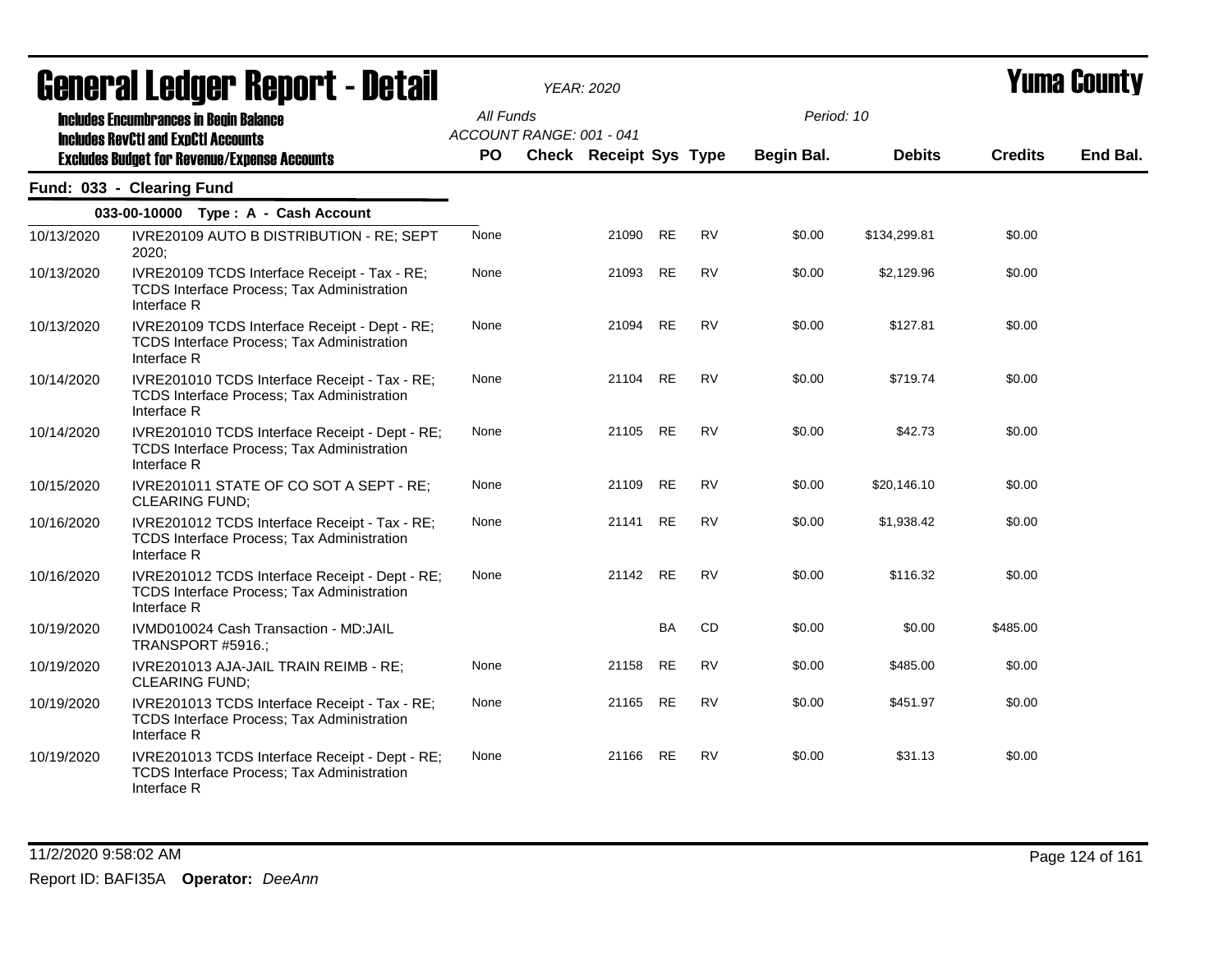|            | agligi ai fanñal. Ughni f - neful                                                                                  |           |                          | YEAR: 2020                    |           |           |            |               |                | I UIIIU VUUIIL J |
|------------|--------------------------------------------------------------------------------------------------------------------|-----------|--------------------------|-------------------------------|-----------|-----------|------------|---------------|----------------|------------------|
|            | <b>Includes Encumbrances in Begin Balance</b><br><b>Includes RevCtI and ExpCtI Accounts</b>                        | All Funds | ACCOUNT RANGE: 001 - 041 |                               |           |           | Period: 10 |               |                |                  |
|            | <b>Excludes Budget for Revenue/Expense Accounts</b>                                                                | PO.       |                          | <b>Check Receipt Sys Type</b> |           |           | Begin Bal. | <b>Debits</b> | <b>Credits</b> | End Bal.         |
|            | Fund: 033 - Clearing Fund                                                                                          |           |                          |                               |           |           |            |               |                |                  |
|            | 033-00-10000 Type: A - Cash Account                                                                                |           |                          |                               |           |           |            |               |                |                  |
| 10/21/2020 | IVRE201015 TCDS Interface Receipt - Tax - RE;<br>TCDS Interface Process; Tax Administration<br>Interface R         | None      |                          | 21188                         | <b>RE</b> | <b>RV</b> | \$0.00     | \$190.66      | \$0.00         |                  |
| 10/21/2020 | IVRE201015 TCDS Interface Receipt - Dept - RE;<br><b>TCDS Interface Process: Tax Administration</b><br>Interface R | None      |                          | 21189                         | <b>RE</b> | <b>RV</b> | \$0.00     | \$11.44       | \$0.00         |                  |
| 10/22/2020 | IVTR010018 TCDS/CTAS Interface Processing -<br>Cash Transaction;                                                   |           |                          |                               | BA        | CD        | \$0.00     | \$0.00        | \$21,327.93    |                  |
| 10/22/2020 | IVRE201016 AUTO F DISTRIBUTION - RE;<br><b>SEPT 2020;</b>                                                          | None      |                          | 21198                         | <b>RE</b> | RV        | \$0.00     | \$1,181.83    | \$0.00         |                  |
| 10/22/2020 | IVRE201016 TCDS Interface Receipt - Tax - RE;<br>TCDS Interface Process; Tax Administration<br>Interface R         | None      |                          | 21201                         | <b>RE</b> | <b>RV</b> | \$0.00     | \$848.70      | \$0.00         |                  |
| 10/22/2020 | IVRE201016 TCDS Interface Receipt - Dept - RE;<br><b>TCDS Interface Process; Tax Administration</b><br>Interface R | None      |                          | 21202                         | RE        | <b>RV</b> | \$0.00     | \$50.92       | \$0.00         |                  |
| 10/26/2020 | IVMD010026 Cash Transaction - MD:Tax Year =<br>2019 Statement =;                                                   |           |                          |                               | <b>BA</b> | <b>CD</b> | \$0.00     | \$0.00        | \$83.88        |                  |
| 10/26/2020 | IVRE201018 TCDS REFUNDS - RE; -None-;                                                                              | None      |                          | 21225                         | <b>RE</b> | RV        | \$0.00     | \$83.88       | \$0.00         |                  |
| 10/26/2020 | IVRE201018 CORRECT O/S DEPOSIT - RE;<br>TCDS REFUND CORRECTION;                                                    | None      |                          | 21226                         | <b>RE</b> | <b>RV</b> | \$0.00     | (\$83.88)     | \$0.00         |                  |
| 10/26/2020 | IVRE201018 TCDS Interface Receipt - Tax - RE;<br>TCDS Interface Process; Tax Administration<br>Interface R         | None      |                          | 21228                         | <b>RE</b> | <b>RV</b> | \$0.00     | \$1,159.68    | \$0.00         |                  |
| 10/26/2020 | IVRE201018 TCDS Interface Receipt - Dept - RE;<br>TCDS Interface Process; Tax Administration<br>Interface R        | None      |                          | 21229                         | <b>RE</b> | <b>RV</b> | \$0.00     | \$129.68      | \$0.00         |                  |
| 10/27/2020 | IVRE201019 TCDS Interface Receipt - Tax - RE;<br>TCDS Interface Process; Tax Administration<br>Interface R         | None      |                          | 21237                         | <b>RE</b> | <b>RV</b> | \$0.00     | \$11,622.30   | \$0.00         |                  |
| 10/27/2020 | IVRE201019 TCDS Interface Receipt - Dept - RE;<br>TCDS Interface Process; Tax Administration<br>Interface R        | None      |                          | 21238                         | <b>RE</b> | <b>RV</b> | \$0.00     | \$1,034.06    | \$0.00         |                  |

11/2/2020 9:58:02 AM Page 125 of 161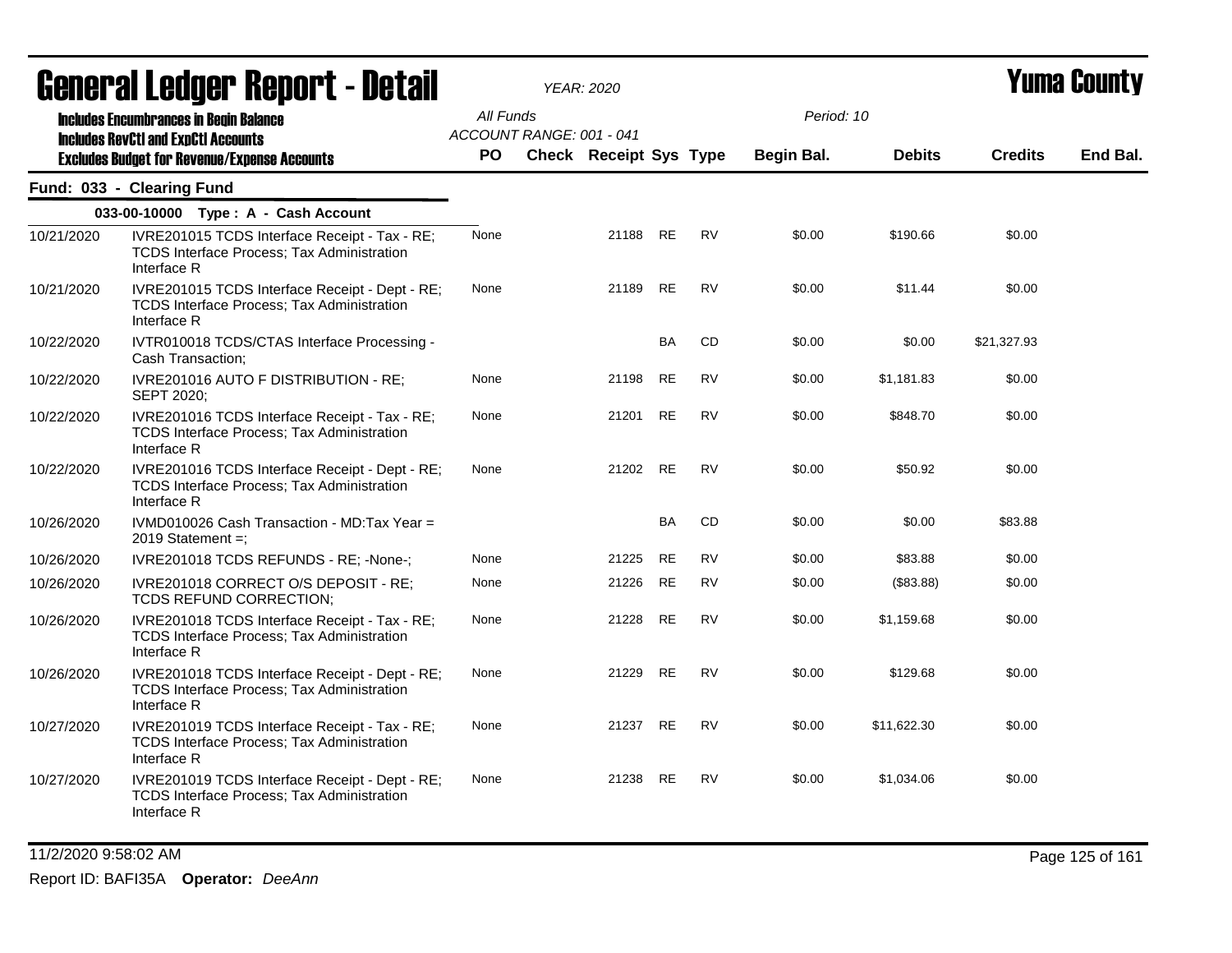| <b>General Ledger Report - Detail</b> |                                                                                                             |           |                          | YEAR: 2020             |           |           |            |               | Yuma County    |          |
|---------------------------------------|-------------------------------------------------------------------------------------------------------------|-----------|--------------------------|------------------------|-----------|-----------|------------|---------------|----------------|----------|
|                                       | <b>Includes Encumbrances in Begin Balance</b>                                                               | All Funds |                          |                        |           |           | Period: 10 |               |                |          |
|                                       | <b>Includes RevCtI and ExpCtI Accounts</b><br><b>Excludes Budget for Revenue/Expense Accounts</b>           | PO.       | ACCOUNT RANGE: 001 - 041 | Check Receipt Sys Type |           |           | Begin Bal. | <b>Debits</b> | <b>Credits</b> | End Bal. |
|                                       | Fund: 033 - Clearing Fund                                                                                   |           |                          |                        |           |           |            |               |                |          |
|                                       | 033-00-10000 Type: A - Cash Account                                                                         |           |                          |                        |           |           |            |               |                |          |
| 10/28/2020                            | IVMD010028 Cash Transaction - MD:REFUND<br>OVERPAYMENT OF DEED;                                             |           |                          |                        | <b>BA</b> | <b>CD</b> | \$0.00     | \$0.00        | \$15.00        |          |
| 10/28/2020                            | IVRE201021 KAREN SLASH - RE;<br>OVERPAYMENT DEED EXPENSE;<br>20160033/T007953                               | None      |                          | 21249                  | <b>RE</b> | <b>RV</b> | \$0.00     | \$15.00       | \$0.00         |          |
| 10/29/2020                            | IVRE201022 TCDS Interface Receipt - Tax - RE;<br>TCDS Interface Process; Tax Administration<br>Interface R  | None      |                          | 21267                  | <b>RE</b> | <b>RV</b> | \$0.00     | \$2,489.54    | \$0.00         |          |
| 10/29/2020                            | IVRE201022 TCDS Interface Receipt - Dept - RE;<br>TCDS Interface Process; Tax Administration<br>Interface R | None      |                          | 21268                  | <b>RE</b> | <b>RV</b> | \$0.00     | \$260.78      | \$0.00         |          |
| 10/30/2020                            | IVMD010032 Cash Transaction - MD:CLERK<br><b>REFUND:</b>                                                    |           |                          |                        | <b>BA</b> | <b>CD</b> | \$0.00     | \$0.00        | \$17.00        |          |
| 10/30/2020                            | IVTR010028 TCDS/CTAS Interface Processing -<br>Cash Transaction;                                            |           |                          |                        | <b>BA</b> | CD        | \$0.00     | \$0.00        | \$4,183.99     |          |
| 10/30/2020                            | IVTR010029 TCDS/CTAS Interface Processing -<br>Cash Transaction;                                            |           |                          |                        | BA        | CD        | \$0.00     | \$0.00        | \$93.72        |          |
| 10/30/2020                            | IVTR010030 TCDS/CTAS Interface Processing -<br>Cash Transaction;                                            |           |                          |                        | <b>BA</b> | CD        | \$0.00     | \$0.00        | \$311.30       |          |
| 10/30/2020                            | IVTR010031 TCDS/CTAS Interface Processing -<br>Cash Transaction;                                            |           |                          |                        | <b>BA</b> | <b>CD</b> | \$0.00     | \$0.00        | \$256.45       |          |
| 10/30/2020                            | IVTR010032 TCDS/CTAS Interface Processing -<br>Cash Transaction:                                            |           |                          |                        | <b>BA</b> | CD        | \$0.00     | \$0.00        | \$2,155.10     |          |
| 10/30/2020                            | IVTR010033 TCDS/CTAS Interface Processing -<br>Cash Transaction;                                            |           |                          |                        | <b>BA</b> | CD        | \$0.00     | \$0.00        | \$513.22       |          |
| 10/30/2020                            | IVTR010034 TCDS/CTAS Interface Processing -<br>Cash Transaction;                                            |           |                          |                        | BA        | CD        | \$0.00     | \$0.00        | \$0.00         |          |
| 10/30/2020                            | IVTR010035 TCDS/CTAS Interface Processing -<br>Cash Transaction;                                            |           |                          |                        | <b>BA</b> | <b>CD</b> | \$0.00     | \$0.00        | \$0.00         |          |
| 10/30/2020                            | IVTR010036 TCDS/CTAS Interface Processing -<br>Cash Transaction;                                            |           |                          |                        | <b>BA</b> | CD        | \$0.00     | \$0.00        | \$56,073.42    |          |
| 10/30/2020                            | IVTR010037 TCDS/CTAS Interface Processing -<br>Cash Transaction;                                            |           |                          |                        | BA        | CD        | \$0.00     | \$0.00        | \$7.41         |          |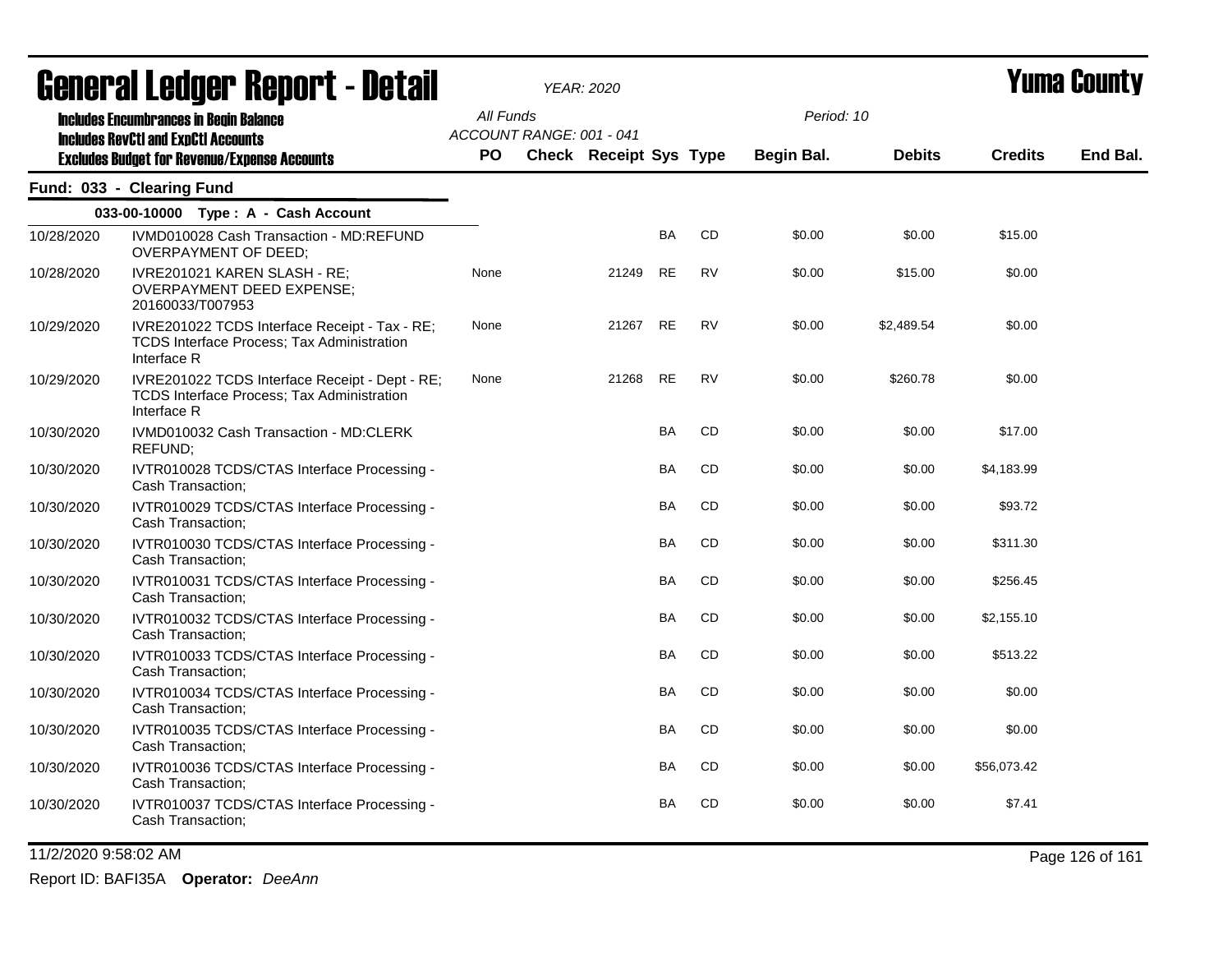| <b>General Ledger Report - Detail</b> |                                                                                                                    | <b>YEAR: 2020</b>                     |                               |           | <b>Yuma County</b> |              |               |                |                 |
|---------------------------------------|--------------------------------------------------------------------------------------------------------------------|---------------------------------------|-------------------------------|-----------|--------------------|--------------|---------------|----------------|-----------------|
|                                       | <b>Includes Encumbrances in Begin Balance</b>                                                                      | All Funds                             |                               |           |                    | Period: 10   |               |                |                 |
|                                       | <b>Includes RevCtI and ExpCtI Accounts</b>                                                                         | ACCOUNT RANGE: 001 - 041<br><b>PO</b> | <b>Check Receipt Sys Type</b> |           |                    | Begin Bal.   | <b>Debits</b> | <b>Credits</b> | End Bal.        |
|                                       | <b>Excludes Budget for Revenue/Expense Accounts</b><br>Fund: 033 - Clearing Fund                                   |                                       |                               |           |                    |              |               |                |                 |
|                                       | 033-00-10000 Type: A - Cash Account                                                                                |                                       |                               |           |                    |              |               |                |                 |
| 10/30/2020                            | IVRE201023 YCC REFUND - RE; CLEARING                                                                               | None                                  | 21266                         | RE        | <b>RV</b>          | \$0.00       | \$17.00       | \$0.00         |                 |
|                                       | FUND;                                                                                                              |                                       |                               |           |                    |              |               |                |                 |
| 10/30/2020                            | IVRE201023 TCDS Interface Receipt - Tax - RE;<br><b>TCDS Interface Process; Tax Administration</b><br>Interface R  | None                                  | 21283                         | RE        | RV                 | \$0.00       | \$5,136.14    | \$0.00         |                 |
| 10/30/2020                            | IVRE201023 TCDS Interface Receipt - Dept - RE;<br><b>TCDS Interface Process: Tax Administration</b><br>Interface R | None                                  | 21284                         | RE        | <b>RV</b>          | \$0.00       | \$518.74      | \$0.00         |                 |
|                                       |                                                                                                                    | <b>Total For: Cash Account</b>        |                               |           |                    | \$5,416.58   | \$219,743.87  | \$219,823.23   | \$5,337.22      |
|                                       | 033-00-20000 Type : L - Accounts Payable                                                                           |                                       |                               |           |                    |              |               |                |                 |
| 10/1/2020                             | Beginning Balance;                                                                                                 |                                       |                               |           |                    | \$0.00       | \$0.00        | \$0.00         |                 |
|                                       |                                                                                                                    | <b>Total For: Accounts Payable</b>    |                               |           |                    | \$0.00       | \$0.00        | \$0.00         | \$0.00          |
|                                       | 033-00-20010 Type: L - Revenue Control                                                                             |                                       |                               |           |                    |              |               |                |                 |
| 10/1/2020                             | Beginning Balance;                                                                                                 |                                       |                               |           |                    | (\$1,556.81) | \$0.00        | \$0.00         |                 |
| 10/2/2020                             | IVRE20103 - Auto post transaction;                                                                                 |                                       |                               | BA        | <b>CP</b>          | \$0.00       | \$0.00        | \$1,839.29     |                 |
| 10/5/2020                             | IVRE20104 - Auto post transaction;                                                                                 |                                       |                               | BA        | <b>CP</b>          | \$0.00       | \$0.00        | \$2,602.52     |                 |
| 10/6/2020                             | IVRE20105 - Auto post transaction;                                                                                 |                                       |                               | BA        | <b>CP</b>          | \$0.00       | \$0.00        | \$29,501.42    |                 |
| 10/7/2020                             | IVRE20106 - Auto post transaction;                                                                                 |                                       |                               | BA        | CP                 | \$0.00       | \$0.00        | \$2.44         |                 |
| 10/8/2020                             | IVRE20107 - Auto post transaction;                                                                                 |                                       |                               | BA        | <b>CP</b>          | \$0.00       | \$0.00        | \$642.74       |                 |
| 10/13/2020                            | IVRE20109 - Auto post transaction;                                                                                 |                                       |                               | BA        | <b>CP</b>          | \$0.00       | \$0.00        | \$136,557.58   |                 |
| 10/13/2020                            | IVTR010005 - Auto post transaction;                                                                                |                                       |                               | <b>BA</b> | <b>CP</b>          | \$0.00       | \$134,299.81  | \$0.00         |                 |
| 10/14/2020                            | IVRE201010 - Auto post transaction;                                                                                |                                       |                               | BA        | <b>CP</b>          | \$0.00       | \$0.00        | \$762.47       |                 |
| 10/15/2020                            | IVRE201011 - Auto post transaction;                                                                                |                                       |                               | BA        | <b>CP</b>          | \$0.00       | \$0.00        | \$20,146.10    |                 |
| 10/15/2020                            | IVRE201012 - Auto post transaction;                                                                                |                                       |                               | BA        | CP                 | \$0.00       | \$0.00        | \$2,054.74     |                 |
| 10/19/2020                            | IVMD010024 - Auto post transaction;                                                                                |                                       |                               | BA        | <b>CP</b>          | \$0.00       | \$485.00      | \$0.00         |                 |
| 10/19/2020                            | IVRE201013 - Auto post transaction;                                                                                |                                       |                               | BA        | <b>CP</b>          | \$0.00       | \$0.00        | \$968.10       |                 |
| 10/21/2020                            | IVRE201015 - Auto post transaction;                                                                                |                                       |                               | BA        | CP                 | \$0.00       | \$0.00        | \$202.10       |                 |
| 10/22/2020                            | IVRE201016 - Auto post transaction;                                                                                |                                       |                               | BA        | <b>CP</b>          | \$0.00       | \$0.00        | \$2,081.45     |                 |
| 11/2/2020 9:58:02 AM                  |                                                                                                                    |                                       |                               |           |                    |              |               |                | Page 127 of 161 |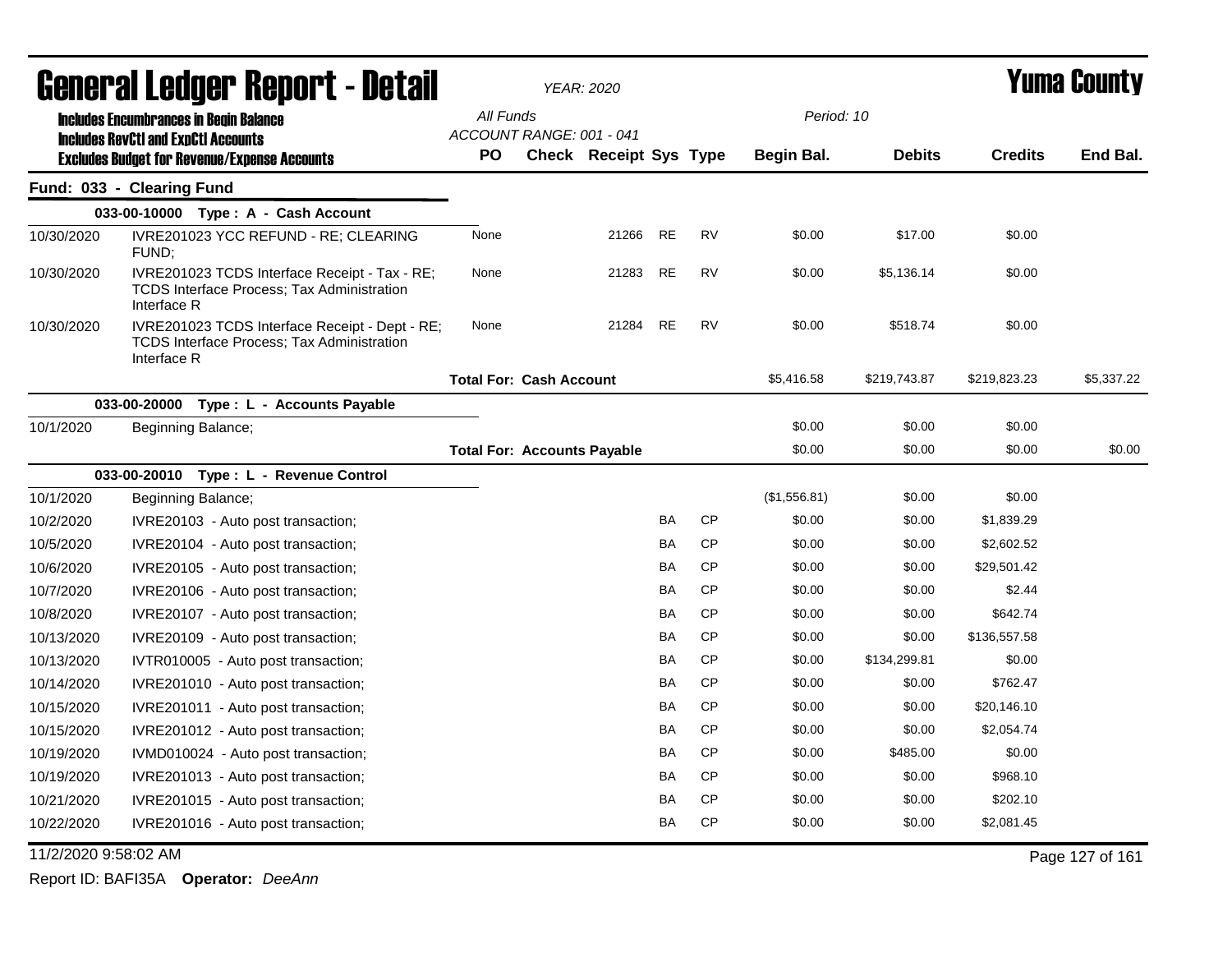| General Ledger Report - Detail |                                                     |                                   | <b>YEAR: 2020</b>             |           |           | <b>Yuma County</b> |               |                |                 |
|--------------------------------|-----------------------------------------------------|-----------------------------------|-------------------------------|-----------|-----------|--------------------|---------------|----------------|-----------------|
|                                | <b>Includes Encumbrances in Begin Balance</b>       | All Funds                         |                               |           |           | Period: 10         |               |                |                 |
|                                | <b>Includes RevCtI and ExpCtI Accounts</b>          | ACCOUNT RANGE: 001 - 041          |                               |           |           |                    |               |                |                 |
|                                | <b>Excludes Budget for Revenue/Expense Accounts</b> | <b>PO</b>                         | <b>Check Receipt Sys Type</b> |           |           | Begin Bal.         | <b>Debits</b> | <b>Credits</b> | End Bal.        |
|                                | Fund: 033 - Clearing Fund                           |                                   |                               |           |           |                    |               |                |                 |
|                                | 033-00-20010 Type: L - Revenue Control              |                                   |                               |           |           |                    |               |                |                 |
| 10/22/2020                     | IVTR010018 - Auto post transaction;                 |                                   |                               | BA        | <b>CP</b> | \$0.00             | \$21,327.93   | \$0.00         |                 |
| 10/26/2020                     | IVMD010026 - Auto post transaction;                 |                                   |                               | BA        | <b>CP</b> | \$0.00             | \$83.88       | \$0.00         |                 |
| 10/26/2020                     | IVRE201018 - Auto post transaction;                 |                                   |                               | BA        | <b>CP</b> | \$0.00             | \$0.00        | \$1,289.36     |                 |
| 10/27/2020                     | IVRE201019 - Auto post transaction;                 |                                   |                               | BA        | <b>CP</b> | \$0.00             | \$0.00        | \$12,656.36    |                 |
| 10/28/2020                     | IVMD010028 - Auto post transaction;                 |                                   |                               | BA        | <b>CP</b> | \$0.00             | \$15.00       | \$0.00         |                 |
| 10/28/2020                     | IVRE201021 - Auto post transaction;                 |                                   |                               | <b>BA</b> | <b>CP</b> | \$0.00             | \$0.00        | \$15.00        |                 |
| 10/29/2020                     | IVRE201022 - Auto post transaction;                 |                                   |                               | BA        | <b>CP</b> | \$0.00             | \$0.00        | \$2,750.32     |                 |
| 10/30/2020                     | IVMD010032 - Auto post transaction;                 |                                   |                               | BA        | <b>CP</b> | \$0.00             | \$17.00       | \$0.00         |                 |
| 10/30/2020                     | IVRE201023 - Auto post transaction;                 |                                   |                               | BA        | <b>CP</b> | \$0.00             | \$0.00        | \$5,671.88     |                 |
| 10/30/2020                     | IVTR010028 - Auto post transaction;                 |                                   |                               | BA        | <b>CP</b> | \$0.00             | \$4,183.99    | \$0.00         |                 |
| 10/30/2020                     | IVTR010029 - Auto post transaction;                 |                                   |                               | BA        | <b>CP</b> | \$0.00             | \$93.72       | \$0.00         |                 |
| 10/30/2020                     | IVTR010030 - Auto post transaction;                 |                                   |                               | BA        | <b>CP</b> | \$0.00             | \$311.30      | \$0.00         |                 |
| 10/30/2020                     | IVTR010031 - Auto post transaction;                 |                                   |                               | BA        | <b>CP</b> | \$0.00             | \$256.45      | \$0.00         |                 |
| 10/30/2020                     | IVTR010032 - Auto post transaction;                 |                                   |                               | BA        | <b>CP</b> | \$0.00             | \$2,155.10    | \$0.00         |                 |
| 10/30/2020                     | IVTR010033 - Auto post transaction;                 |                                   |                               | BA        | <b>CP</b> | \$0.00             | \$513.22      | \$0.00         |                 |
| 10/30/2020                     | IVTR010036 - Auto post transaction;                 |                                   |                               | BA        | <b>CP</b> | \$0.00             | \$56,073.42   | \$0.00         |                 |
| 10/30/2020                     | IVTR010037 - Auto post transaction;                 |                                   |                               | BA        | <b>CP</b> | \$0.00             | \$7.41        | \$0.00         |                 |
|                                |                                                     | <b>Total For: Revenue Control</b> |                               |           |           | (\$1,556.81)       | \$219,823.23  | \$219,743.87   | (\$1,477.45)    |
|                                | 033-00-20020<br>Type: L - Expense Control           |                                   |                               |           |           |                    |               |                |                 |
| 10/1/2020                      | Beginning Balance;                                  |                                   |                               |           |           | \$1,412.74         | \$0.00        | \$0.00         |                 |
|                                |                                                     | <b>Total For: Expense Control</b> |                               |           |           | \$1,412.74         | \$0.00        | \$0.00         | \$1,412.74      |
|                                | 033-00-20100<br>Type: L - Fund Balance              |                                   |                               |           |           |                    |               |                |                 |
| 10/1/2020                      | Beginning Balance;                                  |                                   |                               |           |           | (\$5,272.51)       | \$0.00        | \$0.00         |                 |
|                                |                                                     | <b>Total For: Fund Balance</b>    |                               |           |           | (\$5,272.51)       | \$0.00        | \$0.00         | (\$5,272.51)    |
|                                | 033-00-30105 Type: R - Current Tax Real             |                                   |                               |           |           |                    |               |                |                 |
| 10/1/2020                      | Beginning Balance;                                  |                                   |                               |           |           | (\$1,161.00)       | \$0.00        | \$0.00         |                 |
| 11/2/2020 9:58:02 AM           |                                                     |                                   |                               |           |           |                    |               |                | Page 128 of 161 |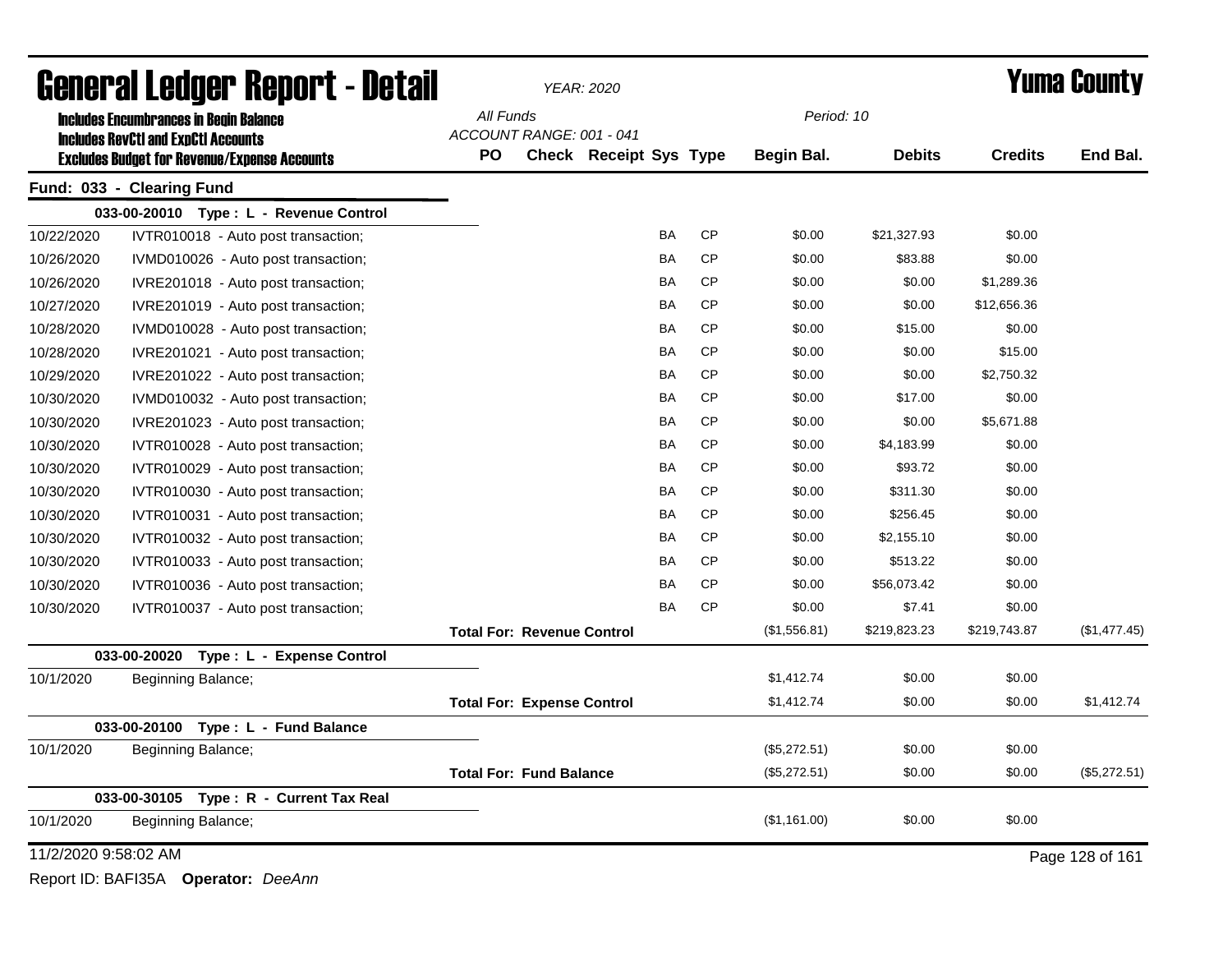|            | ugligi ai Lguygi -ilgµul l - Dglaii                                                                               |           |                          | YEAR: 2020             |           |           |            |               |                | i umu vounty |
|------------|-------------------------------------------------------------------------------------------------------------------|-----------|--------------------------|------------------------|-----------|-----------|------------|---------------|----------------|--------------|
|            | <b>Includes Encumbrances in Begin Balance</b><br><b>Includes RevCtI and ExpCtI Accounts</b>                       | All Funds | ACCOUNT RANGE: 001 - 041 |                        |           |           | Period: 10 |               |                |              |
|            | <b>Excludes Budget for Revenue/Expense Accounts</b>                                                               | <b>PO</b> |                          | Check Receipt Sys Type |           |           | Begin Bal. | <b>Debits</b> | <b>Credits</b> | End Bal.     |
|            | Fund: 033 - Clearing Fund                                                                                         |           |                          |                        |           |           |            |               |                |              |
|            | 033-00-30105 Type: R - Current Tax Real                                                                           |           |                          |                        |           |           |            |               |                |              |
| 10/2/2020  | IVRE20103 TCDS Interface Receipt - Tax - RE;<br>TCDS Interface Process; Tax Administration<br>Interface R         | None      |                          | 21015 RE               |           | RV        | \$0.00     | \$0.00        | \$70.92        |              |
| 10/5/2020  | IVRE20104 TCDS Interface Receipt - Tax - RE;<br><b>TCDS Interface Process; Tax Administration</b><br>Interface R  | None      |                          | 21028                  | <b>RE</b> | <b>RV</b> | \$0.00     | \$0.00        | \$2,177.06     |              |
| 10/6/2020  | IVRE20105 TCDS Interface Receipt - Tax - RE;<br>TCDS Interface Process; Tax Administration<br>Interface R         | None      |                          | 21040 RE               |           | <b>RV</b> | \$0.00     | \$0.00        | \$27,790.76    |              |
| 10/8/2020  | IVRE20107 TCDS Interface Receipt - Tax - RE;<br>TCDS Interface Process; Tax Administration<br>Interface R         | None      |                          | 21070 RE               |           | <b>RV</b> | \$0.00     | \$0.00        | \$606.36       |              |
| 10/13/2020 | IVRE20109 TCDS Interface Receipt - Tax - RE;<br><b>TCDS Interface Process; Tax Administration</b><br>Interface R  | None      |                          | 21093 RE               |           | <b>RV</b> | \$0.00     | \$0.00        | \$2,129.96     |              |
| 10/14/2020 | IVRE201010 TCDS Interface Receipt - Tax - RE;<br><b>TCDS Interface Process; Tax Administration</b><br>Interface R | None      |                          | 21104                  | RE        | <b>RV</b> | \$0.00     | \$0.00        | \$674.04       |              |
| 10/16/2020 | IVRE201012 TCDS Interface Receipt - Tax - RE;<br>TCDS Interface Process; Tax Administration<br>Interface R        | None      |                          | 21141 RE               |           | <b>RV</b> | \$0.00     | \$0.00        | \$1,938.42     |              |
| 10/19/2020 | IVRE201013 TCDS Interface Receipt - Tax - RE;<br>TCDS Interface Process; Tax Administration<br>Interface R        | None      |                          | 21165 RE               |           | RV        | \$0.00     | \$0.00        | \$400.20       |              |
| 10/21/2020 | IVRE201015 TCDS Interface Receipt - Tax - RE;<br>TCDS Interface Process; Tax Administration<br>Interface R        | None      |                          | 21188 RE               |           | RV        | \$0.00     | \$0.00        | \$190.66       |              |
| 10/22/2020 | IVRE201016 TCDS Interface Receipt - Tax - RE;<br>TCDS Interface Process; Tax Administration<br>Interface R        | None      |                          | 21201 RE               |           | <b>RV</b> | \$0.00     | \$0.00        | \$847.06       |              |
| 10/27/2020 | IVRE201019 TCDS Interface Receipt - Tax - RE;<br>TCDS Interface Process; Tax Administration<br>Interface R        | None      |                          | 21237                  | RE        | <b>RV</b> | \$0.00     | \$0.00        | \$11,622.30    |              |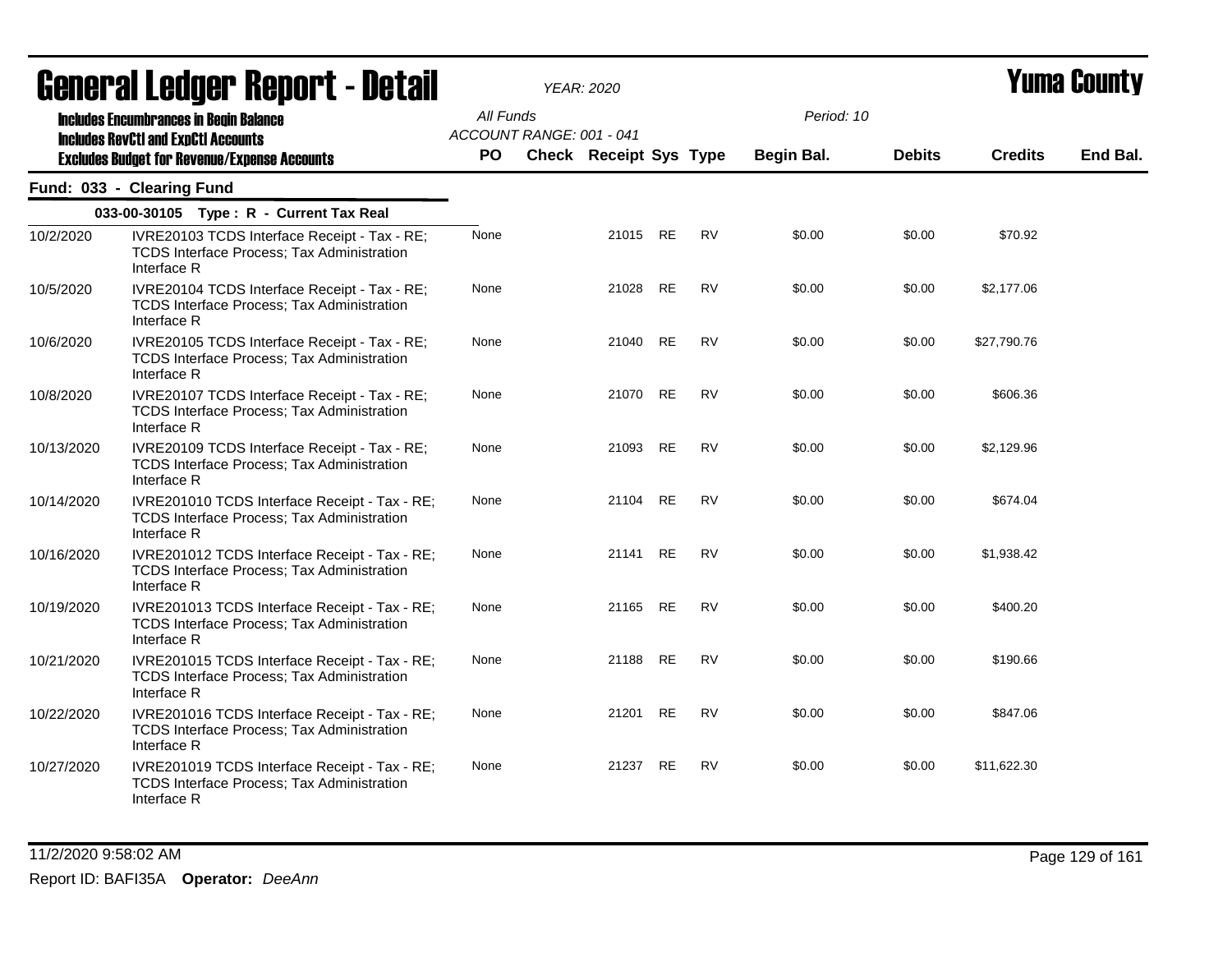| General Ledger Report - Detail |                                                                                                                   | <b>YEAR: 2020</b>                  |                                                 |           | Yuma County |              |               |                |                 |
|--------------------------------|-------------------------------------------------------------------------------------------------------------------|------------------------------------|-------------------------------------------------|-----------|-------------|--------------|---------------|----------------|-----------------|
|                                | <b>Includes Encumbrances in Begin Balance</b>                                                                     | All Funds                          |                                                 |           |             | Period: 10   |               |                |                 |
|                                | <b>Includes RevCtI and ExpCtI Accounts</b>                                                                        | ACCOUNT RANGE: 001 - 041           |                                                 |           |             |              |               |                |                 |
|                                | <b>Excludes Budget for Revenue/Expense Accounts</b>                                                               | <b>PO</b>                          | Check Receipt Sys Type                          |           |             | Begin Bal.   | <b>Debits</b> | <b>Credits</b> | End Bal.        |
|                                | Fund: 033 - Clearing Fund                                                                                         |                                    |                                                 |           |             |              |               |                |                 |
|                                | 033-00-30105 Type: R - Current Tax Real                                                                           |                                    |                                                 |           |             |              |               |                |                 |
| 10/29/2020                     | IVRE201022 TCDS Interface Receipt - Tax - RE;<br><b>TCDS Interface Process; Tax Administration</b><br>Interface R | None                               | 21267                                           | RE        | <b>RV</b>   | \$0.00       | \$0.00        | \$2,489.54     |                 |
| 10/30/2020                     | IVTR010034 - Tax Apportionment Transfers;                                                                         |                                    |                                                 | <b>BA</b> | <b>TR</b>   | \$0.00       | \$0.00        | \$0.00         |                 |
| 10/30/2020                     | IVTR010036 - Tax Apportionment Transfers;                                                                         |                                    |                                                 | BA        | <b>TR</b>   | \$0.00       | \$56,073.42   | \$0.00         |                 |
| 10/30/2020                     | IVRE201023 TCDS Interface Receipt - Tax - RE;<br><b>TCDS Interface Process; Tax Administration</b><br>Interface R | None                               | 21283                                           | RE        | <b>RV</b>   | \$0.00       | \$0.00        | \$5,136.14     |                 |
|                                |                                                                                                                   | <b>Total For: Current Tax Real</b> |                                                 |           |             | (\$1,161.00) | \$56,073.42   | \$56,073.42    | (\$1,161.00)    |
|                                | 033-00-30110 Type: R - Current Tax Oil and Gas                                                                    |                                    |                                                 |           |             |              |               |                |                 |
| 10/1/2020                      | Beginning Balance;                                                                                                |                                    |                                                 |           |             | \$0.00       | \$0.00        | \$0.00         |                 |
|                                |                                                                                                                   |                                    | <b>Total For: Current Tax Oil and Gas</b>       |           |             | \$0.00       | \$0.00        | \$0.00         | \$0.00          |
|                                | 033-00-30115 Type: R - Current Tax Personal Property                                                              |                                    |                                                 |           |             |              |               |                |                 |
| 10/1/2020                      | Beginning Balance;                                                                                                |                                    |                                                 |           |             | \$0.00       | \$0.00        | \$0.00         |                 |
| 10/2/2020                      | IVRE20103 TCDS Interface Receipt - Tax - RE;<br><b>TCDS Interface Process; Tax Administration</b><br>Interface R  | None                               | 21015 RE                                        |           | <b>RV</b>   | \$0.00       | \$0.00        | \$1,656.08     |                 |
| 10/26/2020                     | IVRE201018 TCDS Interface Receipt - Tax - RE;<br><b>TCDS Interface Process; Tax Administration</b><br>Interface R | None                               | 21228                                           | <b>RE</b> | <b>RV</b>   | \$0.00       | \$0.00        | \$499.02       |                 |
| 10/30/2020                     | IVTR010032 - Tax Apportionment Transfers;                                                                         |                                    |                                                 | <b>BA</b> | <b>TR</b>   | \$0.00       | \$2,155.10    | \$0.00         |                 |
|                                |                                                                                                                   |                                    | <b>Total For: Current Tax Personal Property</b> |           |             | \$0.00       | \$2,155.10    | \$2,155.10     | \$0.00          |
|                                | 033-00-30120 Type: R - Current Tax Mineral                                                                        |                                    |                                                 |           |             |              |               |                |                 |
| 10/1/2020                      | Beginning Balance;                                                                                                |                                    |                                                 |           |             | (\$11.61)    | \$0.00        | \$0.00         |                 |
| 10/5/2020                      | IVRE20104 TCDS Interface Receipt - Tax - RE;<br><b>TCDS Interface Process: Tax Administration</b><br>Interface R  | None                               | 21028                                           | <b>RE</b> | <b>RV</b>   | \$0.00       | \$0.00        | \$7.60         |                 |
| 10/7/2020                      | IVRE20106 TCDS Interface Receipt - Tax - RE;<br><b>TCDS Interface Process; Tax Administration</b><br>Interface R  | None                               | 21054 RE                                        |           | <b>RV</b>   | \$0.00       | \$0.00        | \$2.30         |                 |
| 11/2/2020 9:58:02 AM           |                                                                                                                   |                                    |                                                 |           |             |              |               |                | Page 130 of 161 |
|                                |                                                                                                                   |                                    |                                                 |           |             |              |               |                |                 |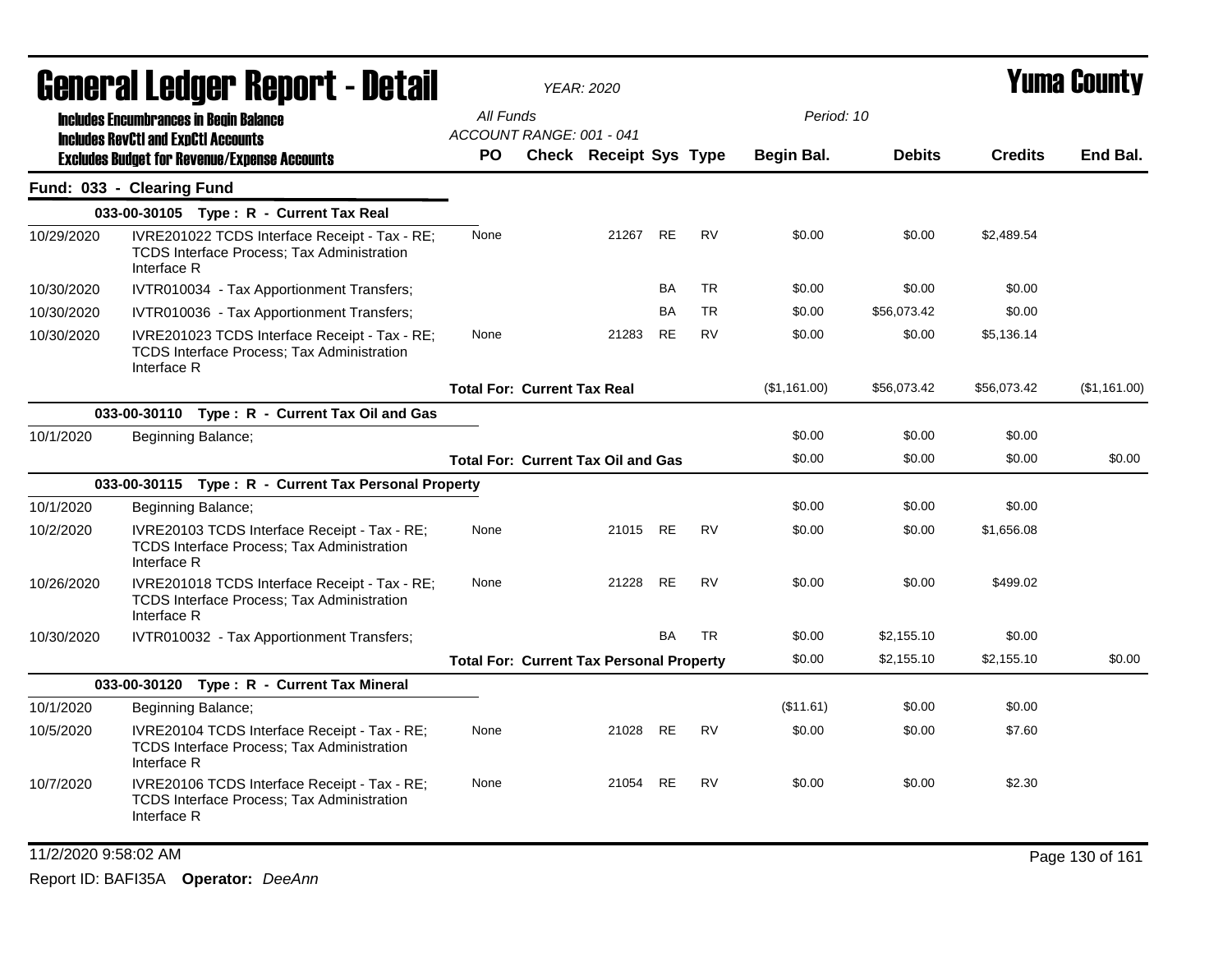|            | General Ledger Report - Detail                                                                                    |                                                 | <b>YEAR: 2020</b>             |           |           |            |               | Yuma County    |           |
|------------|-------------------------------------------------------------------------------------------------------------------|-------------------------------------------------|-------------------------------|-----------|-----------|------------|---------------|----------------|-----------|
|            | <b>Includes Encumbrances in Begin Balance</b>                                                                     | All Funds                                       |                               |           |           | Period: 10 |               |                |           |
|            | <b>Includes RevCtI and ExpCtI Accounts</b>                                                                        | ACCOUNT RANGE: 001 - 041                        |                               |           |           |            |               |                |           |
|            | <b>Excludes Budget for Revenue/Expense Accounts</b>                                                               | PO.                                             | <b>Check Receipt Sys Type</b> |           |           | Begin Bal. | <b>Debits</b> | <b>Credits</b> | End Bal.  |
|            | Fund: 033 - Clearing Fund                                                                                         |                                                 |                               |           |           |            |               |                |           |
|            | 033-00-30120 Type: R - Current Tax Mineral                                                                        |                                                 |                               |           |           |            |               |                |           |
| 10/14/2020 | IVRE201010 TCDS Interface Receipt - Tax - RE;<br><b>TCDS Interface Process: Tax Administration</b><br>Interface R | None                                            | 21104 RE                      |           | <b>RV</b> | \$0.00     | \$0.00        | \$45.70        |           |
| 10/19/2020 | IVRE201013 TCDS Interface Receipt - Tax - RE;<br>TCDS Interface Process; Tax Administration<br>Interface R        | None                                            | 21165 RE                      |           | <b>RV</b> | \$0.00     | \$0.00        | \$51.77        |           |
| 10/22/2020 | IVRE201016 TCDS Interface Receipt - Tax - RE;<br><b>TCDS Interface Process: Tax Administration</b><br>Interface R | None                                            | 21201                         | <b>RE</b> | <b>RV</b> | \$0.00     | \$0.00        | \$1.64         |           |
| 10/26/2020 | IVRE201018 TCDS Interface Receipt - Tax - RE;<br>TCDS Interface Process; Tax Administration<br>Interface R        | None                                            | 21228                         | <b>RE</b> | <b>RV</b> | \$0.00     | \$0.00        | \$147.44       |           |
| 10/30/2020 | IVTR010031 - Tax Apportionment Transfers;                                                                         |                                                 |                               | <b>BA</b> | <b>TR</b> | \$0.00     | \$256.45      | \$0.00         |           |
|            |                                                                                                                   | <b>Total For: Current Tax Mineral</b>           |                               |           |           | (\$11.61)  | \$256.45      | \$256.45       | (\$11.61) |
|            | 033-00-30125 Type: R - Current Tax Possessory Interes                                                             |                                                 |                               |           |           |            |               |                |           |
| 10/1/2020  | Beginning Balance;                                                                                                |                                                 |                               |           |           | \$0.00     | \$0.00        | \$0.00         |           |
|            |                                                                                                                   | <b>Total For: Current Tax Possessory Intere</b> |                               |           |           | \$0.00     | \$0.00        | \$0.00         | \$0.00    |
|            | 033-00-30130 Type: R - Current Tax State Assessed                                                                 |                                                 |                               |           |           |            |               |                |           |
| 10/1/2020  | Beginning Balance;                                                                                                |                                                 |                               |           |           | \$0.00     | \$0.00        | \$0.00         |           |
|            |                                                                                                                   | <b>Total For: Current Tax State Assessed</b>    |                               |           |           | \$0.00     | \$0.00        | \$0.00         | \$0.00    |
|            | 033-00-30135 Type: R - Current Tax Mobile Home                                                                    |                                                 |                               |           |           |            |               |                |           |
| 10/1/2020  | Beginning Balance;                                                                                                |                                                 |                               |           |           | \$0.06     | \$0.00        | \$0.00         |           |
| 10/5/2020  | IVRE20104 TCDS Interface Receipt - Tax - RE;<br><b>TCDS Interface Process; Tax Administration</b><br>Interface R  | None                                            | 21028 RE                      |           | <b>RV</b> | \$0.00     | \$0.00        | \$270.54       |           |
| 10/6/2020  | IVRE20105 TCDS Interface Receipt - Tax - RE;<br>TCDS Interface Process; Tax Administration<br>Interface R         | None                                            | 21040                         | <b>RE</b> | <b>RV</b> | \$0.00     | \$0.00        | \$40.76        |           |
| 10/30/2020 | IVTR010030 - Tax Apportionment Transfers;                                                                         |                                                 |                               | <b>BA</b> | <b>TR</b> | \$0.00     | \$311.30      | \$0.00         |           |
|            |                                                                                                                   | <b>Total For: Current Tax Mobile Home</b>       |                               |           |           | \$0.06     | \$311.30      | \$311.30       | \$0.06    |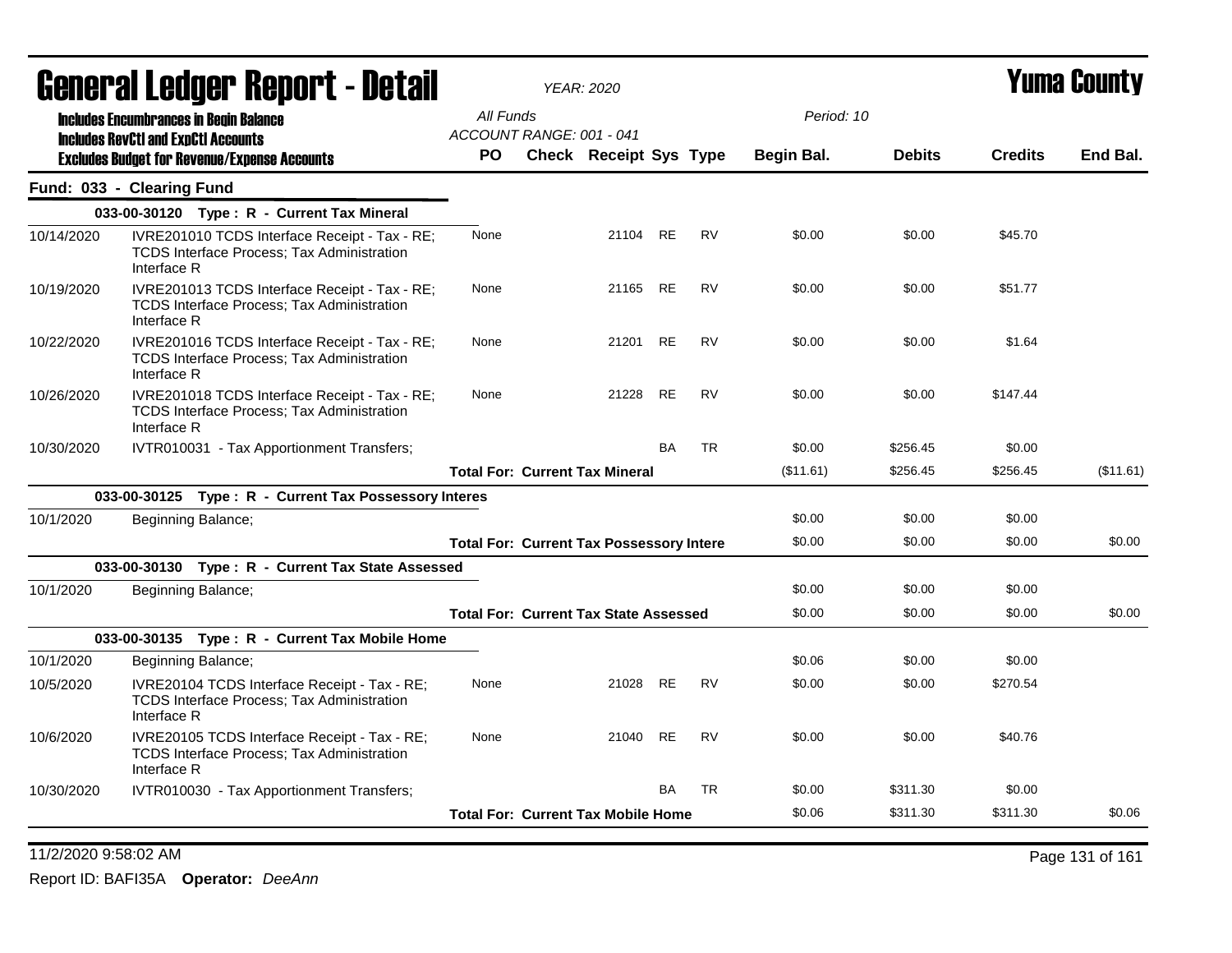| General Ledger Report - Detail |                                                                                                                  |                                       | <b>YEAR: 2020</b>                               |           |           |              |               | <b>Yuma County</b> |                 |
|--------------------------------|------------------------------------------------------------------------------------------------------------------|---------------------------------------|-------------------------------------------------|-----------|-----------|--------------|---------------|--------------------|-----------------|
|                                | <b>Includes Encumbrances in Begin Balance</b>                                                                    | All Funds<br>ACCOUNT RANGE: 001 - 041 |                                                 |           |           | Period: 10   |               |                    |                 |
|                                | <b>Includes RevCtI and ExpCtI Accounts</b><br><b>Excludes Budget for Revenue/Expense Accounts</b>                | PO.                                   | <b>Check Receipt Sys Type</b>                   |           |           | Begin Bal.   | <b>Debits</b> | <b>Credits</b>     | End Bal.        |
|                                | Fund: 033 - Clearing Fund                                                                                        |                                       |                                                 |           |           |              |               |                    |                 |
|                                | 033-00-30140 Type: R - Current Special Assessment                                                                |                                       |                                                 |           |           |              |               |                    |                 |
| 10/1/2020                      | Beginning Balance;                                                                                               |                                       |                                                 |           |           | \$0.00       | \$0.00        | \$0.00             |                 |
|                                |                                                                                                                  |                                       | <b>Total For: Current Special Assessment</b>    |           |           | \$0.00       | \$0.00        | \$0.00             | \$0.00          |
|                                | 033-00-30205 Type: R - Delinquent Tax Real                                                                       |                                       |                                                 |           |           |              |               |                    |                 |
| 10/1/2020                      | Beginning Balance;                                                                                               |                                       |                                                 |           |           | $(\$230.66)$ | \$0.00        | \$0.00             |                 |
| 10/30/2020                     | IVTR010035 - Tax Apportionment Transfers;                                                                        |                                       |                                                 | BA        | <b>TR</b> | \$0.00       | \$0.00        | \$0.00             |                 |
|                                |                                                                                                                  |                                       | <b>Total For: Delinguent Tax Real</b>           |           |           | (\$230.66)   | \$0.00        | \$0.00             | (\$230.66)      |
|                                | 033-00-30210 Type: R - Delinquent Tax Oil and Gas                                                                |                                       |                                                 |           |           |              |               |                    |                 |
| 10/1/2020                      | Beginning Balance;                                                                                               |                                       |                                                 |           |           | \$0.00       | \$0.00        | \$0.00             |                 |
|                                |                                                                                                                  |                                       | <b>Total For: Delinquent Tax Oil and Gas</b>    |           |           | \$0.00       | \$0.00        | \$0.00             | \$0.00          |
|                                | 033-00-30215 Type: R - Delinquent Tax Mineral                                                                    |                                       |                                                 |           |           |              |               |                    |                 |
| 10/1/2020                      | Beginning Balance;                                                                                               |                                       |                                                 |           |           | \$0.01       | \$0.00        | \$0.00             |                 |
|                                |                                                                                                                  |                                       | <b>Total For: Delinquent Tax Mineral</b>        |           |           | \$0.01       | \$0.00        | \$0.00             | \$0.01          |
|                                | 033-00-30220 Type: R - Delinquent Tax Personal Proper                                                            |                                       |                                                 |           |           |              |               |                    |                 |
| 10/1/2020                      | Beginning Balance;                                                                                               |                                       |                                                 |           |           | \$0.00       | \$0.00        | \$0.00             |                 |
| 10/26/2020                     | IVRE201018 TCDS Interface Receipt - Tax - RE;<br>TCDS Interface Process; Tax Administration<br>Interface R       | None                                  | 21228                                           | <b>RE</b> | <b>RV</b> | \$0.00       | \$0.00        | \$513.22           |                 |
| 10/30/2020                     | IVTR010033 - Tax Apportionment Transfers;                                                                        |                                       |                                                 | <b>BA</b> | <b>TR</b> | \$0.00       | \$513.22      | \$0.00             |                 |
|                                |                                                                                                                  |                                       | <b>Total For: Delinguent Tax Personal Prop</b>  |           |           | \$0.00       | \$513.22      | \$513.22           | \$0.00          |
|                                | 033-00-30225 Type: R - Delinquent Possessory Interest                                                            |                                       |                                                 |           |           |              |               |                    |                 |
| 10/1/2020                      | Beginning Balance;                                                                                               |                                       |                                                 |           |           | \$0.00       | \$0.00        | \$0.00             |                 |
|                                |                                                                                                                  |                                       | <b>Total For: Delinquent Possessory Interes</b> |           |           | \$0.00       | \$0.00        | \$0.00             | \$0.00          |
|                                | 033-00-30230 Type: R - Delinquent Tax State Assesed                                                              |                                       |                                                 |           |           |              |               |                    |                 |
| 10/1/2020                      | Beginning Balance;                                                                                               |                                       |                                                 |           |           | \$0.00       | \$0.00        | \$0.00             |                 |
| 10/2/2020                      | IVRE20103 TCDS Interface Receipt - Tax - RE;<br><b>TCDS Interface Process; Tax Administration</b><br>Interface R | None                                  | 21015 RE                                        |           | <b>RV</b> | \$0.00       | \$0.00        | \$7.41             |                 |
| 11/2/2020 9:58:02 AM           |                                                                                                                  |                                       |                                                 |           |           |              |               |                    | Page 132 of 161 |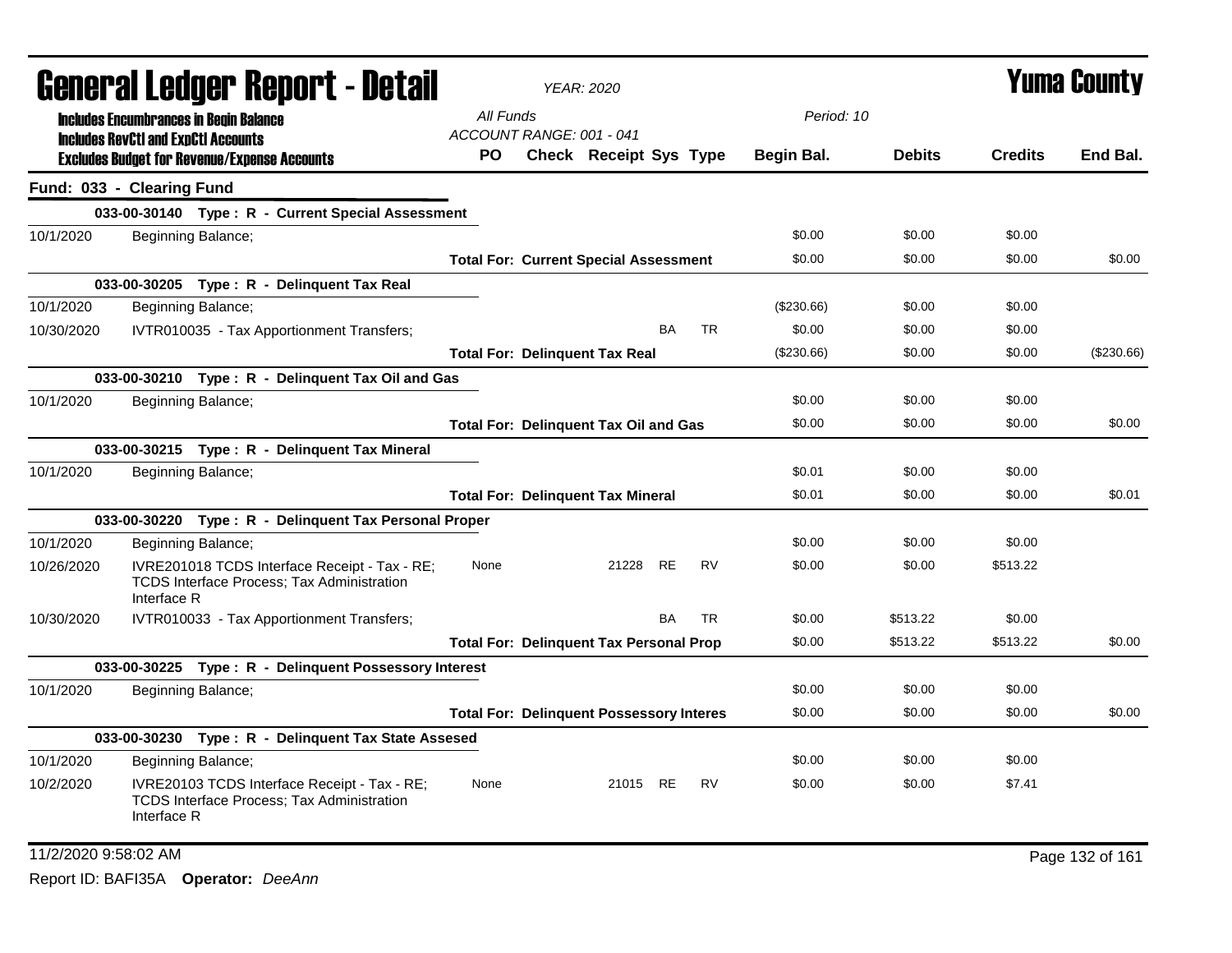|                      | <b>General Ledger Report - Detail</b> |                           |                                                                                                    | <b>YEAR: 2020</b>                              |                               |           | <b>Yuma County</b> |              |               |                |                 |
|----------------------|---------------------------------------|---------------------------|----------------------------------------------------------------------------------------------------|------------------------------------------------|-------------------------------|-----------|--------------------|--------------|---------------|----------------|-----------------|
|                      |                                       |                           | <b>Includes Encumbrances in Begin Balance</b>                                                      | All Funds                                      |                               |           |                    | Period: 10   |               |                |                 |
|                      |                                       |                           | <b>Includes RevCtI and ExpCtI Accounts</b><br><b>Excludes Budget for Revenue/Expense Accounts</b>  | ACCOUNT RANGE: 001 - 041<br>PO.                | <b>Check Receipt Sys Type</b> |           |                    | Begin Bal.   | <b>Debits</b> | <b>Credits</b> | End Bal.        |
|                      |                                       | Fund: 033 - Clearing Fund |                                                                                                    |                                                |                               |           |                    |              |               |                |                 |
|                      |                                       |                           | 033-00-30230 Type: R - Delinquent Tax State Assesed                                                |                                                |                               |           |                    |              |               |                |                 |
| 10/30/2020           |                                       |                           | IVTR010037 - Tax Apportionment Transfers;                                                          |                                                |                               | <b>BA</b> | <b>TR</b>          | \$0.00       | \$7.41        | \$0.00         |                 |
|                      |                                       |                           |                                                                                                    | <b>Total For: Delinguent Tax State Assesed</b> |                               |           |                    | \$0.00       | \$7.41        | \$7.41         | \$0.00          |
|                      |                                       |                           | 033-00-30235 Type: R - Delinquent Tax Mobile Home                                                  |                                                |                               |           |                    |              |               |                |                 |
| 10/1/2020            |                                       |                           | Beginning Balance;                                                                                 |                                                |                               |           |                    | (\$0.06)     | \$0.00        | \$0.00         |                 |
|                      |                                       |                           |                                                                                                    | <b>Total For: Delinquent Tax Mobile Home</b>   |                               |           |                    | (\$0.06)     | \$0.00        | \$0.00         | (\$0.06)        |
|                      |                                       |                           | 033-00-30240 Type: R - Delinquent Special Assessment                                               |                                                |                               |           |                    |              |               |                |                 |
| 10/1/2020            |                                       |                           | Beginning Balance;                                                                                 |                                                |                               |           |                    | \$0.00       | \$0.00        | \$0.00         |                 |
|                      |                                       |                           |                                                                                                    | <b>Total For: Delinquent Special Assessme</b>  |                               |           |                    | \$0.00       | \$0.00        | \$0.00         | \$0.00          |
|                      |                                       |                           | 033-00-30300 Type: R - Current Interest                                                            |                                                |                               |           |                    |              |               |                |                 |
| 10/1/2020            |                                       |                           | Beginning Balance;                                                                                 |                                                |                               |           |                    | (\$1,609.08) | \$0.00        | \$0.00         |                 |
| 10/2/2020            |                                       | Interface R               | IVRE20103 TCDS Interface Receipt - Dept - RE;<br><b>TCDS Interface Process; Tax Administration</b> | None                                           | 21016                         | RE        | RV                 | \$0.00       | \$0.00        | \$104.88       |                 |
| 10/5/2020            |                                       | Interface R               | IVRE20104 TCDS Interface Receipt - Dept - RE;<br><b>TCDS Interface Process; Tax Administration</b> | None                                           | 21029                         | <b>RE</b> | <b>RV</b>          | \$0.00       | \$0.00        | \$147.32       |                 |
| 10/6/2020            |                                       | Interface R               | IVRE20105 TCDS Interface Receipt - Dept - RE;<br>TCDS Interface Process; Tax Administration        | None                                           | 21041                         | <b>RE</b> | <b>RV</b>          | \$0.00       | \$0.00        | \$1,669.90     |                 |
| 10/7/2020            |                                       | Interface R               | IVRE20106 TCDS Interface Receipt - Dept - RE;<br>TCDS Interface Process; Tax Administration        | None                                           | 21055                         | <b>RE</b> | <b>RV</b>          | \$0.00       | \$0.00        | \$0.14         |                 |
| 10/8/2020            |                                       | Interface R               | IVRE20107 TCDS Interface Receipt - Dept - RE;<br><b>TCDS Interface Process; Tax Administration</b> | None                                           | 21071                         | <b>RE</b> | <b>RV</b>          | \$0.00       | \$0.00        | \$36.38        |                 |
| 10/13/2020           |                                       | Interface R               | IVRE20109 TCDS Interface Receipt - Dept - RE;<br><b>TCDS Interface Process; Tax Administration</b> | None                                           | 21094                         | RE        | RV                 | \$0.00       | \$0.00        | \$127.81       |                 |
| 10/14/2020           |                                       | Interface R               | IVRE201010 TCDS Interface Receipt - Dept - RE;<br>TCDS Interface Process; Tax Administration       | None                                           | 21105 RE                      |           | <b>RV</b>          | \$0.00       | \$0.00        | \$42.73        |                 |
| 11/2/2020 9:58:02 AM |                                       |                           |                                                                                                    |                                                |                               |           |                    |              |               |                | Page 133 of 161 |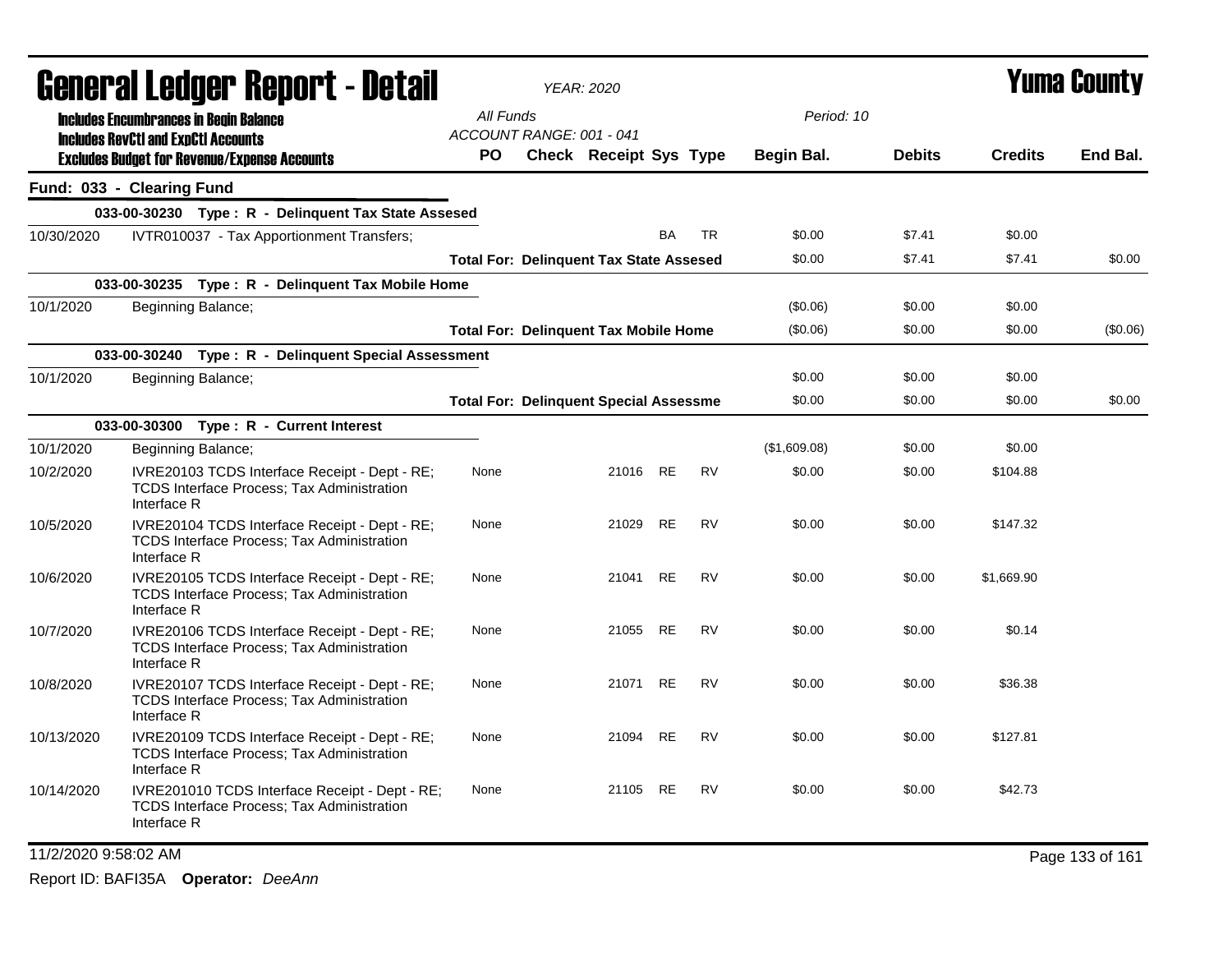|                      | <b>General Ledger Report - Detail</b>                                                                              |           | <b>YEAR: 2020</b>                  |           |           | Yuma County  |               |                |                 |
|----------------------|--------------------------------------------------------------------------------------------------------------------|-----------|------------------------------------|-----------|-----------|--------------|---------------|----------------|-----------------|
|                      | <b>Includes Encumbrances in Begin Balance</b>                                                                      | All Funds |                                    |           |           | Period: 10   |               |                |                 |
|                      | <b>Includes RevCtI and ExpCtI Accounts</b>                                                                         |           | ACCOUNT RANGE: 001 - 041           |           |           |              |               |                |                 |
|                      | <b>Excludes Budget for Revenue/Expense Accounts</b>                                                                | <b>PO</b> | <b>Check Receipt Sys Type</b>      |           |           | Begin Bal.   | <b>Debits</b> | <b>Credits</b> | End Bal.        |
|                      | Fund: 033 - Clearing Fund                                                                                          |           |                                    |           |           |              |               |                |                 |
|                      | 033-00-30300 Type: R - Current Interest                                                                            |           |                                    |           |           |              |               |                |                 |
| 10/16/2020           | IVRE201012 TCDS Interface Receipt - Dept - RE;<br><b>TCDS Interface Process: Tax Administration</b><br>Interface R | None      |                                    | 21142 RE  | RV        | \$0.00       | \$0.00        | \$116.32       |                 |
| 10/19/2020           | IVRE201013 TCDS Interface Receipt - Dept - RE;<br><b>TCDS Interface Process; Tax Administration</b><br>Interface R | None      | 21166                              | RE        | <b>RV</b> | \$0.00       | \$0.00        | \$26.61        |                 |
| 10/21/2020           | IVRE201015 TCDS Interface Receipt - Dept - RE;<br><b>TCDS Interface Process: Tax Administration</b><br>Interface R | None      | 21189                              | <b>RE</b> | <b>RV</b> | \$0.00       | \$0.00        | \$11.44        |                 |
| 10/22/2020           | IVRE201016 TCDS Interface Receipt - Dept - RE;<br><b>TCDS Interface Process; Tax Administration</b><br>Interface R | None      |                                    | 21202 RE  | <b>RV</b> | \$0.00       | \$0.00        | \$50.92        |                 |
| 10/26/2020           | IVRE201018 TCDS Interface Receipt - Dept - RE;<br>TCDS Interface Process; Tax Administration<br>Interface R        | None      | 21229                              | RE        | RV        | \$0.00       | \$0.00        | \$129.68       |                 |
| 10/27/2020           | IVRE201019 TCDS Interface Receipt - Dept - RE;<br><b>TCDS Interface Process; Tax Administration</b><br>Interface R | None      | 21238                              | RE        | <b>RV</b> | \$0.00       | \$0.00        | \$1,034.06     |                 |
| 10/29/2020           | IVRE201022 TCDS Interface Receipt - Dept - RE;<br><b>TCDS Interface Process: Tax Administration</b><br>Interface R | None      | 21268                              | <b>RE</b> | <b>RV</b> | \$0.00       | \$0.00        | \$260.78       |                 |
| 10/30/2020           | IVTR010028 - Tax Apportionment Transfers;                                                                          |           |                                    | BA        | <b>TR</b> | \$0.00       | \$4,183.99    | \$0.00         |                 |
| 10/30/2020           | IVRE201023 TCDS Interface Receipt - Dept - RE;<br><b>TCDS Interface Process: Tax Administration</b><br>Interface R | None      | 21284                              | <b>RE</b> | <b>RV</b> | \$0.00       | \$0.00        | \$518.74       |                 |
|                      |                                                                                                                    |           | <b>Total For: Current Interest</b> |           |           | (\$1,609.08) | \$4,183.99    | \$4,277.71     | (\$1,702.80)    |
|                      | 033-00-30375 Type: R - Refund Interest                                                                             |           |                                    |           |           |              |               |                |                 |
| 10/1/2020            | Beginning Balance;                                                                                                 |           |                                    |           |           | (\$9.48)     | \$0.00        | \$0.00         |                 |
|                      |                                                                                                                    |           | <b>Total For: Refund Interest</b>  |           |           | (\$9.48)     | \$0.00        | \$0.00         | (\$9.48)        |
|                      | 033-00-30400 Type: R - Delinquent Interest Collection                                                              |           |                                    |           |           |              |               |                |                 |
| 10/1/2020            | Beginning Balance;                                                                                                 |           |                                    |           |           | \$1,609.08   | \$0.00        | \$0.00         |                 |
| 10/30/2020           | IVTR010029 - Tax Apportionment Transfers;                                                                          |           |                                    | <b>BA</b> | <b>TR</b> | \$0.00       | \$93.72       | \$0.00         |                 |
| 11/2/2020 9:58:02 AM |                                                                                                                    |           |                                    |           |           |              |               |                | Page 134 of 161 |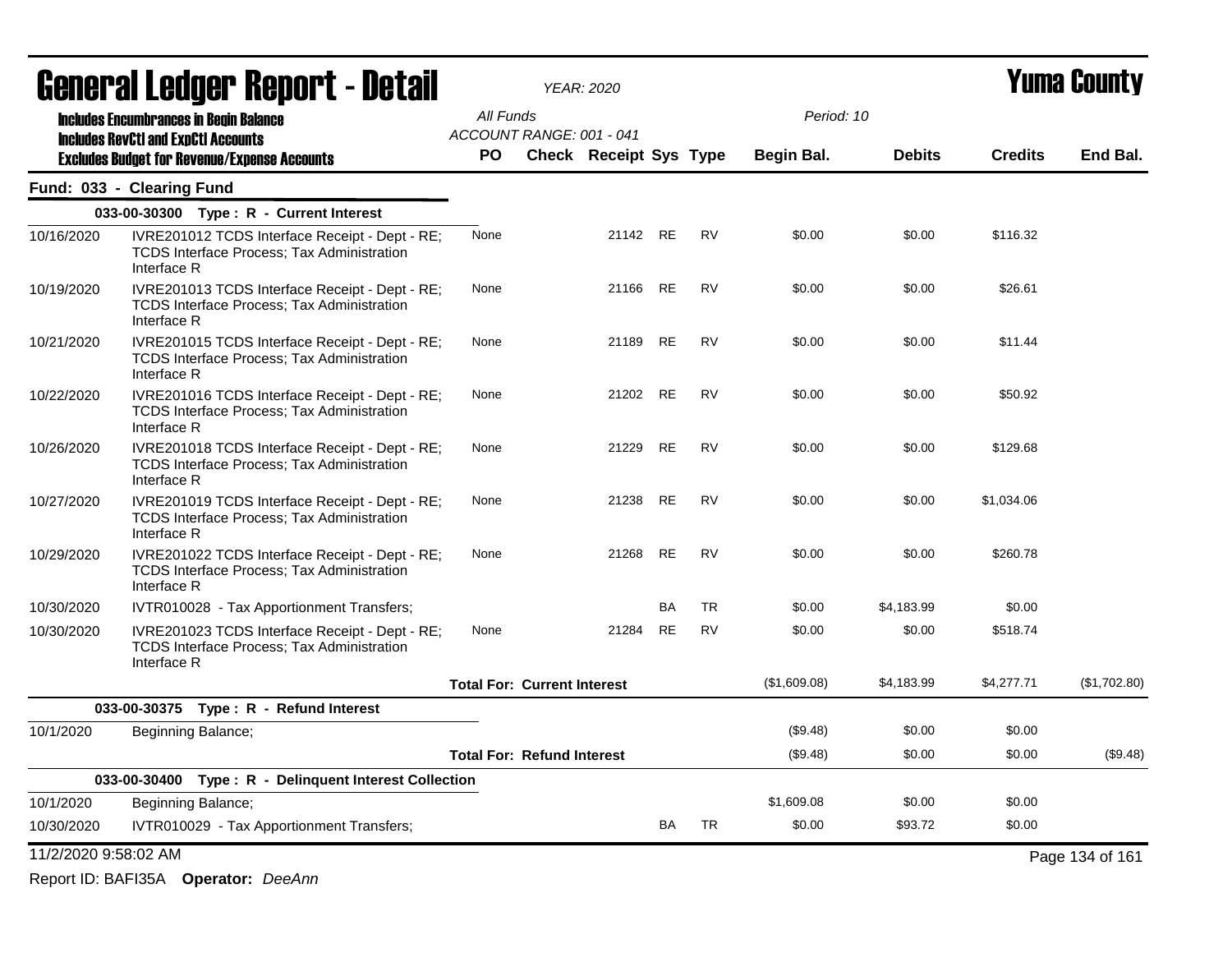| <b>General Ledger Report - Detail</b> |                                                                                                   | <b>YEAR: 2020</b> |                                                  |                               |           |           |            | Yuma County   |                |            |
|---------------------------------------|---------------------------------------------------------------------------------------------------|-------------------|--------------------------------------------------|-------------------------------|-----------|-----------|------------|---------------|----------------|------------|
|                                       | <b>Includes Encumbrances in Begin Balance</b>                                                     | All Funds         |                                                  |                               |           |           | Period: 10 |               |                |            |
|                                       | <b>Includes RevCtI and ExpCtI Accounts</b><br><b>Excludes Budget for Revenue/Expense Accounts</b> | <b>PO</b>         | ACCOUNT RANGE: 001 - 041                         | <b>Check Receipt Sys Type</b> |           |           | Begin Bal. | <b>Debits</b> | <b>Credits</b> | End Bal.   |
|                                       | Fund: 033 - Clearing Fund                                                                         |                   |                                                  |                               |           |           |            |               |                |            |
|                                       | 033-00-30400 Type: R - Delinquent Interest Collection                                             |                   |                                                  |                               |           |           |            |               |                |            |
|                                       |                                                                                                   |                   | <b>Total For: Delinquent Interest Collection</b> |                               |           |           | \$1,609.08 | \$93.72       | \$0.00         | \$1,702.80 |
|                                       | 033-00-32100 Type: R - Transfers In                                                               |                   |                                                  |                               |           |           |            |               |                |            |
| 10/1/2020                             | Beginning Balance;                                                                                |                   |                                                  |                               |           |           | (\$180.66) | \$0.00        | \$0.00         |            |
|                                       |                                                                                                   |                   | <b>Total For: Transfers In</b>                   |                               |           |           | (\$180.66) | \$0.00        | \$0.00         | (\$180.66) |
|                                       | 033-00-32400 Type: R - SO - B Clearing                                                            |                   |                                                  |                               |           |           |            |               |                |            |
| 10/1/2020                             | Beginning Balance;                                                                                |                   |                                                  |                               |           |           | \$0.00     | \$0.00        | \$0.00         |            |
| 10/13/2020                            | IVTR010005 - Tax Apportionment Transfers;                                                         |                   |                                                  |                               | <b>BA</b> | TR        | \$0.00     | \$134,299.81  | \$0.00         |            |
| 10/13/2020                            | IVRE20109 AUTO B DISTRIBUTION - RE; SEPT<br>2020;                                                 | None              |                                                  | 21090                         | <b>RE</b> | <b>RV</b> | \$0.00     | \$0.00        | \$134,299.81   |            |
|                                       |                                                                                                   |                   | <b>Total For: SO - B Clearing</b>                |                               |           |           | \$0.00     | \$134,299.81  | \$134,299.81   | \$0.00     |
|                                       | 033-00-32401 Type: R - SO - A&F Clearing                                                          |                   |                                                  |                               |           |           |            |               |                |            |
| 10/1/2020                             | Beginning Balance;                                                                                |                   |                                                  |                               |           |           | \$0.00     | \$0.00        | \$0.00         |            |
| 10/15/2020                            | IVRE201011 STATE OF CO SOT A SEPT - RE;<br>CLEARING FUND;                                         | None              |                                                  | 21109                         | <b>RE</b> | <b>RV</b> | \$0.00     | \$0.00        | \$20,146.10    |            |
| 10/22/2020                            | IVTR010018 - Tax Apportionment Transfers;                                                         |                   |                                                  |                               | <b>BA</b> | <b>TR</b> | \$0.00     | \$21,327.93   | \$0.00         |            |
| 10/22/2020                            | IVRE201016 AUTO F DISTRIBUTION - RE;<br>SEPT 2020;                                                | None              |                                                  | 21198                         | <b>RE</b> | <b>RV</b> | \$0.00     | \$0.00        | \$1,181.83     |            |
|                                       |                                                                                                   |                   | <b>Total For: SO - A&amp;F Clearing</b>          |                               |           |           | \$0.00     | \$21,327.93   | \$21,327.93    | \$0.00     |
|                                       | 033-00-35000 Type: R - Fees Collected                                                             |                   |                                                  |                               |           |           |            |               |                |            |
| 10/1/2020                             | Beginning Balance;                                                                                |                   |                                                  |                               |           |           | \$0.00     | \$0.00        | \$0.00         |            |
|                                       |                                                                                                   |                   | <b>Total For: Fees Collected</b>                 |                               |           |           | \$0.00     | \$0.00        | \$0.00         | \$0.00     |
|                                       | 033-00-37900 Type: R - Over / Short Collections                                                   |                   |                                                  |                               |           |           |            |               |                |            |
| 10/1/2020                             | Beginning Balance;                                                                                |                   |                                                  |                               |           |           | \$36.59    | \$0.00        | \$0.00         |            |
| 10/19/2020                            | IVMD010024 - MD:JAIL TRANSPORT #5916.;                                                            |                   |                                                  |                               | <b>BA</b> | <b>MD</b> | \$0.00     | \$485.00      | \$0.00         |            |
| 10/19/2020                            | IVRE201013 AJA-JAIL TRAIN REIMB - RE;<br><b>CLEARING FUND;</b>                                    | None              |                                                  | 21158                         | <b>RE</b> | <b>RV</b> | \$0.00     | \$0.00        | \$485.00       |            |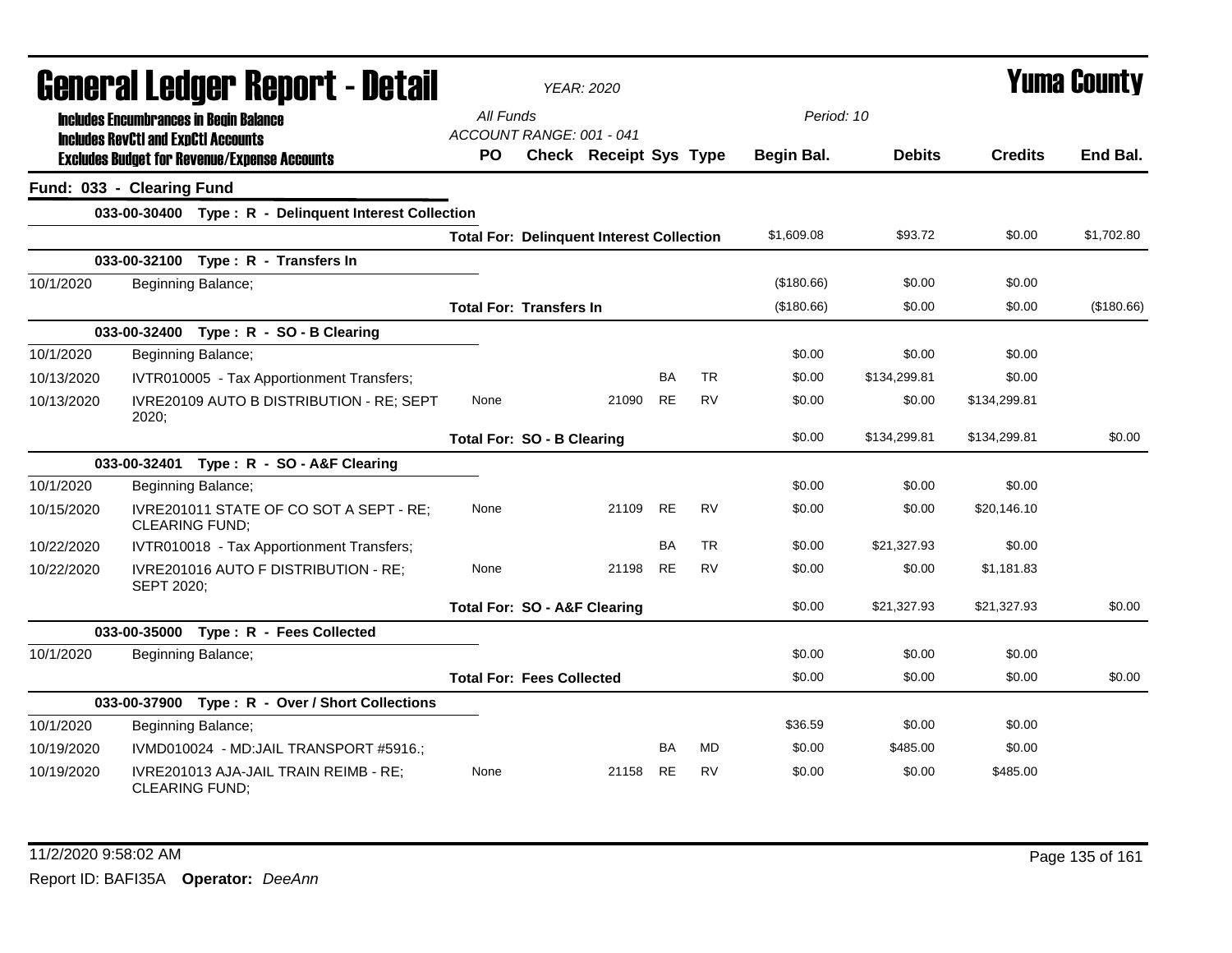|            | Generai Leuger Keport - Detail                                                                                     |                                                    |           | <b>YEAR: 2020</b>           |           |           |                          |                                  | Yuma Gounty    |            |
|------------|--------------------------------------------------------------------------------------------------------------------|----------------------------------------------------|-----------|-----------------------------|-----------|-----------|--------------------------|----------------------------------|----------------|------------|
|            | <b>Includes Encumbrances in Begin Balance</b><br><b>Includes RevCtI and ExpCtI Accounts</b>                        | All Funds<br>ACCOUNT RANGE: 001 - 041<br><b>PO</b> |           | Check Receipt Sys Type      |           |           | Period: 10<br>Begin Bal. | <b>Debits</b>                    | <b>Credits</b> | End Bal.   |
|            | <b>Excludes Budget for Revenue/Expense Accounts</b>                                                                |                                                    |           |                             |           |           |                          |                                  |                |            |
|            | Fund: 033 - Clearing Fund                                                                                          |                                                    |           |                             |           |           |                          |                                  |                |            |
|            | 033-00-37900 Type: R - Over / Short Collections                                                                    |                                                    |           |                             |           |           |                          |                                  |                |            |
| 10/19/2020 | IVRE201013 TCDS Interface Receipt - Dept - RE;<br><b>TCDS Interface Process; Tax Administration</b><br>Interface R | None                                               |           | 21166 RE                    |           | <b>RV</b> | \$0.00                   | \$0.00                           | \$4.52         |            |
| 10/26/2020 | IVMD010026 710380 Tax Payer ID = - MD:Tax<br>Year = $2019$ Statement =;                                            |                                                    |           |                             | <b>BA</b> | <b>MD</b> | \$0.00                   | \$83.88                          | \$0.00         |            |
| 10/26/2020 | IVRE201018 TCDS REFUNDS - RE; -None-;                                                                              | None                                               |           | 21225                       | <b>RE</b> | <b>RV</b> | \$0.00                   | \$0.00                           | \$83.88        |            |
| 10/26/2020 | IVRE201018 CORRECT O/S DEPOSIT - RE;<br>TCDS REFUND CORRECTION;                                                    | None                                               |           | 21226                       | <b>RE</b> | <b>RV</b> | \$0.00                   | \$0.00                           | (\$83.88)      |            |
| 10/28/2020 | IVMD010028 EXPENSE 20160033/T007953 -<br>MD:REFUND OVERPAYMENT OF DEED;                                            |                                                    |           |                             | <b>BA</b> | <b>MD</b> | \$0.00                   | \$15.00                          | \$0.00         |            |
| 10/28/2020 | IVRE201021 KAREN SLASH - RE;<br><b>OVERPAYMENT DEED EXPENSE;</b><br>20160033/T007953                               | None                                               |           | 21249                       | <b>RE</b> | <b>RV</b> | \$0.00                   | \$0.00                           | \$15.00        |            |
| 10/30/2020 | IVMD010032 - MD:CLERK REFUND;                                                                                      |                                                    |           |                             | <b>BA</b> | MD        | \$0.00                   | \$17.00                          | \$0.00         |            |
| 10/30/2020 | IVRE201023 YCC REFUND - RE; CLEARING<br>FUND;                                                                      | None                                               |           | 21266                       | RE        | <b>RV</b> | \$0.00                   | \$0.00                           | \$17.00        |            |
|            |                                                                                                                    | <b>Total For: Over / Short Collections</b>         |           |                             |           |           | \$36.59                  | \$600.88                         | \$521.52       | \$115.95   |
|            | 033-00-49200 Type: X - Transfer Out                                                                                |                                                    |           |                             |           |           |                          |                                  |                |            |
| 10/1/2020  | Beginning Balance;                                                                                                 |                                                    |           |                             |           |           | \$0.00                   | \$0.00                           | \$0.00         |            |
|            |                                                                                                                    | <b>Total For: Transfer Out</b>                     |           |                             |           |           | \$0.00                   | \$0.00                           | \$0.00         | \$0.00     |
|            | 033-00-49375 Type: X - Refund Interest Paid                                                                        |                                                    |           |                             |           |           |                          |                                  |                |            |
| 10/1/2020  | Beginning Balance;                                                                                                 |                                                    |           |                             |           |           | \$9.48                   | \$0.00                           | \$0.00         |            |
|            |                                                                                                                    | <b>Total For: Refund Interest Paid</b>             |           |                             |           |           | \$9.48                   | \$0.00                           | \$0.00         | \$9.48     |
|            | 033-00-49550 Type: X - Check refunds                                                                               |                                                    |           |                             |           |           |                          |                                  |                |            |
| 10/1/2020  | Beginning Balance;                                                                                                 |                                                    |           |                             |           |           | \$1,403.26               | \$0.00                           | \$0.00         |            |
|            |                                                                                                                    | <b>Total For: Check refunds</b>                    |           |                             |           |           | \$1,403.26               | \$0.00                           | \$0.00         | \$1,403.26 |
|            | Fund: 033 - Clearing Fund Totals:                                                                                  |                                                    |           |                             |           |           | (\$144.07)               | \$659,390.33                     | \$659,310.97   | (\$64.71)  |
|            | <b>Total Fund Revenues:</b>                                                                                        |                                                    | (\$79.36) | <b>Total Fund Expenses:</b> |           |           | \$0.00                   | <b>Net Revenue Over Expense:</b> |                | (\$79.36)  |

11/2/2020 9:58:03 AM Page 136 of 161 Report ID: BAFI35A **Operator:** *DeeAnn*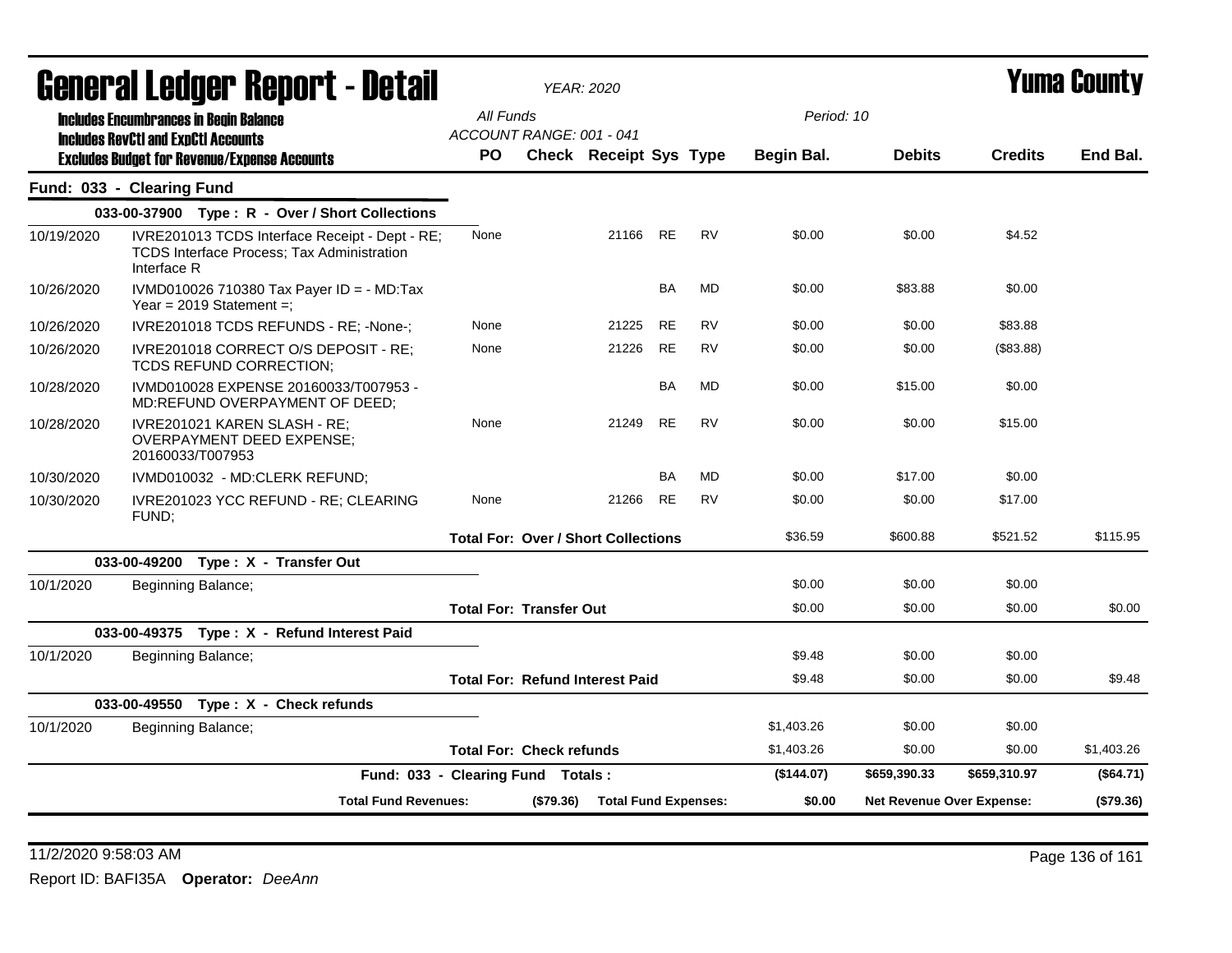| All Funds<br>Period: 10<br><b>Includes Encumbrances in Begin Balance</b><br>ACCOUNT RANGE: 001 - 041<br><b>Includes RevCtI and ExpCtI Accounts</b><br><b>Check Receipt Sys Type</b><br><b>Debits</b><br><b>Credits</b><br><b>PO</b><br>Begin Bal.<br><b>Excludes Budget for Revenue/Expense Accounts</b><br>Fund: 034 - Redemption Fund<br>034-00-10000 Type: A - Cash Account<br>\$0.00<br>10/1/2020<br>\$11.70<br>\$0.00<br>Beginning Balance;<br>AP<br><b>CD</b><br>\$0.00<br>\$0.00<br>\$241.57<br>IVAP20101 Summary Entry - Summary Entry;<br>10/13/2020<br>IVRE20109 TCDS Interface Receipt - Dept - RE;<br>21095<br><b>RE</b><br><b>RV</b><br>\$0.00<br>\$241.57<br>\$0.00<br>10/13/2020<br>None<br><b>TCDS Interface Process: Tax Administration</b><br>Interface R<br>AP<br>CD<br>10/28/2020<br>IVAP20102 Summary Entry - Summary Entry;<br>\$0.00<br>\$0.00<br>\$283.12<br><b>RE</b><br><b>RV</b><br>10/28/2020<br>IVRE201021 TCDS Interface Receipt - Dept - RE;<br>None<br>21251<br>\$0.00<br>\$283.12<br>\$0.00<br>TCDS Interface Process; Tax Administration<br>Interface R<br>\$11.70<br>\$524.69<br>\$524.69<br><b>Total For: Cash Account</b><br>034-00-20000<br>Type: L - Accounts Payable<br>10/1/2020<br>\$0.00<br>\$0.00<br>\$0.00<br>Beginning Balance;<br><b>CD</b><br>AP<br>\$0.00<br>\$0.00<br>\$241.57<br>10/13/2020<br>IVAP20101 Summary Entry - Summary Entry;<br><b>CD</b><br>AP<br>\$0.00<br>\$241.57<br>\$0.00<br>10/13/2020<br>IVAP20101 Summary Entry - Summary Entry;<br>AP<br><b>CD</b><br>\$0.00<br>\$283.12<br>\$0.00<br>10/28/2020<br>IVAP20102 Summary Entry - Summary Entry;<br>IVAP20102 Summary Entry - Summary Entry;<br>AP<br><b>CD</b><br>\$0.00<br>\$0.00<br>\$283.12<br>10/28/2020<br>\$524.69<br>\$524.69<br>\$0.00<br><b>Total For: Accounts Payable</b><br>034-00-20010 Type: L - Revenue Control<br>(\$59,420.89)<br>\$0.00<br>\$0.00<br>10/1/2020<br>Beginning Balance;<br><b>CP</b><br>BA<br>\$0.00<br>\$0.00<br>\$241.57<br>10/13/2020<br>IVRE20109 - Auto post transaction;<br><b>CP</b><br><b>BA</b><br>\$0.00<br>\$0.00<br>\$283.12<br>10/28/2020<br>IVRE201021 - Auto post transaction;<br>\$0.00<br><b>Total For: Revenue Control</b><br>(\$59,420.89)<br>\$524.69<br>034-00-20020<br>Type: L - Expense Control<br>10/1/2020<br>Beginning Balance;<br>\$59,420.89<br>\$0.00<br>\$0.00<br>BA<br><b>CP</b><br>\$0.00<br>\$241.57<br>\$0.00<br>10/13/2020<br>IVAP20101 - Auto post transaction;<br><b>CP</b><br><b>BA</b><br>\$0.00<br>\$283.12<br>\$0.00<br>10/28/2020<br>IVAP20102 - Auto post transaction;<br>\$59,420.89<br>\$524.69<br>\$0.00<br><b>Total For: Expense Control</b> | General Ledger Report - Detail |  | <b>YEAR: 2020</b> |  |  | <b>Yuma County</b> |
|-------------------------------------------------------------------------------------------------------------------------------------------------------------------------------------------------------------------------------------------------------------------------------------------------------------------------------------------------------------------------------------------------------------------------------------------------------------------------------------------------------------------------------------------------------------------------------------------------------------------------------------------------------------------------------------------------------------------------------------------------------------------------------------------------------------------------------------------------------------------------------------------------------------------------------------------------------------------------------------------------------------------------------------------------------------------------------------------------------------------------------------------------------------------------------------------------------------------------------------------------------------------------------------------------------------------------------------------------------------------------------------------------------------------------------------------------------------------------------------------------------------------------------------------------------------------------------------------------------------------------------------------------------------------------------------------------------------------------------------------------------------------------------------------------------------------------------------------------------------------------------------------------------------------------------------------------------------------------------------------------------------------------------------------------------------------------------------------------------------------------------------------------------------------------------------------------------------------------------------------------------------------------------------------------------------------------------------------------------------------------------------------------------------------------------------------------------------------------------------------------------------------------------------------------------------------------------------------------------------------------------------------------|--------------------------------|--|-------------------|--|--|--------------------|
|                                                                                                                                                                                                                                                                                                                                                                                                                                                                                                                                                                                                                                                                                                                                                                                                                                                                                                                                                                                                                                                                                                                                                                                                                                                                                                                                                                                                                                                                                                                                                                                                                                                                                                                                                                                                                                                                                                                                                                                                                                                                                                                                                                                                                                                                                                                                                                                                                                                                                                                                                                                                                                                 |                                |  |                   |  |  |                    |
|                                                                                                                                                                                                                                                                                                                                                                                                                                                                                                                                                                                                                                                                                                                                                                                                                                                                                                                                                                                                                                                                                                                                                                                                                                                                                                                                                                                                                                                                                                                                                                                                                                                                                                                                                                                                                                                                                                                                                                                                                                                                                                                                                                                                                                                                                                                                                                                                                                                                                                                                                                                                                                                 |                                |  |                   |  |  |                    |
|                                                                                                                                                                                                                                                                                                                                                                                                                                                                                                                                                                                                                                                                                                                                                                                                                                                                                                                                                                                                                                                                                                                                                                                                                                                                                                                                                                                                                                                                                                                                                                                                                                                                                                                                                                                                                                                                                                                                                                                                                                                                                                                                                                                                                                                                                                                                                                                                                                                                                                                                                                                                                                                 |                                |  |                   |  |  | End Bal.           |
|                                                                                                                                                                                                                                                                                                                                                                                                                                                                                                                                                                                                                                                                                                                                                                                                                                                                                                                                                                                                                                                                                                                                                                                                                                                                                                                                                                                                                                                                                                                                                                                                                                                                                                                                                                                                                                                                                                                                                                                                                                                                                                                                                                                                                                                                                                                                                                                                                                                                                                                                                                                                                                                 |                                |  |                   |  |  |                    |
|                                                                                                                                                                                                                                                                                                                                                                                                                                                                                                                                                                                                                                                                                                                                                                                                                                                                                                                                                                                                                                                                                                                                                                                                                                                                                                                                                                                                                                                                                                                                                                                                                                                                                                                                                                                                                                                                                                                                                                                                                                                                                                                                                                                                                                                                                                                                                                                                                                                                                                                                                                                                                                                 |                                |  |                   |  |  |                    |
|                                                                                                                                                                                                                                                                                                                                                                                                                                                                                                                                                                                                                                                                                                                                                                                                                                                                                                                                                                                                                                                                                                                                                                                                                                                                                                                                                                                                                                                                                                                                                                                                                                                                                                                                                                                                                                                                                                                                                                                                                                                                                                                                                                                                                                                                                                                                                                                                                                                                                                                                                                                                                                                 |                                |  |                   |  |  |                    |
|                                                                                                                                                                                                                                                                                                                                                                                                                                                                                                                                                                                                                                                                                                                                                                                                                                                                                                                                                                                                                                                                                                                                                                                                                                                                                                                                                                                                                                                                                                                                                                                                                                                                                                                                                                                                                                                                                                                                                                                                                                                                                                                                                                                                                                                                                                                                                                                                                                                                                                                                                                                                                                                 |                                |  |                   |  |  |                    |
|                                                                                                                                                                                                                                                                                                                                                                                                                                                                                                                                                                                                                                                                                                                                                                                                                                                                                                                                                                                                                                                                                                                                                                                                                                                                                                                                                                                                                                                                                                                                                                                                                                                                                                                                                                                                                                                                                                                                                                                                                                                                                                                                                                                                                                                                                                                                                                                                                                                                                                                                                                                                                                                 |                                |  |                   |  |  |                    |
|                                                                                                                                                                                                                                                                                                                                                                                                                                                                                                                                                                                                                                                                                                                                                                                                                                                                                                                                                                                                                                                                                                                                                                                                                                                                                                                                                                                                                                                                                                                                                                                                                                                                                                                                                                                                                                                                                                                                                                                                                                                                                                                                                                                                                                                                                                                                                                                                                                                                                                                                                                                                                                                 |                                |  |                   |  |  |                    |
|                                                                                                                                                                                                                                                                                                                                                                                                                                                                                                                                                                                                                                                                                                                                                                                                                                                                                                                                                                                                                                                                                                                                                                                                                                                                                                                                                                                                                                                                                                                                                                                                                                                                                                                                                                                                                                                                                                                                                                                                                                                                                                                                                                                                                                                                                                                                                                                                                                                                                                                                                                                                                                                 |                                |  |                   |  |  |                    |
|                                                                                                                                                                                                                                                                                                                                                                                                                                                                                                                                                                                                                                                                                                                                                                                                                                                                                                                                                                                                                                                                                                                                                                                                                                                                                                                                                                                                                                                                                                                                                                                                                                                                                                                                                                                                                                                                                                                                                                                                                                                                                                                                                                                                                                                                                                                                                                                                                                                                                                                                                                                                                                                 |                                |  |                   |  |  | \$11.70            |
|                                                                                                                                                                                                                                                                                                                                                                                                                                                                                                                                                                                                                                                                                                                                                                                                                                                                                                                                                                                                                                                                                                                                                                                                                                                                                                                                                                                                                                                                                                                                                                                                                                                                                                                                                                                                                                                                                                                                                                                                                                                                                                                                                                                                                                                                                                                                                                                                                                                                                                                                                                                                                                                 |                                |  |                   |  |  |                    |
|                                                                                                                                                                                                                                                                                                                                                                                                                                                                                                                                                                                                                                                                                                                                                                                                                                                                                                                                                                                                                                                                                                                                                                                                                                                                                                                                                                                                                                                                                                                                                                                                                                                                                                                                                                                                                                                                                                                                                                                                                                                                                                                                                                                                                                                                                                                                                                                                                                                                                                                                                                                                                                                 |                                |  |                   |  |  |                    |
|                                                                                                                                                                                                                                                                                                                                                                                                                                                                                                                                                                                                                                                                                                                                                                                                                                                                                                                                                                                                                                                                                                                                                                                                                                                                                                                                                                                                                                                                                                                                                                                                                                                                                                                                                                                                                                                                                                                                                                                                                                                                                                                                                                                                                                                                                                                                                                                                                                                                                                                                                                                                                                                 |                                |  |                   |  |  |                    |
|                                                                                                                                                                                                                                                                                                                                                                                                                                                                                                                                                                                                                                                                                                                                                                                                                                                                                                                                                                                                                                                                                                                                                                                                                                                                                                                                                                                                                                                                                                                                                                                                                                                                                                                                                                                                                                                                                                                                                                                                                                                                                                                                                                                                                                                                                                                                                                                                                                                                                                                                                                                                                                                 |                                |  |                   |  |  |                    |
|                                                                                                                                                                                                                                                                                                                                                                                                                                                                                                                                                                                                                                                                                                                                                                                                                                                                                                                                                                                                                                                                                                                                                                                                                                                                                                                                                                                                                                                                                                                                                                                                                                                                                                                                                                                                                                                                                                                                                                                                                                                                                                                                                                                                                                                                                                                                                                                                                                                                                                                                                                                                                                                 |                                |  |                   |  |  |                    |
|                                                                                                                                                                                                                                                                                                                                                                                                                                                                                                                                                                                                                                                                                                                                                                                                                                                                                                                                                                                                                                                                                                                                                                                                                                                                                                                                                                                                                                                                                                                                                                                                                                                                                                                                                                                                                                                                                                                                                                                                                                                                                                                                                                                                                                                                                                                                                                                                                                                                                                                                                                                                                                                 |                                |  |                   |  |  |                    |
|                                                                                                                                                                                                                                                                                                                                                                                                                                                                                                                                                                                                                                                                                                                                                                                                                                                                                                                                                                                                                                                                                                                                                                                                                                                                                                                                                                                                                                                                                                                                                                                                                                                                                                                                                                                                                                                                                                                                                                                                                                                                                                                                                                                                                                                                                                                                                                                                                                                                                                                                                                                                                                                 |                                |  |                   |  |  | \$0.00             |
|                                                                                                                                                                                                                                                                                                                                                                                                                                                                                                                                                                                                                                                                                                                                                                                                                                                                                                                                                                                                                                                                                                                                                                                                                                                                                                                                                                                                                                                                                                                                                                                                                                                                                                                                                                                                                                                                                                                                                                                                                                                                                                                                                                                                                                                                                                                                                                                                                                                                                                                                                                                                                                                 |                                |  |                   |  |  |                    |
|                                                                                                                                                                                                                                                                                                                                                                                                                                                                                                                                                                                                                                                                                                                                                                                                                                                                                                                                                                                                                                                                                                                                                                                                                                                                                                                                                                                                                                                                                                                                                                                                                                                                                                                                                                                                                                                                                                                                                                                                                                                                                                                                                                                                                                                                                                                                                                                                                                                                                                                                                                                                                                                 |                                |  |                   |  |  |                    |
|                                                                                                                                                                                                                                                                                                                                                                                                                                                                                                                                                                                                                                                                                                                                                                                                                                                                                                                                                                                                                                                                                                                                                                                                                                                                                                                                                                                                                                                                                                                                                                                                                                                                                                                                                                                                                                                                                                                                                                                                                                                                                                                                                                                                                                                                                                                                                                                                                                                                                                                                                                                                                                                 |                                |  |                   |  |  |                    |
|                                                                                                                                                                                                                                                                                                                                                                                                                                                                                                                                                                                                                                                                                                                                                                                                                                                                                                                                                                                                                                                                                                                                                                                                                                                                                                                                                                                                                                                                                                                                                                                                                                                                                                                                                                                                                                                                                                                                                                                                                                                                                                                                                                                                                                                                                                                                                                                                                                                                                                                                                                                                                                                 |                                |  |                   |  |  |                    |
|                                                                                                                                                                                                                                                                                                                                                                                                                                                                                                                                                                                                                                                                                                                                                                                                                                                                                                                                                                                                                                                                                                                                                                                                                                                                                                                                                                                                                                                                                                                                                                                                                                                                                                                                                                                                                                                                                                                                                                                                                                                                                                                                                                                                                                                                                                                                                                                                                                                                                                                                                                                                                                                 |                                |  |                   |  |  | (\$59,945.58)      |
|                                                                                                                                                                                                                                                                                                                                                                                                                                                                                                                                                                                                                                                                                                                                                                                                                                                                                                                                                                                                                                                                                                                                                                                                                                                                                                                                                                                                                                                                                                                                                                                                                                                                                                                                                                                                                                                                                                                                                                                                                                                                                                                                                                                                                                                                                                                                                                                                                                                                                                                                                                                                                                                 |                                |  |                   |  |  |                    |
|                                                                                                                                                                                                                                                                                                                                                                                                                                                                                                                                                                                                                                                                                                                                                                                                                                                                                                                                                                                                                                                                                                                                                                                                                                                                                                                                                                                                                                                                                                                                                                                                                                                                                                                                                                                                                                                                                                                                                                                                                                                                                                                                                                                                                                                                                                                                                                                                                                                                                                                                                                                                                                                 |                                |  |                   |  |  |                    |
|                                                                                                                                                                                                                                                                                                                                                                                                                                                                                                                                                                                                                                                                                                                                                                                                                                                                                                                                                                                                                                                                                                                                                                                                                                                                                                                                                                                                                                                                                                                                                                                                                                                                                                                                                                                                                                                                                                                                                                                                                                                                                                                                                                                                                                                                                                                                                                                                                                                                                                                                                                                                                                                 |                                |  |                   |  |  |                    |
|                                                                                                                                                                                                                                                                                                                                                                                                                                                                                                                                                                                                                                                                                                                                                                                                                                                                                                                                                                                                                                                                                                                                                                                                                                                                                                                                                                                                                                                                                                                                                                                                                                                                                                                                                                                                                                                                                                                                                                                                                                                                                                                                                                                                                                                                                                                                                                                                                                                                                                                                                                                                                                                 |                                |  |                   |  |  |                    |
|                                                                                                                                                                                                                                                                                                                                                                                                                                                                                                                                                                                                                                                                                                                                                                                                                                                                                                                                                                                                                                                                                                                                                                                                                                                                                                                                                                                                                                                                                                                                                                                                                                                                                                                                                                                                                                                                                                                                                                                                                                                                                                                                                                                                                                                                                                                                                                                                                                                                                                                                                                                                                                                 |                                |  |                   |  |  | \$59,945.58        |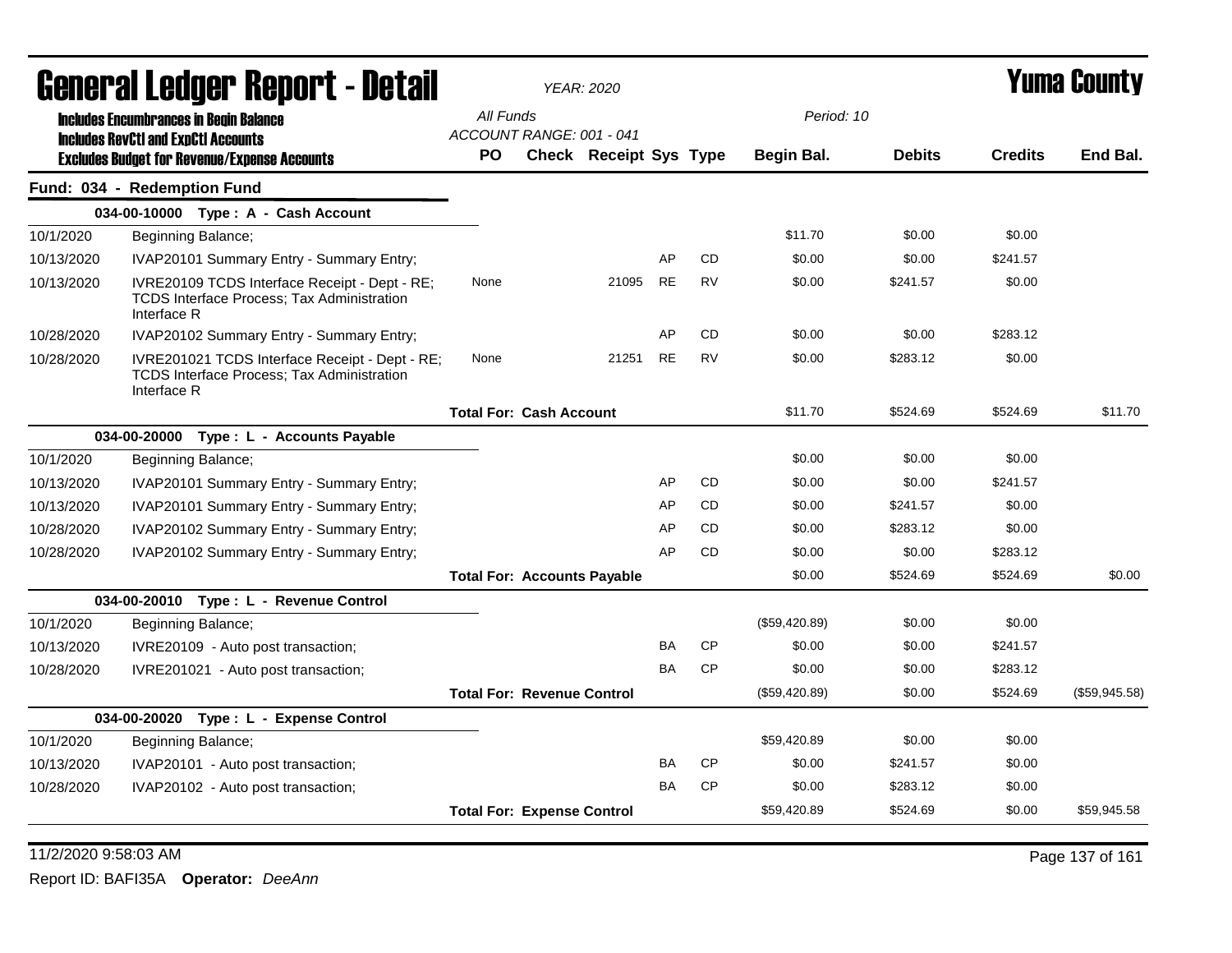| <b>General Ledger Report - Detail</b> |                                            |                                                                                                    |                                       |       | <b>YEAR: 2020</b>             |    |           |               | <b>Yuma County</b> |                |                 |  |
|---------------------------------------|--------------------------------------------|----------------------------------------------------------------------------------------------------|---------------------------------------|-------|-------------------------------|----|-----------|---------------|--------------------|----------------|-----------------|--|
|                                       |                                            | <b>Includes Encumbrances in Begin Balance</b>                                                      | All Funds                             |       |                               |    |           | Period: 10    |                    |                |                 |  |
|                                       | <b>Includes RevCtI and ExpCtI Accounts</b> | <b>Excludes Budget for Revenue/Expense Accounts</b>                                                | ACCOUNT RANGE: 001 - 041<br><b>PO</b> |       | <b>Check Receipt Sys Type</b> |    |           | Begin Bal.    | <b>Debits</b>      | <b>Credits</b> | End Bal.        |  |
|                                       | Fund: 034 - Redemption Fund                |                                                                                                    |                                       |       |                               |    |           |               |                    |                |                 |  |
|                                       |                                            | 034-00-20100 Type: L - Fund Balance                                                                |                                       |       |                               |    |           |               |                    |                |                 |  |
| 10/1/2020                             |                                            | Beginning Balance;                                                                                 |                                       |       |                               |    |           | (\$11.70)     | \$0.00             | \$0.00         |                 |  |
|                                       |                                            |                                                                                                    | <b>Total For: Fund Balance</b>        |       |                               |    |           | (\$11.70)     | \$0.00             | \$0.00         | (\$11.70)       |  |
|                                       |                                            | 034-00-32100 Type: R - Transfers In                                                                |                                       |       |                               |    |           |               |                    |                |                 |  |
| 10/1/2020                             |                                            | Beginning Balance;                                                                                 |                                       |       |                               |    |           | \$0.00        | \$0.00             | \$0.00         |                 |  |
|                                       |                                            |                                                                                                    | <b>Total For: Transfers In</b>        |       |                               |    |           | \$0.00        | \$0.00             | \$0.00         | \$0.00          |  |
|                                       |                                            | 034-00-35000 Type: R - Fees Collected                                                              |                                       |       |                               |    |           |               |                    |                |                 |  |
| 10/1/2020                             |                                            | Beginning Balance;                                                                                 |                                       |       |                               |    |           | (\$59,420.89) | \$0.00             | \$0.00         |                 |  |
| 10/13/2020                            | Interface R                                | IVRE20109 TCDS Interface Receipt - Dept - RE;<br><b>TCDS Interface Process: Tax Administration</b> | None                                  |       | 21095 RE                      |    | <b>RV</b> | \$0.00        | \$0.00             | \$241.57       |                 |  |
| 10/28/2020                            | Interface R                                | IVRE201021 TCDS Interface Receipt - Dept - RE;<br>TCDS Interface Process; Tax Administration       | None                                  |       | 21251 RE                      |    | <b>RV</b> | \$0.00        | \$0.00             | \$283.12       |                 |  |
|                                       |                                            |                                                                                                    | <b>Total For: Fees Collected</b>      |       |                               |    |           | (\$59,420.89) | \$0.00             | \$524.69       | (\$59,945.58)   |  |
|                                       |                                            | 034-00-49401 Type: X - Transfer Out                                                                |                                       |       |                               |    |           |               |                    |                |                 |  |
| 10/1/2020                             |                                            | Beginning Balance;                                                                                 |                                       |       |                               |    |           | \$0.00        | \$0.00             | \$0.00         |                 |  |
|                                       |                                            |                                                                                                    | <b>Total For: Transfer Out</b>        |       |                               |    |           | \$0.00        | \$0.00             | \$0.00         | \$0.00          |  |
|                                       |                                            | 034-00-49500 Type: X - Checks Written / ACH Transfer                                               |                                       |       |                               |    |           |               |                    |                |                 |  |
| 10/1/2020                             |                                            | Beginning Balance;                                                                                 |                                       |       |                               |    |           | \$59,420.89   | \$0.00             | \$0.00         |                 |  |
| 10/13/2020                            |                                            | IVAP20101 RLS RANCH LLC - AP: Interest on<br>Lien; Interest 20150118, detail = $2468$ ;            |                                       | 10504 |                               | AP | CD        | \$0.00        | \$21.23            | \$0.00         |                 |  |
| 10/13/2020                            |                                            | IVAP20101 RLS RANCH LLC - AP; Interest on<br>Lien; Interest 20150118, detail = $2522$ ;            |                                       | 10504 |                               | AP | <b>CD</b> | \$0.00        | \$11.13            | \$0.00         |                 |  |
| 10/13/2020                            |                                            | IVAP20101 RLS RANCH LLC - AP; Interest on<br>Lien; Interest 20150118, detail = $2727$ ;            |                                       | 10504 |                               | AP | <b>CD</b> | \$0.00        | \$8.29             | \$0.00         |                 |  |
| 10/13/2020                            |                                            | IVAP20101 RLS RANCH LLC - AP; Interest on<br>Lien; Interest 20150118, detail = 2979;               |                                       | 10504 |                               | AP | CD        | \$0.00        | \$4.44             | \$0.00         |                 |  |
| 10/13/2020                            |                                            | IVAP20101 RLS RANCH LLC - AP; Interest on<br>Lien; Interest 20150118, detail = $3189$ ;            |                                       | 10504 |                               | AP | <b>CD</b> | \$0.00        | \$0.90             | \$0.00         |                 |  |
|                                       | 11/2/2020 9:58:03 AM                       |                                                                                                    |                                       |       |                               |    |           |               |                    |                | Page 138 of 161 |  |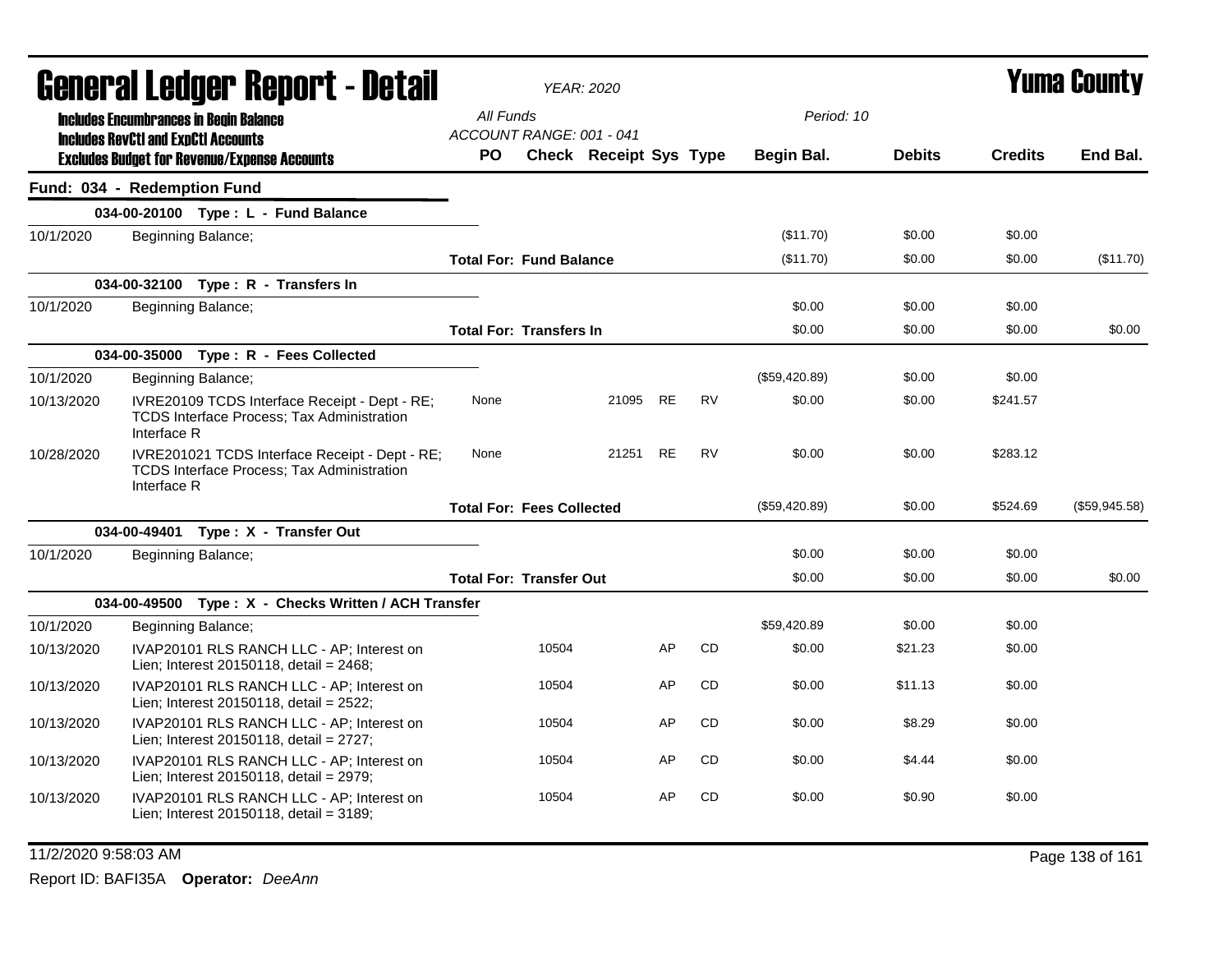|            | agligi qi fanagi. Ughni f - nefqil                                                          |                  |                          | YEAR: 2020                                      |    |             |                                  |                | I UIIIU VUUIILY |
|------------|---------------------------------------------------------------------------------------------|------------------|--------------------------|-------------------------------------------------|----|-------------|----------------------------------|----------------|-----------------|
|            | <b>Includes Encumbrances in Begin Balance</b><br><b>Includes RevCtI and ExpCtI Accounts</b> | All Funds<br>PO. | ACCOUNT RANGE: 001 - 041 | <b>Check Receipt Sys Type</b>                   |    | Period: 10  |                                  | <b>Credits</b> | End Bal.        |
|            | <b>Excludes Budget for Revenue/Expense Accounts</b>                                         |                  |                          |                                                 |    | Begin Bal.  | <b>Debits</b>                    |                |                 |
|            | Fund: 034 - Redemption Fund                                                                 |                  |                          |                                                 |    |             |                                  |                |                 |
|            | 034-00-49500 Type: X - Checks Written / ACH Transfer                                        |                  |                          |                                                 |    |             |                                  |                |                 |
| 10/13/2020 | IVAP20101 RLS RANCH LLC - AP; Principal on<br>Lie; Principal 20150118, detail = 2468;       |                  | 10504                    | AP                                              | CD | \$0.00      | \$53.07                          | \$0.00         |                 |
| 10/13/2020 | IVAP20101 RLS RANCH LLC - AP; Principal on<br>Lie; Principal 20150118, detail = 2522;       |                  | 10504                    | AP                                              | CD | \$0.00      | \$34.26                          | \$0.00         |                 |
| 10/13/2020 | IVAP20101 RLS RANCH LLC - AP; Principal on<br>Lie; Principal 20150118, detail = 2727;       |                  | 10504                    | AP                                              | CD | \$0.00      | \$36.86                          | \$0.00         |                 |
| 10/13/2020 | IVAP20101 RLS RANCH LLC - AP; Principal on<br>Lie; Principal 20150118, detail = 2979;       |                  | 10504                    | AP                                              | CD | \$0.00      | \$35.53                          | \$0.00         |                 |
| 10/13/2020 | IVAP20101 RLS RANCH LLC - AP; Principal on<br>Lie; Principal 20150118, detail = $3189$ ;    |                  | 10504                    | AP                                              | CD | \$0.00      | \$35.86                          | \$0.00         |                 |
| 10/28/2020 | IVAP20102 TRACY TRAVIS - AP; Interest on<br>Lien; Interest 20160033, detail = 2616;         |                  | 10505                    | AP                                              | CD | \$0.00      | \$31.32                          | \$0.00         |                 |
| 10/28/2020 | IVAP20102 TRACY TRAVIS - AP; Interest on<br>Lien; Interest 20160033, detail = 2773;         |                  | 10505                    | AP                                              | CD | \$0.00      | \$11.79                          | \$0.00         |                 |
| 10/28/2020 | IVAP20102 TRACY TRAVIS - AP; Interest on<br>Lien; Interest 20160033, detail = 3005;         |                  | 10505                    | AP                                              | CD | \$0.00      | \$6.20                           | \$0.00         |                 |
| 10/28/2020 | IVAP20102 TRACY TRAVIS - AP; Interest on<br>Lien; Interest 20160033, detail = 3250;         |                  | 10505                    | AP                                              | CD | \$0.00      | \$0.83                           | \$0.00         |                 |
| 10/28/2020 | IVAP20102 TRACY TRAVIS - AP; Principal on<br>Lie; Principal 20160033, detail = 2616;        |                  | 10505                    | AP                                              | CD | \$0.00      | \$94.92                          | \$0.00         |                 |
| 10/28/2020 | IVAP20102 TRACY TRAVIS - AP; Principal on<br>Lie; Principal 20160033, detail = $2773$ ;     |                  | 10505                    | AP                                              | CD | \$0.00      | \$47.64                          | \$0.00         |                 |
| 10/28/2020 | IVAP20102 TRACY TRAVIS - AP; Principal on<br>Lie; Principal 20160033, detail = 3005;        |                  | 10505                    | AP                                              | CD | \$0.00      | \$45.08                          | \$0.00         |                 |
| 10/28/2020 | IVAP20102 TRACY TRAVIS - AP; Principal on<br>Lie; Principal 20160033, detail = 3250;        |                  | 10505                    | AP                                              | CD | \$0.00      | \$45.34                          | \$0.00         |                 |
|            |                                                                                             |                  |                          | <b>Total For: Checks Written / ACH Transfer</b> |    | \$59,420.89 | \$524.69                         | \$0.00         | \$59,945.58     |
|            | Fund: 034 - Redemption Fund Totals:                                                         |                  |                          |                                                 |    | \$0.00      | \$2,098.76                       | \$2,098.76     | \$0.00          |
|            | <b>Total Fund Revenues:</b>                                                                 |                  | \$524.69                 | <b>Total Fund Expenses:</b>                     |    | \$524.69    | <b>Net Revenue Over Expense:</b> |                | \$0.00          |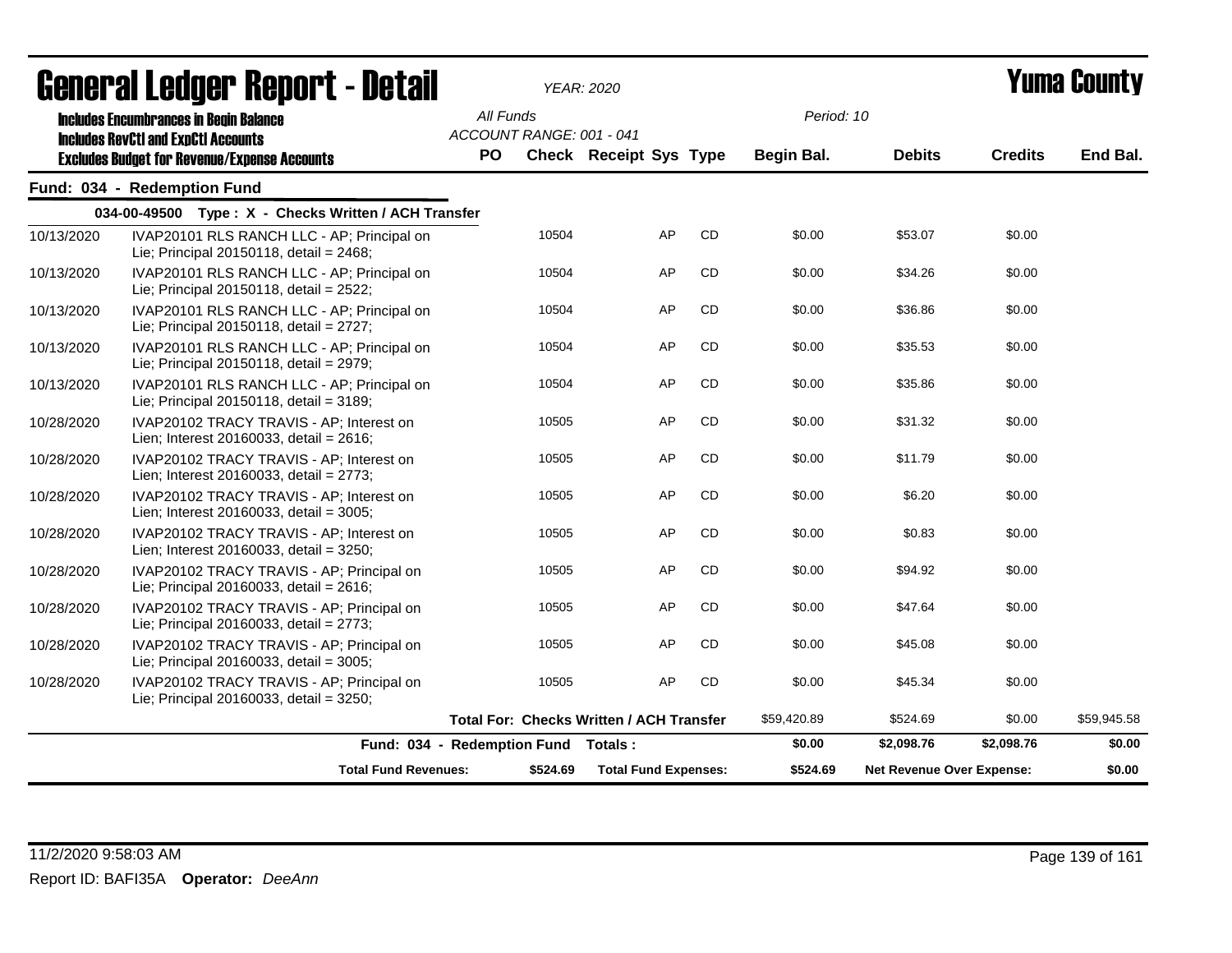| <b>General Ledger Report - Detail</b> |                                                                                                                   |           |                          | <b>YEAR: 2020</b>      |           |           | Yuma County |               |                |          |  |
|---------------------------------------|-------------------------------------------------------------------------------------------------------------------|-----------|--------------------------|------------------------|-----------|-----------|-------------|---------------|----------------|----------|--|
|                                       | <b>Includes Encumbrances in Begin Balance</b>                                                                     | All Funds |                          |                        |           |           | Period: 10  |               |                |          |  |
|                                       | <b>Includes RevCtI and ExpCtI Accounts</b>                                                                        | <b>PO</b> | ACCOUNT RANGE: 001 - 041 | Check Receipt Sys Type |           |           | Begin Bal.  | <b>Debits</b> | <b>Credits</b> | End Bal. |  |
|                                       | <b>Excludes Budget for Revenue/Expense Accounts</b><br>Fund: 036 - Treasurer's Fee Fund                           |           |                          |                        |           |           |             |               |                |          |  |
|                                       | 036-00-10000 Type: A - Cash Account                                                                               |           |                          |                        |           |           |             |               |                |          |  |
| 10/1/2020                             | Beginning Balance;                                                                                                |           |                          |                        |           |           | \$40,708.01 | \$0.00        | \$0.00         |          |  |
| 10/2/2020                             | IVRE20102 MILE HIGH TITLE CTD TARIN - RE:<br>Treas Fee Dept;                                                      | None      |                          | 21008                  | <b>RE</b> | <b>RV</b> | \$0.00      | \$10.00       | \$0.00         |          |  |
| 10/2/2020                             | IVRE20102 Treasurer Fee - RE; Treasurer Fee<br>Receipt; Treasurer Fee Processing                                  | None      |                          | 21014                  | RE        | <b>RV</b> | \$0.00      | \$164.93      | \$0.00         |          |  |
| 10/2/2020                             | IVRE20103 Treasurer Fee - RE: Treasurer Fee<br>Receipt; Treasurer Fee Processing                                  | None      |                          | 21017                  | <b>RE</b> | <b>RV</b> | \$0.00      | \$0.50        | \$0.00         |          |  |
| 10/5/2020                             | IVTR010002 DEEDFEE - FEES FOR BOERNER<br>(201600120/S922242) 10.5.2020;                                           |           |                          |                        | <b>BA</b> | <b>CD</b> | \$0.00      | \$80.00       | \$0.00         |          |  |
| 10/5/2020                             | IVRE20104 TCDS Interface Receipt - Tax - RE;<br><b>TCDS Interface Process: Tax Administration</b><br>Interface R  | None      |                          | 21028                  | <b>RE</b> | <b>RV</b> | \$0.00      | \$5.00        | \$0.00         |          |  |
| 10/5/2020                             | IVRE20104 TCDS Interface Receipt - Dept - RE;<br><b>TCDS Interface Process: Tax Administration</b><br>Interface R | None      |                          | 21029                  | <b>RE</b> | <b>RV</b> | \$0.00      | \$60.00       | \$0.00         |          |  |
| 10/5/2020                             | IVRE20104 Treasurer Fee - RE; Treasurer Fee<br>Receipt; Treasurer Fee Processing                                  | None      |                          | 21030                  | RE        | RV        | \$0.00      | \$1.07        | \$0.00         |          |  |
| 10/6/2020                             | IVRE20105 MILE HIGH TITLE RESEARCH - RE;<br>CTD REQUEST:                                                          | None      |                          | 21038                  | <b>RE</b> | <b>RV</b> | \$0.00      | \$10.00       | \$0.00         |          |  |
| 10/6/2020                             | IVRE20105 TCDS Interface Receipt - Dept - RE;<br>TCDS Interface Process; Tax Administration<br>Interface R        | None      |                          | 21041                  | <b>RE</b> | <b>RV</b> | \$0.00      | \$15.00       | \$0.00         |          |  |
| 10/6/2020                             | IVRE20105 Treasurer Fee - RE; Treasurer Fee<br>Receipt; Treasurer Fee Processing                                  | None      |                          | 21042                  | RE        | <b>RV</b> | \$0.00      | \$0.03        | \$0.00         |          |  |
| 10/7/2020                             | IVRE20106 TCDS Interface Receipt - Tax - RE;<br><b>TCDS Interface Process; Tax Administration</b><br>Interface R  | None      |                          | 21054                  | RE        | <b>RV</b> | \$0.00      | \$5.00        | \$0.00         |          |  |
| 10/7/2020                             | IVRE20106 Treasurer Fee - RE; Treasurer Fee<br>Receipt; Treasurer Fee Processing                                  | None      |                          | 21056                  | <b>RE</b> | <b>RV</b> | \$0.00      | \$22.80       | \$0.00         |          |  |
| 10/7/2020                             | IVRE20106 Treasurer Fee - RE; Treasurer Fee<br>Receipt; Treasurer Fee Processing                                  | None      |                          | 21057                  | RE        | RV        | \$0.00      | \$0.20        | \$0.00         |          |  |
| 10/8/2020                             | IVRE20107 Treasurer Fee - RE; Treasurer Fee<br>Receipt; Treasurer Fee Processing                                  | None      |                          | 21073                  | <b>RE</b> | <b>RV</b> | \$0.00      | \$4.24        | \$0.00         |          |  |

11/2/2020 9:58:03 AM Page 140 of 161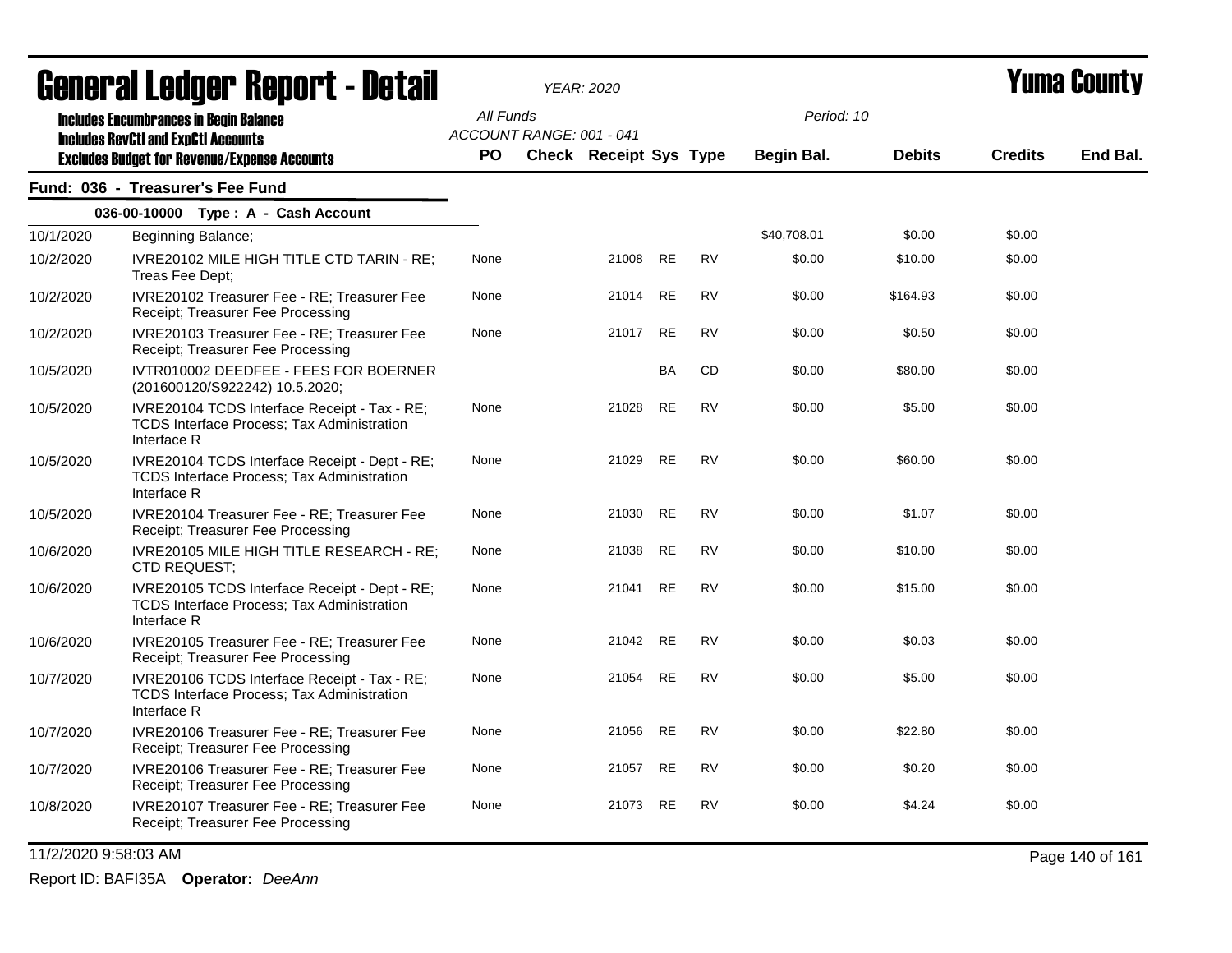|            | <u>ugligi ai lguygi ligpul lahagtari</u>                                                                   |                                       | I CAR. 2020            |           |           |            |               |                | I UIIIU VVUIILY |
|------------|------------------------------------------------------------------------------------------------------------|---------------------------------------|------------------------|-----------|-----------|------------|---------------|----------------|-----------------|
|            | <b>Includes Encumbrances in Begin Balance</b><br><b>Includes RevCtI and ExpCtI Accounts</b>                | All Funds<br>ACCOUNT RANGE: 001 - 041 |                        |           |           | Period: 10 |               |                |                 |
|            | <b>Excludes Budget for Revenue/Expense Accounts</b>                                                        | <b>PO</b>                             | Check Receipt Sys Type |           |           | Begin Bal. | <b>Debits</b> | <b>Credits</b> | End Bal.        |
|            | Fund: 036 - Treasurer's Fee Fund                                                                           |                                       |                        |           |           |            |               |                |                 |
|            | 036-00-10000 Type: A - Cash Account                                                                        |                                       |                        |           |           |            |               |                |                 |
| 10/9/2020  | IVRE20108 Treasurer Fee - RE; Treasurer Fee<br>Receipt; Treasurer Fee Processing                           | None                                  | 21082 RE               |           | <b>RV</b> | \$0.00     | \$0.52        | \$0.00         |                 |
| 10/9/2020  | IVRE20108 Treasurer Fee - RE; Treasurer Fee<br>Receipt; Treasurer Fee Processing                           | None                                  | 21083                  | RE        | <b>RV</b> | \$0.00     | \$0.20        | \$0.00         |                 |
| 10/13/2020 | IVTR010010 REDCOPY - REDEMPTION COPY<br>20150118 10.13.2020;                                               |                                       |                        | BA        | CD        | \$0.00     | \$0.00        | \$0.25         |                 |
| 10/13/2020 | IVRE20109 MILE HIGH TITLE RESEARCH - RE;<br>CTD-Y004181;                                                   | None                                  | 21092                  | <b>RE</b> | <b>RV</b> | \$0.00     | \$10.00       | \$0.00         |                 |
| 10/13/2020 | IVRE20109 TCDS Interface Receipt - Tax - RE;<br>TCDS Interface Process; Tax Administration<br>Interface R  | None                                  | 21093 RE               |           | <b>RV</b> | \$0.00     | \$10.00       | \$0.00         |                 |
| 10/13/2020 | IVRE20109 TCDS Interface Receipt - Dept - RE;<br>TCDS Interface Process; Tax Administration<br>Interface R | None                                  | 21095                  | RE.       | <b>RV</b> | \$0.00     | \$7.00        | \$0.00         |                 |
| 10/13/2020 | IVRE20109 Treasurer Fee - RE; Treasurer Fee<br>Receipt; Treasurer Fee Processing                           | None                                  | 21096 RE               |           | <b>RV</b> | \$0.00     | \$31.72       | \$0.00         |                 |
| 10/14/2020 | IVRE201010 Treasurer Fee - RE; Treasurer Fee<br>Receipt; Treasurer Fee Processing                          | None                                  | 21107 RE               |           | <b>RV</b> | \$0.00     | \$0.10        | \$0.00         |                 |
| 10/14/2020 | IVRE201010 Treasurer Fee - RE; Treasurer Fee<br>Receipt; Treasurer Fee Processing                          | None                                  | 21108                  | <b>RE</b> | <b>RV</b> | \$0.00     | \$0.20        | \$0.00         |                 |
| 10/15/2020 | IVRE201011 Treasurer Fee - RE; Treasurer Fee<br>Receipt; Treasurer Fee Processing                          | None                                  | 21116                  | RE.       | <b>RV</b> | \$0.00     | \$0.65        | \$0.00         |                 |
| 10/15/2020 | IVRE201012 Treasurer Fee - RE; Treasurer Fee<br>Receipt; Treasurer Fee Processing                          | None                                  | 21146                  | RE        | <b>RV</b> | \$0.00     | \$205.59      | \$0.00         |                 |
| 10/16/2020 | IVRE201012 Treasurer Fee - RE; Treasurer Fee<br>Receipt; Treasurer Fee Processing                          | None                                  | 21144                  | RE        | <b>RV</b> | \$0.00     | \$242.06      | \$0.00         |                 |
| 10/16/2020 | IVRE201012 Treasurer Fee - RE; Treasurer Fee<br>Receipt; Treasurer Fee Processing                          | None                                  | 21145 RE               |           | <b>RV</b> | \$0.00     | \$69.66       | \$0.00         |                 |
| 10/19/2020 | IVRE201013 MILE HIGT TITLE RES - RE; CTD<br>REQUEST;                                                       | None                                  | 21156                  | RE        | <b>RV</b> | \$0.00     | \$10.00       | \$0.00         |                 |
| 10/19/2020 | IVRE201013 BRUCE COURTNEY - RE; COA-<br>M003140;                                                           | None                                  | 21161                  | RE        | <b>RV</b> | \$0.00     | \$10.00       | \$0.00         |                 |

11/2/2020 9:58:03 AM Page 141 of 161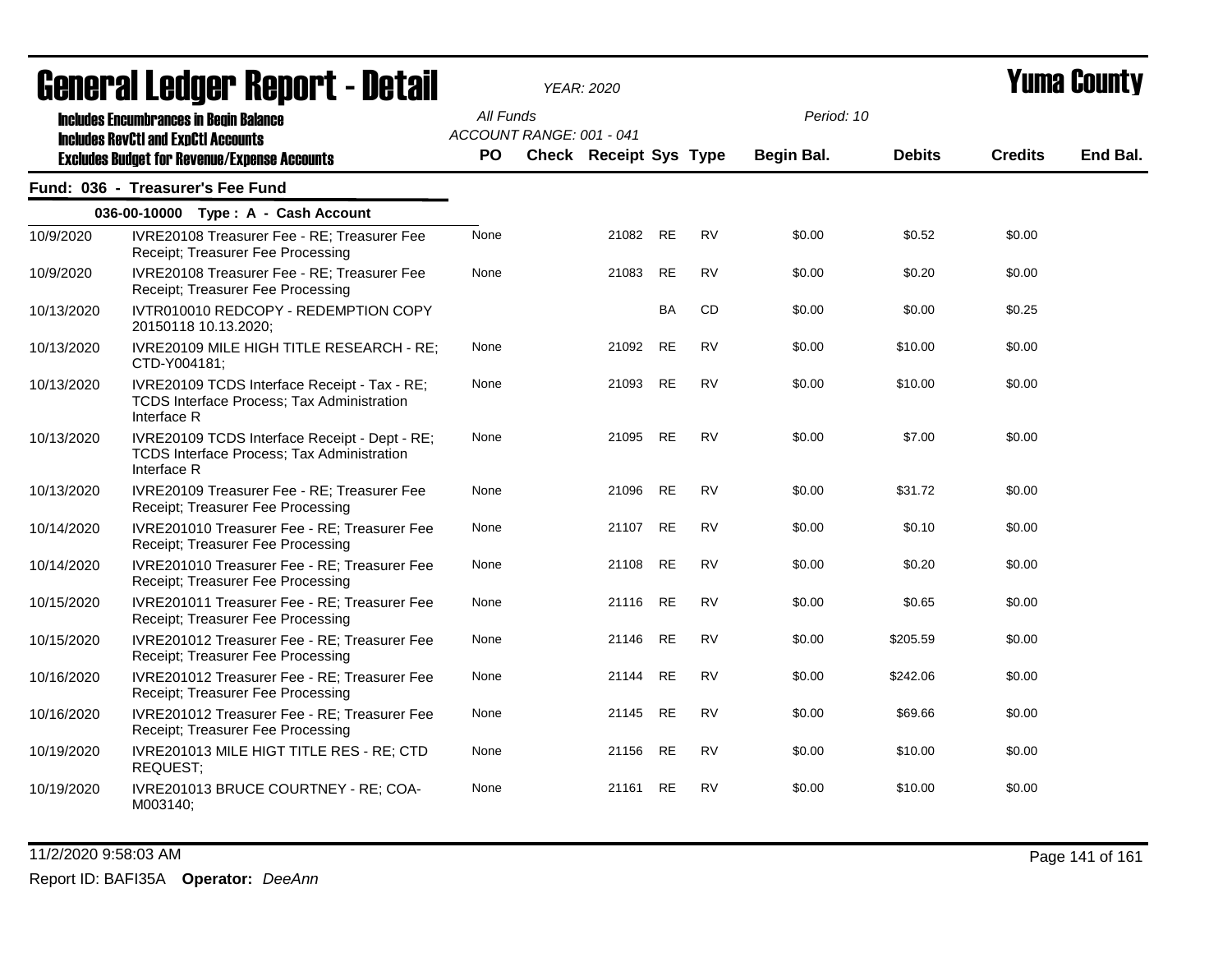|            | UGIIGI AI LGUYGI  IlGµUI L <sup>-</sup> DGLAII                                                                     |           | ILAN. ZUZU               |           |           |            |               |                | umu vvunty |
|------------|--------------------------------------------------------------------------------------------------------------------|-----------|--------------------------|-----------|-----------|------------|---------------|----------------|------------|
|            | <b>Includes Encumbrances in Begin Balance</b><br><b>Includes RevCtI and ExpCtI Accounts</b>                        | All Funds | ACCOUNT RANGE: 001 - 041 |           |           | Period: 10 |               |                |            |
|            | <b>Excludes Budget for Revenue/Expense Accounts</b>                                                                | <b>PO</b> | Check Receipt Sys Type   |           |           | Begin Bal. | <b>Debits</b> | <b>Credits</b> | End Bal.   |
|            | Fund: 036 - Treasurer's Fee Fund                                                                                   |           |                          |           |           |            |               |                |            |
|            | 036-00-10000 Type: A - Cash Account                                                                                |           |                          |           |           |            |               |                |            |
| 10/19/2020 | IVRE201013 Treasurer Fee - RE; Treasurer Fee<br>Receipt; Treasurer Fee Processing                                  | None      | 21167 RE                 |           | <b>RV</b> | \$0.00     | \$10.89       | \$0.00         |            |
| 10/19/2020 | IVRE201013 Treasurer Fee - RE; Treasurer Fee<br>Receipt; Treasurer Fee Processing                                  | None      | 21168                    | RE        | <b>RV</b> | \$0.00     | \$120.48      | \$0.00         |            |
| 10/19/2020 | IVRE201013 Treasurer Fee - RE; Treasurer Fee<br>Receipt; Treasurer Fee Processing                                  | None      | 21169                    | RE.       | <b>RV</b> | \$0.00     | \$80.86       | \$0.00         |            |
| 10/20/2020 | IVRE201014 Treasurer Fee - RE; Treasurer Fee<br>Receipt; Treasurer Fee Processing                                  | None      | 21179                    | <b>RE</b> | <b>RV</b> | \$0.00     | \$70.63       | \$0.00         |            |
| 10/21/2020 | IVRE201015 Treasurer Fee - RE; Treasurer Fee<br>Receipt; Treasurer Fee Processing                                  | None      | 21190 RE                 |           | <b>RV</b> | \$0.00     | \$3,193.46    | \$0.00         |            |
| 10/21/2020 | IVRE201015 Treasurer Fee - RE; Treasurer Fee<br>Receipt; Treasurer Fee Processing                                  | None      | 21192 RE                 |           | <b>RV</b> | \$0.00     | \$2.05        | \$0.00         |            |
| 10/22/2020 | IVRE201016 YC ABSTRACT CO - RE; COA<br>GARCIA 10.22.20;                                                            | None      | 21197 RE                 |           | <b>RV</b> | \$0.00     | \$10.00       | \$0.00         |            |
| 10/22/2020 | IVRE201016 TCDS Interface Receipt - Tax - RE;<br>TCDS Interface Process; Tax Administration<br>Interface R         | None      | 21201                    | RE        | <b>RV</b> | \$0.00     | \$5.00        | \$0.00         |            |
| 10/22/2020 | IVRE201016 Treasurer Fee - RE; Treasurer Fee<br>Receipt; Treasurer Fee Processing                                  | None      | 21206 RE                 |           | <b>RV</b> | \$0.00     | \$2.20        | \$0.00         |            |
| 10/23/2020 | IVRE201017 Treasurer Fee - RE; Treasurer Fee<br>Receipt; Treasurer Fee Processing                                  | None      | 21215 RE                 |           | <b>RV</b> | \$0.00     | \$0.05        | \$0.00         |            |
| 10/23/2020 | IVRE201017 Treasurer Fee - RE; Treasurer Fee<br>Receipt; Treasurer Fee Processing                                  | None      | 21216 RE                 |           | <b>RV</b> | \$0.00     | \$12.36       | \$0.00         |            |
| 10/27/2020 | IVRE201019 Treasurer Fee - RE; Treasurer Fee<br>Receipt; Treasurer Fee Processing                                  | None      | 21239                    | <b>RE</b> | <b>RV</b> | \$0.00     | \$87.44       | \$0.00         |            |
| 10/28/2020 | IVTR010021 DEEDFEE - CORRECT DEED FEE<br>GITSCHLAG 10.28.2020;                                                     |           |                          | BA        | CD        | \$0.00     | \$0.00        | \$75.00        |            |
| 10/28/2020 | IVTR010024 REDCOPY - REDEMPTION CERT<br>#20160033 10.28.2020;                                                      |           |                          | <b>BA</b> | CD        | \$0.00     | \$0.00        | \$0.25         |            |
| 10/28/2020 | IVRE201021 TCDS Interface Receipt - Dept - RE;<br><b>TCDS Interface Process; Tax Administration</b><br>Interface R | None      | 21251                    | <b>RE</b> | <b>RV</b> | \$0.00     | \$7.00        | \$0.00         |            |

11/2/2020 9:58:03 AM Page 142 of 161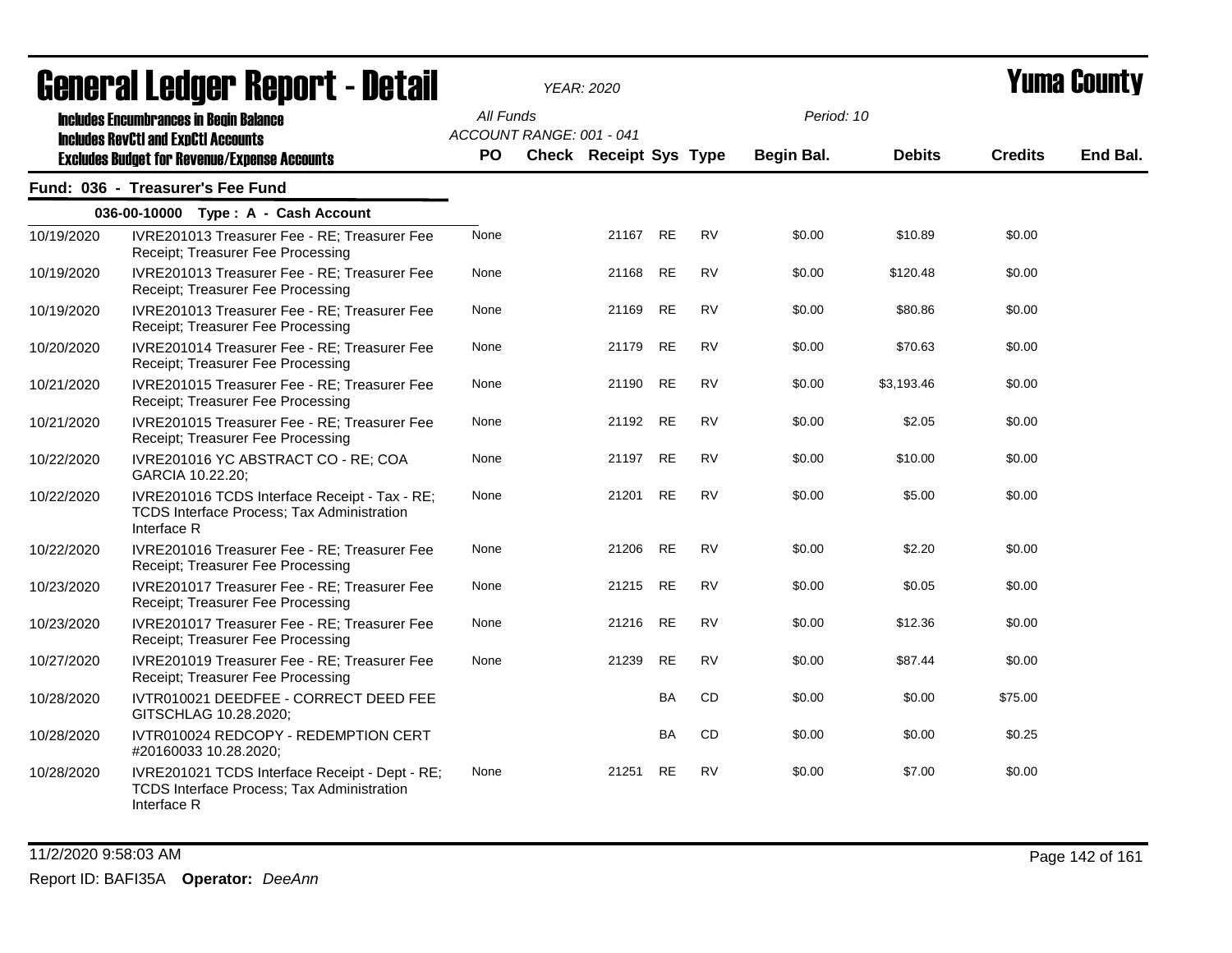| acıici ai leuyei" nepul l - detail |                                                                                             |           | <i>YEAR: 2020</i>                  |                               |           |           |               |               | I UIIIA VUUIILY |             |  |
|------------------------------------|---------------------------------------------------------------------------------------------|-----------|------------------------------------|-------------------------------|-----------|-----------|---------------|---------------|-----------------|-------------|--|
|                                    | <b>Includes Encumbrances in Begin Balance</b><br><b>Includes RevCtI and ExpCtI Accounts</b> | All Funds | ACCOUNT RANGE: 001 - 041           |                               |           |           | Period: 10    |               |                 |             |  |
|                                    | <b>Excludes Budget for Revenue/Expense Accounts</b>                                         | PO.       |                                    | <b>Check Receipt Sys Type</b> |           |           | Begin Bal.    | <b>Debits</b> | <b>Credits</b>  | End Bal.    |  |
|                                    | Fund: 036 - Treasurer's Fee Fund                                                            |           |                                    |                               |           |           |               |               |                 |             |  |
|                                    | 036-00-10000 Type: A - Cash Account                                                         |           |                                    |                               |           |           |               |               |                 |             |  |
| 10/28/2020                         | IVRE201021 Treasurer Fee - RE; Treasurer Fee<br>Receipt; Treasurer Fee Processing           | None      |                                    | 21253                         | RE        | <b>RV</b> | \$0.00        | \$2.40        | \$0.00          |             |  |
| 10/29/2020                         | IVRE201022 Treasurer Fee - RE; Treasurer Fee<br>Receipt; Treasurer Fee Processing           | None      |                                    | 21269                         | RE        | <b>RV</b> | \$0.00        | \$16.88       | \$0.00          |             |  |
| 10/29/2020                         | IVRE201022 Treasurer Fee - RE; Treasurer Fee<br>Receipt; Treasurer Fee Processing           | None      |                                    | 21270                         | RE        | <b>RV</b> | \$0.00        | \$22.96       | \$0.00          |             |  |
| 10/30/2020                         | IVTR010038 TCDS/CTAS Interface Processing -<br>Cash Transaction;                            |           |                                    |                               | BA        | CD        | \$0.00        | \$0.00        | \$0.11          |             |  |
| 10/30/2020                         | IVTR010038 TCDS/CTAS Interface Processing -<br>Cash Transaction;                            |           |                                    |                               | BA        | <b>CD</b> | \$0.00        | \$1,303.55    | \$0.00          |             |  |
| 10/30/2020                         | IVTR010039 TCDS/CTAS Interface Processing -<br>Cash Transaction;                            |           |                                    |                               | BA        | <b>CD</b> | \$0.00        | \$10.35       | \$0.00          |             |  |
| 10/30/2020                         | IVTR010039 TCDS/CTAS Interface Processing -<br>Cash Transaction;                            |           |                                    |                               | BA        | CD        | \$0.00        | \$0.11        | \$0.00          |             |  |
| 10/30/2020                         | IVTR010041 REDCOPY - REDEMPTION COPY<br>CERT 20170022 & 20170053;                           |           |                                    |                               | <b>BA</b> | <b>CD</b> | \$0.00        | \$0.00        | \$0.50          |             |  |
| 10/30/2020                         | IVRE201023 JACK ARMAGOST-MH COA - RE;<br>Treas Fee Dept;                                    | None      |                                    | 21282                         | <b>RE</b> | <b>RV</b> | \$0.00        | \$10.00       | \$0.00          |             |  |
| 10/30/2020                         | IVRE201023 Treasurer Fee - RE; Treasurer Fee<br>Receipt; Treasurer Fee Processing           | None      |                                    | 21285                         | <b>RE</b> | <b>RV</b> | \$0.00        | \$226.56      | \$0.00          |             |  |
| 10/30/2020                         | IVRE201023 Treasurer Fee - RE; Treasurer Fee<br>Receipt; Treasurer Fee Processing           | None      |                                    | 21286                         | RE        | <b>RV</b> | \$0.00        | \$14.86       | \$0.00          |             |  |
|                                    |                                                                                             |           | <b>Total For: Cash Account</b>     |                               |           |           | \$40,708.01   | \$6,186.56    | \$76.11         | \$46,818.46 |  |
|                                    | 036-00-20000 Type: L - Accounts Payable                                                     |           |                                    |                               |           |           |               |               |                 |             |  |
| 10/1/2020                          | Beginning Balance;                                                                          |           |                                    |                               |           |           | \$0.00        | \$0.00        | \$0.00          |             |  |
|                                    |                                                                                             |           | <b>Total For: Accounts Payable</b> |                               |           |           | \$0.00        | \$0.00        | \$0.00          | \$0.00      |  |
|                                    | 036-00-20010 Type: L - Revenue Control                                                      |           |                                    |                               |           |           |               |               |                 |             |  |
| 10/1/2020                          | Beginning Balance;                                                                          |           |                                    |                               |           |           | (\$58,321.60) | \$0.00        | \$0.00          |             |  |
| 10/2/2020                          | IVRE20102 - Auto post transaction;                                                          |           |                                    |                               | BA        | <b>CP</b> | \$0.00        | \$0.00        | \$174.93        |             |  |
| 10/2/2020                          | IVRE20103 - Auto post transaction;                                                          |           |                                    |                               | BA        | CP        | \$0.00        | \$0.00        | \$0.50          |             |  |

11/2/2020 9:58:03 AM Page 143 of 161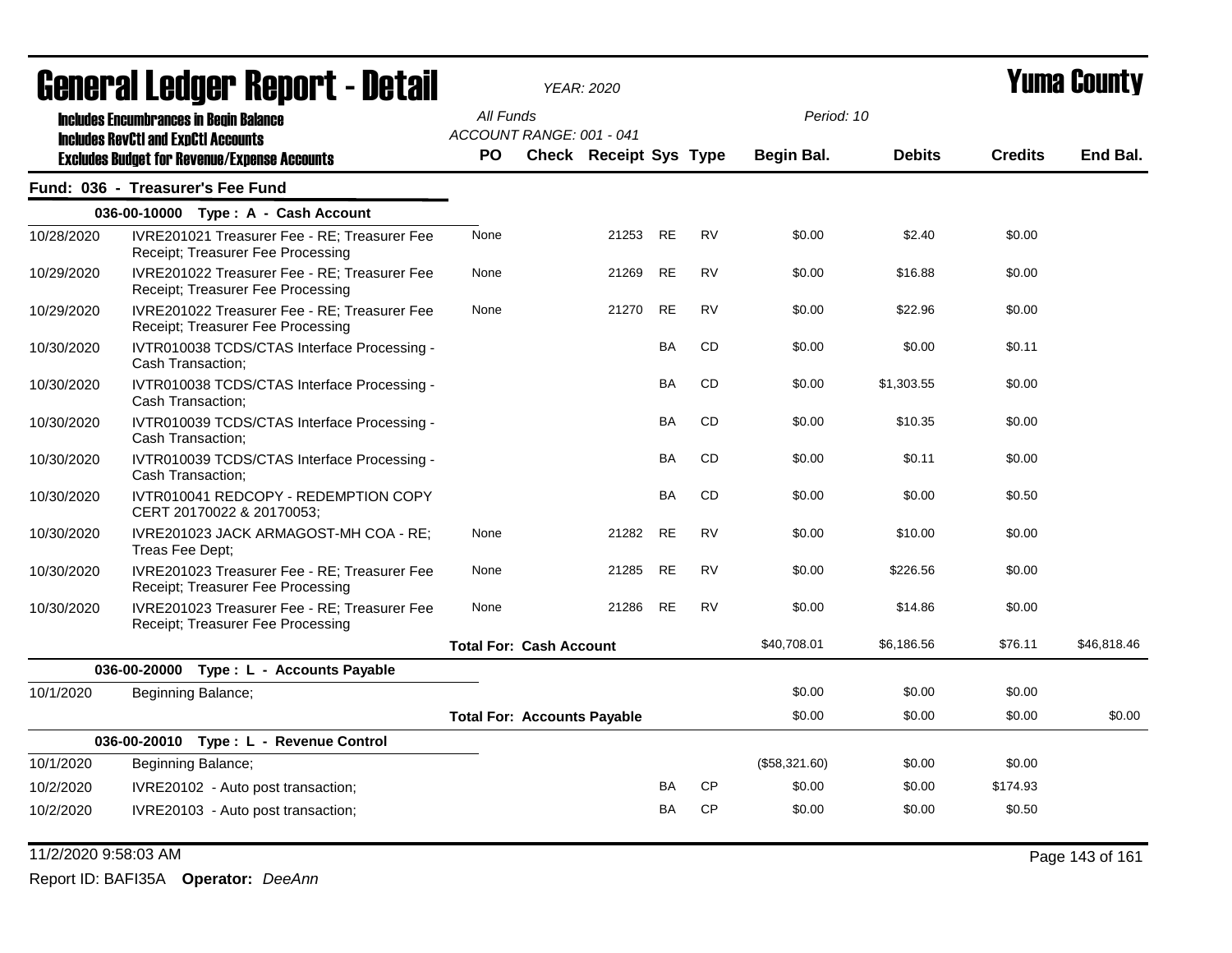| General Ledger Report - Detail |                                                                                             |           |                          | YEAR: 2020                    |           | <b>Yuma County</b> |               |                |          |
|--------------------------------|---------------------------------------------------------------------------------------------|-----------|--------------------------|-------------------------------|-----------|--------------------|---------------|----------------|----------|
|                                | <b>Includes Encumbrances in Begin Balance</b><br><b>Includes RevCtI and ExpCtI Accounts</b> | All Funds | ACCOUNT RANGE: 001 - 041 |                               |           | Period: 10         |               |                |          |
|                                | <b>Excludes Budget for Revenue/Expense Accounts</b>                                         | <b>PO</b> |                          | <b>Check Receipt Sys Type</b> |           | <b>Begin Bal.</b>  | <b>Debits</b> | <b>Credits</b> | End Bal. |
|                                | Fund: 036 - Treasurer's Fee Fund                                                            |           |                          |                               |           |                    |               |                |          |
|                                | 036-00-20010 Type: L - Revenue Control                                                      |           |                          |                               |           |                    |               |                |          |
| 10/2/2020                      | IVTR010001 - Auto post transaction;                                                         |           |                          | BA                            | <b>CP</b> | \$0.00             | \$10.00       | \$0.00         |          |
| 10/2/2020                      | IVTR010001 - Auto post transaction;                                                         |           |                          | <b>BA</b>                     | <b>CP</b> | \$0.00             | \$0.00        | \$10.00        |          |
| 10/5/2020                      | IVRE20104 - Auto post transaction;                                                          |           |                          | BA                            | СP        | \$0.00             | \$0.00        | \$66.07        |          |
| 10/5/2020                      | IVTR010002 - Auto post transaction;                                                         |           |                          | BA                            | <b>CP</b> | \$0.00             | \$0.00        | \$80.00        |          |
| 10/6/2020                      | IVRE20105 - Auto post transaction;                                                          |           |                          | BA                            | CP        | \$0.00             | \$0.00        | \$25.03        |          |
| 10/7/2020                      | IVRE20106 - Auto post transaction;                                                          |           |                          | BA                            | <b>CP</b> | \$0.00             | \$0.00        | \$28.00        |          |
| 10/8/2020                      | IVRE20107 - Auto post transaction;                                                          |           |                          | BA                            | <b>CP</b> | \$0.00             | \$0.00        | \$4.24         |          |
| 10/9/2020                      | IVRE20108 - Auto post transaction;                                                          |           |                          | BA                            | <b>CP</b> | \$0.00             | \$0.00        | \$0.72         |          |
| 10/9/2020                      | IVTR010009 - Auto post transaction;                                                         |           |                          | BA                            | <b>CP</b> | \$0.00             | \$0.00        | \$10.00        |          |
| 10/9/2020                      | IVTR010009 - Auto post transaction;                                                         |           |                          | BA                            | <b>CP</b> | \$0.00             | \$10.00       | \$0.00         |          |
| 10/13/2020                     | IVRE20109 - Auto post transaction;                                                          |           |                          | BA                            | <b>CP</b> | \$0.00             | \$0.00        | \$58.72        |          |
| 10/13/2020                     | IVTR010010 - Auto post transaction;                                                         |           |                          | BA                            | <b>CP</b> | \$0.00             | \$0.25        | \$0.00         |          |
| 10/13/2020                     | IVTR010011 - Auto post transaction;                                                         |           |                          | BA                            | CP        | \$0.00             | \$0.00        | \$130.00       |          |
| 10/13/2020                     | IVTR010011 - Auto post transaction;                                                         |           |                          | BA                            | <b>CP</b> | \$0.00             | \$130.00      | \$0.00         |          |
| 10/14/2020                     | IVRE201010 - Auto post transaction;                                                         |           |                          | BA                            | <b>CP</b> | \$0.00             | \$0.00        | \$0.30         |          |
| 10/14/2020                     | IVTR010013 - Auto post transaction;                                                         |           |                          | BA                            | <b>CP</b> | \$0.00             | \$0.00        | \$190.00       |          |
| 10/14/2020                     | IVTR010013 - Auto post transaction;                                                         |           |                          | BA                            | <b>CP</b> | \$0.00             | \$190.00      | \$0.00         |          |
| 10/15/2020                     | IVRE201011 - Auto post transaction;                                                         |           |                          | <b>BA</b>                     | <b>CP</b> | \$0.00             | \$0.00        | \$0.65         |          |
| 10/15/2020                     | IVRE201012 - Auto post transaction;                                                         |           |                          | BA                            | <b>CP</b> | \$0.00             | \$0.00        | \$517.31       |          |
| 10/19/2020                     | IVRE201013 - Auto post transaction;                                                         |           |                          | BA                            | CP        | \$0.00             | \$0.00        | \$232.23       |          |
| 10/19/2020                     | IVTR010015 - Auto post transaction;                                                         |           |                          | BA                            | <b>CP</b> | \$0.00             | \$50.00       | \$0.00         |          |
| 10/19/2020                     | IVTR010015 - Auto post transaction;                                                         |           |                          | BA                            | <b>CP</b> | \$0.00             | \$0.00        | \$50.00        |          |
| 10/20/2020                     | IVRE201014 - Auto post transaction;                                                         |           |                          | BA                            | <b>CP</b> | \$0.00             | \$0.00        | \$70.63        |          |
| 10/21/2020                     | IVRE201015 - Auto post transaction;                                                         |           |                          | BA                            | CP        | \$0.00             | \$0.00        | \$3,195.51     |          |
| 10/21/2020                     | IVTR010016 - Auto post transaction;                                                         |           |                          | BA                            | CP        | \$0.00             | \$0.00        | \$20.00        |          |
| 10/21/2020                     | IVTR010016 - Auto post transaction;                                                         |           |                          | <b>BA</b>                     | <b>CP</b> | \$0.00             | \$20.00       | \$0.00         |          |

11/2/2020 9:58:03 AM Page 144 of 161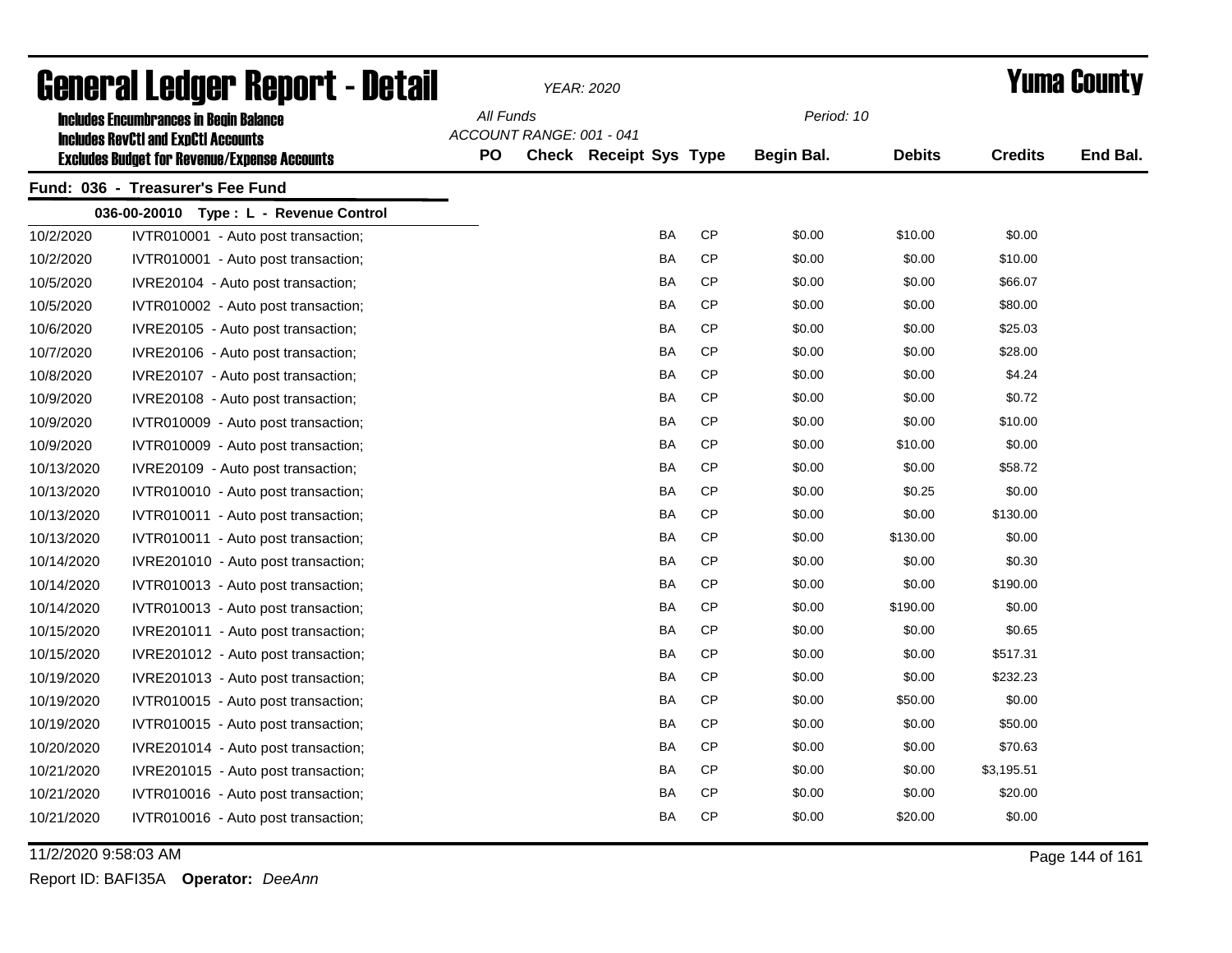| General Ledger Report - Detail |                                                     |           | <b>YEAR: 2020</b>                 |                        |           |           |               |               | <b>Yuma County</b> |               |
|--------------------------------|-----------------------------------------------------|-----------|-----------------------------------|------------------------|-----------|-----------|---------------|---------------|--------------------|---------------|
|                                | <b>Includes Encumbrances in Begin Balance</b>       | All Funds |                                   |                        |           |           | Period: 10    |               |                    |               |
|                                | <b>Includes RevCtI and ExpCtI Accounts</b>          |           | ACCOUNT RANGE: 001 - 041          |                        |           |           |               |               |                    |               |
|                                | <b>Excludes Budget for Revenue/Expense Accounts</b> | <b>PO</b> |                                   | Check Receipt Sys Type |           |           | Begin Bal.    | <b>Debits</b> | <b>Credits</b>     | End Bal.      |
|                                | Fund: 036 - Treasurer's Fee Fund                    |           |                                   |                        |           |           |               |               |                    |               |
|                                | 036-00-20010 Type: L - Revenue Control              |           |                                   |                        |           |           |               |               |                    |               |
| 10/21/2020                     | IVTR010017 - Auto post transaction;                 |           |                                   |                        | BA        | <b>CP</b> | \$0.00        | \$0.00        | \$10.00            |               |
| 10/21/2020                     | IVTR010017 - Auto post transaction;                 |           |                                   |                        | <b>BA</b> | <b>CP</b> | \$0.00        | \$10.00       | \$0.00             |               |
| 10/22/2020                     | IVRE201016 - Auto post transaction;                 |           |                                   |                        | <b>BA</b> | <b>CP</b> | \$0.00        | \$0.00        | \$17.20            |               |
| 10/23/2020                     | IVRE201017 - Auto post transaction;                 |           |                                   |                        | BA        | <b>CP</b> | \$0.00        | \$0.00        | \$12.41            |               |
| 10/26/2020                     | IVTR010020 - Auto post transaction;                 |           |                                   |                        | BA        | CP        | \$0.00        | \$70.00       | \$0.00             |               |
| 10/26/2020                     | IVTR010020 - Auto post transaction;                 |           |                                   |                        | BA        | CP        | \$0.00        | \$0.00        | \$70.00            |               |
| 10/27/2020                     | IVRE201019 - Auto post transaction;                 |           |                                   |                        | BA        | CP        | \$0.00        | \$0.00        | \$87.44            |               |
| 10/27/2020                     | IVTR010022 - Auto post transaction;                 |           |                                   |                        | BA        | CP        | \$0.00        | \$0.00        | \$10.00            |               |
| 10/27/2020                     | IVTR010022 - Auto post transaction;                 |           |                                   |                        | BA        | CP        | \$0.00        | \$10.00       | \$0.00             |               |
| 10/27/2020                     | IVTR010023 - Auto post transaction;                 |           |                                   |                        | BA        | <b>CP</b> | \$0.00        | \$0.00        | \$10.00            |               |
| 10/27/2020                     | IVTR010023 - Auto post transaction;                 |           |                                   |                        | <b>BA</b> | <b>CP</b> | \$0.00        | \$10.00       | \$0.00             |               |
| 10/28/2020                     | IVRE201021 - Auto post transaction;                 |           |                                   |                        | BA        | CP        | \$0.00        | \$0.00        | \$9.40             |               |
| 10/28/2020                     | IVTR010021 - Auto post transaction;                 |           |                                   |                        | BA        | CP        | \$0.00        | \$75.00       | \$0.00             |               |
| 10/28/2020                     | IVTR010024 - Auto post transaction;                 |           |                                   |                        | BA        | <b>CP</b> | \$0.00        | \$0.25        | \$0.00             |               |
| 10/29/2020                     | IVRE201022 - Auto post transaction;                 |           |                                   |                        | BA        | <b>CP</b> | \$0.00        | \$0.00        | \$39.84            |               |
| 10/30/2020                     | IVRE201023 - Auto post transaction;                 |           |                                   |                        | BA        | <b>CP</b> | \$0.00        | \$0.00        | \$251.42           |               |
| 10/30/2020                     | IVTR010038 - Auto post transaction;                 |           |                                   |                        | BA        | <b>CP</b> | \$0.00        | \$0.11        | \$0.00             |               |
| 10/30/2020                     | IVTR010039 - Auto post transaction;                 |           |                                   |                        | BA        | <b>CP</b> | \$0.00        | \$0.00        | \$0.11             |               |
| 10/30/2020                     | IVTR010040 - Auto post transaction;                 |           |                                   |                        | <b>BA</b> | <b>CP</b> | \$0.00        | \$0.00        | \$40.00            |               |
| 10/30/2020                     | IVTR010040 - Auto post transaction;                 |           |                                   |                        | BA        | CP        | \$0.00        | \$40.00       | \$0.00             |               |
| 10/30/2020                     | IVTR010041 - Auto post transaction;                 |           |                                   |                        | BA        | CP        | \$0.00        | \$0.50        | \$0.00             |               |
|                                |                                                     |           | <b>Total For: Revenue Control</b> |                        |           |           | (\$58,321.60) | \$626.11      | \$5,422.66         | (\$63,118.15) |
|                                | 036-00-20020<br>Type: L - Expense Control           |           |                                   |                        |           |           |               |               |                    |               |
| 10/1/2020                      | Beginning Balance;                                  |           |                                   |                        |           |           | \$17,613.59   | \$0.00        | \$0.00             |               |
| 10/30/2020                     | IVTR010038 - Auto post transaction;                 |           |                                   |                        | BA        | CP        | \$0.00        | \$0.00        | \$1,303.55         |               |
| 10/30/2020                     | IVTR010039 - Auto post transaction;                 |           |                                   |                        | BA        | CP        | \$0.00        | \$0.00        | \$10.35            |               |

11/2/2020 9:58:03 AM Page 145 of 161

Report ID: BAFI35A **Operator:** *DeeAnn*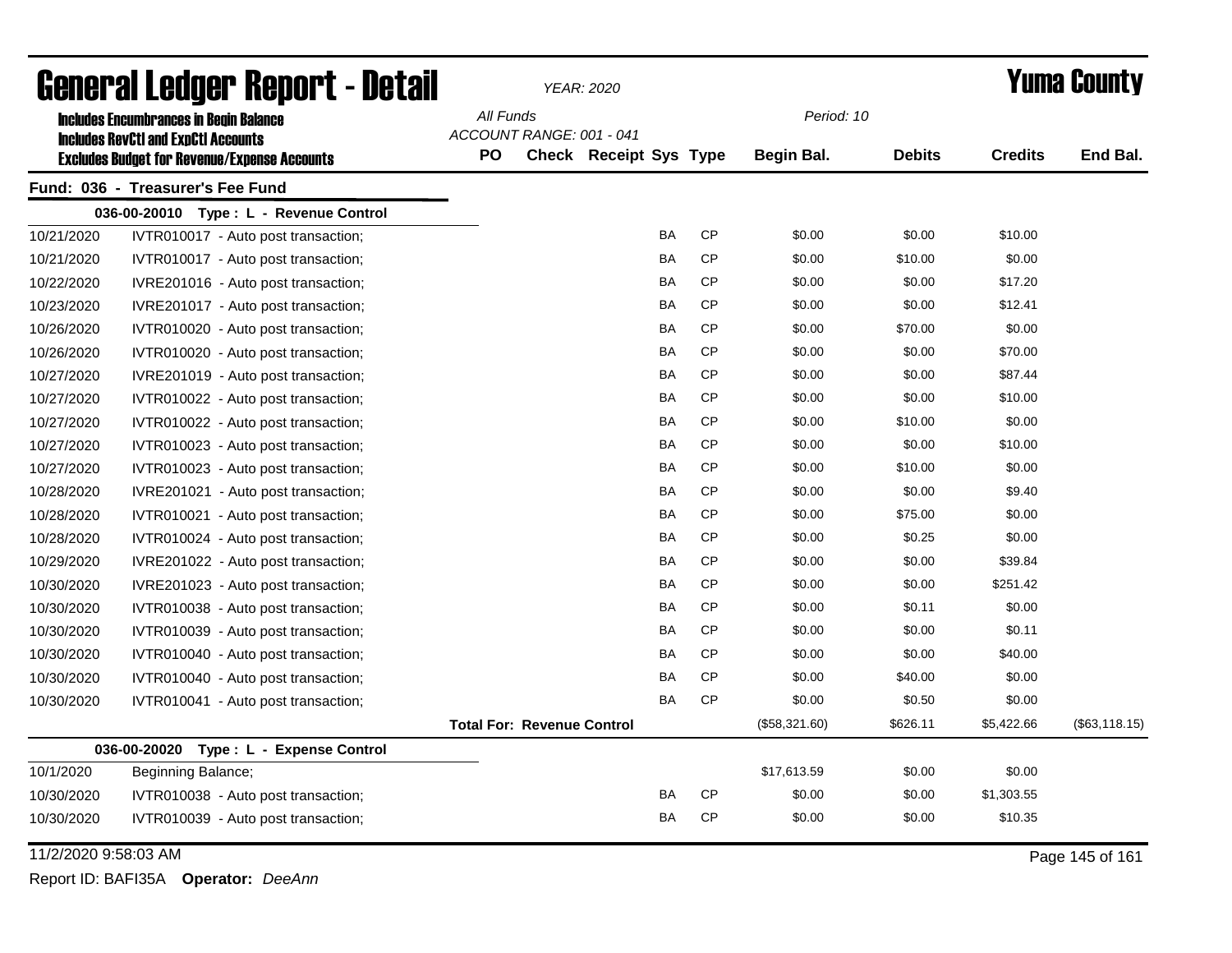|           | <b>General Ledger Report - Detail</b>      |                                                       |           |                                   | YEAR: 2020                                    |             | <b>Yuma County</b> |                |                 |  |
|-----------|--------------------------------------------|-------------------------------------------------------|-----------|-----------------------------------|-----------------------------------------------|-------------|--------------------|----------------|-----------------|--|
|           |                                            | <b>Includes Encumbrances in Begin Balance</b>         | All Funds |                                   |                                               | Period: 10  |                    |                |                 |  |
|           | <b>Includes RevCtI and ExpCtI Accounts</b> |                                                       |           |                                   | ACCOUNT RANGE: 001 - 041                      |             |                    |                |                 |  |
|           |                                            | <b>Excludes Budget for Revenue/Expense Accounts</b>   | PO.       |                                   | Check Receipt Sys Type                        | Begin Bal.  | <b>Debits</b>      | <b>Credits</b> | End Bal.        |  |
|           |                                            | Fund: 036 - Treasurer's Fee Fund                      |           |                                   |                                               |             |                    |                |                 |  |
|           |                                            | 036-00-20020 Type: L - Expense Control                |           |                                   |                                               |             |                    |                |                 |  |
|           |                                            |                                                       |           | <b>Total For: Expense Control</b> |                                               | \$17,613.59 | \$0.00             | \$1,313.90     | \$16,299.69     |  |
|           |                                            | 036-00-20100 Type: L - Fund Balance                   |           |                                   |                                               |             |                    |                |                 |  |
| 10/1/2020 |                                            | Beginning Balance;                                    |           |                                   |                                               | \$0.00      | \$0.00             | \$0.00         |                 |  |
|           |                                            |                                                       |           | <b>Total For: Fund Balance</b>    |                                               | \$0.00      | \$0.00             | \$0.00         | \$0.00          |  |
|           |                                            | 036-00-20101 Type: L - YUMA COUNTY ABSTRACT           |           |                                   |                                               |             |                    |                |                 |  |
| 10/1/2020 |                                            | Beginning Balance;                                    |           |                                   |                                               | \$0.00      | \$0.00             | \$0.00         |                 |  |
|           |                                            |                                                       |           |                                   | <b>Total For: YUMA COUNTY ABSTRACT</b>        | \$0.00      | \$0.00             | \$0.00         | \$0.00          |  |
|           |                                            | 036-00-20102 Type: L - EQUITY SERVICES                |           |                                   |                                               |             |                    |                |                 |  |
| 10/1/2020 |                                            | Beginning Balance;                                    |           |                                   |                                               | \$0.00      | \$0.00             | \$0.00         |                 |  |
|           |                                            |                                                       |           |                                   | <b>Total For: EQUITY SERVICES</b>             | \$0.00      | \$0.00             | \$0.00         | \$0.00          |  |
|           |                                            | 036-00-20103 Type: L - COCRS                          |           |                                   |                                               |             |                    |                |                 |  |
| 10/1/2020 |                                            | Beginning Balance;                                    |           |                                   |                                               | \$0.00      | \$0.00             | \$0.00         |                 |  |
|           |                                            |                                                       |           | <b>Total For: COCRS</b>           |                                               | \$0.00      | \$0.00             | \$0.00         | \$0.00          |  |
|           |                                            | 036-00-20104 Type: L - Black Knight, Inc.             |           |                                   |                                               |             |                    |                |                 |  |
| 10/1/2020 |                                            | Beginning Balance;                                    |           |                                   |                                               | \$0.00      | \$0.00             | \$0.00         |                 |  |
|           |                                            |                                                       |           |                                   | Total For: Black Knight, Inc.                 | \$0.00      | \$0.00             | \$0.00         | \$0.00          |  |
|           |                                            | 036-00-20105 Type: L - DATA TRACE                     |           |                                   |                                               |             |                    |                |                 |  |
| 10/1/2020 |                                            | Beginning Balance;                                    |           |                                   |                                               | \$0.00      | \$0.00             | \$0.00         |                 |  |
|           |                                            |                                                       |           | <b>Total For: DATA TRACE</b>      |                                               | \$0.00      | \$0.00             | \$0.00         | \$0.00          |  |
|           |                                            | 036-00-30140 Type: R - Current Tax Special Assessment |           |                                   |                                               |             |                    |                |                 |  |
| 10/1/2020 |                                            | Beginning Balance;                                    |           |                                   |                                               | \$0.00      | \$0.00             | \$0.00         |                 |  |
|           |                                            |                                                       |           |                                   | <b>Total For: Current Tax Special Assessm</b> | \$0.00      | \$0.00             | \$0.00         | \$0.00          |  |
|           |                                            | 036-00-30240 Type: R - Deling Tax Special Assessment  |           |                                   |                                               |             |                    |                |                 |  |
| 10/1/2020 |                                            | Beginning Balance;                                    |           |                                   |                                               | \$0.00      | \$0.00             | \$0.00         |                 |  |
|           |                                            |                                                       |           |                                   | <b>Total For: Deling Tax Special Assessme</b> | \$0.00      | \$0.00             | \$0.00         | \$0.00          |  |
|           |                                            | 036-00-30500 Type: R - Miscellaneous Collections      |           |                                   |                                               |             |                    |                |                 |  |
|           | 11/2/2020 9:58:03 AM                       |                                                       |           |                                   |                                               |             |                    |                | Page 146 of 161 |  |

Report ID: BAFI35A **Operator:** *DeeAnn*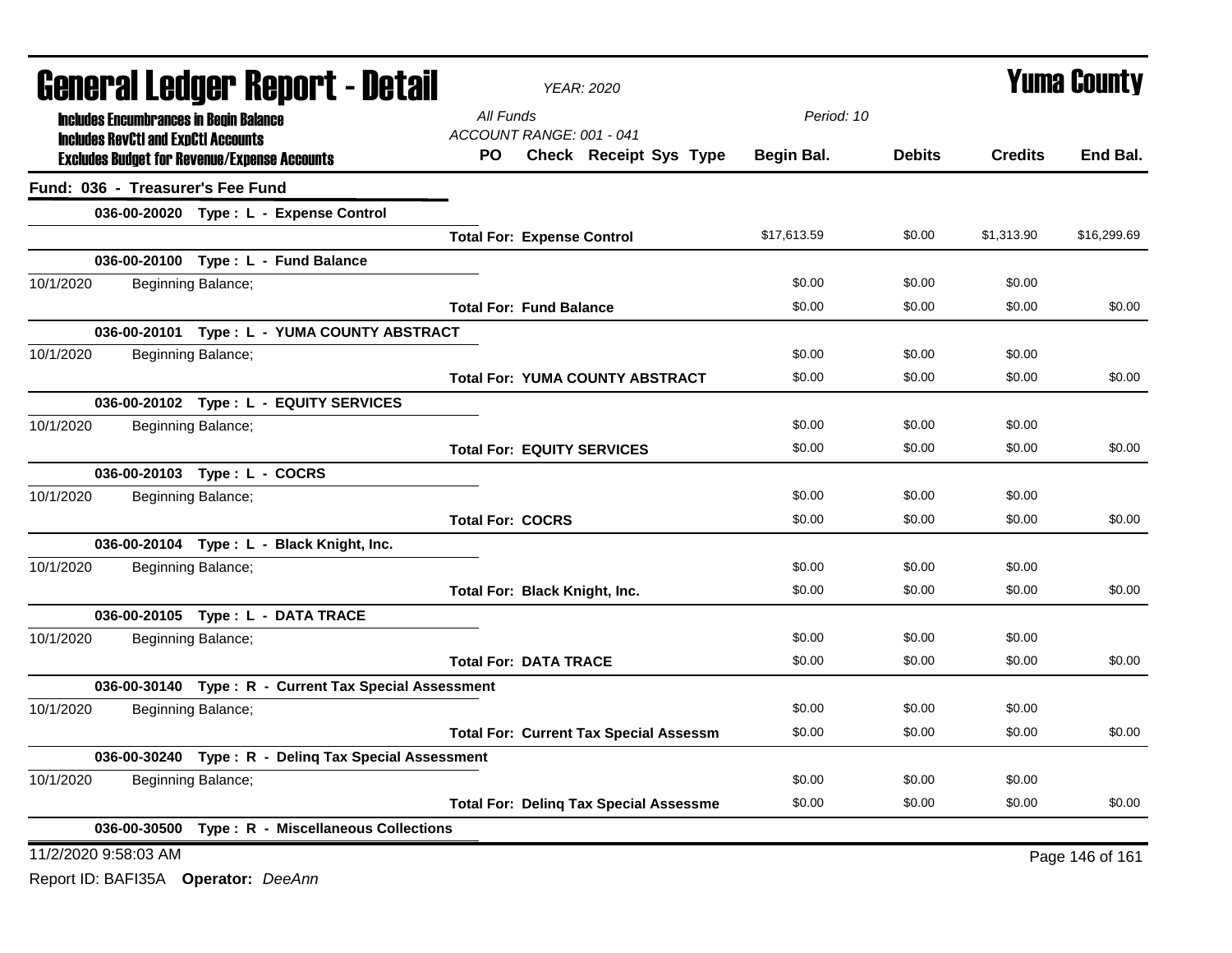|            | UGIIGI AI LGUYGI  Ilgµvi  l <sup>-</sup> DGʻlali                                            |                        |                          | ILAR. ZUZU             |           |           |                          |               |                | I UMU VVUM J |
|------------|---------------------------------------------------------------------------------------------|------------------------|--------------------------|------------------------|-----------|-----------|--------------------------|---------------|----------------|--------------|
|            | <b>Includes Encumbrances in Begin Balance</b><br><b>Includes RevCtI and ExpCtI Accounts</b> | All Funds<br><b>PO</b> | ACCOUNT RANGE: 001 - 041 | Check Receipt Sys Type |           |           | Period: 10<br>Begin Bal. | <b>Debits</b> | <b>Credits</b> | End Bal.     |
|            | <b>Excludes Budget for Revenue/Expense Accounts</b>                                         |                        |                          |                        |           |           |                          |               |                |              |
|            | Fund: 036 - Treasurer's Fee Fund                                                            |                        |                          |                        |           |           |                          |               |                |              |
|            | 036-00-30500 Type: R - Miscellaneous Collections                                            |                        |                          |                        |           |           |                          |               |                |              |
| 10/1/2020  | Beginning Balance;                                                                          |                        |                          |                        |           |           | (\$34,302.35)            | \$0.00        | \$0.00         |              |
| 10/2/2020  | IVRE20102 Treasurer Fee - RE; Treasurer Fee<br>Receipt; Treasurer Fee Processing            | None                   |                          | 21014 RE               |           | <b>RV</b> | \$0.00                   | \$0.00        | \$164.93       |              |
| 10/2/2020  | IVRE20103 Treasurer Fee - RE; Treasurer Fee<br>Receipt; Treasurer Fee Processing            | None                   |                          | 21017                  | <b>RE</b> | <b>RV</b> | \$0.00                   | \$0.00        | \$0.50         |              |
| 10/5/2020  | IVRE20104 Treasurer Fee - RE; Treasurer Fee<br>Receipt: Treasurer Fee Processing            | None                   |                          | 21030                  | RE        | <b>RV</b> | \$0.00                   | \$0.00        | \$1.07         |              |
| 10/6/2020  | IVRE20105 Treasurer Fee - RE; Treasurer Fee<br>Receipt; Treasurer Fee Processing            | None                   |                          | 21042                  | RE        | <b>RV</b> | \$0.00                   | \$0.00        | \$0.03         |              |
| 10/7/2020  | IVRE20106 Treasurer Fee - RE; Treasurer Fee<br>Receipt; Treasurer Fee Processing            | None                   |                          | 21056                  | <b>RE</b> | <b>RV</b> | \$0.00                   | \$0.00        | \$22.80        |              |
| 10/7/2020  | IVRE20106 Treasurer Fee - RE; Treasurer Fee<br>Receipt; Treasurer Fee Processing            | None                   |                          | 21057                  | <b>RE</b> | <b>RV</b> | \$0.00                   | \$0.00        | \$0.20         |              |
| 10/8/2020  | IVRE20107 Treasurer Fee - RE; Treasurer Fee<br>Receipt; Treasurer Fee Processing            | None                   |                          | 21073                  | <b>RE</b> | <b>RV</b> | \$0.00                   | \$0.00        | \$4.24         |              |
| 10/9/2020  | IVRE20108 Treasurer Fee - RE; Treasurer Fee<br>Receipt; Treasurer Fee Processing            | None                   |                          | 21082                  | RE        | <b>RV</b> | \$0.00                   | \$0.00        | \$0.52         |              |
| 10/9/2020  | IVRE20108 Treasurer Fee - RE; Treasurer Fee<br>Receipt; Treasurer Fee Processing            | None                   |                          | 21083                  | <b>RE</b> | <b>RV</b> | \$0.00                   | \$0.00        | \$0.20         |              |
| 10/13/2020 | IVRE20109 Treasurer Fee - RE; Treasurer Fee<br>Receipt; Treasurer Fee Processing            | None                   |                          | 21096                  | <b>RE</b> | <b>RV</b> | \$0.00                   | \$0.00        | \$31.72        |              |
| 10/14/2020 | IVRE201010 Treasurer Fee - RE; Treasurer Fee<br>Receipt; Treasurer Fee Processing           | None                   |                          | 21107                  | <b>RE</b> | <b>RV</b> | \$0.00                   | \$0.00        | \$0.10         |              |
| 10/14/2020 | IVRE201010 Treasurer Fee - RE; Treasurer Fee<br>Receipt; Treasurer Fee Processing           | None                   |                          | 21108                  | <b>RE</b> | <b>RV</b> | \$0.00                   | \$0.00        | \$0.20         |              |
| 10/15/2020 | IVRE201011 Treasurer Fee - RE; Treasurer Fee<br>Receipt; Treasurer Fee Processing           | None                   |                          | 21116                  | <b>RE</b> | <b>RV</b> | \$0.00                   | \$0.00        | \$0.65         |              |
| 10/15/2020 | IVRE201012 Treasurer Fee - RE; Treasurer Fee<br>Receipt; Treasurer Fee Processing           | None                   |                          | 21146                  | <b>RE</b> | <b>RV</b> | \$0.00                   | \$0.00        | \$205.59       |              |
| 10/16/2020 | IVRE201012 Treasurer Fee - RE; Treasurer Fee<br>Receipt; Treasurer Fee Processing           | None                   |                          | 21144                  | <b>RE</b> | <b>RV</b> | \$0.00                   | \$0.00        | \$242.06       |              |

11/2/2020 9:58:03 AM Page 147 of 161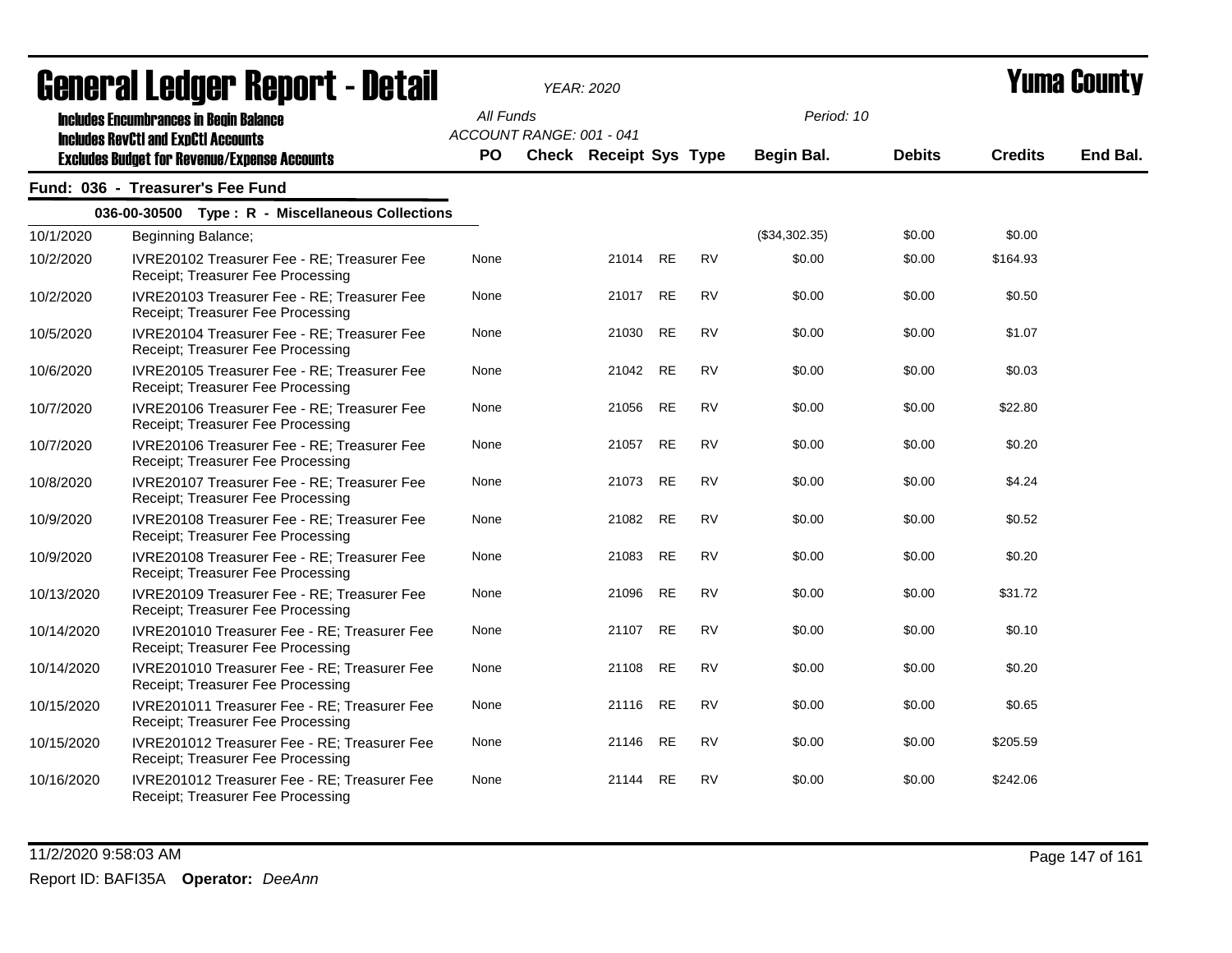|            | <u>ugligi ai lguygi lighni t- ngtali</u>                                                    |           |                          | I EAR. ZUZU            |           |           |            |               |                | I UMU VVUNT |
|------------|---------------------------------------------------------------------------------------------|-----------|--------------------------|------------------------|-----------|-----------|------------|---------------|----------------|-------------|
|            | <b>Includes Encumbrances in Begin Balance</b><br><b>Includes RevCtI and ExpCtI Accounts</b> | All Funds | ACCOUNT RANGE: 001 - 041 |                        |           |           | Period: 10 |               |                |             |
|            | <b>Excludes Budget for Revenue/Expense Accounts</b>                                         | PO.       |                          | Check Receipt Sys Type |           |           | Begin Bal. | <b>Debits</b> | <b>Credits</b> | End Bal.    |
|            | Fund: 036 - Treasurer's Fee Fund                                                            |           |                          |                        |           |           |            |               |                |             |
|            | 036-00-30500 Type: R - Miscellaneous Collections                                            |           |                          |                        |           |           |            |               |                |             |
| 10/16/2020 | IVRE201012 Treasurer Fee - RE; Treasurer Fee<br>Receipt: Treasurer Fee Processing           | None      |                          | 21145 RE               |           | <b>RV</b> | \$0.00     | \$0.00        | \$69.66        |             |
| 10/19/2020 | IVRE201013 Treasurer Fee - RE; Treasurer Fee<br>Receipt; Treasurer Fee Processing           | None      |                          | 21167                  | <b>RE</b> | <b>RV</b> | \$0.00     | \$0.00        | \$10.89        |             |
| 10/19/2020 | IVRE201013 Treasurer Fee - RE; Treasurer Fee<br>Receipt; Treasurer Fee Processing           | None      |                          | 21168                  | <b>RE</b> | <b>RV</b> | \$0.00     | \$0.00        | \$120.48       |             |
| 10/19/2020 | IVRE201013 Treasurer Fee - RE; Treasurer Fee<br>Receipt; Treasurer Fee Processing           | None      |                          | 21169 RE               |           | <b>RV</b> | \$0.00     | \$0.00        | \$80.86        |             |
| 10/20/2020 | IVRE201014 Treasurer Fee - RE; Treasurer Fee<br>Receipt; Treasurer Fee Processing           | None      |                          | 21179                  | <b>RE</b> | <b>RV</b> | \$0.00     | \$0.00        | \$70.63        |             |
| 10/21/2020 | IVRE201015 Treasurer Fee - RE; Treasurer Fee<br>Receipt; Treasurer Fee Processing           | None      |                          | 21190                  | <b>RE</b> | <b>RV</b> | \$0.00     | \$0.00        | \$3,193.46     |             |
| 10/21/2020 | IVRE201015 Treasurer Fee - RE; Treasurer Fee<br>Receipt; Treasurer Fee Processing           | None      |                          | 21192                  | <b>RE</b> | <b>RV</b> | \$0.00     | \$0.00        | \$2.05         |             |
| 10/22/2020 | IVRE201016 Treasurer Fee - RE; Treasurer Fee<br>Receipt; Treasurer Fee Processing           | None      |                          | 21206                  | <b>RE</b> | <b>RV</b> | \$0.00     | \$0.00        | \$2.20         |             |
| 10/23/2020 | IVRE201017 Treasurer Fee - RE; Treasurer Fee<br>Receipt; Treasurer Fee Processing           | None      |                          | 21215 RE               |           | <b>RV</b> | \$0.00     | \$0.00        | \$0.05         |             |
| 10/23/2020 | IVRE201017 Treasurer Fee - RE; Treasurer Fee<br>Receipt; Treasurer Fee Processing           | None      |                          | 21216 RE               |           | <b>RV</b> | \$0.00     | \$0.00        | \$12.36        |             |
| 10/27/2020 | IVRE201019 Treasurer Fee - RE; Treasurer Fee<br>Receipt; Treasurer Fee Processing           | None      |                          | 21239                  | <b>RE</b> | <b>RV</b> | \$0.00     | \$0.00        | \$87.44        |             |
| 10/28/2020 | IVRE201021 Treasurer Fee - RE; Treasurer Fee<br>Receipt; Treasurer Fee Processing           | None      |                          | 21253                  | <b>RE</b> | <b>RV</b> | \$0.00     | \$0.00        | \$2.40         |             |
| 10/29/2020 | IVRE201022 Treasurer Fee - RE; Treasurer Fee<br>Receipt; Treasurer Fee Processing           | None      |                          | 21269                  | <b>RE</b> | <b>RV</b> | \$0.00     | \$0.00        | \$16.88        |             |
| 10/29/2020 | IVRE201022 Treasurer Fee - RE; Treasurer Fee<br>Receipt; Treasurer Fee Processing           | None      |                          | 21270 RE               |           | <b>RV</b> | \$0.00     | \$0.00        | \$22.96        |             |
| 10/30/2020 | IVRE201023 Treasurer Fee - RE; Treasurer Fee<br>Receipt; Treasurer Fee Processing           | None      |                          | 21285                  | RE        | <b>RV</b> | \$0.00     | \$0.00        | \$226.56       |             |
| 10/30/2020 | IVRE201023 Treasurer Fee - RE; Treasurer Fee<br>Receipt; Treasurer Fee Processing           | None      |                          | 21286                  | RE        | RV        | \$0.00     | \$0.00        | \$14.86        |             |

11/2/2020 9:58:03 AM Page 148 of 161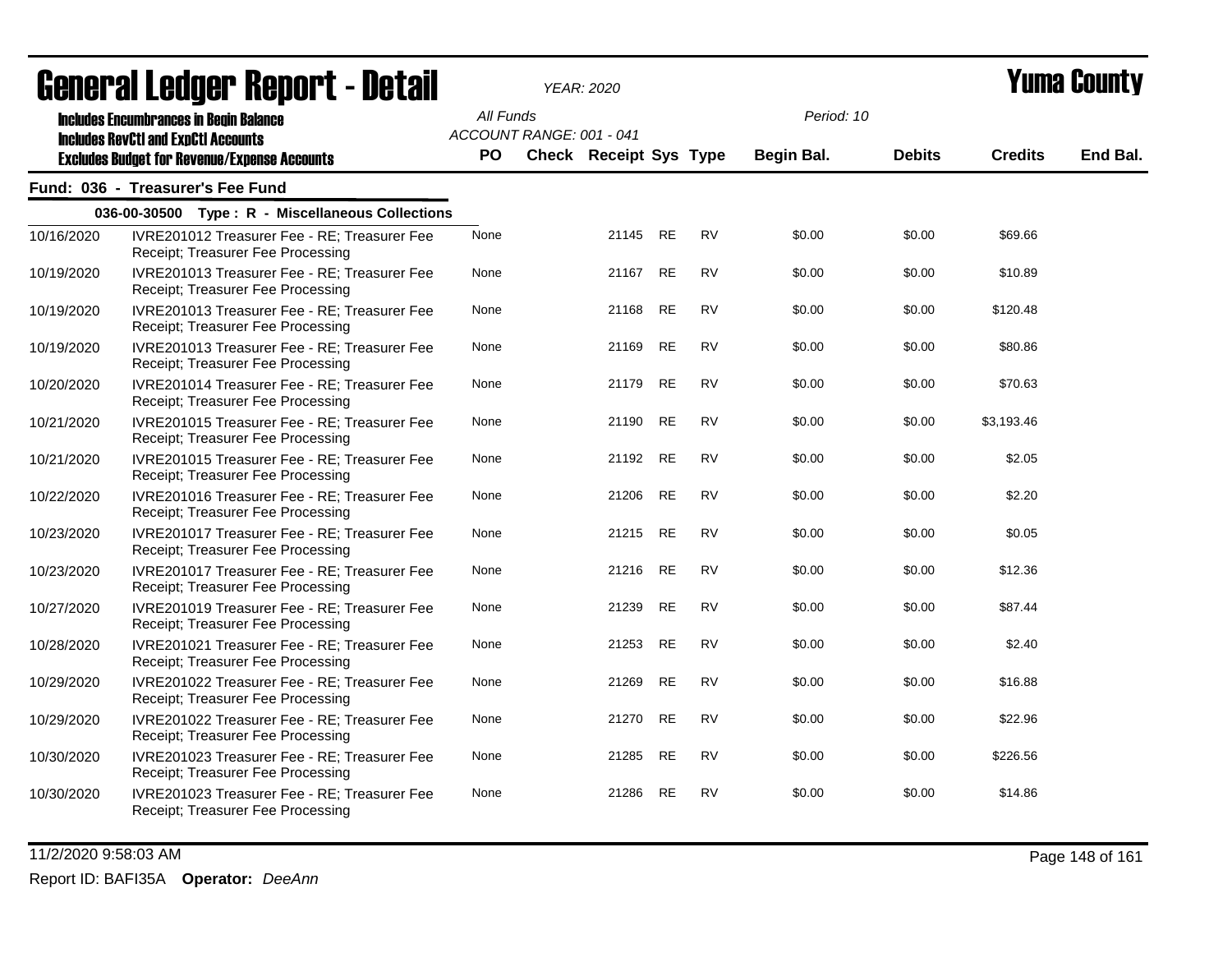|            | <b>General Ledger Report - Detail</b>                                                             |           | <b>YEAR: 2020</b>                           |           |           |               |               | Yuma County    |               |  |
|------------|---------------------------------------------------------------------------------------------------|-----------|---------------------------------------------|-----------|-----------|---------------|---------------|----------------|---------------|--|
|            | <b>Includes Encumbrances in Begin Balance</b>                                                     | All Funds | ACCOUNT RANGE: 001 - 041                    |           |           | Period: 10    |               |                |               |  |
|            | <b>Includes RevCtI and ExpCtI Accounts</b><br><b>Excludes Budget for Revenue/Expense Accounts</b> | <b>PO</b> | <b>Check Receipt Sys Type</b>               |           |           | Begin Bal.    | <b>Debits</b> | <b>Credits</b> | End Bal.      |  |
|            | Fund: 036 - Treasurer's Fee Fund                                                                  |           |                                             |           |           |               |               |                |               |  |
|            | 036-00-30500 Type: R - Miscellaneous Collections                                                  |           |                                             |           |           |               |               |                |               |  |
|            |                                                                                                   |           | <b>Total For: Miscellaneous Collections</b> |           |           | (\$34,302.35) | \$0.00        | \$4,608.55     | (\$38,910.90) |  |
|            | 036-00-32600<br>Type: R - Fees On Taxes                                                           |           |                                             |           |           |               |               |                |               |  |
| 10/1/2020  | Beginning Balance;                                                                                |           |                                             |           |           | \$0.00        | \$0.00        | \$0.00         |               |  |
| 10/30/2020 | IVTR010038 - Tax Apportionment Transfers;                                                         |           |                                             | BA        | <b>TR</b> | \$0.00        | \$0.11        | \$0.00         |               |  |
| 10/30/2020 | IVTR010039 - Tax Apportionment Transfers;                                                         |           |                                             | <b>BA</b> | <b>TR</b> | \$0.00        | \$0.00        | \$0.11         |               |  |
|            |                                                                                                   |           | <b>Total For: Fees On Taxes</b>             |           |           | \$0.00        | \$0.11        | \$0.11         | \$0.00        |  |
|            | 036-00-32700 Type: R - Certification Fees                                                         |           |                                             |           |           |               |               |                |               |  |
| 10/1/2020  | Beginning Balance;                                                                                |           |                                             |           |           | (\$6,525.00)  | \$0.00        | \$0.00         |               |  |
| 10/2/2020  | IVTR010001 629 - BLACK KNIGHT CTD #629;                                                           |           |                                             | BA        | <b>TR</b> | \$0.00        | \$0.00        | \$10.00        |               |  |
| 10/2/2020  | IVRE20102 MILE HIGH TITLE CTD TARIN - RE;<br>Treas Fee Dept;                                      | None      | 21008                                       | <b>RE</b> | <b>RV</b> | \$0.00        | \$0.00        | \$10.00        |               |  |
| 10/6/2020  | IVRE20105 MILE HIGH TITLE RESEARCH - RE;<br>CTD REQUEST;                                          | None      | 21038                                       | <b>RE</b> | RV        | \$0.00        | \$0.00        | \$10.00        |               |  |
| 10/9/2020  | IVTR010009 651 - W000758;                                                                         |           |                                             | BA        | <b>TR</b> | \$0.00        | \$0.00        | \$10.00        |               |  |
| 10/13/2020 | IVTR010011 653-667 - CTD REQUEST<br>10.13.2020;                                                   |           |                                             | BA        | <b>TR</b> | \$0.00        | \$0.00        | \$130.00       |               |  |
| 10/13/2020 | IVRE20109 MILE HIGH TITLE RESEARCH - RE;<br>CTD-Y004181;                                          | None      | 21092                                       | <b>RE</b> | <b>RV</b> | \$0.00        | \$0.00        | \$10.00        |               |  |
| 10/14/2020 | IVTR010013 631-50 - Transfers and Corrections<br>Transaction:                                     |           |                                             | <b>BA</b> | <b>TR</b> | \$0.00        | \$0.00        | \$190.00       |               |  |
| 10/19/2020 | IVTR010015 671-675 - Transfers and Corrections<br>Transaction:                                    |           |                                             | BA        | <b>TR</b> | \$0.00        | \$0.00        | \$50.00        |               |  |
| 10/19/2020 | IVRE201013 MILE HIGT TITLE RES - RE; CTD<br><b>REQUEST;</b>                                       | None      | 21156                                       | <b>RE</b> | <b>RV</b> | \$0.00        | \$0.00        | \$10.00        |               |  |
| 10/19/2020 | IVRE201013 BRUCE COURTNEY - RE; COA-<br>M003140:                                                  | None      | 21161                                       | <b>RE</b> | <b>RV</b> | \$0.00        | \$0.00        | \$10.00        |               |  |
| 10/21/2020 | IVTR010016 668-669 - YCA 668-669 10.14.20;                                                        |           |                                             | BA        | <b>TR</b> | \$0.00        | \$0.00        | \$20.00        |               |  |
| 10/21/2020 | IVTR010017 670 - BLACK KNIGHT 670;                                                                |           |                                             | BA        | <b>TR</b> | \$0.00        | \$0.00        | \$10.00        |               |  |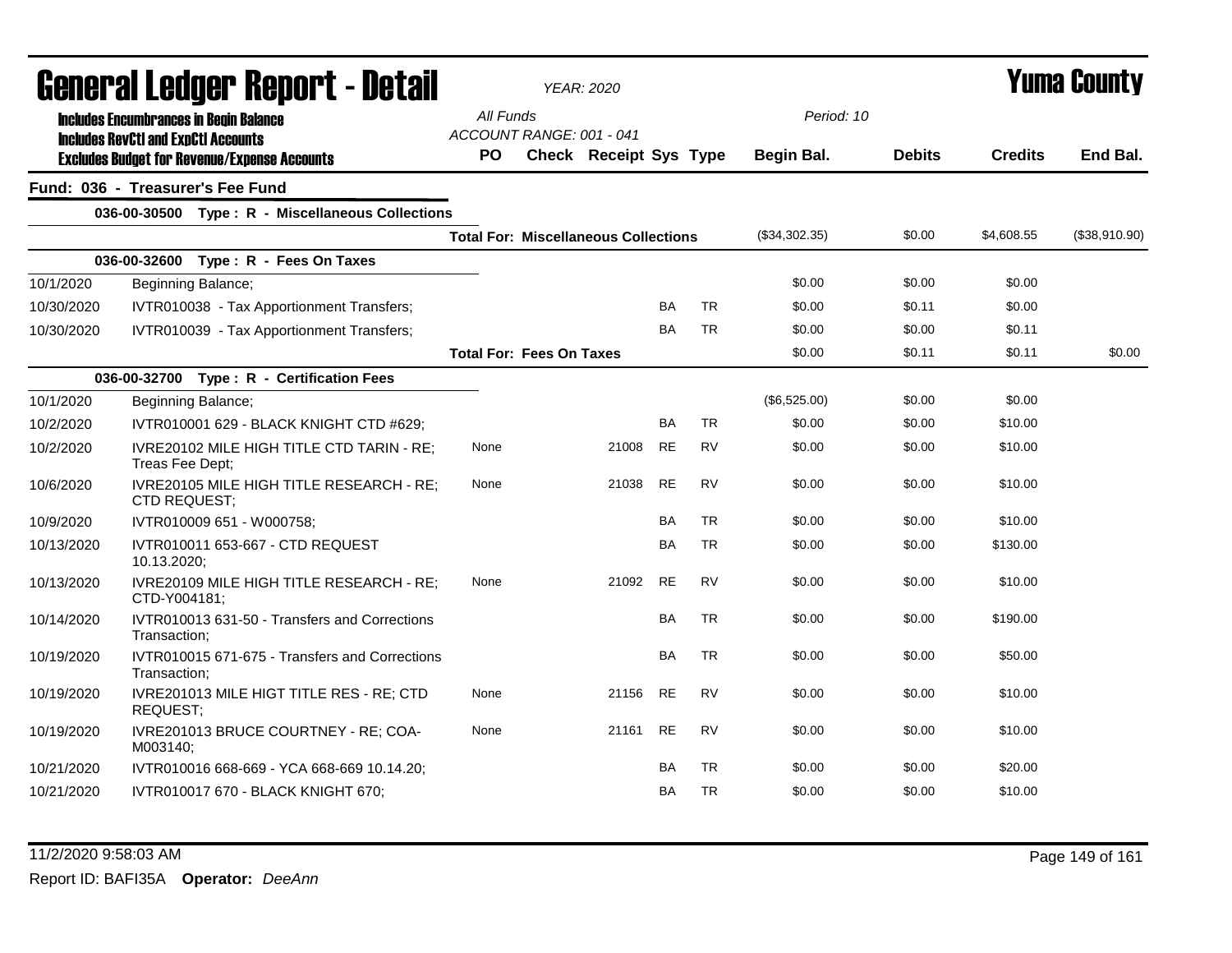| agiigi.gi fanñai. ughni. - Datsii |                                                                                                                   |                                              | YEAR: 2020                    |           |           | I UIIIA VUUIILY          |               |                |               |
|-----------------------------------|-------------------------------------------------------------------------------------------------------------------|----------------------------------------------|-------------------------------|-----------|-----------|--------------------------|---------------|----------------|---------------|
|                                   | <b>Includes Encumbrances in Begin Balance</b><br><b>Includes RevCtI and ExpCtI Accounts</b>                       | All Funds<br>ACCOUNT RANGE: 001 - 041<br>PO. | <b>Check Receipt Sys Type</b> |           |           | Period: 10<br>Begin Bal. | <b>Debits</b> | <b>Credits</b> | End Bal.      |
|                                   | <b>Excludes Budget for Revenue/Expense Accounts</b>                                                               |                                              |                               |           |           |                          |               |                |               |
|                                   | Fund: 036 - Treasurer's Fee Fund                                                                                  |                                              |                               |           |           |                          |               |                |               |
|                                   | 036-00-32700 Type: R - Certification Fees                                                                         |                                              |                               |           |           |                          |               |                |               |
| 10/22/2020                        | IVRE201016 YC ABSTRACT CO - RE; COA<br>GARCIA 10.22.20;                                                           | None                                         | 21197 RE                      |           | <b>RV</b> | \$0.00                   | \$0.00        | \$10.00        |               |
| 10/26/2020                        | IVTR010020 677-683 - Transfers and Corrections<br>Transaction:                                                    |                                              |                               | <b>BA</b> | <b>TR</b> | \$0.00                   | \$0.00        | \$70.00        |               |
| 10/27/2020                        | IVTR010022 683 - Transfers and Corrections<br>Transaction:                                                        |                                              |                               | BA        | <b>TR</b> | \$0.00                   | \$0.00        | \$10.00        |               |
| 10/27/2020                        | IVTR010023 685 - Transfers and Corrections<br>Transaction;                                                        |                                              |                               | <b>BA</b> | <b>TR</b> | \$0.00                   | \$0.00        | \$10.00        |               |
| 10/30/2020                        | IVTR010040 686-689 - CTD REQUEST<br>10.30.2020;                                                                   |                                              |                               | <b>BA</b> | TR        | \$0.00                   | \$0.00        | \$40.00        |               |
| 10/30/2020                        | IVRE201023 JACK ARMAGOST-MH COA - RE;<br>Treas Fee Dept;                                                          | None                                         | 21282                         | <b>RE</b> | <b>RV</b> | \$0.00                   | \$0.00        | \$10.00        |               |
|                                   |                                                                                                                   | <b>Total For: Certification Fees</b>         |                               |           |           | (\$6,525.00)             | \$0.00        | \$620.00       | (\$7,145.00)  |
|                                   | 036-00-32701 Type: R - Administrative Fee                                                                         |                                              |                               |           |           |                          |               |                |               |
| 10/1/2020                         | Beginning Balance;                                                                                                |                                              |                               |           |           | (\$13,300.00)            | \$0.00        | \$0.00         |               |
| 10/5/2020                         | IVRE20104 TCDS Interface Receipt - Tax - RE;<br>TCDS Interface Process; Tax Administration<br>Interface R         | None                                         | 21028                         | <b>RE</b> | <b>RV</b> | \$0.00                   | \$0.00        | \$5.00         |               |
| 10/7/2020                         | IVRE20106 TCDS Interface Receipt - Tax - RE;<br><b>TCDS Interface Process; Tax Administration</b><br>Interface R  | None                                         | 21054 RE                      |           | <b>RV</b> | \$0.00                   | \$0.00        | \$5.00         |               |
| 10/13/2020                        | IVRE20109 TCDS Interface Receipt - Tax - RE;<br>TCDS Interface Process; Tax Administration<br>Interface R         | None                                         | 21093 RE                      |           | <b>RV</b> | \$0.00                   | \$0.00        | \$10.00        |               |
| 10/22/2020                        | IVRE201016 TCDS Interface Receipt - Tax - RE;<br><b>TCDS Interface Process; Tax Administration</b><br>Interface R | None                                         | 21201 RE                      |           | <b>RV</b> | \$0.00                   | \$0.00        | \$5.00         |               |
|                                   |                                                                                                                   | <b>Total For: Administrative Fee</b>         |                               |           |           | (\$13,300.00)            | \$0.00        | \$25.00        | (\$13,325.00) |
|                                   | 036-00-32702 Type: R - Treasurers Distraint Fee                                                                   |                                              |                               |           |           |                          |               |                |               |
| 10/1/2020                         | Beginning Balance;                                                                                                |                                              |                               |           |           | (\$60.00)                | \$0.00        | \$0.00         |               |

11/2/2020 9:58:03 AM Page 150 of 161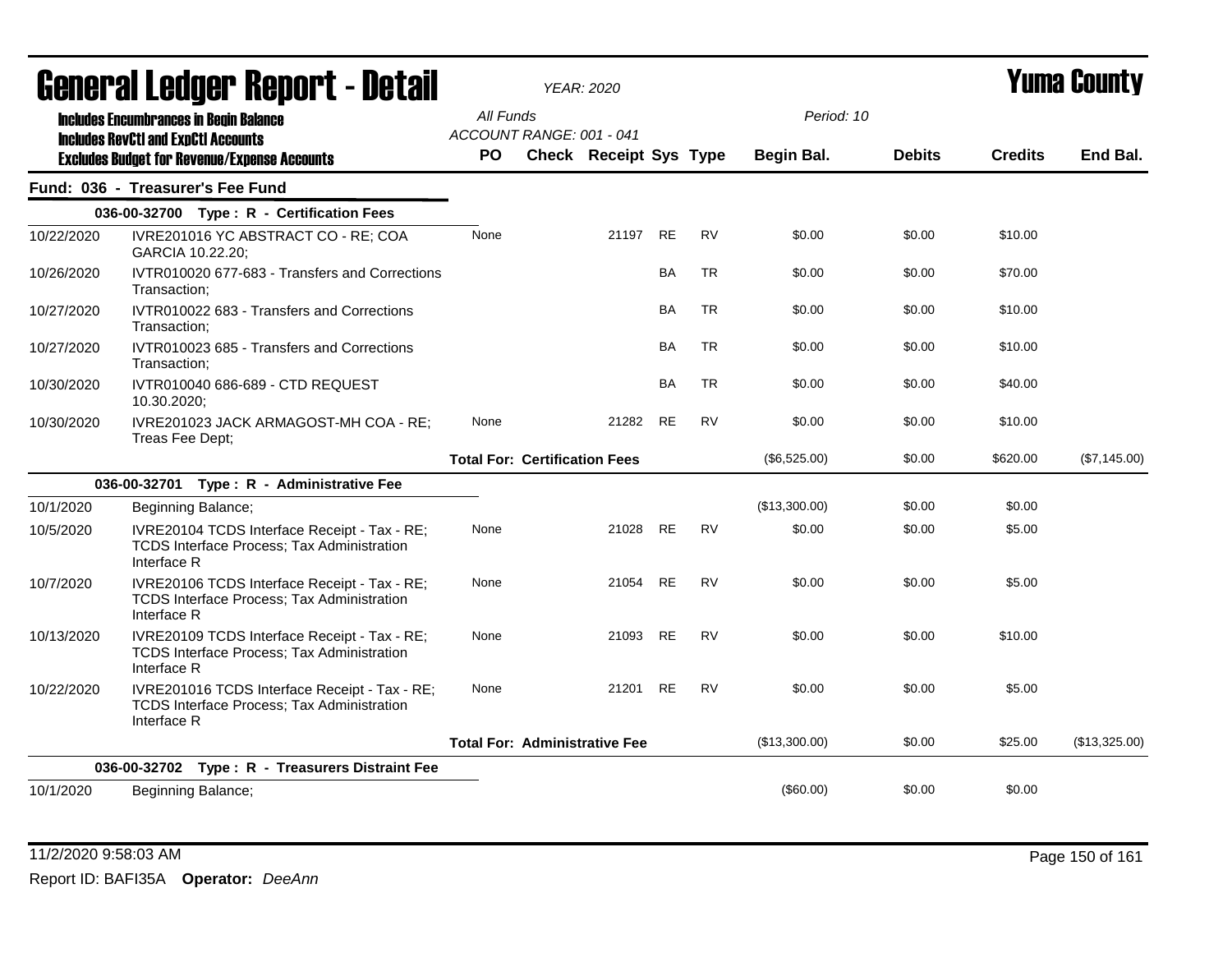|                      | <b>General Ledger Report - Detail</b>                                                                             |                                            | <b>YEAR: 2020</b>      |           | Yuma Countv |            |               |                |                 |
|----------------------|-------------------------------------------------------------------------------------------------------------------|--------------------------------------------|------------------------|-----------|-------------|------------|---------------|----------------|-----------------|
|                      | <b>Includes Encumbrances in Begin Balance</b>                                                                     | All Funds                                  |                        |           |             | Period: 10 |               |                |                 |
|                      | <b>Includes RevCtI and ExpCtI Accounts</b><br><b>Excludes Budget for Revenue/Expense Accounts</b>                 | ACCOUNT RANGE: 001 - 041<br><b>PO</b>      | Check Receipt Sys Type |           |             | Begin Bal. | <b>Debits</b> | <b>Credits</b> | End Bal.        |
|                      | Fund: 036 - Treasurer's Fee Fund                                                                                  |                                            |                        |           |             |            |               |                |                 |
|                      | 036-00-32702 Type: R - Treasurers Distraint Fee                                                                   |                                            |                        |           |             |            |               |                |                 |
| 10/5/2020            | IVRE20104 TCDS Interface Receipt - Dept - RE;<br><b>TCDS Interface Process; Tax Administration</b><br>Interface R | None                                       | 21029                  | RE        | <b>RV</b>   | \$0.00     | \$0.00        | \$60.00        |                 |
| 10/6/2020            | IVRE20105 TCDS Interface Receipt - Dept - RE;<br><b>TCDS Interface Process: Tax Administration</b><br>Interface R | None                                       | 21041                  | RE        | <b>RV</b>   | \$0.00     | \$0.00        | \$15.00        |                 |
|                      |                                                                                                                   | <b>Total For: Treasurers Distraint Fee</b> |                        |           |             | (\$60.00)  | \$0.00        | \$75.00        | (\$135.00)      |
|                      | 036-00-32704 Type: R - Yuma County Abstract                                                                       |                                            |                        |           |             |            |               |                |                 |
| 10/1/2020            | Beginning Balance;                                                                                                |                                            |                        |           |             | (\$857.25) | \$0.00        | \$0.00         |                 |
| 10/13/2020           | IVTR010010 REDCOPY - REDEMPTION COPY<br>20150118 10.13.2020;                                                      |                                            |                        | BA        | <b>TR</b>   | \$0.00     | \$0.25        | \$0.00         |                 |
| 10/13/2020           | IVTR010011 653-667 - CTD REQUEST<br>10.13.2020;                                                                   |                                            |                        | BA        | <b>TR</b>   | \$0.00     | \$130.00      | \$0.00         |                 |
| 10/14/2020           | IVTR010013 631-50 - Transfers and Corrections<br>Transaction:                                                     |                                            |                        | BA        | <b>TR</b>   | \$0.00     | \$190.00      | \$0.00         |                 |
| 10/19/2020           | IVTR010015 671-675 - Transfers and Corrections<br>Transaction:                                                    |                                            |                        | <b>BA</b> | <b>TR</b>   | \$0.00     | \$50.00       | \$0.00         |                 |
| 10/21/2020           | IVTR010016 668-669 - YCA 668-669 10.14.20;                                                                        |                                            |                        | BA        | <b>TR</b>   | \$0.00     | \$20.00       | \$0.00         |                 |
| 10/26/2020           | IVTR010020 677-683 - Transfers and Corrections<br>Transaction;                                                    |                                            |                        | BA        | TR          | \$0.00     | \$70.00       | \$0.00         |                 |
| 10/27/2020           | IVTR010022 683 - Transfers and Corrections<br>Transaction;                                                        |                                            |                        | BA        | TR          | \$0.00     | \$10.00       | \$0.00         |                 |
| 10/28/2020           | IVTR010024 REDCOPY - REDEMPTION CERT<br>#20160033 10.28.2020;                                                     |                                            |                        | BA        | <b>TR</b>   | \$0.00     | \$0.25        | \$0.00         |                 |
| 10/30/2020           | IVTR010040 686-689 - CTD REQUEST<br>10.30.2020;                                                                   |                                            |                        | BA        | <b>TR</b>   | \$0.00     | \$40.00       | \$0.00         |                 |
| 10/30/2020           | IVTR010041 REDCOPY - REDEMPTION COPY<br>CERT 20170022 & 20170053;                                                 |                                            |                        | <b>BA</b> | <b>TR</b>   | \$0.00     | \$0.50        | \$0.00         |                 |
|                      |                                                                                                                   | <b>Total For: Yuma County Abstract</b>     |                        |           |             | (\$857.25) | \$511.00      | \$0.00         | (\$346.25)      |
|                      | 036-00-32710 Type: R - Equity Services, Inc.                                                                      |                                            |                        |           |             |            |               |                |                 |
| 10/1/2020            | Beginning Balance;                                                                                                |                                            |                        |           |             | (\$120.00) | \$0.00        | \$0.00         |                 |
| 11/2/2020 9:58:03 AM |                                                                                                                   |                                            |                        |           |             |            |               |                | Page 151 of 161 |

Report ID: BAFI35A **Operator:** *DeeAnn*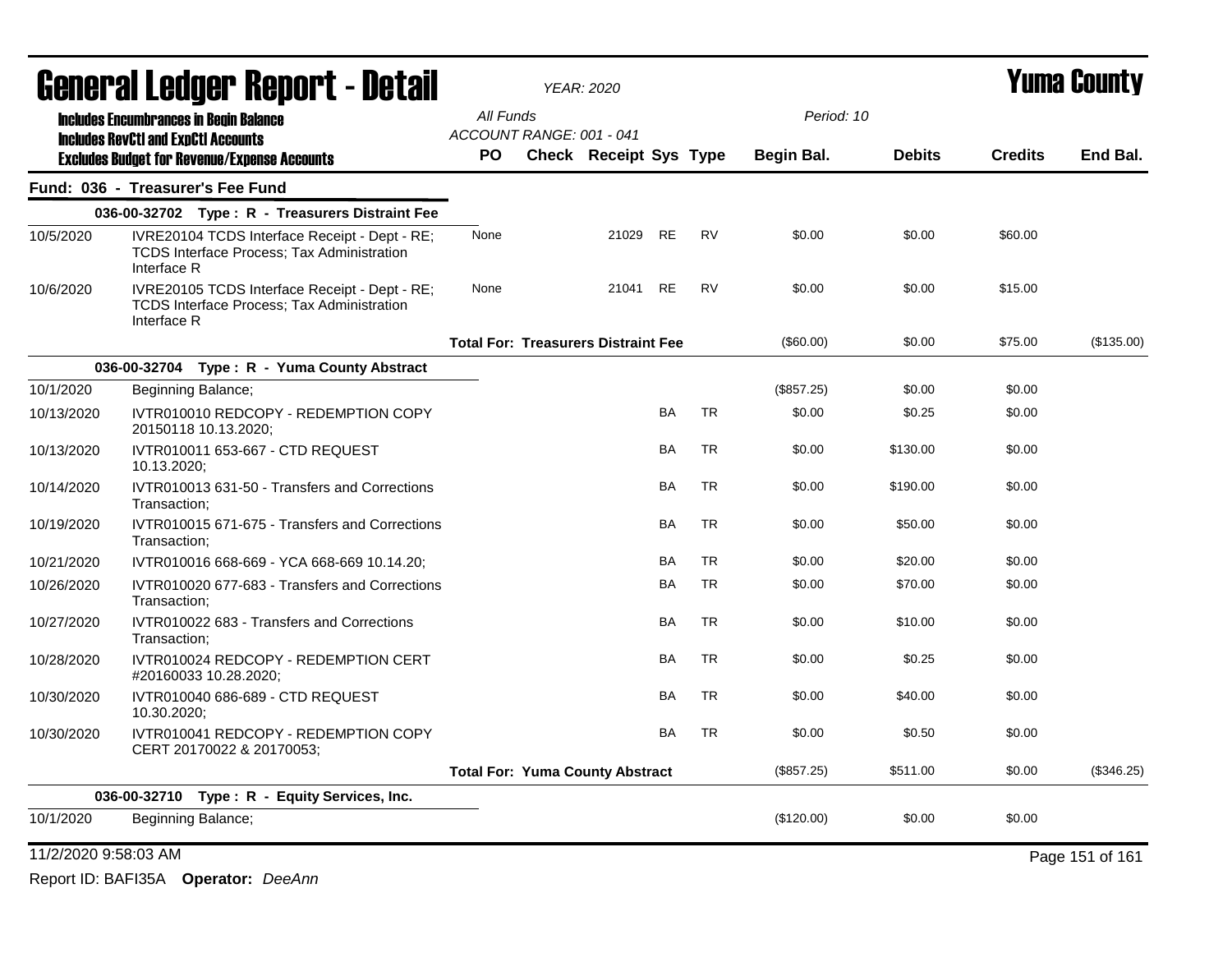| General Ledger Report - Detail<br>All Funds<br>Period: 10<br><b>Includes Encumbrances in Begin Balance</b><br>ACCOUNT RANGE: 001 - 041<br><b>Includes RevCtI and ExpCtI Accounts</b><br>PO.<br>Check Receipt Sys Type<br>Begin Bal.<br><b>Debits</b><br><b>Excludes Budget for Revenue/Expense Accounts</b><br>Fund: 036 - Treasurer's Fee Fund<br>036-00-32710 Type: R - Equity Services, Inc.<br>(\$120.00)<br>\$0.00<br><b>Total For: Equity Services, Inc.</b><br>036-00-32715 Type: R - COCRS<br>10/1/2020<br>Beginning Balance;<br>\$0.00<br>$(\$40.00)$<br>(\$40.00)<br>\$0.00<br><b>Total For: COCRS</b><br>036-00-32720 Type: R - Black Knight, LLC. | <b>Credits</b><br>\$0.00<br>\$0.00 | End Bal.<br>(\$120.00) |
|---------------------------------------------------------------------------------------------------------------------------------------------------------------------------------------------------------------------------------------------------------------------------------------------------------------------------------------------------------------------------------------------------------------------------------------------------------------------------------------------------------------------------------------------------------------------------------------------------------------------------------------------------------------|------------------------------------|------------------------|
|                                                                                                                                                                                                                                                                                                                                                                                                                                                                                                                                                                                                                                                               |                                    |                        |
|                                                                                                                                                                                                                                                                                                                                                                                                                                                                                                                                                                                                                                                               |                                    |                        |
|                                                                                                                                                                                                                                                                                                                                                                                                                                                                                                                                                                                                                                                               |                                    |                        |
|                                                                                                                                                                                                                                                                                                                                                                                                                                                                                                                                                                                                                                                               |                                    |                        |
|                                                                                                                                                                                                                                                                                                                                                                                                                                                                                                                                                                                                                                                               |                                    |                        |
|                                                                                                                                                                                                                                                                                                                                                                                                                                                                                                                                                                                                                                                               |                                    |                        |
|                                                                                                                                                                                                                                                                                                                                                                                                                                                                                                                                                                                                                                                               |                                    |                        |
|                                                                                                                                                                                                                                                                                                                                                                                                                                                                                                                                                                                                                                                               | \$0.00                             | (\$40.00)              |
|                                                                                                                                                                                                                                                                                                                                                                                                                                                                                                                                                                                                                                                               |                                    |                        |
| (\$960.00)<br>\$0.00<br>10/1/2020<br>Beginning Balance;                                                                                                                                                                                                                                                                                                                                                                                                                                                                                                                                                                                                       | \$0.00                             |                        |
| <b>BA</b><br><b>TR</b><br>\$0.00<br>\$10.00<br>10/2/2020<br>IVTR010001 629 - BLACK KNIGHT CTD #629;                                                                                                                                                                                                                                                                                                                                                                                                                                                                                                                                                           | \$0.00                             |                        |
| <b>TR</b><br>BA<br>\$0.00<br>\$10.00<br>10/9/2020<br>IVTR010009 651 - W000758;                                                                                                                                                                                                                                                                                                                                                                                                                                                                                                                                                                                | \$0.00                             |                        |
| <b>TR</b><br><b>BA</b><br>\$0.00<br>10/21/2020<br>IVTR010017 670 - BLACK KNIGHT 670;<br>\$10.00                                                                                                                                                                                                                                                                                                                                                                                                                                                                                                                                                               | \$0.00                             |                        |
| <b>BA</b><br><b>TR</b><br>10/27/2020<br>IVTR010023 685 - Transfers and Corrections<br>\$0.00<br>\$10.00<br>Transaction:                                                                                                                                                                                                                                                                                                                                                                                                                                                                                                                                       | \$0.00                             |                        |
| \$40.00<br>(\$960.00)<br>Total For: Black Knight, LLC.                                                                                                                                                                                                                                                                                                                                                                                                                                                                                                                                                                                                        | \$0.00                             | (\$920.00)             |
| 036-00-32721 Type: R - DATA TRACE                                                                                                                                                                                                                                                                                                                                                                                                                                                                                                                                                                                                                             |                                    |                        |
| Beginning Balance;<br>(\$510.00)<br>\$0.00<br>10/1/2020                                                                                                                                                                                                                                                                                                                                                                                                                                                                                                                                                                                                       | \$0.00                             |                        |
| <b>Total For: DATA TRACE</b><br>(\$510.00)<br>\$0.00                                                                                                                                                                                                                                                                                                                                                                                                                                                                                                                                                                                                          | \$0.00                             | (\$510.00)             |
| 036-00-32800 Type: R - Redemption Fees                                                                                                                                                                                                                                                                                                                                                                                                                                                                                                                                                                                                                        |                                    |                        |
| 10/1/2020<br>(\$595.00)<br>\$0.00<br>Beginning Balance;                                                                                                                                                                                                                                                                                                                                                                                                                                                                                                                                                                                                       | \$0.00                             |                        |
| IVRE20109 TCDS Interface Receipt - Dept - RE;<br>21095<br><b>RE</b><br><b>RV</b><br>\$0.00<br>10/13/2020<br>None<br>\$0.00<br>TCDS Interface Process; Tax Administration<br>Interface R                                                                                                                                                                                                                                                                                                                                                                                                                                                                       | \$7.00                             |                        |
| <b>RV</b><br>10/28/2020<br>IVRE201021 TCDS Interface Receipt - Dept - RE;<br>None<br>21251 RE<br>\$0.00<br>\$0.00<br>TCDS Interface Process; Tax Administration<br>Interface R                                                                                                                                                                                                                                                                                                                                                                                                                                                                                | \$7.00                             |                        |
| \$0.00<br><b>Total For: Redemption Fees</b><br>(\$595.00)                                                                                                                                                                                                                                                                                                                                                                                                                                                                                                                                                                                                     | \$14.00                            | (\$609.00)             |
| 036-00-32802 Type: R - \$4.00TAX LIEN CERTIFICATE FEE                                                                                                                                                                                                                                                                                                                                                                                                                                                                                                                                                                                                         |                                    |                        |
| (\$82.00)<br>\$0.00<br>10/1/2020<br>Beginning Balance;                                                                                                                                                                                                                                                                                                                                                                                                                                                                                                                                                                                                        | \$0.00                             |                        |
| Total For: \$4.00TAX LIEN CERTIFICATE<br>(\$82.00)<br>\$0.00                                                                                                                                                                                                                                                                                                                                                                                                                                                                                                                                                                                                  | \$0.00                             | (\$82.00)              |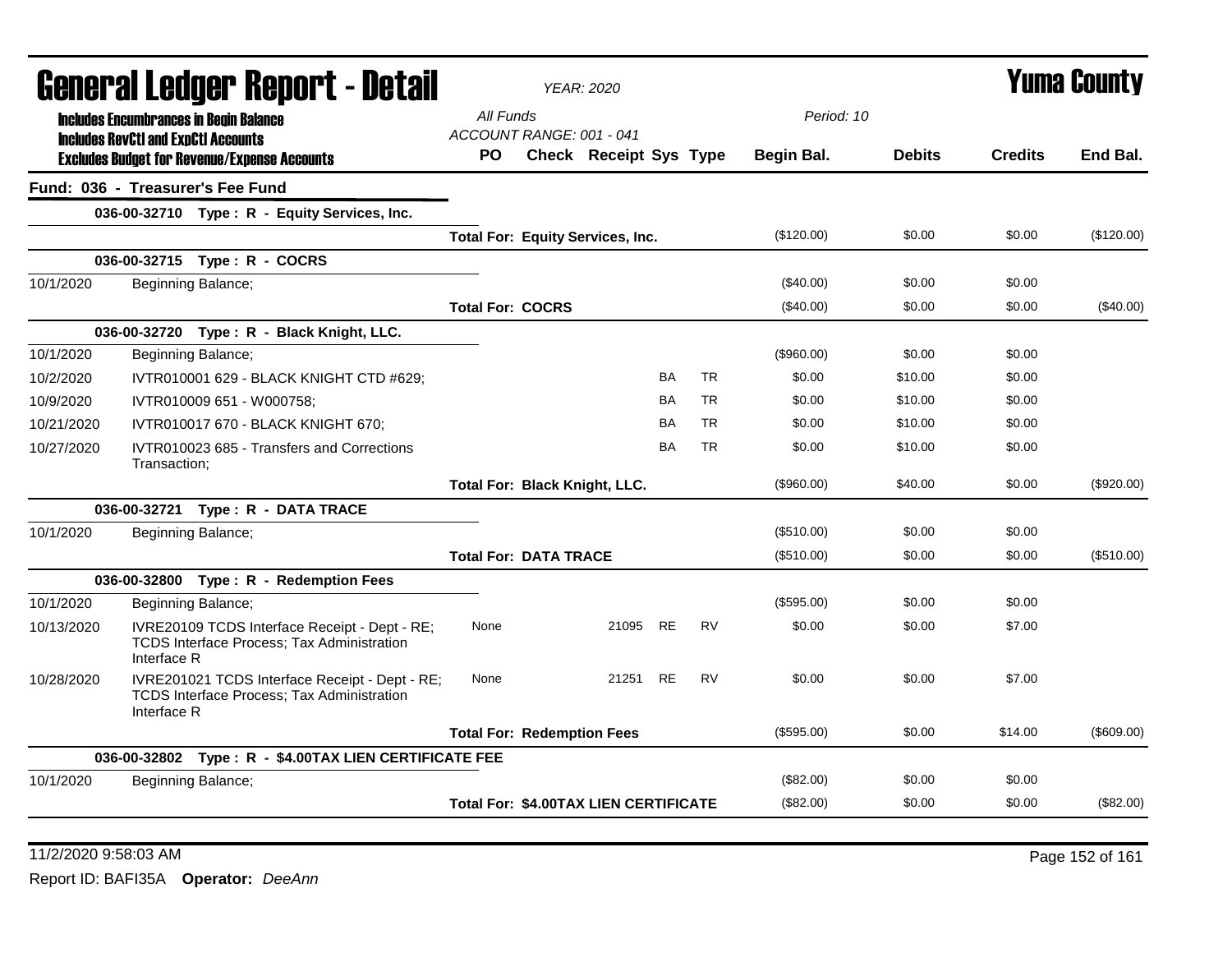|            |                                                                                                                               |                                       | <b>YEAR: 2020</b> |                                          |           |                |                           | <b>Yuma County</b> |                |
|------------|-------------------------------------------------------------------------------------------------------------------------------|---------------------------------------|-------------------|------------------------------------------|-----------|----------------|---------------------------|--------------------|----------------|
|            | General Ledger Report - Detail<br><b>Includes Encumbrances in Begin Balance</b><br><b>Includes RevCtI and ExpCtI Accounts</b> | All Funds<br>ACCOUNT RANGE: 001 - 041 |                   |                                          |           | Period: 10     |                           |                    |                |
|            | <b>Excludes Budget for Revenue/Expense Accounts</b>                                                                           | <b>PO</b>                             |                   | <b>Check Receipt Sys Type</b>            |           | Begin Bal.     | <b>Debits</b>             | <b>Credits</b>     | End Bal.       |
|            | Fund: 036 - Treasurer's Fee Fund                                                                                              |                                       |                   |                                          |           |                |                           |                    |                |
|            | 036-00-32805 Type: R - Endorsment Fees                                                                                        |                                       |                   |                                          |           |                |                           |                    |                |
| 10/1/2020  | Beginning Balance;                                                                                                            |                                       |                   |                                          |           | (\$415.00)     | \$0.00                    | \$0.00             |                |
|            |                                                                                                                               | <b>Total For: Endorsment Fees</b>     |                   |                                          |           | (\$415.00)     | \$0.00                    | \$0.00             | (\$415.00)     |
|            | 036-00-32810 Type: R - Assignment Fees                                                                                        |                                       |                   |                                          |           |                |                           |                    |                |
| 10/1/2020  | Beginning Balance;                                                                                                            |                                       |                   |                                          |           | (\$20.00)      | \$0.00                    | \$0.00             |                |
|            |                                                                                                                               | <b>Total For: Assignment Fees</b>     |                   |                                          |           | (\$20.00)      | \$0.00                    | \$0.00             | (\$20.00)      |
|            | 036-00-32815 Type: R - Treasurers Deed Fees                                                                                   |                                       |                   |                                          |           |                |                           |                    |                |
| 10/1/2020  | Beginning Balance;                                                                                                            |                                       |                   |                                          |           | (\$535.00)     | \$0.00                    | \$0.00             |                |
| 10/5/2020  | IVTR010002 DEEDFEE - FEES FOR BOERNER<br>(201600120/S922242) 10.5.2020;                                                       |                                       |                   | <b>BA</b>                                | <b>TR</b> | \$0.00         | \$0.00                    | \$80.00            |                |
| 10/28/2020 | IVTR010021 DEEDFEE - CORRECT DEED FEE<br>GITSCHLAG 10.28.2020;                                                                |                                       |                   | BA                                       | <b>TR</b> | \$0.00         | \$75.00                   | \$0.00             |                |
|            |                                                                                                                               |                                       |                   | <b>Total For: Treasurers Deed Fees</b>   |           | (\$535.00)     | \$75.00                   | \$80.00            | (\$540.00)     |
|            | 036-00-49100 Type: X - Treasurer Fees                                                                                         |                                       |                   |                                          |           |                |                           |                    |                |
| 10/1/2020  | Beginning Balance;                                                                                                            |                                       |                   |                                          |           | (\$413,091.19) | \$0.00                    | \$0.00             |                |
| 10/30/2020 | IVTR010038 TCDS/CTAS Interface Processing -<br><b>Tax Apportionment Transfers:</b>                                            |                                       |                   | BA                                       | <b>TR</b> | \$0.00         | \$0.00                    | \$1,303.55         |                |
| 10/30/2020 | IVTR010039 TCDS/CTAS Interface Processing -<br>Tax Apportionment Transfers;                                                   |                                       |                   | <b>BA</b>                                | <b>TR</b> | \$0.00         | \$0.00                    | \$10.35            |                |
|            |                                                                                                                               | <b>Total For: Treasurer Fees</b>      |                   |                                          |           | (\$413,091.19) | \$0.00                    | \$1,313.90         | (\$414,405.09) |
|            | 036-00-49401 Type: X - Transfer Out                                                                                           |                                       |                   |                                          |           |                |                           |                    |                |
| 10/1/2020  | Beginning Balance;                                                                                                            |                                       |                   |                                          |           | \$430,704.78   | \$0.00                    | \$0.00             |                |
|            |                                                                                                                               | <b>Total For: Transfer Out</b>        |                   |                                          |           | \$430,704.78   | \$0.00                    | \$0.00             | \$430,704.78   |
|            |                                                                                                                               |                                       |                   | Fund: 036 - Treasurer's Fee Fund Totals: |           | (\$40,708.01)  | \$7,438.78                | \$13,549.23        | (\$46,818.46)  |
|            | <b>Total Fund Revenues:</b>                                                                                                   |                                       | \$4,796.55        | <b>Total Fund Expenses:</b>              |           | (\$1,313.90)   | Net Revenue Over Expense: |                    | \$6,110.45     |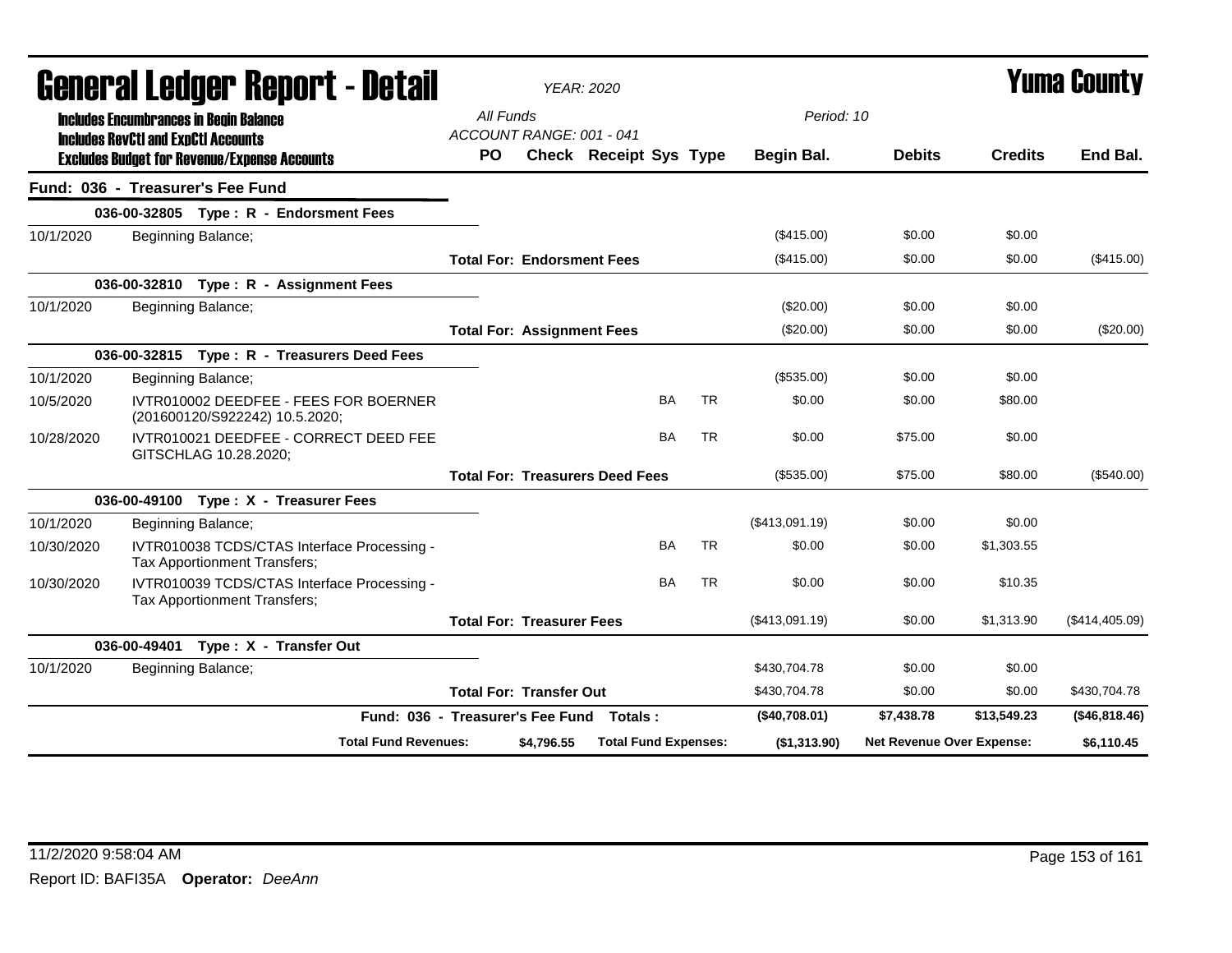|            | agual.gi fanñal. Urini. ( - nafsii                                                                                                                 |                                              | YEAR: 2020                    |           |           |                          |               |                | I UIIIA VUUIILY |
|------------|----------------------------------------------------------------------------------------------------------------------------------------------------|----------------------------------------------|-------------------------------|-----------|-----------|--------------------------|---------------|----------------|-----------------|
|            | <b>Includes Encumbrances in Begin Balance</b><br><b>Includes RevCtI and ExpCtI Accounts</b><br><b>Excludes Budget for Revenue/Expense Accounts</b> | All Funds<br>ACCOUNT RANGE: 001 - 041<br>PO. | <b>Check Receipt Sys Type</b> |           |           | Period: 10<br>Begin Bal. | <b>Debits</b> | <b>Credits</b> | End Bal.        |
|            | Fund: 038 - Treasurer's Deed Fund                                                                                                                  |                                              |                               |           |           |                          |               |                |                 |
|            | 038-00-10000 Type: A - Cash Account                                                                                                                |                                              |                               |           |           |                          |               |                |                 |
| 10/1/2020  | Beginning Balance;                                                                                                                                 |                                              |                               |           |           | \$1,539.90               | \$0.00        | \$0.00         |                 |
| 10/5/2020  | IVMD010004 Cash Transaction - VOID MD: lost<br>check:                                                                                              |                                              |                               | <b>BA</b> | CD        | \$0.00                   | \$200.00      | \$0.00         |                 |
| 10/5/2020  | IVMD010005 Cash Transaction - MD:2019<br>TAXES ON S927758 TERRE;                                                                                   |                                              |                               | BA        | CD        | \$0.00                   | \$0.00        | \$48.06        |                 |
| 10/5/2020  | IVMD010009 Cash Transaction - MD:BALANCE<br>ON VOID CK #23603 F;                                                                                   |                                              |                               | BA        | CD        | \$0.00                   | \$0.00        | \$151.94       |                 |
| 10/5/2020  | IVTR010002 DEEDFEE - FEES FOR BOERNER<br>(201600120/S922242) 10.5.2020;                                                                            |                                              |                               | <b>BA</b> | <b>CD</b> | \$0.00                   | \$0.00        | \$80.00        |                 |
| 10/5/2020  | IVTR010003 TERRE VERTE VOID CK - VOIDED<br>PRIOR YEAR CK23603 BAL IN PRE PAIDS;                                                                    |                                              |                               | BA        | CD        | \$0.00                   | \$0.00        | \$151.94       |                 |
| 10/5/2020  | X-IVTR0100 TERRE VERTE VOID CK -<br>REVERSE: VOIDED PRIOR YEAR CK23603<br><b>BAL IN PRE PAIDS;</b>                                                 |                                              |                               | BA        | CD        | \$0.00                   | \$0.00        | (\$151.94)     |                 |
| 10/5/2020  | IVRE20104 STEVEN BOERNER - RE; DEED<br>DEPOSIT;                                                                                                    | None                                         | 21018                         | RE        | RV        | \$0.00                   | \$200.00      | \$0.00         |                 |
| 10/14/2020 | IVMD010018 Cash Transaction - MD:DEED<br>MAILINGS FOR 20160120/;                                                                                   |                                              |                               | <b>BA</b> | CD        | \$0.00                   | \$0.00        | \$20.85        |                 |
| 10/15/2020 | IVMD010019 Cash Transaction - MD:TITLE<br>MEMO #20160033 (TRAVI;                                                                                   |                                              |                               | BA        | CD        | \$0.00                   | \$0.00        | \$215.00       |                 |
| 10/15/2020 | IVMD010019 Cash Transaction - MD:TITLE<br>MEMO 20160037 (TRAVIS;                                                                                   |                                              |                               | BA        | CD        | \$0.00                   | \$0.00        | \$245.00       |                 |
| 10/15/2020 | IVMD010019 Cash Transaction - MD:TITLE<br>MEMO 20160080 (HOLTMA;                                                                                   |                                              |                               | <b>BA</b> | CD        | \$0.00                   | \$0.00        | \$305.00       |                 |
| 10/28/2020 | IVTR010021 DEEDFEE - CORRECT DEED FEE<br>GITSCHLAG 10.28.2020;                                                                                     |                                              |                               | <b>BA</b> | CD        | \$0.00                   | \$75.00       | \$0.00         |                 |
| 10/28/2020 | IVRE201021 KAREN SLASH - RE; REIMB DEED<br>EXPENSE; 20160033/T007953                                                                               | None                                         | 21248                         | <b>RE</b> | RV        | \$0.00                   | \$215.00      | \$0.00         |                 |
| 10/29/2020 | IVMD010029 Cash Transaction - MD:TITLE<br>MEMO CERT #210065/T00;                                                                                   |                                              |                               | <b>BA</b> | CD        | \$0.00                   | \$0.00        | \$215.00       |                 |
| 10/29/2020 | IVMD010029 Cash Transaction - MD:TITLE<br>MEMO FOR 20160044/W00;                                                                                   |                                              |                               | <b>BA</b> | CD        | \$0.00                   | \$0.00        | \$215.00       |                 |

11/2/2020 9:58:04 AM Page 154 of 161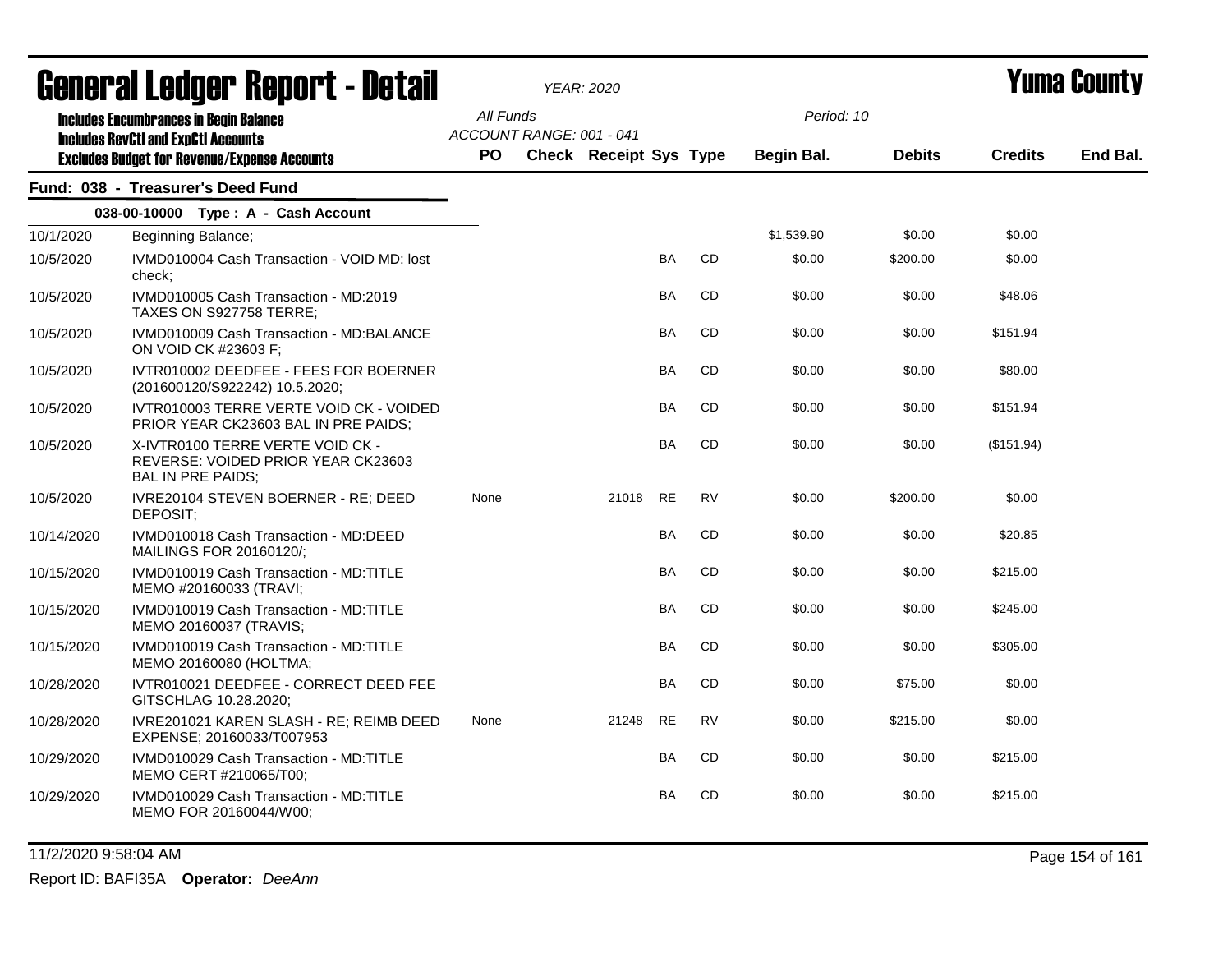| General Ledger Report - Detail |                                            |                                                                                 |                                       | <b>YEAR: 2020</b>                     |           |           |              |               | Yuma County    |              |
|--------------------------------|--------------------------------------------|---------------------------------------------------------------------------------|---------------------------------------|---------------------------------------|-----------|-----------|--------------|---------------|----------------|--------------|
|                                | <b>Includes RevCtI and ExpCtI Accounts</b> | <b>Includes Encumbrances in Begin Balance</b>                                   | All Funds<br>ACCOUNT RANGE: 001 - 041 |                                       |           |           | Period: 10   |               |                |              |
|                                |                                            | <b>Excludes Budget for Revenue/Expense Accounts</b>                             | PO                                    | <b>Check Receipt Sys Type</b>         |           |           | Begin Bal.   | <b>Debits</b> | <b>Credits</b> | End Bal.     |
|                                |                                            | Fund: 038 - Treasurer's Deed Fund                                               |                                       |                                       |           |           |              |               |                |              |
|                                |                                            | 038-00-10000 Type: A - Cash Account                                             |                                       |                                       |           |           |              |               |                |              |
|                                |                                            |                                                                                 | <b>Total For: Cash Account</b>        |                                       |           |           | \$1,539.90   | \$690.00      | \$1,495.85     | \$734.05     |
|                                |                                            | 038-00-20000 Type: L - Accounts Payable                                         |                                       |                                       |           |           |              |               |                |              |
| 10/1/2020                      |                                            | Beginning Balance;                                                              |                                       |                                       |           |           | \$0.00       | \$0.00        | \$0.00         |              |
|                                |                                            |                                                                                 | <b>Total For: Accounts Payable</b>    |                                       |           |           | \$0.00       | \$0.00        | \$0.00         | \$0.00       |
|                                |                                            | 038-00-20010 Type: L - Revenue Control                                          |                                       |                                       |           |           |              |               |                |              |
| 10/1/2020                      |                                            | Beginning Balance;                                                              |                                       |                                       |           |           | (\$1,925.99) | \$0.00        | \$0.00         |              |
| 10/5/2020                      |                                            | IVRE20104 - Auto post transaction;                                              |                                       |                                       | <b>BA</b> | <b>CP</b> | \$0.00       | \$0.00        | \$200.00       |              |
| 10/5/2020                      |                                            | IVTR010002 - Auto post transaction;                                             |                                       |                                       | <b>BA</b> | <b>CP</b> | \$0.00       | \$80.00       | \$0.00         |              |
| 10/28/2020                     |                                            | IVRE201021 - Auto post transaction;                                             |                                       |                                       | <b>BA</b> | <b>CP</b> | \$0.00       | \$0.00        | \$215.00       |              |
| 10/28/2020                     |                                            | IVTR010021 - Auto post transaction;                                             |                                       |                                       | <b>BA</b> | <b>CP</b> | \$0.00       | \$0.00        | \$75.00        |              |
|                                |                                            |                                                                                 | <b>Total For: Revenue Control</b>     |                                       |           |           | (\$1,925.99) | \$80.00       | \$490.00       | (\$2,335.99) |
|                                |                                            | 038-00-20020 Type: L - Expenditure Control                                      |                                       |                                       |           |           |              |               |                |              |
| 10/1/2020                      |                                            | Beginning Balance;                                                              |                                       |                                       |           |           | \$1,075.30   | \$0.00        | \$0.00         |              |
| 10/14/2020                     |                                            | IVMD010018 - Auto post transaction;                                             |                                       |                                       | <b>BA</b> | <b>CP</b> | \$0.00       | \$20.85       | \$0.00         |              |
| 10/15/2020                     |                                            | IVMD010019 - Auto post transaction;                                             |                                       |                                       | BA        | <b>CP</b> | \$0.00       | \$765.00      | \$0.00         |              |
| 10/29/2020                     |                                            | IVMD010029 - Auto post transaction;                                             |                                       |                                       | <b>BA</b> | <b>CP</b> | \$0.00       | \$430.00      | \$0.00         |              |
|                                |                                            |                                                                                 |                                       | <b>Total For: Expenditure Control</b> |           |           | \$1,075.30   | \$1,215.85    | \$0.00         | \$2,291.15   |
|                                |                                            | 038-00-20100 Type: L - Fund Balance                                             |                                       |                                       |           |           |              |               |                |              |
| 10/1/2020                      |                                            | Beginning Balance;                                                              |                                       |                                       |           |           | (\$689.21)   | \$0.00        | \$0.00         |              |
| 10/5/2020                      |                                            | IVMD010004 - VOID MD: lost check;                                               |                                       |                                       | <b>BA</b> | <b>MD</b> | \$0.00       | \$0.00        | \$200.00       |              |
| 10/5/2020                      |                                            | IVMD010005 VERTE PAID FROM VOIDED CK<br>#23 - MD:2019 TAXES ON S927758 TERRE;   |                                       |                                       | <b>BA</b> | <b>MD</b> | \$0.00       | \$48.06       | \$0.00         |              |
| 10/5/2020                      |                                            | IVMD010009 OR TERRE VERTE DEPOSIT INTO<br>PR - MD:BALANCE ON VOID CK #23603 F;  |                                       |                                       | <b>BA</b> | <b>MD</b> | \$0.00       | \$151.94      | \$0.00         |              |
| 10/5/2020                      |                                            | IVTR010003 TERRE VERTE VOID CK - VOIDED<br>PRIOR YEAR CK23603 BAL IN PRE PAIDS; |                                       |                                       | <b>BA</b> | <b>TR</b> | \$0.00       | \$151.94      | \$0.00         |              |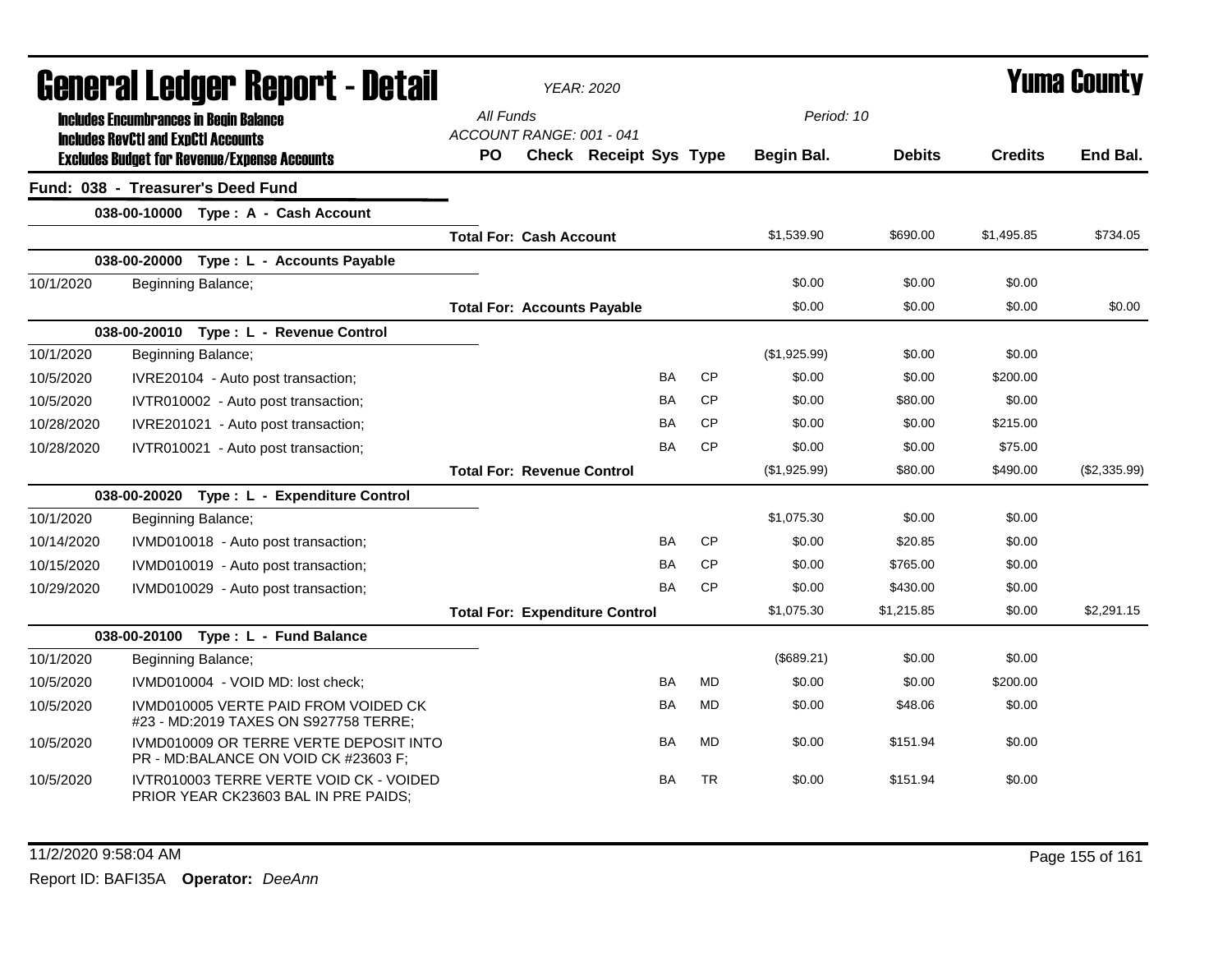|            | General Ledger Report - Detail                                                                     |                                            | <b>YEAR: 2020</b>      |           |           |              |               |                | Yuma County  |
|------------|----------------------------------------------------------------------------------------------------|--------------------------------------------|------------------------|-----------|-----------|--------------|---------------|----------------|--------------|
|            | <b>Includes Encumbrances in Begin Balance</b>                                                      | All Funds                                  |                        |           |           | Period: 10   |               |                |              |
|            | <b>Includes RevCtI and ExpCtI Accounts</b><br><b>Excludes Budget for Revenue/Expense Accounts</b>  | ACCOUNT RANGE: 001 - 041<br><b>PO</b>      | Check Receipt Sys Type |           |           | Begin Bal.   | <b>Debits</b> | <b>Credits</b> | End Bal.     |
|            | Fund: 038 - Treasurer's Deed Fund                                                                  |                                            |                        |           |           |              |               |                |              |
|            | 038-00-20100 Type: L - Fund Balance                                                                |                                            |                        |           |           |              |               |                |              |
| 10/5/2020  | X-IVTR0100 TERRE VERTE VOID CK -<br>REVERSE: VOIDED PRIOR YEAR CK23603<br><b>BAL IN PRE PAIDS;</b> |                                            |                        | <b>BA</b> | <b>TR</b> | \$0.00       | (\$151.94)    | \$0.00         |              |
|            |                                                                                                    | <b>Total For: Fund Balance</b>             |                        |           |           | (\$689.21)   | \$200.00      | \$200.00       | (\$689.21)   |
|            | 038-00-30750 Type: R - Treas Deed Deposits                                                         |                                            |                        |           |           |              |               |                |              |
| 10/1/2020  | Beginning Balance;                                                                                 |                                            |                        |           |           | (\$1,925.99) | \$0.00        | \$0.00         |              |
| 10/5/2020  | IVTR010002 DEEDFEE - FEES FOR BOERNER<br>(201600120/S922242) 10.5.2020;                            |                                            |                        | <b>BA</b> | <b>TR</b> | \$0.00       | \$80.00       | \$0.00         |              |
| 10/5/2020  | IVRE20104 STEVEN BOERNER - RE; DEED<br>DEPOSIT:                                                    | None                                       | 21018                  | RE        | <b>RV</b> | \$0.00       | \$0.00        | \$200.00       |              |
| 10/28/2020 | IVTR010021 DEEDFEE - CORRECT DEED FEE<br>GITSCHLAG 10.28.2020;                                     |                                            |                        | <b>BA</b> | <b>TR</b> | \$0.00       | \$0.00        | \$75.00        |              |
| 10/28/2020 | IVRE201021 KAREN SLASH - RE; REIMB DEED<br>EXPENSE; 20160033/T007953                               | None                                       | 21248                  | <b>RE</b> | <b>RV</b> | \$0.00       | \$0.00        | \$215.00       |              |
|            |                                                                                                    | <b>Total For: Treas Deed Deposits</b>      |                        |           |           | (\$1,925.99) | \$80.00       | \$490.00       | (\$2,335.99) |
|            | 038-00-49450 Type: X - Treasurers Deed Expenses                                                    |                                            |                        |           |           |              |               |                |              |
| 10/1/2020  | Beginning Balance;                                                                                 |                                            |                        |           |           | \$1,075.30   | \$0.00        | \$0.00         |              |
| 10/14/2020 | IVMD010018 S922242 (BOERNER/DAILEY) -<br>MD:DEED MAILINGS FOR 20160120/;                           |                                            |                        | <b>BA</b> | <b>MD</b> | \$0.00       | \$20.85       | \$0.00         |              |
| 10/15/2020 | IVMD010019 /MIRAMONTES) Y004541 -<br>MD:TITLE MEMO 20160037 (TRAVIS;                               |                                            |                        | BA        | <b>MD</b> | \$0.00       | \$245.00      | \$0.00         |              |
| 10/15/2020 | IVMD010019 N/MCNEVIN) R527184 - MD:TITLE<br>MEMO 20160080 (HOLTMA;                                 |                                            |                        | BA        | <b>MD</b> | \$0.00       | \$305.00      | \$0.00         |              |
| 10/15/2020 | IVMD010019 S/GITSCHLAG)T007953 -<br>MD:TITLE MEMO #20160033 (TRAVI;                                |                                            |                        | <b>BA</b> | MD        | \$0.00       | \$215.00      | \$0.00         |              |
| 10/29/2020 | IVMD010029 0026 (INVOICE #16029) -<br>MD:TITLE MEMO FOR 20160044/W00;                              |                                            |                        | <b>BA</b> | <b>MD</b> | \$0.00       | \$215.00      | \$0.00         |              |
| 10/29/2020 | IVMD010029 7650 (INVOICE #16030) -<br>MD:TITLE MEMO CERT #210065/T00;                              |                                            |                        | <b>BA</b> | <b>MD</b> | \$0.00       | \$215.00      | \$0.00         |              |
|            |                                                                                                    | <b>Total For: Treasurers Deed Expenses</b> |                        |           |           | \$1,075.30   | \$1,215.85    | \$0.00         | \$2,291.15   |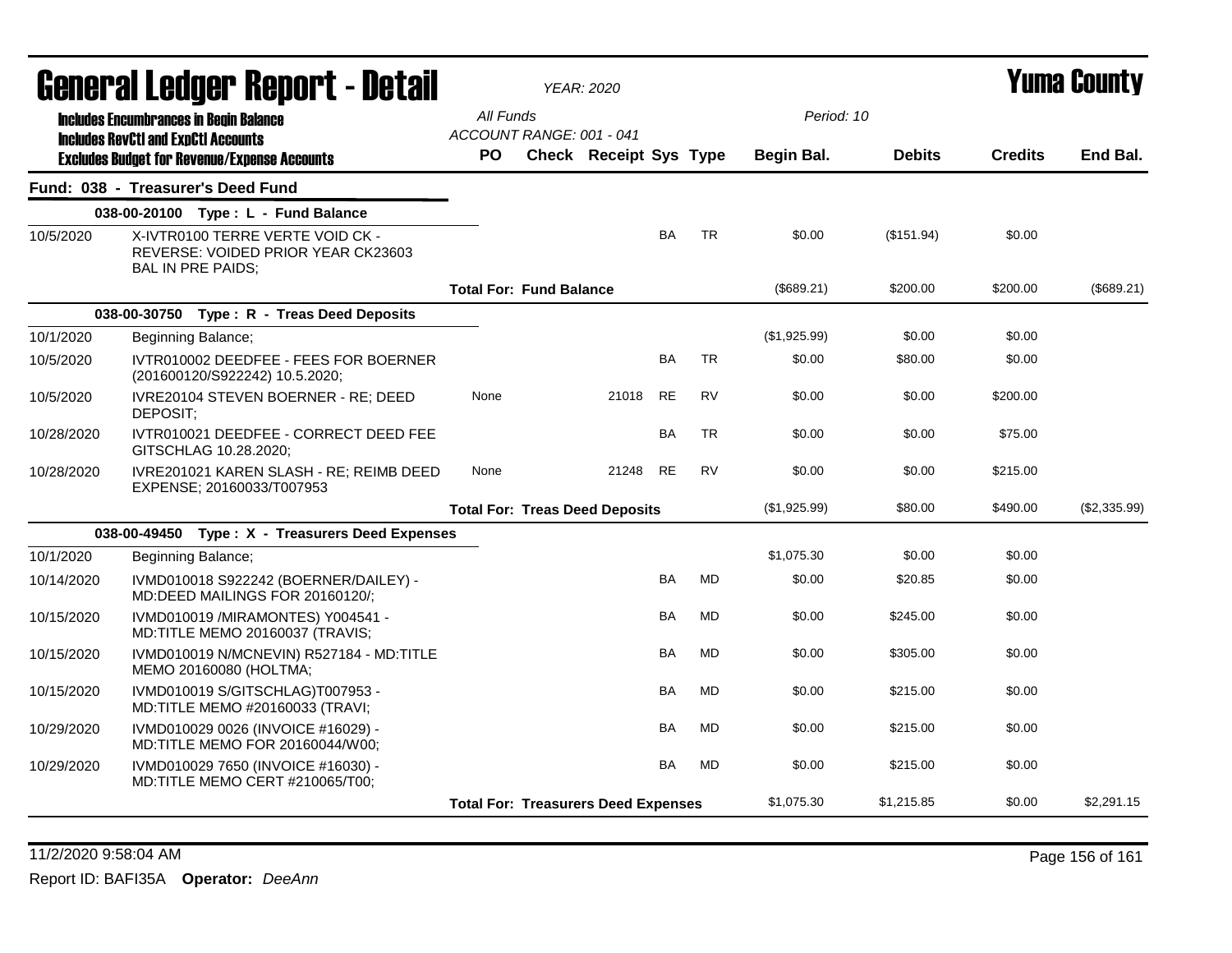| <b>General Ledger Report - Detail</b>                                                       |                                   | YEAR: 2020                            | Yuma County                   |            |                                  |            |            |
|---------------------------------------------------------------------------------------------|-----------------------------------|---------------------------------------|-------------------------------|------------|----------------------------------|------------|------------|
| <b>Includes Encumbrances in Begin Balance</b><br><b>Includes RevCtI and ExpCtI Accounts</b> |                                   | All Funds<br>ACCOUNT RANGE: 001 - 041 |                               | Period: 10 |                                  |            |            |
| <b>Excludes Budget for Revenue/Expense Accounts</b>                                         | PO                                |                                       | <b>Check Receipt Sys Type</b> | Begin Bal. | <b>Debits</b>                    | Credits    | End Bal.   |
| Fund: 038 - Treasurer's Deed Fund                                                           |                                   |                                       |                               |            |                                  |            |            |
|                                                                                             | Fund: 038 - Treasurer's Deed Fund |                                       | Totals :                      | (\$850.69) | \$3,481.70                       | \$2,675.85 | (\$44.84)  |
|                                                                                             | <b>Total Fund Revenues:</b>       | \$410.00                              | <b>Total Fund Expenses:</b>   | \$1,215.85 | <b>Net Revenue Over Expense:</b> |            | (\$805.85) |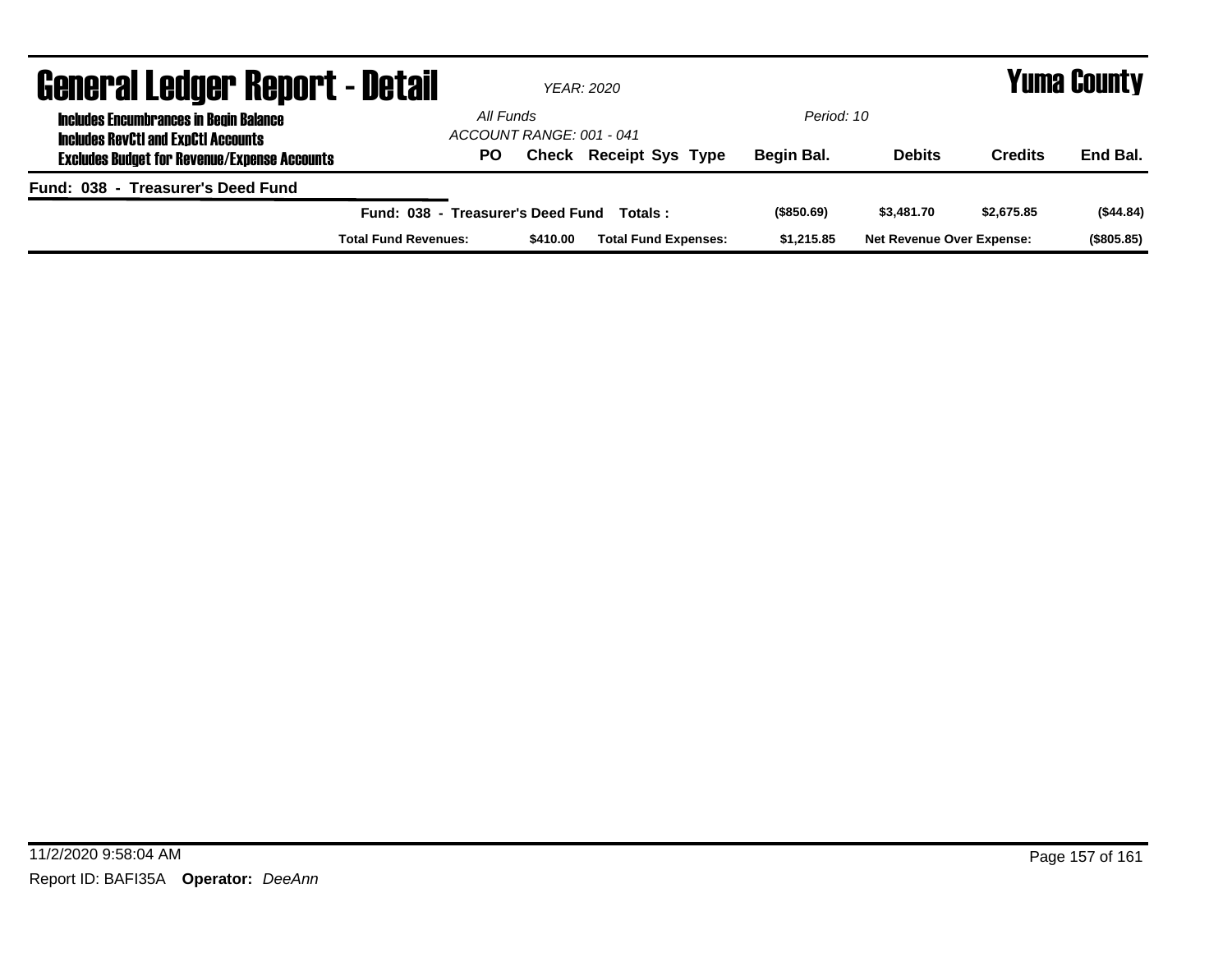| <b>General Ledger Report - Detail</b>                                                       |                           |                          |                                                                                  | <b>YEAR: 2020</b>                  |       | <b>Yuma County</b> |               |                |            |            |                 |
|---------------------------------------------------------------------------------------------|---------------------------|--------------------------|----------------------------------------------------------------------------------|------------------------------------|-------|--------------------|---------------|----------------|------------|------------|-----------------|
| <b>Includes Encumbrances in Begin Balance</b><br><b>Includes RevCtI and ExpCtI Accounts</b> |                           |                          | All Funds                                                                        |                                    |       |                    | Period: 10    |                |            |            |                 |
|                                                                                             |                           |                          | ACCOUNT RANGE: 001 - 041                                                         |                                    |       |                    |               |                |            |            |                 |
| <b>Excludes Budget for Revenue/Expense Accounts</b>                                         |                           | <b>PO</b>                | <b>Check Receipt Sys Type</b>                                                    |                                    |       | Begin Bal.         | <b>Debits</b> | <b>Credits</b> | End Bal.   |            |                 |
|                                                                                             | Fund: 039 - Prepaid Taxes |                          |                                                                                  |                                    |       |                    |               |                |            |            |                 |
|                                                                                             |                           |                          | 039-00-10000 Type: A - Cash Account                                              |                                    |       |                    |               |                |            |            |                 |
| 10/1/2020                                                                                   |                           | Beginning Balance;       |                                                                                  |                                    |       |                    |               | \$5,445.63     | \$0.00     | \$0.00     |                 |
| 10/5/2020                                                                                   |                           |                          | IVTR010003 TERRE VERTE VOID CK - VOIDED<br>PRIOR YEAR CK23603 BAL IN PRE PAIDS;  |                                    |       | <b>BA</b>          | <b>CD</b>     | \$0.00         | \$151.94   | \$0.00     |                 |
| 10/5/2020                                                                                   |                           | <b>BAL IN PRE PAIDS;</b> | X-IVTR0100 TERRE VERTE VOID CK -<br>REVERSE: VOIDED PRIOR YEAR CK23603           |                                    |       | <b>BA</b>          | <b>CD</b>     | \$0.00         | (\$151.94) | \$0.00     |                 |
| 10/6/2020                                                                                   |                           |                          | IVRE20105 YC TREAS F/B/O TERRE VERTE -<br>RE; PREPAID TAXES; FROM VOID CK #23603 | None                               | 21039 | <b>RE</b>          | <b>RV</b>     | \$0.00         | \$151.94   | \$0.00     |                 |
| 10/7/2020                                                                                   |                           | ADDITIONAL MINERAL;      | IVMD010012 Cash Transaction - MD:PAY OUT                                         |                                    |       | BA                 | CD            | \$0.00         | \$0.00     | \$42.44    |                 |
|                                                                                             |                           |                          |                                                                                  | <b>Total For: Cash Account</b>     |       |                    |               | \$5,445.63     | \$151.94   | \$42.44    | \$5,555.13      |
|                                                                                             |                           |                          | 039-00-20000 Type : L - Accounts Payable                                         |                                    |       |                    |               |                |            |            |                 |
| 10/1/2020                                                                                   |                           | Beginning Balance;       |                                                                                  |                                    |       |                    |               | \$0.00         | \$0.00     | \$0.00     |                 |
|                                                                                             |                           |                          |                                                                                  | <b>Total For: Accounts Payable</b> |       |                    |               | \$0.00         | \$0.00     | \$0.00     | \$0.00          |
|                                                                                             |                           |                          | 039-00-20010 Type: L - Revenue Control                                           |                                    |       |                    |               |                |            |            |                 |
| 10/1/2020                                                                                   |                           | Beginning Balance;       |                                                                                  |                                    |       |                    |               | (\$5,445.63)   | \$0.00     | \$0.00     |                 |
| 10/5/2020                                                                                   |                           |                          | IVTR010003 - Auto post transaction;                                              |                                    |       | BA                 | CP            | \$0.00         | \$0.00     | \$151.94   |                 |
| 10/5/2020                                                                                   |                           |                          | X-IVTR0100 - Auto post transaction;                                              |                                    |       | <b>BA</b>          | <b>CP</b>     | \$0.00         | \$0.00     | (\$151.94) |                 |
| 10/6/2020                                                                                   |                           |                          | IVRE20105 - Auto post transaction;                                               |                                    |       | BA                 | <b>CP</b>     | \$0.00         | \$0.00     | \$151.94   |                 |
| 10/7/2020                                                                                   |                           |                          | IVMD010012 - Auto post transaction;                                              |                                    |       | <b>BA</b>          | <b>CP</b>     | \$0.00         | \$42.44    | \$0.00     |                 |
|                                                                                             |                           |                          |                                                                                  | <b>Total For: Revenue Control</b>  |       |                    |               | (\$5,445.63)   | \$42.44    | \$151.94   | (\$5,555.13)    |
|                                                                                             |                           |                          | 039-00-20020 Type: L - Expense Control                                           |                                    |       |                    |               |                |            |            |                 |
| 10/1/2020                                                                                   |                           | Beginning Balance;       |                                                                                  |                                    |       |                    |               | \$0.00         | \$0.00     | \$0.00     |                 |
|                                                                                             |                           |                          |                                                                                  | <b>Total For: Expense Control</b>  |       |                    |               | \$0.00         | \$0.00     | \$0.00     | \$0.00          |
|                                                                                             |                           |                          | 039-00-20100 Type: L - Fund Balance                                              |                                    |       |                    |               |                |            |            |                 |
| 10/1/2020                                                                                   |                           | Beginning Balance;       |                                                                                  |                                    |       |                    |               | \$0.00         | \$0.00     | \$0.00     |                 |
|                                                                                             |                           |                          |                                                                                  | <b>Total For: Fund Balance</b>     |       |                    |               | \$0.00         | \$0.00     | \$0.00     | \$0.00          |
|                                                                                             |                           |                          | 039-00-32300 Type: R - Prepaids Collected                                        |                                    |       |                    |               |                |            |            |                 |
|                                                                                             | 11/2/2020 9:58:04 AM      |                          |                                                                                  |                                    |       |                    |               |                |            |            | Page 158 of 161 |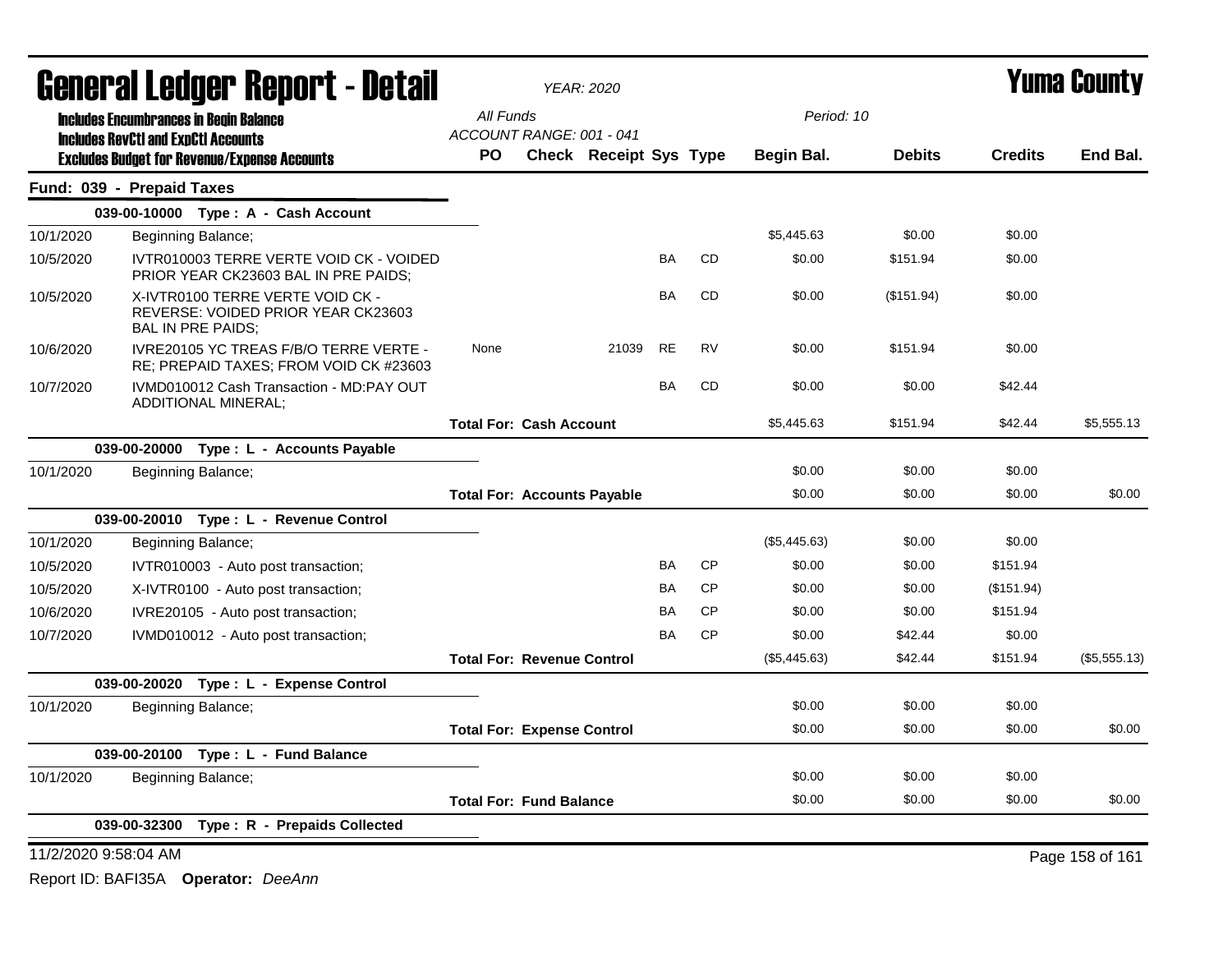| General Leuger Keport - Detail                                                              |                                                                                             |                                       | <b>YEAR: 2020</b> |                             |           |           |              | Yunia Gounty                     |                |              |
|---------------------------------------------------------------------------------------------|---------------------------------------------------------------------------------------------|---------------------------------------|-------------------|-----------------------------|-----------|-----------|--------------|----------------------------------|----------------|--------------|
| <b>Includes Encumbrances in Begin Balance</b><br><b>Includes RevCtI and ExpCtI Accounts</b> |                                                                                             | All Funds<br>ACCOUNT RANGE: 001 - 041 |                   |                             |           |           | Period: 10   |                                  |                |              |
|                                                                                             | <b>Excludes Budget for Revenue/Expense Accounts</b>                                         | PO.                                   |                   | Check Receipt Sys Type      |           |           | Begin Bal.   | <b>Debits</b>                    | <b>Credits</b> | End Bal.     |
|                                                                                             | Fund: 039 - Prepaid Taxes                                                                   |                                       |                   |                             |           |           |              |                                  |                |              |
|                                                                                             | Type: R - Prepaids Collected<br>039-00-32300                                                |                                       |                   |                             |           |           |              |                                  |                |              |
| 10/1/2020                                                                                   | Beginning Balance;                                                                          |                                       |                   |                             |           |           | (\$5,445.63) | \$0.00                           | \$0.00         |              |
| 10/5/2020                                                                                   | IVTR010003 TERRE VERTE VOID CK - VOIDED<br>PRIOR YEAR CK23603 BAL IN PRE PAIDS:             |                                       |                   |                             | <b>BA</b> | <b>TR</b> | \$0.00       | \$0.00                           | \$151.94       |              |
| 10/5/2020                                                                                   | X-IVTR0100 TERRE VERTE VOID CK -<br>REVERSE: VOIDED PRIOR YEAR CK23603<br>BAL IN PRE PAIDS; |                                       |                   |                             | <b>BA</b> | <b>TR</b> | \$0.00       | \$0.00                           | (\$151.94)     |              |
| 10/6/2020                                                                                   | IVRE20105 YC TREAS F/B/O TERRE VERTE -<br>RE; PREPAID TAXES; FROM VOID CK #23603            | None                                  |                   | 21039                       | <b>RE</b> | <b>RV</b> | \$0.00       | \$0.00                           | \$151.94       |              |
| 10/7/2020                                                                                   | IVMD010012 MISSED WHEN PAID FROM<br>VOIDED C - MD:PAY OUT ADDITIONAL<br>MINERAL:            |                                       |                   |                             | <b>BA</b> | MD        | \$0.00       | \$42.44                          | \$0.00         |              |
|                                                                                             |                                                                                             | <b>Total For: Prepaids Collected</b>  |                   |                             |           |           | (\$5,445.63) | \$42.44                          | \$151.94       | (\$5,555.13) |
|                                                                                             | Fund: 039 - Prepaid Taxes Totals:                                                           |                                       |                   |                             |           |           | (\$5,445.63) | \$236.82                         | \$346.32       | (\$5,555.13) |
|                                                                                             | <b>Total Fund Revenues:</b>                                                                 |                                       | \$109.50          | <b>Total Fund Expenses:</b> |           |           | \$0.00       | <b>Net Revenue Over Expense:</b> |                | \$109.50     |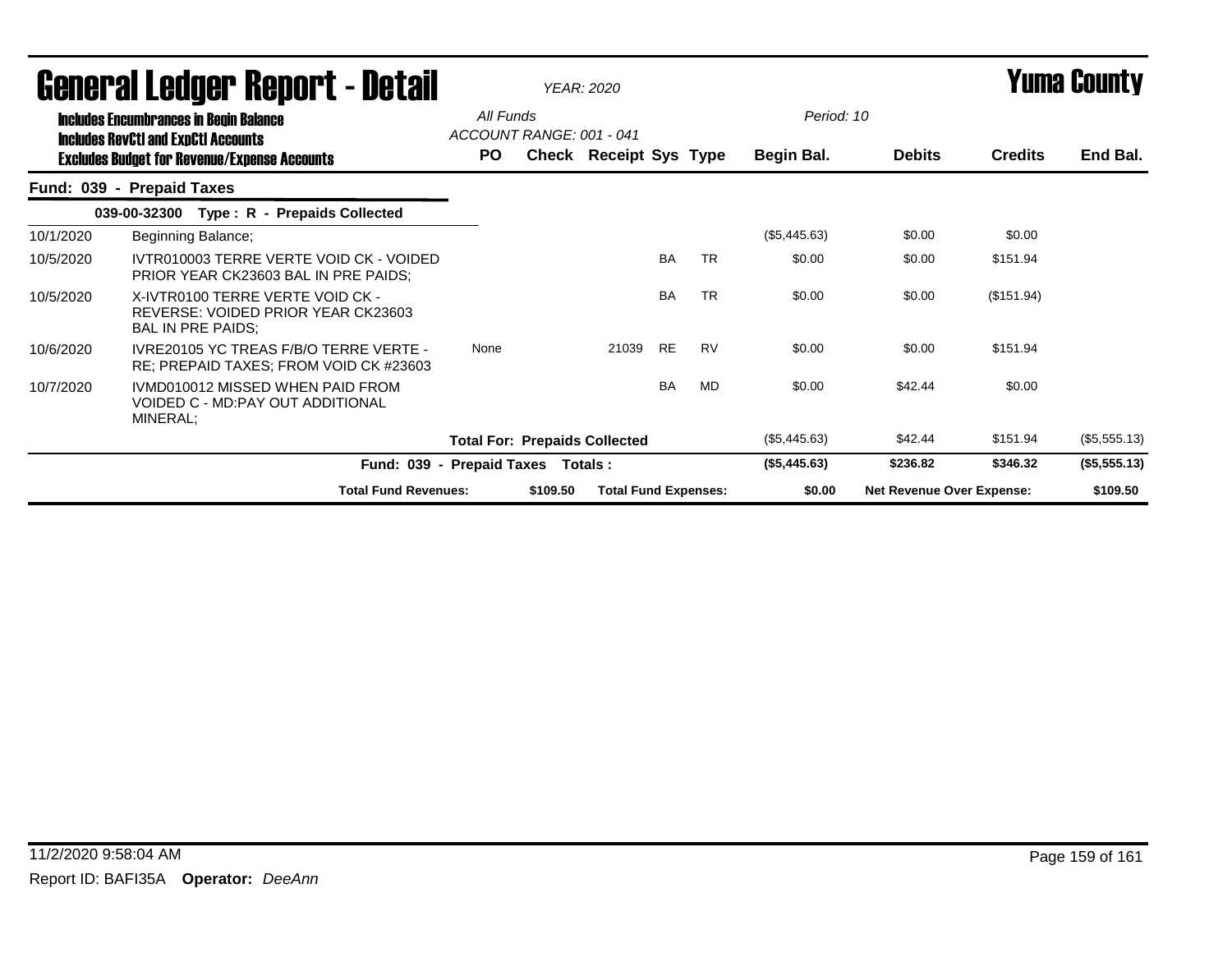| General Ledger Report - Detail                                                              |                                  |                                       | <b>YEAR: 2020</b>           |            |                           |                | Yuma Countv  |
|---------------------------------------------------------------------------------------------|----------------------------------|---------------------------------------|-----------------------------|------------|---------------------------|----------------|--------------|
| <b>Includes Encumbrances in Begin Balance</b><br><b>Includes RevCtI and ExpCtI Accounts</b> |                                  | All Funds<br>ACCOUNT RANGE: 001 - 041 |                             | Period: 10 |                           |                |              |
| <b>Excludes Budget for Revenue/Expense Accounts</b>                                         | <b>PO</b>                        |                                       | Check Receipt Sys Type      | Begin Bal. | <b>Debits</b>             | <b>Credits</b> | End Bal.     |
| Fund: 040 - Land Title Assurance                                                            |                                  |                                       |                             |            |                           |                |              |
| 040-00-10000 Type: A - Cash Account                                                         |                                  |                                       |                             |            |                           |                |              |
| 10/1/2020<br>Beginning Balance;                                                             |                                  |                                       |                             | \$264.53   | \$0.00                    | \$0.00         |              |
|                                                                                             |                                  | <b>Total For: Cash Account</b>        |                             | \$264.53   | \$0.00                    | \$0.00         | \$264.53     |
| Type : L - Accounts Payable<br>040-00-20000                                                 |                                  |                                       |                             |            |                           |                |              |
| 10/1/2020<br>Beginning Balance;                                                             |                                  |                                       |                             | \$0.00     | \$0.00                    | \$0.00         |              |
|                                                                                             |                                  | <b>Total For: Accounts Payable</b>    |                             | \$0.00     | \$0.00                    | \$0.00         | \$0.00       |
| Type: L - Revenue Control<br>040-00-20010                                                   |                                  |                                       |                             |            |                           |                |              |
| 10/1/2020<br>Beginning Balance;                                                             |                                  |                                       |                             | \$0.00     | \$0.00                    | \$0.00         |              |
|                                                                                             |                                  | <b>Total For: Revenue Control</b>     |                             | \$0.00     | \$0.00                    | \$0.00         | \$0.00       |
| 040-00-20020<br>Type: L - Expense Control                                                   |                                  |                                       |                             |            |                           |                |              |
| 10/1/2020<br>Beginning Balance;                                                             |                                  |                                       |                             | \$0.00     | \$0.00                    | \$0.00         |              |
|                                                                                             |                                  | <b>Total For: Expense Control</b>     |                             | \$0.00     | \$0.00                    | \$0.00         | \$0.00       |
| Type : L - Fund Balance<br>040-00-20100                                                     |                                  |                                       |                             |            |                           |                |              |
| 10/1/2020<br>Beginning Balance;                                                             |                                  |                                       |                             | (\$264.53) | \$0.00                    | \$0.00         |              |
|                                                                                             |                                  | <b>Total For: Fund Balance</b>        |                             | (\$264.53) | \$0.00                    | \$0.00         | $(\$264.53)$ |
|                                                                                             | Fund: 040 - Land Title Assurance |                                       | Totals:                     | \$0.00     | \$0.00                    | \$0.00         | \$0.00       |
| <b>Total Fund Revenues:</b>                                                                 |                                  | \$0.00                                | <b>Total Fund Expenses:</b> | \$0.00     | Net Revenue Over Expense: |                | \$0.00       |